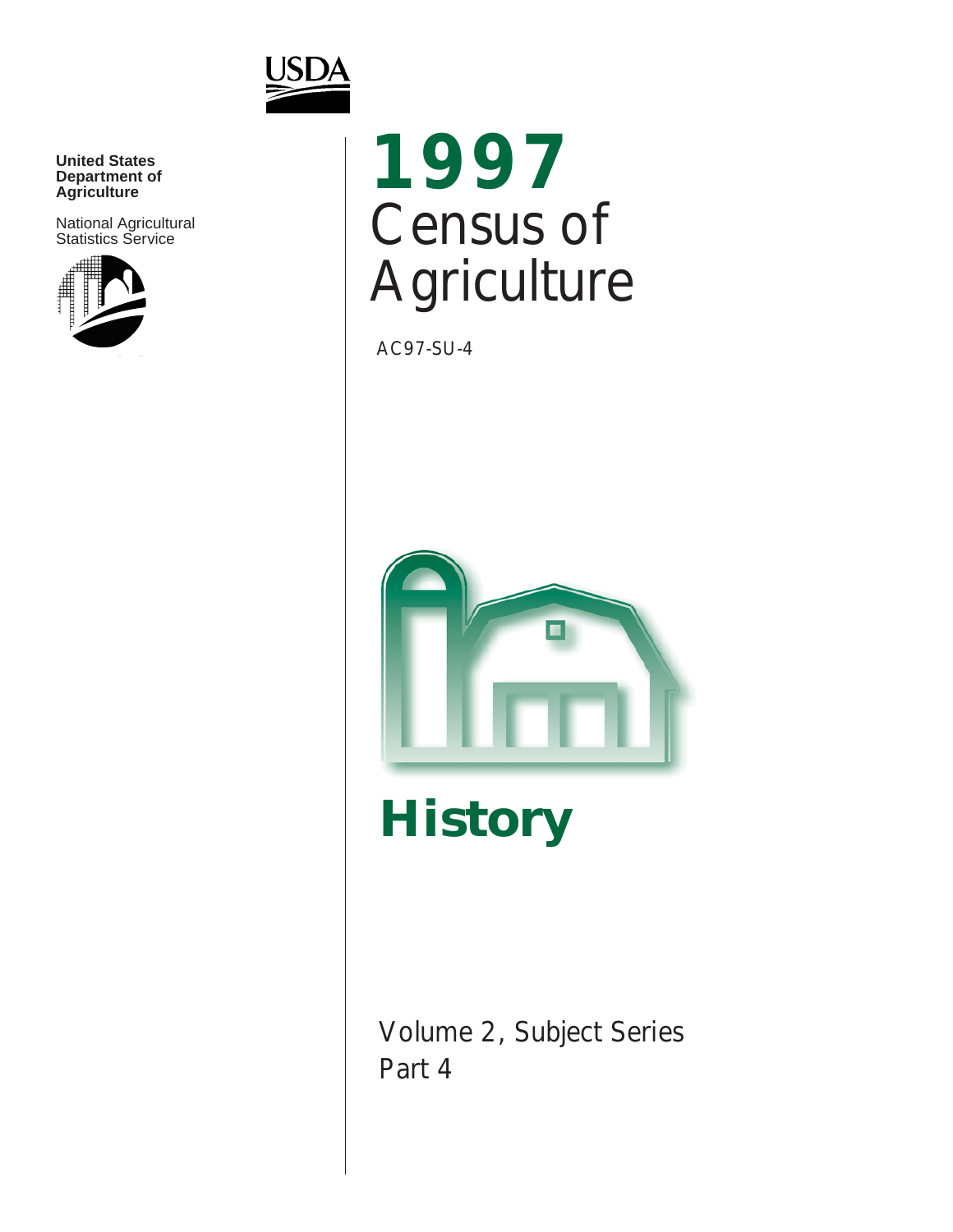

AC97-SU-4



 *History*

 Volume 2, Subject Series Part 4

Issued November 2002



U.S. Department of Agriculture **Ann M. Veneman**, Secretary **Joseph Jen,** Under Secretary for Research, Education, and Economics NATIONAL AGRICULTURAL STATISTICS SERVICE **R. Ronald Bosecker**, Administrator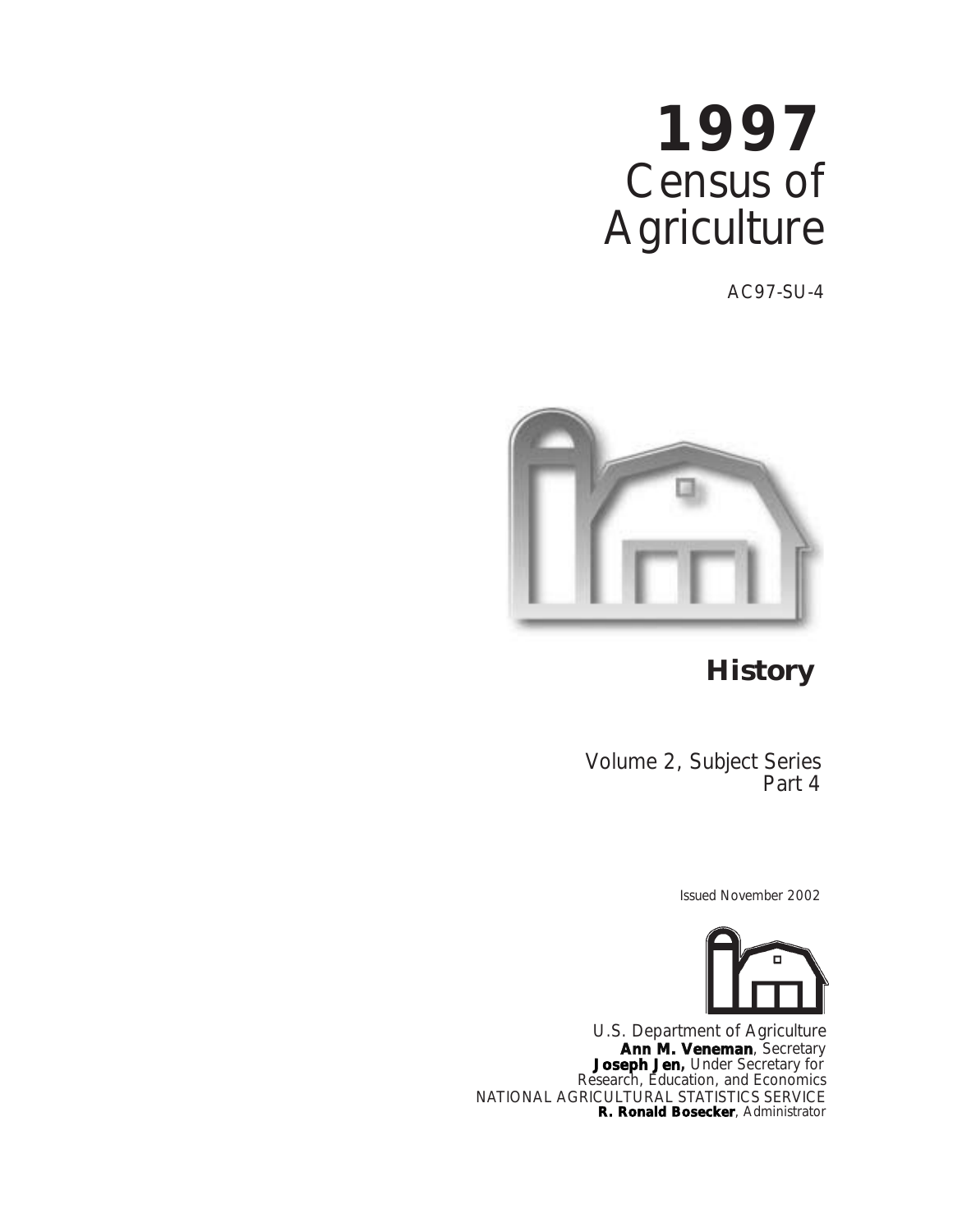# **Contents**

### **Chapters Page**

| 1.  |                                                                                  |  |
|-----|----------------------------------------------------------------------------------|--|
| 2.  |                                                                                  |  |
| 3.  |                                                                                  |  |
| 4.  |                                                                                  |  |
| 5.  |                                                                                  |  |
| 6.  |                                                                                  |  |
| 7.  |                                                                                  |  |
| 8.  |                                                                                  |  |
| 9.  | Censuses of Agriculture for the Commonwealth of Northern Mariana Islands (1998), |  |
|     | Guam (1998), the U.S. Virgin Islands (1998), and American Samoa (1999)  127      |  |
| 10. |                                                                                  |  |
| 11. |                                                                                  |  |
| 12. |                                                                                  |  |
| 13. | 1999 Agricultural Economics and Land Ownership Survey  157                       |  |
| 14. |                                                                                  |  |
|     |                                                                                  |  |

### **Appendixes**

| A. | Provisions of Title 7 and Title 13, United States Code (U.S.C.)           |  |
|----|---------------------------------------------------------------------------|--|
|    |                                                                           |  |
|    |                                                                           |  |
|    |                                                                           |  |
|    | D. Chronology of Major 1997 Census of Agriculture Program Activities  D-1 |  |
|    |                                                                           |  |
|    |                                                                           |  |
|    |                                                                           |  |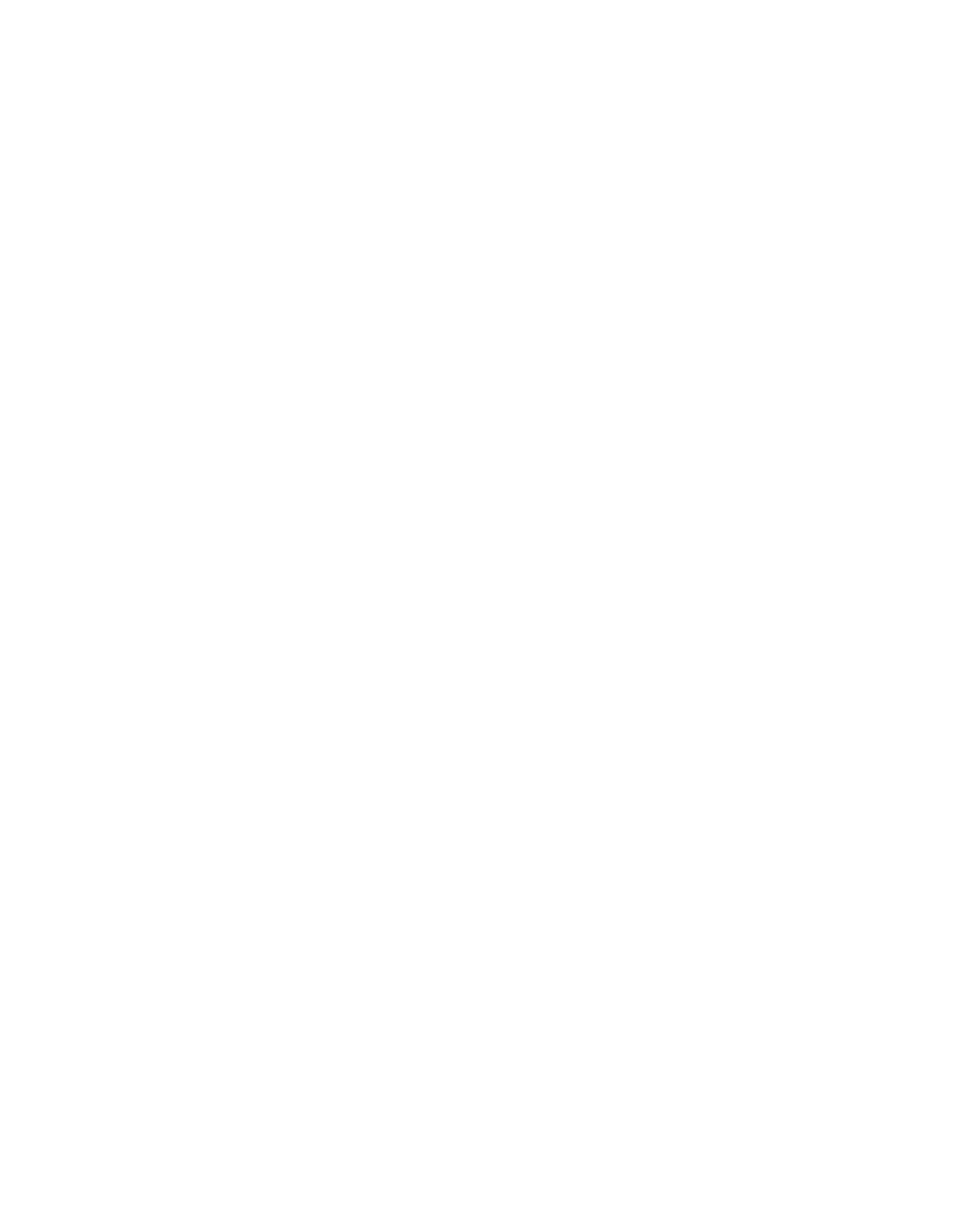# Table of Contents

| Page                                                      |
|-----------------------------------------------------------|
|                                                           |
|                                                           |
|                                                           |
|                                                           |
|                                                           |
| 1999 Agricultural Economics and Land Ownership Survey  13 |
|                                                           |
|                                                           |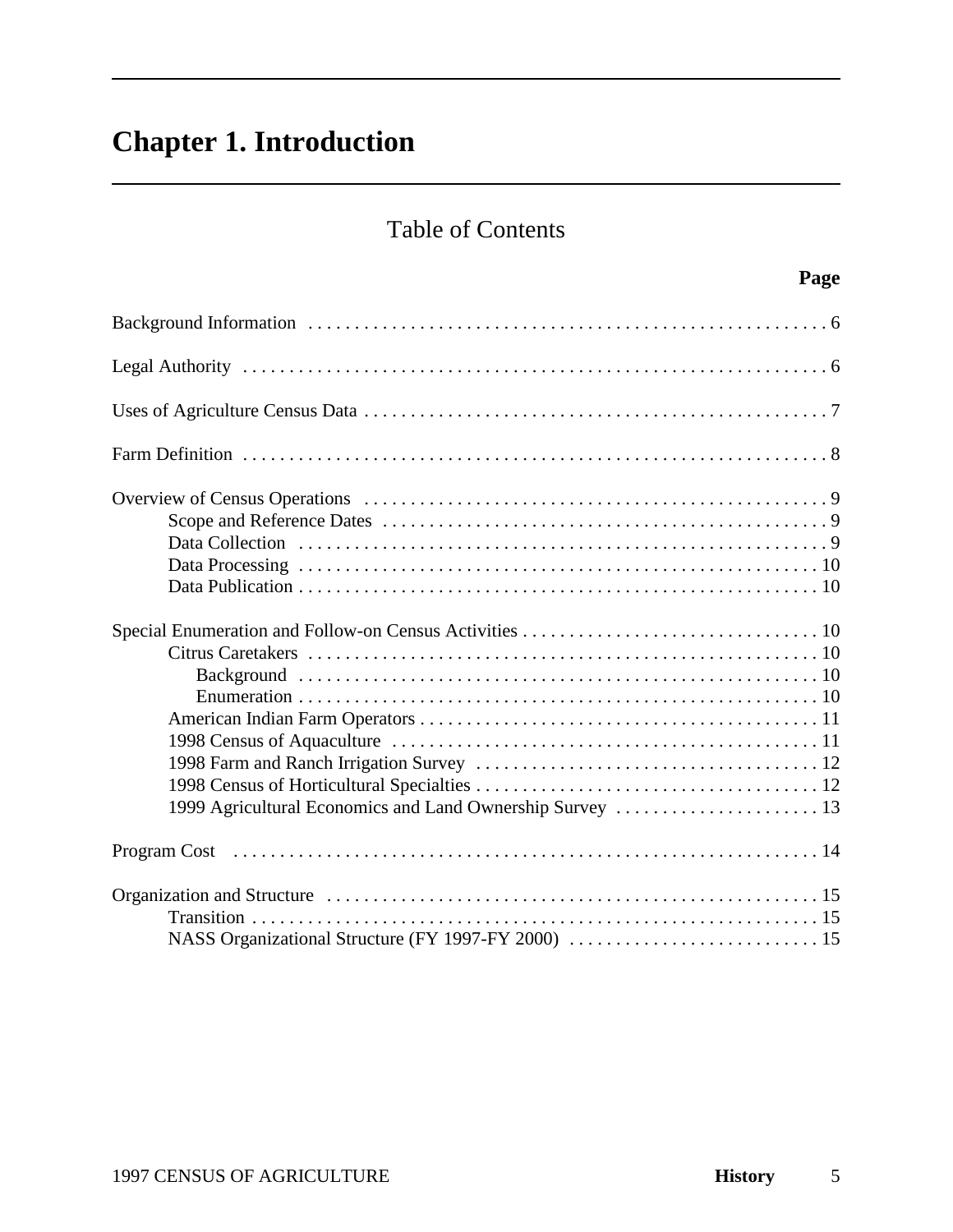### **Background Information**

Article 1, Section 2, of the United States Constitution requires that a census of population be carried out every 10 years to apportion representation of each State in the House of Representatives. Even as the delegates to the convention that produced the Constitution discussed its various provisions, James Madison, its principal author, urged that the census be used for something more than just counting heads. Nothing came of his recommendations until 1810, after he had become President Madison. In that year, the census tried to collect information on manufacturing establishments as well as population, and included a single item asking whether the person interviewed was engaged in agriculture (approximately 80 percent were). Another 30 years passed before the census program included information on agricultural activities. The 1840 census attempted to collect more detailed information on manufacturing, mining, and agriculture, with limited success. Despite this, the value of agriculture data (and other detailed statistics) was so obvious that the census program was permanently expanded to cover economic and agricultural activities.

The agriculture census remained part of the decennial census program from 1850 through 1920. In 1915, Congress authorized the collection of agriculture data quinquennially, but it was not added to the mid-decade census covering the economic areas until 1925.

Through 1940, the Census Bureau carried out the agriculture census with the other economic censuses, but changed their respective schedules. The goal was to use the agency's resources more efficiently and to distribute the workload over periods between decennial censuses. By the 1950's, the agriculture census was providing information for years ending in "4" and "9", while the economic censuses had reference years ending in "2" and "7" as reference periods. In 1976, Public Law 94-229 shortened the intercensal periods after the 1974 to four years each, thus restoring the agriculture census to a concurrent schedule with the 1982 and later economic censuses. In 1997, Public Law 105-113 transferred the responsibility for conducting the 1997 Census of Agriculture and subsequent agriculture censuses, from the U.S. Department of Commerce, Bureau of the Census, to the U.S. Department of Agriculture, National Agricultural Statistics Service.

The agriculture census is the only source of statistics on American agriculture showing comparable figures, by county, and classifying farms by size, tenure, type of organization, principal occupation, age of operator, market value of agricultural products sold, combined government payments, market value of agricultural products sold, and North American Industry Classification System code. The 1997 Census of Agriculture covered agricultural operations meeting the definition of a farm in the 50 States, Puerto Rico, Guam, American Samoa, Commonwealth of Northern Mariana Islands, and the U.S. Virgin Islands.

### **Legal Authority**

The 1997 Census of Agriculture was conducted by the National Agricultural Statistics Service (NASS), with preliminary planning and technical assistance from the U.S. Bureau of the Census. Transfer authority to conduct the census of agriculture was enacted into law on November 21, 1997. Initial planning for and development of tools used during the 1997 Census of Agriculture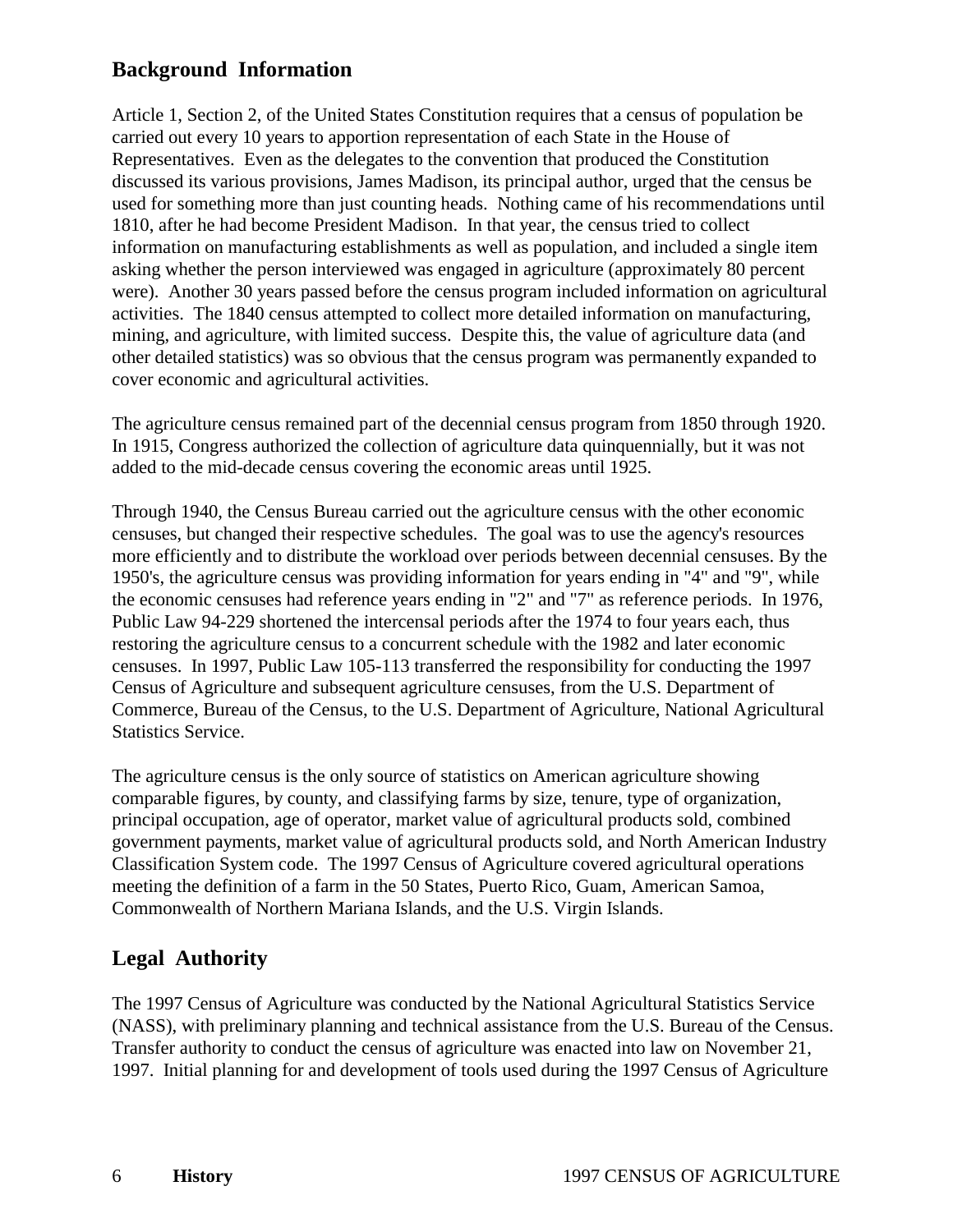were formulated by the Bureau of the Census under authority granted by Title 13 U.S.C. - Census. NASS completed all remaining census activities, including data collection, data analysis, tabulation, and publication of census findings, under new authority granted by Title 7, U.S.C. - Agriculture.

Title 7 U.S.C., Chapter 55 (Department of Agriculture), sections 2204g and 2276, describe the type, frequency, methods, geographic scope, mandatory reporting requirements, and confidentiality requirements for NASS. (See Appendix A for excerpts of Title 7 applicable to the agriculture census.)

Title 13 U.S.C., Chapters 1, 5, and 7 specify for the Bureau of the Census what censuses shall be taken and the intervals between them, certain administrative procedures, and confidentiality requirements, and describe the duties of particular officials. (See Appendix A for excerpts of Title 13 applicable to the agriculture census.)

### **Uses of Agriculture Census Data**

Agriculture census data are routinely used by: Congress; Federal, State, and local government organizations; the business community; scientific and educational institutions; and farm organizations.

The private sector, including businesses, farm cooperatives, commodity and trade associations, and utility companies, rely on agriculture census data to develop plans for locating new plants, service outlets, and sales and distribution facilities. They also use it for allocating research resources, selecting marketing areas, and for other activities that provide better services to the farm community. Major farm organizations use census data to develop promotional materials on various segments of American agriculture.

Agriculture oriented magazines and news media use census results as technical background for stories and feature articles. In addition, census results can be used to estimate market share and identify the types of farms reached. A regional television station, for example, used agriculture census data to learn farm operator characteristics and agricultural production levels in each of its markets, thus, enabling its advertisers to target specific media markets for particular services and products.

Administrative and legislative bodies at all levels of government use census data in planning and analyzing farm and rural programs. The Congressional Budget Office uses agriculture census data to evaluate the farm income-support program. State and county agencies employ census statistics for land planning and zoning, to aid in evaluating environmental policy, profiling the States' labor forces, and economic planning.

Within the U.S. Department of Agriculture (USDA), NASS employs agriculture census statistics to develop benchmarks and comparisons for its current estimates, and to evaluate particular problems or situations. The Economic Research Service of USDA uses census of agriculture data to evaluate the current economic situation, and to monitor and measure structural changes and adjustments in the farm sector. The Animal and Plant Health Service of USDA prepares disease and pest damage assessments, when needed, using census information.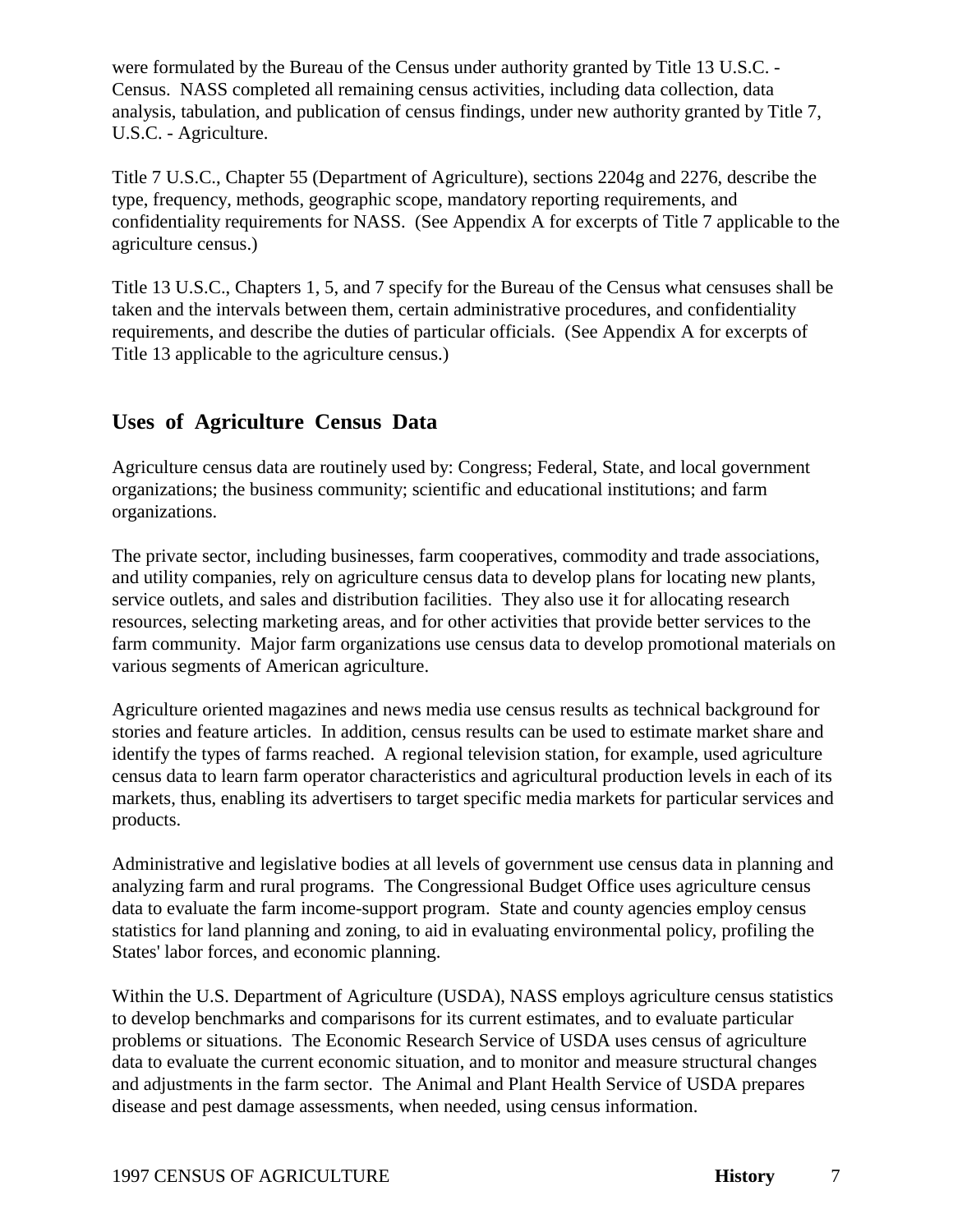Other Federal Government agencies use production, sales, and size and type of farm data from the census to calculate economic measures such as farm income estimates, indexes of productivity and price levels. Also, census data are used to calculate Federal disaster compensation, environmental assessments, and for special projects.

### **Farm Definition**

The definition of a farm used in the 1997 Census of Agriculture was any place from which \$1,000 or more of agricultural products were produced and sold, or normally would have been sold, during the census year. This definition was first used in the 1974 census and has been used in all subsequent censuses. The farm definition used for each U.S. territory varies.

Initially, the Census Bureau defined the "farm" for the 1850 agricultural census as any place with annual sales of agricultural products of \$100 or more. Though the definition changed several times since 1850 (see Appendix B) with new sales or acreage criteria, each definition required that the land involved must be used for or connected with agricultural operations, and must be operated under the day-to-day control of one individual or management (e.g., partnership, corporation). The reporting unit for the agriculture census has always been the individual agricultural operation, i.e., the farm or ranch.

For the 1997 Census of Agriculture, an agricultural operation not only included the traditional commodities such as livestock, poultry, or other animal specialties and their products, fruits, vegetables, greenhouse or nursery products, but also included cut Christmas trees, maple sap gathering, and short term woody crops. These new items were added as a result of the implementation of the new North American Industry Classification System. Previously, these items were classified as forestry under the Standard Industrial Classification system.

Census results are based on data obtained from individual "farm" operators about their respective "farms." Land comprising the farm need not be a single contiguous tract. It can consist of several separate pieces of land, so long as it was treated as a single operation. Since the county is the smallest geographic unit for which the agriculture census data are tabulated, specific rules cover farms with land in more than one county. When land operated as a single farm was located in two or more counties, data were tabulated in the county containing the largest value of agricultural products raised or produced.

The farm definition for Puerto Rico and the other outlying areas, though different, all involved minimum levels of sales. The farm definitions were established in cooperation with the local governments of the respective common wealth and territories. In Puerto Rico, this included all places from which \$500 or more of agricultural products were produced and sold, or normally would have been sold, during the 12-month period between July 1, 1997, and June 30, 1998. In Guam and the Virgin Islands of the United States, any place with \$500 in annual sales of agricultural products qualified as a farm. In the Commonwealth of Northern Mariana Islands, any place with \$1,000 in annual sales qualified as a farm. In American Samoa, any place that raised or produced any agricultural product for sale qualified as a farm.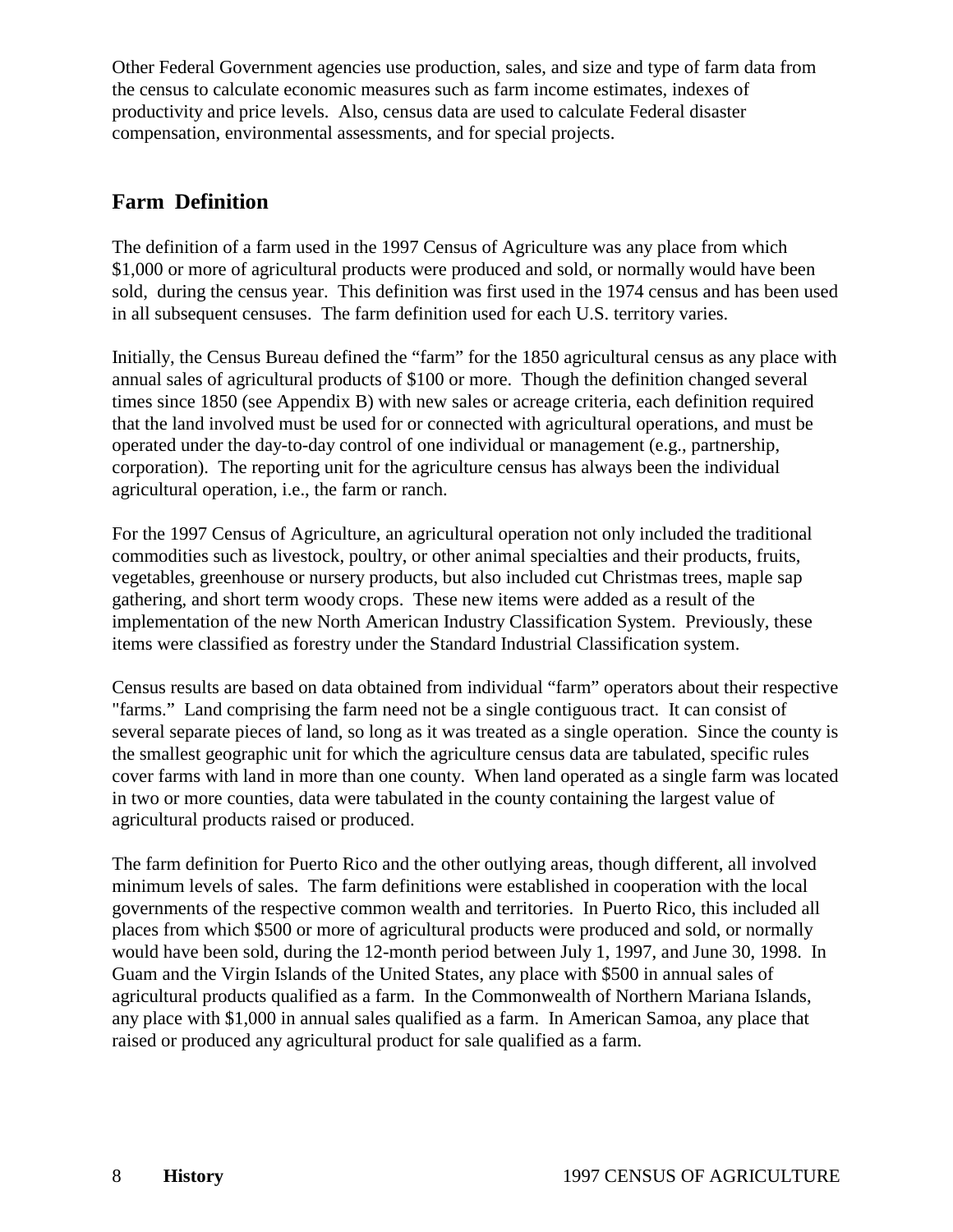### **Overview of Census Operations**

**Scope and Reference Dates:** The 1997 Census of Agriculture program collected and published statistical data for all agricultural operations meeting the farm definition in the 50 States, Puerto Rico, Guam, American Samoa, Commonwealth of Northern Mariana Islands (CNMI), and the U.S. Virgin Islands. It also included special studies relating to horticulture, farm irrigation, land ownership, and aquaculture.

For the 1997 Census of Agriculture (States), basic data were requested from all farms, while additional information was asked of a sample (i.e., all those with expected annual sales of agricultural products above a specified value, together with a random sample of all other farms) of about 25 percent of all farms. A copy of the general sample report form, which includes the basic questions plus the questions asked of a sample of the respondents, is included in Appendix D of the 1997 Census of Agriculture, United States Summary and State Data, Volume 1, Part 51.

The 1997 Census of Agriculture (States) requested inventory data (e.g., number of livestock) as of December 31, 1997, while production, sales, and other data (except a few crops, such as citrus, for which data were collected for the production year) were collected for the calendar year 1997.

For Puerto Rico and Guam the census form requested land, land use, production, expenditure, farm labor, and sales data for the 12 months between July 1, 1997 and June 30, 1998. For Puerto Rico, data on inventories of livestock, poultry, machinery and equipment, buildings and facilities, and number of sharecropper and agregado families, were requested as of July 1, 1998. In Guam, inventories of livestock, poultry, and machinery and equipment were requested for the number on hand at the time of enumeration. In the CNMI, inventories of livestock, poultry, and machinery and equipment were requested for the number on hand at the time of enumeration and crop production, crop and livestock sales, and expense data were requested for the 1997 calendar year. In American Samoa, inventories of livestock, poultry, and machinery and equipment were requested for the number on hand at the time of enumeration. Crop production, crop and livestock sales, and expense data were for the 12-month period between January 1 and December 31, 1998.

**Data Collection:** The 1997 census (States), like its predecessors from 1969 onward, was conducted using mailout/mailback enumeration methodology. Initially, a list of about 9.1 million addresses from various sources, including the 1992 census was assembled. This preliminary list was reduced by deleting duplicates and nonagricultural operations to a final census list of about 3.2 million (approximately 250,000 fewer names than the 1992 census). In December 1997, the report forms were mailed to the names and addresses on the final census list frame, with a cover letter asking recipients to complete the report form(s) and mail them back to the National Processing Center (NPC) in Jeffersonville, Indiana. A toll free number was provided on the initial questionnaire and follow-up mailings to assist respondents with questions. Mail and telephone follow-up (the latter making extensive use of computer-assisted telephone interviewing equipment and techniques) to nonrespondents continued over a period of six months after the initial mailing. Once an acceptable overall response level was achieved, NASS edited, reviewed, and tabulated the data. Estimates for nonresponse were factored into the final tabulations for each State.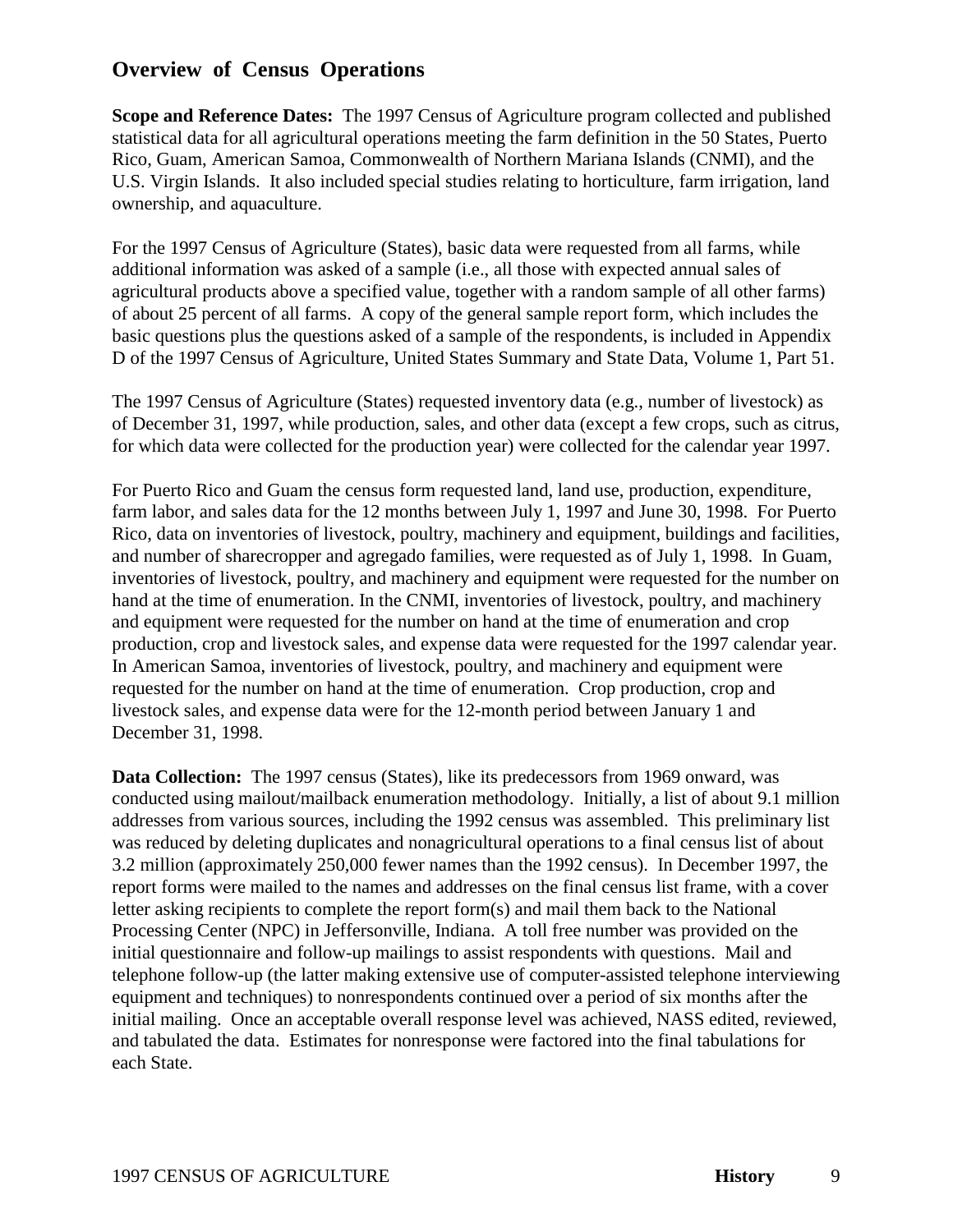**Data Processing:** NPC in Jeffersonville received mail returns for each of the 50 States, entered individual report data into the computer file, and resolved edit failures. Data analysis and resolution of questionable data and data relationships took place in the respective NASS State Offices during the summer of 1998. Report forms from Puerto Rico were processed by the NPC, while those from Guam, the U.S. Virgin Islands, American Samoa, and CNMI were handled by NASS staff at headquarters.

**Data Publication:** Unlike the Census Bureau, which historically released census statistics on a flow basis (state by state), NASS released all state data, including the U.S. summary, at one time. This was the first time, the U.S. and State publications were released simultaneously. The data were released in February 1999, one year after the due date for filing a census of the agriculture questionnaire, and a full year earlier than previous censuses. This accomplishment was made possible by advanced planning and moving from sequential to simultaneous processing of data. Each State Statistical Office (SSO) played an integral part in this process.

The 1997 Census of Agriculture provided data for more than 3,000 counties or county equivalents in all of its publications. In addition, selected data were tabulated and published at the five-digit ZIP Code level and for congressional districts from the 105<sup>th</sup> Congress. The United States includes all 50 States, while "county equivalents" include the parishes in Louisiana and the"census areas" in Alaska. State totals are aggregates of the county or county-equivalent totals, while the national totals are aggregates of the State data.

### **Special Enumeration and Follow-on Census Activities**

### **Citrus Caretakers**

**Background:** Due to the difficulty of identifying and enumerating absentee citrus grove owners, a special enumeration of citrus caretakers or production managers, including "caretaking" organizations and grove management firms, was conducted. This enumeration took place in Arizona, Florida, and Texas during the summer and fall of 1997. Typically, grove owners who received an agriculture census questionnaire, would send the questionnaire to the caretaker to fill out. This special enumeration simplifies the data collection effort, reduces response burden, and helps to eliminate duplication of reporting.

**Enumeration:** A citrus caretaker or production manager is essentially an organization or person who cares for, supervises, or manages citrus groves for grove owners, many of whom are absentee owners. The scope and type of each caretaker's operation can vary considerably. Some caretakers completely manage and care for the groves. Other caretakers do only some of the grove work depending on the owner's needs, i.e., many caretakers do not perform harvesting operations. Texas caretakers were enumerated in July 1997, and Florida and Arizona caretakers were enumerated during October 1997.

A special citrus caretaker questionnaire was used to enumerate the caretakers. In addition, the names and addresses of grove owners whose groves were included on the citrus caretaker's questionnaire were obtained, and thus possible duplication of reporting was eliminated. NASS State Statistical Offices in Arizona, Florida, and Texas were responsible for updating their respective list frame of citrus caretakers, training enumerators, enumerating identified caretakers,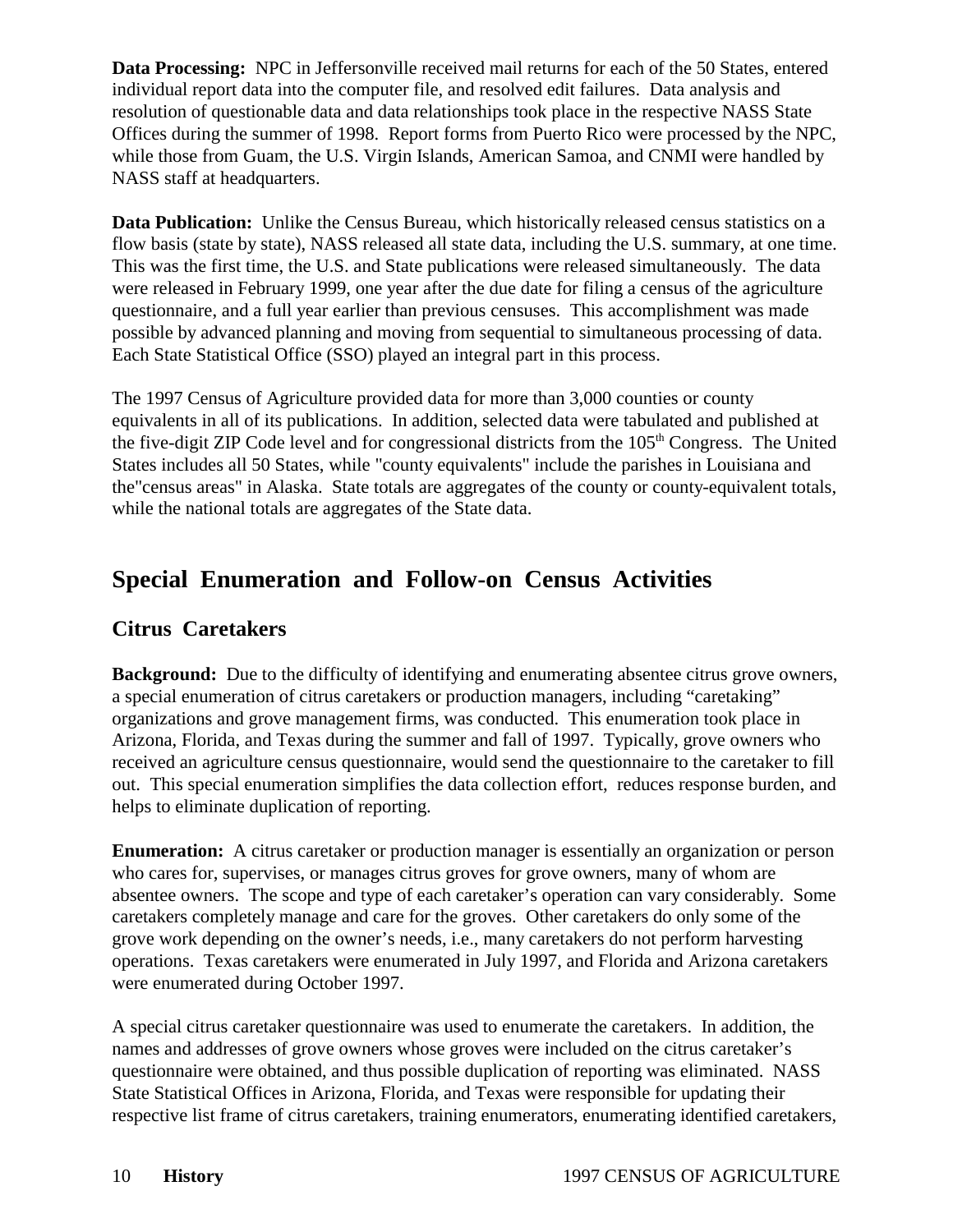reviewing completed questionnaires for consistency and completeness, basic data relationships, and ensuring that the data were forwarded to NPC in Jeffersonville, Indiana for inclusion in the census tabulations.

Florida's enumeration of citrus caretakers coincided with the enumeration phase of NASS's Fruit Chemical Use Survey. To minimize the burden on caretakers who were also included in the the Fruit Chemical Use Survey, the Florida SSO conducted the two surveys simultaneously.

### **American Indian Farm Operators**

In the 1992 and previous censuses of agriculture, each reservation that engaged in agriculture was counted as one farm. Total crop, livestock, and land use information was collected for the reservation. In other words, American Indian farm operations on reservations were enumerated at the reservation level, generally as a single unit. Large reservations that crossed state lines were subdivided as appropriate. The only demographic data collected were for the person responding for the entire reservation, a Tribal Chief, elder, or person who administered any commercial farming.

In preparation for the 1997 Census of Agriculture, NASS made several concerted efforts to add as many American Indian farm operators as possible to the census list frame. Some of the northern Great Plains states were able to identify and add additional operators, but many individuals who farm only on a reservation do not show up on lists of farm operators.

For the 1997 Census of Agriculture, the historic methodology was used in conjunction with an additional procedure to count the number of individual American Indian farm operations within reservation boundaries.

For all reservations having any agricultural activity, the historic approach of summarizing all agriculture on one questionnaire was continued. However, the person responding to the questionnaire was also asked for an estimate of how many individuals on the reservation met the census definition of a farm. That count was then included in a special summary in the Volume 1 publication. Detailed farm level production data and demographic data, however, were not available for those individuals. These American Indian farmers who were not counted individually on a separate report form, but were included with the aggregated reservation report are sometimes referred to as "American Indians Not Individually Reporting."

The term "American Indian" was used on both the report form that collected counts of "onreservation farm or ranch operators," and on the 1997 Census of Agriculture report form. The term American Indian represents persons who would identify themselves as Native American or Alaskan Native.

### **1998 Census of Aquaculture**

The 1998 Census of Aquaculture was the first national census taken for this industry. It was conducted to expand the aquaculture data collected in the 1997 Census of Agriculture. Selected aquaculture data have also been collected during the 5-year census of agriculture since 1974. For the 1998 Census of Aquaculture, an aquaculture farm was defined as any commercial or noncommercial place from which \$1,000 or more of aquaculture products were sold or normally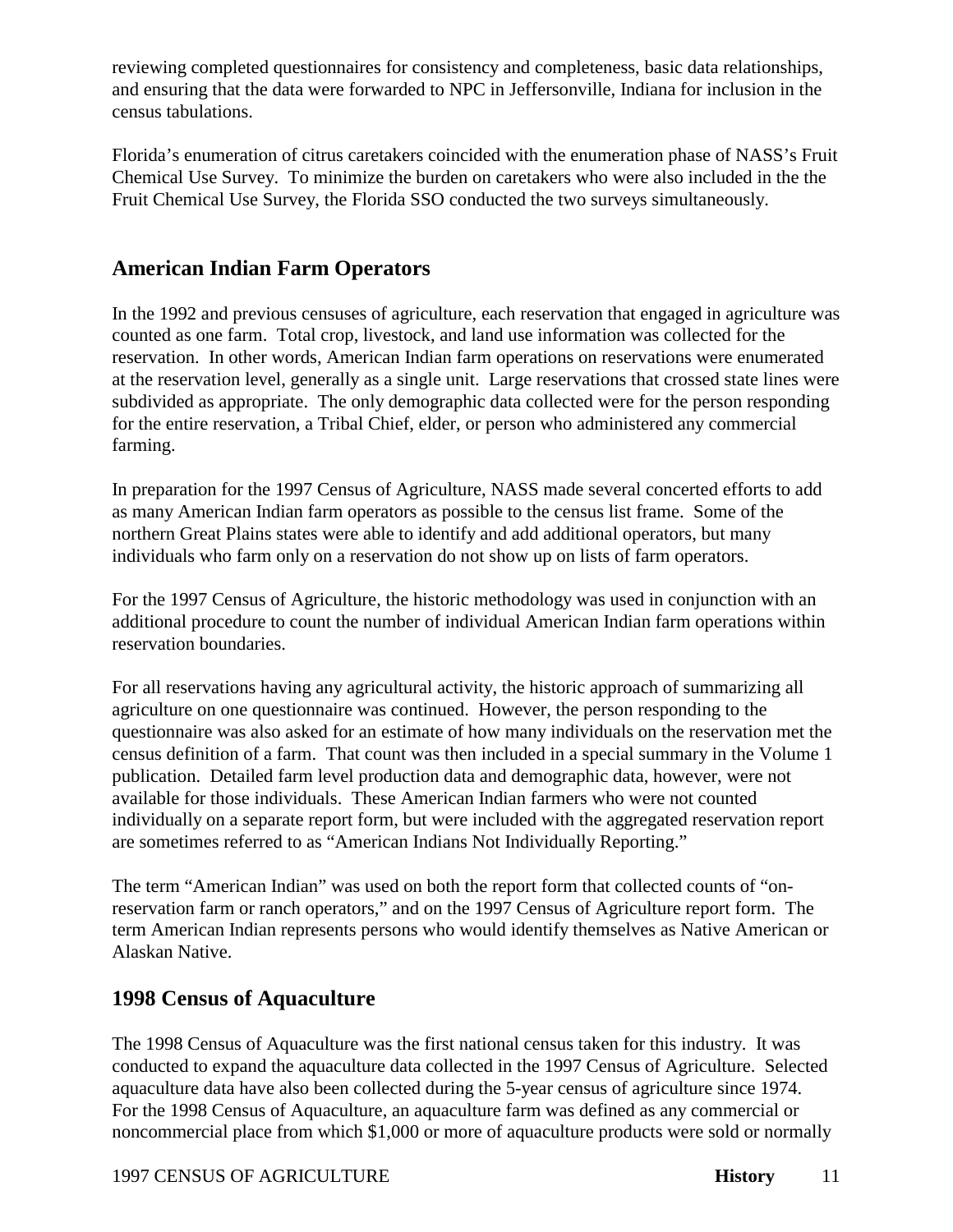would have been sold during the census year. Every respondent in the 1997 Census of Agriculture who provided a positive response to having sold aquaculture products in 1997 were included in the aquaculture census list frame. The 1998 Census of Aquaculture list frame included National and state fish hatcheries. In addition, names and addresses from a recent annual report about fish hatcheries issued by the U.S. Department of the Interior, Fish and Wildlife Service were added to the list frame. No special effort was made to add new aquaculture operations that began operating in 1998.

The aquaculture census collected detailed information relating to on-farm aquaculture practices, size of operation based on water area, production, sales, method of production, sources of water, point of first sale outlets, cooperative agreements and contracts, and aquaculture distributed for restoration or conservation purposes. It was conducted in response to the intense need for an accurate measurement of the aquaculture sector, which grew from a value of \$45 million in products sold in 1974 to more than \$978 million in 1998. Additional information is contained in Chapter 10 and Appendix E in this publication, and in the 1998 Census of Aquaculture publication.

### **1998 Farm and Ranch Irrigation Survey**

Selected irrigation data for on-farm irrigation operations have been collected in the census of agriculture since 1890. A census of farms reporting irrigation in the 1900 Census of Agriculture was authorized by Congress. Surveys of irrigation in humid areas were taken in connection with the 1954 and 1959 censuses. The 1998 Farm and Ranch Irrigation Survey was the fifth survey devoted entirely to the collection of on-farm irrigation operations for the conterminous United States. The 1979, 1984, 1988, 1994, and 1998 Farm and Ranch Irrigation Surveys collected similar data using similar data collection and processing methods and procedures.

The 1998 Farm and Ranch Irrigation Survey was one of four special studies provided for in the 1997 Census of Agriculture program. It supplemented the basic irrigation data collected from all farm operators in the 1997 census. The survey used a sample of operations from the 1997 census that reported using irrigation during the reference year to obtain detailed data about irrigation practices without increasing the response burden on all farmers. Data from the survey were published in November 1999 for all states and for the 20 water resources areas. Additional information about this survey is contained in Chapter 11 and Appendix E of this publication. Additional survey detail and results are included in the 1998 Farm and Ranch Irrigation Survey publication.

### **1998 Census of Horticultural Specialties**

The 1998 Census of Horticultural Specialties was the eighth census of horticultural specialties and is a component of the agriculture census program. Previous horticultural specialties censuses were conducted in conjunction with the census of agriculture and were taken in 1889, 1929, 1949, 1959, 1970, 1979, and 1988. The definition of a horticultural specialty has changed between censuses. For the 1998 census, a horticultural specialty operation was defined as any place that grew and sold \$10,000 or more of horticultural specialty products during 1998. The definition used for the censuses in 1988, 1979, 1970, and 1959 censuses included operations growing and selling \$2,000 or more of horticultural products during the census year. Prior to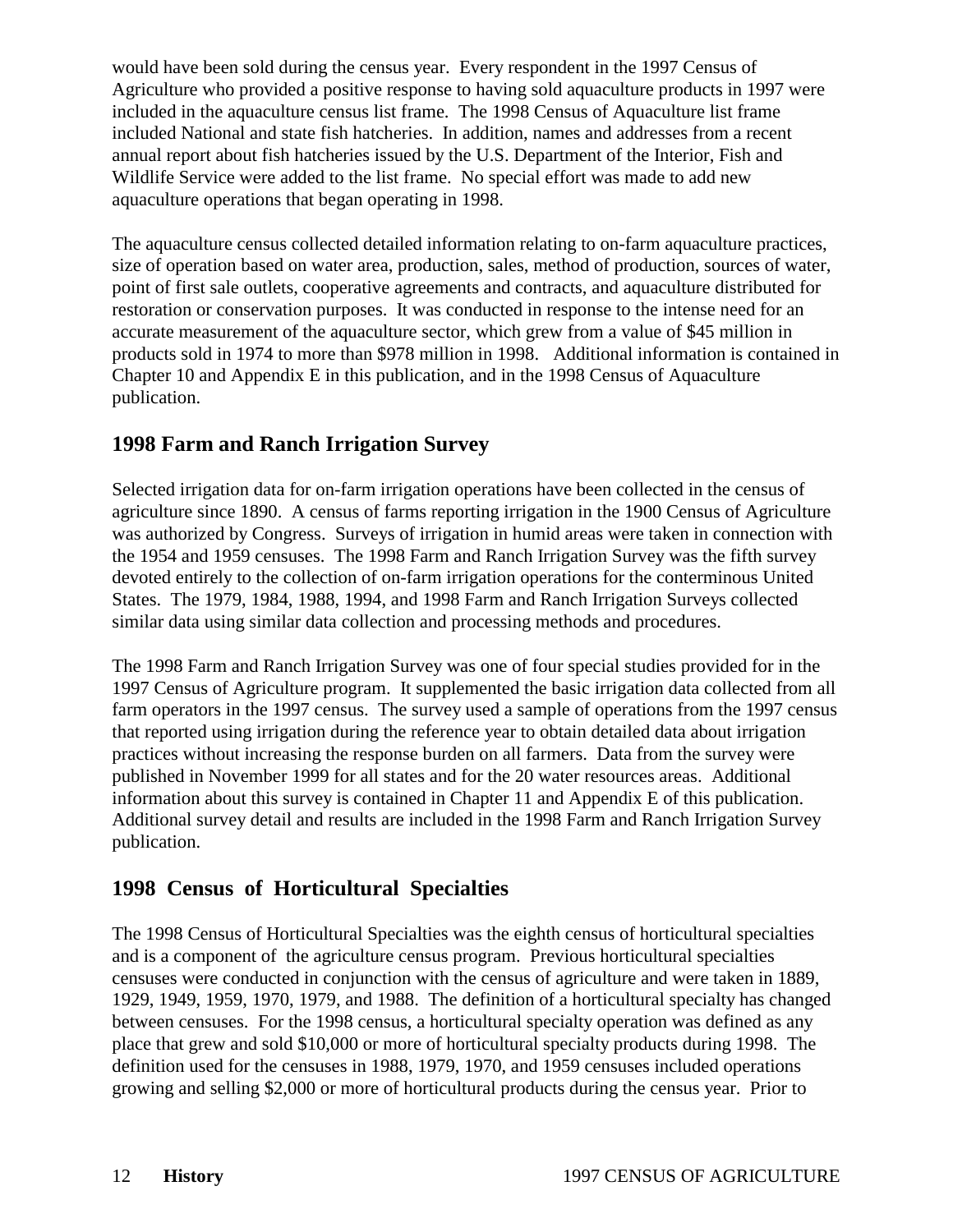1959, the definition used was a \$1,000 minimum sales limit. The census included producers of floriculture, nursery, and other specialty crops, such as sod, mushrooms, food crops produced under glass or other protection, transplants for commercial production, and seeds.

The census of horticulture specialties list frame included all operations identified in the 1997 Census of Agriculture with sales of \$10,000 or more of horticultural specialty crops. Additional operations were added to the list from the continuously updated NASS name and address lists that identified operations with floriculture, horticulture activity (but gave no indication of the sales size of operations).

This census provides a comprehensive and detailed picture of the horticultural sector of the economy and is the only source of detailed production and sales data at the State and National level. Additional information about this census is contained in the respective chapter and Appendix E in this publication and in the 1998 Census of Horticultural Specialties publication.

### **1999 Agricultural Economics and Land Ownership Survey**

The 1999 Agricultural Economics and Land Ownership Survey (AELOS) was an integrated survey of farm finance and land ownership and provided data on the economic status of U.S. farm operations and households. It was the continuation and update of similar studies conducted in 1959, 1964, 1970, 1979, and 1988.

Publication of data on land ownership characteristics began in 1880, with the classification of farm tenure. Varying elements of farm financial data have been collected since the first agriculture census was taken in the United States in 1840. The principal financial characteristics in earlier data collections were value of farmland and sales of agricultural products, but in 1890, census data were also requested on farm mortgage debt. In later censuses, farm taxes were included.

Beginning in 1960, special surveys were conducted in connection with the 1959 and 1964 Censuses of Agriculture on selected aspects of farm finance. In 1971, the 1970 Survey of Agricultural Finance was conducted as part of the 1969 Census of Agriculture. The survey collected data on land in farms, value of land and buildings, rents, capital and operating expenditures, credit used for purchasing specified items for farm use, outstanding debt by kind and source, value of agricultural products sold, and construction of farm buildings and structures, as well as off-farm income. The 1988 AELOS included the majority of the financial measures collected in the 1979 and earlier Farm Finance Surveys and greatly expanded the data on land ownership.

The 1999 Agricultural Economics and Land Ownership Survey contains detailed information on the Nation's farm land ownership, farm finance, farm inputs, and purchases by farm operators. The AELOS was designed to provide statistically reliable estimates of key economic and demographic variables at the U.S. and state level.

Unlike the 1988 AELOS list frame universe, the 1999 AELOS did not use, exclusively, the census of agriculture in-scope universe to draw the sample. The 1999 AELOS used NASS's list and area frames which included information about farm operators reporting data in the 1997 Census of Agriculture. New operations that began after June 1, 1999 did not have a chance to be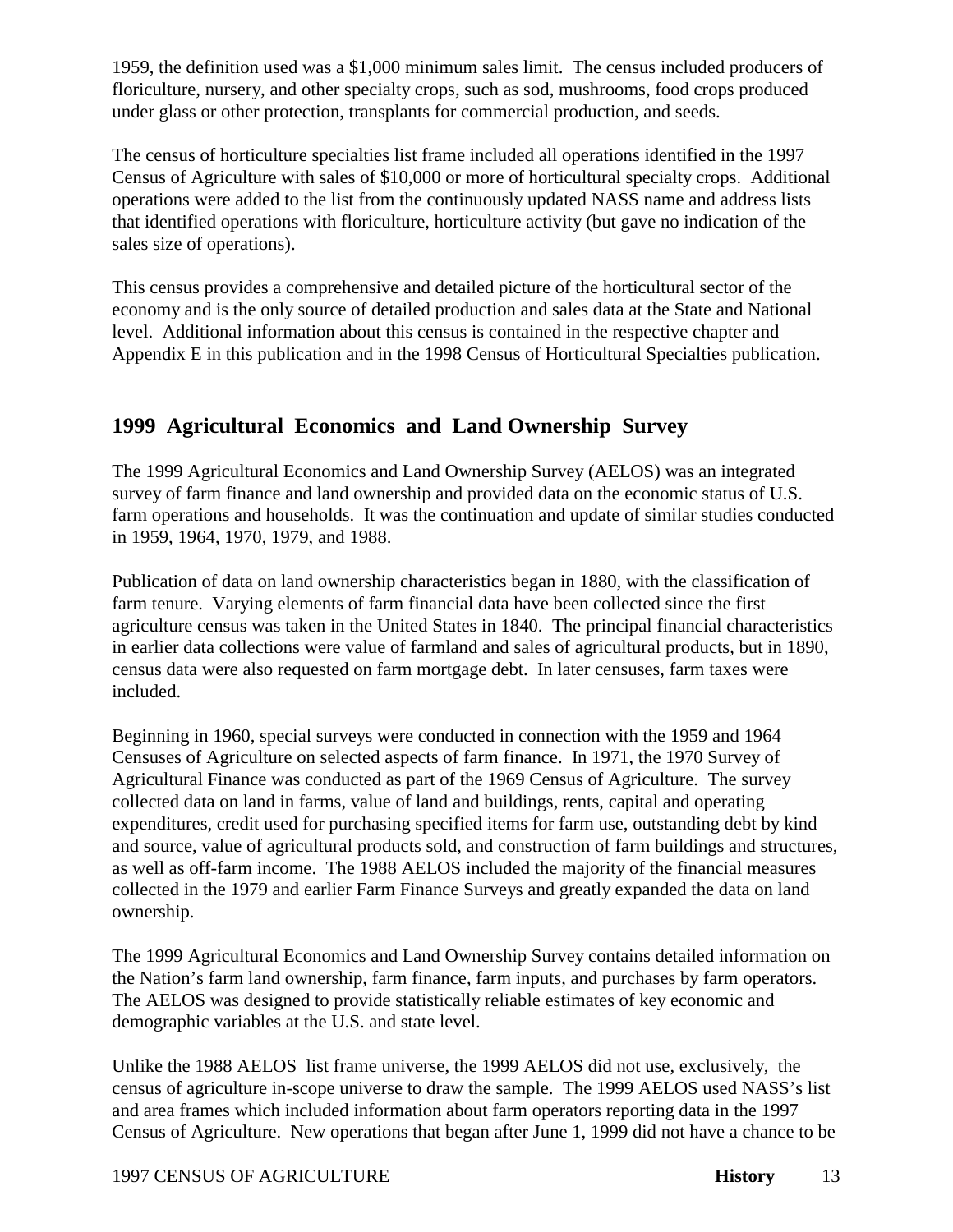selected for the survey. Also, horticultural operations were included in the survey in 1999, but were exluded in 1988. Institutional farms, e.g. prison farms and research farms, were excluded from the universe of farms eligible for sample selection. The landlord portion of the survey was comprised of the names and addresses reported as landlords by the farm operators who responded to the operator portion of the survey, with the exception of public landlords. Additional information is contained in Chapter 13 and Appendix E.

### **Program Cost**

The cost of the 1997 Census of Agriculture (States), excluding the 1998 Census of Aquaculture and the 1999 Agricultural Economics and Land Ownership Survey, was approximately \$101 million. Overall, costs increased about 18 percent compared to the 1992 Census of Agriculture. Additional detail is provided in Table 1-1.

| <b>Activity</b>                                                                                      | 1992<br><b>Total Cost</b><br>(\$1,000) | 1997 <sup>1</sup><br><b>Total Cost</b><br>(\$1,000) |
|------------------------------------------------------------------------------------------------------|----------------------------------------|-----------------------------------------------------|
|                                                                                                      |                                        |                                                     |
| Direction                                                                                            | 15,389                                 | 17,250                                              |
| <b>Content Determination and Design</b>                                                              | 7,780                                  | 11,067                                              |
| List Development and Mailout                                                                         | 11,417                                 | 15,408                                              |
| Data Collection and Processing                                                                       | 40,303                                 | 46,640                                              |
| <b>Publication and Dissemination</b>                                                                 | 10,716                                 | 10,424                                              |
|                                                                                                      |                                        |                                                     |
| Total                                                                                                | 85,605                                 | 100,789                                             |
| Data exclude expenditures for the 1998 Census of Aquaculture and the 1999 Agricultural Economics and |                                        |                                                     |

#### **Table 1-1. Census of Agriculture Cost Comparisons, Totals for 1992 and 1997**.

Land Ownership Survey.

For the 1992 and 1997 censuses, related activities occurred over a period of six years. This six year period is referred to as the census cycle. The kinds of activities undertaken and resources required differ from year to year. Typically, the first three years involve planning and preparation. Years four and five involve data collection, data processing, and preparation of the statistical tables and publications. Activities associated with follow-on censuses and surveys, if scheduled, occur during the fourth, fifth, and sixth year of the census cycle of activities. A comparison of census costs by fiscal year for the 1992 and 1997 censuses is shown in Table 1-2.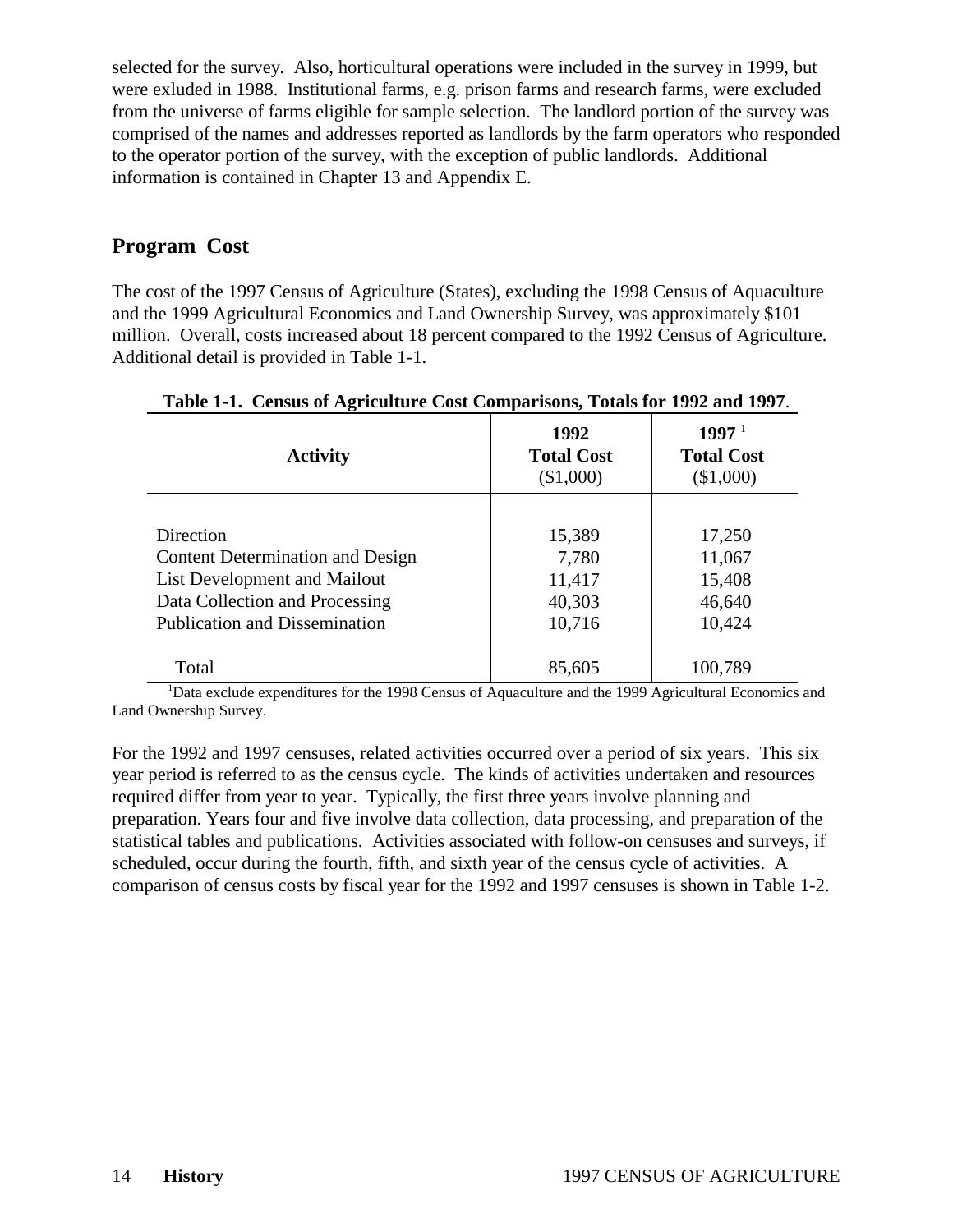| Census of Agriculture             | First<br>Year | Second<br>Year | Third<br>Year | Fourth<br>Year | Fifth<br>Year | Sixth<br>Year | Total       |
|-----------------------------------|---------------|----------------|---------------|----------------|---------------|---------------|-------------|
|                                   | (\$1,000)     | (\$1,000)      | (\$1,000)     | (\$1,000)      | (\$1,000)     | (\$1,000)     | $(\$1,000)$ |
| 1992 Census<br>(FY1990-1995)      | 2,670         | 11,238         | 13,664        | 30,293         | 17,271        | 10,469        | 85,605      |
| 1997 $Census1$<br>$(FY1995-2000)$ | 2,670         | 11,516         | 17,335        | 36,458         | 23,160        | 9,650         | 100,789     |

**Table 1-2. Census Cycle Costs by Fiscal Year for the 1992 and 1997 Censuses of Agriculture**

<sup>1</sup>Data exclude expenditures for the 1998 Census of Aquaculture and the 1999 Agricultural Economics and Land Ownership Survey.

### **Organization and Structure**

**Transition:** The 1997 Census of Agriculture activities (FY1995-FY2000) were carried out by two agencies. From October 1, 1994 (FY 1995) to February,1997 (FY 1997) activities were planned and conducted under the U.S. Department of Commerce, Bureau of the Census. From February 1997 (FY1997) on, activities were under the direction of USDA, NASS. The basic organizational structures were simply combined, with the census staff forming a single division in which some vacancies were filled by current NASS staff members. No other formal organizational changes were implemented at that time.

**NASS Organizational Structure (FY1997-FY2000):** NASS is a key information agency within the Research, Education, and Economics mission area of the U.S. Department of Agriculture and has collected information on U.S. agriculture since it was founded in 1862. Since that time, the responsibilities of NASS have increased, and the statistical program and organizational structure have evolved into a headquarters unit consisting of five divisions and 45 State Statistical Offices serving all 50 states.

Census activities associated with handling follow-up activities of nonrespondents, editing questionnaires, and review and analysis of tabulated data fully utilized NASS's existing field organization and State-level knowledge of farm operations.

On October 1, 1999, the beginning of FY 2000, NASS implemented a new headquarters organization. NASS's field organization remained unchanged. The new organizational structure:

- Preserved the strengths of the existing structure while addressing structural weaknesses and accommodating new responsibilities;
- Eliminated unnecessary duplication of effort by integrating census responsibilities, and by combining training units and editing units that had similar responsibilities;
- Facilitated cross-functional work by emphasizing and strengthening the role of teams; and
- Promoted the effective use of resources.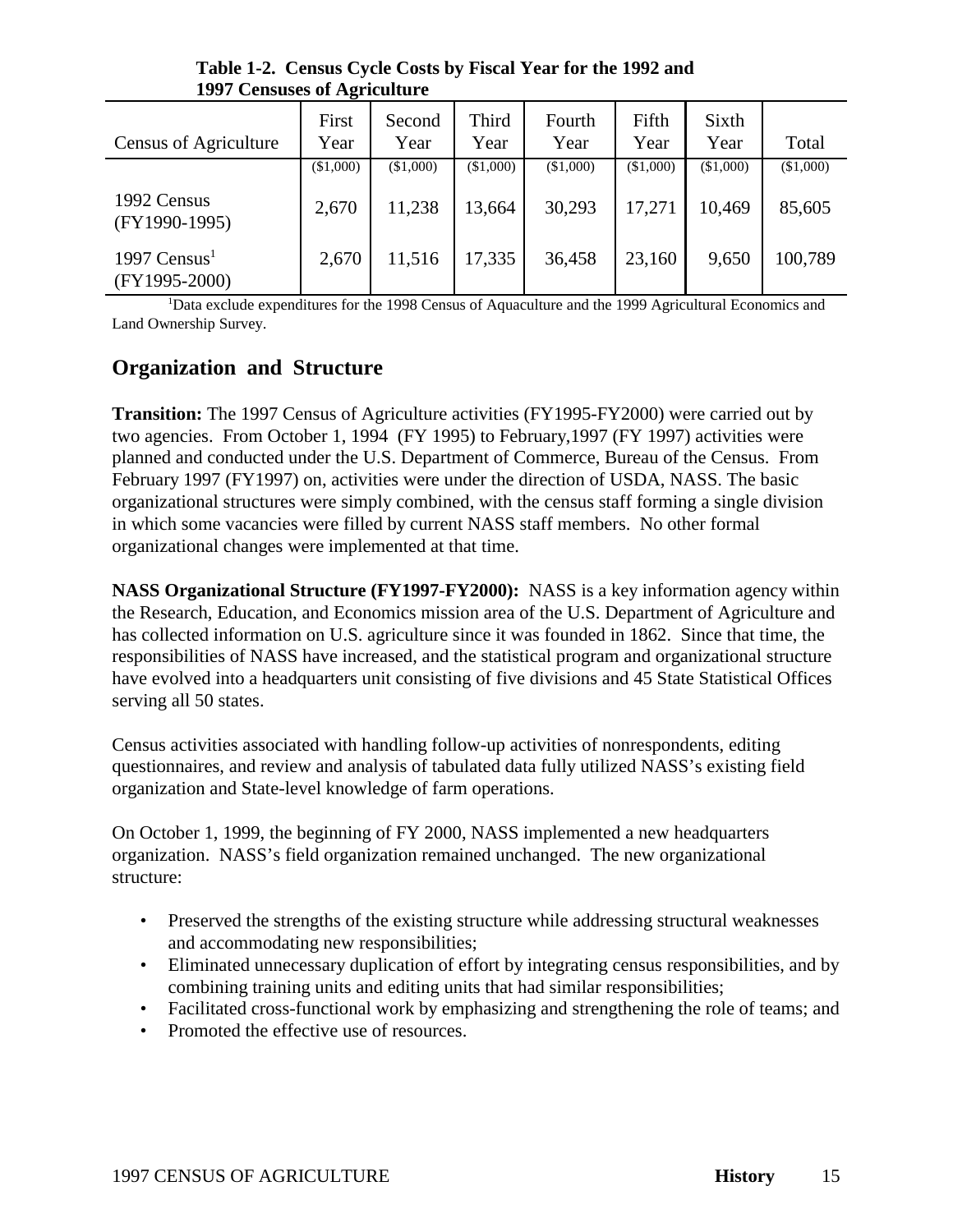The impact of this organizational change on the 1997 Census of Agriculture was minimal due to the timing of the implementation of the reorganization - during the last year of the six year census cycle. The effect of the organizational changes will fully impact the 2002 Census of Agriculture.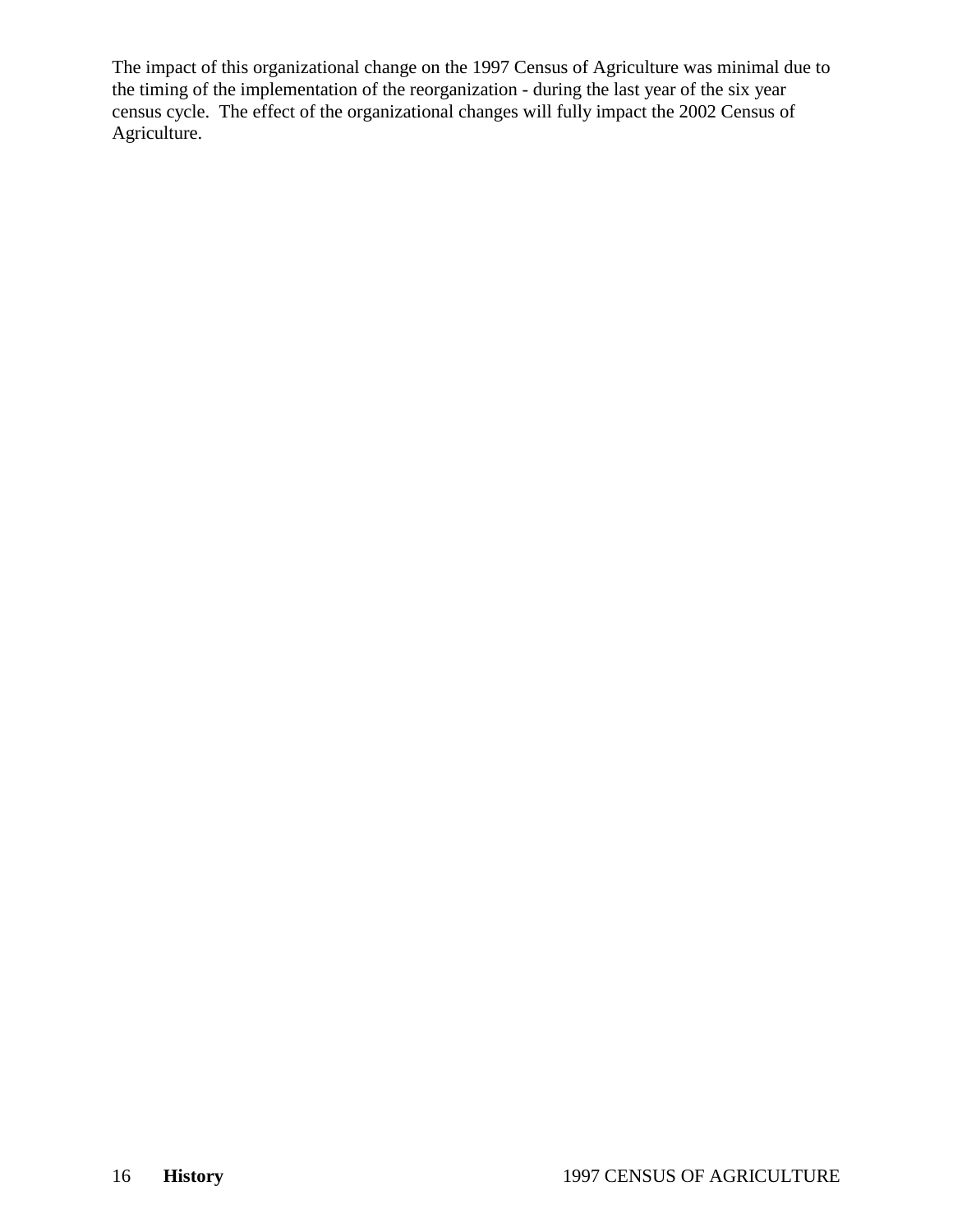# **Chapter 2. Planning and Preliminary Operations**

# Table of Contents

| <b>Contents</b>                                  | Page |
|--------------------------------------------------|------|
|                                                  |      |
|                                                  |      |
|                                                  |      |
|                                                  |      |
|                                                  |      |
| Governors, State Departments of Agriculture, and |      |
|                                                  |      |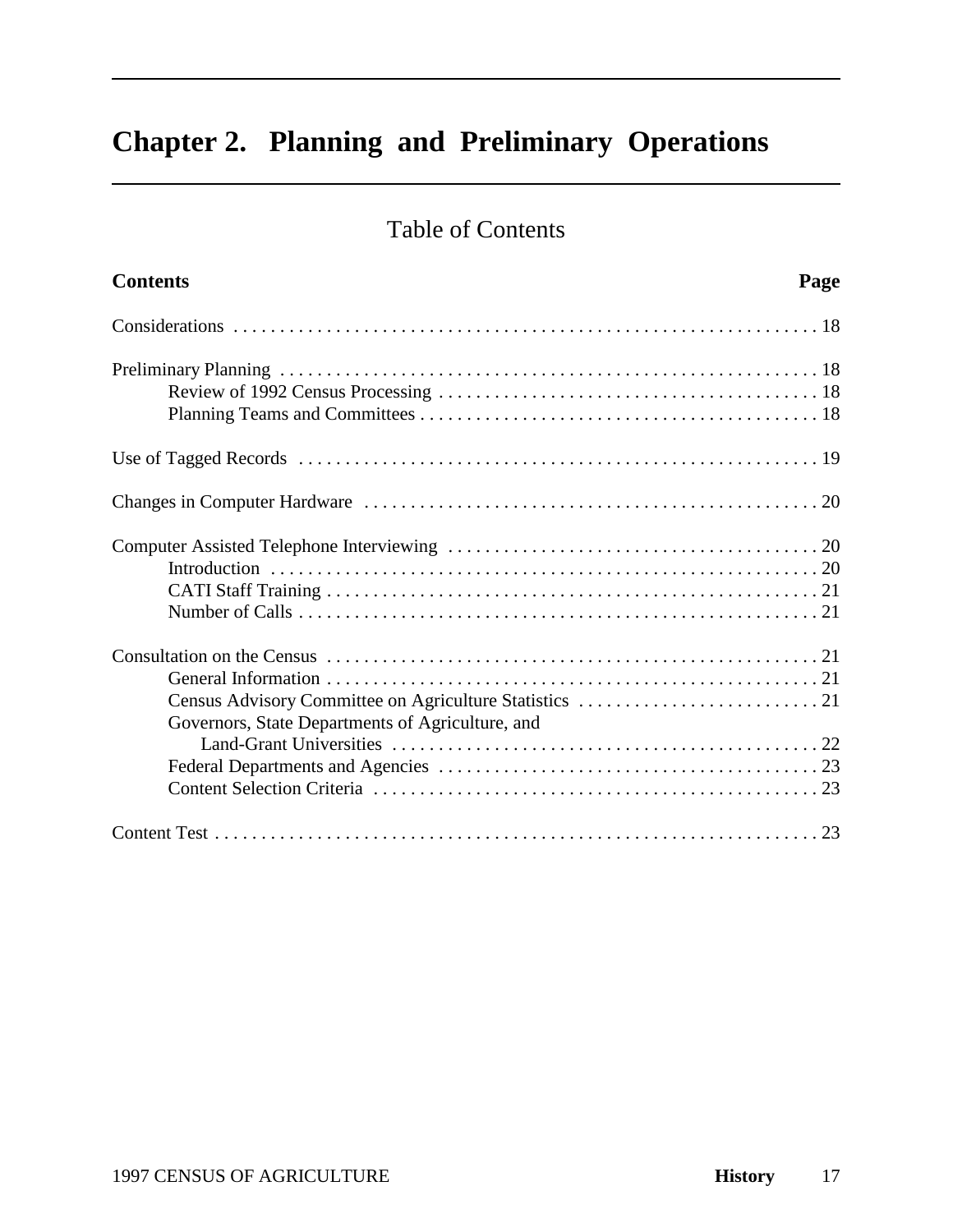### **Considerations**

The agriculture census collects and publishes data on agriculture in the United States. Planning the enumeration is an exercise in balancing conflicting requirements. A compromise must be made between the wants and needs of data users and the response burden that can be imposed on data suppliers without increasing the refusal rate.

Cost is also a major consideration. The census has used the mailout/mailback, or self-enumeration procedure with telephone follow-up, since 1969 because it reduces costs. However, mail enumeration faces continually increasing expenses. Indeed, mailing costs comprise a very large portion of the cost of each census, so there is a perpetual interest in saving money by reducing the size of the initial census list. Early responses in the data collection effort also reduces costs by reducing the need for follow-up on nonrespondents.

Once respondents have completed and returned their report forms, the data must be captured in an electronic format, processed, and tabulated. The more detailed the tabulations and cross tabulations, the more useful the data are to users. But tabulation and cross-tabulation consume both time and money, plus increase the number of incidents of data suppressions to protect individual operator information. The census data-release program may not release information that might be used to identify an individual establishment or operator. This confidentiality restriction means that all tabulations and cross-tabulations must be checked to ensure that individually identifiable data are not published. The funding available necessarily restricts the volume and detail of the tabulations, as does the requirement that the census be published on a timely basis within a reasonable period following the enumeration.

### **Preliminary Planning**

**Review of 1992 Census Processing:** The 1992 Census of Agriculture was conducted by the Bureau of the Census, U.S. Department of Commerce. The Census Bureau made a major effort to streamline data processing for the 1992 Census of Agriculture and to incorporate improvements in processing techniques. The most significant of these improvements was the extensive use of an interactive editing system. The new edit system allowed the processing of more than a million and a half census questionnaires to be done much more efficiently, requiring less staff and resources.

The changes for the 1992 Census of Agriculture led to significant improvements in overall processing efficiency and data quality and the use of new technology allowed the census costs to remain reasonable. Initial planning for the 1997 Census of Agriculture enumeration included a systematic study of the 1992 processing, tabulation, and disclosure systems. The general processing strategies for the 1997 Census of Agriculture enumeration were developed at a series of weekly meetings. However, budgets and staff resources limited what could actually be developed and implemented.

**Planning Teams and Committees:** In 1995, during the initial planning stages for the 1997 Census of Agriculture, various planning committees were organized to review program and system changes. A list of new initiatives was developed and prioritized. Resources were assigned to only the items referred to and classified as "must." The census of agriculture had no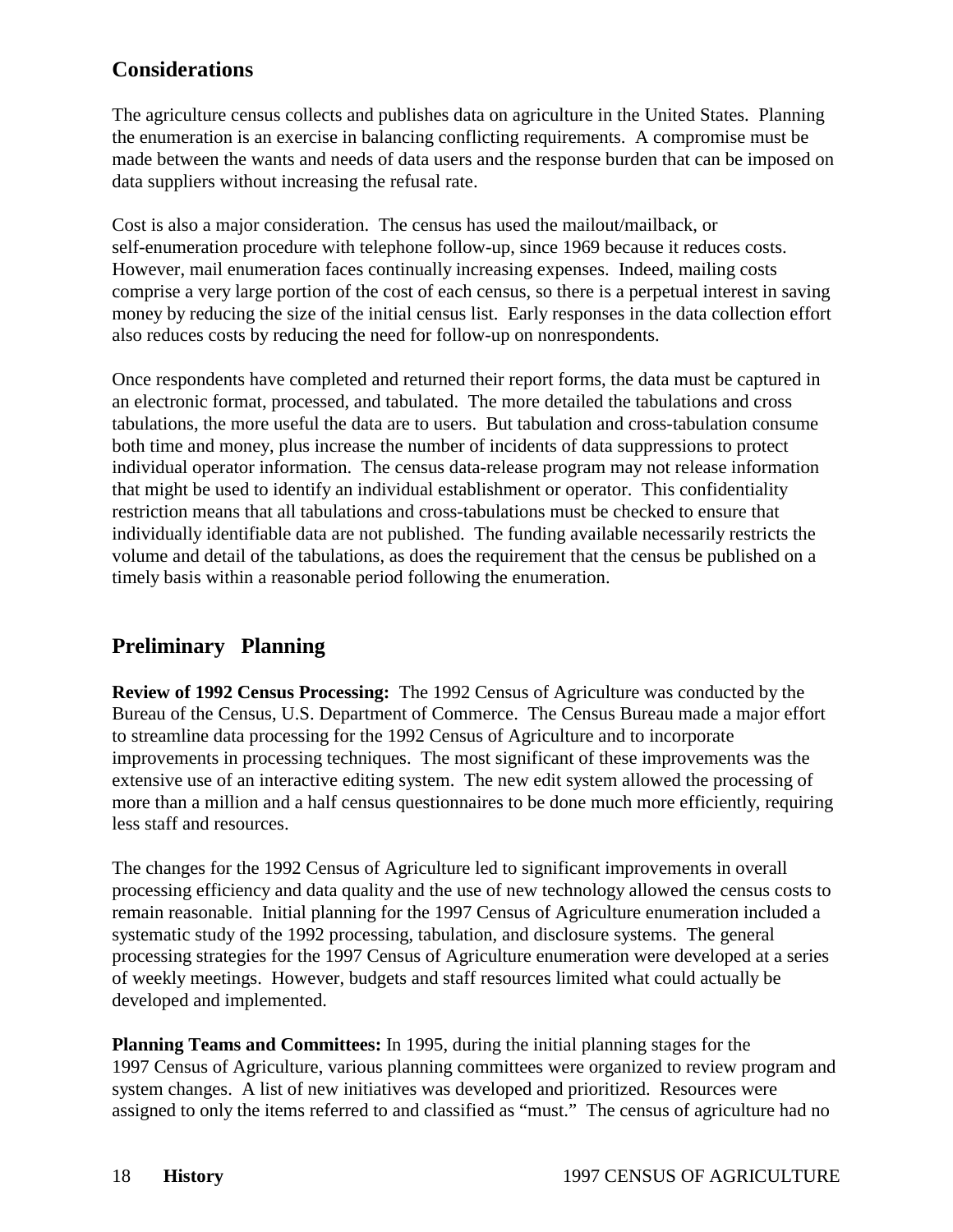major improvements on the must list. Work began to maintain the 1992 systems and update them to carry out the 1997 Census of Agriculture. As a cost savings measure, plans were approved to incorporate the Puerto Rico census of agriculture into the overall U.S. program.

During 1995 and 1996, the budget for the census of agriculture was under constant scrutiny. Alternative collection methods were being researched and evaluated. A planning team developed several options which included changing the farm definition to include only operations with at least \$10,000 in sales or possibly conducting a sample for selected portions of the universe. In all cases, the small farm and demographic data would be significantly impacted. At this time, NASS was an active member of the Census of Agriculture Advisory Committee. As more and more changes were being proposed to the census program, NASS recognized the importance of the program and took an active role to preserve the existing census farm definition and the program.

During 1996, the Census Bureau learned that funding for the census of agriculture was being moved from the Department of Commerce to the Department of Agriculture. In February 1997, the census program was moved to NASS, along with the staff which supported the census work. Because the census mailout was less than a year away, there was little time to make changes or build new systems. NASS organized a census planning team, which worked closely with the Census Bureau during the transition process. NASS brought an organization structure to the census program that included 45 State Statistical Offices (SSOs) located throughout the country. One central objective of the planning team was to determine how the SSOs could best be utilized and improve census processing. Work which had previously been centralized would now be decentralized and spread across the 45 offices. Areas most impacted included the use of "Tagged Records" (farming operations which were identified during the list frame development process that would best be handled by personal enumeration), toll-free telephone numbers to provide assistance, computer-assisted telephone interviewing, and data analysis. Most remaining data collection work was conducted under contract with the Census Bureau at NPC in Jeffersonville, Indiana.

NASS planned a significant change in the release of census statistics. Unlike the Census Bureau, which historically released census statistics on a flow basis (state by state), NASS established a goal of releasing all State data, including the U.S. summary, at one time. In February 1999, that goal was achieved. For the first time, U.S. and State data were released simultaneously, one year after the due date for filing a census of the agriculture questionnaire. This accomplishment was made possible by advanced planning and moving from sequential to simultaneous processing of data. Each SSO played an integral part in this process.

### **Use of Tagged Records**

During the final phase of the census list frame development process, each state statistical office reviewed the names and addresses of respondents on the census list frame for their respective state, and electronically "tagged" records that they thought would be better handled by personal enumeration rather than by the traditional mailout/mailback.approach. Criteria used to select records for tagging included, but were not necessarily limited to:

- Coordination with other on-going NASS surveys,
- A respondent's desire to be contacted by personal interview,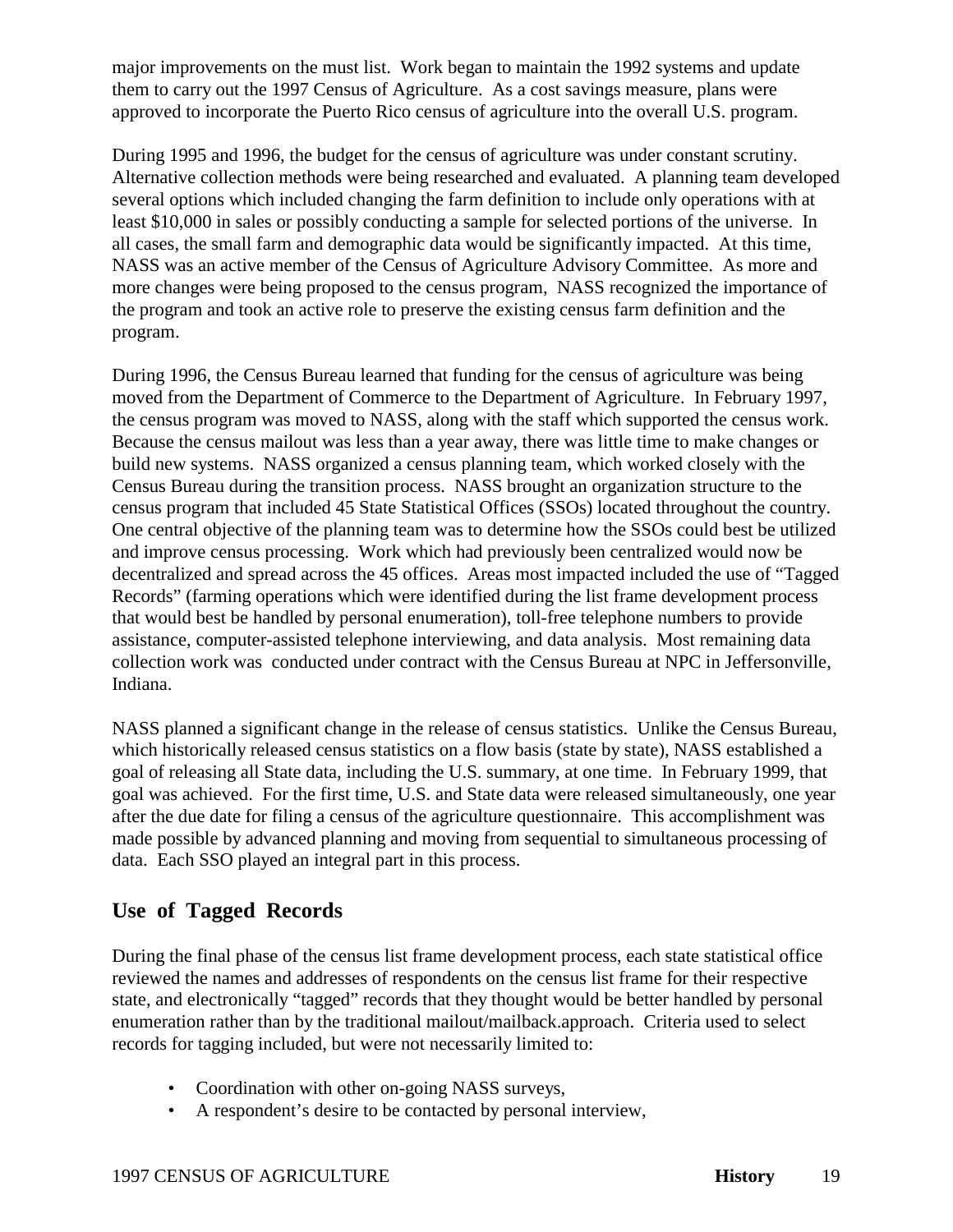- Knowledge of other needs for special handling, and/or
- Relative importance of the operation to the state's agriculture.

In addition to the records tagged by the SSOs, headquarters statisticians tagged abnormal operations (i.e. grazing associations, governmental units, churches, university research facilities, etc.) and Multi-unit operations (i.e. large operations which have more than one physical location), and records selected for data collection in NASS's yearly Agricultural Resource Management Study.

Each SSO had the responsibility for ensuring that their tagged records were completed and forwarded to NPC in Jeffersonville, IN for data entry and processing. All tagged operations were considered "must" records and were required to complete the sample questionnaire. Tagged records, except those tagged just for tracking purposes, were excluded from all census mailout and follow-up operations (Large Farm Computer Assisted Telephone Interview (CATI) record, Not-on-the Mail List Survey, Last Call CATI Follow-up, Classification Error Survey, and the Nonresponse Survey). It was imperative that the SSOs manage the enumeration of these records effectively and track their progress. The method of enumeration (personal face-to-face enumeration, telephone enumeration, or mailout/mailback from the SSO) of tagged records was at the discretion of the state office. All total, about 35,000 records were "tagged." See Appendix C, Table C1 for additional detail.

### **Changes in Computer Hardware**

The computers used for the processing of the 1997 Census of Agriculture were primarily owned by the Bureau of the Census. In preparation for the census, and as a result of technological advancements, there were necessary upgrades to the computers' architecture, operating system, relational database software, and the transactional processing software that had been used to process the 1992 Census of Agriculture. These upgrades increased the processing speeds tremendously, allowing more processing to be done in a quicker time frame.

Due to the transfer of the census from one department to another, and the sensitive and confidential data involved, computer access and security issues were critically important. Through cooperative interaction between NASS and the Bureau of the Census, procedures were worked out to allow access only to authorized NASS employees. The Bureau of the Census installed firewalls that validated and authorized only users allowed to access census processing systems. The technology was state of the art and extremely innovative. Each authorized NASS employee was issued a personal "smart card," password, and personal identification number that were validated at the firewall. This insured that only employees officially "sworn in" could gain access to census of agriculture data. This system proved to be very effective in protecting the confidentiality of the data while allowing timely processing of the census to be accomplished.

### **Computer Assisted Telephone Interviewing**

**Introduction:** Collecting data using a computer assisted telephone interview (CATI) system was the responsibility of NASS's State Offices. Each state office used CATI to interview nonrespondent cases and transmitted their data to the main census data file. The data were processed electronically, eliminating paper reports and manual processing of report forms. Cases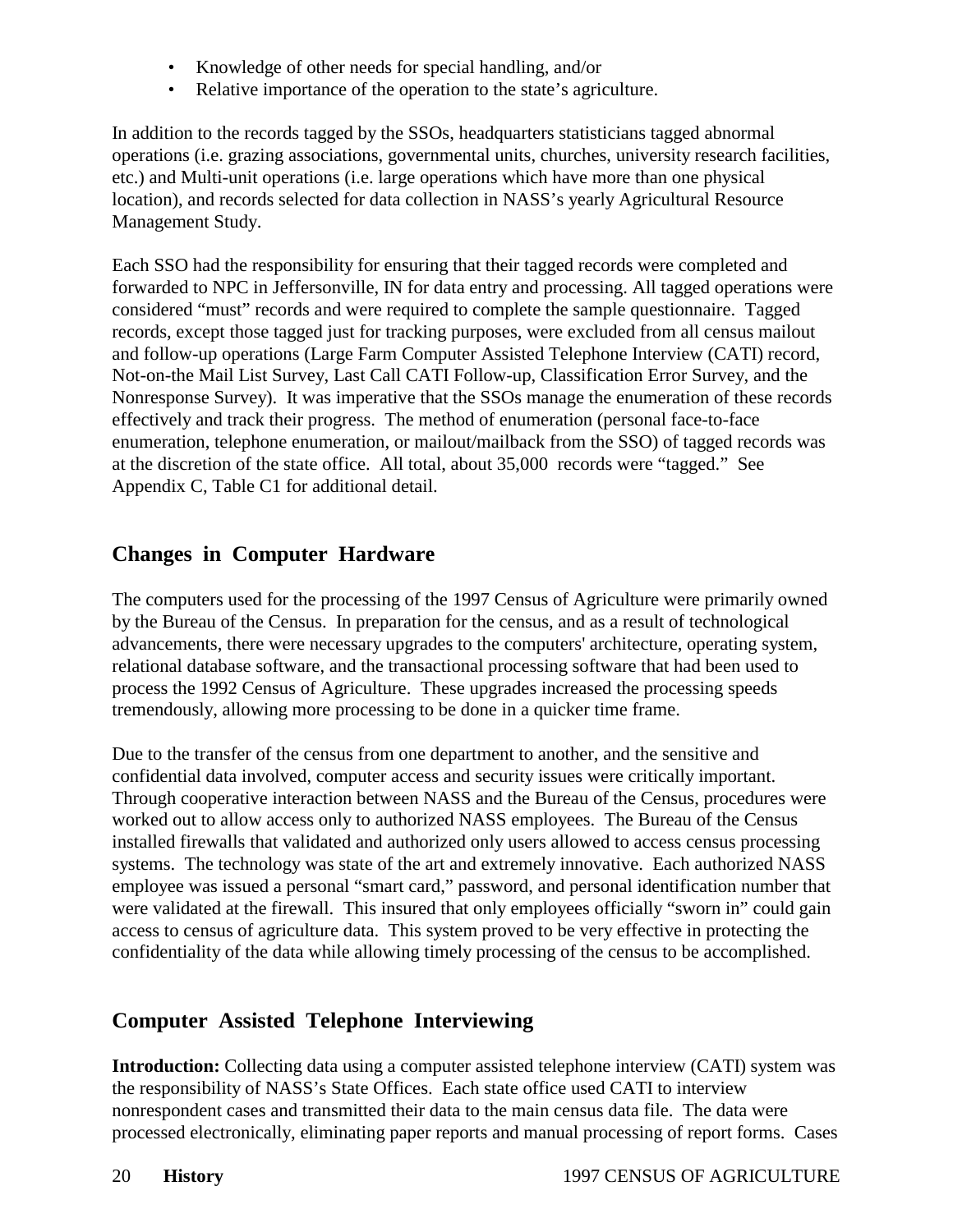referred for CATI followup included some 1992 census nonrespondent records and records in low response counties. Also included were 1997 census screener nonrespondents and records "tagged" by the state offices. CATI was also used for followup work in 1997 census low response counties (i.e., those counties with response rates below a set rate at a specified date) and the 1997 Nonresponse Survey.

**CATI Staff Training:** SSO personnel were responsible for training the CATI enumerator staff for the census follow-up work. Training included an introduction to the census, an overview of the paper questionnaires, and all special instructions to the census of agriculture. The enumerator staff was given "walkthrough" training helping the respondents get a feel for exactly how the CATI instrument worked. Enumerators were also given reference materials to use during the interviews to help guide them through various procedures.

**Number of Calls:** CATI interviewing began in February 1998 with the Advance Follow-up operation, and ended in July of the same year with the Large Farm Follow-up operation. All CATI operations were conducted in the SSOs. Approximately 86,800 interviews were conducted using the CATI instrument.

#### **Consultation on the Census**

**General Information:** The mission of NASS is to provide timely, accurate, and useful statistics to the public. Therefore, NASS must determine which statistical information is most needed. Since the data compiled in the statistical tabulations must be supplied by individuals and/or organizations outside the agency, NASS must know whether the respondents to its census of agriculture and surveys will be able to supply the information requested.

In planning for the census of agriculture, advice was sought from data users on current and future data needs, the ability of respondents to supply the data, general data collection methods, content and format of report forms, and publicity programs to support the census. NASS, as did the Bureau of the Census before the transfer of the agriculture census to NASS in 1997, maintains regular contact with their advisory committee, Governors and departments of agriculture of all 50 States, land-grant (agricultural) universities, Federal departments and agencies, and other data users and suppliers via an extensive outreach program, and welcomes their advice and suggestions. The Census Bureau's Census Advisory Committee on Agriculture Statistics was one source of this advice.

**Census Advisory Committee on Agriculture Statistics:** Prior to 1940, any advice or recommendations to the Census Bureau about the agriculture census was given by the agency's general statistical advisory committee. In 1940, however, the Census Bureau established an advisory committee specifically concerned with agriculture statistics. From 1940 through 1959 the Census Bureau assembled an agriculture advisory committee as part of the planning program for each census, and disbanded the committee once data collection was completed. In 1962, the agency requested that the Department of Commerce charter a permanent committee on agriculture statistics, and, upon approval of this request, the committee became one of the Census Bureau's ongoing advisory bodies. The committee provided a continuing body of outside, professional knowledge regarding the data needs of the agricultural community. Committee members represented a broad range of interests including agricultural economists, rural sociologists, farm policy analysts, educators, State representatives, agriculture-related business and marketing experts, and members of major national farm organizations. Farmers'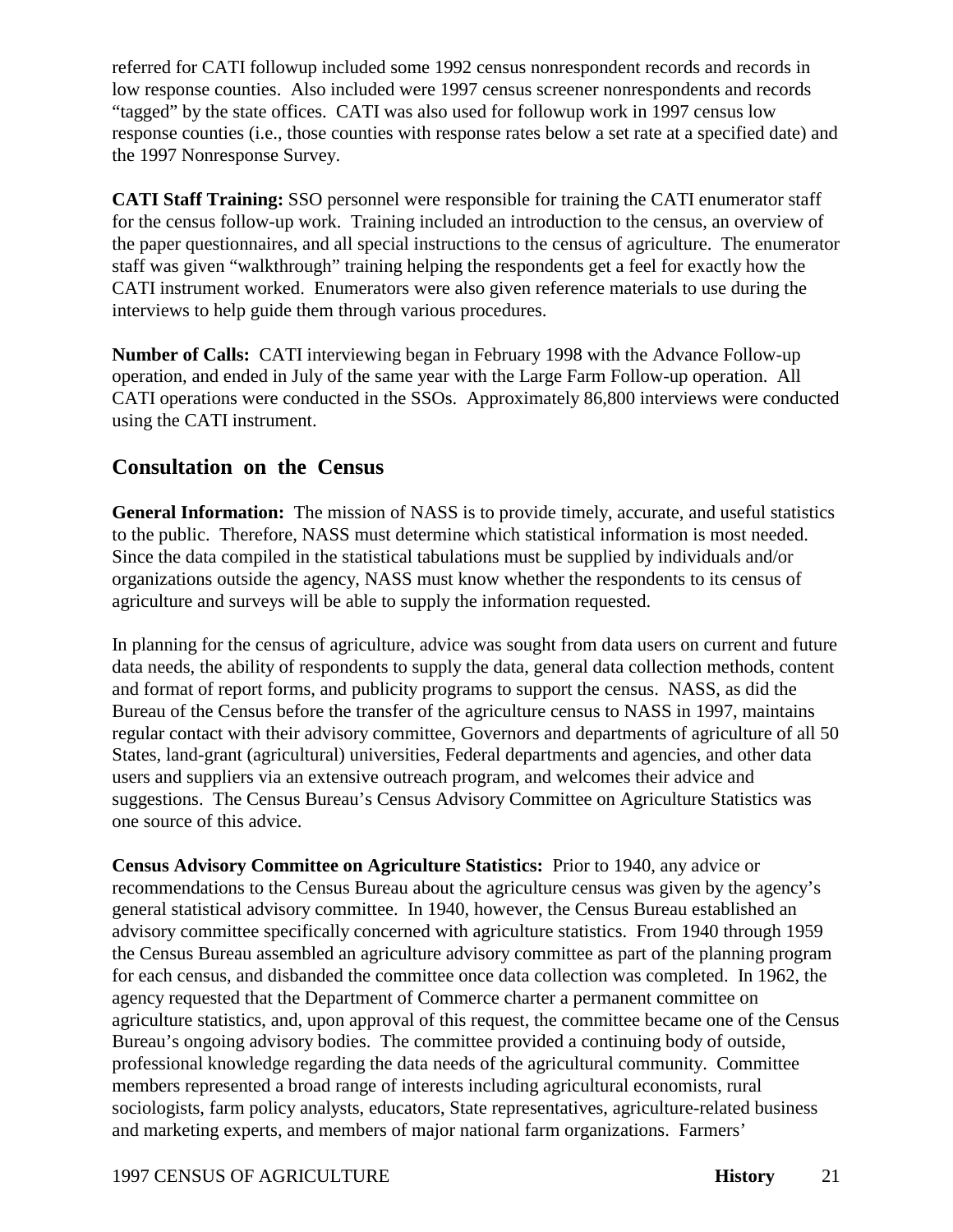organizations and agriculture-oriented business and professional associations were selected and invited to participate in the census program in an advisory capacity. Each member organization nominated a representative – subject to the approval of the Director of the Bureau of the Census and the Secretary of Commerce – to participate in the Committee's activities.

Organizations represented on the Census Advisory Committee on Agricultural Statistics for the 1997 Census of Agriculture included:

| <b>Agricultural Publishers Association</b>  | National Association of State                  |
|---------------------------------------------|------------------------------------------------|
| American Agricultural Economics Assoc.      | Departments of Agriculture                     |
| American Association of Nurserymen          | National Association of State                  |
| <b>American Crop Protection Association</b> | Universities and Land-Grant Colleges           |
| American Farm Bureau Federation             | <b>National Cattlemen's Beef Association</b>   |
| <b>American Feed Industry Association</b>   | <b>National Council of Farmer Cooperatives</b> |
| <b>American Society of Farm Managers</b>    | <b>National Farmers Organization</b>           |
| and Rural Appraisers                        | <b>National Farmers Union</b>                  |
| Association of Research Directors, Inc.     | <b>Rural Sociological Society</b>              |
| Conference of Consumer Organizations        | The Irrigation Association                     |
| <b>Equipment Manufacturers Institute</b>    | The National Grange                            |
| National Agri-Marketing Association         | U. S. Department of Agriculture, NASS          |

These groups not only provide valuable input into shaping census plans and procedures, but were very influential in generating support needed from farmers who provide the data.

Effective October 1, 1996, responsibility for the census of agriculture program was transferred to the USDA. The authority for the Census Advisory Committee on Agriculture Statistics was transferred to USDA when NASS received funding and responsibility for the census of agriculture in fiscal year 1997. The committee continued informally under NASS until a formal advisory committee was chartered in October 1998 as the Advisory Committee on Agriculture Statistics.

The first meeting of the Advisory Committee on Agriculture Statistics was held November 30 - December 1, 1999. The purpose and scope of the advisory committee was revised. Its new mission was to advise the Secretary of Agriculture on the scope, timing, content, etc. of the periodic censuses and surveys of agriculture, other related surveys, and the types of agriculture information to obtain from respondents. The duties of the Committee are solely advisory and include making recommendations to the Secretary of Agriculture about the agricultural statistics program of NASS, and such other matters as it may deem advisable, or which the Secretary, the Under Secretary for Research, Education, and Economics, or the NASS Administrator may request.

**Governors, State Departments of Agriculture, and Land-Grant Universities:** Agriculture is the most important industry in a number of States and is a significant industry in all 50 States, as well as in Puerto Rico and the outlying areas. NASS, as well as the Census Bureau, routinely ask State governments for assistance in publicizing the census. Both the Governors and the State departments of agriculture have a considerable interest in the content of the census questionnaires, and in the completeness and accuracy of the enumeration. In March 1994, prior to the transfer of the census of agriculture to NASS, the Census Bureau mailed letters to the State Governors and departments of agriculture, as well as to their land-grant universities, asking for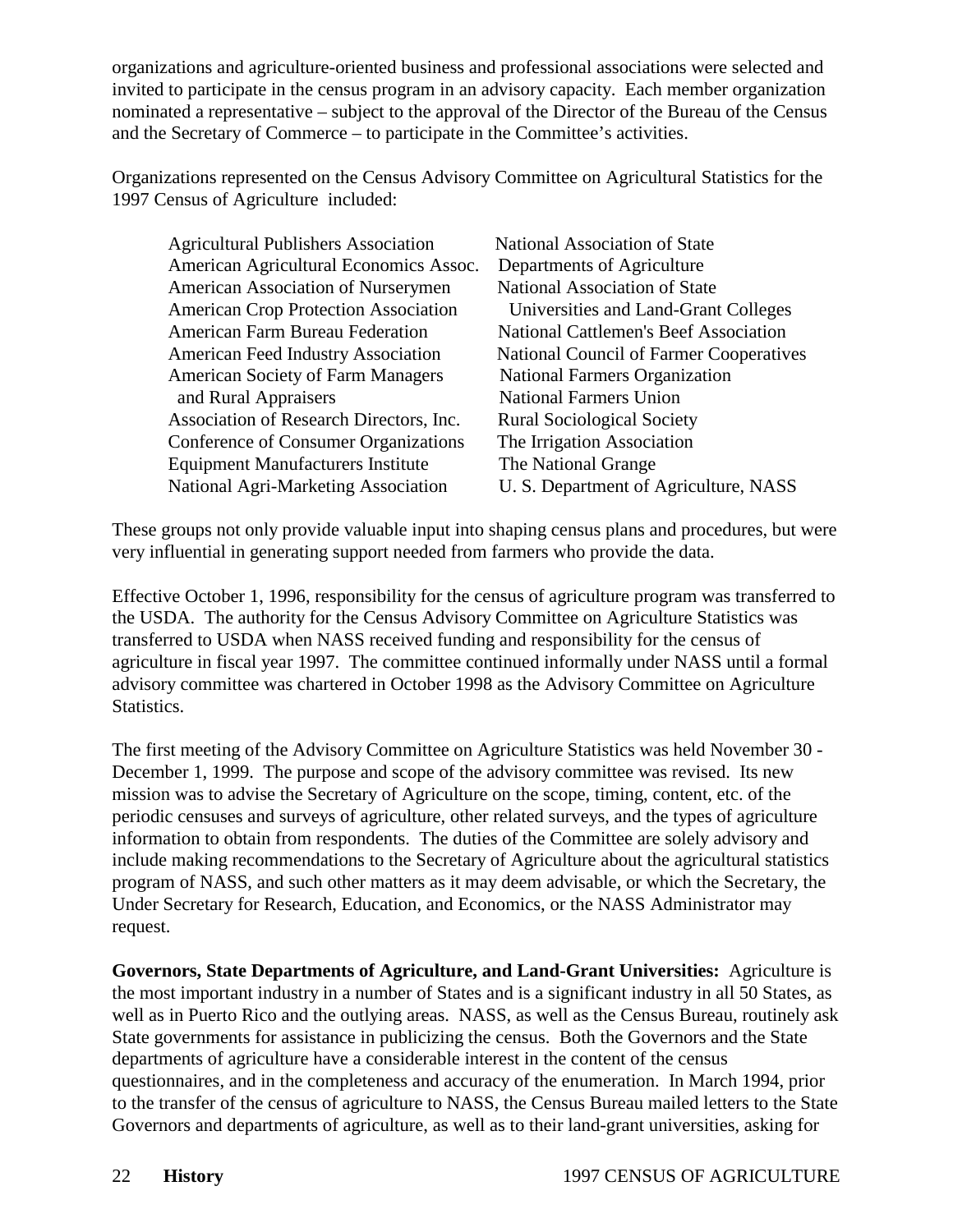their requests and recommendations on data content for the 1997 census. The responses were considered prior to the design of the 1997 census form.

**Federal Departments and Agencies**: Numerous Federal departments and agencies use census of agriculture data. Consequently, each Federal department and agency, including all U.S. Department of Agriculture agencies, was contacted during the Spring and Summer of 1994 and asked to define their data needs, provide a justification for why data were needed at the county level, and make suggestions for change.

**Content Selection Criteria:** As a part of the preparation process for each census of agriculture, each data item on the questionnaire is evaluated. For the 1997 Census of Agriculture, each department, agency, group, and organization was asked to identify and justify relevant data needs and indicate if the data item was:

- Directly mandated by Congress or if the item had strong Congressional support,
- To be used in proposed or pending legislation,
- Needed for evaluation of existing Federal programs,
- Essential, such that if omitted from the census of agriculture, would result in additional respondent burden and cost for a new survey for other agencies or users,
- Required for classification of farms by historical groupings, and/or
- Needed to provide information on current problems.

### **Content Test**

Prior to most agriculture censuses, the census staff engaged in detailed studies and planning aimed at obtaining the most complete and efficient enumeration. Typically, this planning process includes one or more field tests of materials and/or data-collection methodologies, provides an opportunity to evaluate suggested changes in data content, forms design, changes in instructions to respondents, and other factors that might affect the accuracy and completeness of the enumeration. For the 1997 Census of Agriculture, the number of changes to the report form were too few to require a field test. The report form was virtually unchanged from the 1992 Census of Agriculture with the exception of three new questions on cut Christmas trees and maple sap. As a result of implementation of the North American Industry Classification System, the additional questions were developed with the assistance of industry associations, university professors, and other government agency representatives. The questions were then evaluated by representatives of the data users community.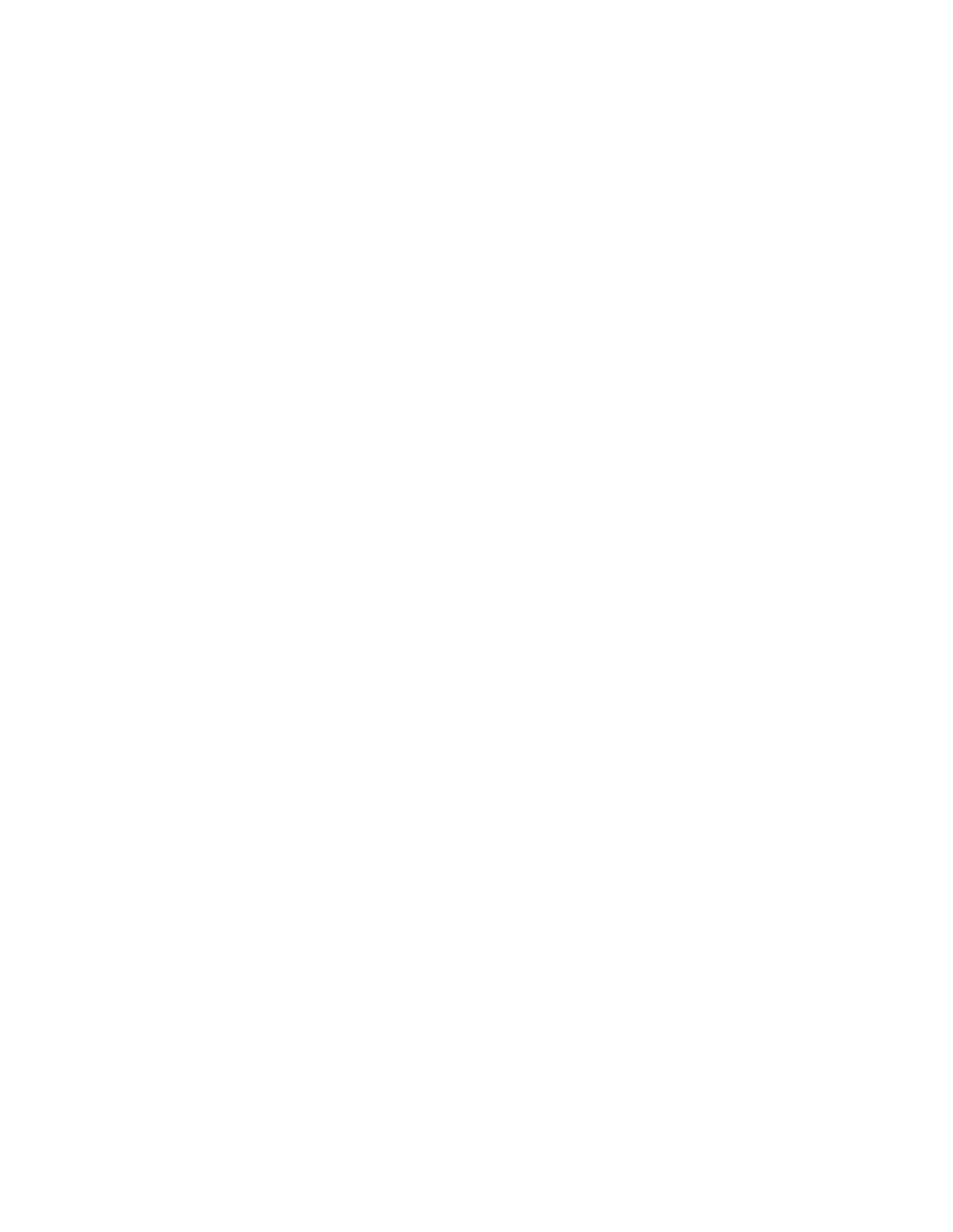# **Chapter 3. Preparatory Operations**

# Table of Contents

| <b>Contents</b><br>Page |  |
|-------------------------|--|
|                         |  |
|                         |  |
|                         |  |
|                         |  |
|                         |  |
|                         |  |
|                         |  |
|                         |  |
|                         |  |
|                         |  |
|                         |  |
|                         |  |
|                         |  |
|                         |  |
|                         |  |
|                         |  |
|                         |  |
|                         |  |
|                         |  |
|                         |  |
|                         |  |
|                         |  |
|                         |  |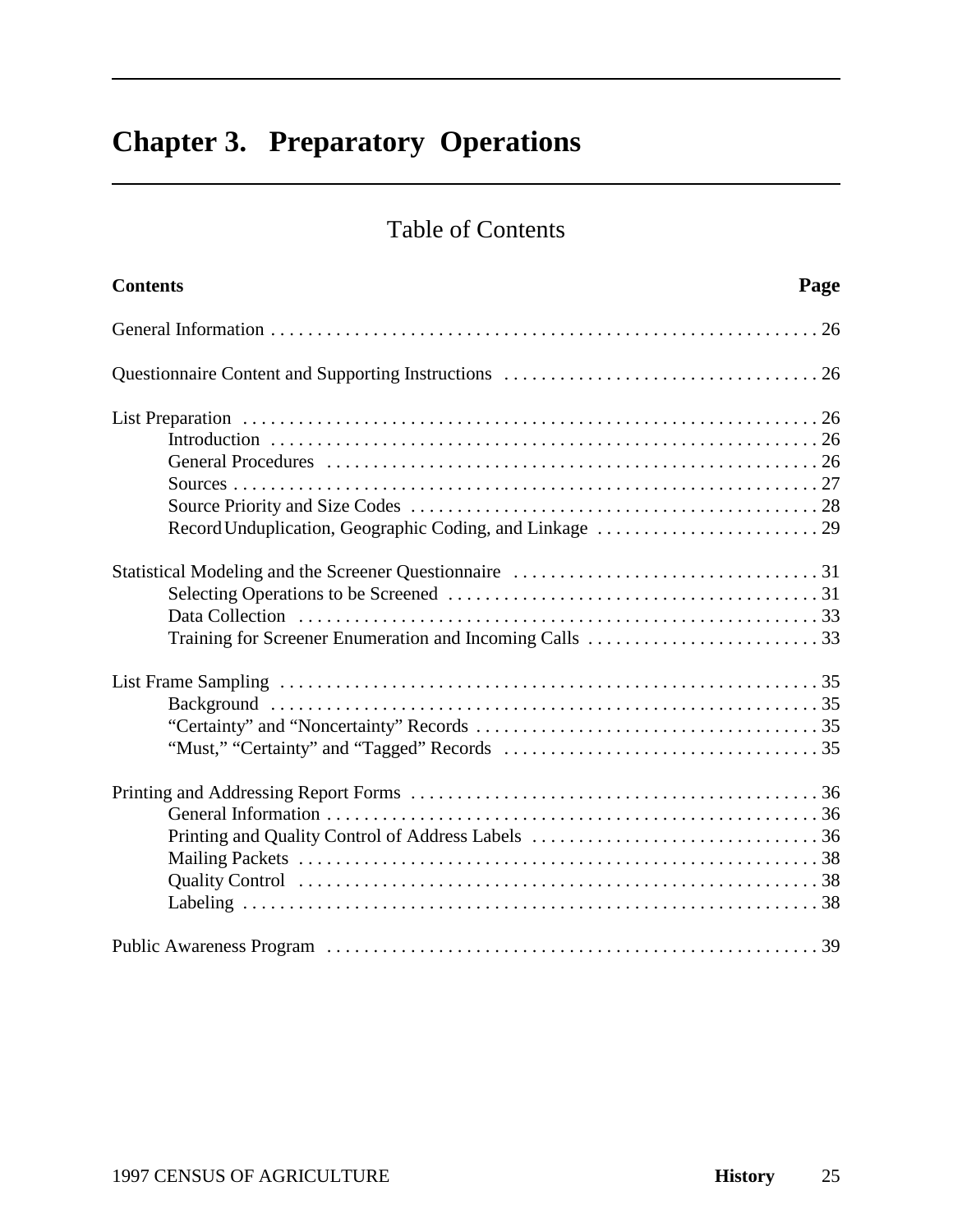### **General Information**

Preparatory operations for the 1997 Census of Agriculture began during FY 1995 and consisted of five major activities:

- Determining questionnaire content, format, and supporting instructions
- Preparation of the list of names and addresses
- Sample selection for the sample (long) questionnaire
- Printing and preparations of report forms for mailing, and related enumeration materials
- Formulation of a promotional program to encourage cooperation by agricultural operators

### **Questionnaire Content and Supporting Instructions**

Once questionnaire content was finalized **(**See Chapter 2, section on "Consultation on the Census" and "Content Test" for details) the various supporting documents were prepared. These documents included instructions for completing the report form, special inserts, a code book, and editing guide.

### **List Frame Preparation**

**Introduction:** A mailout/mailback data collection method has been used to collect census information since the 1969 Census of Agriculture. The self-enumeration procedure reduces costs compared to a personal-interview methodology, but requires a complete and accurate name and address list for operations meeting the census farm definition. To further reduce costs and respondent burden, it is also essential to eliminate as many duplicate and nonfarm records from the list as possible. This is accomplished during the list building process. Respondent burden is also reduced by asking all respondents a set of core questions and a only a sample of respondents additional questions about the economic characteristics of their operations.

The list compilation operation produced a preliminary census list of approximately 3.3 million names and addresses. To further reduce the size of the preliminary list, statistical modeling techniques were used to identify records that had a high probability of not qualifying as a farm by the census definition. Approximately 478,000 names and addresses were identified (See Appendix C, Table C-6). These records were screened prior to the mailout of the census forms using a postcard consisting of four "yes/no" type questions. Data were collected by mail and telephone. Respondents responding with all "no's" were removed from the census list. The result was over 125,000 names being dropped, leaving the final census list frame at about 3.2 million.

**General Procedures:** The list of names and addresses for the 1997 Census of Agriculture was compiled from the records of the previous Census and from administrative records obtained from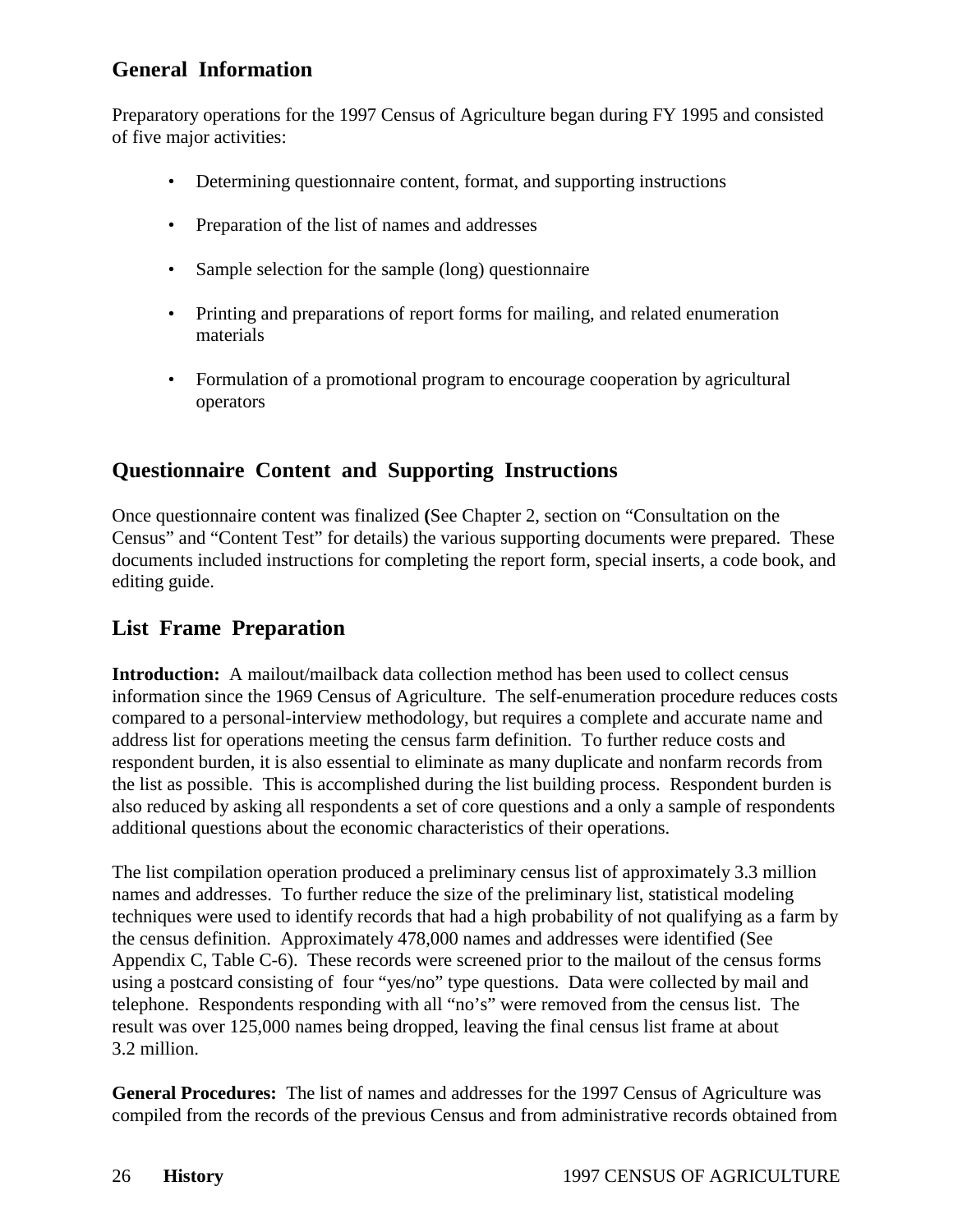a variety of Federal agencies and private associations. Names and addresses frequently appeared on more than one of the source lists, so the various lists had to be matched to one another for duplication removal. Not only were duplicate records identified and deleted, but useful information about the name and address sources and the size of the operation was retained, coded, and linked so it could be used as needed in future data collection and processing operations.

The 1997 Census of Agriculture list compilation was conducted in two phases. Phase I was done over the period April, 1996 through May, 1997, and Phase II from June, 1997 through October, 1997. The agency used essentially identical procedures in both phases of the compilation process. The principal difference between Phase I and Phase II was the addition of updated source records to the final census list. The list construction process involved six major operations:

- Standardization of source list format.
- Linking employer identification and social security numbers.
- Coding of geographic information.
- Coding and linkage of name and addresses information.
- Resolution of possible duplicates.
- Assigning identification numbers and other processing codes.

**Sources:** The Phase I list development and linkage operation involved approximately 9.1 million records. These records were obtained from the NASS list frame, special lists, the 1992 Census of Agriculture, selected Internal Revenue Service records, and Puerto Rico records. The special lists were compiled by contacting various Federal and State agencies, as well as business associations and corporations to request lists of addresses of individuals and companies involved with specific types of agricultural operations.

The first phase of the census list frame compilation and linkage operation was completed in May 1997, resulting in a preliminary list of 4,817,300 records. In June 1997, the second phase of list development was begun, supplementing the Phase I list file with new source records from the United States Internal Revenue Service (IRS) 1996 tax-year, additional NASS list frame records, and updated multi-unit and abnormal lists from the 1992 Census of Agriculture. Approximately 7.1 million records were processed during Phase II.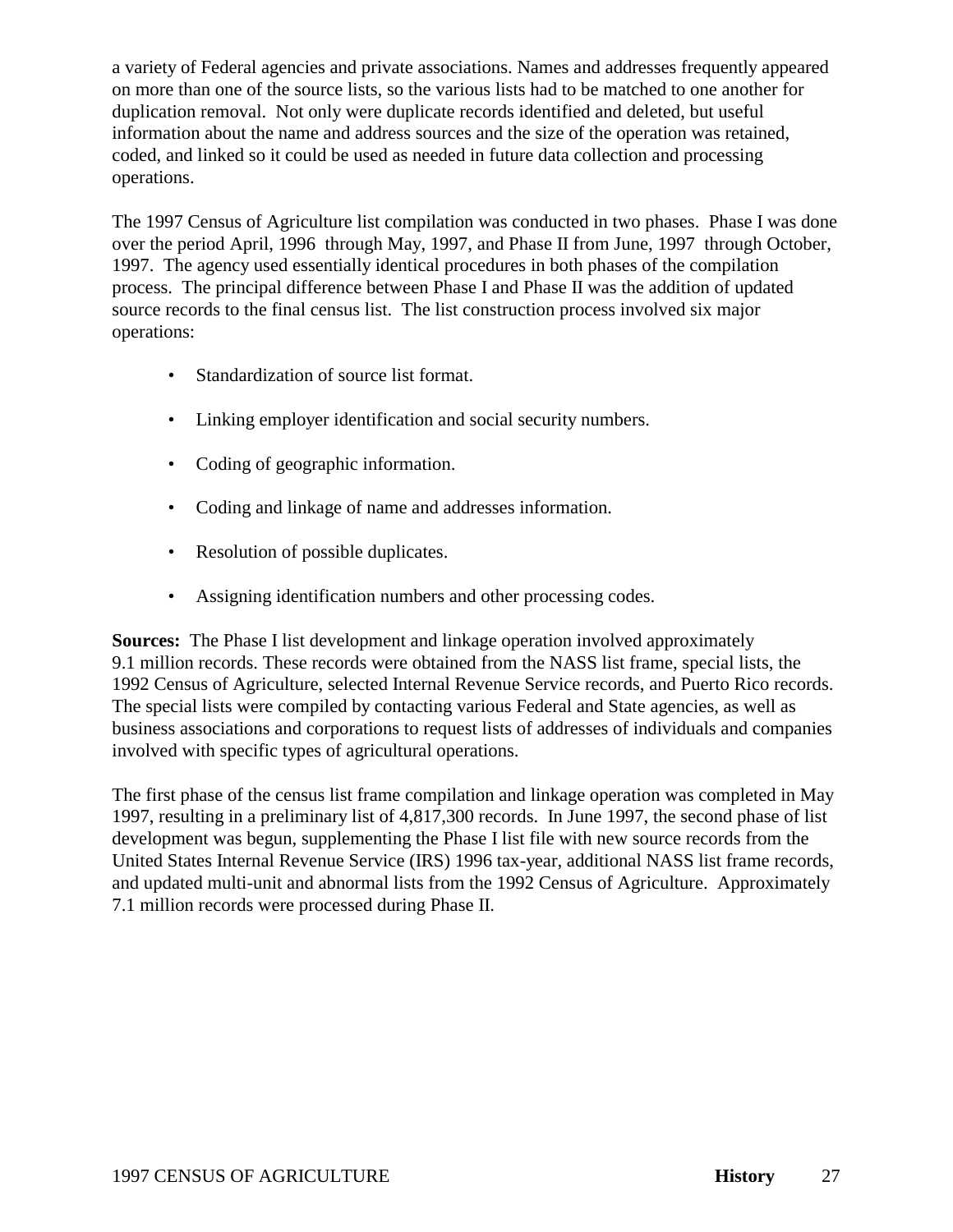| <b>Source</b>                          | <b>Records</b> |
|----------------------------------------|----------------|
| Phase I - Preliminary Unprocessed List |                |
| <b>NASS</b> List Frame                 | 2,790,600      |
| <b>Special Lists</b>                   | 131,300        |
| 1992 Census of Agriculture             | 3,344,200      |
| Internal Revenue Service (1995 & 1996) | 2,762,200      |
| <b>Puerto Rico Records</b>             | 63,100         |
| Sub-total                              | 9,091,400      |
|                                        |                |
| Phase II - Final Unprocessed List      |                |
| <b>Phase I Processed List</b>          | 4,817,300      |
| <b>Special Lists</b>                   | 19,200         |
| Internal Revenue Service (1996)        | 2,275,500      |
| Multi-unit and Abnormal                | 5,100          |
| Total                                  | 7,117,100      |

 **Table 3-1. Number of Records Processed During List Development by Source**

There were 3,314,796 records on the census list of names and addresses at the conclusion of Phase II list development. Following Phase II, the list file was reduced even further to approximately 3.2 million by mailing a postcard screening form to farm operators who were thought to have a high probability of not being a farm.

**Source Priority and Size Codes:** Source priority codes were used to identify the specific source from which a name and address was obtained. When two or more records were identified as duplicates, the record with the higher source priority was retained for inclusion on the census list, and the other records with lower source priority were deleted.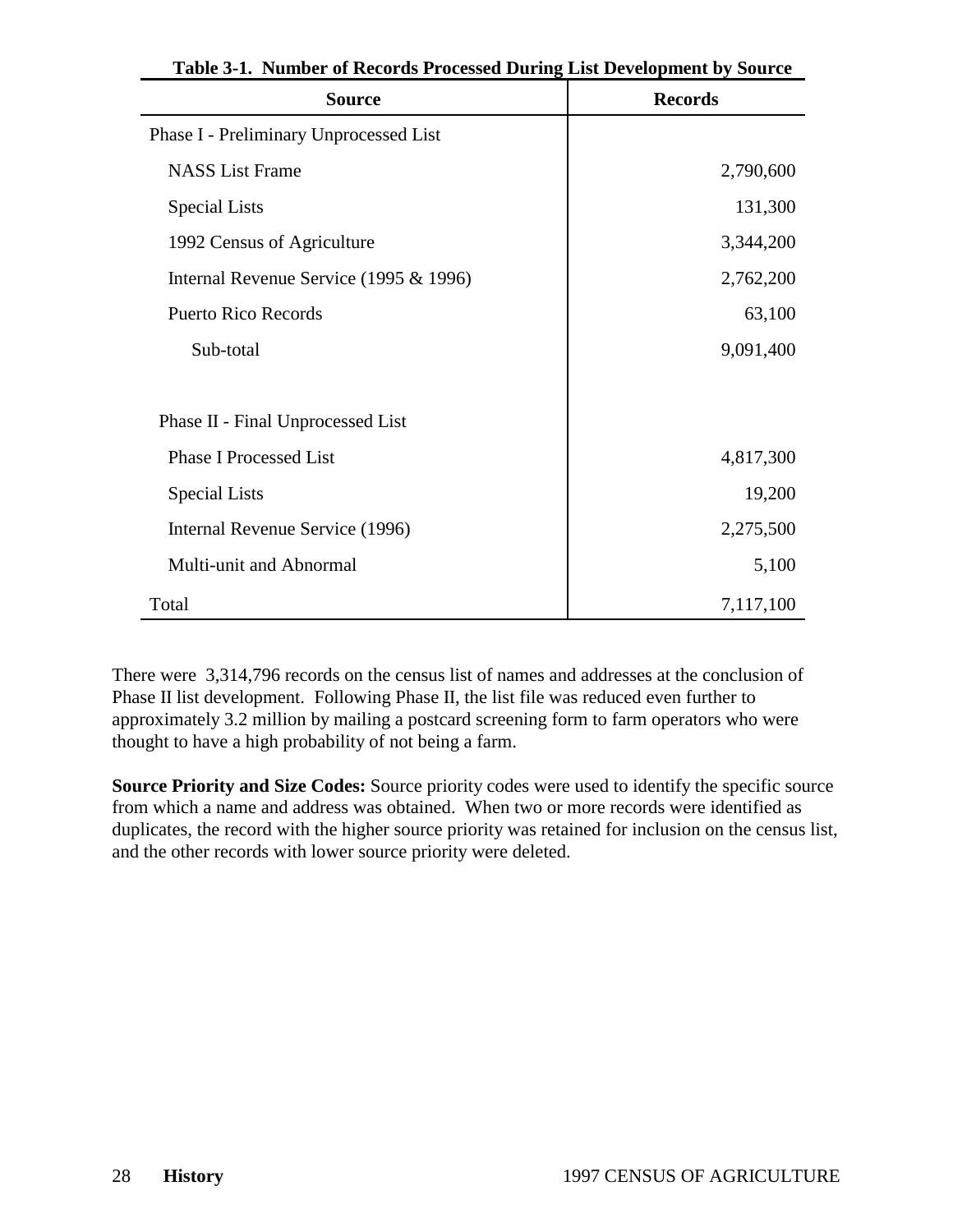| <b>Order of Name and Address Selection</b> | <b>List Source</b>               |
|--------------------------------------------|----------------------------------|
| 1                                          | Multi-unit and Abnormal<br>Lists |
| $\overline{2}$                             | <b>IRS 1040F</b>                 |
| 3                                          | IRS 941/943                      |
| $\overline{4}$                             | <b>IRS 1065</b>                  |
| 5                                          | <b>IRS 1120</b>                  |
| 6                                          | <b>NASS Farms</b>                |
| 7                                          | 1992 Census In-scope             |
| 8                                          | Special List                     |

**Table 3-2. Priority Selection Order of Addresses by Source**

Size codes (1 - 16) were also assigned to each of the final census list records. The size code was a categorical variable indicating the approximate value of an operation's production, i.e. total value of product (TVP). This code was then used in sampling for the Nonresponse Survey, for establishing "certainty" cases (i.e., size level at which data must be estimated if not collected), and for determining records to be screened. Where duplicate records existed, the priority scheme shown in Table 3-3 was used in selecting a size code. The actual value of sales of an operation was not always available, so other data were used to generate an approximate value. If two or more sources of equal priority existed, then the highest priority code was retained on the final record. Multi-units were automatically assigned size code 15, and abnormals, size code 16.

| <b>List Source</b>         | <b>Priority</b> | <b>Source of Size</b>        |
|----------------------------|-----------------|------------------------------|
| <b>IRS 1040F</b>           | 1               | Gross Income                 |
| 1992 Census in-scope       | 1               | 1992 Reported TVP            |
| <b>NASS</b> farms          | $\overline{2}$  | List Frame Control Data      |
| <b>IRS 943</b>             | 3               | <b>Annual Payroll</b>        |
| <b>IRS 1120</b>            | 3               | <b>Gross Receipts</b>        |
| <b>Special Lists</b>       | 3               | Variable Depending Upon List |
| <b>IRS 941</b>             | $\overline{4}$  | <b>Annual Payroll</b>        |
| <b>IRS 1065</b>            | 5               | <b>Gross Receipts</b>        |
| 1992 Census Nonrespondents | 6               | 1992 Size Code               |

**Table 3-3. Priority Scheme Used to Assign Size Codes**

**Record Unduplication, Geographic Coding, and Linkage**: To ensure that all records entering the automated record linkage system contained appropriate geographic codes, all input records were processed through a system designed to verify and standardize geographic information. Zip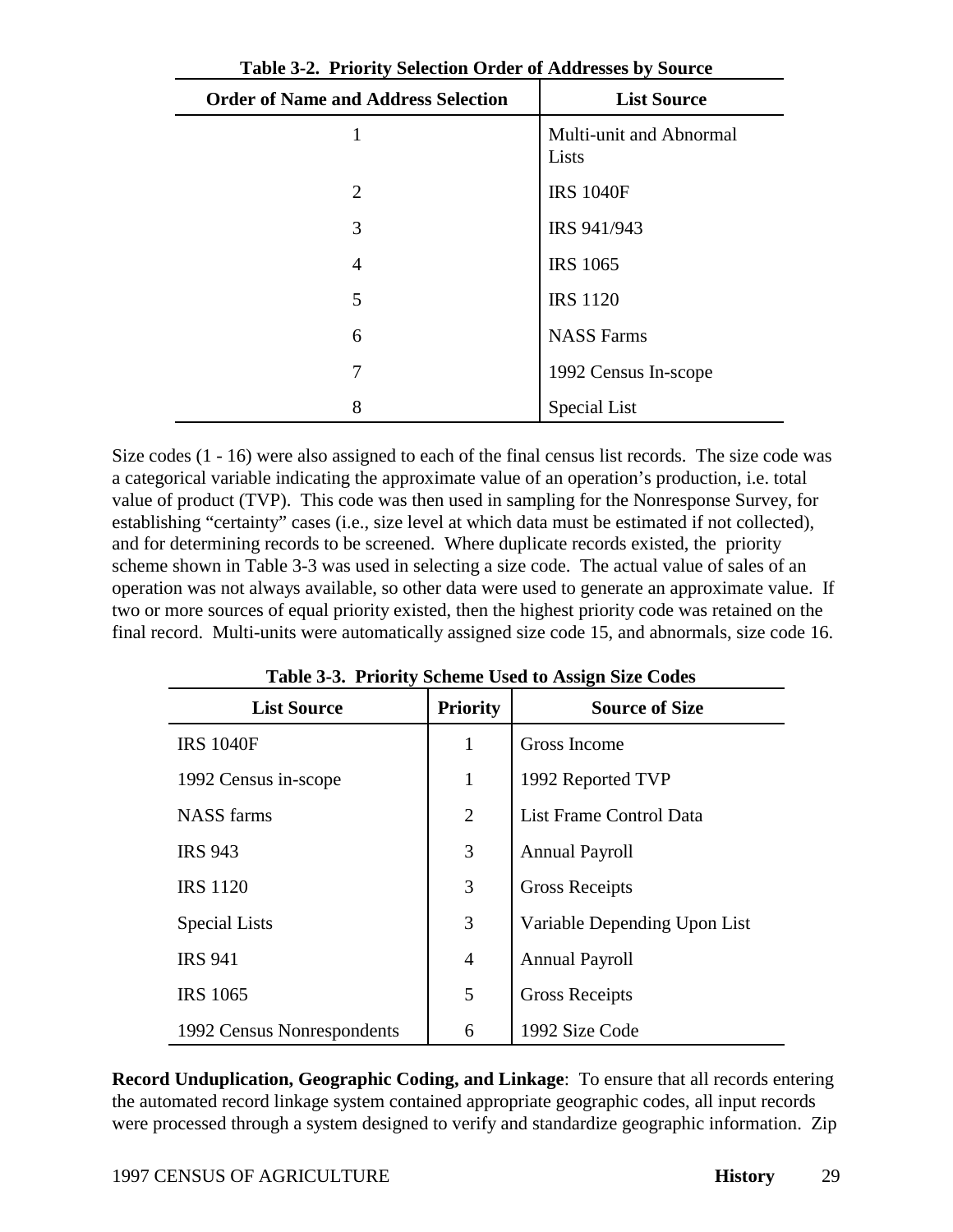codes, towns, counties, and states were checked for consistency. Some records were fixed by the system while others required manual updating. During Phase I processing, there were 963 records whose addresses were rejected as unsalvageable and thus the records purged; there were 191 unsalvageable addresses during Phase II.

Based on the name form, a possible partnership or corporation (PPC) flag was set on records thought to be either a partnership or a corporation. The format program identified these cases during the building of the census list. Records with a PPC flag were prevented from being automatically deleted during matching and were reviewed clerically for duplication. Similarly, records on the NASS list frame, which had an indication of possible multiple operations with the same operator name, were reviewed clerically for possible duplication.

Employer Identification Numbers (EINs) and Social Security Numbers (SSNs) provided the easiest method of linking duplicate records from the various source lists. About 90 percent of the records from the different sources used in compiling the list included either an EIN, an SSN, or both. The record linkage program first made EIN comparisons across records and then performed SSN matching. This was followed by exact name matching, and subsequently a matching of records with similar names and addresses. All matching was done within zip code blocks.

Matching parameters were set conservatively with the intent of avoiding false matches. The matching was done for Phase I and then Phase II. There were three possible outcomes for the Phase I records:

- Those deemed to be matches by the system were purged, with a single record kept to represent the match group;
- Possible matches were reviewed and resolved as either matches or nonmatches and subsequently purged or kept; and
- All nonmatches were automatically passed on to Phase II.

Generally, possible duplicates (PDs) were reviewed and marked for deletion electronically. When more than 12 possible duplicates existed, a paper listing of possible duplicates was generated, reviewed, and duplicates marked. This process was referred to as PD Review. As with all record linkage systems, there were false matches made as well as undetected duplication passed on.

For the Phase I, PD Review, there were 645,800 link groups containing 1,759,700 records deemed to be possible matches; for Phase II, there were 237,900 link groups containing 604,100 records. Nearly all of the PD review work was performed in the NASS field offices. When there were more than twelve records in a linkage group, a print was generated with the review done by the NPC staff in Jeffersonville, Indiana. As the final step of census list frame development, all nonfarm records that failed to match farm records were removed from the list; this included partner records from the NASS list frame. Afterwards, NASS SSOs were provided a data base file containing their respective census list records so that they could perform a final review of their census list and tagged records for field enumeration.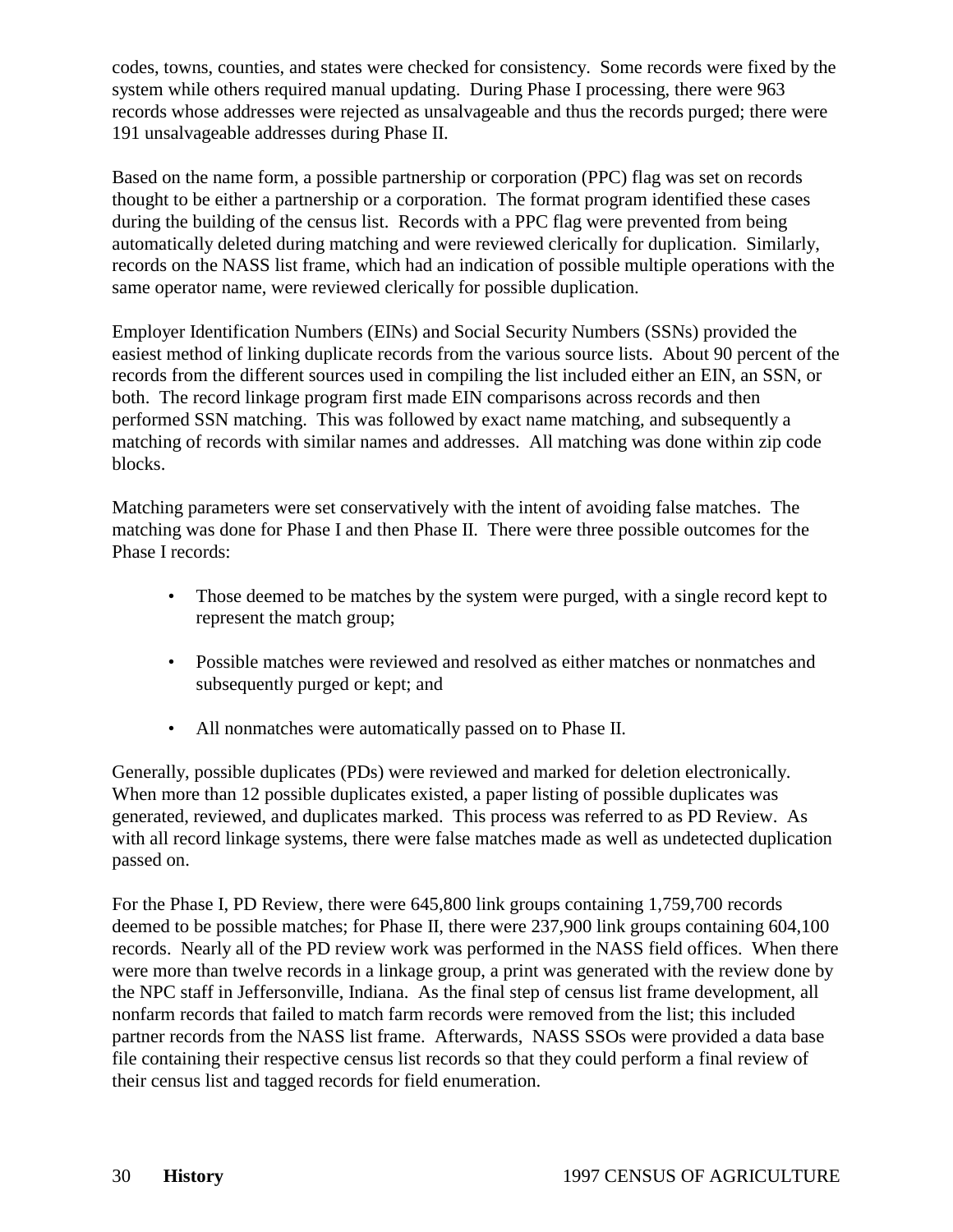Many states felt that the possible duplicate review system did not always allow them the flexibility to delete and match records as needed. They further felt that there were some agricultural business type records present on their list frame which did not belong. There were also some cross state operations which had not been brought together by record linkage due to the blocking that was used. The final review allowed the SSOs to address some of the record linkage shortcomings and to subsequently delete records as well as match them to other records. The following table summarizes unduplication process results.

| <b>Process</b>                         | <b>Number of</b><br><b>Records</b> | <b>Cumulative</b><br><b>File Size</b> |
|----------------------------------------|------------------------------------|---------------------------------------|
| <b>Phase I - Initial source lists</b>  | 9,091,400                          | 9,091,400                             |
| <b>EIN</b> deletes                     | 386,000                            | 8,705,400                             |
| <b>SSN</b> deletes                     | 2,465,100                          | 6,240,300                             |
| Exact name match deletes               | 342,700                            | 5,897,600                             |
| Geo-coding rejects                     | 1,000                              | 5,896,600                             |
| Name and address match deletes         | 633,600                            | 5,263,000                             |
| PD Review deletes                      | 432,500                            | 4,830,500                             |
| Corrections for omissions / inclusions | 13,200                             | 4,817,300                             |
| <b>Phase II - Initial source lists</b> | 2,299,800                          | 7,117,100                             |
| <b>EIN</b> deletes                     | 346,700                            | 6,770,400                             |
| <b>SSN</b> deletes                     | 1,439,500                          | 5,330,900                             |
| Exact name match deletes               | 284,200                            | 5,046,700                             |
| Geo-coding rejects                     | 200                                | 5,046,500                             |
| Name and address match deletes         | 108,300                            | 4,938,200                             |
| PD Review deletes                      | 83,000                             | 4,855,200                             |
| Deletion of partner and nonfarm        | 1,489,700                          | 3,365,500                             |
| Deletion of Puerto Rico records        | 40,300                             | 3,325,200                             |
| Corrections for omissions/inclusions   | 6                                  | 3,325,194                             |
| Final SSO review: duplicates deleted   | 1,900                              | 3,323,294                             |
| Final SSO review: nonfarms deleted     | 8,500                              | 3,314,794                             |
| <b>Preliminary List Frame</b>          |                                    | 3,314,794                             |

|  |  | Table 3-4. Summary of Unduplication Results by Initial Source List, 1997 |
|--|--|--------------------------------------------------------------------------|
|  |  |                                                                          |

### **Statistical Modeling and the Screener Questionnaire**

**Selecting Operations to be Screened:** The various matching operations used to compile the 1997 Census list frame produced a final list of approximately 3.2 million records. Statistical modeling was performed to identify those records remaining in the file that were least likely to represent farms; these were selected for prescreening. Three different methodologies were studied prior to choosing which course of action to take: 1) the 1992 Census of Agriculture Classification and Regression Tree (CART) model, 2) an improved CART, and 3) a non-CART approach. The latter was adopted. Results from the 1992 Census of Agriculture were used to project the scope status for the 1997 Census of Agriculture records. Two variables were used to make the projection: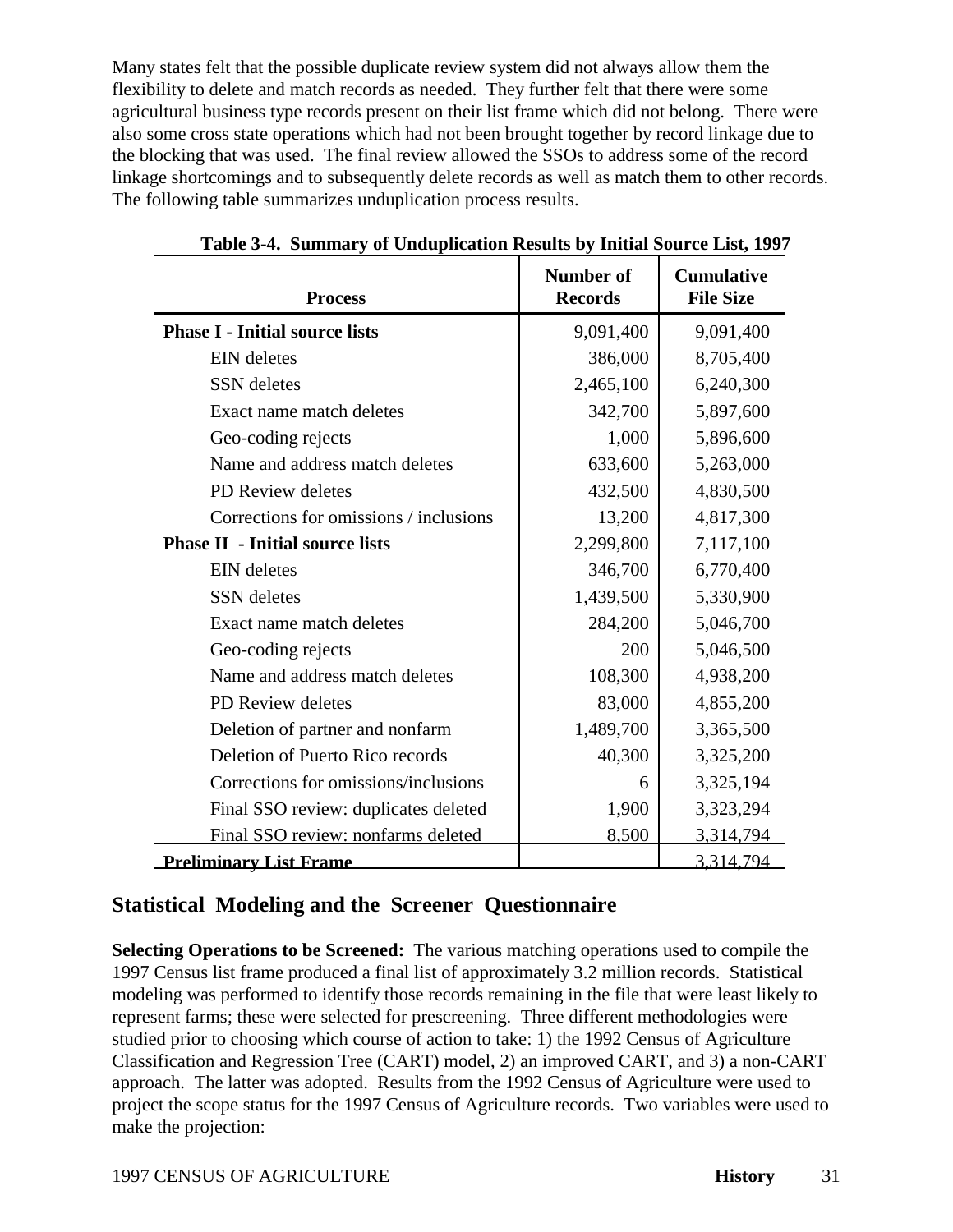- Source combination code, i.e., the list source(s) of a record, and
- Census list size code (i.e., total value of product (TVP) sold based on historic and administrative data.

Relationships were developed within each state. Some records were deemed to be "automatic keeps" and were to remain on the census list no matter what the model showed. Automatic keeps included:

- All records from minority special lists.
- All previous census records where the respondents indicated that they were a minority.
- All records showing that they were found on IRS files, on the NASS list frame, and on the 1992 Census of Agriculture in-scope file
- "Certainty" and "Tagged" records and Multi-units and abnormal farms
- All records with historic or administrative data indicating TVP > \$99,999
- 1992 census records where TVP equals zero, government payments were greater than \$999, and points (a scoring process to estimate TVP less than \$1,000) and acres are positive
- All records in New England states, Delaware, Nevada, and Alaska
- All NASS extreme operator list records for cattle on feed, milk cows, total cattle, hogs, sheep, and layers. Extreme operators were identified based on inventory levels surpassing a set threshold with the value varying by commodity and state.
- All records reporting Conservation Reserve Program payments only in the 1992 census.
- Records targeted to receive either Christmas tree or maple sap special instructions insert.

Records found only on a special list file, excluding those specified above, were automatically flagged to be screened. The initial goal was to screen approximately 300,000 records. Ultimately, 478,299 records were contacted via mail or telephone during the screening process. Model-based probability of being a farm was approximately 25 percent for the 1997 screener records. Approximately 125,570 records were dropped from the census list based on the screener results. Records were selected for screening following completion of Phase II Potential Duplication Review in September 1997. A screener flag was initialized to indicate records selected for screening. These records were assigned a telephone or mail data collection mode, depending in part on the presence of a valid telephone number. Approximately 240,000 screener records were assigned a mail follow-up code. The remaining 238,000 records were assigned a telephone follow-up code.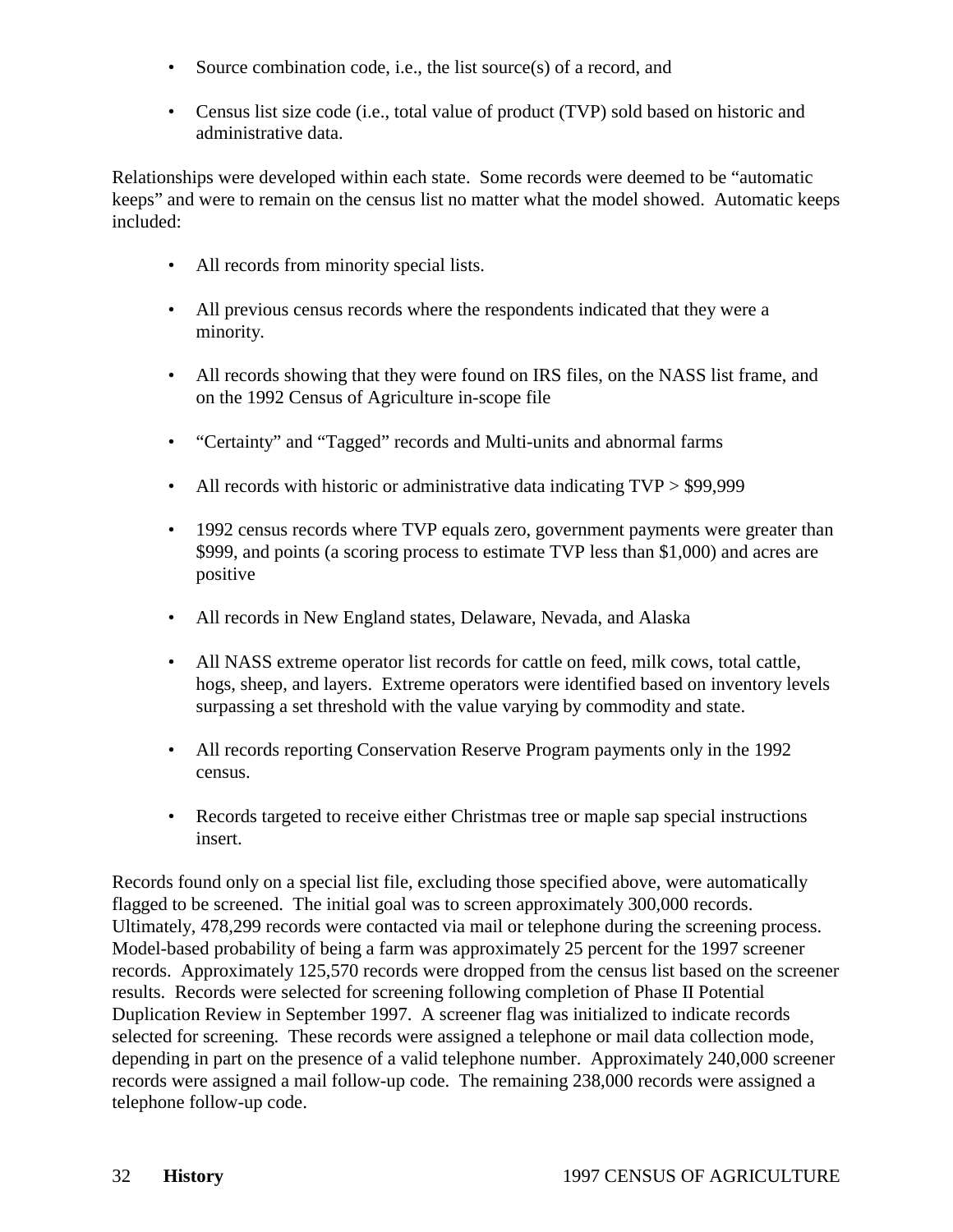**Data Collection**: The postcard data collection instrument for the screener was called the Agricultural Activity Report. It consisted of four "yes/no" questions that asked about the presence or absence of several types of agricultural activities, along with name and address verification. No quantitative data were collected unless the respondent insisted on completing a complete census form during the telephone screener data collection or through the Incoming Telephone Call System. When this occurred, a sample report form was completed. Respondents completing a census report form during the screener interview were removed from subsequent census mailings. The Agricultural Activity Report effectively identified nonfarms that were "out-of-scope" for the census of agriculture. However, insufficient data were collected to determine whether a case was "in-scope," or a farm.

There were two screener form mailout phases; October 20, 1997 and November 17, 1997. Data collection began on October 20. The preliminary closeout for transmission of the check-in file and name and address updates to headquarters was November 24. The final closeout date for transmission of the check-in file and name and address updates was December 22. Respondents who answered "yes" to any of the screener questions were mailed a complete report form packet during a supplemental mailing January 2 through January 5, 1998.

The self-administered mail questionnaire version of the Agricultural Activity Report was printed on a yellow business reply postcard. It was printed by the North Carolina SSO, along with cover letters for both the initial and follow-up mailings of the screener. The outer envelope, also printed by the North Carolina SSO, displayed the notice "YOUR RESPONSE IS REQUIRED BY LAW."

Courtesy copies of the screener postcard and both cover letters were provided to all SSO's prior to mailout. A Computer Assisted Telephone Interview (CATI) instrument was used for data collection of screener records designated for telephone mode. Although mailed screener records were identified in the file in each SSO, individual SSO's did not initiate contact with cases designated for mail data collection to avoid duplicate contacts.

In addition to CATI data collection, Blaise software was used to support screener data collection and customer service activities, such as:

- Incoming telephone calls: Collection of screener information during incoming calls was captured using the CATI instrument.
- Paper questionnaires: Data obtained during telephone interviews were completed with paper questionnaires and captured using the CATI instrument.
- Name and address corrections: All name and address corrections obtained by mail for cases reporting agricultural activity were forwarded by the North Carolina SSO to the originating state to be corrected using the Blaise instrument.

**Training for Screener Enumeration and Incoming Calls:** A document entitled "What Do You Say When the Caller Says. . ." was developed and distributed electronically to all state offices by e-mail. This form was used during training of customer service representatives handling incoming telephone calls on the toll-free number.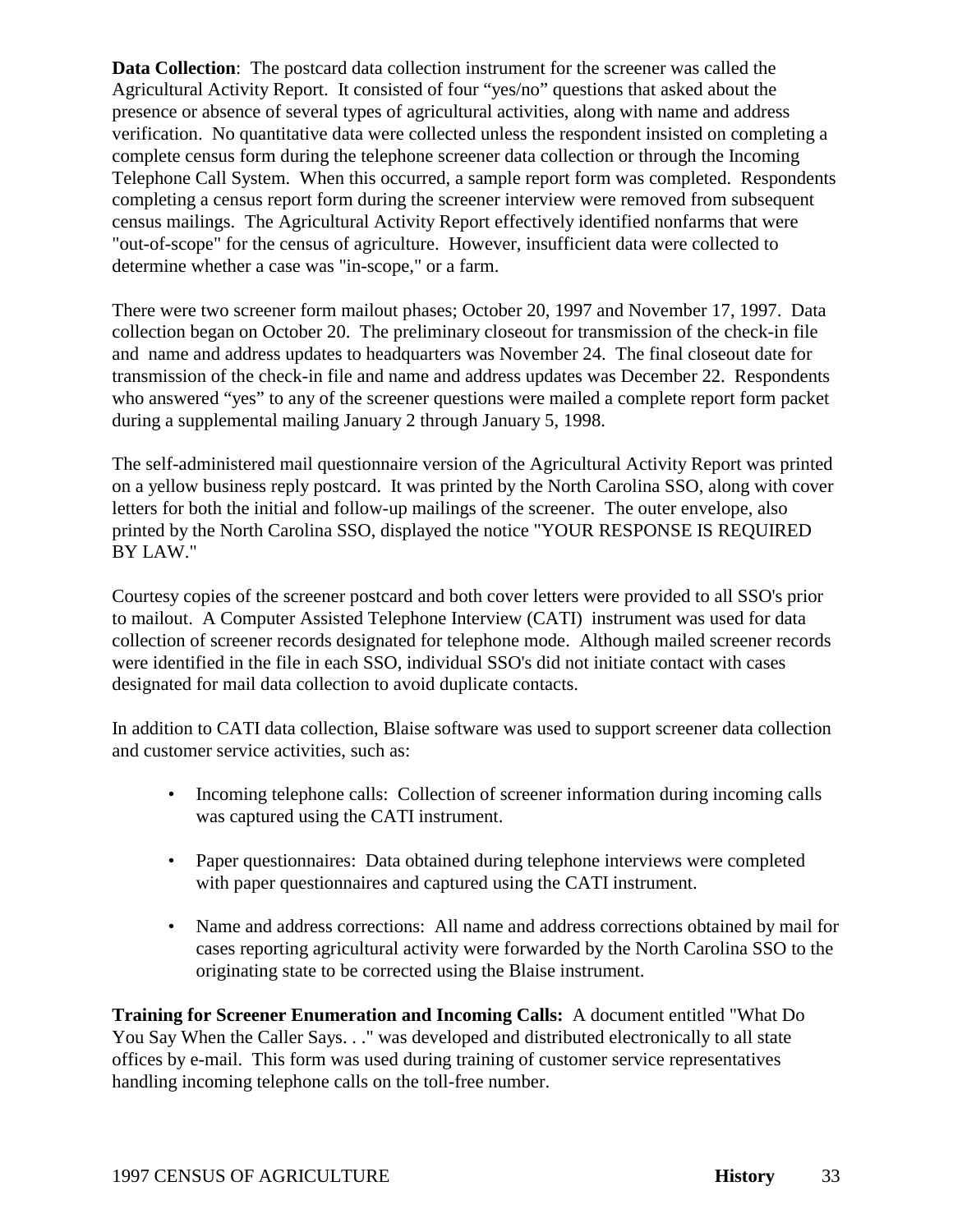Many respondents did not consider activities in which they participated to be agricultural or farm-related. Enumerators and customer service representatives were instructed "If in doubt, include the activity." Questionable cases were then included in census enumeration so farm status could be determined. If questionable records were excluded and they were in fact farms, then the number of farms would have been undercounted by the census.

Since the screener phase was the first data collection activity associated with the 1997 Census of Agriculture, all data collection staff, including supervisors, office staff, and customer service representatives were trained on the purpose of the census and how the screener phase supports census objectives. A census toll-free number was distributed to the media, data users, and the general public. Customer service representatives were instructed how to deal with incoming calls from individuals and organizations other than screener recipients. In addition, they also received training covering the following topics:

- Introduction to the 1997 Census of Agriculture.
- Familiarity with non-traditional agriculture.
- Principles of providing quality customer service.
- Differences between screening for the census and other NASS screening activities with which enumerators may be familiar, such as the Agricultural Resource Management Study Phase I or list-building criteria work.
- Confidentiality and mandatory authority.
- Characteristics of the screener target population.
- Non-traditional agriculture in their state.
- Inclusiveness policy and possible duplicates.
- Content of paper questionnaire and Blaise instrument.
- Overview of the census report form.
- Interviewing skills, including probing skills.
- Enumerator procedures and special problems.
- Administrative instructions.

Up to 2 hours of home study time was authorized for enumerators to become familiar with the Agricultural Activity Report, i.e. the screener questionnaire, Interviewer's Manual, and other materials prior to classroom instruction.

The toll-free census customer service telephone number (1-888-4AG-STAT or 1-888-424-7828) was included on the cover letter for the mailed screener. Prior to mid-December, the North Carolina SSO received all incoming calls generated by the screener operation. Subsequently, incoming calls were routed to the state offices according to the originating area code.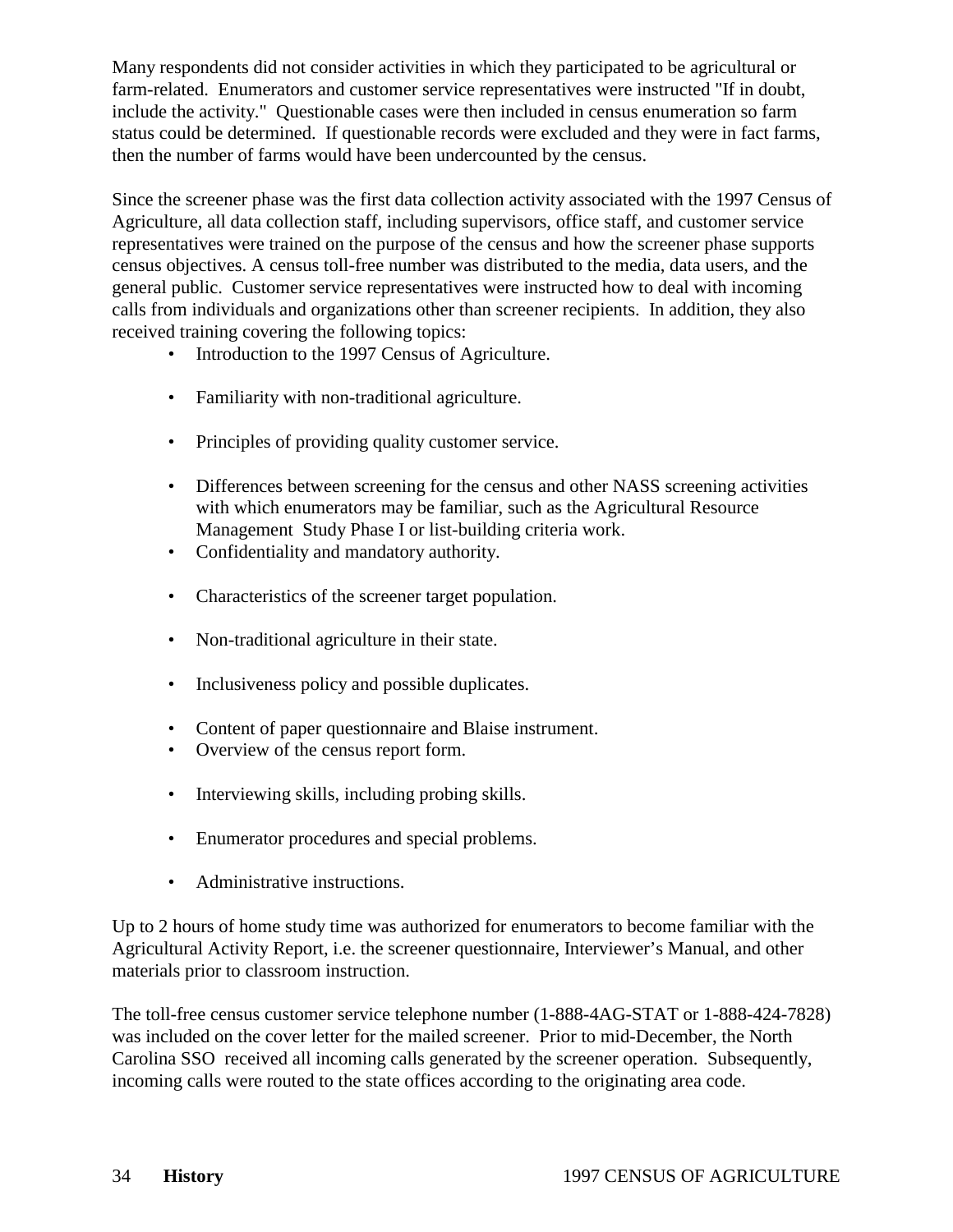Customer service representatives responded to incoming calls. After addressing callers' requests or concerns, customer service representatives encouraged callers to complete the screener interview during the call. Screener interviews with callers may have been completed either on a paper screener questionnaire to be later input in to the Blaise instrument or input directly into the Blaise instrument.

Name and address corrections from mail returns were made in Blaise for those operations indicating agricultural activity, from the updated addresses on the "undeliverable as addressed" forms returned from Post Office, or updated from field or office enumerator action. The SSOs completed updates before the December 22, 1997 screener final closeout. UAAs that were not updated were included in the 1997 Census of Agriculture mailout.

### **List Frame Sampling**

**Background:** Large-scale sampling was introduced for agriculture data collection in the 1945 Census of Agriculture. Post-Census sample surveys were used to supplement the basic data collected in the 1959 and 1964 Agriculture Censuses. In the 1978 and following censuses, the census list was sampled to collect specified additional data from selected agricultural operations. All farms were asked for basic data, while a sample of approximately 25 percent of the addresses on the census list received a sample report form requesting additional information on such items as value of machinery and equipment, production expenses, and use of fertilizers and insecticides. To further reduce overall response burden in the 1987 Census of Agriculture, the agriculture census introduced a "short" form (one sheet, front and back) with abbreviated versions of the standard items. Addresses on the census list that were believed least likely to meet the census farm definition received these short forms. For the 1992 census, a screener section was added to the front of the standard nonsample questionnaires. The screener section enabled recipients who were out-of-scope to skip the rest of the reporting sections of the form. In 1997, there were no such screening questions.

**"Certainty" and "Noncertainty" Records**: The sampling method used for the 1997 Census of Agriculture was essentially the same as that used for the 1982, 1987, and 1992 censuses. During list frame development records were identified as "certainty" (including large farms, multi-units, abnormal farms, "tagged" records, etc.) or as "noncertainty" cases. The final census list was then sorted by Census File Number (CFN) for sample selection.

Records selected for the sample or long form included all "certainty" records, selected "tagged" records, and records in counties with less than 100 farms. Additionally, a systematic sample of 1 in 2 of all "noncertainty" records in counties reporting 100 to 199 farms in the 1992 census was selected; 1 in 4, if 200 to 299 farms; and 1 in 6, if 300 or more farms. This differential sampling scheme provided reliable data for the sample items at the county level. When a nonsample large farm was identified during processing, it was removed from the sampled population and data were imputed for the additional items that were not asked. In all, there were 849,200 records that received a long sample form.

**"Must", "Certainty", and "Tagged" Records:** "Must" records were mostly composed of those agriculture operations that were so large that failure to include their data might distort the census statistics. A response was needed for every "must" case; secondary sourcing was required for any nonresponse. These operations all received a long census form and underwent extra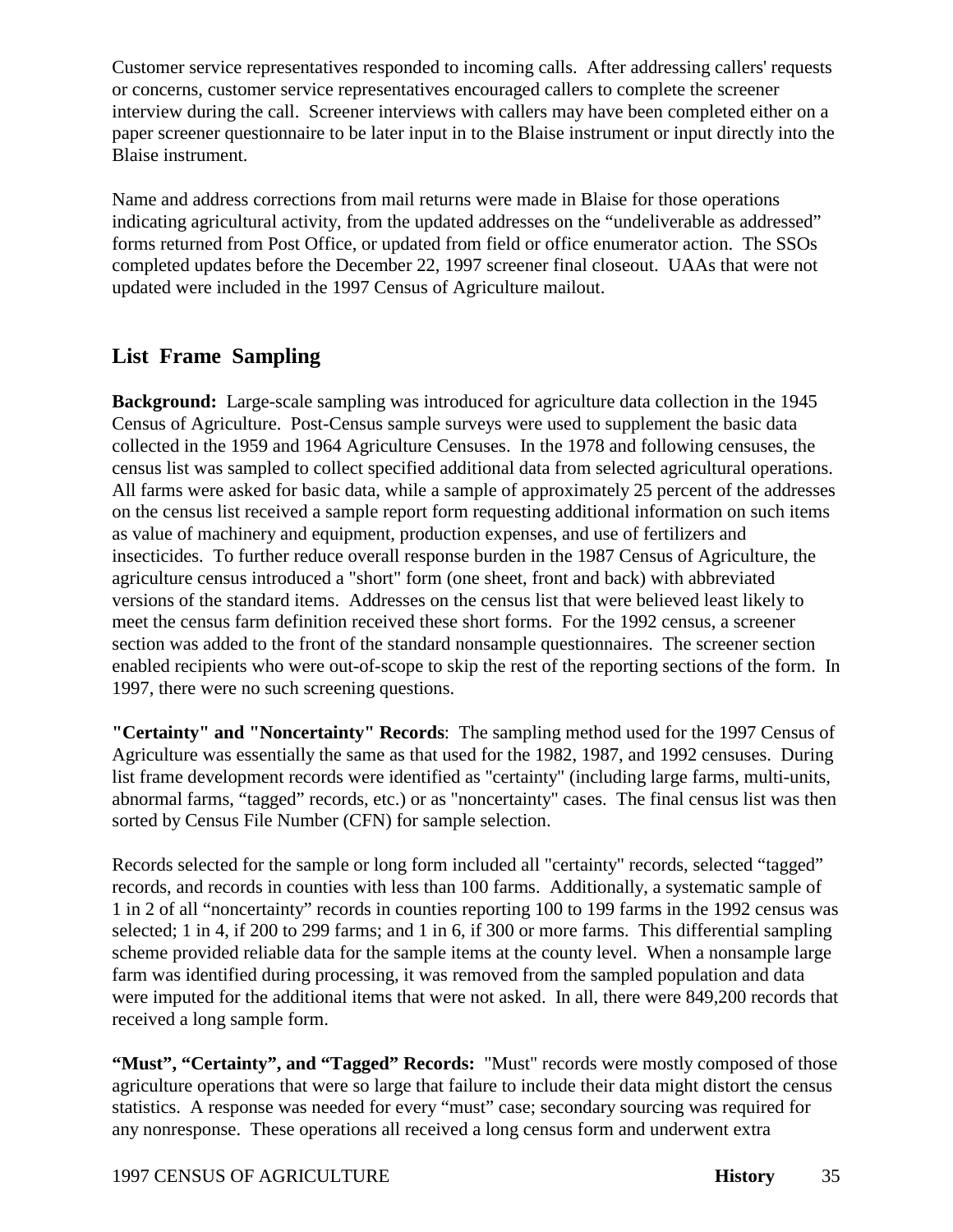enumeration effort prior to being estimated for. For the most part, records were included based on previous and administrative TVP and acreage data. Also, all records in Rhode Island and Alaska were deemed to be "must" cases as were multi-units (i.e., operations with multiple reporting units) and abnormal farms (e.g., a university or prison farm).

"Certainty" records were agricultural operations large enough to justify receiving long census forms and extra enumeration effort but not secondary sourcing. All records in counties expected to have fewer than 100 farms also received the "certainty" designation as did all late census adds to the census list. Additionally, operations that were to receive the maple sap or Christmas tree insert were classed as "certainty" records.

"Tagged" records were agricultural operations that individual state offices felt were important to agriculture in their state. These operations did not necessarily need to be large; in many cases, the "tagged" records were farms which made a significant contribution to the production of a specific commodity but were small in size relative to other types of operations. Additionally, all records known to be in NASS's Agricultural Resource Management Study (ARMS) were also tagged by headquarters. Many of the questions on the ARMS survey overlapped census questions, so data collection was coordinated to minimize respondent burden. A one digit code (i.e., NASS flag) was assigned to various tagged groups within a state. SSOs were able to monitor response to these based on the "tag" code. Again, these records received a long form and data had to be estimated for the nonrespondents.

There were approximately:

- 2,900 multi-units,
- 1,500 abnormals, including Indian Reservations,
- 332,100 "certainty" cases (which could include some "tagged" records),
- 14,600 headquarters "tagged" records, and
- 25,700 SSO "tagged records" (including 10,900 with a value of "9").

### **Printing and Addressing Report Forms**

**General Information:** NASS contracted through the U.S. Census Bureau with commercial printers to print report forms, letters, information sheets, mailout and return envelopes, and other enumeration materials. Contractors printed the various forms, and assembled specified numbers of mailout packets for the initial and follow-up mailings, using written specifications provided by the NASS, and under quality control supervision of NASS and Census Bureau personnel. The contractors shipped completed packets to the NPC warehouse in Jeffersonville, IN for final preparation (essentially ink-jetting mailing labels and postal order sort) and mailout.

**Printing and Quality Control of Address Labels:** The 1997 Census of Agriculture mail list comprised about 3.2 million names and addresses. NASS created a computerized mailing list, then transmitted the list to NPC in Jeffersonville, IN by telephone datalink. The NPC staff used the address list files to ink-jet the labels directly onto the report forms using high-speed printers.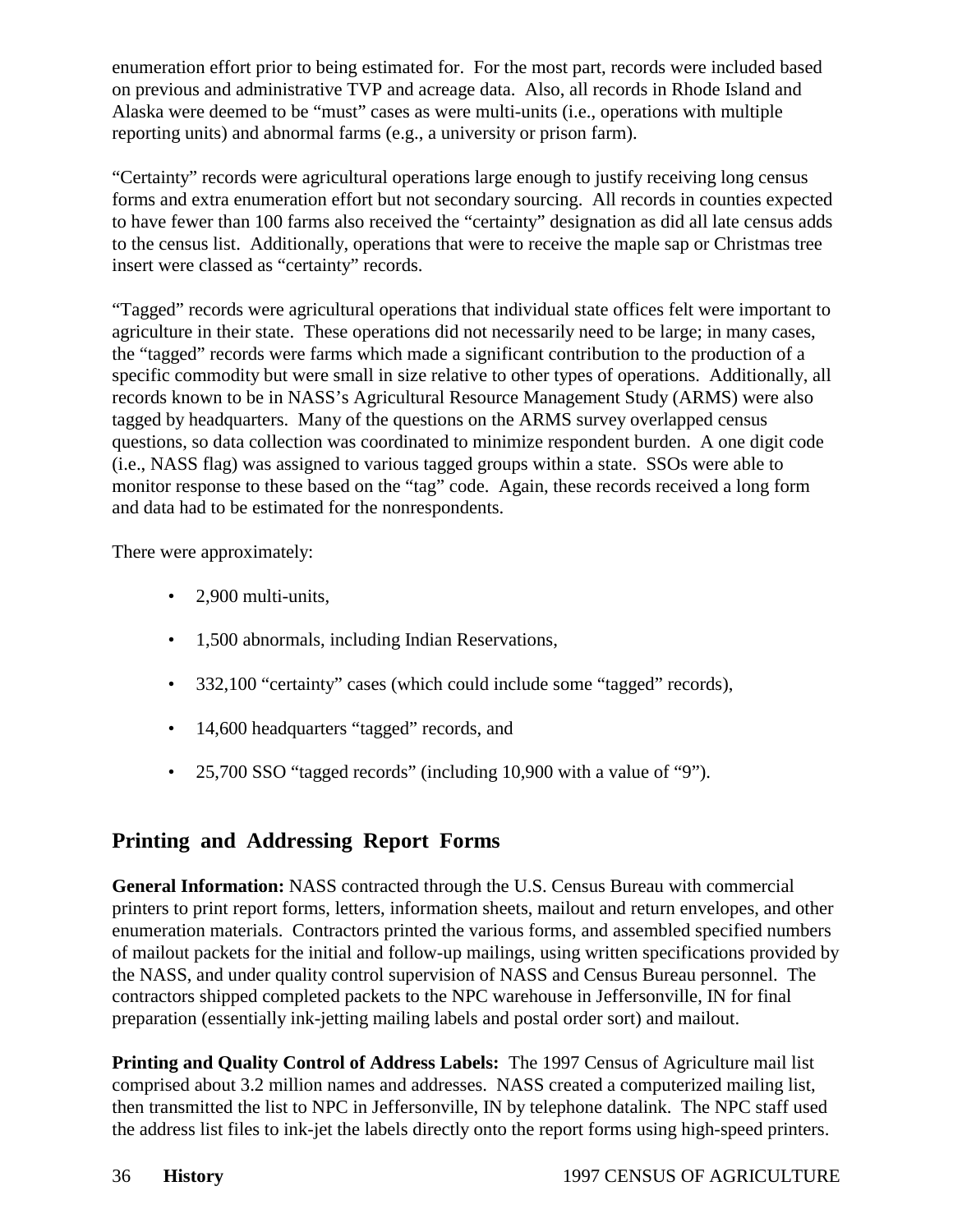A check-in operation for returned questionnaires updated the response list daily, and the Census Bureau created an updated address file of nonrespondents following the cutoff date for each of the follow-up mailings. The cut-off dates were chosen based on the expected time when mail returns would begin to decline. Mail labels for all follow-ups, including the Thank You/Reminder postcard, were computer generated and ink-jeted onto the mail pieces.

As labels were printed (for the initial mailout and after each mail closeout), NPC quality control (QC) clerks monitored the printing to ensure that the address and bar codes were properly formatted, legible, and that the bar codes were visible through the envelope window. Quality control clerks checked the entire first file for each form type from each printer, for each printing. They also spot checked labels at specified intervals in each printing run. Quality control problems with any file resulted in partial or complete reprinting, as needed.

| <b>Form Number</b>                                                                                     | <b>Description</b>                                                                                | Quantity  |
|--------------------------------------------------------------------------------------------------------|---------------------------------------------------------------------------------------------------|-----------|
| <b>Information Sheets and</b><br><b>Form Letters:</b>                                                  |                                                                                                   |           |
| $97 - A01(I)$ , $A02(I)$ , and<br>A03(I)                                                               | <b>Instruction</b> sheets                                                                         | 8,770,998 |
| 97-A01 $(L1)$ and $(L1A)$                                                                              | Transmittal letters - initial<br>mailout (L1) and UAA's<br>(L1A)                                  | 4,440,224 |
| $97 - A01(L2)$                                                                                         | Reminder card                                                                                     | 3,800,000 |
| $97-A01(L3)$ through $(L5)$                                                                            | Follow-up letters                                                                                 | 4,287,800 |
| <b>Envelopes:</b>                                                                                      |                                                                                                   |           |
| 97-A7.1 (N), $(S)$ , $(M)$ , and<br>(MU) through A7.4 (N), $(S)$ ,<br>and $(M)$ ; A7A, A7B, and<br>A7C | Outgoing envelopes                                                                                | 9,313,324 |
| 97-A8A, $(N)$ , $(S)$ , $(M)$ and<br>(MU)                                                              | Return envelopes - blanks,<br>Nonsample $(N)$ , sample $(S)$ ,<br>must (M) and multi-unit<br>(MU) | 9,274,324 |
| <b>Report Forms:</b>                                                                                   |                                                                                                   |           |
| 97-A0101 through A0111,<br>and A0114                                                                   | Nonsample report forms                                                                            | 6,216,000 |
| 97-A0201 through A0214                                                                                 | Sample report forms                                                                               | 2,447,724 |
| 97-A0301 through A0311                                                                                 | Must report forms                                                                                 | 511,800   |

#### **Table 3-5. Quantities of Materials Printed, 1997**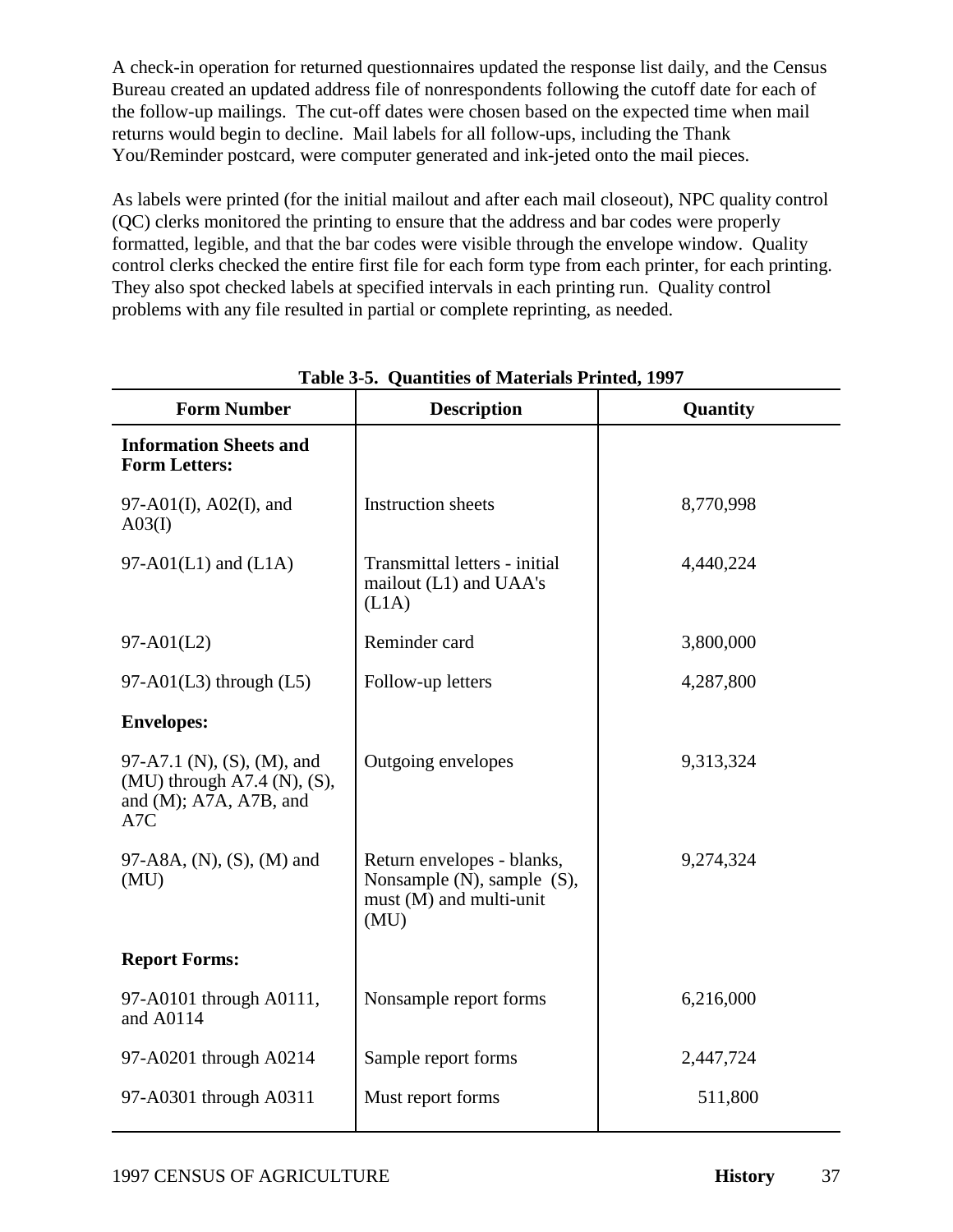**Mailing Packets:** Mailing packet contents for the initial mailout in December 1997 are shown in Table 3-6.

|             |                               | 0                    |                 |                |
|-------------|-------------------------------|----------------------|-----------------|----------------|
| <b>Type</b> | Report form                   | Information<br>sheet | Return envelope | Cover letter   |
| Nonsample   | 97-A0101 through<br>97-A0111  | $97 - A01(I)$        | 97-A8A(N)       | $97 - A01(L1)$ |
| Sample      | 97-A0201 through<br>97-A0213* | 97-A02(I) $*$        | $97 - A8A(S)$   | $97 - A01(L1)$ |
| Must        | 97-A0301 through<br>97-A0311  | $97 - A02(I)$        | 97-A8A(M)       | $97 - A01(L1)$ |

 **Table 3-6. Summary of Mailing Packages for the Initial Mailout, 1997**

\* The Hawaii mail packet included a unique instruction sheet - 97-A03(I).

**Quality Control:** Private contractors printed and assembled the 1997 Census of Agriculture mailing packets to specifications supplied by NASS. NASS and Census Bureau headquarters personnel along with teams of two or three NPC quality control (QC) personnel, made on-site inspections at each contractor's printing facility when the forms and packets were being printed and assembled. Report forms and envelopes were subject to a visual review to make certain the printing was of acceptable quality, the proper colors and shading were used. Random samples of individual package types were opened and examined to ensure that correct materials had been used.

Each contractor boxed and shipped a sample of each day's production of assembled packets for QC review at NPC. The Census Bureau's QC staff specified that a day's QC sample size was determined by the total number of boxes of packets produced by that days' printing run. The QC staff then pulled three packets at random from each box for inspection. When an error was identified, the rest of the packets in the box involved were checked as well. If similar or other errors were found, the surrounding packets also were inspected. All detected errors had to be corrected before the packets were accepted and stored in the NPC warehouse for labeling and mailing.

**Labeling:** Mail labels for all mailings, with the exception of the thank you/reminder card, were printed by form number in ZIP Code sequence. Labeling equipment at the NPC facility ink-jeted the labels through the open windows of the outgoing envelopes. The equipment labeled mailing packets at the rate of up to 10,000 per hour. QC staff inspected the labeling machines prior to each production run and checked at random intervals during each run to ensure that the labels were printed on the correct forms. Packets that were incorrectly or illegibly labeled were removed and replaced with valid packets.

The bulk of the labeling for the initial mailout began the first week of October 1997 and was completed by the end of November 1997. NASS released the mailing packets for abnormal and multi-unit operations to the U.S. Postal Service for mailing on December 8, 1997. The remainder of the approximately 3.2 million mailing packets were mailed during the following two weeks.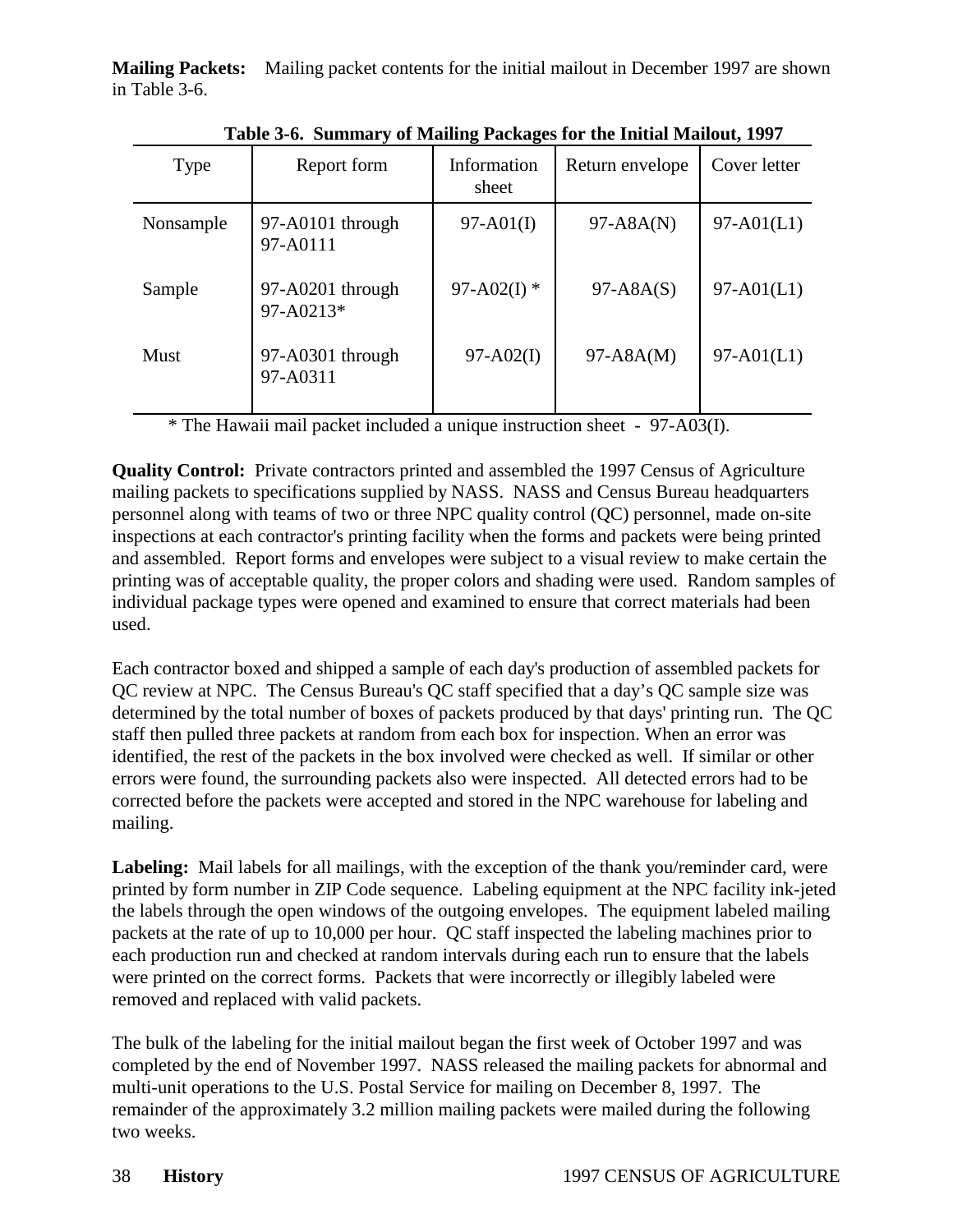# **Public Awareness Program**

In addition to the usual preparatory operations - questionnaire design, list frame development, printing and addressing report forms, etc. - a public awareness program was implemented to promote the census of agriculture and encourage farmers and ranchers to respond to NASS's request for the information. The public awareness program had two major components: data collection and data dissemination. Chapter 4 provides a description of the 1997 Census of Agriculture Public Awareness Program.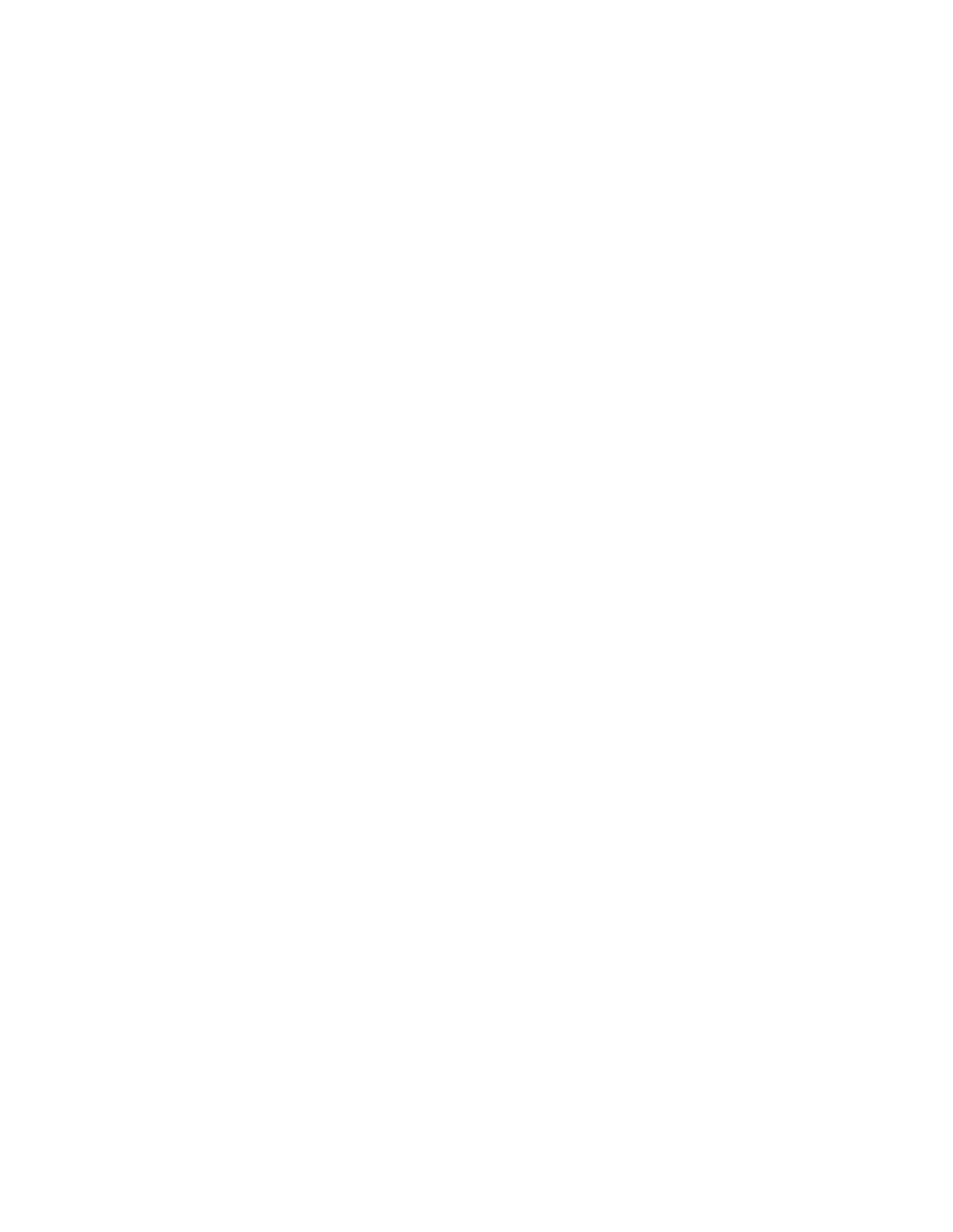# **Chapter 4. Public Awareness Program**

# Table of Contents

**Contents Page**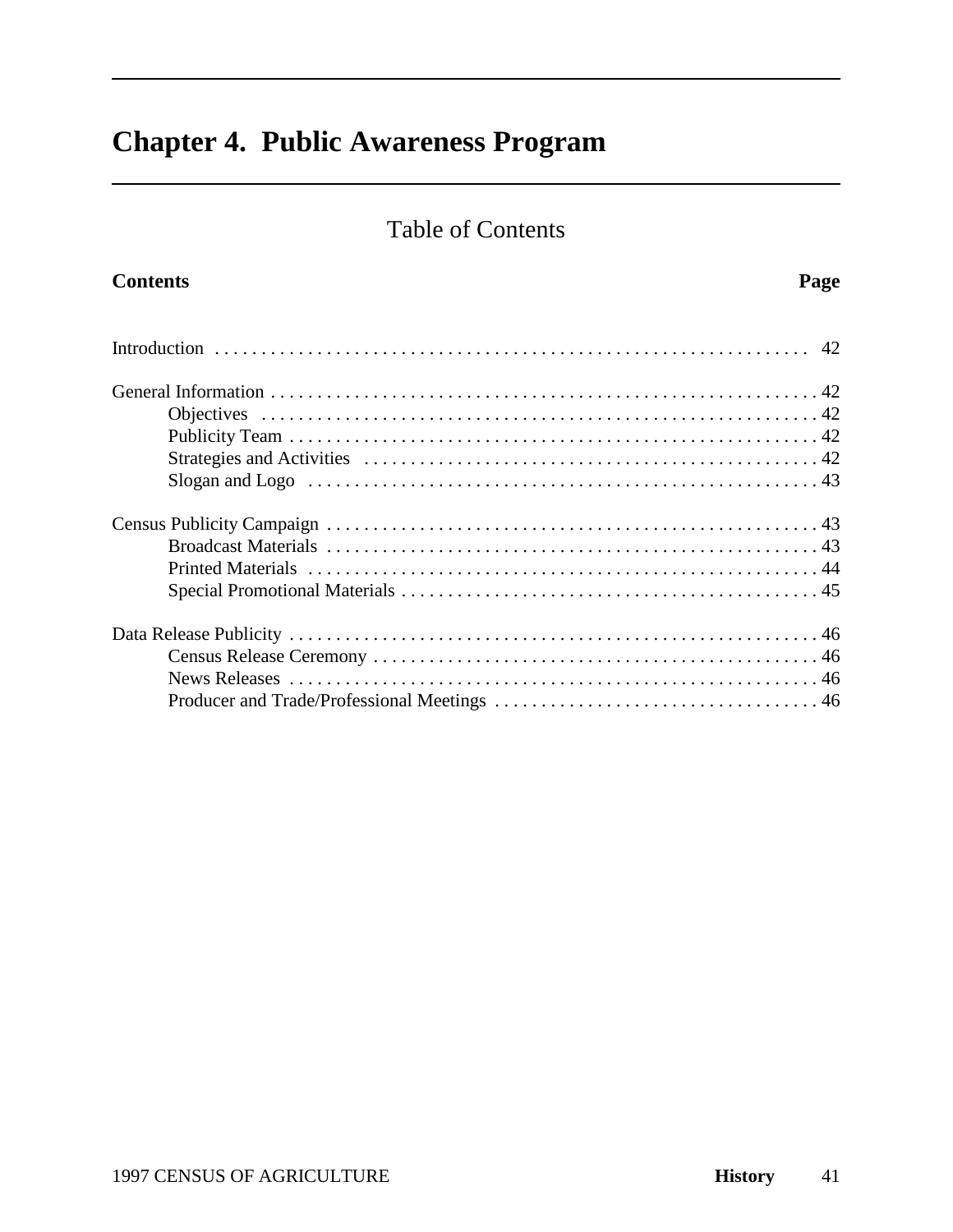# **Introduction**

Prior to the 1997 census, the public awareness program was a centralized effort controlled and implemented by the Agriculture and Financial Statistics Division at the Census Bureau who conducted and managed the previous censuses of agriculture. With the shifting of responsibility for the census of agriculture from the Census Bureau to NASS in February 1997, the public awareness program also shifted into more of a decentralized effort planned, managed, and implemented at the national level by NASS headquarters in Washington, D.C. but implemented at the local level through NASS's 45 State Statistical Offices (SSOs).

#### **General Information**

**Objectives:** The public awareness program for the 1997 Census of Agriculture had two major parts--data collection and data dissemination. The data collection outreach phase was primarily designed to persuade farm and ranch operators to complete and return their census questionnaires. The program's objectives were to:

- Encourage farmers and ranchers to respond to the agriculture census by February 2, 1998.
- Create public awareness of the agriculture census.
- Inform farmers and ranchers of the benefits of the census data to their own operations.
- Emphasize the confidentiality of the census data.
- Defuse negative attitudes toward the census.

The data dissemination, or post-census, phase of the awareness program was intended to:

- Increase public awareness of the agriculture census and its data products.
- Increase public access to, and use of, agriculture census data products.

**Publicity Team:** The Census Division of NASS established a Publicity Team comprised of three members of the Special Projects and Information Section at headquarters, one staff member from Field Operations at headquarters, and five State Statisticians (representing NV, MI, DE, OK, and OR). The team developed public awareness plans and materials and implemented them prior to their implementation. State office representation was invaluable to the success of the public awareness program due to their unique experience and knowledge of both the target audiences (i.e., farmers and ranchers) and state office operations.

Headquarters and SSO staffs informed various other USDA agencies of the census plans prior to mailout and requested their assistance in promoting the importance of the census through their channels.

**Strategies and Activities:** Unlike previous censuses where all of the promotion and marketing activities were directed by a centralized headquarters unit, public awareness activities for the 1997 Census were primarily decentralized. Program activities were coordinated through national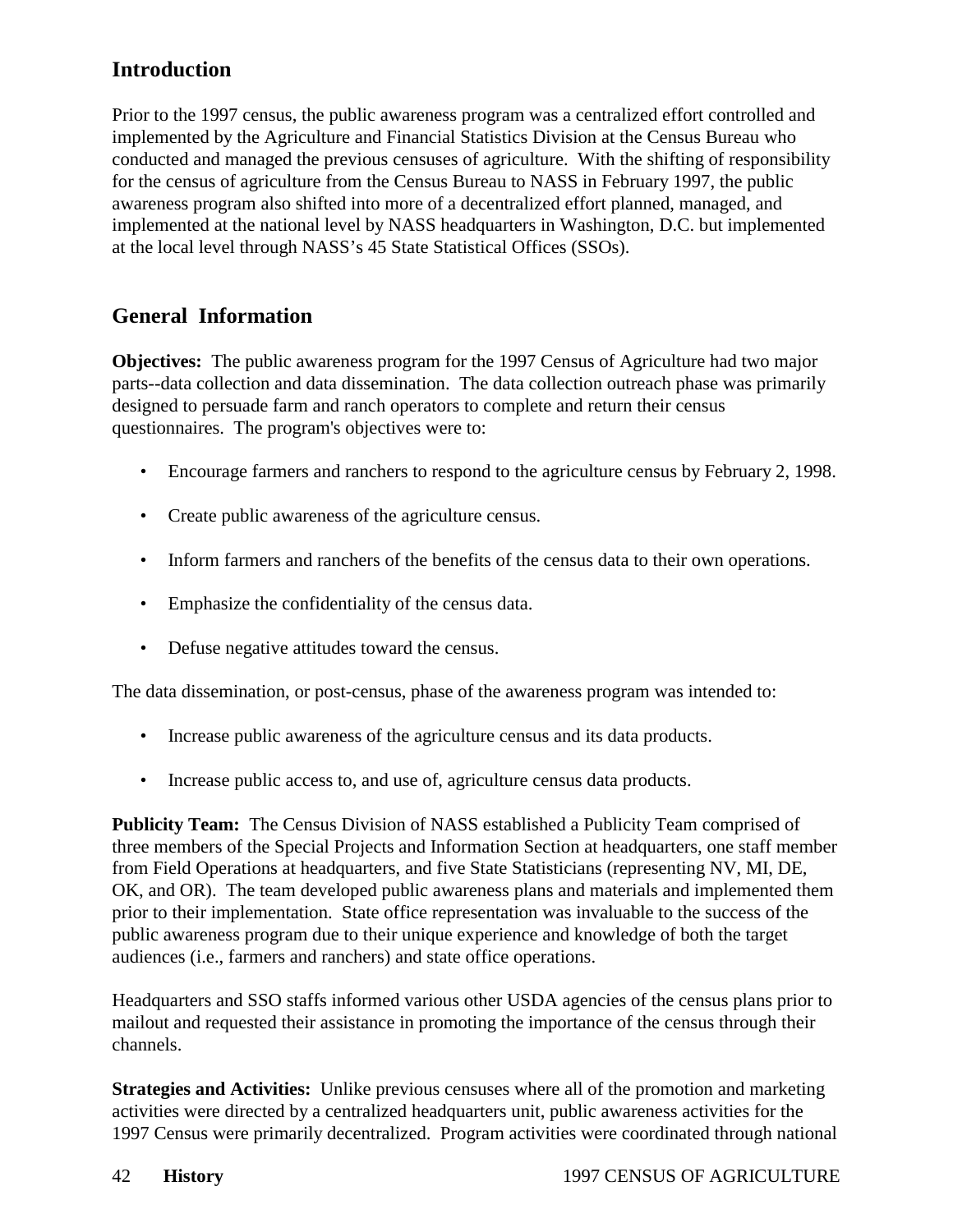contacts by headquarters staff and handled locally through the SSOs. Headquarters provided templates and materials to SSO staffs who then heavily promoted the census to their state and local farm associations, media, legislatures, etc. in a very *grass roots* effort. At the headquarters level, contacts were made to national media (e.g., farm broadcasters, agricultural editors and publishers), national farm organizations, and other national-level partners.

Headquarters staff hosted exhibits at over 30 national agricultural and agribusiness expositions and conventions including the American Farm Bureau Federation, National Cattlemen's Beef Association, National Agri-Marketing Association, National Association of Farm Broadcasters, American Agricultural Editor's Association, and other commodity, media, and trade association meetings. SSO staff attended hundreds of state and local meetings of these same types of organizations. At these meetings, NASS staff formed new and built upon existing working relationships to promote the census and its benefits. Many SSO staff gave presentations at these meetings to promote the reasons to respond to the census and, after census results were compiled, to announce the results of the census.

Before the census mailout in December 1997, promotional activities concentrated on raising general awareness of the census and encouraging early and complete response. After the bulk of the data had been collected, the focus of the program shifted to informing the public, and particularly potential data users, about census product data content, format, media, and availability.

**Slogan and Logo:** The slogan for the 1997 Census of Agriculture showed a consistent message from the previous two censuses in 1992 and 1987 admonishing readers to "Make It Known–America Counts on Agriculture." To reinforce that consistency across censuses, the logo used for the 1997 Census was the same used in 1992 and 1987 depicting a farm and silo with the words "AG CENSUS USA" below it. This image was used on posters, information kits, press releases and other communication materials, video tapes, "drop-in" ads provided to magazines and newspapers, and other marketing materials.

# **Census Publicity Campaign**

Marketing strategies for the 1997 Census of Agriculture largely mirrored those conducted in 1992 changing only the method of distribution which was carried out primarily through the SSOs at the local level.

**Broadcast Materials:** NASS headquarters staff, in cooperation with USDA's Office of Communication, developed statements of work and hired an outside contractor to produce one 60-second and two 30-second audio public service spots promoting census response. The 60-second and one of the 30-second spots contained a conversation between a husband and wife about why they were mailing back their completed report. The other 30-second spot contained a rancher telling the listener why he knew the census was important. For these public service spots, NASS hired professional broadcast people as the voices for the husband, wife, and rancher.

NASS headquarters staff also prepared seven actualities with the Acting Director of the Census Division, providing responses to questions about the census. Farm broadcasters were able to use their own voices as the interviewer for their local audiences.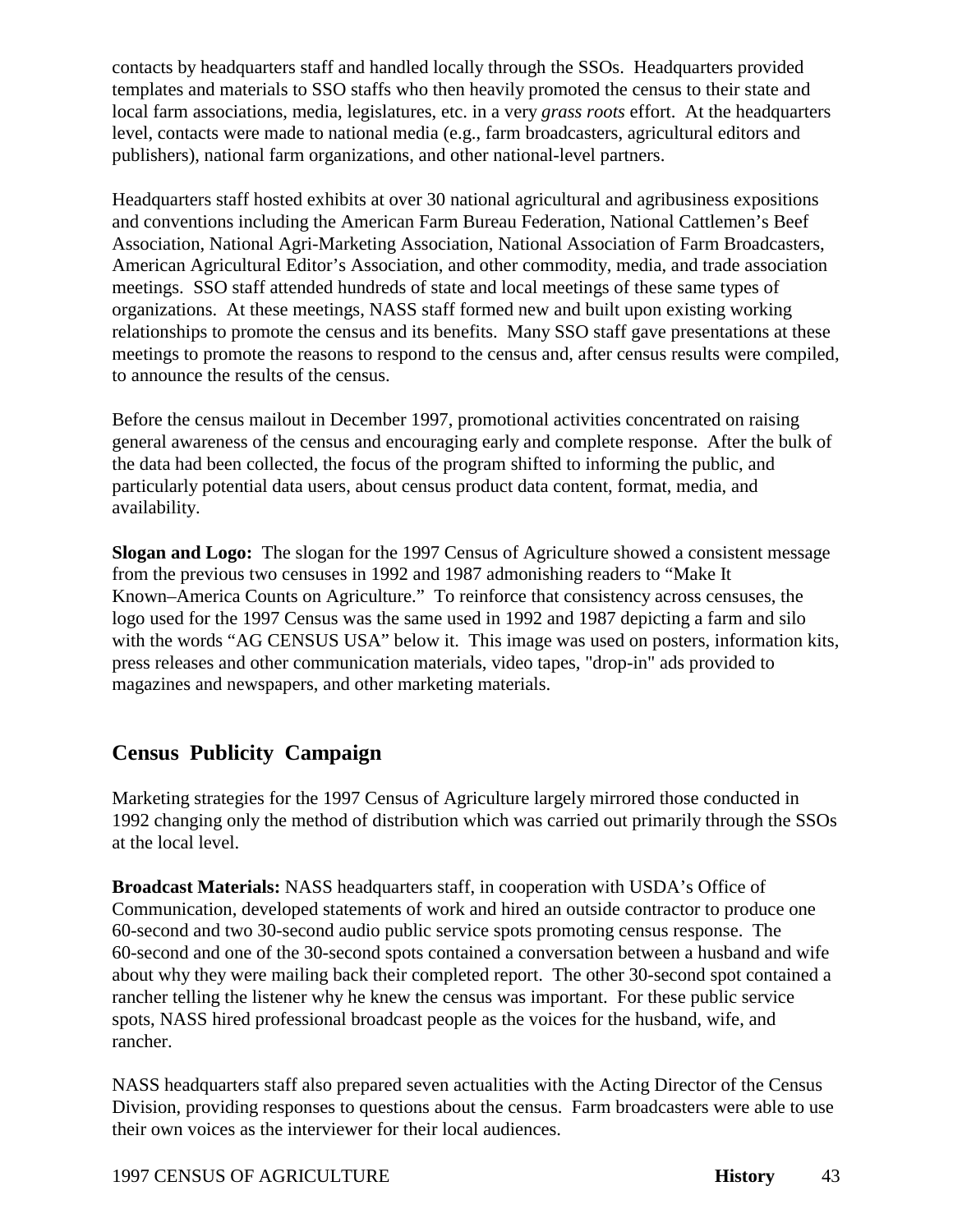A separate contractor was hired to duplicate and distribute these public service announcements to approximately 1,500 rural radio stations and networks across the country. Response cards were mailed with the public service announcements to gauge how effective they were and how well they were used. NASS received approximately 200 response cards back from recipients. Additional copies of the public service announcements were used by several SSOs to distribute personally to their local radio networks/stations. The USDA radio and television reporters distributed audio and video news releases about the census over their satellite networks.

There were no video public service announcements produced because NASS determined that radio would have a greater reach to farmers and ranchers and so resources were concentrated to produce quality audio materials.

**Printed Materials:** While broadcast and other electronic media are increasingly influential in reaching the public, printed materials – newspapers, magazines, posters, informational brochures, etc. – remain an important channel for census promotion. The 1997 public awareness program continued to make use of these materials providing posters and brochures to offices and agriculture-related organizations all over the country for display and distribution; providing articles, press releases, and drop-in advertisements to magazines and newspapers; and writing and distributing standardized speeches, agriculture census guides, and lesson plans.

Headquarters staff prepared a "1997 Publicity Notebook" with templates for the 1997 Census outreach core materials and their target implementation dates, including a:

- Pre-census speech with focus on why the census is important
- Letter of support for administrators of USDA agencies (e.g. NRCS, APHIS, and FSA) for their field offices to support and promote the census
- Frequently Asked Questions
- Poster
- Promotional Recipient Cover Letter (for those receiving an information kit to help promote the census)
- Report Form Guide
- Magazine Editorial and Feature Stories (both with and without graphs)
- Editor/Publisher Letter to Encourage Use of the Drop-In Ads
- Guide and Fact Sheet for Drop-In Ads
- Drop-In Ads of various sizes for newspapers and magazines proclaiming: The Census of Ag is Coming The Census is in the Mail Make it Known–America Counts on Agriculture The Census is Counting on You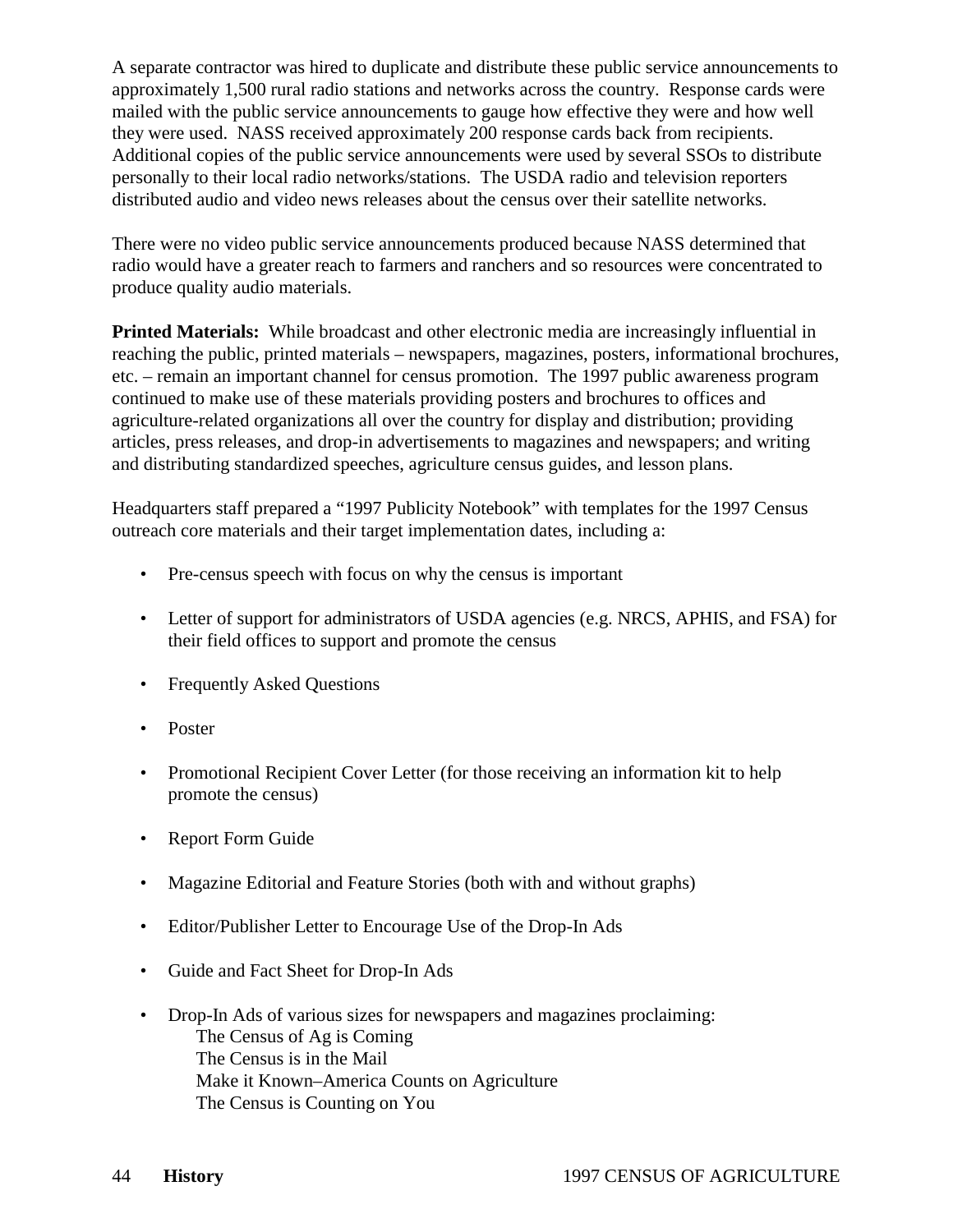- Telephone Contacts List
- Data Release Dates
- Proclamation, Cover Letter, and Sample Press Release (for proclamations by the highest elected officials in each state)
- Press Release Series:

Nation's 25th Census Begins This Week 1997 Census Ready to Count Nation's Farms Why the Census is Important to You Census Report Forms Due February 2 Farmers/Ranchers Reminded to Participate in Nation's 25<sup>th</sup> Census of Agriculture Are You in Agriculture? Make Sure Your Farm is Counted

- Slide Show and Outline
- Specialized lists (ethnic radio stations, farm broadcasters, weekly papers, etc.)

The **posters** highlighted the motto with the statement, "Farmers and Ranchers! Please return your census form by February 2, 1998" and the words "1997 Census of Agriculture" prominently displayed under a large graphic of the logo. These posters were primarily distributed by the SSOs in their information kits.

A **Report Form Guide** was prepared and distributed as a reference manual for county extension agents, vocational agriculture teachers, USDA agencies, vocational agriculture teachers, colleges and universities, and others to use in helping farmers and ranchers, or other respondents, complete their report forms. The guide included 44 pages of explanations and detailed instructions for completing each item on the sample and nonsample questionnaires, plus appendixes and an index.

SSOs were requested to send in a written copy of their census promotion plan and an example of the Information Kits they assembled and distributed to their state and local partners. There were a variety of unique strategies implemented among the states in addition to what headquarters planned and prepared for SSOs to use. These strategies were uniquely targeted to each SSO's local audience to be more customized and effective in their areas. Some states prepared unique letters targeted toward each type of potential agriculture partner such as grain elevators, feed and supply stores, livestock marketing associations, farm associations, local USDA agencies (e.g., Farm Services Agency, Natural Resources and Conservation Service, etc.), and extension offices.

**Special Promotional Materials:** In addition to the usual press releases, drop-in advertisements, public service announcements, and other conventional publicity materials, NASS used several special promotional items to try to increase public awareness about the agriculture enumeration. These included baseball-style caps, plastic bags, yard sticks, magnets, lid openers, potato chip bag clips, frisbees, and pencils. All of these items, except for the caps, bore both the census logo and slogan.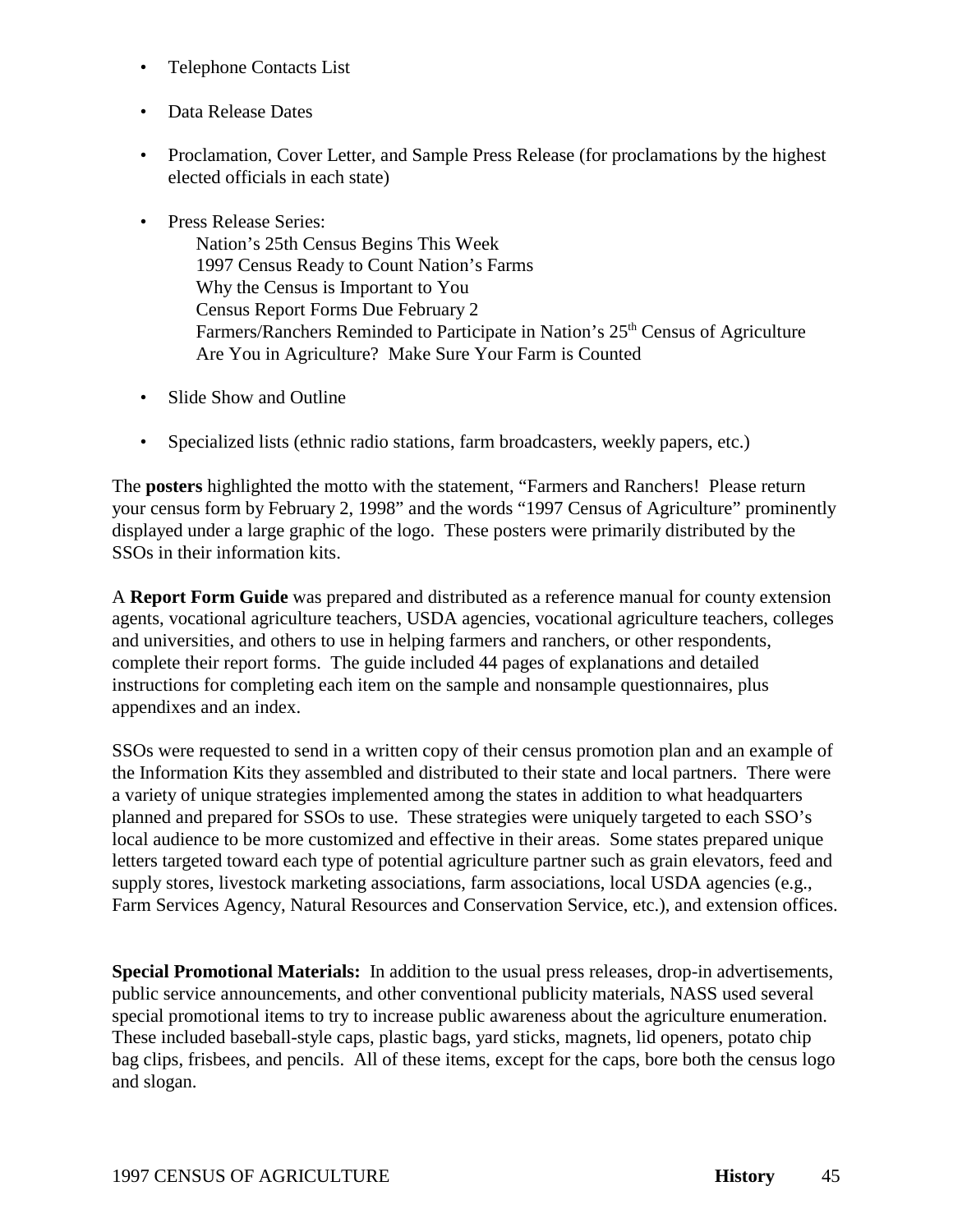## **Data Release Publicity**

**Census Release Ceremony:** On February 3, 1999, NASS hosted a ceremony to celebrate the release of the 1997 Census of Agriculture results that were officially released on February 1, 1999. The ceremony occurred two days after official release of the data due to scheduling conflicts. The Director of the Census Division, served as master of ceremonies and the celebration included comments from the Deputy Secretary of Agriculture; Under Secretary for Research, Education, and Economics; Assistant Secretary for the Maryland Department of Agriculture; and the NASS Administrator. Over 1,000 invitations were sent to members of Congress, Advisory Committee on Agriculture Statistics members, and other local census supporters and partners.

Many SSOs hosted similar celebrations in their respective states as well as press conferences on the day that the census results were released.

**News Releases:** Following the completion of data collection for the census, NASS conducted a publicity campaign designed to inform potential users, and the public at large, about the kinds and availability of the data to be published. Again, the activities were conducted at the national level by headquarters staff but spearheaded at the local level by the SSOs. Headquarters staff prepared two versions of a state-level story that the SSOs could choose from to prepare their press releases. There was also a national-level press release highlighting results of the census. On census release day, a product announcement was distributed to inform the public of the availability of the 1997 Census of Agriculture data.

In addition, as subsequent census products became available (i.e. "Ranking of States and Counties," "Ranking of Congressional Districts," "Commodity Ranking by Market Value of Agricultural Sales," "1998 Census of Aquaculture"), NASS headquarters staff released product announcements describing the new release, its content, and available formats to the media and posted it on the NASS homepage.

**Producer and Trade/Professional Meetings:** NASS headquarters and SSO staffs hosted booths, delivered presentations, and participated in a variety of farm and trade shows, professional conferences, agricultural news media conferences, and commodity producers association meetings to help publicize the census.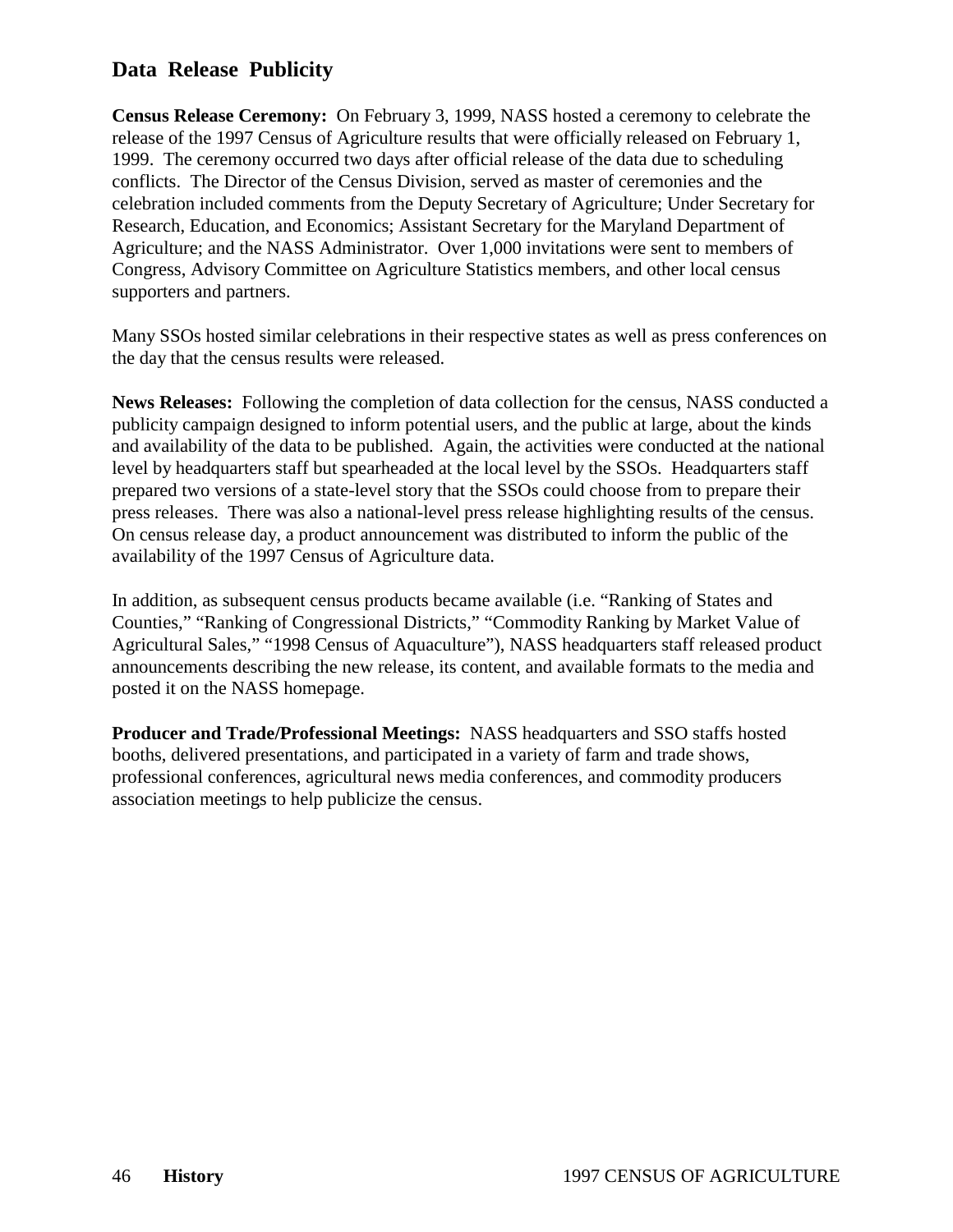# **Chapter 5. Data Collection**

# Table of Contents

| <b>Contents</b> | Page |
|-----------------|------|
|                 |      |
|                 |      |
|                 |      |
|                 |      |
|                 |      |
|                 |      |
|                 |      |
|                 |      |
|                 |      |
|                 |      |
|                 |      |
|                 |      |
|                 |      |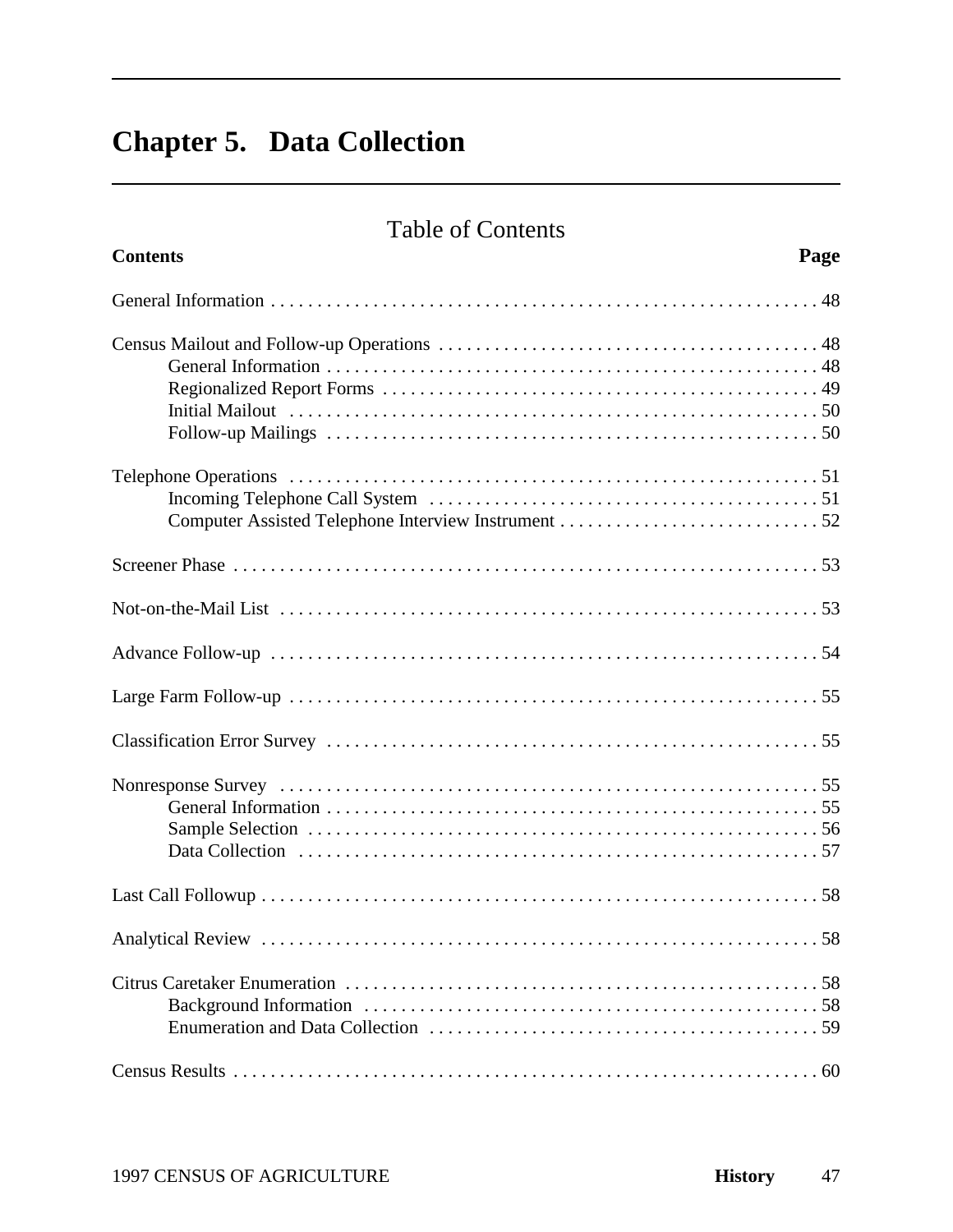## **General Information**

NASS employed mail self-enumeration as the principal data collection methodology for the 1997 Census of Agriculture in the 50 states. Enumeration for the agriculture censuses in Puerto Rico, Guam, American Samoa, and the Virgin Islands of the United States were conducted separately. See chapters 7 and 8 for details. The Department of Commerce, Bureau of the Census, National Processing Center (NPC) in Jeffersonville, IN, under contract with NASS, carried out the majority of the mailout operations. The NPC mailed some 3.2 million agriculture census report forms in December 1997, and carried out three follow-up mailings to nonrespondents. The first follow-up was a Thank-You Reminder postcard requesting early response that was mailed during the first week of January to all addresses on the census list. The next two follow-ups were mailed to nonrespondents and included a report form, a letter, an instruction sheet, and a return envelope. Following the third follow-up mailing, a telephone follow-up operation was conducted, focusing on nonrespondents of significant size or impact on the industry.

The vast majority of agricultural operations were enumerated by mail, but NASS also utilized telephone enumeration. The principal technique employed in the telephone operations was computer-assisted telephone interviewing (CATI). The CATI operation was coordinated with the mail enumeration.

In addition, SSOs in Florida, Texas, and Arizona conducted separate enumerations of citrus caretaker operations in the Summer and Fall of 1997, to obtain data on citrus production at the close of the growing season. Citrus producers whose groves were covered in the caretaker enumeration also received census report forms in December so that they could report any other agricultural activities.

#### **Census Mailout and Follow-up Operations**

**General Information:** NASS contracted with the Census Bureau's NPC in Jeffersonville, Indiana, to handle the mailout and check-in processes for the census. The NPC received assembled mail packets from private print contractors, addressed the report forms using name and address files provided by NASS, and conducted the mailings of the initial and three followup mailings.

Each 1997 Census of Agriculture mailout packet included a cover letter, report form, instruction sheet, any special instructions required for known feedlots, nurseries, certain animal specialties, and a return envelope.

The initial mailout cover letter asked the addressees to respond by February 2, 1998. The first follow-up mailing, conducted the first week of January 1998, consisted of a reminder/thank you postcard that was sent to all names and addresses on the initial census list. A second follow-up census packet was mailed the second week in February, and the third follow-up was mailed during the third week in March. A fourth and final follow-up of nonrespondents was conducted via telephone (CATI). This "Last Call Follow-Up" encompassed the usual mail follow-up for Low Response Counties and what would have been a fourth mail follow-up.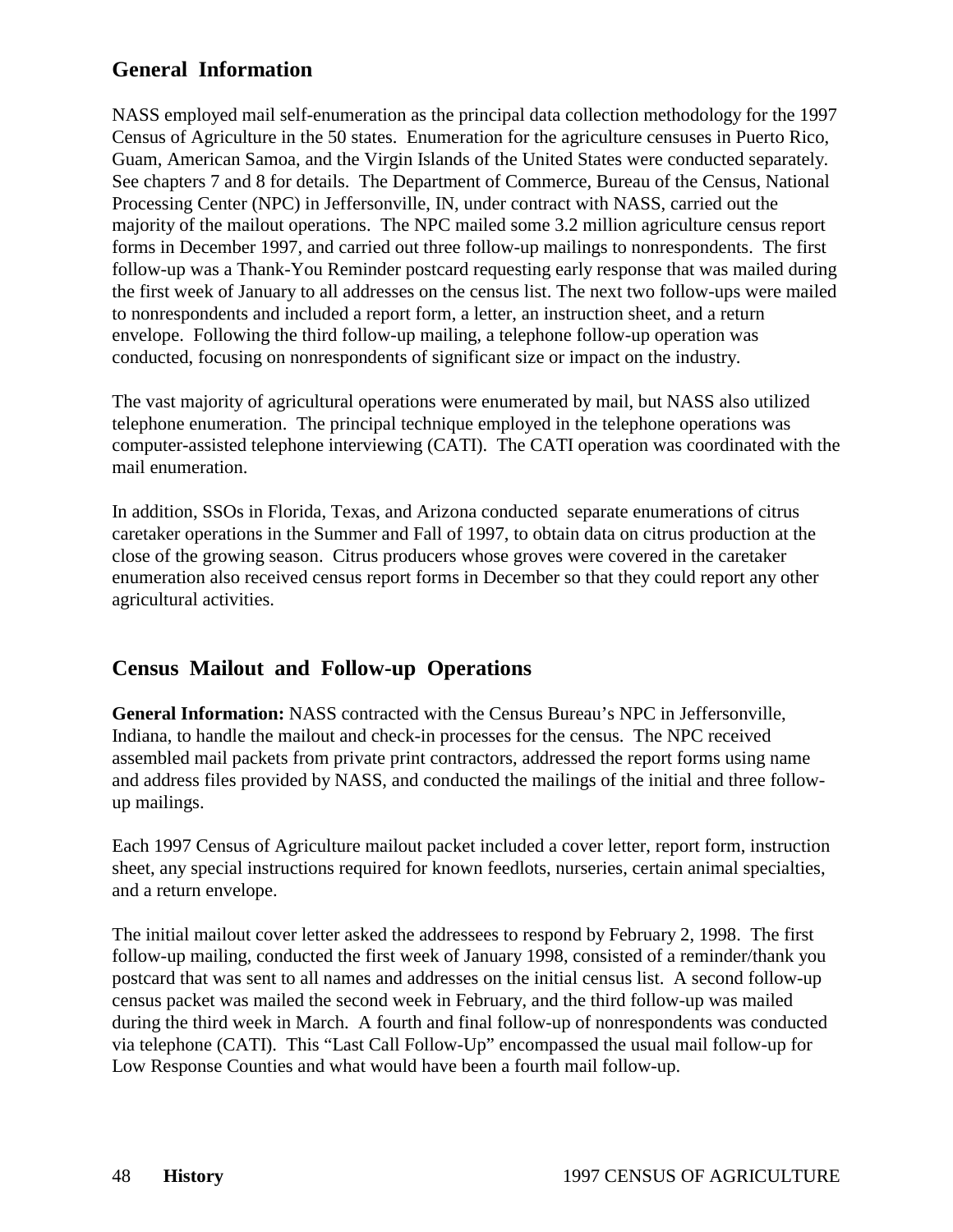| Mailout/<br><b>Follow-up</b>                   | <b>Material Sent</b>                                                        | <b>Mailing Dates</b>                                                | <b>Questionnaires</b><br><b>Mailed</b> |
|------------------------------------------------|-----------------------------------------------------------------------------|---------------------------------------------------------------------|----------------------------------------|
| Initial and Follow-<br>up Mailouts             | Letter and report form                                                      | December 10-24, 1997                                                | 3,182,749                              |
| Follow-ups (mail):<br>First<br>Second<br>Third | Reminder/Thank-you card<br>Letter and report form<br>Letter and report form | January 7-9, 1998<br>February 13-26, 1998<br>March 20-April 1, 1998 | 2,933,170<br>1,275,322<br>780,823      |
| <b>Last Call</b><br>(Telephone)                | <b>NA</b>                                                                   | April 15-30, 1998                                                   | <b>NA</b>                              |

 **Table 5-1. Summary of 1997 Census of Agriculture Mailout and Follow-ups**

NA - Information not applicable.

**Regionalized Report Forms:** The three basic report form types - Nonsample, Sample, and Must - were regionalized by preprinting on the report form the predominant crops grown in each of thirteen regions. Preprinting the predominant crops grown in each region reduced not only respondent burden, but also increased the efficiency and accuracy of the data processing and tabulating activities. A single report form was developed for Hawaii as was a single report form for Alaska. In addition, a general (nonregionalized) sample and nonsample report form was developed for training purposes. This form was used by NASS for internal purposes, for mailout if a region was short of forms, or more generally, for informational and training purposes. The states included in each regional grouping for 1997 are shown in Table 5-2.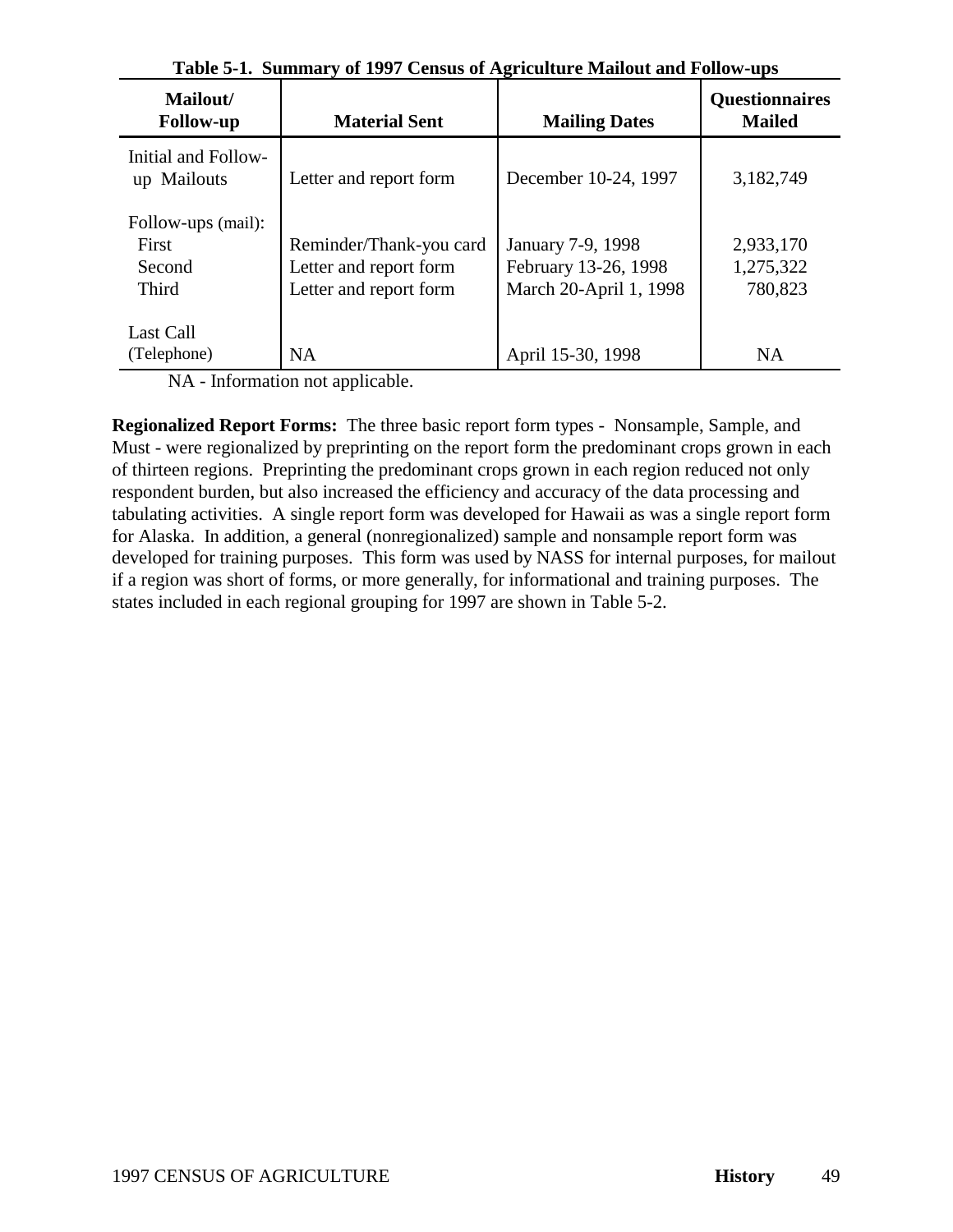| Table 5-2. Summary of States Included in Each Region by Region Number, 1997 |  |  |  |
|-----------------------------------------------------------------------------|--|--|--|
|                                                                             |  |  |  |

| <b>Region</b>  | <b>States</b>                                                                                                                                     |
|----------------|---------------------------------------------------------------------------------------------------------------------------------------------------|
| $\mathbf{1}$   | Connecticut, Delaware, Maine, Maryland, Massachusetts, New Hampshire, New<br>Jersey, New York, Pennsylvania, Rhode Island, Vermont, West Virginia |
| $\overline{2}$ | Illinois, Indiana, Iowa, Kansas, Nebraska, Ohio                                                                                                   |
| 3              | Michigan, Wisconsin                                                                                                                               |
| 4              | Alabama, Georgia, Kentucky, North Carolina, South Carolina, Tennessee, Virginia                                                                   |
| 5              | Florida                                                                                                                                           |
| 6              | Arkansas, Louisiana, Mississippi, Missouri, Oklahoma                                                                                              |
| 7              | Texas                                                                                                                                             |
| 8              | North Dakota, Minnesota, Montana, South Dakota                                                                                                    |
| 9              | Colorado, Nevada, New Mexico, Utah, Wyoming                                                                                                       |
| 10             | Idaho, Oregon, Washington                                                                                                                         |
| 11             | Arizona, California                                                                                                                               |
| 12             | Hawaii                                                                                                                                            |
| 13             | Alaska                                                                                                                                            |
| 14             | General report form for training or data collection on a temporary basis.                                                                         |

**Initial Mailout:** The initial mailout occurred from December 10-24, 1997 and totaled aabout 3.2 million addresses. Bulk rate postage was used for most of the mailing packets. First-class postage, however, was used for packets addressed to multi-units, abnormals, and late/new mail list additions, and going to Alaska and Hawaii addresses. First-class postage was also used for undeliverable as addressed (UAA) records. Quantities mailed by form type during the initial mailing are detailed in Appendix C, Table C1.

Private contractors printed the report forms and other census mailout materials and assembled the mailing packets. The initial and follow-up mailings were subject to quality control inspection by Census Bureau personnel at the contractors' locations. Contractors then delivered the mailout packets to the NPC in Jeffersonville, Indiana. Staff at the NPC labeled and mailed the mailout packets on a flow basis. The NPC staff used similar procedures for each mailout.

**Follow-up Mailings:** The first follow-up was a Reminder/Thank You card mailed from the NPC to all addresses on the mailing list, except Abnormals and those that were in the early-January supplemental mailing of report forms. The cards were mailed on a flow basis from January 7 through January 9, 1998 as they were labeled. First-class postage was used on all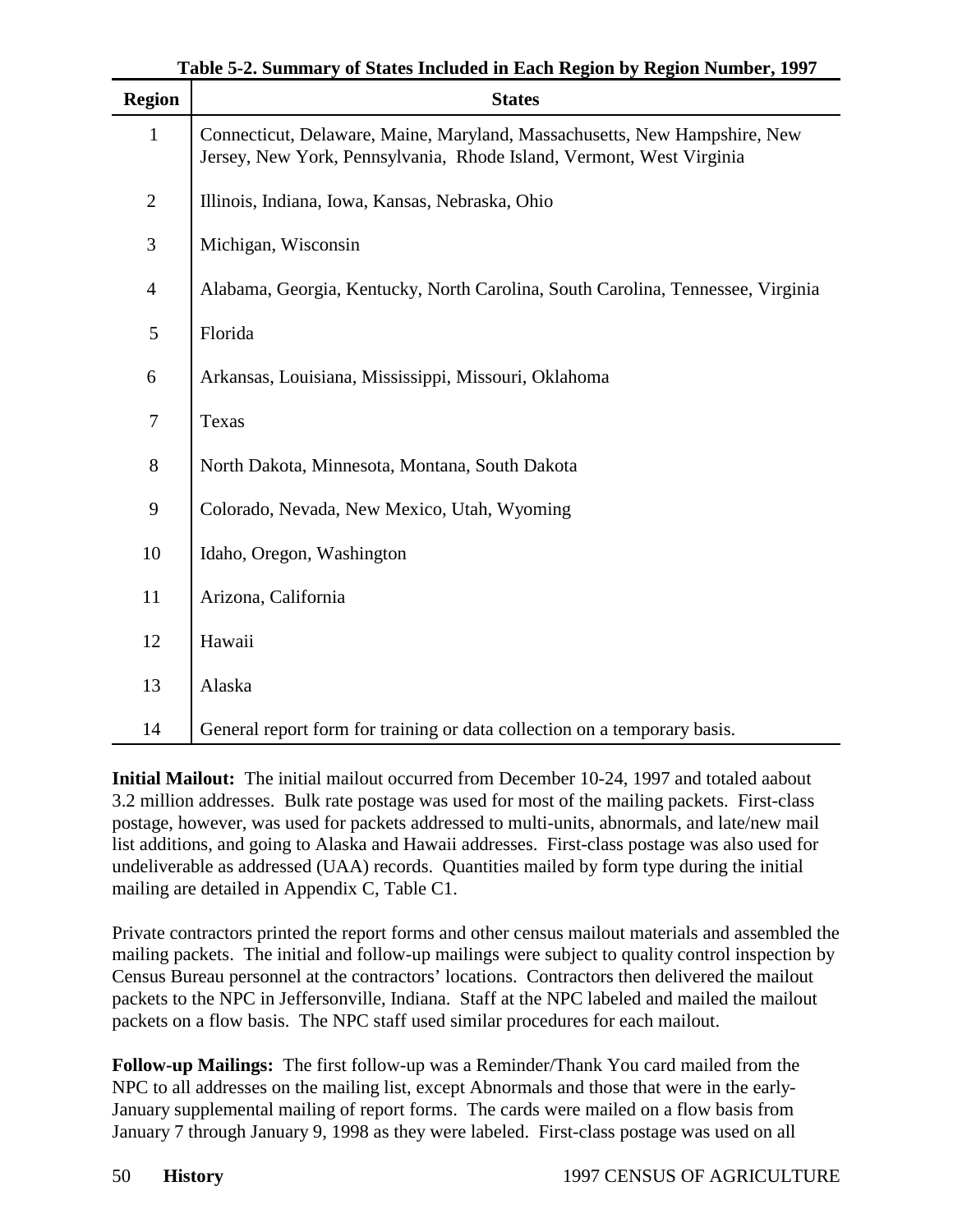Reminder/Thank You cards. A total of 2,933,170 cards were addressed and mailed.

Second follow-up cut-off dates for respondent response for each geographic workload group were established, ranging from February 9 to February 20. A total of 1,275,322 preassembled packets were labeled and mailed on a flow basis, by geographic workload group, between February 11 and February 24, 1998.

The third mail follow-up, like the second follow-up, used a complete census packet, with the original cover letter replaced with a new cover letter that requested a prompt response, reminding the addressee that response was required by law, that information provided would be kept confidential, and giving the toll-free telephone assistance number. Closeout dates for response varied by geographic segment from March 16 through March 26. The preassembled report form packets were addressed and mailed on a flow basis from March 20 through April 1, 1998. The third follow-up mailings totaled 780,823 packets. Quantities mailed by segment for both the second and third mailings are detailed in Appendix C, Table C4.

A forth follow-up mailout was originally planned for April 15 - April 30. However, due to budgetary and timing constraints, plus the better than expected response rate for most states, the forth follow-up mailout was not implemented. A Last Call (a final telephone follow-up operation) was conducted by the state offices from April 15 through early June, depending upon the state. This operation concluded on June 8, 1998.

Not all mail packets were deliverable as originally addressed. Mail packets that were Undeliverable As Addressed (UAA) were returned to the NPC. UAA packets that were returned to NPC with an indication that the addressee was deceased were remailed "to the estate of" the deceased. Those UAAs received from the post office with address corrections were checked-in, the addresses were updated, and they were included in the UAA re-mail operation. If no corrected address was available, electronic files of these UAAs were transferred to the SSOs where state resources were used to determine if a better address was available.

Two UAA files were transmitted to the SSOs. One file was transmitted on January 13 and one on March 10. If a better address was found, the address was corrected by staff in NASS's field offices. Those that were corrected by February 4, 1998, were sent a report form from the NPC facility in Indiana. Since this was the first time these respondents received the census report form, the mail packets included a special cover letter. Corrected and remailed UAA cases that did not respond received a second follow-up at the end of March. UAAs that were updated after February 4 were mailed a report form packet from the state offices. Name and address corrections were updated nightly. The NPC transferred 148,330 UAA cases to the SSOs between January and March, 1998. About 65,000 cases had addresses corrected and were remailed by Jeffersonville or the SSOs.

#### **Telephone Operations**

**Incoming Telephone Call System:** Telephone operations for the 1997 Census of Agriculture included an Incoming Telephone Call (ITC) System to assist respondents with completing the census form, for data collection and follow-up operations, and to answer questions throughout the census data collection period. This was the first time a toll free telephone number was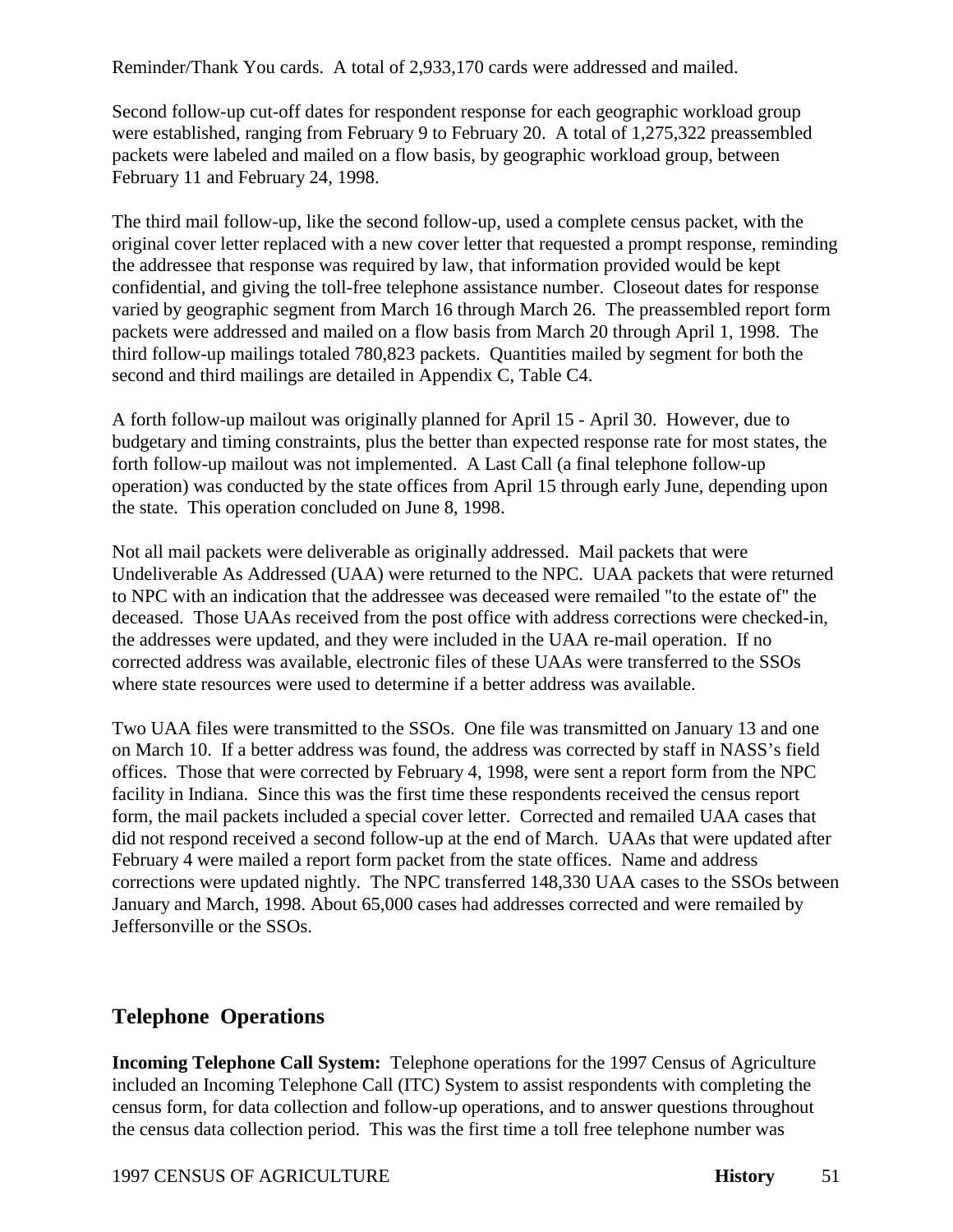included on the initial mailout instrument. A toll free number was made available to supply information to other sources, e.g. individuals from other government agencies or the media.

The North Carolina office received all calls through the ITC system from the census screener phase through November 30, 1997. The ITC system was routed to the individual SSO on December 1, 1997, during the screener phase but before the initial census mailout. With the ITC system, each SSO, including the North Carolina SSO, had the capability to:

- Grant respondents a time extension to complete the form,
- Process a "claims filed" or "needs a new form" comment from respondents,
- Take appropriate action on operations that were "out-of-scope," refused to complete a questionnaire, received multiple forms, or needed help completing the form, and
- Respond to questions on confidentiality or penalties for nonresponse, as well as other concerns.

Incoming calls were routed to the SSOs based on the caller's area code. Occasionally the caller had questions on agricultural production in another state that could not be answered by the staff receiving the call. When this occurred, the ITC system had the option of routing calls to other SSOs. If the enumerator could not answer the caller's question, a call back form was completed by the enumerator for the state office census coordinator. The coordinator either called the respondent back, forwarded the call sheet to another statistician in the office, or e-mailed the coordinator in another office, if necessary. Enumerators could use the ITC to inform the NPC in Jeffersonville, IN to remail forms until the correspondence closeout date. The closeout date varied by state from April 21 through July 10, 1998.

**Computer Assisted Telephone Interview Instrument:** A Computer Assisted Telephone Interview (CATI**)** instrument was used by state offices throughout the data collection phase of the census. CATI collected data were electronically transmitted by the state offices to the main census data file. The data then were processed electronically, eliminating a paper report and processing (key entry) of these forms. CATI was used during the screener, advanced follow-up, large farms, not on mail list, classification error, nonresponse survey, and the last call survey phases. The last call survey phase was a combination of follow-up work in low response counties (i.e., those counties with response rates below 75 percent) and for nonresponse followup work that replaced the fourth mailing of the report form package.

State field office personnel were responsible for training CATI enumerator staff for the agriculture census and follow-on special studies. The training included an introduction to the census, overview of the paper questionnaire versions, and all special instructions to the census of agriculture and special studies. The CATI enumerator staff was given "walk-through" training during each different phase of data collection with practice training modules helping them get a feel for exactly how the CATI instrument worked. Enumerators were also given reference materials to use during the interviews to help guide them through various procedures. For the 1997 Census of Agriculture, CATI interviewing began in January 1998 and continued through July of the same year. All CATI operations were conducted in the NASS State Offices. Approximately 86,800 interviews were collected using the CATI instrument.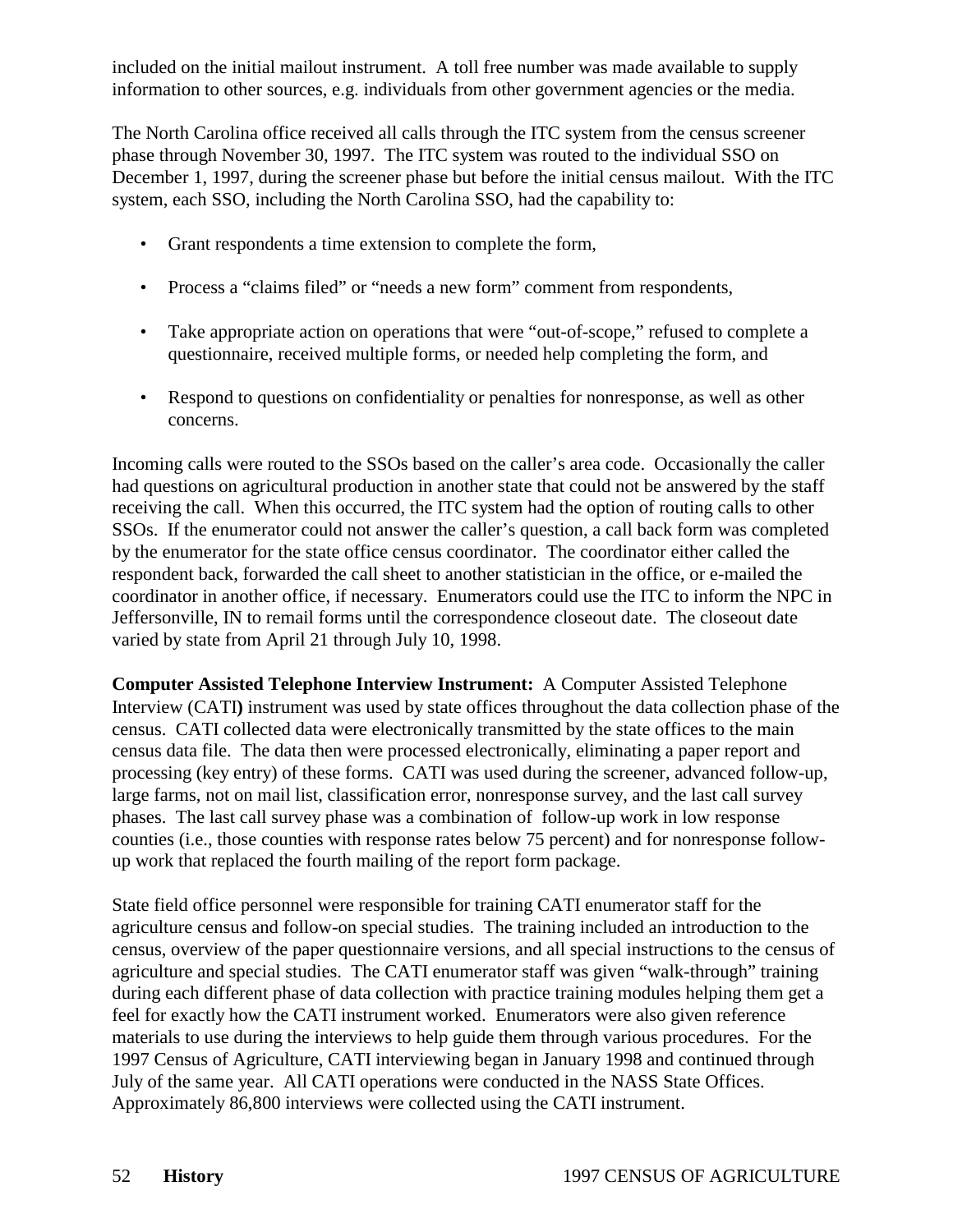#### **Screener Phase**

Records were selected for screening following completion of Phase II Potential Duplication (PD) Review in September 1997. A screener flag was initialized to indicate records selected for screening, and whether the data collection method would be via telephone or mail. Choice of the data collection mode depended in part on the presence of a valid telephone number. Approximately 238,000 records were assigned to telephone follow-up and the remaining 240,000 screener records to mail follow-up.

Screener forms, called Agricultural Activity reports, were mailed to respondents beginning October 20, 1997 and close-out for receipts was November 24, 1997. No quantitative data were collected unless the respondent insisted on completing a census form during CATI screener data collection or through the Incoming Telephone Call (ITC) System. The Agricultural Activity report consists of "yes/no" questions that ask about the presence or absence of several types of agricultural activities, along with name and address verification. Respondents completing a census report form during the screener interview were removed from subsequent census mailings. The Agricultural Activity Report effectively identified nonfarms that were "out-of-scope" (O/S) for the census. However, the data collected were insufficient to determine whether a case was "in-scope," or a farm.

| 0<br><b>Item</b>                              | <b>Number of Forms</b> |
|-----------------------------------------------|------------------------|
| <b>Total Screener Forms Mailed Out</b>        | 478,299                |
| Returned and Classified as a Farm (I/S)       | 198,300                |
| Not Returned (Nonresponse) $1$                | 154,429                |
| Returned and Classified as a Non-farm $(O/S)$ | 125,570                |

<sup>1</sup> Forms not returned during the screener operation were mailed a census form.

# **Not-On-The-Mail List (NML)**

The main purpose of the Not-on-the-Mail List (NML) data collection activity was to obtain census data for area frame operations that were not accounted for in the census. The NML data were used to estimate the number of farms missed by the census enumeration, as well as the land, total production, and associated characteristics of these farms. NML interviews were conducted using the nonsample census questionnaire.

NML records were from area frame segments used for the NASS 1997 June and 1997 Fall Area Surveys that did not match to the census list. Essentially, these records are the same as the census version of nonoverlap (NOL) approach used in prior agriculture censuses. The census relied on a single frame, the census list (which includes the NASS list frame), for its data collection activities, and the NASS area frames to make NML estimates. NML data collection for the 1997 Census of Agriculture was from March 6 through April 22, 1998. NML data were collected and summarized separately from the census questionnaires.

1997 CENSUS OF AGRICULTURE **History** 53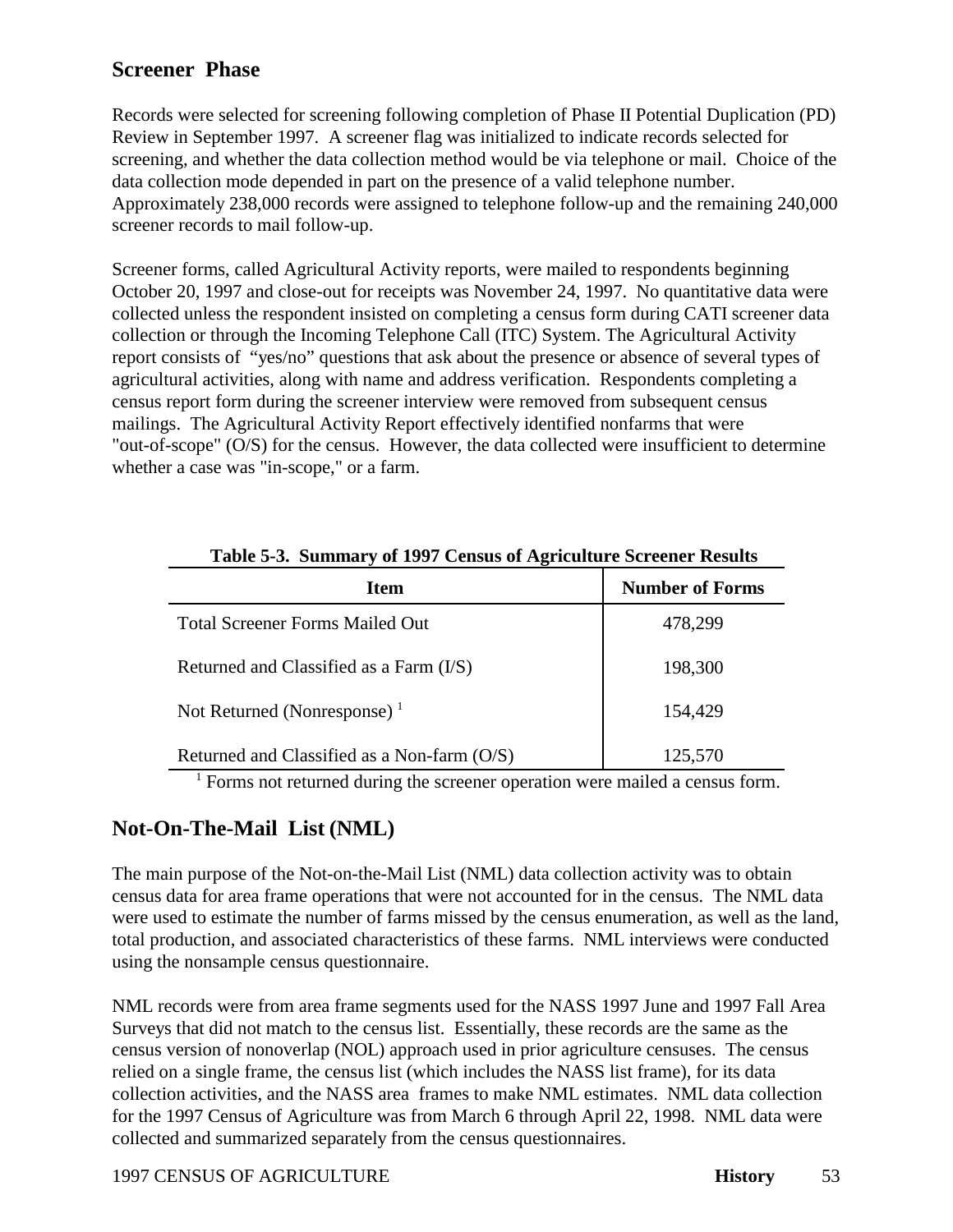In February 1998, all records from both the June and Fall Area Surveys were matched to the census list to determine if they were or were not on the census list. The census list included all records added to the list by January 12, 1998. Records that were found to be out-of-scope (O/S) in the screener operation were not included. These O/S records were later dropped from the census list. June area records included those with agricultural activity (i.e., those completing a questionnaire) as well as those that screened out but indicated agricultural potential or unknown agricultural potential. Fall area records included only those with agricultural activity. The number of area frame records totaled 38,869 from the June survey and 23,433 from the Fall survey.

All area frame records remaining as nonmatches at the end of the resolution process were identified as NML records. If there was any uncertainty in whether the record was on the list, the record was left as a nonmatch. There were cases in which the automated unduplication system failed to link matching records, allowing some operations into the NML sample although they really were on the census list. These NML records were identified and coded appropriately during data collection in the state offices.

The SSOs conducted NML interviews in person, whenever possible, to ensure that data were collected for the correct operation(s). Interviews not completed in person were conducted using the CATI instrument. The CATI instrument was basically the same as the one used in the "Advance Follow-Up". Introductions varied slightly, since the NML cases were being contacted for the first time and the Advance Follow-up cases had received census form(s) in the mail. Respondents refusing to complete the interview by phone were either interviewed in the field by an enumerator, or mailed a census questionnaire with the return envelope having the SSO's address.

The CATI system was used to manage the data collection process for all NML cases. All cases were processed using temporary and final codes similar to those used in main census CATI activities. All data collected on paper were entered into the CATI system. None of these cases needed to be keyed-in at the NPC in Indiana.

By the closeout date for each SSO, every case in the sample was resolved. If an enumerator was unable to obtain an interview because of a refusal, non-contact, etc., the case was completed using secondary sources information from the previous June or Fall Area Survey. Partial interviews also used secondary sources to complete the form. The replication code K037 was set to "7" to indicate that the NML records that contained data obtained from a secondary source were coded appropriately so that it could be identified in future operations.

#### **Advance Follow-up**

The advance follow-up phase of data collection focused on 1992 nonrespondents and records "tagged" by the SSOs. The tag was a marker for records, at the SSO's discretion, that the SSO wanted to track during the data collection process. But, because of problems identified with nonresponse weighting and the SSO's differences in the data collection plans for tagged records, these records were untagged on March 23, 1998. Tagged records were eligible for nonresponse weighting, but identifying these records for special handling had the potential to introduce response bias. Most records tagged by the SSO's met the definition of a large farm so the data for these reports were collected during that process. CATI was used for data collection during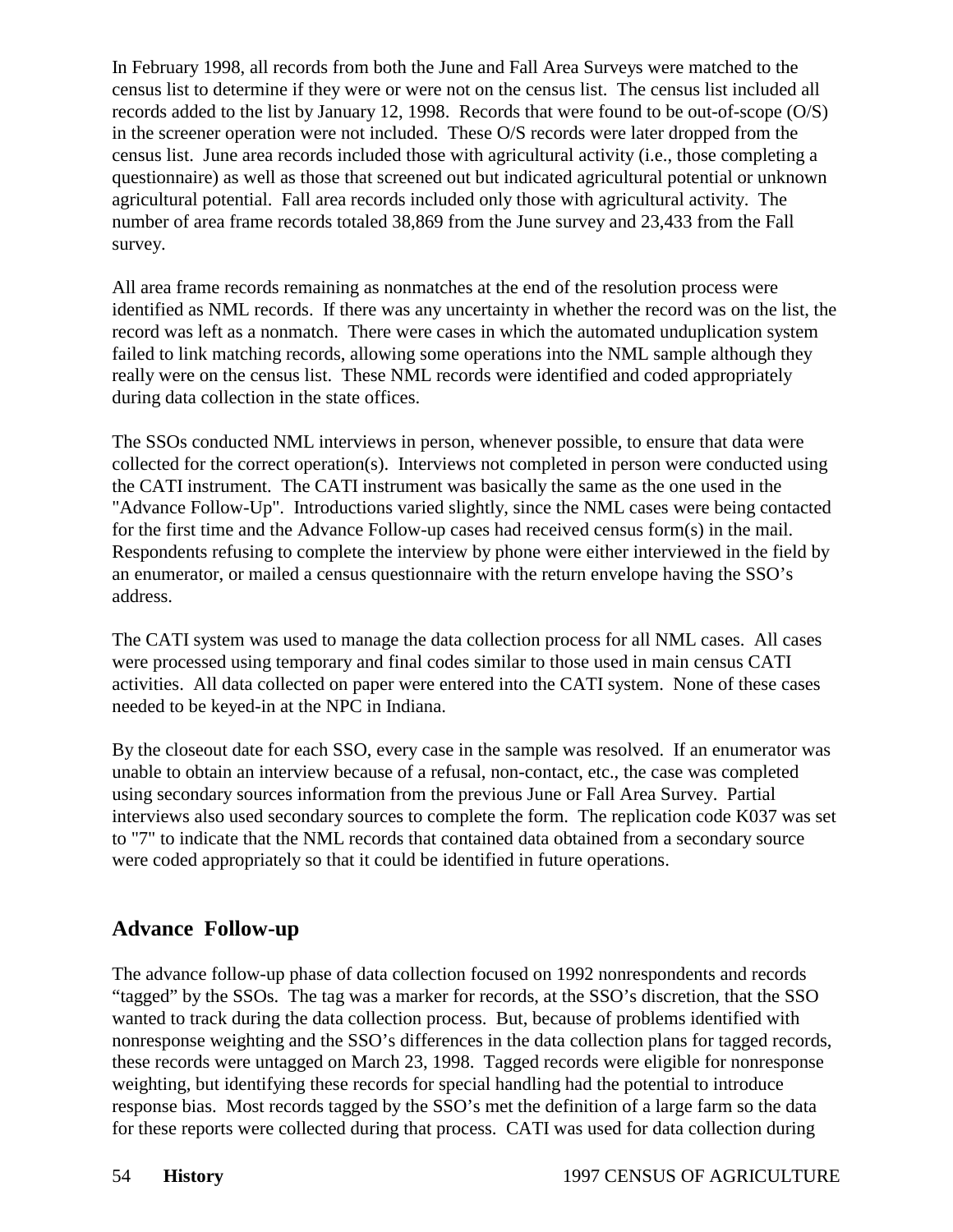the advance follow-up. Data collection for these records took place between February 6 and April 29, 1998.

## **Large Farm Follow-up**

A "large farm" was defined as an operation which, if not counted, was determined to be "large" enough to affect the accuracy of census data at the county level. Those large farms not responding by mail to the 1997 Census of Agriculture had a follow-up contact by telephone or field enumeration to complete the report. If necessary, reports for large farms were completed using secondary sources. All report forms completed on paper were returned to the SSOs. Data from the completed paper forms were entered into CATI, electronically transferred to NPC, and incorporated into the census data file. All large farm forms completed on paper were retained at the state offices for reference during the 2002 Census of Agriculture, and not sent to Federal storage facilities. The large farm follow-up operation was conducted from March 6 to July 21, 1998.

# **Classification Error Survey**

The objective of the Classification Error Survey (CES) data collection process was to reinterview a sample of census respondents to determine their true farm status and identify duplication. The CATI system managed the data collection processing for all CES cases. All data collected on paper were entered into the CATI system. The data collection instrument used for CES was substantially shorter than the census questionnaire.

A sample of approximately 37,000 records was systematically selected from the 1997 census list frame. Operations with Total Value of Product (TVP) greater than \$500,000, abnormals, multiunits, and operations in Alaska and Hawaii were excluded from the CES. Tagged records were also excluded. Because of census nonresponse and CES nonresponse, the effective sample size was further reduced to approximately 26,000 records. The SSOs handled all processing of these forms, except initial duplication searches and the final edit of undercounted data. Data collection for the CES was undertaken during 1998 from mid-April to mid-August.

Additional details on the Classification Error Survey are in Chapter 7, Coverage Evaluation and Research.

#### **Nonresponse Survey**

**General:** The Nonresponse Survey (NRS) collected data from a sample of nonrespondents to the 1997 Census of Agriculture. The proportion and number of farms among census nonrespondents were estimated based on the NRS results. These estimates were used to adjust the weights applied to the responding farms in order to represent the nonresponding farms. All states, except Alaska and Rhode Island, were included in the NRS.

The census used weighting adjustments to account for whole-farm (unit) nonresponse. During estimation, weights were applied to the responding farm records to compensate for the data that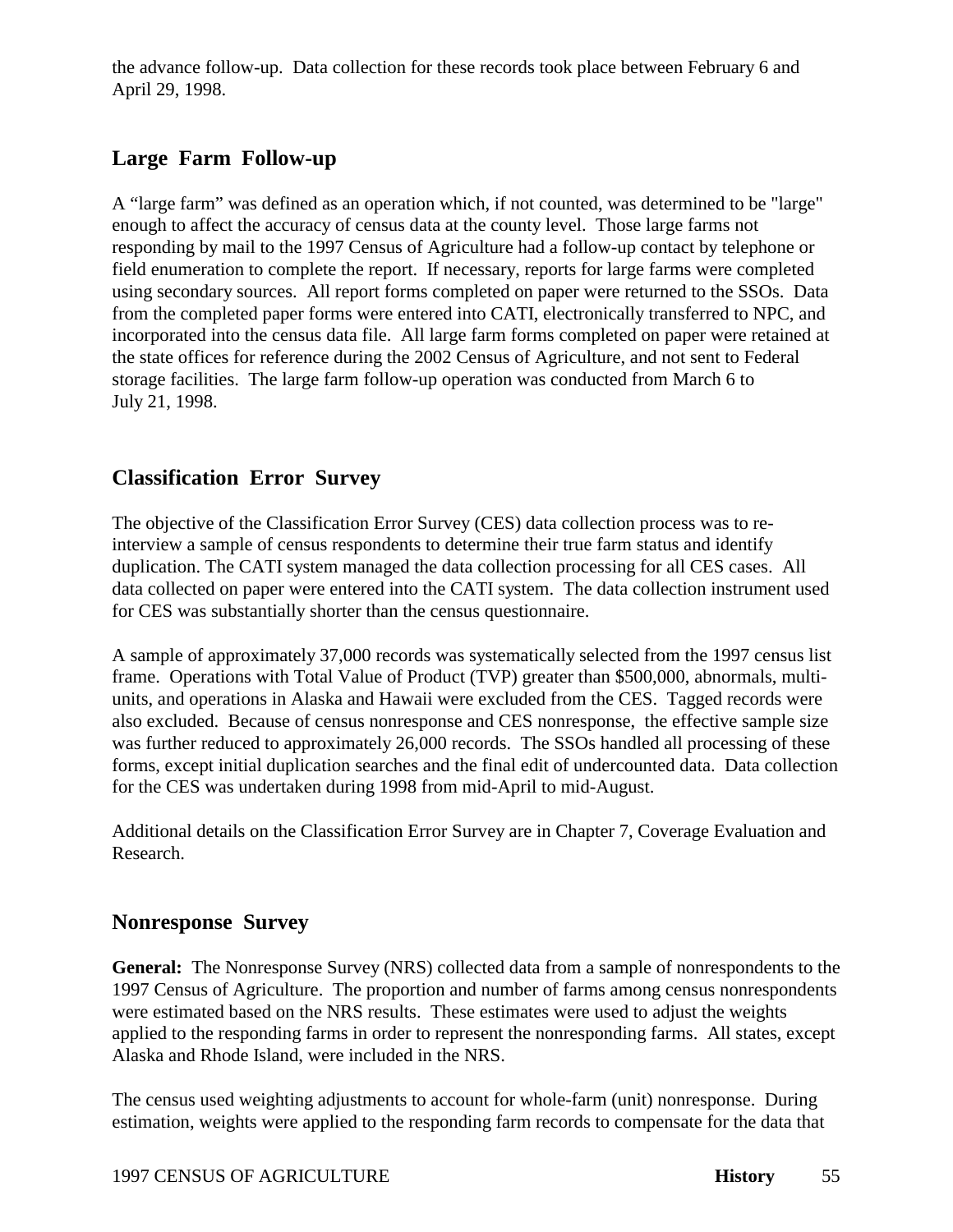were lost due to nonresponse. The NRS collected data that were used in this adjustment procedure.

It was not assumed that data were missing at random within the state; historically, the proportion of farms in the nonresponse universe differed by several percentage points from the proportion in the response universe. The sole purpose of the NRS was to collect data to estimate this proportion, rather than to assume that it was the same as in the response universe. The NRS sample was selected independently within each state near the end of the census follow-up operations for that state. The size of the nonresponse universe across all states was approximately 428,000 records. The nonresponse survey sample size was approximately 37,000 records. The questionnaire was a relatively short questionnaire designed strictly to obtain enough information to determine farm status. The data were collected using either computer assisted telephone interview or personal enumeration.

Data collected in the NRS were used to determine the farm status of the unit which were then used to estimate the proportion of farms in the nonresponding universe. Number of nonresponding farms in the state was estimated as the product of this proportion and the number of nonresponding records in the state. Weights of the responding farms were then increased to compensate for the number of farms estimated to be in the nonresponse universe. (See Volume 1, Geographic Area Series, Appendix C, for details of the statistical estimation methodology.)

The re-weighting process did not apply to the large farm universe where secondary sourcing was used to account for whole-farm nonresponse. The estimation scheme stratified on variables that produced strata homogeneous to farm proportion. The re-weighting was accomplished through a procedure of systematically selecting response records to receive weights of two so that they represented a single nonresponse farm; this was not a requirement of the nonresponse methodology - it was implemented so that the publication components would sum to the totals. The nonresponse adjustment process resulted in approximately 12.2 percent of total farm count being contributed by whole-farm nonresponse estimation; this represented approximately 224,000 farms.

Advance Follow-up data collection was completed before the NRS sample was selected. After the NRS sample was selected, NRS cases contained in the Last Call Follow-Up survey were removed from Last Call Follow-Up before NRS data collection was initiated. No further attempts were made to collect census data from these cases using Last Call. Instead, they were moved to the NRS for data collection. Removing these NRS sample cases from Last Call Follow-Up ensured that the same cases were not subject to enumeration attempts in two surveys. It also ensured that the statistical precision of the NRS results was maintained.

**Sample Selection:** Independent samples were selected within each of five strata defined for nonresponse universe cases. These strata are defined in Table 5.5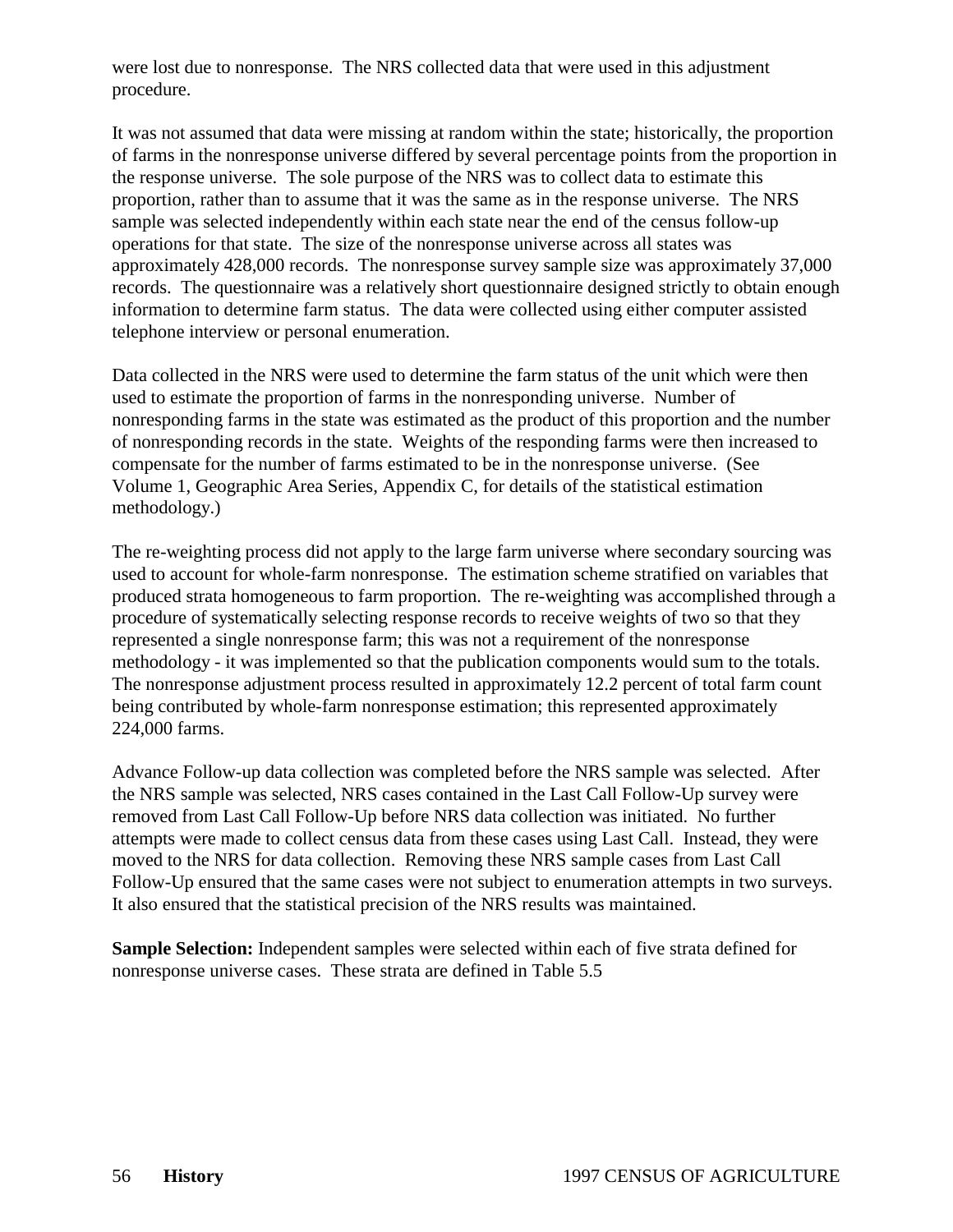| <b>Strata</b>  | <b>Definition</b>                                                                                                             |
|----------------|-------------------------------------------------------------------------------------------------------------------------------|
|                |                                                                                                                               |
| 1              | Screener records (SCRELIG $> 0$ ).                                                                                            |
| 2              | Expected 1997 TVP<\$2,500 or unknown (FSZ97 = 13, 14, or 17)                                                                  |
| 3              | Expected TVP $>\$2,500$ Expected 1997 TVP < $$9,999$ (FSZ97 = 11 or 12).                                                      |
| $\overline{4}$ | Expected 1997 TVP \$10,000 and at least two strong sources on the mail<br>list (FSZ97 < 11 and SC97 = XX6, XX7, XX8, or XX9). |
| 5              | Expected 1997 TVP \$10,000 and fewer than two strong sources (FSZ97<br>$<$ 11 and SC97 XX6, XX7, XX8, or XX9).                |

#### **Table 5-5. Strata Definitions**

Sample sizes for the Nonresponse Survey depended on the:

- Number of NRS-eligible nonrespondents in each stratum;
- Estimated In-Scope Rate within each stratum, based on 1992 NRS results;
- Desired level of reliability in stratum-level estimates of the 1997 In-Scope Rate;
- Expected response rate in each stratum, based on historical NRS response rates; and
- Expected alert rate in each stratum, based on historical NRS alert rates.

The last two factors resulted in increases to the NRS sample size to maintain desired levels of reliability in the presence of nonresponse to the NRS, and allowed for cases dropping out of the NRS sample because they responded to the census after the NRS sample was selected.

Since samples were selected independently within each stratum, the total sample size in each state was the sum of the sample sizes for each stratum. Nationally, there were 36,545 samples in the NRS.

**Data Collection:** The 1997 NRS was conducted using the CATI and field enumeration. CATI enumeration was begun first on those records that had telephone numbers. When the SSO received the sample, they were instructed to research the records without telephone numbers. Records for which telephone numbers were not found using directory assistance or Internet searches, were sent to the field for collection. During data collection, respondents whose telephones had been disconnected or those with incorrect phone numbers were researched and sent to the field if the phone number could not be resolved in the office. The CATI call scheduler could be set so the maximum number of calls would be "1" when the day batch was created. This forced the call scheduler to deliver almost all cases once before beginning to attempt cases a second time. This allowed the disconnected and bad phone numbers to be discovered early in the data collection period. This allowed more time for research in the office and/or field enumeration. When the size of the day batch started to get too small, the maximum number of times a call was made for each telephone number could be reset to 2 before recreating the day of batch. Data collection began in the third week in April and continued until the first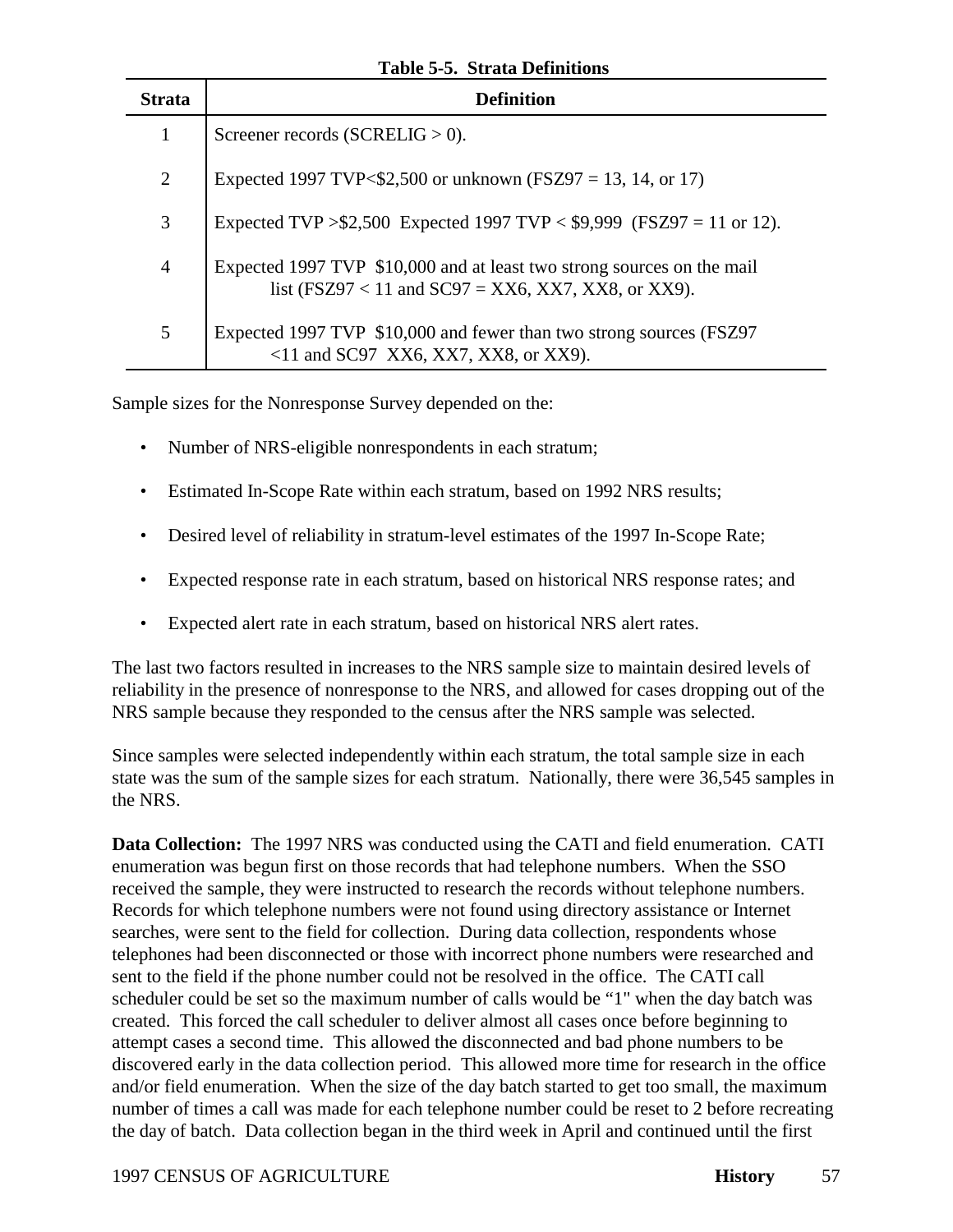week in July 1998.

# **Last Call Follow-up**

Last Call Follow-Up replaced both the Low Response County Follow-Up and a fourth follow-up questionnaire mailout that had been conducted in the 1992 census. The Last Call Follow-Up was the last census data collection effort and, therefore, the last opportunity to achieve as high a response rate as possible. Data collection for the Last Call was similar to the Advance Follow-Up, as both sample and non-sample interviews were conducted using the CATI system. The workload for Last Call excluded Large Farms, Tagged records, and Advance Follow-Up cases. Though these record types were excluded from Last Call, data collection for each of these operations continued until their respective closeout date in each state.

The estimated workload for Last Call was approximately 400,000 records. Calls were first targeted to records in low response counties, because it was imperative that each county attain a 75 percent response rate at the very minimum. Input files were delivered to the SSOs using the census data distribution system, and the CATI system processed and managed the data collection process. Data collection started April 15 with the last states closing on May 22, 1998.

# **Analytical Review**

During the review of the tabulated data, there were telephone call backs to respondents to resolve or confirm questionable and/or inconsistent data. Call backs were made only when the data significantly impacted summarized totals. All of the criticisms - questionable data items - were identified on the label of the paper form during Analytical Review, so if there were more than one problem with the report form's data, all questions could be resolved with one phone call.

#### **Citrus Caretaker Enumeration**

**Background:** A citrus caretaker is an organization or individual caring for, supervising, or managing citrus groves for grove owners. Individual caretakers' activities varied considerably in scope, from doing only selected grove work to handling the entire care and management of the groves. Many caretakers did not perform harvesting activities. Unlike the mailout/mailback enumeration procedures of the main census and many of its data collection components, face-toface field enumeration was used to obtain grove information from the citrus caretakers. On site field interviews eliminate the difficulty of identifying and enumerating absentee owners who frequently employed caretakers to manage their groves and may not have the information needed to complete the report form.

The first separate field operation to collect data from citrus caretakers was undertaken in the 1964 Census of Agriculture in Florida, when caretakers received special attention in an effort to improve coverage of the citrus industry. The field interview staff visited caretakers and completed a report form. They also obtained from each caretaker a list of names, addresses, and acres owned by each grove owner employing the caretaker. Census of agriculture staff then matched the owners' names and addresses to the census respondent file to eliminate duplicate reports. Direct canvassing of caretakers continued in the censuses that followed, and expanded to cover caretakers in Texas in the 1974 and later enumerations, and in Arizona from 1978. Citrus caretakers in Florida, Texas, and Arizona were enumerated in this manner after the 1996- 97 citrus crop year.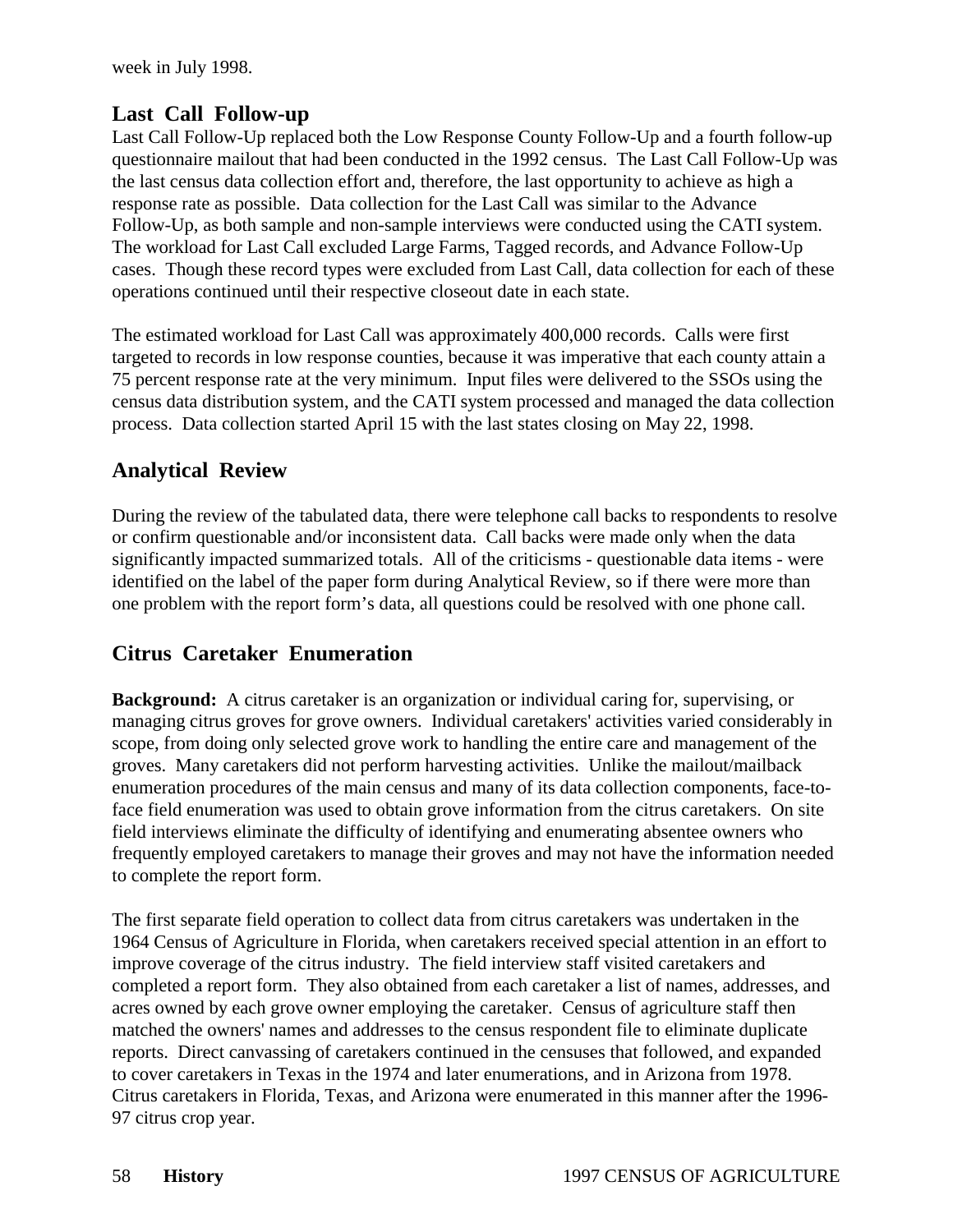**Enumeration and Data Collection:** A special citrus caretaker questionnaire was used to enumerate every caretaker in Florida, Texas, and Arizona, who managed citrus operations during the 1996-97 citrus season. Texas caretakers were enumerated in July, 1997 and Florida and Arizona enumerated in October. The staggered schedule enumerations were intended to contact the caretakers when their workloads were lightest and information from the 1996-97 harvest season would be available.

A list of citrus caretakers was compiled from various administrative records and respondents included in the 1992 Census of Agriculture. Before interviewing began, each caretaker was mailed a citrus caretaker census report form, together with a cover letter, and an instruction sheet. The caretakers were asked to look over the report form and complete it if possible, and then to hold it until an enumerator visited.

Each state office was responsible for training their field interviewers, coordinating the caretaker training, and coordinating enumeration with ongoing surveys. Florida's Citrus Caretaker training was coordinated with the Fruit and Chemical Use training. Texas' field interviewing training took place during the Texas June Area Frame Survey training. Arizona coordinated their caretaker training with the ARMS training.

The citrus caretaker questionnaire was essentially a shortened version of the sample questionnaire used in the 1997 census. It contained only those questions from the questionnaire that pertained to grove management operations and some detailed citrus production questions. There was also an extra section in which other agricultural operations of the caretaker were to be listed.

A citrus caretaker report form was completed for every caretaker who had any citrus operations in 1996-97, and each caretaker enumerated was assigned a unique "caretaker number." In cases where a caretaker was responsible for citrus operations in more than one county, the county containing the most citrus acreage was designated the "principal" county of operations. When caretakers had significant citrus operations in more than one county, a report form was completed for each county with 500 acres or more of citrus.

Interviewers not only obtained at least one completed report form for each caretaker, but also obtained lists of the names and addresses of grove owners, acres in grove and county, and grove location. This information was used to ensure that duplicate reports from the grove owners were not incorporated into the census data file. Caretakers were asked to inform their grove owners that they had provided citrus production data to NASS, and supply the owners with their caretaker's numbers. Census of agriculture staff matched the names and addresses of grove owners provided by the caretaker to the census lists during data processing.

When the caretaker enumeration was complete, data were manually transcribed by state office staff to a keyable "must" census form. The census report forms were then sent to the NPC in Jeffersonville, Indiana for data entry and processing. The transcription process was necessary so that existing census of agriculture data keying procedures and software could be used, thus avoiding the cost and time of developing new procedures and software just for the caretaker enumeration.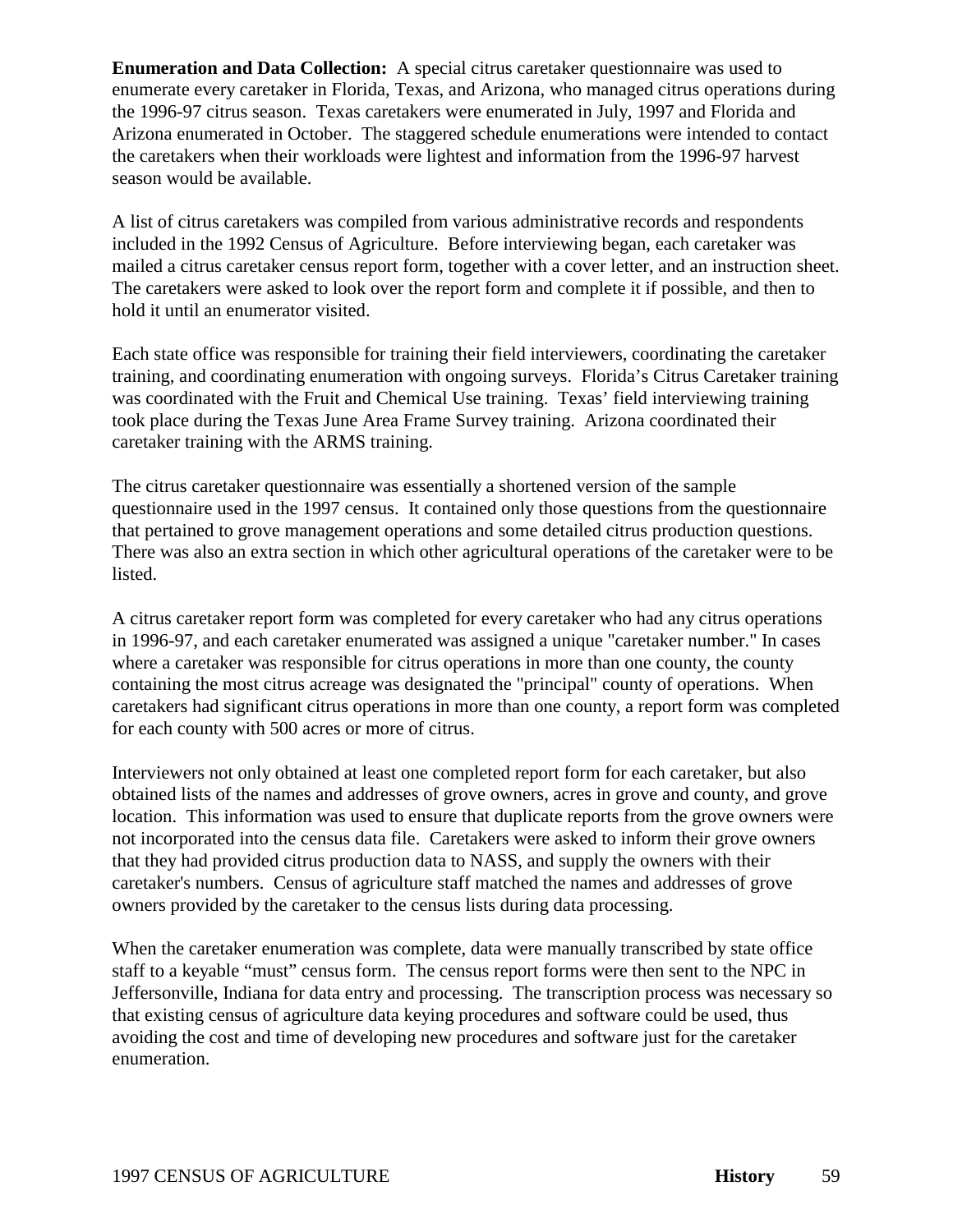The number of citrus caretakers enumerated, number of grove owners they served, and the approximate acreage of citrus production in their operations, by State for 1997, 1992, and 1987, are summarized in the following table.

| Table 5-6. Summary of Citrus Caretaker Counts for 1997, 1992, and 1987 |                   |      |        |                     |       |             |                       |         |         |
|------------------------------------------------------------------------|-------------------|------|--------|---------------------|-------|-------------|-----------------------|---------|---------|
|                                                                        | <b>Caretakers</b> |      |        | <b>Grove Owners</b> |       |             | <b>Citrus Acreage</b> |         |         |
| <b>State</b>                                                           | 1997              | 1992 | 1987   | 1997                | 1992  | 1987        | 1997                  | 1992    | 1987    |
|                                                                        |                   |      |        |                     |       |             |                       |         |         |
| Total                                                                  | 101               | 61   | 92     | 2,400               |       | 2,465 3,975 | 174,100               | 171,300 | 196,500 |
|                                                                        |                   |      |        |                     |       |             |                       |         |         |
| Arizona                                                                | 16                | 5    | $\tau$ | 120                 | 65    | 175         | 19,100                | 7,300   | 12,000  |
| Florida                                                                | 75                | 44   | 65     | 1,950               | 2,300 | 3,000       | 142,000               | 150,000 | 170,000 |
| Texas                                                                  | 10                | 12   | 20     | 330                 | 100   | 800         | 13,000                | 14,000  | 14,500  |

Citrus operations not associated with caretakers, both in the States specifically covered by the caretaker enumeration and in other States (e.g., California, Hawaii), were enumerated in the regular census data collection effort that began in December 1997.

#### **Census Results**

The 1997 Census of Agriculture achieved an overall response rate of 86.2 percent, about 1.7 percent above the final response rate for the 1992 census. Table 5.7 shows the check-in results for the 1997 census. There were 23,362 records that had their data estimated using secondary sources due to two possible reasons; respondent non-response or coordination with ongoing surveys to minimize respondent burden. These records were included as responding farms. Late adds were made after the final stages of census list development so the total is slightly higher than the total shown for the final census list adjusted for results for the screener survey.

| $10000$ $\mu$ , building $\mu$ of check in resource, $122$ |                |  |  |  |  |  |
|------------------------------------------------------------|----------------|--|--|--|--|--|
| <b>Disposition</b>                                         | <b>Records</b> |  |  |  |  |  |
| Responding farms                                           | 1,678,805      |  |  |  |  |  |
| Responding nonfarms                                        | 993,261        |  |  |  |  |  |
| Receipts not processed                                     | 3,146          |  |  |  |  |  |
| Nonresponse                                                | 427,679        |  |  |  |  |  |
| Undeliverable as addressed                                 | 120,787        |  |  |  |  |  |
| Total                                                      | 3,223,678      |  |  |  |  |  |

 **Table 5-7. Summary of Check-in Results, 1997**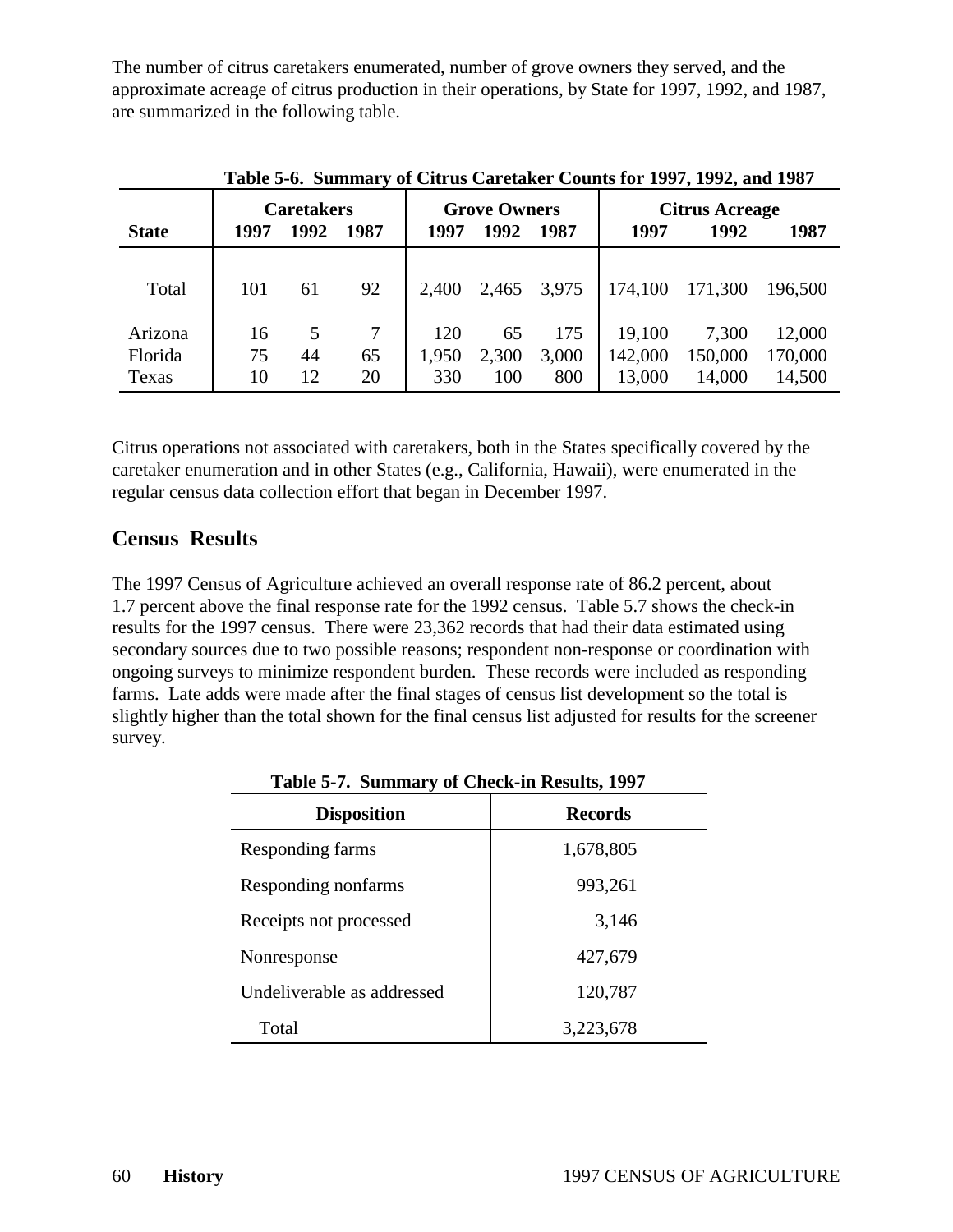| Tuble c of Dummury Census Counts, 1997 und Eurnel Censusco           |               |               |               |               |  |  |
|----------------------------------------------------------------------|---------------|---------------|---------------|---------------|--|--|
| <b>Item</b>                                                          | 1997          | 1992          | 1987          | 1982          |  |  |
| <b>Total Number of Farms</b>                                         | 1,911,859     | 1,925,300     | 2,087,759     | 2,240,976     |  |  |
| Land in Farms (acres)                                                | 931,795,255   | 945,531,506   | 964,470,625   | 986,796,579   |  |  |
| <b>Estimated Value of Land</b><br>and Buildings per Farm             | \$449,748     | \$357,056     | \$289,387     | \$345,869     |  |  |
| Total Value of Sales of<br><b>Agricultural Products</b><br>(\$1,000) | \$196,864,649 | \$162,608,334 | \$136,048,516 | \$131,900,223 |  |  |

 **Table 5-8. Summary Census Counts, 1997 and Earlier Censuses**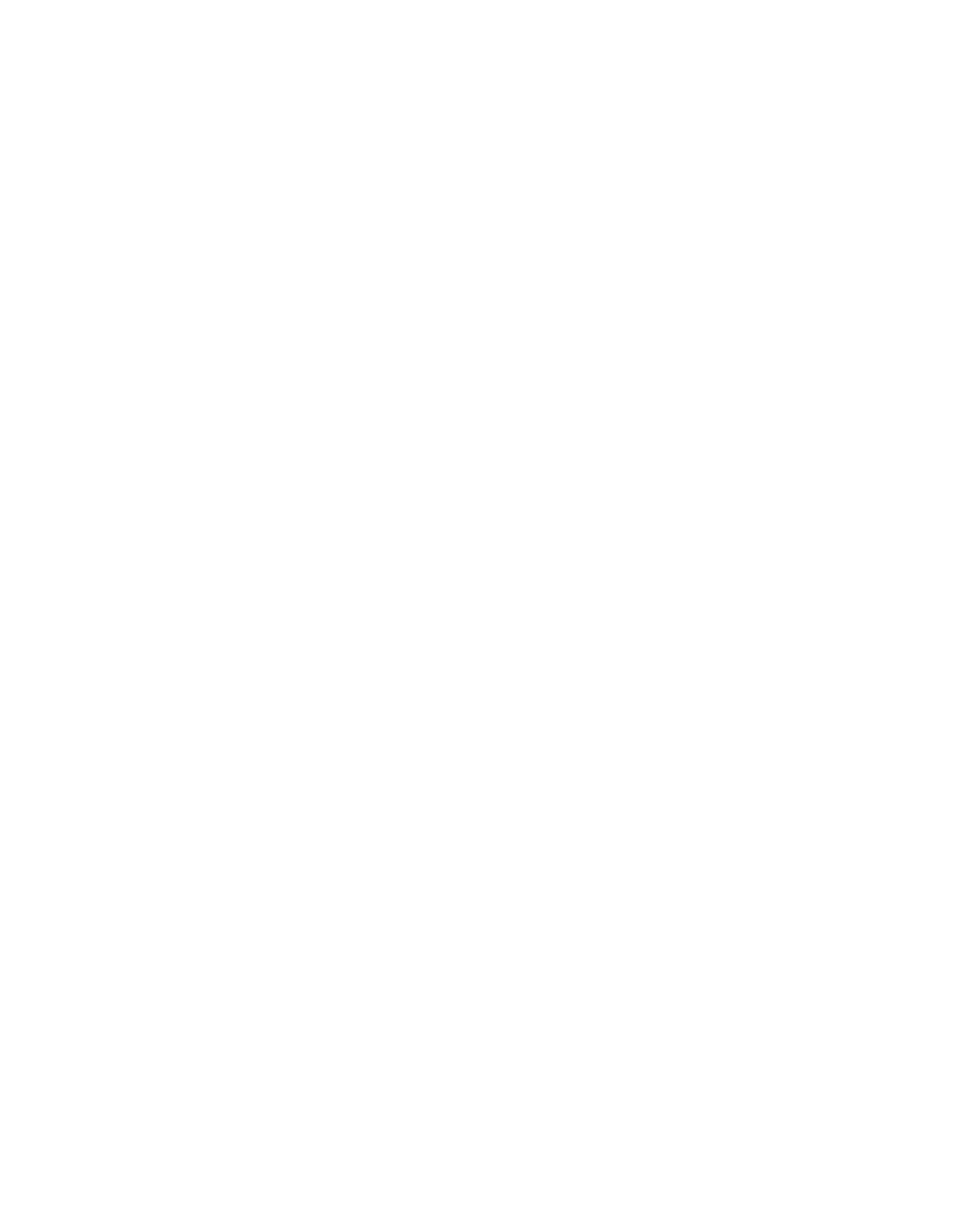# **Chapter 6. Data Processing**

# Table of Contents

| <b>Contents</b><br>Page |  |
|-------------------------|--|
|                         |  |
|                         |  |
|                         |  |
|                         |  |
|                         |  |
|                         |  |
|                         |  |
|                         |  |
|                         |  |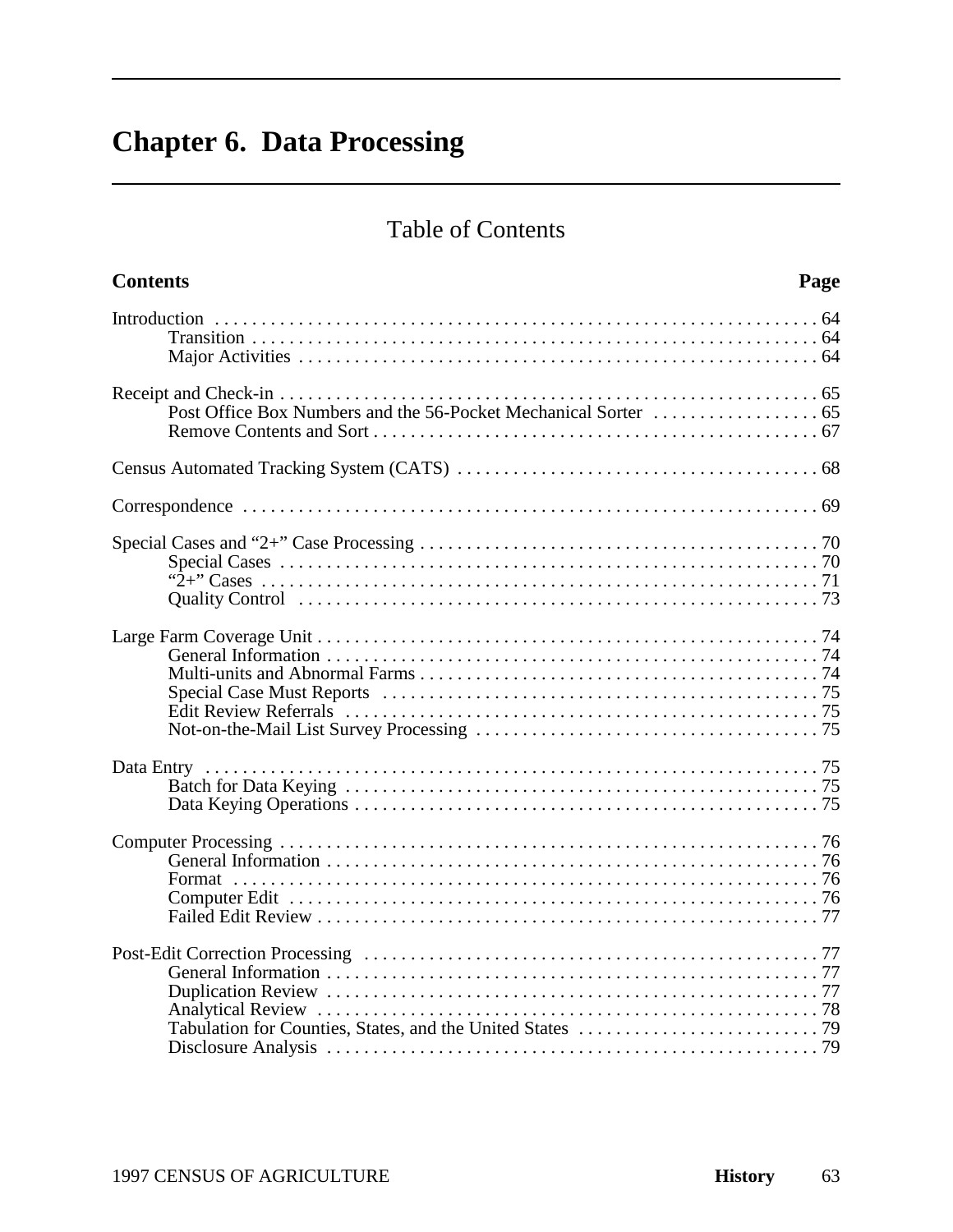## **Introduction**

**Transition:** The transition of the census of agriculture from the Bureau of the Census to NASS affected nearly all aspects of the 1997 Census of Agriculture. Form and data processing, i.e. form mailout and follow-up, form receipt and check-in, data entry, and data editing, were no exception. The late date in the census cycle, February 2, 1997, at which time the census program was acquired by NASS, made it imperative that many of the plans and procedures for data processing already in place be kept in tact with a minimum of change.

The 1997 census data processing system was a system that handled a large volume of paper report forms. Unlike 1992, where nearly all processing was performed in the Census Bureau's NPC (formerly known as Data Processing Division), processing the 1997 census was split between three locations. The majority of the data entry and computer edit review processing was still performed at NPC in Jeffersonville, Indiana. A significant portion of the data analysis and review was completed in the SSOs. Also, a portion of the data review and analysis effort was completed at NASS headquarters in Washington, D.C., and by Census Division staff in Marlow Heights, Maryland.

**Major Activities:** The 1997 preliminary census list of names and addresses - excluding screener results - was about 3.3 million records. Of this number, 29,350 were tagged records. Tagged records were pre-identified agricultural operations which NASS SSOs identified as requiring personal enumeration, rather than the traditional mailout/mail back enumeration method. Hence, tagged records were removed from the NPC mailout. Also, an additional 5,865 records were handled by the state offices, and were excluded from the NPC mailout. See Appendix C, table C-1 for additional detail.

The approximately 3.2 million record 1997 final mail list was slightly smaller than the 3.6 million record mailout for the 1992 Census of Agriculture. Much of this reduction was accomplished by adoption of the screener questionnaire to filter out possible non-farms. The screener was mailed and processed prior to finalizing the final 1997 census mail list. Additional information about the screener operation is discussed in the previous chapter. The remaining portion of the mail list size reduction was achieved by a state level review of the census list in each SSO which eliminated duplicates.

NPC began addressing the mailout packets for the initial mailout in November of 1997. After the initial mailout, follow-up activities via mail continued until May, 1998 and telephone followup of non-respondent records via CATI continued until December, 1998. All mailed report forms were returned to the NPC in Jeffersonville, Indiana. Tagged records were returned to their respective state office for review and then forwarded to the NPC for processing.

When enumeration efforts stopped, the overall response rate was 86.2 percent, about 1.7 percent above the final response rate for the 1992 census. A small number of late adds were received after this date.

Activities conducted at the NPC included: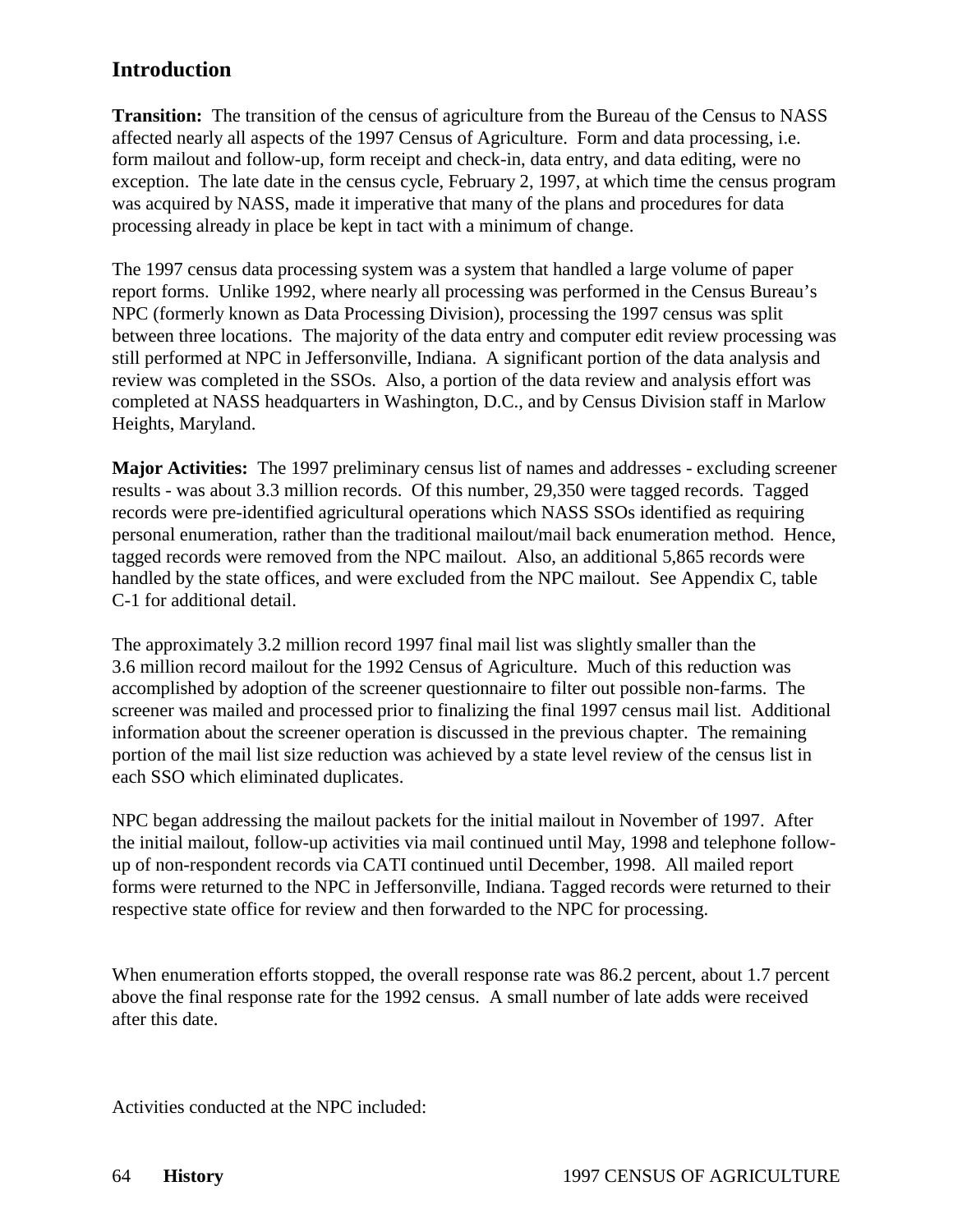- Form mailouts for the initial and follow-up mailings.
- Receiving and checking in the report forms.
- Sorting the returned report forms and removing the contents from the envelopes.
- Evaluating and responding to census-related correspondence.
- Reviewing nonagricultural reports and "2+" reports.
- Keying the data from the report forms to the data file.
- Edit review of keyed work units containing at least one report form requiring correction.
- Maintaining files containing all the report forms received by NPC during the data collection operation. Out-of-scope forms were referred to the files immediately upon being identified; in-scope report forms as well as computer identified out-of-scope forms were generally files after edit review. All in-scope records were then forwarded to their respective SSO for Analytical Review.

# **Receipt and Check-in**

**Post Office Box Numbers and the 56 Pocket Mechanical Sorter:** Since paper report forms are physical products and since they accompanied much of the captured data through the processing system, a fast and practical way to sort report forms into groups had to be developed. This was accomplished in two ways.

First, different types of report forms (sample, non-sample) were mailed out with return envelopes having different post office box numbers on their postage paid return envelopes. This effectively allowed all census reports to be sorted by type by the post office (PO) based on the PO box number and its corresponding location. All census reports (excluding the screener, nonresponse survey, and classification error survey reports) were sent to different PO boxes. These PO boxes facilitated the sorted receipt of must, sample, multi-units, abnormals, and Indian Reservations. Second, to further sort records by state while report forms were still in their return envelopes, the 56 pocket mechanical sorter located in the NPC facility read the bar code on the report form label to sort each of these types of report forms into state groups.

Immediately after receipt, trays of forms sorted by type were sent to check-in clerks, who fanned through the receipts in each tray, checked to make certain that each tray contained one type of report form, and then further reviewed them to be sure that they contained one of the following types of receipts:

- Materials addressed to a specific analyst.
- Undeliverable as addressed (UAA).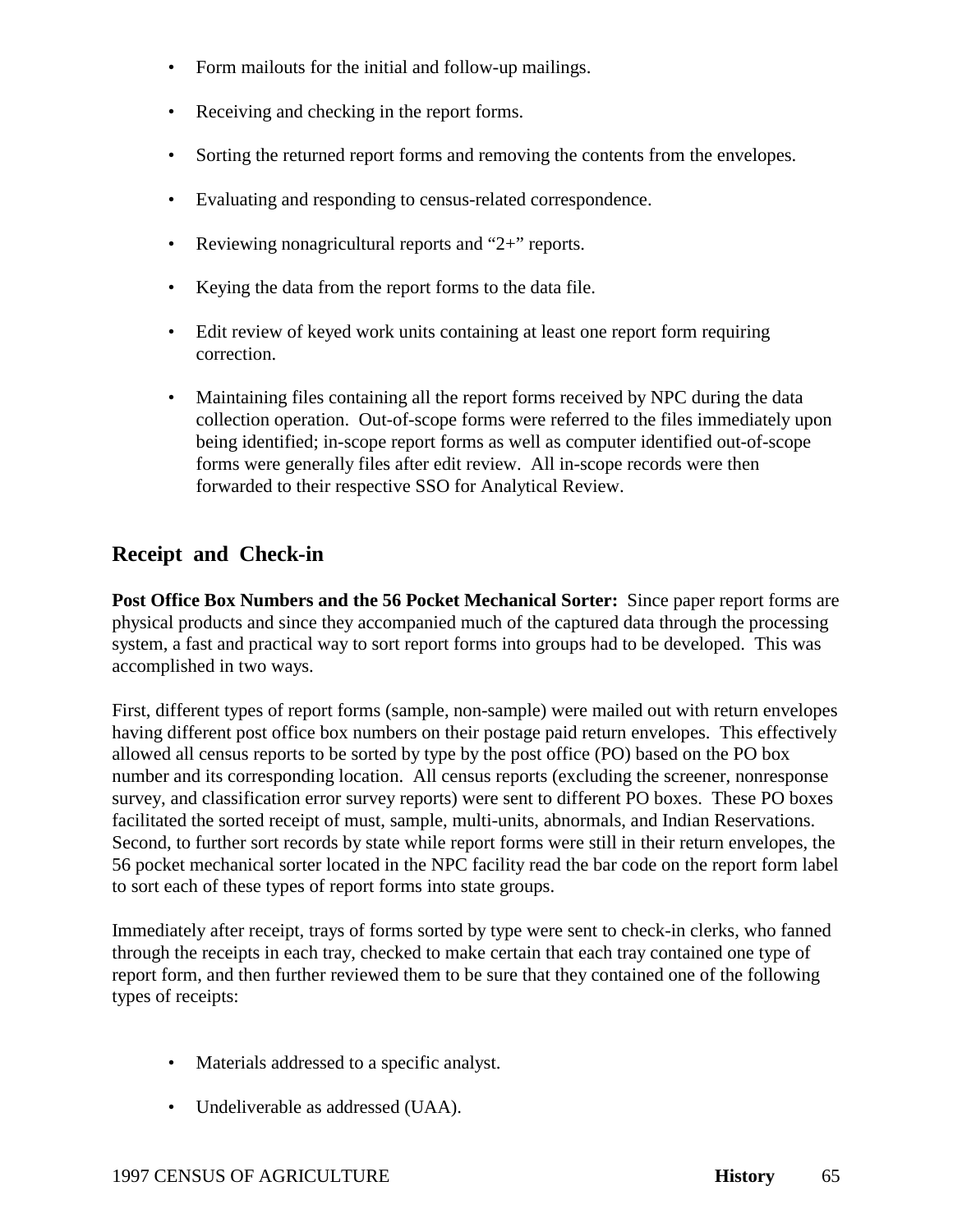- Agriculture receipts (except Alaska and Hawaii).
- Agriculture receipts for Alaska and Hawaii.
- Multi-units, abnormals, and Indian Reservations.
- No barcode visible.
- Other receipts.

This list of receipts does not include screener forms or forms from the nonresponse or classification error surveys.

The unit also received materials that were not checked-in because the packages included correspondence. The clerks scanned the correspondence to determine whether it was a "congressional," i.e., the return envelope or the letterhead was from a Senator or Member of the House of Representatives, or any representative of the legislative or executive branch of the Federal Government, or if the letter was from a respondent and indicated that a copy had been sent to a Senator or Member of the House of Representatives. The threat to write to any of these was not considered a congressional. Congressional cases were referred to the unit supervisor, while for all other cases, the clerks transcribed the census file number (CFN) of the case on the upper right hand corner of the letter, stapled the correspondence to the back of the report form, and placed it in a mail tray to batch for check-in. Correspondence was grouped into batches at least once each day for referral to the correspondence unit.

Single-unit agriculture census receipts (in envelope) and UAA batch sizes were based on workunits - a batch consisted of 95 report forms (smaller batches could be used to clear the unit). The unit control clerk used the unit's interactive work station to update the report form tracking system. Each batch was registered into the Data Entry Control System. This required the clerk to key the necessary code, user name, and password, then indicate the specific operation involved (in this case, check-in batch registration), and the correct document type (selecting from report forms, "2+" report forms, UAA, or respondent originated correspondence (ROC)). The computer generated a Check-in Batch Cover Sheet with a sort number, batch number, and checkin action code for each batch of work requiring laser/wand/keyboard check-in. The clerk placed the cover sheet on top of the appropriate batch and sent the materials for check-in by laser sorter or wand/keyboard check-in.

Single-unit receipts without correspondence were sent to the check-in/laser sorter unit, where the 56-pocket laser reader/sorter was used to sort the packages. The sorter operator created a header record for each batch, keying the sort number, batch number, and batch special code from the check-in Batch Cover Sheet. The operator jogged the receipts (to make certain they did not stick together and that the address barcode was visible through the envelope window) placed them upside down facing the laser, and then started the sort. The laser "read" the barcodes showing through the address windows on the return envelopes, and sorted the packages as follows:

- By state (except Alaska and Hawaii and types of reports that follow).
- Multi-units and abnormals.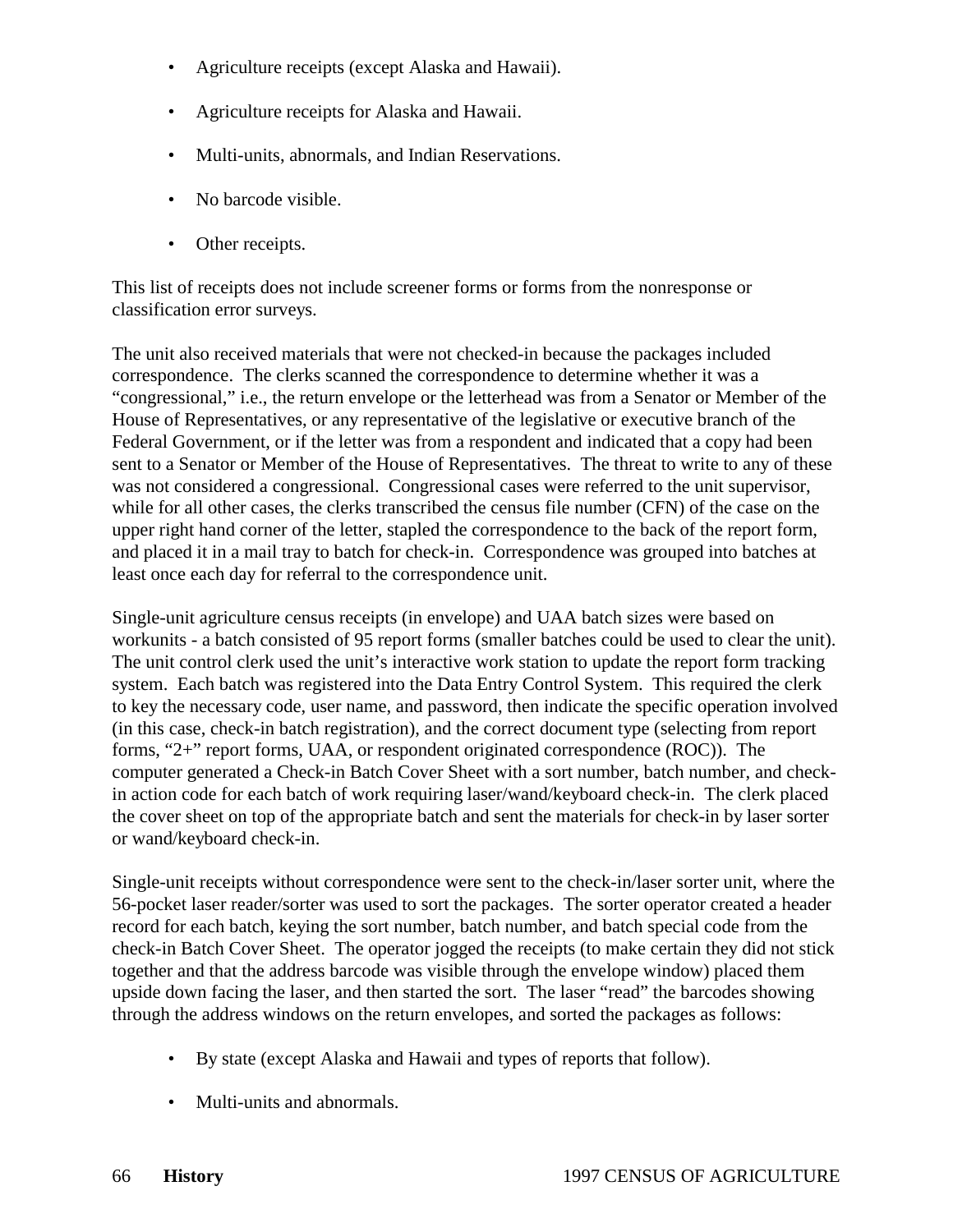- Other returns.
- Undeliverable as addressed (UAA)
- Machine failures (machine failures were not resubmitted for each batch, but were held and batched as "machine failures" and resubmitted later).
- Machine rejects (rejects were resubmitted three times; if still unreadable they were returned to the opening staff for opening).

Materials for multi-units, abnormals, and Alaska and Hawaii were sorted separately. After a batch had been sorted, the operator keyed the relevant identification data in to the tracking system and transmitted the check-in information to the mail-update file.

Materials requiring laser wand/key check-in included report forms and UAA's with unreadable barcodes, "2+" cases, multi-unit report forms and UAA's, respondent originated correspondence, out-of-scope cases that did not enter the computer edit, and secondary source referrals from the telephone unit. Wand/key operators also used the interactive system to keep track of their work, keying batch number and other identification information as work batches arrived for check-in. The operators used a hand-held laser wand to check-in those materials with a visible barcode. If the barcode could not be read by the wand, or no label was present, the operator used a keyboard station to key the CFN directly to the file. After completing check-in, the materials were sent on to the remove content and sort unit. All of these procedures were completed with the report form still in its return envelope.

**Remove Contents and Sort:** During the processing of the 1997 Census of Agriculture, the Remove Contents and Sort Unit received census returns in envelopes sorted by state and form type. The census returns were processed by the clerical staff using the state processing priority. The contents of each envelope were removed and examined by the staff in the unit. Receipts were sorted into the categories shown in Table 6-1.

| Category             | <b>Description</b>                                                                                                                                         |
|----------------------|------------------------------------------------------------------------------------------------------------------------------------------------------------|
| " $2+$ " Cases       | 2 or more reports received in the same envelope or reports received with<br>additional I/S written in the "2+" boxes on the front of the report form.      |
| <b>Special Cases</b> | Returns with attached correspondence, remarks on the front or back,<br>blank reports, and reports with "acres in the place", but no crops or<br>livestock. |
| Good Receipts        | All cases not qualifying as a " $2+$ " or special case.                                                                                                    |

|  |  | Table 6-1. Receipts Sort Categories, 1997 |
|--|--|-------------------------------------------|
|--|--|-------------------------------------------|

Sorted work was also maintained by state and was transmitted to the proper unit for further processing. The "2+" Cases were sent to the "2+" Unit, and the special cases to the Special Case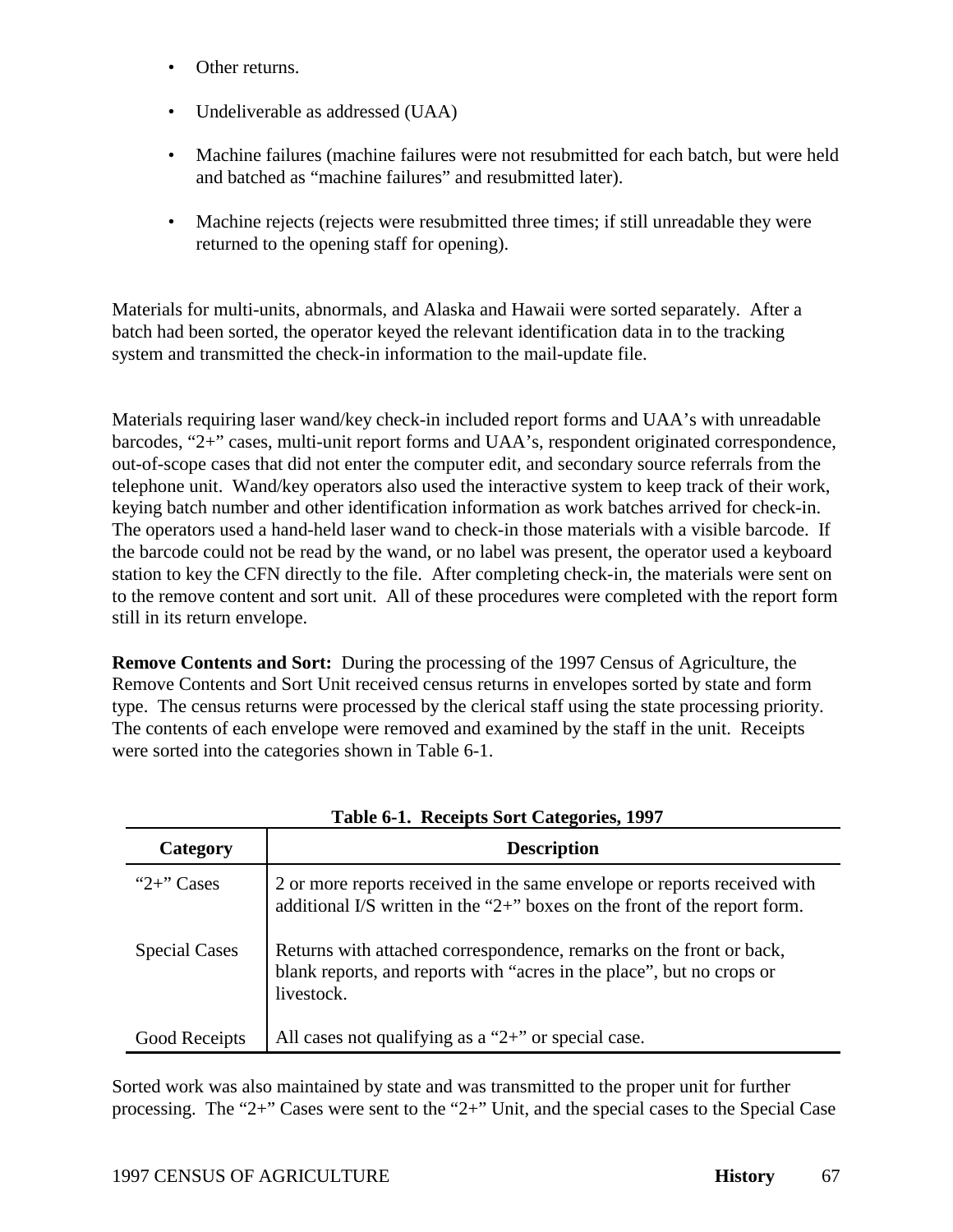Processing Unit. Good receipts were sent to Batch for Data where they were wanded into data keying work units and then sent to the Data Systems Branch of NPC for data entry.

All sorted work was subjected to quality control review that was performed by the lead clerk. The quality control checks were made by selecting one case from each destination tray twice each day. If an error was identified, the clerk than verified the four preceding and four succeeding cases in that tray. If there were no additional errors, the clerks returned the cases to the tray. If additional errors were identified, then the cases in that tray were subjected to 100-percent verification and correction. After verification was completed for a particular tray, that tray was released for further processing.

#### **Census Automated Tracking System**

About 2.8 million report forms were processed by NPC during the 1997 Census of Agriculture. NPC had to maintain control of how these documents were handled during processing, so a system was developed to track each CFN throughout each step of processing. Hence, a tracking system was called the Census Automated Tracking System (CATS) was developed.

The CATS universe was made up of all census file numbers mailed in the census. As reports were received at NPC, CATS tracked the processing status of each case by integrating available information from the various automated data capture systems used in census processing. These steps were:

- 1. 56 pocket check-in laser sorter,
- 2. Wand/key check-in,
- 3. Batching for data entry,
- 4. Special case processing,
- 5. "2+" case processing,
- 6. Correspondence,
- 7. Large farm coverage processing,
- 8. Data transmissions, and
- 9. Computer editing.

The system produced five basic data capture resolutions:

1. Undeliverable as addressed (UAA) - The census form was returned to NPC by the U.S. Postal Service as undeliverable.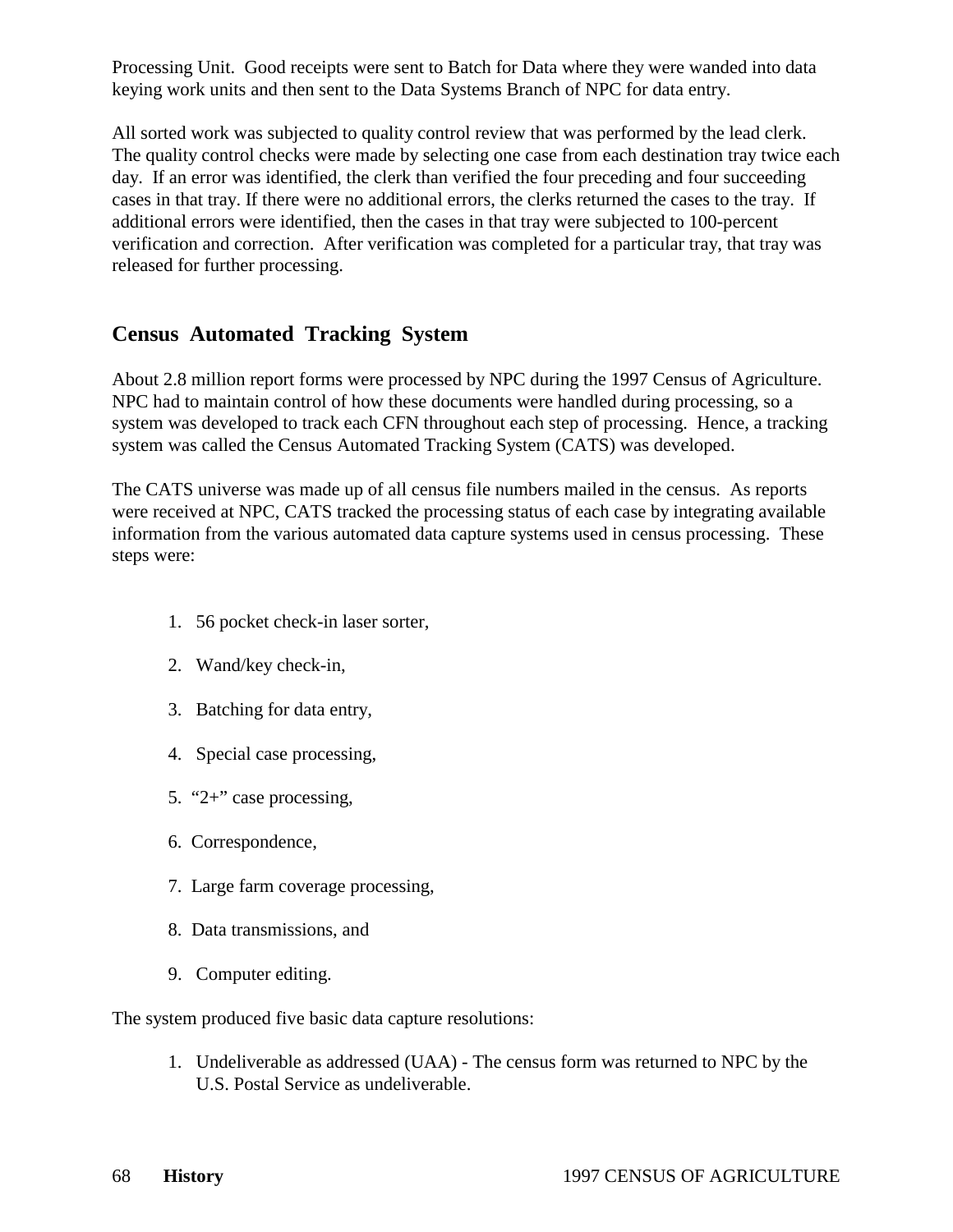- 2. Out-of-scope (O/S) The case was identified at some point in processing as not meeting the farm definition.
- 3. Keyed and transmitted Data were keyed from the report form and transmitted to Census Bureau's computers in Bowie, Maryland for editing, and the record was not determined to be O/S.
- 4. Computer Assisted Telephone Interview (CATI) Resolution The data for this case was captured by CATI.
- 5. Not satisfied This case had not yet been resolved, i.e. it did not fit any of the four categories above. However, each case was eventually resolved.

As report forms were returned to the NPC, they were checked-in by the 56 pocket check-in laser sorter and proceeded through the various stages of processing. The CATS required that CFNs be wanded as cases were physically moved between the units. This allowed the tracking system to generate daily reports showing cumulative receipts, backlogs of forms to be processed, and number of forms processed each day for each of the processing units. These reports were available for the U.S. and for each state.

Utilizing the CATS, it was possible to determine the processing status of each CFN on the census list. This proved to be a very beneficial processing tool.

#### **Correspondence**

The 1997 Census of Agriculture was the first census in which a toll-free number was provided to the respondent in the initial census mail package. The toll-free number was widely used by the respondents who had questions or problems in completing their census reports. The widespread use of the toll-free number appears to have resulted in a drastic reduction in the amount of respondent originated correspondence received at the processing center. Prior to the census, the projected workload for the Correspondence Unit was 25,000 pieces of correspondence. This estimate was based on workload estimates from the 1992 census which did not use a toll-free telephone number. In reality, the unit only processed 5,200 pieces of correspondence.

The Correspondence Unit also was responsible for processing reports requiring correspondence referred to the unit from other areas of processing such as the Special Case, the "2+", and the Large Farm Coverage Processing Units. The unit also made interactive name and address corrections to cases returned to NPC by the post office with address corrections.

In addition to approximately 5,200 pieces of correspondence handled by the unit, approximately 40,000 name and address corrections for undeliverable as addressed receipts were processed. The unit was staffed by an average of three clerks and one supervisor. Incoming correspondence was read and processed on a first in/first out basis. The clerical staff read the correspondence and interactively keyed a correspondence category code that resulted in assigning and mailing the appropriate form letter to the respondent.

Completed work was subjected to quality control procedures requiring 100 percent verification of all work. All census of agriculture correspondence that required a response from a respondent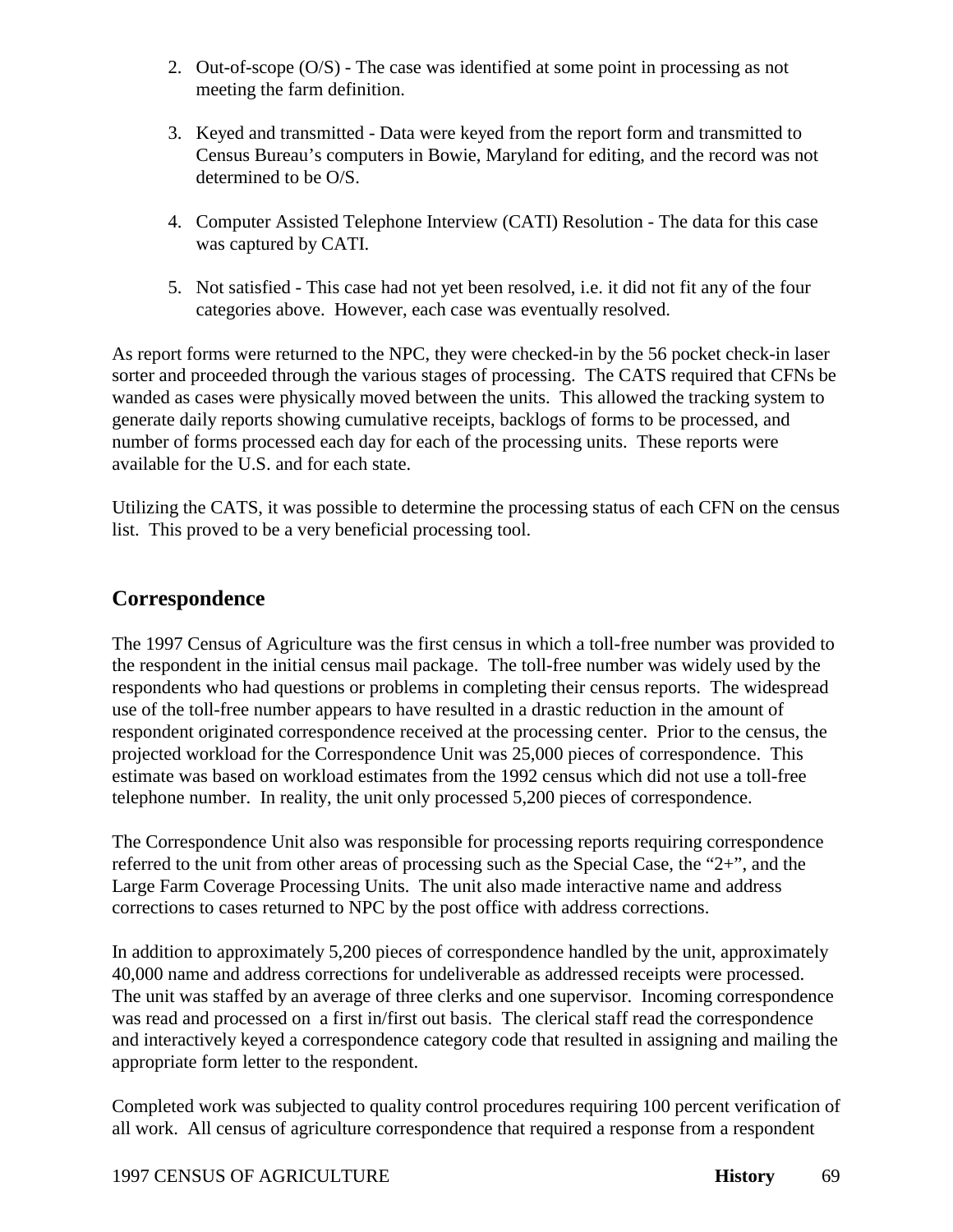was held in a suspense file. Cases remained in the suspense file for a maximum of 35 days. If no response had been received at the end of that period, the cases involved were referred to an analyst who determined what further action, if any, should be undertaken.

## **Special Cases and "2+" Case Processing**

**Special Cases:** Special cases were non-must report forms received from the open and remove contents operation that had attached correspondence, remarks entered on the front or back, a blank front page with no positive data, or acres reported in Section 1 but with no crops or livestock shown on the form. The special cases staff reviewed the report forms and attached materials using three condition/action tables to determine what action, if any, should be taken with each case.

These condition/action tables addressed the following kinds of situations:

- Table I covered correspondence and remarks, a congressional test (i.e., was the case a congressional case), blank forms, and reports with land, but no crops or livestock;
- Table II addressed correspondence, remarks, and reported data indicating a change in status; and
- Table III indicated actions for correspondence requiring reply.

Reviewers began work on each case with Table I and continued through Tables II and III until the record met a condition in a table that resulted in the assignment of an O/S or a referral code.

If the case did not meet the conditions in the tables, it was considered in-scope, and was sent to the data keying unit. The reviewing clerks entered O/S codes (O/2 for deceased addressee, and O/7 for all other out-of-scope cases) on the front of the report form in the upper right hand corner. Selected referral codes (S for successor, P for partnership, and CF for claims filed) were entered on the front of the report form in the middle of the top margin, while all other codes were written to the right of the label area near the right margin. After reviewing each case, the clerk initialed the report on the front of the form in the lower right corner. And, after completing an entire work unit (up to 95 cases), the clerk wrote the date on a yellow post-it note and applied it to the top of the work unit.

The control clerks for the special cases unit separated completed work units into groups by priority and disposition, and routed them to the appropriate units for further processing. The groups and disposition alternatives were as follows: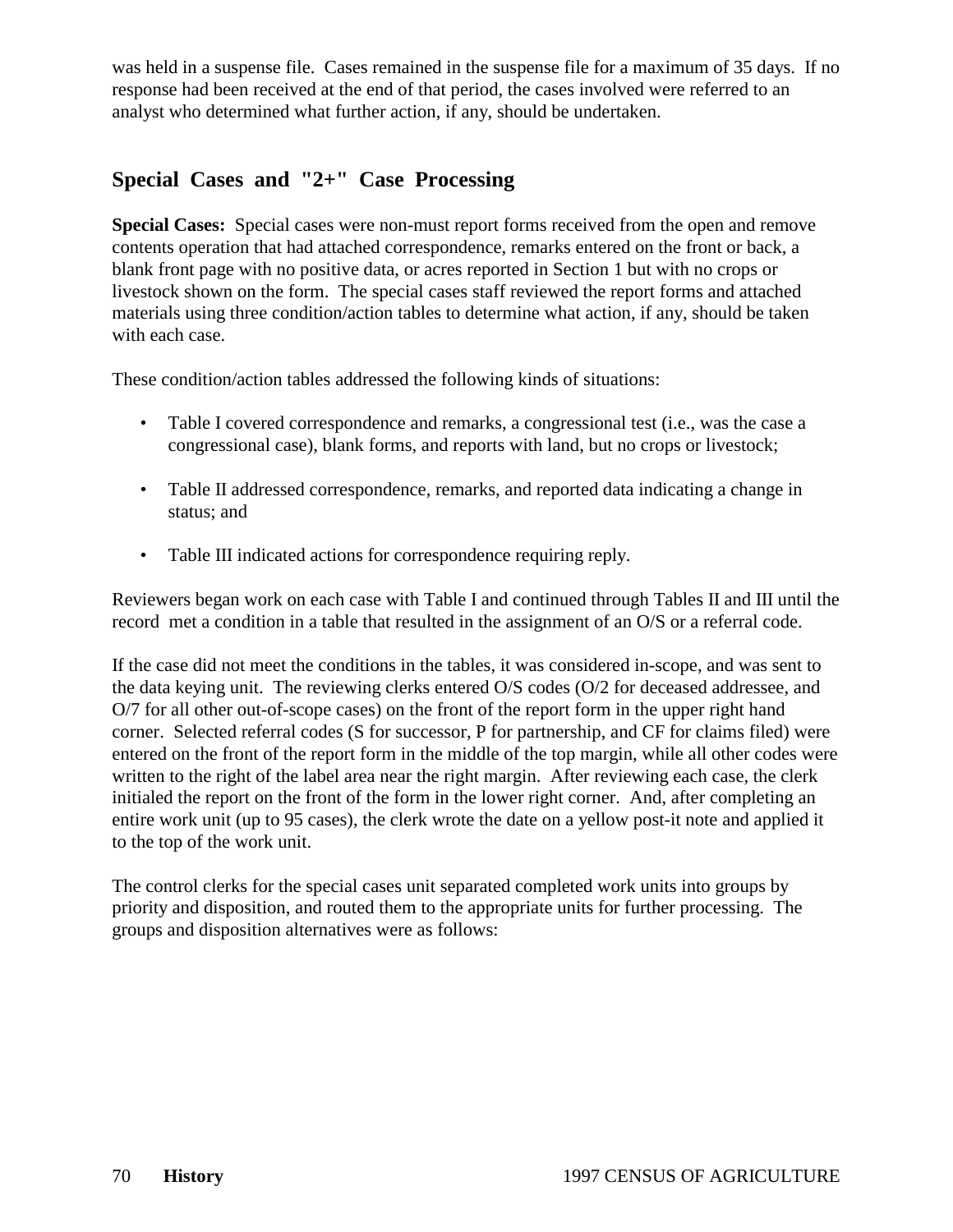| <b>Priority Groups</b>                  | <b>Disposition</b>                                                |
|-----------------------------------------|-------------------------------------------------------------------|
| In-Scope $(I/S)$                        | Batched for keying                                                |
| " $2+$ " Cases                          | " $2+$ " processing unit                                          |
| REM, R-AG, or R-LL                      | Large farm coverage unit                                          |
| Form letter assigned                    | Correspondence reading                                            |
| Correspondence analyst                  | <b>NASS</b> Agriculture Analyst                                   |
| Successor, partnership, or claims filed | Research clerk, special case unit                                 |
| Out-of-Scopes $(O/S)$                   | O/S wanding within unit/forward checked<br>forms to central files |
| Conservation Reserve Program (CRP)      | Batch and hold in unit                                            |

A case was coded "REM" when attached correspondence conflicted with data reported on the form; code R-AG indicated doubt about farm status, or that the place was a partnership, but the name of the senior partner was not provided; code R-LL indicated that some land was rented out, but that crops were reported.

NPC at Jeffersonville, Indiana had a staff of 15 to 25 people working from December 28, 1997 to June 28, 1998 (six months) to process approximately 868,000 special cases

**"2+" Cases:** A "2+" case resulted when two or more:

- Report forms were mailed to the same individual (who might, or might not, operate more than one farm or ranch);
- Report forms were mailed to different individuals involved in the same operation (e.g., a husband and wife, two or more partners, several heirs to an estate, etc) for which only one report was required; or
- Unrelated report forms were mailed to an accountant or a bank trust manager who returned multiple report forms together in a single envelope.

All "2+" cases were reviewed to determine whether they involved a single or multiple farms, and to ensure that all related report forms were checked-in and the records and farms were properly linked within the census data file.

Materials arrived at the " $2+$ " unit on a flow basis, routed from the remove contents and sort unit after check-in, and from the special cases unit. The control clerks at the originating units placed the report forms, and any related correspondence, in folders marked "AG SU 2+" or "AG SU 2+ COVERAGE" and batched them into work units of approximately 100 each for referral to the "2+" unit. Clerks in the "2+" unit reviewed the report forms and all separate pieces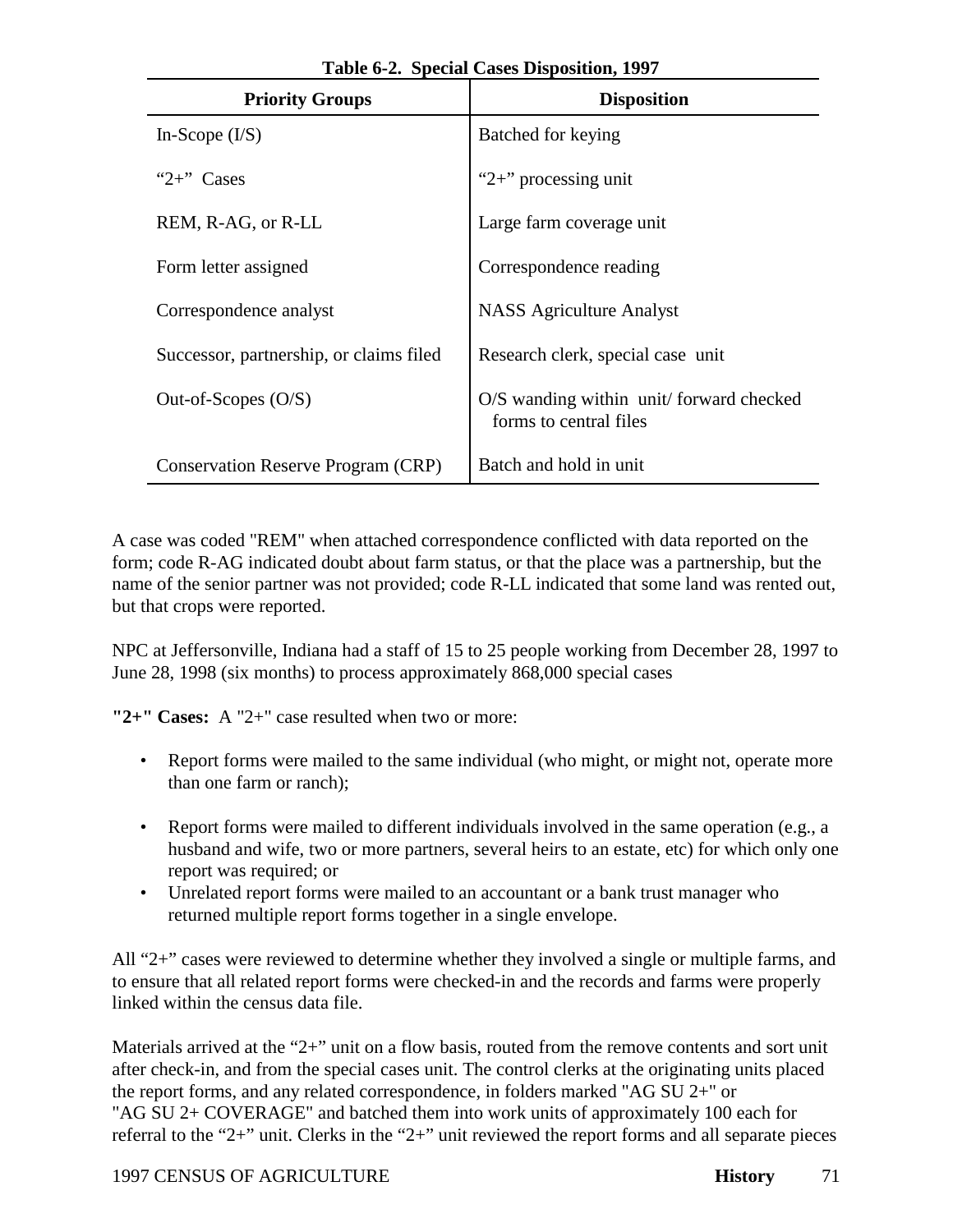of correspondence in each folder to determine whether congressional remarks were present, or if the respondent indicated correspondence with other Federal offices, or if there was any mention of the Freedom of Information Act, and referred any cases with any such material present to the unit supervisor for disposition. All other cases were reviewed to determine if the report forms represented a single farm, or multiple farms, and, if possible, the scope of each report form.

The clerks also had to determine whether all the CFNs present for a specific case had to be linked to prevent duplication of data. The CFNs had to be linked if;

- The materials in a folder included several CFN's, all of which related to a single farm,;
- A single report form was returned with multiple CFN's reported on the front page or in attached correspondence; or
- When the owner or operator respondent was involved in multiple farm operations.

The CFN's were not linked if:

- The "2+" identification was in error;
- Unrelated report forms had been returned in a single envelope;
- **•** Multiple report forms had been returned with the same CFN attached or written in;
- A folder containing only blank reports with no attached correspondence which clarifies the farming status; or
- The case included one or more pre-identified abnormal or multi-unit farms, or Alaska or Hawaii report forms (all the materials for these cases were kept in their folders, and the individual folders annotated "2+ Abnormal," "2+ Multi," "2+ Alaska," or "2+ Hawaii" as appropriate).

Clerks assigned linkage codes to each CFN that required linking. A primary-linkage code was assigned in each case; for cases involving a single report form with multiple CFNs, the clerk wrote the primary code "1" in the upper right-hand corner of the report form address label and circled it, then wrote a secondary code "5" to the right of any additional CFNs that had been added in the write-in space. When multiple (but duplicate) forms were in a folder, with only one in-scope CFN, the clerk assigned the primary code to the in-scope CFN, and a secondary code to the out-of-scope CFN(s), circling both primary and secondary linkage codes.

If more than one in-scope report was involved in a case, the clerk checked each report to determine whether they were duplicates. If two or more of the report forms involved were duplicates, the clerk checked which contained the most information, and assigned the primary code "1" to the CFN for that report and the secondary code to the others. If there were no duplicate reports, but there was a common ownership relation, the clerk assigned a primary code "1" to one report, and a secondary code of "9" to the others.

Clerks assigned out-of-scope reports secondary linkage codes of "5." When all the CFNs for a case were out-of-scope, the reviewing clerk assigned a primary code of "2" to one form and a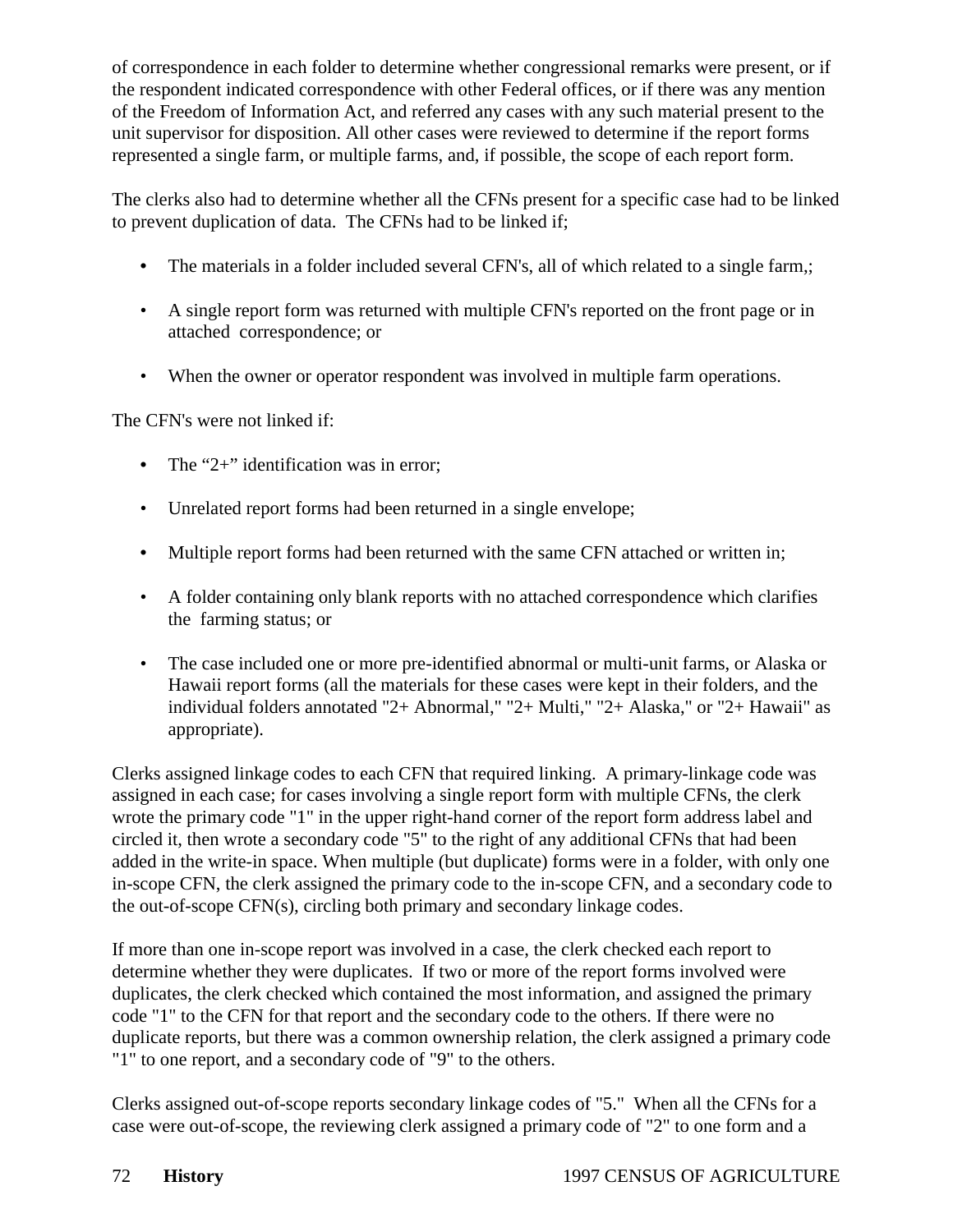secondary code of "6" to the remaining report(s). These codes were written in the upper right corner of the address label and the circled. When a primary or unlinked report was determined to be out-of-scope, the reviewing clerk annotated report "O/2" (in cases involving a deceased owner or operator) or "O/7" (all other out-of-scope cases).

After coding, "2+" case, CFNs were linked using the interactive system. The clerks entered the primary CFN for each folder and the linkage code assigned to it, then the secondary CFN(s) and linkage  $code(s)$ . After all the CFNs and linkage codes for a folder had been keyed, the keyer pressed the "DO" key and the system carried out the linkage and cleared the screen. After linkage, the folders and the materials contained in them were disposed as shown in Table 6-3.

| <b>Priority Groups</b>                     | <b>Disposition</b>                                          |
|--------------------------------------------|-------------------------------------------------------------|
| Abnormals, multi-units, Alaska, and Hawaii | Large farm coverage unit                                    |
| Referrals                                  | NASS analyst in unit                                        |
| Form letter assigned                       | Correspondence unit                                         |
| Successor, partnership, or claims filed    | Research clerk in unit                                      |
| $O/2$ and $O/7$ coded reports              | Out-of-scope interactive check-in unit/boxed<br>for burning |
| Out-of-scope linked secondary              | Boxed for burning                                           |
| Void duplicates                            | Boxed for burning                                           |
| Inscope $(I/S)$ reports                    | Batch for data entry                                        |

 **Table 6-3. "2+ Case Disposition, 1997**

NPC in Jeffersonville, Indiana had a staff of 4 to 8 people working from December 28, 1997 to June 28, 1998 (six months) to process approximately 175,500 "2+" cases for the 1997 Census of Agriculture.

**Quality Control:** The work of both the special case and "2+" case processing units were subject to quality-control procedures before being released from the units.

For clerks in the Special Case Unit, the first 100 cases processed were verified 100 percent. Special case clerks qualified for sample verification, if they had achieved an error rate of 5.0 percent or less. When qualified for sample verification, the work of special cases processing clerks was checked at a 1-in-10 rate. To remain qualified for sample verification, special cases clerks had to have at least 7 "accept" decisions in each sequence of 10 decisions made; receiving a fourth reject decision meant the clerk was returned to 100-percent verification until qualifying for sample verification again. Records could be rejected for the following errors:

• Error in scope classification of report forms.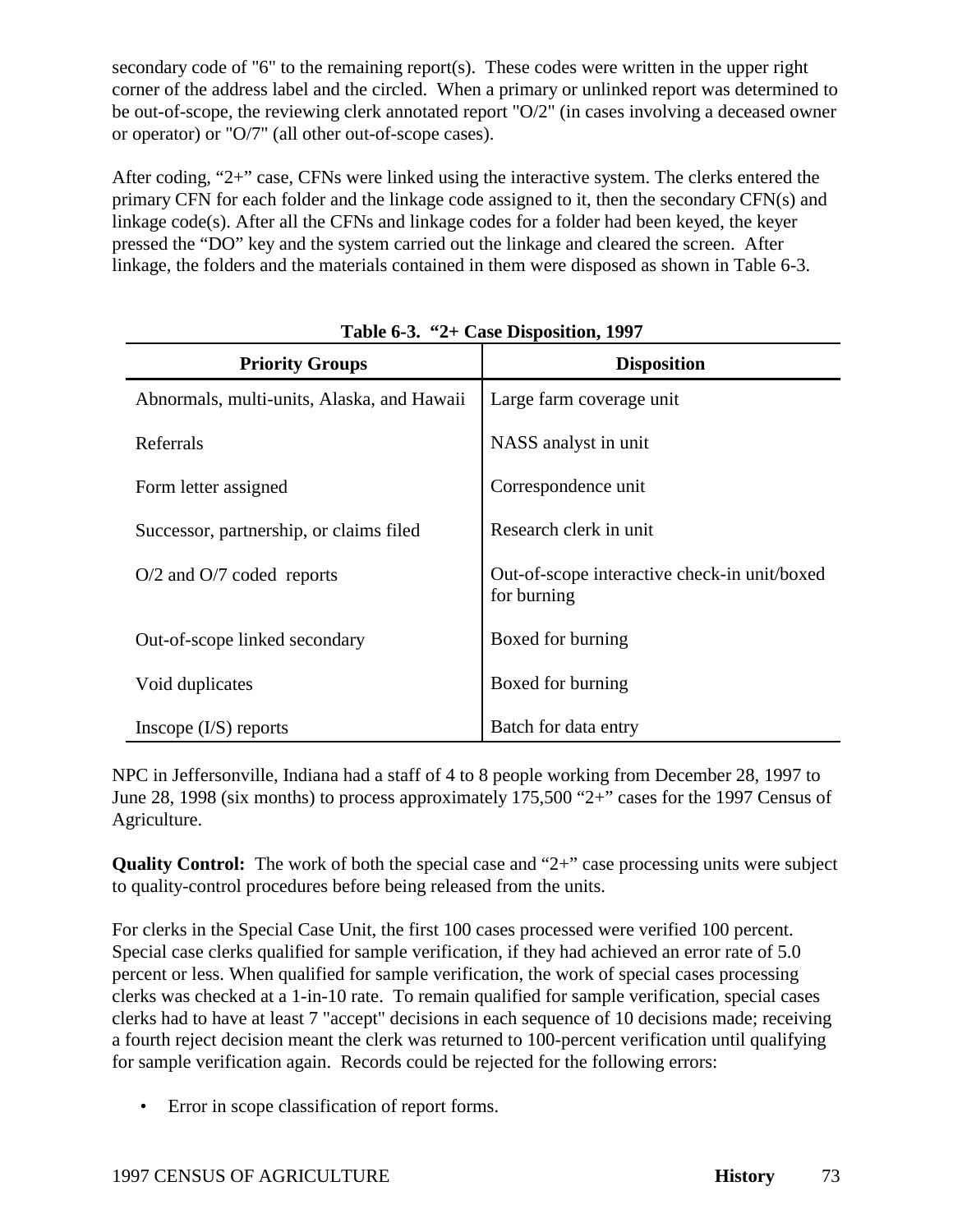- Error in coding report for research claims filed, successor, or partnership.
- Referral error.
- Error in transfer of data from remarks to report form.
- Error in form letter designation.

For clerks in the "2+" unit, 100-percent verification continued until 25 consecutive error-free cases had been verified. Once the processing clerks began sample verification, cases were reviewed at a 1-in-8 sample verification rate. For "2+" case clerks, any error identified during sample verification meant returning to 100-percent verification status until re-qualifying. In their quality-control verification of special and "2+" cases, the verification clerks checked for specified errors and coded the records with identified problems. Cases could be rejected for the following errors:

- Failure to refer Congressional case to NASS Analyst
- No linkage made as required (failure to assign linkage codes or enter related CFN's).
- Linkage made when not required.
- Incorrect linkage codes assigned.
- Other error in coding/annotation of report form.
- Error in performing interactive linkage.

In both the Special Case and "2+" Units, verifiers corrected all errors identified before referring the individual cases reviewed for further processing. The quality control staff maintained individual weekly verification records for each processing clerk and total for all clerks and submitted a weekly summary verification report to the NASS, Census Division, Frame Development Section.

# **Large Farm Coverage Unit**

**General Information:** The large farm coverage unit (LFCU) performed prekey review on the agriculture multi-units and abnormal farms. The LFCU also resolved any special case must report forms and conducted all telephone follow-ups with respondents required to resolve the edit referrals. The LFCU staff also performed extensive name and address research on the Not-Onthe-Mail List Survey.

**Multi-units and Abnormal Farms:** The LFCU was responsible for preparing outgoing mail packages for both the multi-units and abnormal farms, and mailing them. Upon receipt, the multi-units and abnormal farms were checked-in and sent to the LFCU. Here, they were reviewed for completeness. This review ensured that all agricultural operations of each multiunit had been accurately enumerated, satisfied and corrected. It also ensured that each report form that was appropriately scoped and ready for data entry. The LFCU staff telephoned respondents to resolve any reporting inconsistences discovered during the review. Upon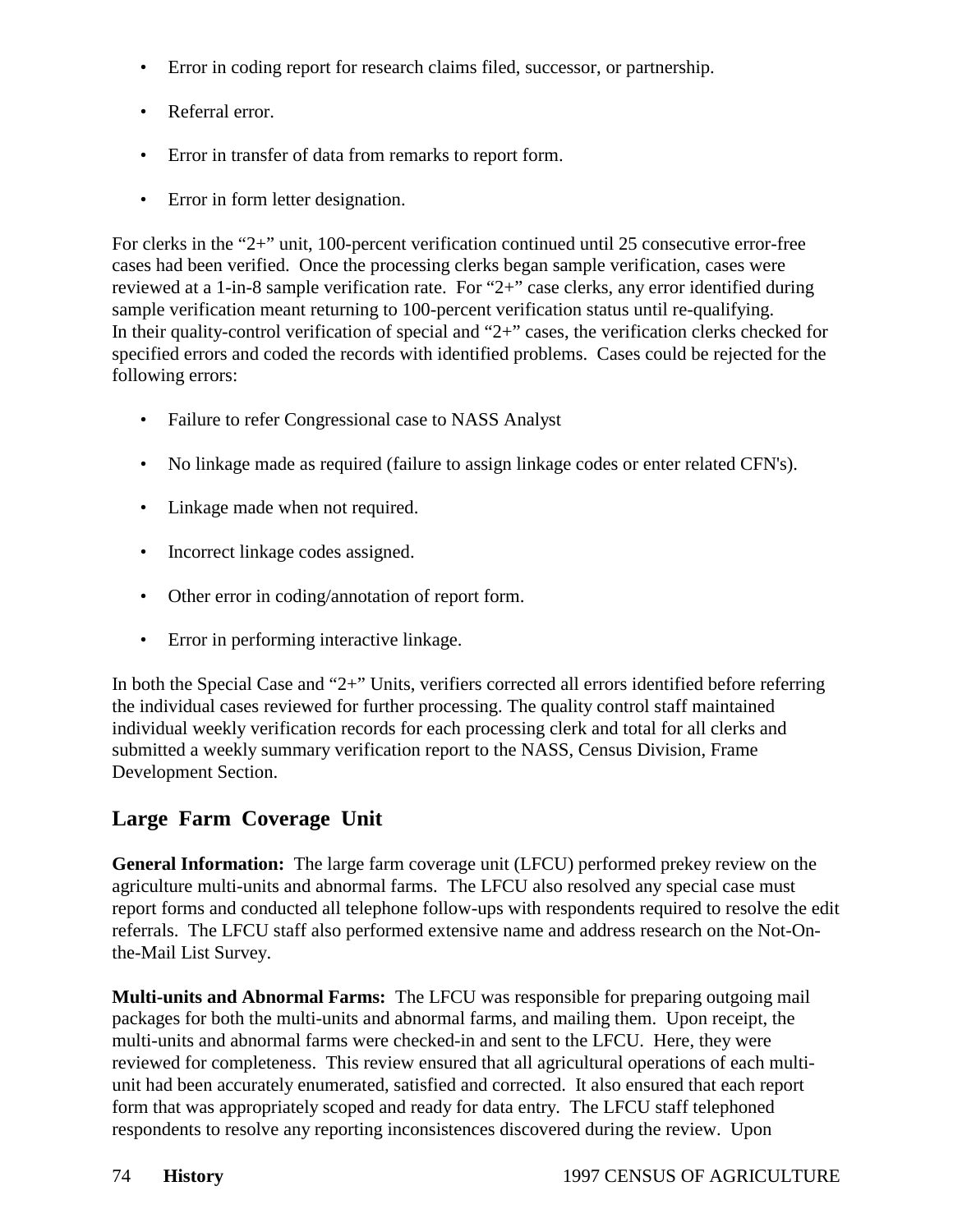completion of this review, multi-unit and abnormals that reported agricultural data were batched into workunits and sent to the Data Systems Branch for keying. Multi-unit and abnormal report forms that were determined not to be farms, were assigned the proper out-of-scope code and checked-in appropriately.

**Special Case Must Reports:** Must reports that were returned with remarks written on the front or back, reports with attached correspondence, reports that were blank, or reports that reported acres in the place, but not crops or livestock were identified in the remove contents and sort operation as special cases musts. These reports were sent to the LFCU for processing. LFCU staff reviewed the reports determined if they were within the scope of the census. In many instances, respondents were recontacted via telephone to determine operating status or to locate the name of a new operator.

**Edit Review Referrals:** The LFCU staff conducted numerous telephone reinterviews with respondents in order to resolve data inconsistencies identified by the edit review processing unit. Once these calls were completed, the report forms and the documentation from the phone call were returned to the Edit Review Unit and the necessary data corrections were made interactively.

**Not-On-the-Mail List Survey Processing:** Not-on-the-Mail List (NML) cases that remained unmatched to the census list at the conclusion of state office processing were sent by headquarters to the LFCU for additional research. The LFCU staff performed interactive name and address research using the census list and made numerous telephone calls to unmatched NML respondents to match the NML cases to the census list. This process identified a significant number of matches which resulted in improving census list coverage.

# **Data Entry**

**Batch for Data Keying:** After check-in and/or other prekey processing, report forms with data were referred to the Batching Control Unit where the clerical staff batched the report forms into data keying workunits (DKWUs). The forms were batched by state and form type (must, sample, nonsample). Each report form barcode was wanded to physically create each batch and create an electronic record of the report forms contained in each batch. Each DKWU contained approximately 95 report forms. Upon creation of each DKWU, a cover sheet was placed on top of the report forms, the forms were placed in a plastic envelope, and the DKWU was transferred to NPC, Data Systems Branch (DSB) for data entry. The cover sheet identified the type or report form, the number of forms, the date created, and other tracking information.

**Data Keying Operations:** Data keying involved transcribing data from the census report forms to a machine readable data file for edit and tabulation. The DSB staff used a key to disc interactive system that combined the clerical review or screening of census questionnaires with the data entry operation. Each key station consisted of a keyboard and a monitor that allowed the keyer to display and edit keyed data, as well as receive messages or questions from the input program. Data keyers clerically screened the data as it was keyed. They identified problems on the report forms and used guidance and instructions imbedded in the keying programs to decide whether a given problem should be keyed, flagged, ignored, or handled in some other manner. All completed work was subjected to formal quality control procedures to ensure that the information on the report form was accurately recorded in the data file for editing and tabulation. Quality control procedures included reviewing samples of each keyer's work and, when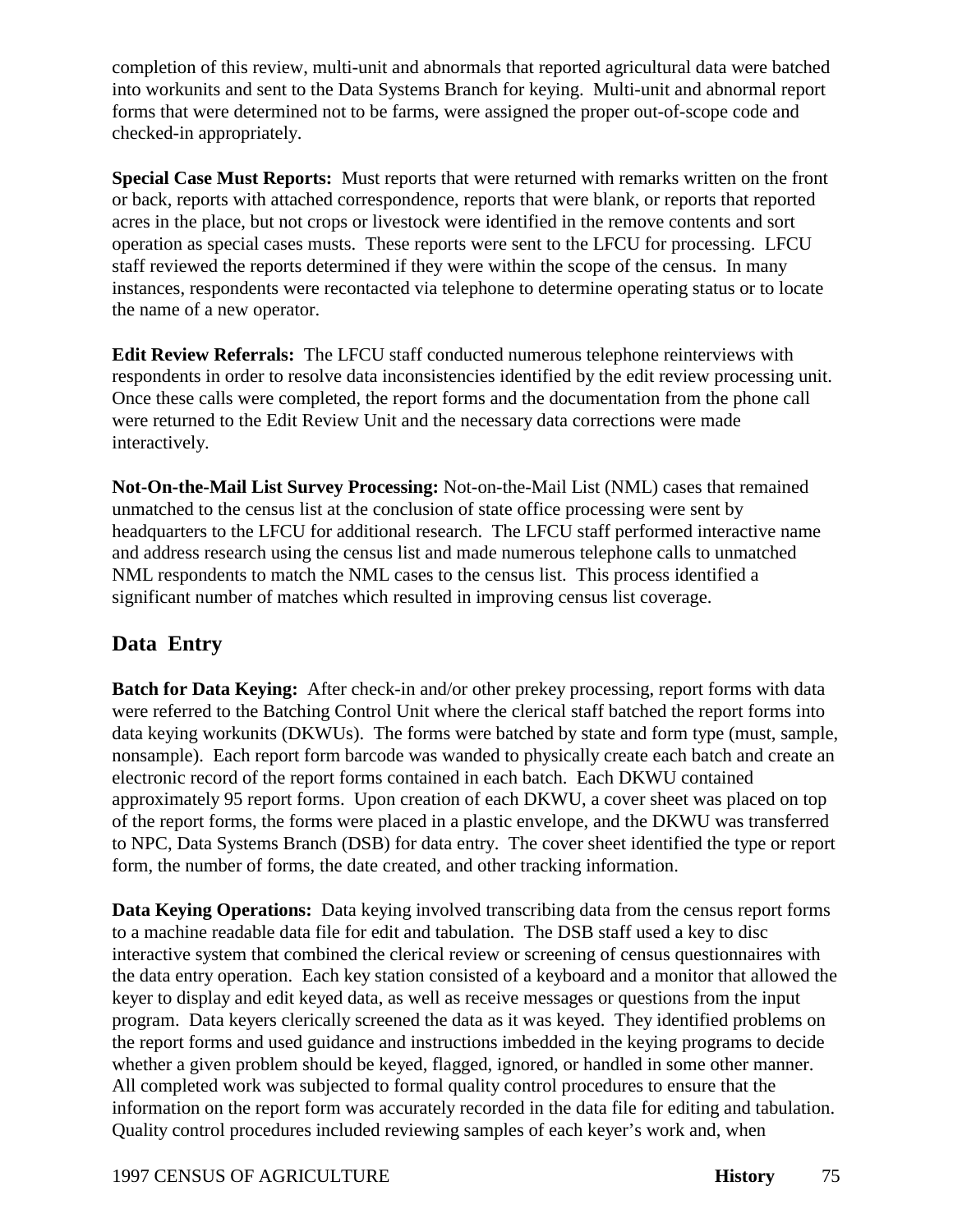necessary, correcting keyer errors and retraining keyers. As data were keyed and verified, DSB staff transferred the data electronically to the Census Bureau's Computer facility in Bowie, MD, for further processing.

# **Computer Processing**

**General Information:** After being keyed to a computer file, the data from each report form were formatted and edited using minicomputer systems at the Census Bureau's Bowie, MD, facility. The data from each report form were edited, item-by-item, in a comprehensive check for consistency and reasonableness. During the edit, the computer corrected erroneous or inconsistent items, supplied missing data based on similar farms in the same county, and assigned any classification codes required.

**Format:** Computer processing began with the format program. This program converted the data records into a series of fixed and variable portions. Historical data for individual items were added at this time and were compared to the reported data for completeness and reasonableness. The format program also carried the flags set during data entry to the formatted records and set new flags for any problems identified during the formatting cycle.

**Computer Edit:** Computer editing is the mechanical process of checking and reviewing reported data and comparing it to established parameters. The complex edit and imputation programs were designed to carry out several hundred individual editing operations in all. However, only some of the programs were required most records.

Prior to submission for the complex edit, the formatted data files were sorted by state and by county and census file number within each state**.** The data from each farm record were subjected to a detailed, item-by item, computer edit. This edit:

- Determined whether each record represented an agricultural operation meeting the census farm definition and deleted out-of-scope operations from the file.;
- Assigned farm classification codes needed for tabulating the data, including acreage**,** tenure, product sales, organization, and Standard Industrial Classification and North American Industry Classification System code;
- Identified nonsample farms representing farms that met the "certainty" criteria for each state, and converted these records to sample records;
- Checked consistency between and within sections of each record;
- Checked for reasonable relationships between and among data items, values for various sizes of farms, and combination of commodities; and
- Checked that geographic, legal, and physical constraints were met.

The computer edit operation also imputed missing data for farms in the census files. Whenever possible, edit imputations, deletions, and changes were based on other data in the same record, or for some items on historical information from the previous census. Other missing items were calculated based on reported quantities and average commodity prices in the same state. When these methods could not be employed, the imputation program used information reported by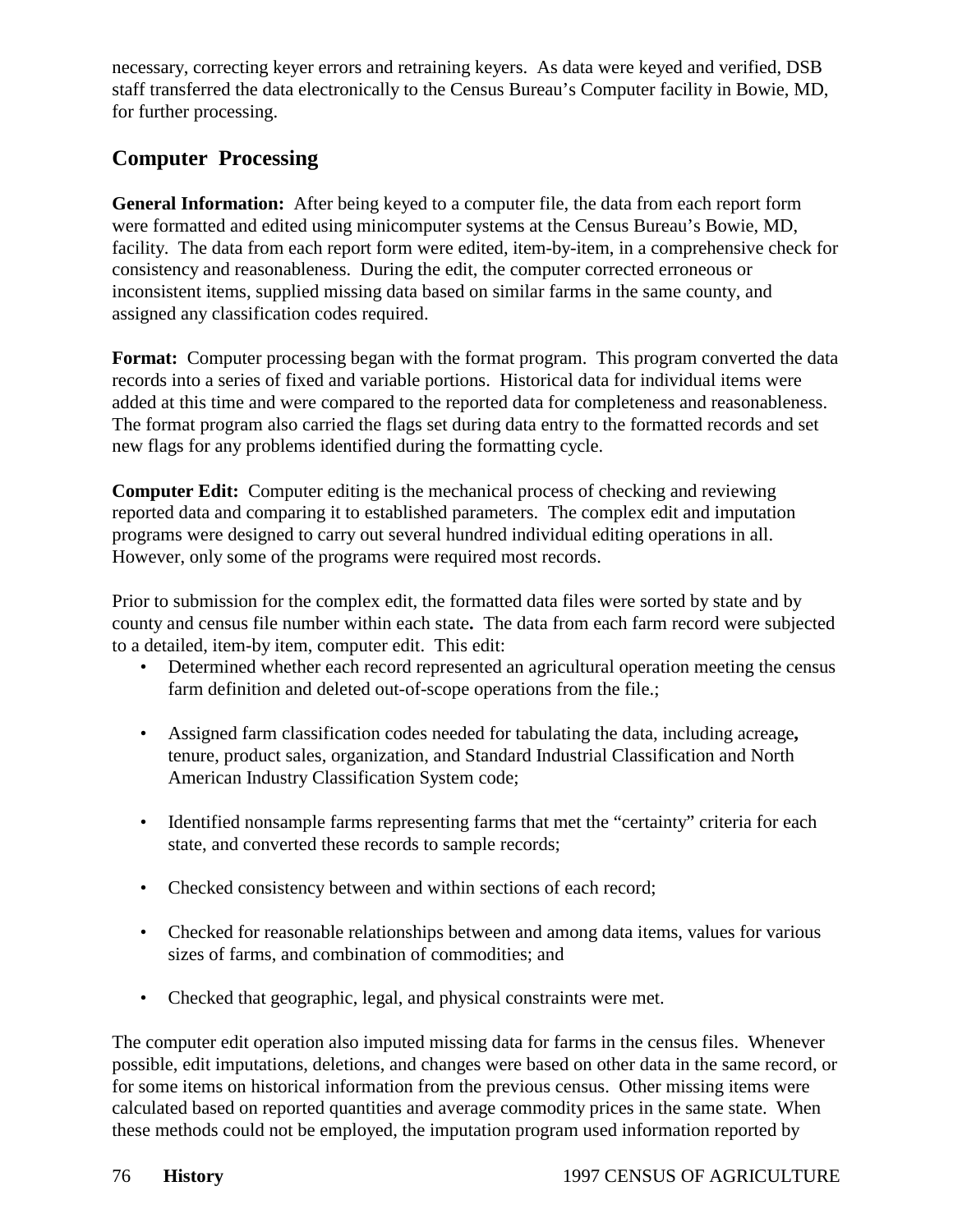other, similar farm operations in nearby geographic areas.

Data records that failed to meet the census farm definition, or that had undergone substantial computer-generated changes to the data were reviewed to ensure the data had been keyed correctly and/or that the changes were justified.

**Failed Edit Review:** Data records from individual report forms that were rejected by the computer edit, i.e., "failed edit review" cases, were referred to the edit review staff in Jeffersonville, which carried out the edit review processing. Edit review determined whether the information was keyed correctly from the reports to the data file and that any changes made to the individual records in the computer edits were correct and acceptable. Edit review staff also reviewed cases identified as format rejects as well as reports determined to be out-of-scope by the computer. For general failed edit cases, flags set by the computer edit identified specific problems, and/or data items that were changed by the computer edit programs.

Failed edit cases were referred to the edit review unit in their original data keying work units. This enabled the staff to work through batches of work organized by state and form type. The clerical staff used an interactive correction system to review and enter changes to the keyed and edited data. Any cases for which the computer edit results were found to be unacceptable were corrected as required and the data were immediately re-edited. If a record referred for re-edit failed the edit a second time, it was immediately redisplayed with the new flagged keycodes. The edit review clerk reworked the case and resubmitted it for editing. This process for an individual record continued until it passed the edit. The next failed record in the data keying work unit would appear on the screen and the process was repeated.

### **Post-edit Correction Processing**

**General Information:** After the computer edit and edit correction processing were completed, NASS conducted a final review of data files to identify errors, review suspect data, and remove duplicate records that had not been identified before aggregating individual records for analytical review. The individual records were tabulated by computer into a matrix called the analytical table. Records were given an initial weight prior to aggregation in these tables. Accessory matrices – "call tables" – also were built. NASS staff used the matrices to extract data for analysis and correction of both the county-level and state-level tabulations. Following the analytical review process, a "Final Data Review" process was conducted to ensure that the actions taken during analytical review were resolved.

After analytical review, the data underwent final weighting. A small, state-level, table of selected basic data then was created for each state and reviewed to ensure that the final weighting had not caused significant shifts in the data. Once the table was approved, the data were aggregated into a single file – the master matrix – for each state and for the United States.

The master matrix also underwent disclosure processing, and was then used to build the Volume 1, except the cross tabulations, publication tables. Volume 1 cross tabulation tables were generated separately from the master matrix and underwent independent disclosure analysis. All Volume 1 tables were then downloaded electronically to a local area computer network for table review using the Census Bureau's Tabulation and Disclosure System.

**Duplication Review:** After the computer edit and failed edit review were complete, a computer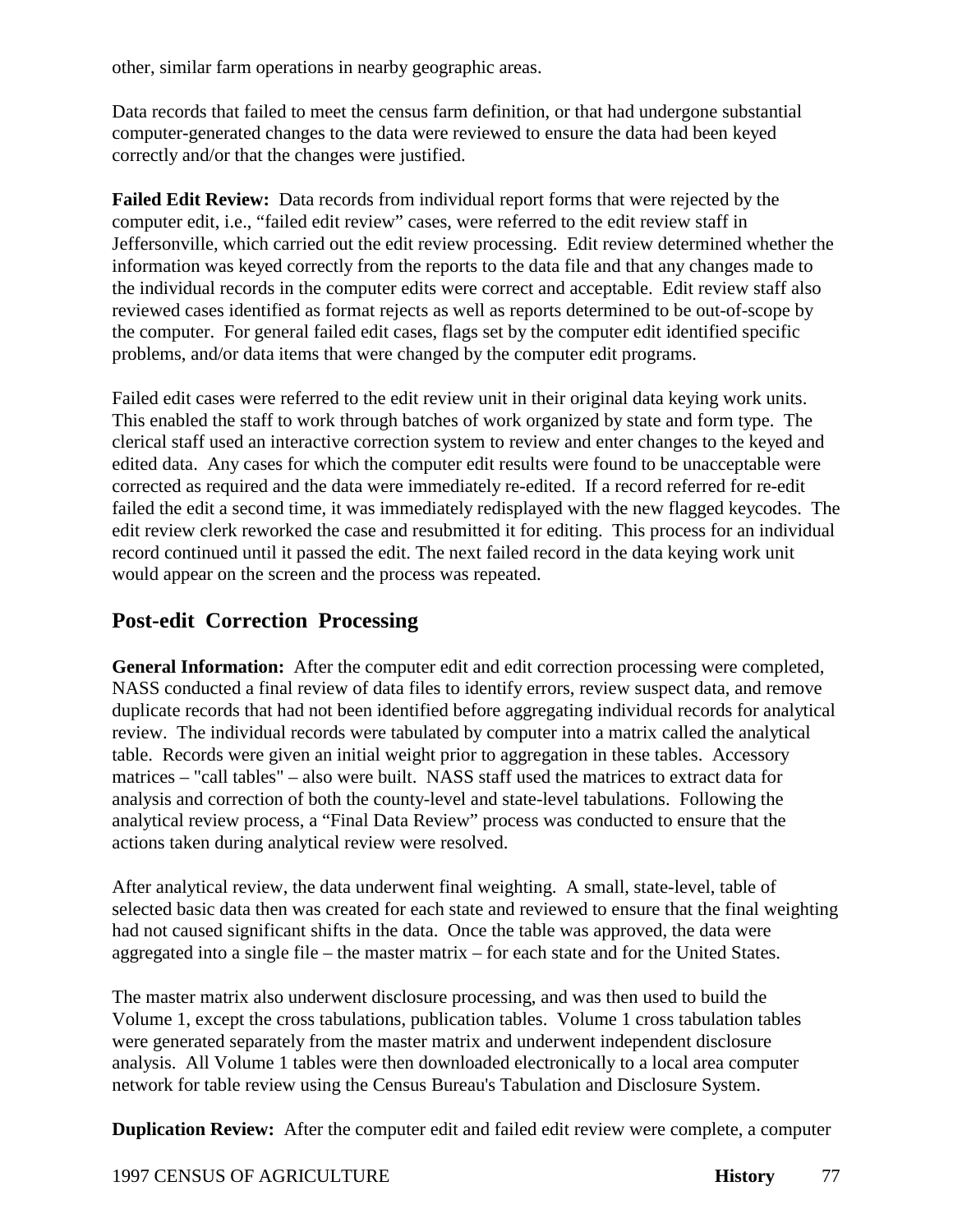program was run to identify sets of possible duplicate report forms that were present in the edited data file. This program matched records in each county in a state by telephone number, North American Industry Classification System code, and then by selected keycodes within matching records. It ran in three phases and hunted possible duplicates based on calculated point scores that resulted from comparing similarities derived from comparing the previously mentioned variables. If several keycode items matched of if there were other similarities, the records involved were displayed at an interactive workstation for the clerical staff to review. During the duplicate process, the paper questionnaires for the sets of possible duplicates were utilized to help determine the existence of duplication. This duplicate edit was run on all 50 states and was concluded before any states were tabulated into their analytical tables.

**Analytical Review:**Analytical review is the review of all census of agriculture data items, data values, and a variety of data relationships for all states and counties. It was designed to allow statisticians, using an interactive computer system, to detect and correct incomplete or erroneous data before they are tabulated for publication. The analytical review process for previous agricultural censuses was conducted by a centralized staff of headquarters statisticians, supplemented by senior NASS statisticians temporarily assigned to the Census Bureau to review the tabulated data. However, for the 1997 Census of Agriculture, analytical review was a decentralized process involving NASS's 45 State Statistical Offices and selected and specially trained headquarters statisticians.

During analytical review, staff used an unpublished analytical table displaying all census data items with positive data values in either the current of previous census. Each analytical table included ratios, frequencies, measures of data imputation, and other calculations designed for data problem detection. There was a single analytical table for each state and county. Analytical tables were the first tabulations of census data and were created after data keying, computer edit, edit review, edit unduplication, and nonresponse weighting were completed.

The review system included problem identification and description tools (called criticisms) together with a variety of research routines addressing several data bases. Criticisms were created from the analytical table and provided a standard way to describe data problems. Each criticism that was written had to correspond to a specific keycode. The research routines were accessible from the criticism "shell" and were used to identify and list the farms that were involved in the specific criticisms. Analytical review was undertaken in two steps, County Analytical Review and State Criticism Review. Criticism resolution involved reviewing and resolving data problems identified during analytical table review. Report forms were reviewed, and if necessary, corrections to their corresponding electronic records. Missing operations were called and enumerated, and late receipts were keyed and added to the tabulated data.

County Analytical Review involved a systematic review of county data by designated commodity statisticians using the county analytical table. Prior criticisms, created from computer specifications (standard computer criticisms) were checked for validity and deleted if not valid. Then a review comparing the 1997 data to the previous (1992) census data was done with special attention to the appearance of new, disappearance of 1992, and duplicate data, and questionable changes within the county. Other criticisms were frequently created requesting verification of coding and keying of dubious crop or livestock commodities. Sales values versus production costs (net gains and losses) and other measures of economic reasonableness were checked.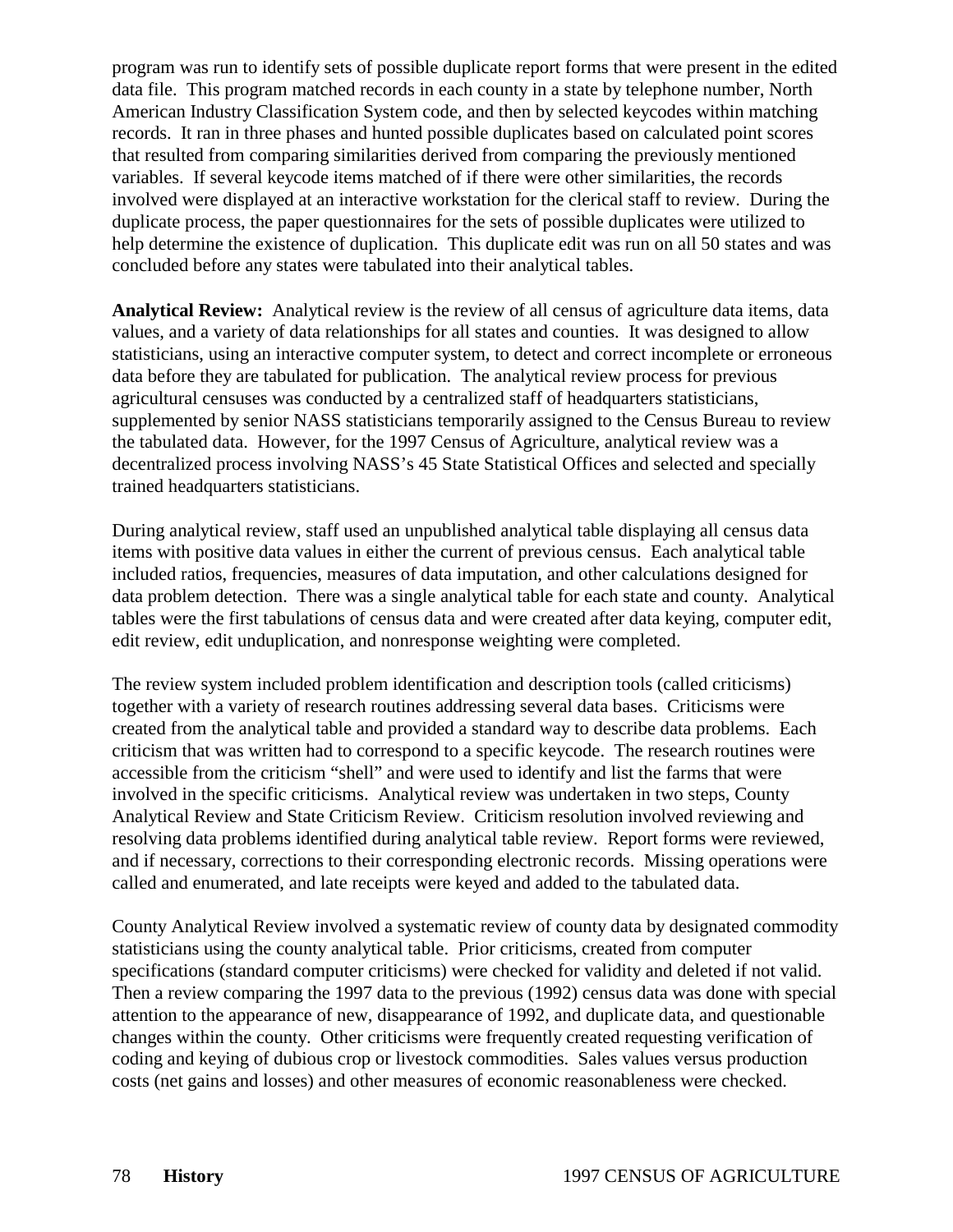Irrigation, crop yields, land values, machinery inventories, broiler sales, milk cow inventories, and other data for a county were examined in the same way before the review was completed.

Once County Analytical Review was completed for all counties within a state, a State Criticism Review was undertaken. The State Criticism Review was a final check on the results of the County Analytical Review, and was performed by the state statistician, deputy state statistician, delegated state office commodity statistician, and designated headquarters staff. It was a means of developing criticism standards by evaluating and providing feedback to the commodity statisticians and included an automated outlier check to ensure that no large differences between current and previous census data for specified items went uncriticized. Commodity statisticians, both state and headquarters, reviewed state-level commodity data and the existing county criticisms for completeness. Where necessary, they created county criticisms to resolve any remaining problems that were not already addressed.

Final Data Review during the 1997 Census of Agriculture contained the same functionality of the initial criticism process, combined with a new change derived from the actions taken in the first review and resolution process. It was the last opportunity to make changes at the record level. This three stage process consisted of a Final County Review, Final State Review, and Final Criticism Resolution.

**Tabulation for Counties, States, and the United States:** As data were keyed, edited, and reviewed, they were incorporated into the master data matrix for the census. A master matrix was created for each state and for the United States; each containing the number of farms and data values for every item defined in the master matrix dictionary. The data were stored in the master matrix in two "universes"--all farms, and farms with annual value of sales of \$10,000 or more.

The census tables, the aggregation of data in rows and columns, were populated using the data in the master matrix. County and state table data were taken from the master matrix, while state cross-tabulation data were taken from the detail data file. United States summary tables were compiled by summing state data. Selected tables included historical data from previous censuses.

Production table review and disclosure analysis for the 1997 Census of Agriculture Volume 1 series, was conducted using a computerized Tabulation and Disclosure System (TADS). TADS operated on computer workstations utilizing various in house software. It had tools for status tracking, interactive table review, and data flow. NASS state office statisticians reviewed the county-level data in the "to be published" tables, and marked-up the tables as needed. These changes were forwarded to headquarters statisticians that had the capability to display information about each datum value and adjust values as appropriate. Adjustments made to any datum value was captured automatically and combined at the state level based on the marked-up tables were made and the changes captured automatically. County tables were combined into the state level tables.

**Disclosure Analysis:** The law which authorized the census of agriculture also prohibits publishing information that could be used to identify individual respondents. To ensure that confidentiality was maintained, all summarized data were checked prior to publication in a procedure called disclosure analysis. Disclosure analysis involved a review of each data table that had items suppressed that, if published, would; (1) result in direct disclosure of data reported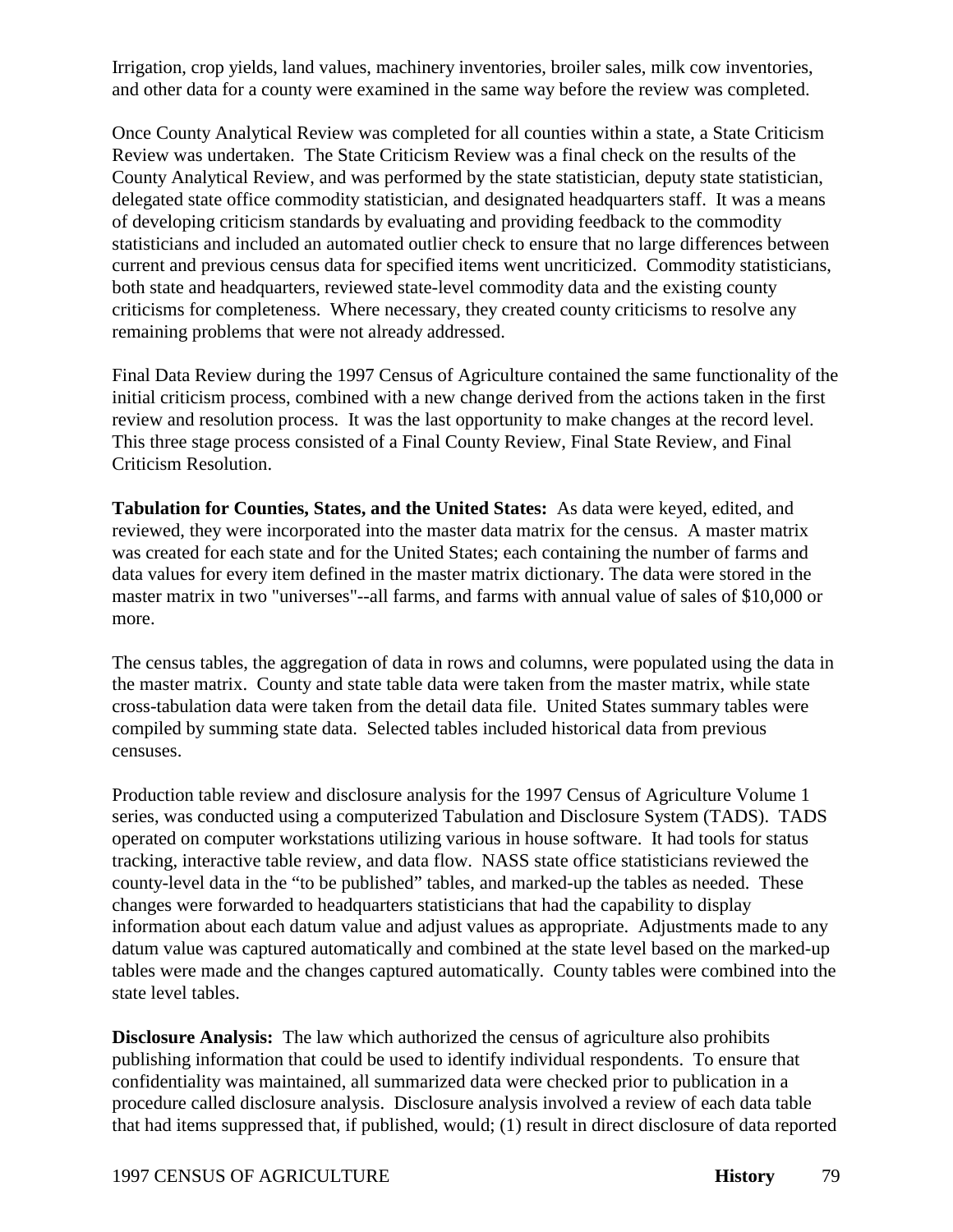by a respondent, or (2) reveal information about a respondent by derivation – that is, by a data user adding or subtracting a published subtotal from a published total to reveal individual data.

The disclosure guidelines set lower limits on the number of farms that were required to have reported an item before it was published. Since some tables included identical information arranged under several different classifications, the suppression of data in one table required the suppression of the same data in other tables. Publishing the number of farms in a particular size or other category was not considered a disclosure.

NASS used their automated equipment and programs to perform the bulk of the analysis and suppressions. However, NASS staff carried out interactive table review using the Tabulation and Disclosure System.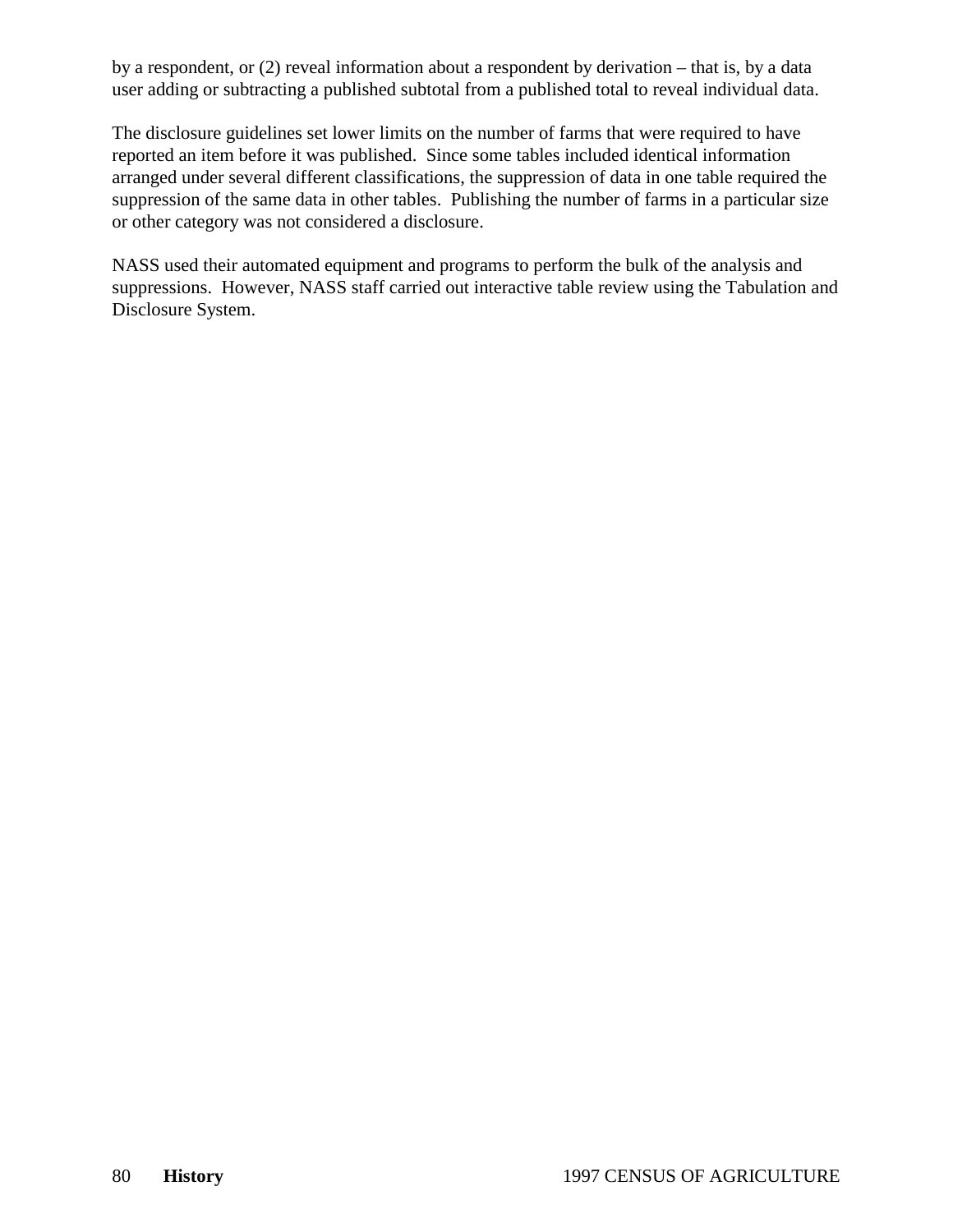# **Chapter 7. Coverage Evaluation**

# Table of Contents

| <b>Contents</b>                                                                                                | Page                       |
|----------------------------------------------------------------------------------------------------------------|----------------------------|
|                                                                                                                | 82                         |
|                                                                                                                |                            |
| Area Frame Surveys to Measure Mail List Undercoverage<br>Classification Error Survey to Measure Three Types of | 86<br>86<br>87<br>87       |
|                                                                                                                | 87<br>88<br>88<br>88<br>89 |
|                                                                                                                |                            |
|                                                                                                                |                            |
|                                                                                                                |                            |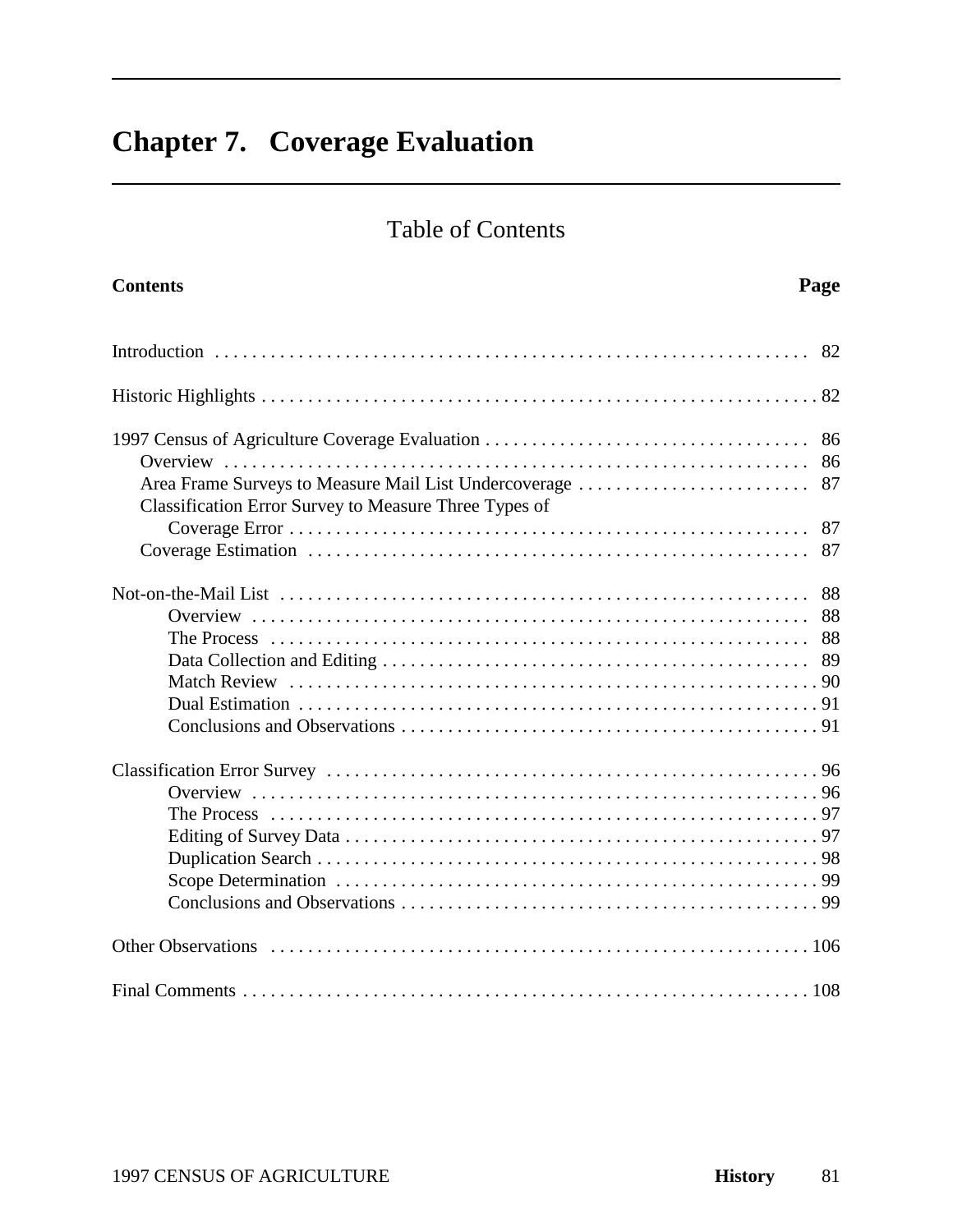# **Introduction**

The Census Bureau began conducting regular coverage evaluations of the agriculture census in the 1945 program, and first released the results of the evaluation study as part of the 1950 census publications. Since then, the agency has routinely evaluated each agriculture census for accuracy and completeness of the farm count and coverage of selected data items (e.g., land in farms, total value of agricultural products sold, and others). The methodology used has remained relatively unchanged--an area sample survey combined with a list sample survey--although specific techniques and sample designs have been refined and improved with each census.

# **Historic Highlights**

Sometimes it is best to know where you have been before deciding where to go. This was certainly true with the 1997 coverage evaluation program. A significant portion of the evaluation program was based on experience, and lessons learned from prior census evaluations. The following offers a very brief census by census synopsis of how the issue of coverage error were addressed over the years.

**1950:** Coverage estimates for the 1950 Census of Agriculture were based on check data (e.g., cotton ginnings) and a reinterview of 6,000 farms selected from 1,000 area segments. The intent of the reinterviews was to measure not only coverage error, but also reporting error.

**1954:** Overall coverage for the 1954 census was evaluated by a reinterview process. There were 772 rural segments used (contained 2,800 farms), and 700 list farms selected from areas near the segments. Contacts were made in an effort to find duplication and to verify farm status. Additionally, there were 3,000 urban segments used; farm operations found in those were reinterviewed with some data verification taking place along with classification measurements. A third contact was made in cases when census data and coverage data varied appreciably.

**1959:** Coverage for the 1959 Census of Agriculture was evaluated by making comparisons with check data (e.g., processors' data) and several sample surveys. There were 1) 772 rural area segments, 2) a sample of "some" urban areas, and 3) sample of census respondents. The first two surveys provided a "Not-on-the-Mail List" (NML) measure. To determine classification error, a sample of 2,500 farms (less than 5,000 acres in size) was selected from census respondents in the 772 segments. This sample was supplemented by 525 farms (more than 5000 acres in size) selected from 200 separate segments located largely in the western states. Data were collected a few weeks prior to the census for the half of the 772 segments and after census enumeration for the others; names collected were then matched to census list to determine the NML status. If the name was on the census list and data varied appreciably from the area and list frame data, a recontact was conducted to ascertain truth. On correctly identified farms, an attempt was made to rectify any disparate data.

**1964:** The coverage evaluation program for the 1964 Census of Agriculture involved 200 counties. Within these counties, 800 segments were constructed, each containing 3 to 4 resident farm operators (RFOs). Selection of the segments was made so as to include ag-urban areas. This was supplemented by a pseudo-list sample. List records were selected, and then operations within the segment in which the sampled records were located were then reinterviewed. There was no attempt to measure reporting errors. A weighted estimator was used.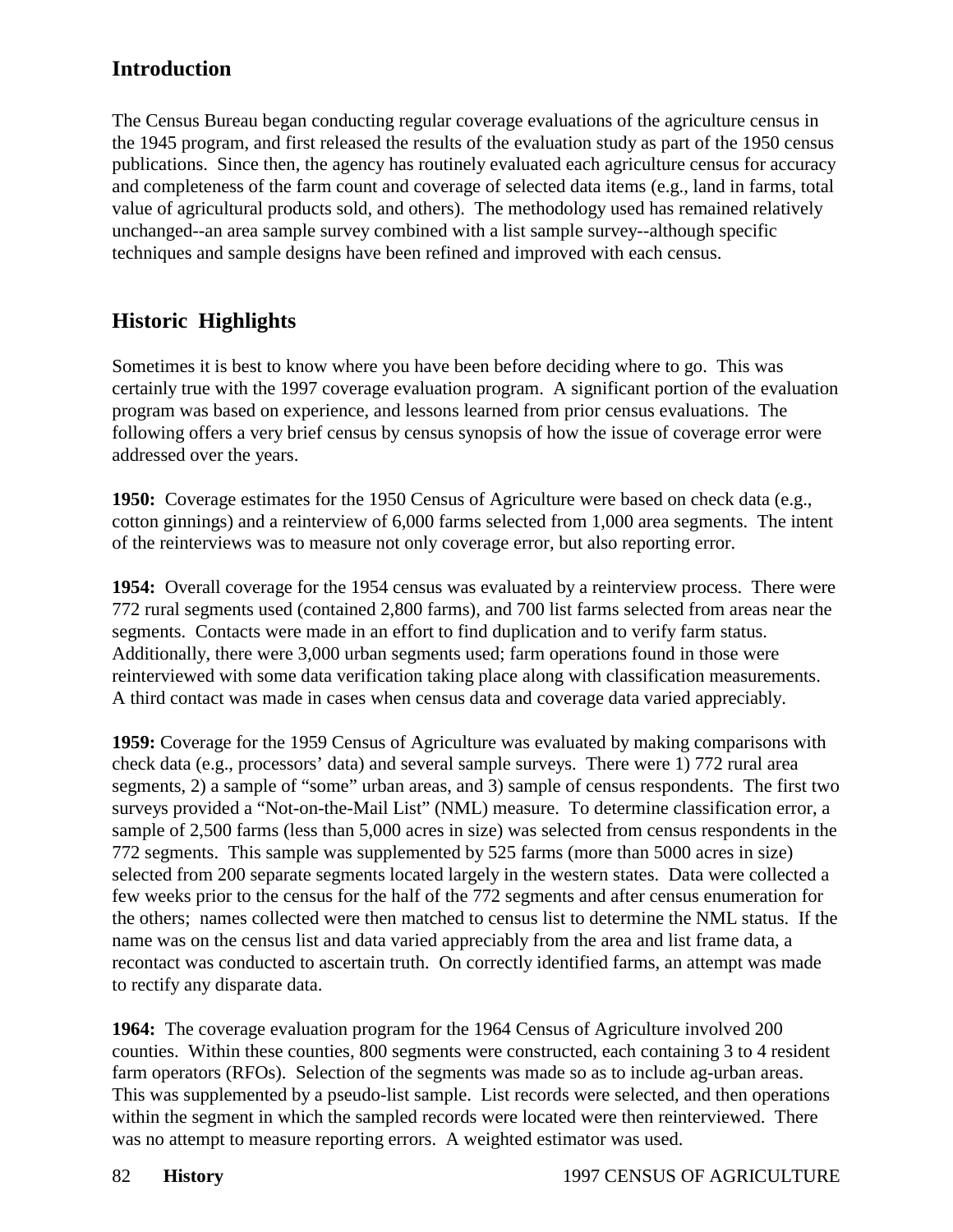**1969:** As a part of the 1969 census evaluation program, the area frame used by the National Agricultural Statistics Service for its June survey was utilized. This was the first time the June area frame was used for coverage purposes. The Resident Farm Operators or open estimator was used for NML and Classification Error Survey (CES) estimate. A sample of 1,500 nonfarms was used along with 23,000 RFOs located within the segments. Matching was done with census of agriculture forms mailed afterwards to the nonmatches, approximately 4,200, and possible matches totaling about 3,000. Once the data were collected, another attempt to match was undertaken. Problems associated with this evaluation included:

- Approximately 7,200 of the mailed forms were ultimately classified as nonrespondents;
- Specifications for the matching process called for matching to stop as soon as the first match was found, even though multiple duplicates existed;
- The sample design for the June Area Survey did not adequately reflect farm numbers because of under representation of urban segments; and
- A problem with variation between enumeration dates for area sample data and census data.

**1974:** The evaluation program for the 1974 Census of Agriculture, again used NASS's June Survey area frame. The Resident Farm Operator (RFO) estimator was used for both NML and CES estimates. A sample of 3,000 nonfarms was used along with 22,000 RFOs. Matching was done with census forms mailed after the process to the nonmatches and possible matches. Once data were collected, a second attempt to match respondents was undertaken. Test were conducted on using weighted estimator in 5 states - value was determined to have an upward bias due to understatement of total farm acres - further testing recommended.

Problems associated with this evaluation approach included:

- Level of nonresponse;
- Records found solely on the Agricultural Stabilization and Conservation Service (ASCS) lists were sampled, so not all were added to final census list - in turn area records were matched to the non mail list ASCS records - when matches were found, adjustments had to be made in estimator to reflect the fact that the ASCS list source was sampled;
- Difficulties in searching for matches (thought was that 5% of nonmatches were actually on list somewhere);
- Thorough searches for matches stopped as soon as first match was found although multiple duplicates may have existed (in some cases, multiple duplicates were identified just by chance);
- Sample design of June Survey didn't adequately reflect farm numbers (thought to be due to under representation of urban segments);
- Problem with variation between enumeration dates for area frame data vs. census data; and
- Classification was not made on four percent of matched cases due to missing forms.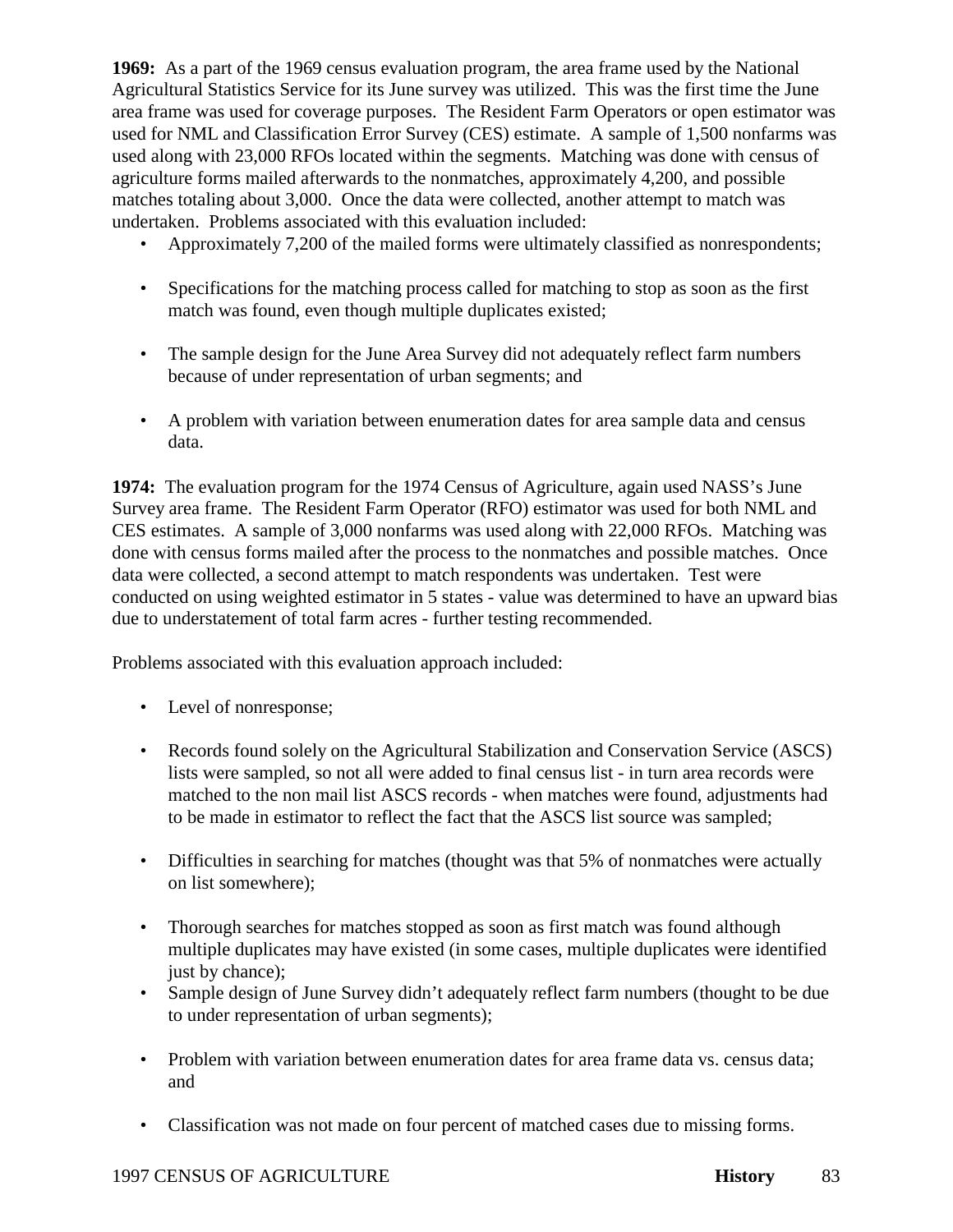**1978:** The 1978 evaluation program did not use NASS's June area frame. Rather, the census list was supplemented with 6,400 area segments representing rural areas called Census of Agriculture Area Sample (CAAS). Data for nonmatches in these areas were expanded to adjust state level numbers for Not-on-the-Mail List (NML). Two additional surveys were conducted to further evaluate coverage. The first survey used was based on a sample from the Census Bureau's Annual Housing Survey (AHS) which mainly targeted locating farmers living in urban areas not covered by CAAS with a smaller sample targeting rural areas (sample size 72,000 units). Again, this provided an NML number. The second survey was the Post Enumeration Survey (PES). This was basically a reinterview of a sample of households found in the Census of Agriculture Area Sample. Data collected on the PES reinterviews were then used to further adjust the area numbers that would be used to adjust the census number. State level values were not adjusted to reflect results from the PES and AHS (only regional and national levels). In essence, the PES and AHS samples attempted to measure census list frame misclassification and undercount/overcounts in CAAS. Problems associated with this approach were:

- Too many farm operators missed in Census of Agriculture Area Sample (CAAS);
- Often CAAS data were based on observations or data provided by someone other than operator of the land;
- Misspelled CAAS names or census names resulted in CAAS overcounts based on PES; similar problems due to alternate addresses and alternate names for same operation;
- Nonresponse; and
- Unclassified cases (i.e., some nonmatched AHS units could not be determined to be a farm/nonfarm).

**1982:** For the 1982 Census of Agriculture evaluation program, the Census of Agriculture Area Sample (CAAS) was again conducted, but due to budget constraints it was not supplemented by the Annual Housing Survey (AHS). Also, the CAAS was reduced to 344 segments. A list sample of 4,700 census names was selected to further measure coverage error. This was the birth of the Classification Error Survey (CES). The nonfarms, Undeliverable As Addressed (UAAs), and one-half of the farms were matched back to the list in an effort to detect duplicate records. A sample of nonduplicates and all potential duplicates were reinterviewed (300 cases) to determine classification error. Problems associated with this evaluation included:

- Small sample sizes (about 3,440 farm operators in the CAAS and only 300 CES interviews);
- Respondent nonresponse. It is important to note that the dual system estimator was introduced to account for the fact that the area frame and the list were both incomplete although they both were attempting to measure the same thing (i.e., number of farms).

**1987:** The June survey area frame was reinstated as a tool to measure the NML only with the Classification Error Survey (CES) again used to measure classification error and duplication. The area frame sample size was increased 20 percent with ag-urban areas being the principal target. Also, more intensive screening was dictated with additional questions added to the area questionnaire itself. Only Resident Farm Operators (RFO's) with indicated agricultural activity were used. Names from the June area frame were matched to the census list frame with all nonmatches mailed a census form. Rematches were done once the census form was returned as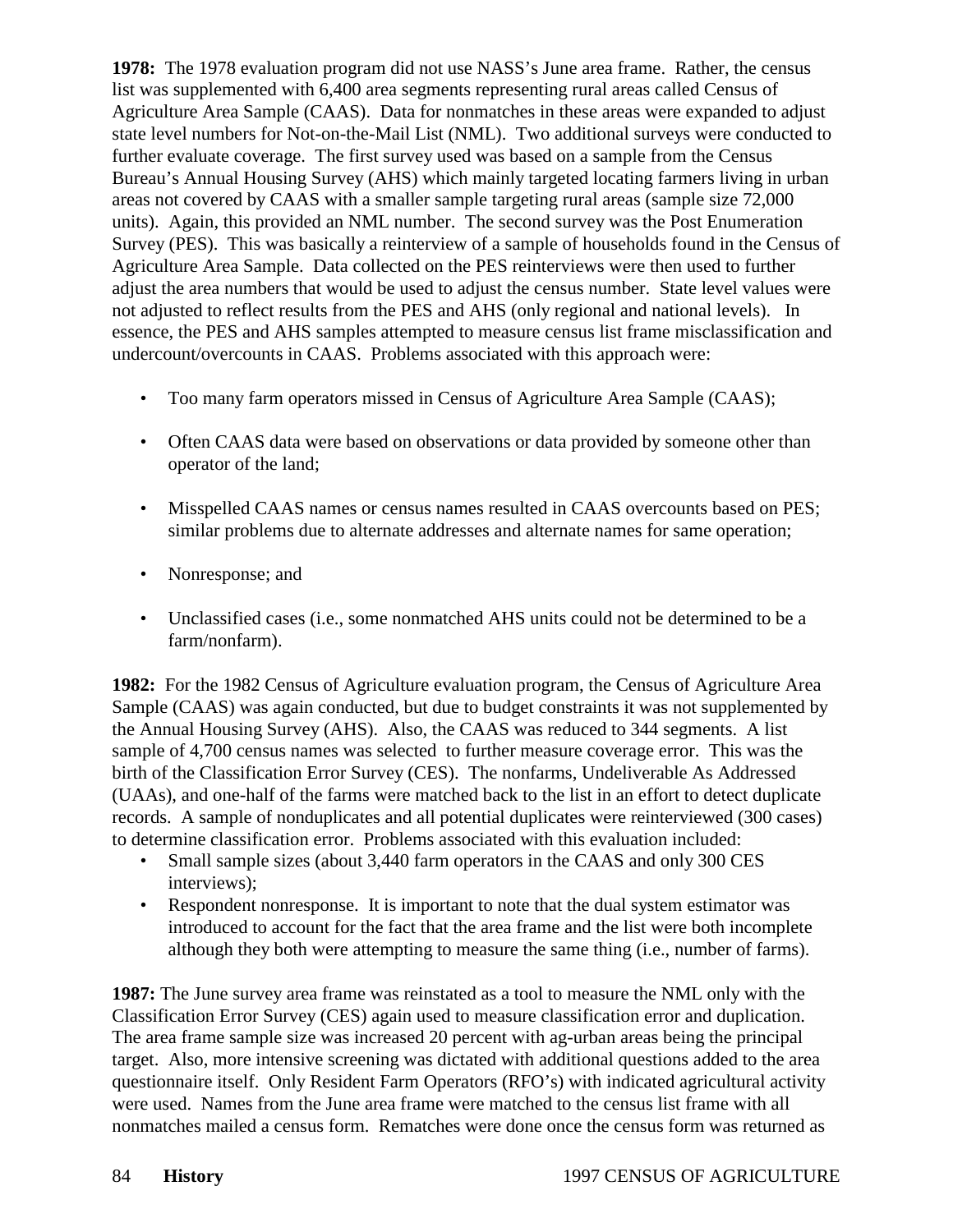was a final scope determination. The CES sample was 18,500 records selected from the initial census list. Only census respondents were recontacted (15,300). There were 100 nonrespondents and about 900 cases where a "truth scope" could not be determined, so the effective sample size was further reduced. The dual system estimator was again used since it was believed that the area frame and the list frame both fail in their attempts to measure the total farm universe. Census farm number used in the calculation took into account the Classification Error Survey results. Significant problems with this evaluation included:

- CES sample sizes were too small to provide state level estimates;
- A "truth scope" could not be determined on 619 area cases;
- Variation in enumeration periods for the June area survey and the census enumeration; and
- Duplication determination was often difficult when data were only partially duplicated across questionnaires.

**1992:** The 1992 census evaluation process mimicked 1987 program. One major difference was the adoption of the weighted estimator as opposed to the use of Resident Farm Operators (RFOs) only. This greatly increased the number of area frame names that the census received from NASS. An updated file reflecting any farm status changes discovered during the December Area Survey was incorporated. Area frame names were matched to the census list, with nonmatches being mailed a census form. Nonresponses were imputed. The initial CES sample consisted of 21,300 records, but only census respondents were in the final sample (16,800). Search routines were performed to locate duplicates. Possible misclassifications were determined by statisticians with cases in question being recontacted for verification of "truth scope." The dual system estimator was again used since it was believed that the area frame and the list frame both fail in their attempts to measure the total farm universe. The census farm number used in the calculation of the dual system estimator took into account CES results. Problems associated with the evaluation included:

- Variations in enumeration period for June area and census;
- Duplication determination was often difficult when data were only partially duplicated across questionnaires;
- Classification Error Survey sample sizes were too small to provide state level estimates; and
- A "truth scope" could not be determined on 205 area cases.

It is important to note that for the weighted area estimator, census farm acres were used as opposed to those collected during the June survey. Information about the computation of the adjustment estimate and other details are included in the 1992 Census of Agriculture publication.

Over the years, in most cases: 1) no effort was made to rectify data on duplicated operations; i.e., data were adjusted downward on a sampled record to reflect the fact that it was duplicated; 2) no discussion was given in the historic publications on how "true farm status" was determined in the misclassification studies; 3) list duplication was hard to quantify when data seemed to be only partially duplicated across a set of possible matches; and 4) area to list matching was not as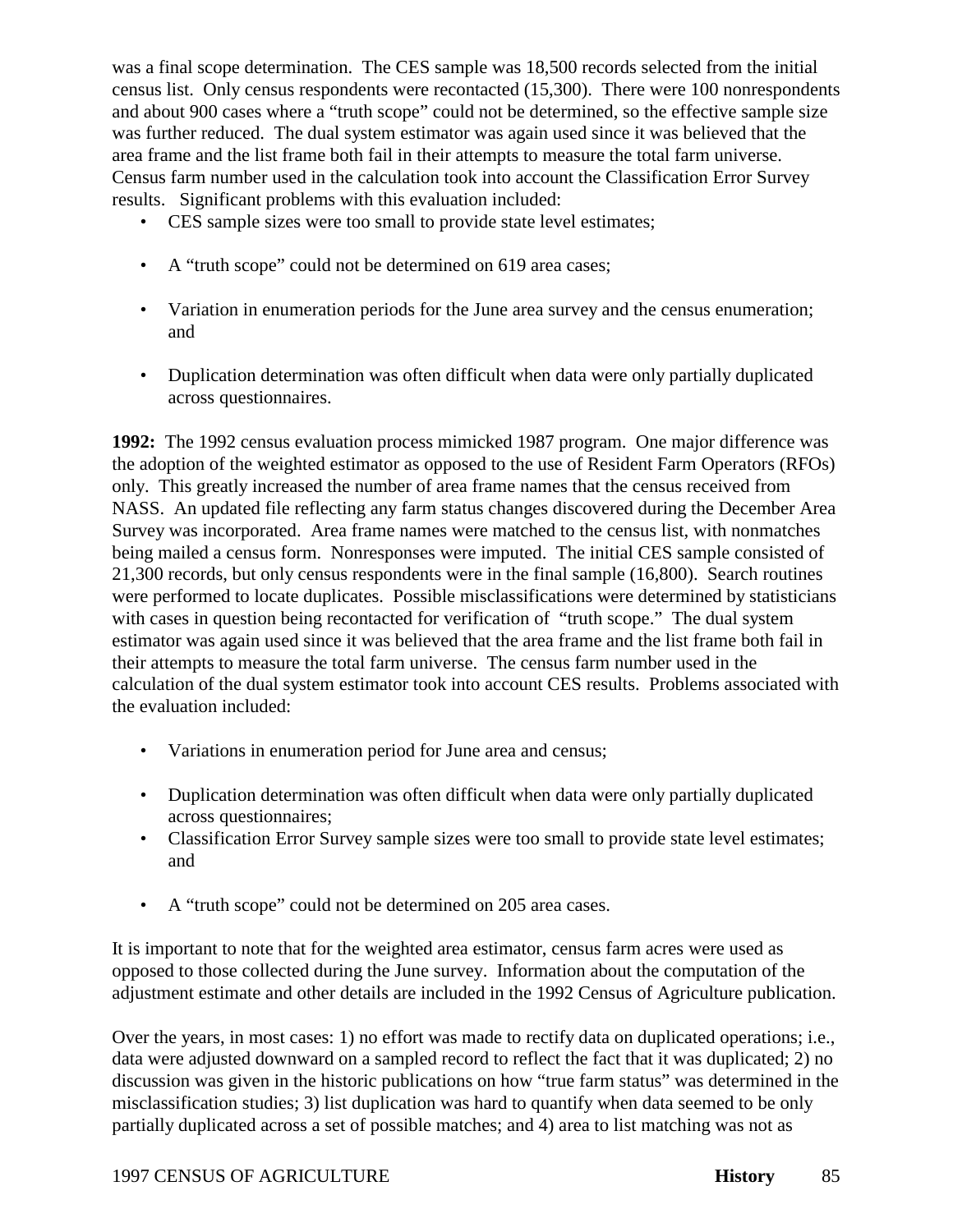difficult as detecting list duplication when the question asked was "is the area name on the census list frame?" Additional information and more detail about earlier evaluation programs can be found in the respective Volume 1, Census of Agriculture publication.

# **1997 Census of Agriculture Coverage Evaluation**

**Overview:** The primary objectives of the census of agriculture were to accurately count U.S. farms, measure commodity production and sales, and measure demographic characteristics of farm operators. According to coverage evaluation results, the past five censuses of agriculture included an average of 92 percent of U.S. farms and 98 percent of agriculture production. Complete enumeration of agricultural operations satisfying the farm definition of \$1,000 or more in agricultural sales was complicated by the variety of arrangements under which farms are operated, the multiplicity of names used for an operation, the number of operations in which an operator participates, and the difficulty in classifying those operations just around the \$1,000 sales range. In the 1997 Census of Agriculture, extensive efforts were made to compile as complete and accurate a list frame as possible, while reducing the duplication and number of non farm operations on the list.

The foundation of the 1997 Census of Agriculture coverage program was two separate surveys, a Not-on-the-Mail List survey. The Not-on-the-Mail List (NML) survey was based on an area frame sample and the Classification Error Survey (CES) was based on samples drawn from the 1997 final census list.

Based on these two surveys, the 1997 coverage evaluation program was designed to measure four components of error in the census farm counts. These components include:

- Undercount due to farms Not-on-the-Mail List (NML);
- Overcount due to farms Duplicated or enumerated more than once (DUP);
- Undercount due to farms Incorrectly Classified as nonfarms (ICU); and
- Overcount due to nonfarms Incorrectly Classified as farms (ICO).

The first component, census list undercount, was by far the largest component of coverage error. Duplication, though occurring far less frequently, can involve larger farms and have a larger impact on acreage and sales estimates. The last two components involve the misclassification of either farms or nonfarms. Misclassification can arise from errors in either reporting or processing the data. Table G - Coverage Estimates, in Volume 1 of the census publication, illustrates the effect of coverage adjustments on census farm counts by demo-graphic characteristics, land in farms, and total value of sales.

The coverage total was defined as the net difference between undercounted and overcounted farms. The adjusted census total was the sum of the census total and the net coverage total. The relative standard error is shown for the final census coverage adjusted number. This number will be similar to the relative standard error for the census number, except when the coverage total was negative or close to zero. The coverage adjustment percentage shows the coverage total as a percentage of total census adjusted farms for that characteristic.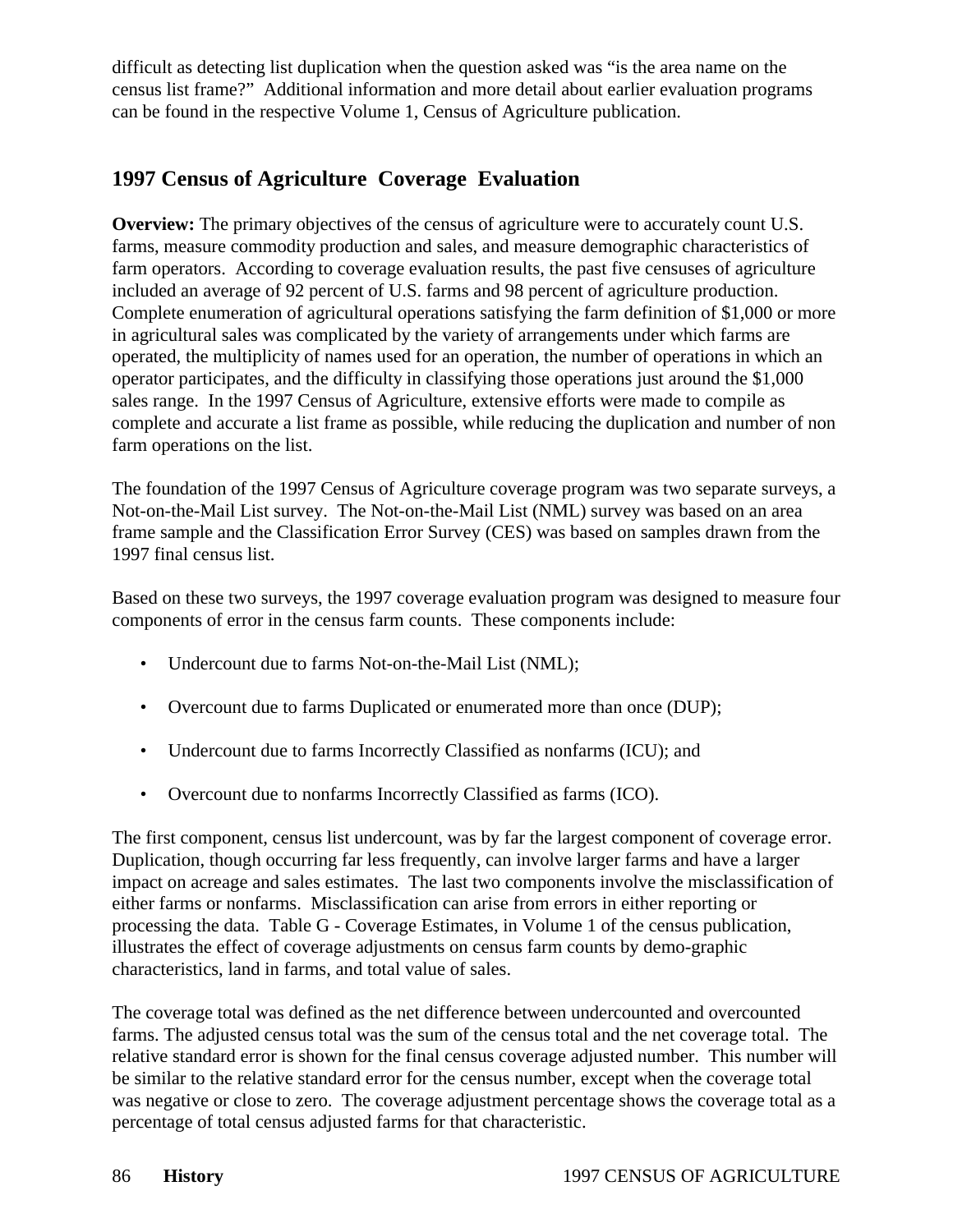The 1997 Census of Agriculture was the first agriculture census to include all four components of coverage error in Table G. Previous publications only included the coverage error component due to farms not on the census list (NML). Caution, therefore, should be taken when comparing coverage estimates from Table G with previous years. In addition, the coverage total was a negative number for some characteristics. This means that the number of farms overcounted for this characteristic was greater than the number of farms undercounted.

**Area Frame Surveys to Measure List Frame Undercoverage:** Names and addresses collected in the 1997 June Agricultural Survey and 1997 Fall Area Survey were used to estimate the undercount due to farms not on the census list (NML). These names were matched to the census list frame, and those that did not match were contacted by telephone or person. The enumerator verified whether the operation had reported in the census, and if not, a census of agriculture report form was completed. The percentage of farms missed in the census varies considerably by state. In general, farms not on the census list tended to be small in acreage, production, and sales of agricultural products. Farm operations could be missed for various reasons, including the possibility that the operation started after the census list was developed, the operation may be so small as not to appear in any agriculture-related source lists, or the operation may have been falsely classified as a nonfarm prior to mailout.

**Classification Error Survey to Measure Three Types of Coverage Error:** The remaining three types of coverage error were measured by the Classification Error Survey. This survey was used to estimate the number of farms counted more than once (DUP), the number of farms misclassified as nonfarms (ICU), and the number of nonfarms misclassified as farms (ICO). A sample of census of agriculture respondents was selected for reinterview to determine their farm/nonfarm status and collect information to identify potential duplication. The farm classification from this inter-view was compared with the classification on the census of agriculture report form. Any differences between these two classifications were reconciled to determine the true farm status. Each operation was reviewed for duplication by matching the additional information received from the re-interview (landlords, tenants, other names, etc.) to the list of census respondents. Potential duplication was reviewed and discrepancies reconciled. In general, the classification error rate was higher for small farms close to the \$1,000 agricultural sales requirement. This rate was also higher for farms with small acreage (less than 49 acres), higher for tenant farms than for full- or part-owner farms, and higher for farms where farming was not the operator's principal occupation.

**Coverage Estimation:** The adjusted census total, T, was estimated as the census farm count, C, plus undercount and minus overcount adjustments. Undercount includes 1) farms not on the census list (NML) and 2) farms incorrectly classified as nonfarms (ICU). Overcount includes 3) nonfarms incorrectly classified as farms (ICO) and 4) farms duplicated in the census (DUP). Altogether, the adjusted census total is:  $T = C + (NML + ICU) - (ICO + DUP)$ . In some states, estimates of misclassification of farms owned by operators having rare demographic characteristics were based on particularly small sample sizes. Where such small sample sizes occurred, a form of small area estimation was used in which data from similar states contributed to that state's estimates. In these cases, the coverage totals are weighted totals of the direct state estimate and the direct estimate from the region. Direct estimates were used to the largest extent possible, based on the amount of survey cases available for the particular item being estimated.

Estimated net coverage error, defined as the difference between undercounted and overcounted farms, was included in the Highlights Table of the 1997 Census of Agriculture publication.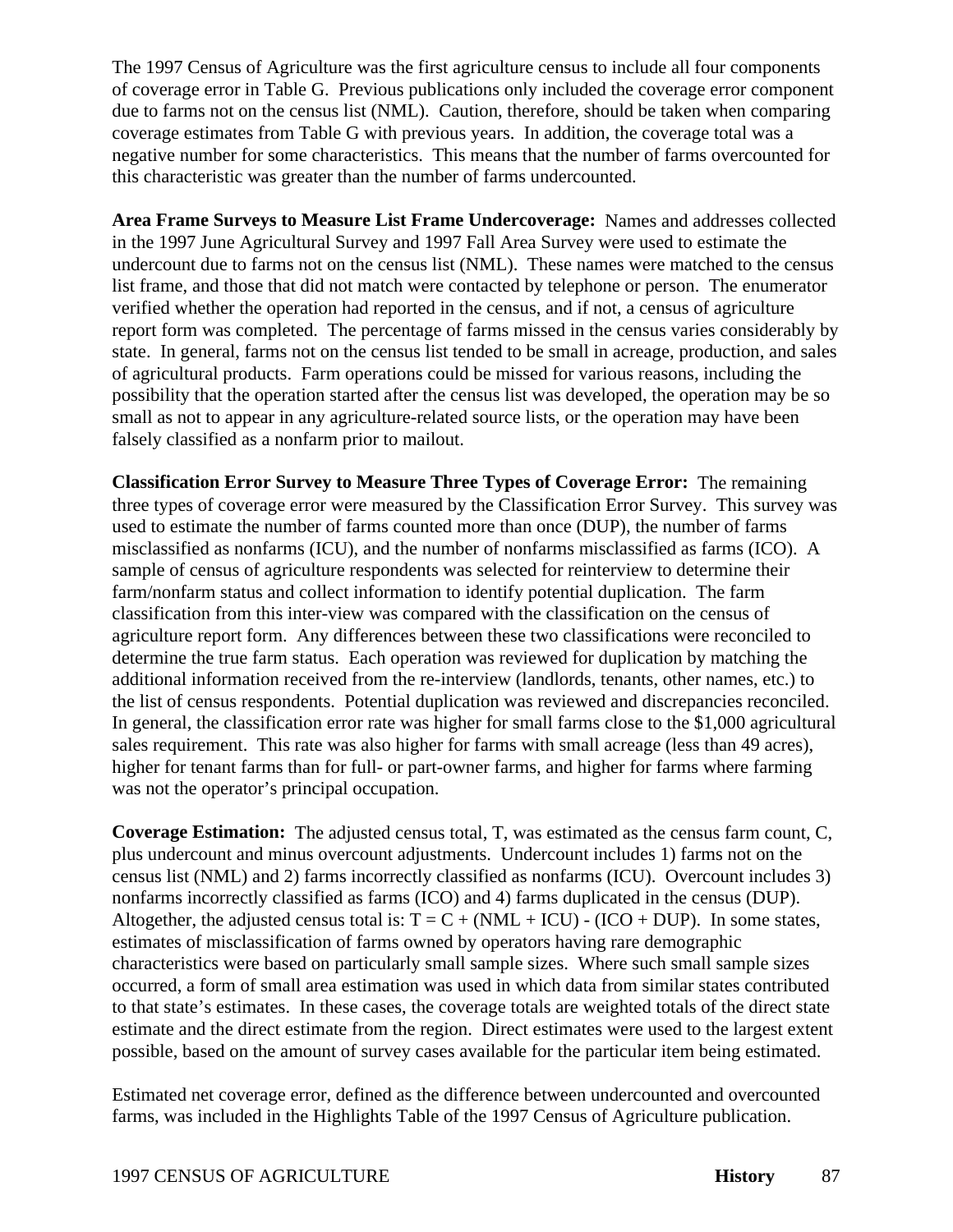# **Not-on-the-Mail List (NML)**

**Overview:** The Not-on-the-Mail List (NML) survey data were used to estimate coverage error resulting from an incomplete census list. In 1997 Census of Agriculture, NASS's June and Fall area frames were both used to generate the coverage measure. Agricultural (Ag) tracts from the 1997 June Area Frame Survey, as well as those tracts that screened out but indicated Ag potential or unknown Ag potential, were all used. Additionally, Ag-tracts from the 1997 Fall Area Frame Survey were included. Total number of tracts was 62,302 with 38,869 from June and 23,433 from Fall area frame survey. During January, 1998, headquarters personnel used Automatch record linkage to match area frame records to the census list. This was undertaken prior to census data collection. All possible matches were reviewed by headquarters personnel. The NML "pool" after record linkage was 11,630 tracts. These records were to be contacted for the census to see if they were missed farms. In the end, there were 3,777 NML tracts.

Information about coverage adjustments were included in the Volume 1 census publication. Commodity coverage error was not published. In most cases, farm acres from the area survey itself were used in weighing as opposed to census collected acres. Outliers were the only significant problem noted with this approach to estimating census coverage.

**The Process:** The Not-on-the-Mail List (NML) sample for the 1997 census included agricultural (Ag) tracts from the 1997 June Area Survey (JAS), and tracts that indicated Ag potential or unknown Ag potential. Henceforth, the combination of these two latter groups will be referred to as "potential" tracts). Additionally, Ag tracts from the 1997 Fall Area Survey (FAS) were included. An exception was made for five States, Colorado, Kansas, Oklahoma, Oregon, and Washington, since these five States use the same segments in both the June and Fall surveys. In these States, only the Fall Ag tracts were used; no "potential" tracts were included.

Total number of tracts was 62,302 with 38,869 from June and 23,433 from Fall. Of these, 2,869 were "potential" records, and another 3,253 were records that indicated farm activity but failed to have \$1,000 in sales or points. There were 56,180 true Ag tracts included in the sample.

Additional items asking for whole farm data (e.g., total corn acres were asked on the June form) were added to the area frame questionnaires to aid in determining whether records were on the list. This extra information was extremely useful when secondary sourcing was required. Identification (ID) information on the area frame data files were used to determine which records to extract from ELMO. ELMO, for the purposes of this document, refers to the NASS List Sampling Frame. The files contained 26 records for which did not include name and address information. Hence, these records were given dummy names and addresses and the states involved were asked to "clean" them up during or prior to NML data collection by going back to the area questionnaires to get the names. Additionally, there were approximately 840 records with "inadequate" names sent back to the state offices prior to the matching operation. These consisted of both Ag and "potential" tracts. Examples are operator names such as "House", "Mr. Jones", and "Unknown Operator." The SSOs responded differently. Some names were updated, some were made nonag (i.e., out-of scope), and some went untouched (i.e., they went into the matching operation as "junk").

Automatch software was used to match the area frame records to census list records prior to data collection. The matching process involved five passes through the records; ELMO area to list linkage codes were used in the first pass, SSNs in the second, EINs in the third, names and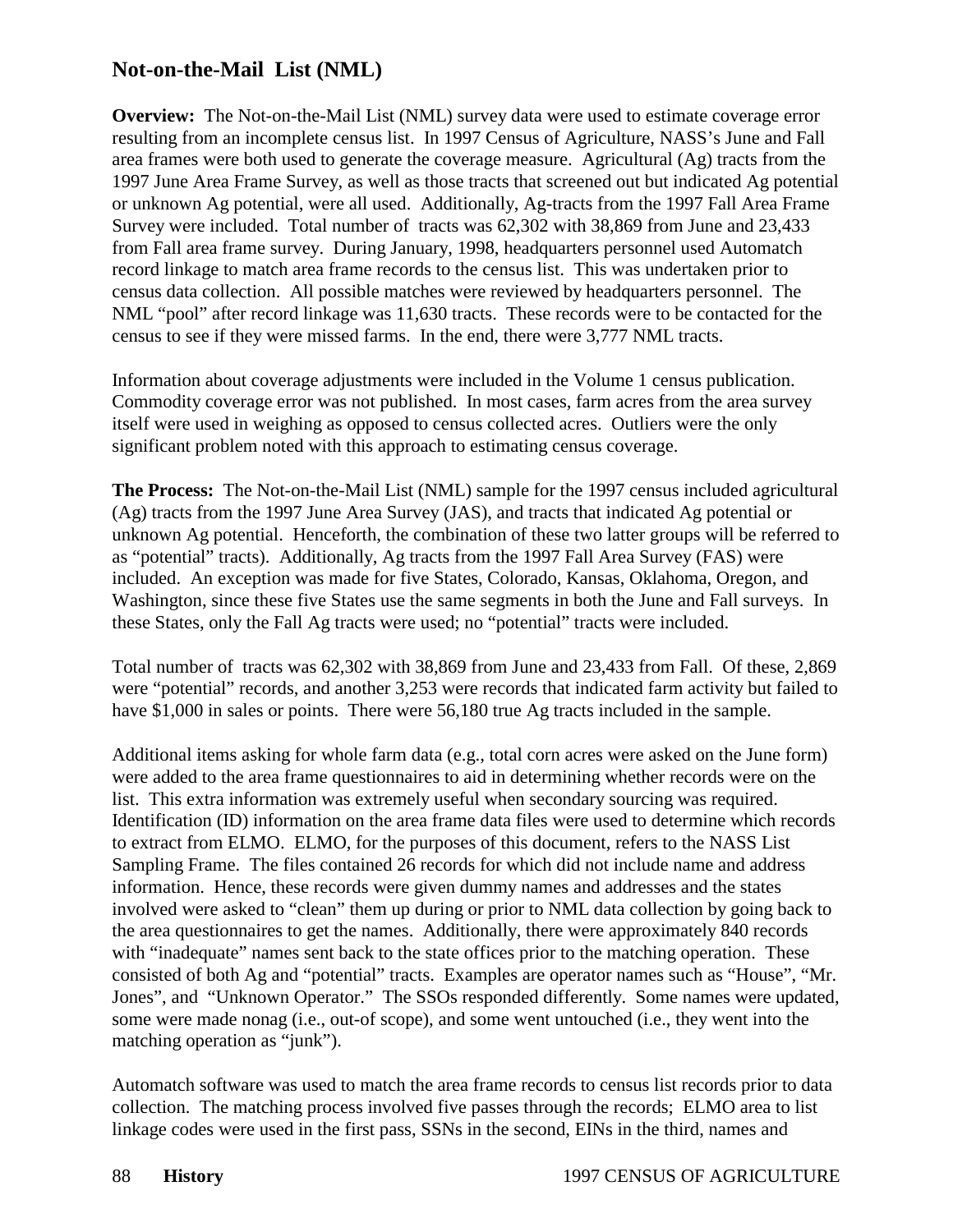addresses in the fourth, and phone numbers in the fifth. As a result, records fell into three groups: matches, possible matches, and nonmatches. Originally, only the possible matches were reviewed (a total of 18,464 area records). A flowchart was designed to aid the process. As with most flowcharts, strict adherence could produce erroneous decisions so the matching process was not perfect and required some subjectivity. Around twenty people reviewed the resolution output with the most difficult determinations being referred to the most experienced people.

Great care had to be taken when looking at records with multiple operations and partnerships. Also, cases where two or more area tracts matched each other required additional coding to insure whatever action was taken on one was taken on the whole group. All partner records associated with a tract were kept in the same link group as the tract operator; thus, all the records associated with a tract and census records matching any of them fell in the same linkage group.

Automatch was performed within each state individually. Census records were selected based on address state with area records selected based on location of their associated segment. All tracts that had operator or partner addresses, that differed from the state in which the tract was located, required that manual matching be done in addition to having them go through Automatch. About 900 tracts that fell into this group.

Census research screens were used for cross state matching. Also, at the end of the process, all area nonmatches which had a NASS list frame identification on them, were checked manually against the census list to see if a match indeed existed. Results from these three operations produced the file of nonmatches, that was to be fed into the Computer Assisted Telephone Interview (CATI) system for data collection. Unique census file numbers were assigned to all 62,302 tracts.

**Data Collection and Editing:** A total of 11,630 tracts constituted the original NML pool. Thirty-four previously identified multi-tract operators were held out to avoid redundant contacts. There were 11,596 NML records fed into the survey management system for the purpose of collecting Not-on-the-Mail List (NML) data. Personal interviews were encouraged, but a CATI instrument was designed for states to use if desired.

An additional supplemental form was designed for enumerators to use when the respondent claimed to have already completed the census. Furthermore, data collection was coordinated with the Agricultural Resource Management Study since many of the questions on that survey were similar to those on the census. All refusals and inaccessible were secondary sourced from the June or Fall area form.

Data collection for the NML survey was conducted from March 6 to April 30, 1998. The state offices made 1,452 matches prior to or during CATI data collection. Some of these matches were deemed to be invalid and required later review and resolution. Of the remainder, there were 7,226 records deemed to be in-scope with 2,952 out-of-scope.

Collected data were run through the census complex edit which allowed imputation on items which couldn't be secondary sourced. NML records were retained in a separate database from the regular census records. The edit review was performed in headquarters and was completed by the end of May, 1998.

There were 2,457 computer out-of-scope records as a result of the initial edit. After the initial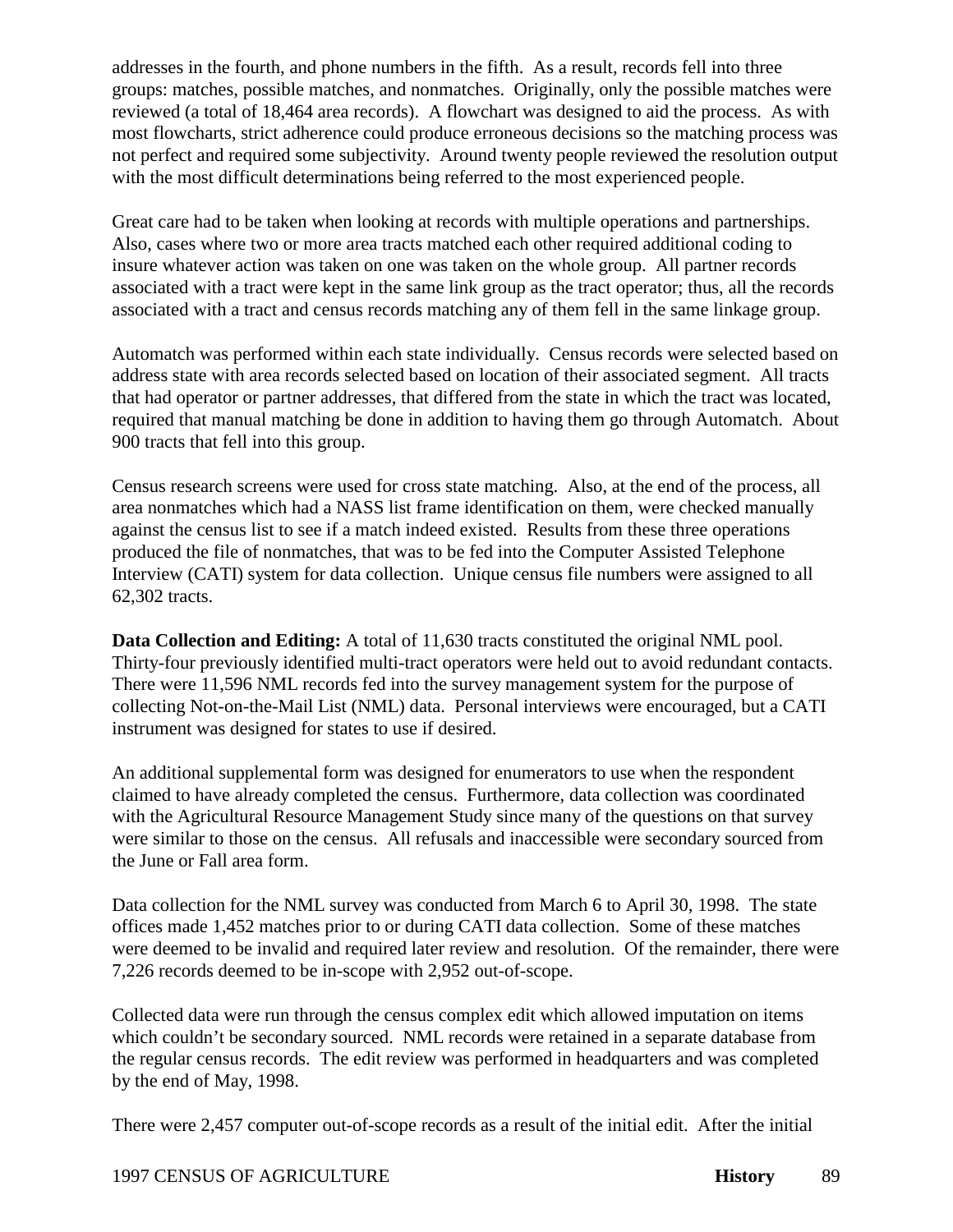edit was completed, SSOs may have detected further errors as they reviewed their summaries and data listings. Therefore, they were given access to the NML edited database so that any necessary corrections could be made. Total of 4,774 in-scope NML records in the preliminary summary were sent to the state offices on June 3, 1998. The original indication showed 412,000 NML farms. The summary was rerun several times. Each time, data listings were produced so that states could concentrate on high impact records as well as check for erroneous data. After each summary, additional matching and un-matching was done. Tools used for matching included:

- A FoxPro file containing all the census list frame records,
- Census research screens,
- The Enhanced List Management Operations software, and
- The data warehouse.

Each tool provided a different capability. In addition, within a county, the unduplication module of the complex edit was used to match remaining area records to census records with similar data; this was also done in headquarters. The final summary was run around the first of December, 1998, with the final indication of 294,573 NML farms based on 3,777 area sample NML records. Secondary sourcing was used on 751 of the records (20 percent).

**Match Review:** The un-matching process (i.e., "match review") alluded to above was based on two operations: 1) the un-linking of matches to Undeliverable As Addressed (UAA) records and to tag/large farm nonrespondents, and 2) the un-linking of records which failed match verification and subsequent review. There were 321 preliminary matches made to UAA records and 20 to tag/large farm nonrespondents. UAAs are not considered to be on the census list and are not used in nonresponse adjustments. Likewise, all tagged records and large farms were to be secondary sourced if they did not respond and subsequently were also excluded from nonresponse adjustment calculations. Unfortunately, not all were secondary sourced, so there was nonresponse. Neither group of records was being covered by the census nor by the Nonresponse Survey so, by necessity, they had to be covered by the NML Survey. Henceforth, for simplicity, the 341 records will be referred to as just UAAs). Further attempts to match these "new" NML records or to out-of-scope them were made by headquarters statisticians. The residual records were sent to the SSOs who were to match the records, out-of-scope them, or enter data into the NML database for them. Since this operation was taking place in September, 1998, SSOs were encouraged to secondary source the records. In the end, 104 of the 341 records were matched to other records, 50 were out-of-scope, and 187 were classified as NML farms. The impact of the UAAs on the final NML summary was 9,345 farms.

A second group of records was unlinked via match verification process. This step was performed on records which were matched during the record linkage. Basically, it was a computer check that looked at total land, cropland, cattle, hogs, type of organization, and total value of sales. Variations between JAS/FAS data and census data were scored; records with scores indicating large variations were then flagged for additional verification. Approximately 55 percent of the records matched by the Automatch software passed the machine check with 25 percent failing.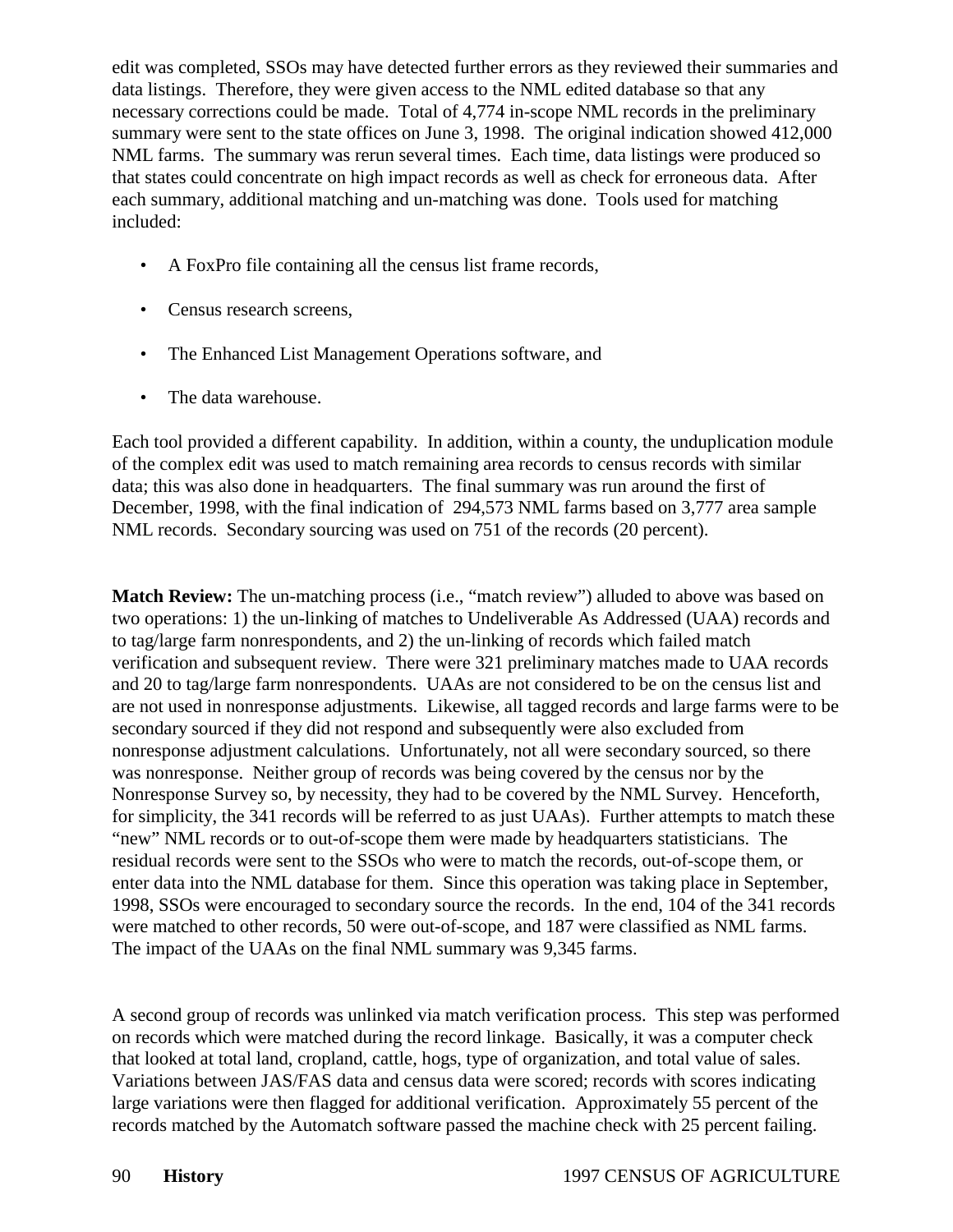The remaining 20 percent were matched to census nonrespondents, so they went through no verification. In the final summary, only 47 tracts were reinstated as NML records due to match verification failure. Nine more records were deemed non-matches but were out-of-scoped. The impact on the final NML summary due to reinstated records was minor with only 2,243 farms being added on.

The match verification process was very time consuming. As part of the operation, a FoxPro database was developed to hold both census data and NML data, so that all the data for the records in a match group could be viewed simultaneously. A match group included all records brought together by Automatch, as well as any manually matched records. The database was continuously updated as changes were made in the NML data or Census data.

**Dual Estimation:** In the beginning of the survey, the dual system estimator was going to be used to summarize the NML (see the 1992 Census of Agriculture Coverage Evaluation publication for details). This estimator required that the final scope of the census list record that was matched to each area farm record be known:

NML = (Area farms not matched)  $X$  (Census farms adjusted for Classification Error Survey / Area farms matched to census farms).

Around mid-July of 1998, it was decided to use the NASS non-overlap estimator instead. The advantage of the change was that the non-overlap estimator was consistent with that used in other NASS programs. It was also much less complicated to calculate and could be produced in a more timely manner. It also reduced the amount of tracking needed for matched records since the dual system estimator required that the final scope of any matching list record be known. This process would require tracing any linkages that might exist among the census matched records and other census list records. Additionally, the indication from the dual system estimator could only be calculated after adjustments from the Classification Error Survey (CES) had been made and once all scoping of census records had ceased. Its main benefit was that it adjusted for the fact that the area frame farm expansion never quite equals the census farm count, particularly for small farms.

For NML estimation, farm acres used in computing the tract acres to farm acres weight was not necessarily that used in the area survey. The area frame data were used, if the respondent was the operator, spouse, or bookkeeper. Otherwise, farm acres from the census were used. If this resulted in a weight greater than 1, then the area frame farm acres were used regardless of respondent. For the "potential" tracts, census farm acres were used since area farm acres weren't available. If a "potential" record's weight exceeded 1, then it was set to 1.

**Conclusions and Observations:** There were 62,302 records going into the Not-on-the Mail List (NML) Survey with 3,777 left in the final NML count. The original total included 2,869 "potential" tracts based on the screening questions and 3,253 Ag places with less than \$1,000 in sales and points. In the end, 78 of the 2,869 "potential" tracts were NML as were 363 of the 3,253 Ag places.

The NML expansion coming from these two groups was 5,780 for "potentials" and 34,915 for Ag places. Together they accounted for almost 13.8 percent of total NML. Overall, the not-onthe-mail list expansion for farms with less than \$1,000 in sales was 136,921 (46.5 percent of total NML farm count).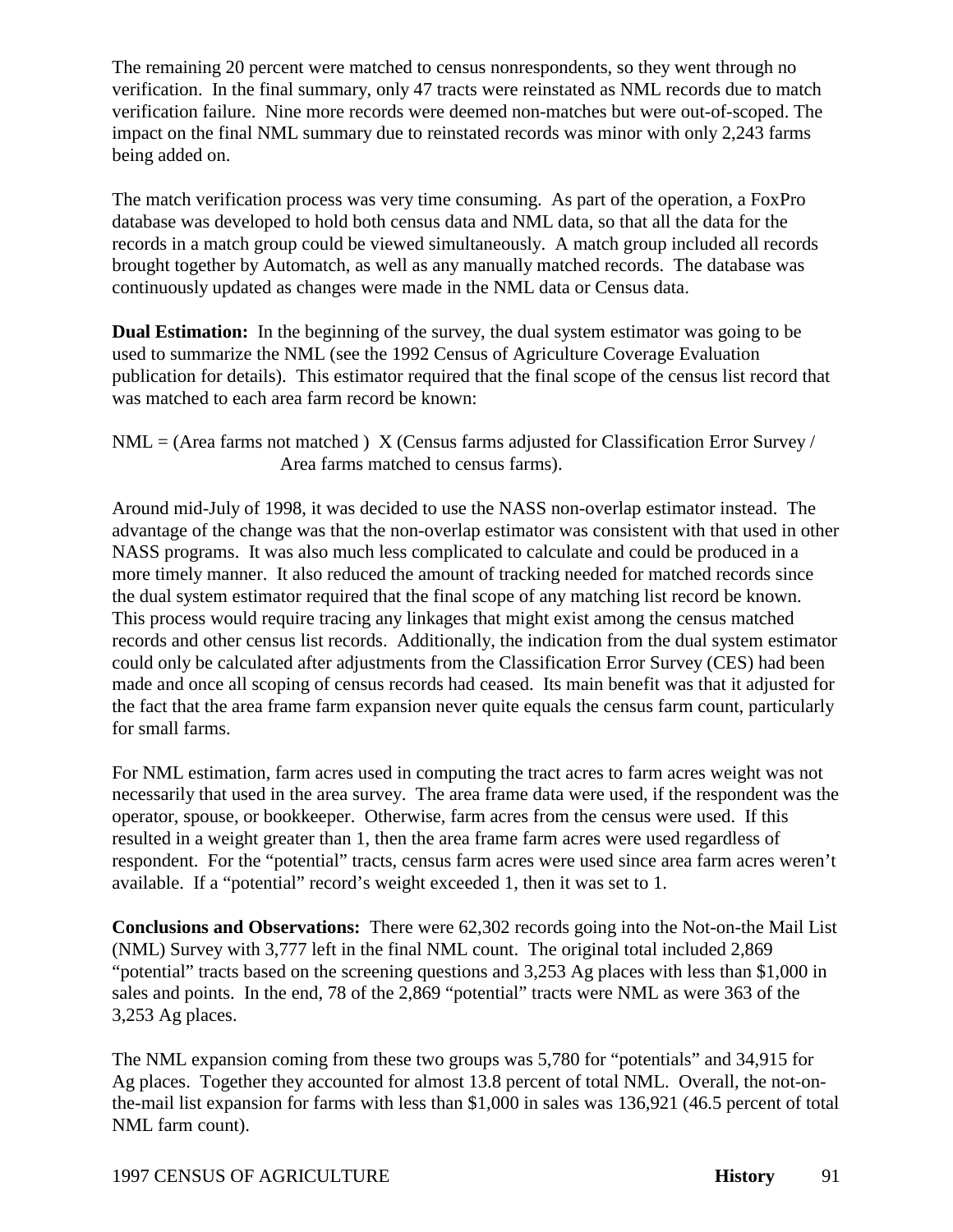A total of 234 NML tracts reported more than \$100,000 in sales on the area surveys (NML expansion of 5,011 farms). The largest group of NML tracts (1,345) came from area tracts in the \$1,000 to \$2,499 sales group. About half of these area tracts were in the group via points that were assigned during the area survey as opposed to reported sales.

During the NML Survey, there were 59 area tracts that reported the operator as deceased with no referral. These were made out-of-scope with no data collected. There should have been additional follow up by SSOs to get the "new" operator's name 1) for matching purposes or 2) for collecting 1997 data even if for only a partial year. These farms were operating in 1997, so there should have been associated data, possibly being reported by a different individual on the census list.

An effort was made to track the matching process. When records were deemed to be out-ofscope, it was not necessary to match them to the census list. The table below provides matching details. Some out-of-scope records may have actually been matches to census records, but since whether or not they were matches was irrelevant, they were not pursued.

| Table 7-1. Count of Matched Records by Source, 1997           |                         |  |  |  |  |
|---------------------------------------------------------------|-------------------------|--|--|--|--|
| <b>Source of Match</b>                                        | <b>Count of Records</b> |  |  |  |  |
| Automatch                                                     | 50,019                  |  |  |  |  |
| SSO match prior to/during CATI data collection                | 1,299                   |  |  |  |  |
| SSO match after CATI data collection                          | 1,137                   |  |  |  |  |
| Matches by Frame Development Section                          | 212                     |  |  |  |  |
| Matches by National Processing Center                         | 349                     |  |  |  |  |
| Out-of-scope records not matched                              | 5,509                   |  |  |  |  |
| Matches to UAAs which were counted as NML (i.e., non-matches) | 187                     |  |  |  |  |

# **Table 7-1. Count of Matched Records by Source, 1997**

During census list development some active records from NASS's name and address lists were lost during duplication removal. These records were subsequently identified and sent back to the state offices, to see if any should be added back. The effort put forth on resolving these cases varied by state. In the final NML summary, 21 of the NML cases were on these files but were left unmatched since their matching ELMO record had never been added back to the census list. Their associated NML expansion, however, amounted to only 675 farms. There were also 125,570 screener records removed from the census list prior to its finalization. There were 48 matches to these records. Again, since the "screen outs" were not on the final census list, any matches to them were considered to be NML. The NML expansion for these was 4,106 farms.

The 48 NML records that matched the screener records provided a basis for evaluating the screener. Two of the matching records were reported as "Nonag tracts with potential" on the June Area Survey. Therefore, not only did the screener form out-of-scope them, but also the ongoing NASS survey considered them nonfarms. The first record had horses only, and the second had sold cattle during the year but currently had none. An attempt was made to classify the remaining records based on the data they reported on the NML form. Of the remaining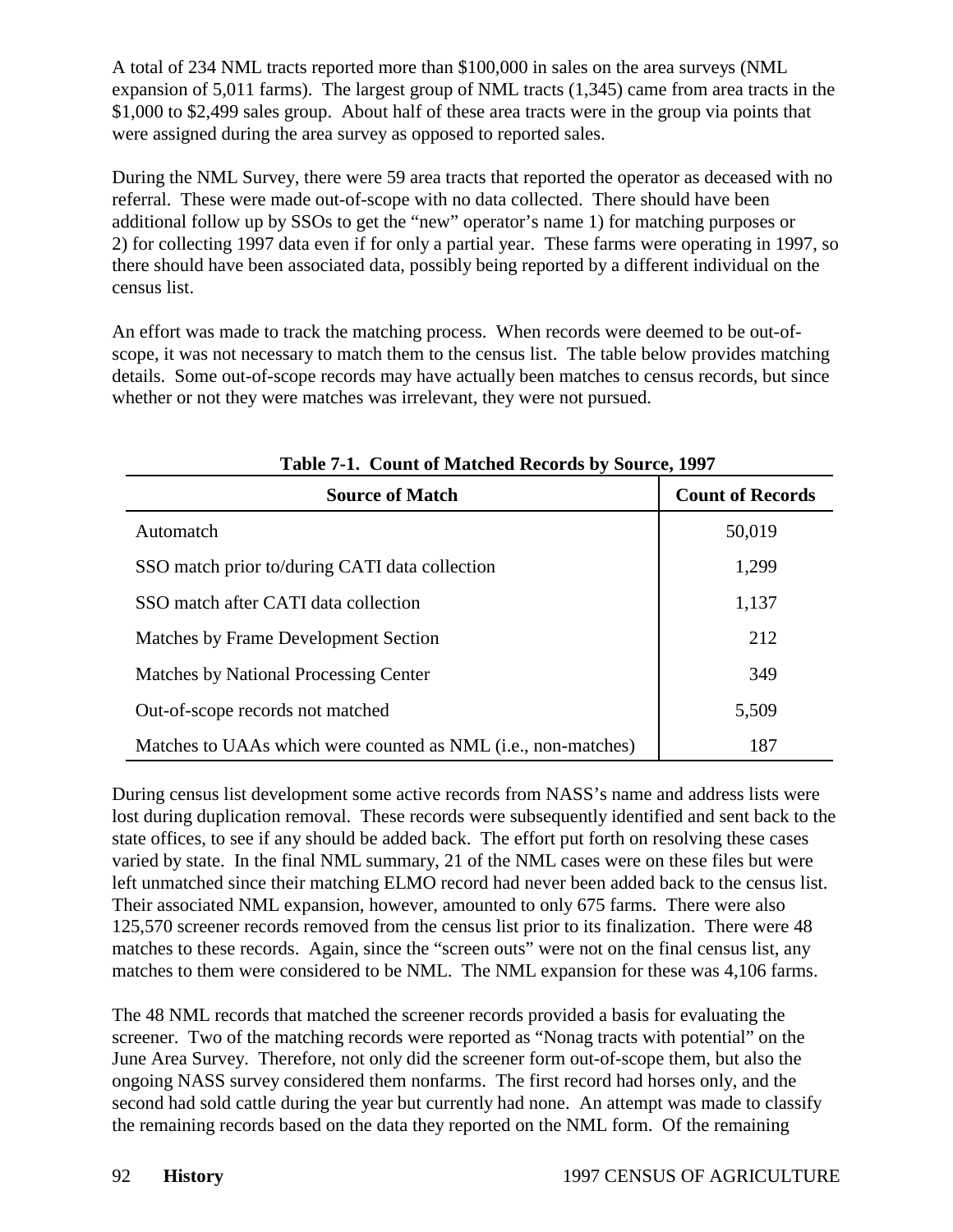records, 12 were CRP only farms. Another 7 had cattle only; 4 had hay only with perhaps CRP acres; 6 had cattle and hay; 7 had cattle and some other commodity; 4 had horses only (excluding the 1 above mentioned record); 1 had sheep only; and 5 had field crops only. Obviously, the largest problems involved cattle (20 records) and CRP acres (15 total records). Of the 48 records, 18 showed no sales, but 3 had TVP greater than \$10,000. The largest two reported crops and cattle with the third record reporting only cattle. The average age of these NML operators was 60.5 years compared to 54.3 for the census and 51.8 for the entire group of NML records. The average operator's age on the CRP only records was 66.8 years. The overall farm size for the 48 records was 184.3 acres, but for the CRP only records, it was 415.1 acres. Also, 17 listed their principal occupation as farming. It's not clear why the non CRP farms screened out unless it was a way to avoid getting additional mail or contacts. As an added note, two of the 48 NML records matching screeners were inaccessible on the area survey (i.e., estimated for) and then subsequently secondary sourced on the NML Survey (again estimated for). In other words, two of the records might not even be farms.

Not-on-the-mail list operations that reported more than \$40,000 in TVP on the area surveys were reexamined to see if there was a pattern as to why they were missed. Approximately 650 records were researched by checking them against ELMO to see what could be learned; 170 were found on ELMO in some form. To summarize: 1) 18 had been added to ELMO during census data collection but were not added to the census list; 2) 4 matched "Ag business only" records; 3) 6 were added to ELMO too late for census (i.e., late 1998 or early 1999); 4) 6 matches were "lost" during the census list development's duplication removal; 5) 18 could be possible matches to the census list but would require a recontact to verify; 6) 78 dealt with partnerships where the area frame respondent indicated an individual operation with only his/her name which subsequently couldn't be matched to the census list; and 7) 40 matched inactive ELMO records. Fifteen of these 40 inactive records appeared to have been dropped without a follow up question on "what happened to the operation?" or, in the case of dissolved operations, "are any of the individuals still farming?". Examples of situations are: 1) partners who are dropped from partnerships (doesn't appear that they are always being asked if they will be farming individually), 2) retired individuals whose kin have taken over, and 3) operations where the operator was deceased. Four of 40 matched inactive records had codes indicating that they were possible farms awaiting criteria work. There were also 3 farms (subsequently NML) reported in the area frame by a farm management service firm with none of these records being found on ELMO.

Secondary sourcing of data was used for refusals and inaccessible cases. The 3,777 NML records can be broken up into four groups: 1) 3,026 records (80 percent) were enumerated (no secondary sourcing); 2) 517 records were secondary sourced during original data collection; 3) 187 UAA cases were mostly secondary sourced due to timing (September-October of 1998); and 4) 47 match verification failures were mostly secondary sourced due to timing (September-October of 1998). Data for the most part came from the area forms. The complex edit imputed other missing items as needed.

Not-on-the-mail list records, for most data items, seemed to be similar to their counterparts in the census. Several tables are presented which highlight some of the differences. The area frame itself was stratified on land usage. Since not all the variables being estimated are really associated with land usage, expanded and unexpanded percentages are shown.

Table 7.2 shows differences in age of the operator. The NML tended to be skewed toward younger farmers although there weren't large differences.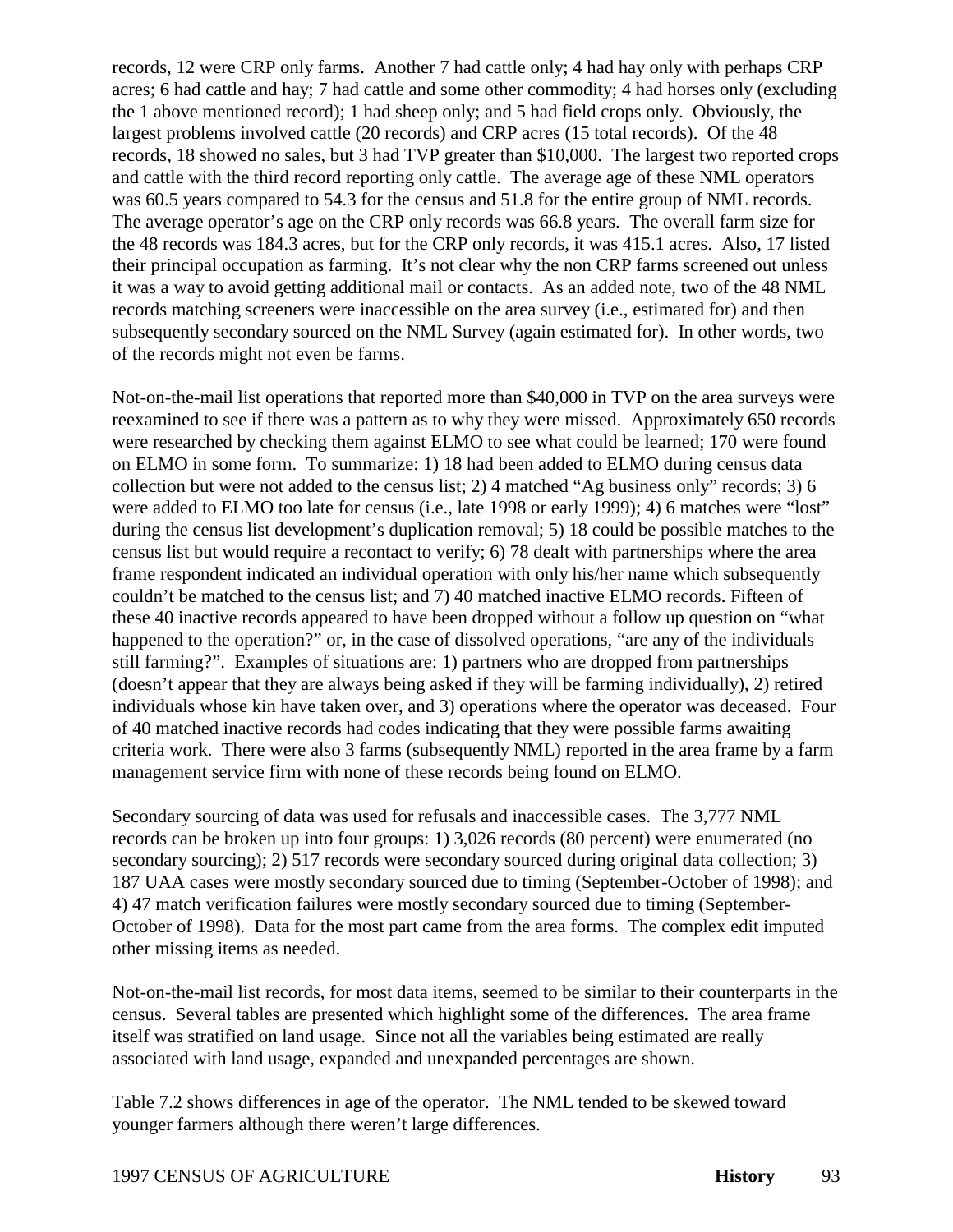| <b>Operators by Age Group</b> | <b>Census</b><br><b>Percentages</b> | <b>Expanded</b><br><b>NML</b><br><b>Percentages</b> | <b>Unexpanded</b><br><b>NML</b><br><b>Percentages</b> |
|-------------------------------|-------------------------------------|-----------------------------------------------------|-------------------------------------------------------|
| Less than 25 years            | 1.1                                 | 1.0                                                 | 1.2                                                   |
| 25 to 34                      | 6.7                                 | 10.6                                                | 8.3                                                   |
| 35 to 44                      | 19.4                                | 22.5                                                | 23.5                                                  |
| 45 to 49                      | 12.2                                | 14.0                                                | 14.0                                                  |
| 50 to 54                      | 12.2                                | 14.2                                                | 15.8                                                  |
| 55 to 59                      | 11.7                                | 8.9                                                 | 9.1                                                   |
| 60 to 64                      | 10.7                                | 7.9                                                 | 7.8                                                   |
| 65 to 69                      | 9.4                                 | 7.4                                                 | 7.3                                                   |
| More than 69 years            | 16.6                                | 13.5                                                | 13.0                                                  |

 **Table 7-2. Operators by Age Group, Percent Comparison of Census Records to Not-on-the-Mail List Records, 1997**

A disproportionate amount of nonwhite operators and female operators were missed by the census. Also, farms smaller than 50 acres were missed disproportionately as were those with less than \$2,500 in sales. When the various commodities were examined, farms with horses and those with layers seem to be the ones that stood out as the most likely to be missed. As an added note, about 10 percent of the NML expansion came from records having only horses, and close to 7 percent of the NML records themselves had only horses. The following tables display some of these data.

| <b>Characteristic</b>                                   | <b>Census Percentages</b> | <b>Expanded</b><br><b>NML</b><br><b>Percentages</b> | <b>Unexpanded</b><br><b>NML</b><br><b>Percentages</b> |
|---------------------------------------------------------|---------------------------|-----------------------------------------------------|-------------------------------------------------------|
| Females                                                 | 8.6                       | 14.9                                                | 13.1                                                  |
| Males                                                   | 91.4                      | 85.1                                                | 86.9                                                  |
| Black and other races                                   | 2.5                       | 4.6                                                 | 4.4                                                   |
| White                                                   | 97.5                      | 95.4                                                | 95.6                                                  |
| Has horses                                              | 19.6                      | 39.3                                                | 34.9                                                  |
| Has layers and pullets 13<br>weeks and older            | 3.8                       | 7.7                                                 | 6.3                                                   |
| Has pullet chicks and pullets<br>less than 13 weeks old | 0.3                       | 1.2                                                 | 0.6                                                   |

 **Table 7-3. Selected Operator and Operation Characteristics, Percent Comparison of Census Records to Not-on-the-Mail List Records, 1997**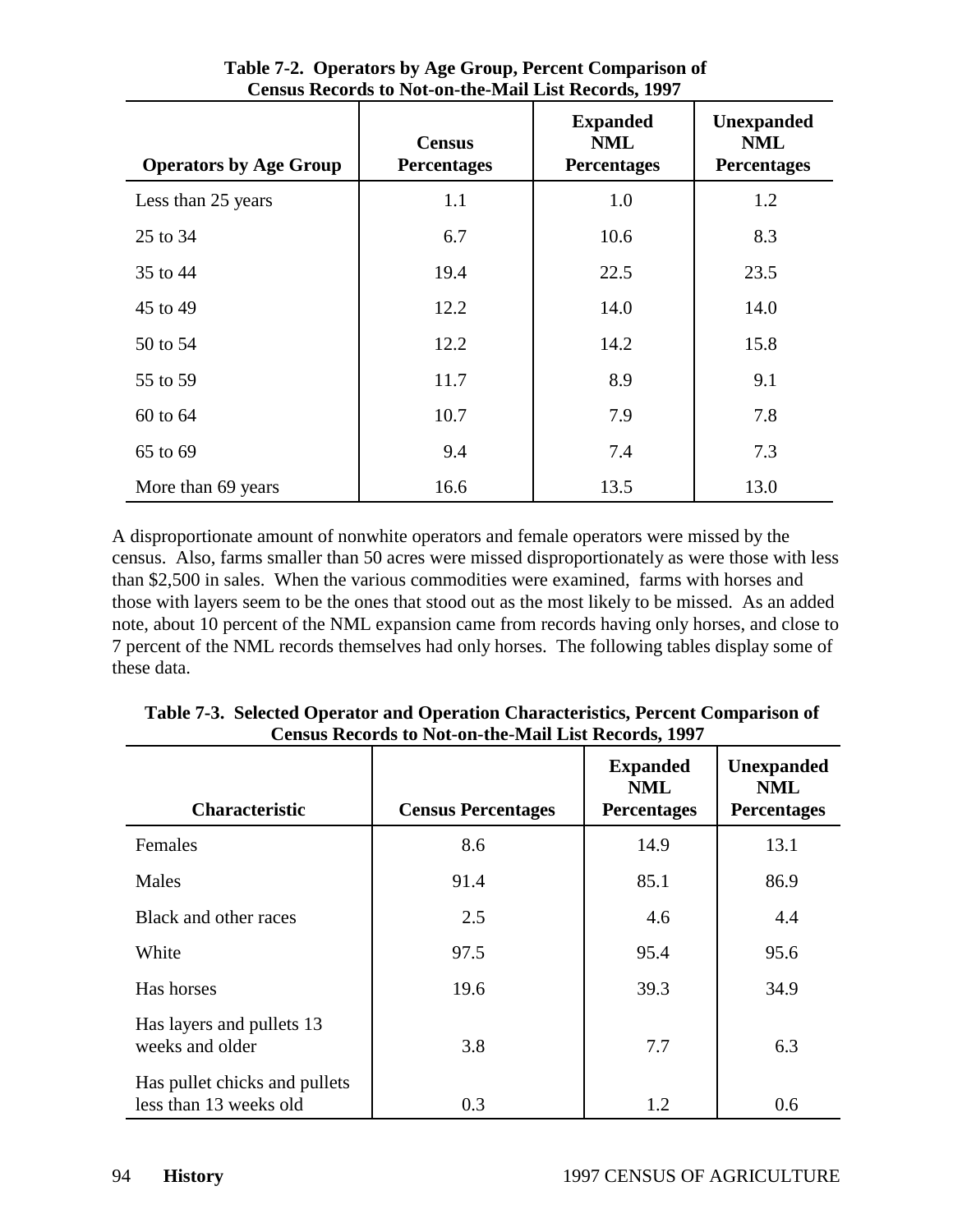| <b>Characteristic</b>                                   | <b>Total of Census</b><br>and NML | <b>Percent of Total</b><br>from NML |
|---------------------------------------------------------|-----------------------------------|-------------------------------------|
| Females                                                 | 208,945                           | 21.0                                |
| Males                                                   | 1,997,487                         | 12.6                                |
| Black and other races                                   | 61,244                            | 22.2                                |
| White                                                   | 2,145,188                         | 13.1                                |
| Has horses                                              | 491,114                           | 23.6                                |
| Has layers and pullets 13 weeks and older               | 95,221                            | 23.7                                |
| Has pullet chicks and pullets less than 13<br>weeks old | 7,393                             | 30.7                                |
| Total farms                                             | 2,206,432                         | 13.4                                |

| Table 7-4. Selected Operator and Operation Characteristics, Combined Totals of Census |  |
|---------------------------------------------------------------------------------------|--|
| and Not-on-the-Mail List (NML), and Percent Contributed from NML Records, 1997        |  |

#### **Table 7-5. Acres-in-Place and Total Sales, Percent Comparison of Census Records to Not-on-the-Mail List Records, 1997**

| <b>Characteristic</b>       | <b>Census Percentages</b> | <b>Expanded</b><br><b>NML</b><br><b>Percentages</b> | <b>Unexpanded</b><br><b>NML</b><br><b>Percentages</b> |
|-----------------------------|---------------------------|-----------------------------------------------------|-------------------------------------------------------|
| Less than 10 acres          | 8.0                       | 18.2                                                | 14.2                                                  |
| $10 \text{ to } 49$         | 21.5                      | 43.7                                                | 35.8                                                  |
| 50 to 179                   | 31.0                      | 17.1                                                | 26.5                                                  |
| More than 179 acres         | 39.5                      | 21.0                                                | 23.5                                                  |
| Less than $$2,500$ in sales | 26.0                      | 65.5                                                | 56.4                                                  |
| \$2,500 to \$9,999          | 24.4                      | 21.3                                                | 20.8                                                  |
| More than \$9,999           | 49.6                      | 13.2                                                | 22.8                                                  |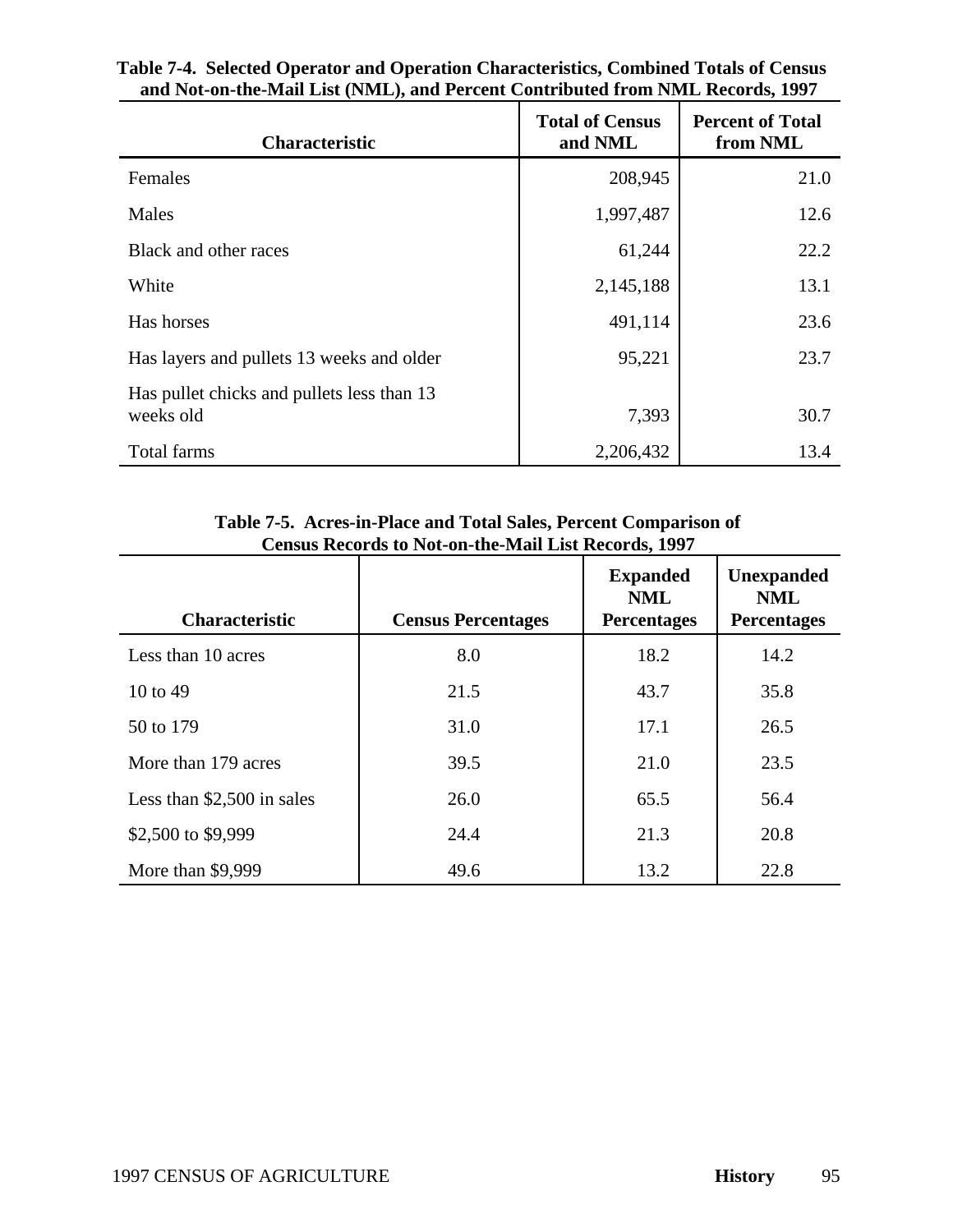| <b>Characteristic</b>       | <b>Total of Census and NML</b> | <b>Percent of Total from</b><br><b>NML</b> |
|-----------------------------|--------------------------------|--------------------------------------------|
| Less than 10 acres          | 207,050                        | 25.9                                       |
| 10 to 49                    | 539,608                        | 23.9                                       |
| 50 to 179                   | 673,298                        | 11.9                                       |
| More than 179 acres         | 786,476                        | 4.1                                        |
| Less than $$2,500$ in sales | 689,512                        | 28.0                                       |
| \$2,500 to \$9,999          | 529,268                        | 11.9                                       |
| More than \$9,999           | 987,652                        | 3.9                                        |
| Total farms                 | 2,206,432                      | 13.4                                       |

#### **Table 7-6. Acres-in-Place and Total Sales, Combined Totals of Census and Not-on-the-Mail List (NML), and Percent Contributed from NML Records, 1997**

# **Classification Error Survey**

**Overview:** The Census Classification Error Survey (CES) consisted of three components: 1) undercounted farms due to misclassification, 2) overcounted farms due to misclassification, and 3) overcounted farms due to duplication. In 1997, there were two goals set for the CES: 1) provide final survey indications by December 1, 1998, and 2) provide state level commodity indications.

It was a reinterview of a sample of 1997 Census of Agriculture respondents using a unique shorter report form. The CES instrument gathered details on additional persons involved with the place, such as spouse, partners, landlords, and tenants. The information was used in the post-survey record linkage to measure duplication in the census list.

Data were also collected on major crop and livestock commodities in the CES instrument. These data were used to calculate a CES scope for the place. It was also designed to include probing questions to gather more information to help determine the true farm status of the operation and to identify duplication. Every reasonable attempt was made to classify each CES respondent as a farm or a nonfarm following the interview. The resulting farm status data were compared to the census farm status to identify cases which were incorrectly classified in the census. All questionable error cases were reviewed to determine the correct respondent classification.

NASS's SSOs were responsible for every aspect of the CES. The SSOs handled the mailing of paper questionnaires (including second requests), checking in the returned questionnaires, capturing all data from paper using the Computer Assisted Telephone Interview (CATI) instrument, using the Blaise Interactive Edit (IE) to clean up all cases, and outputting various types of data to meet scheduled due dates.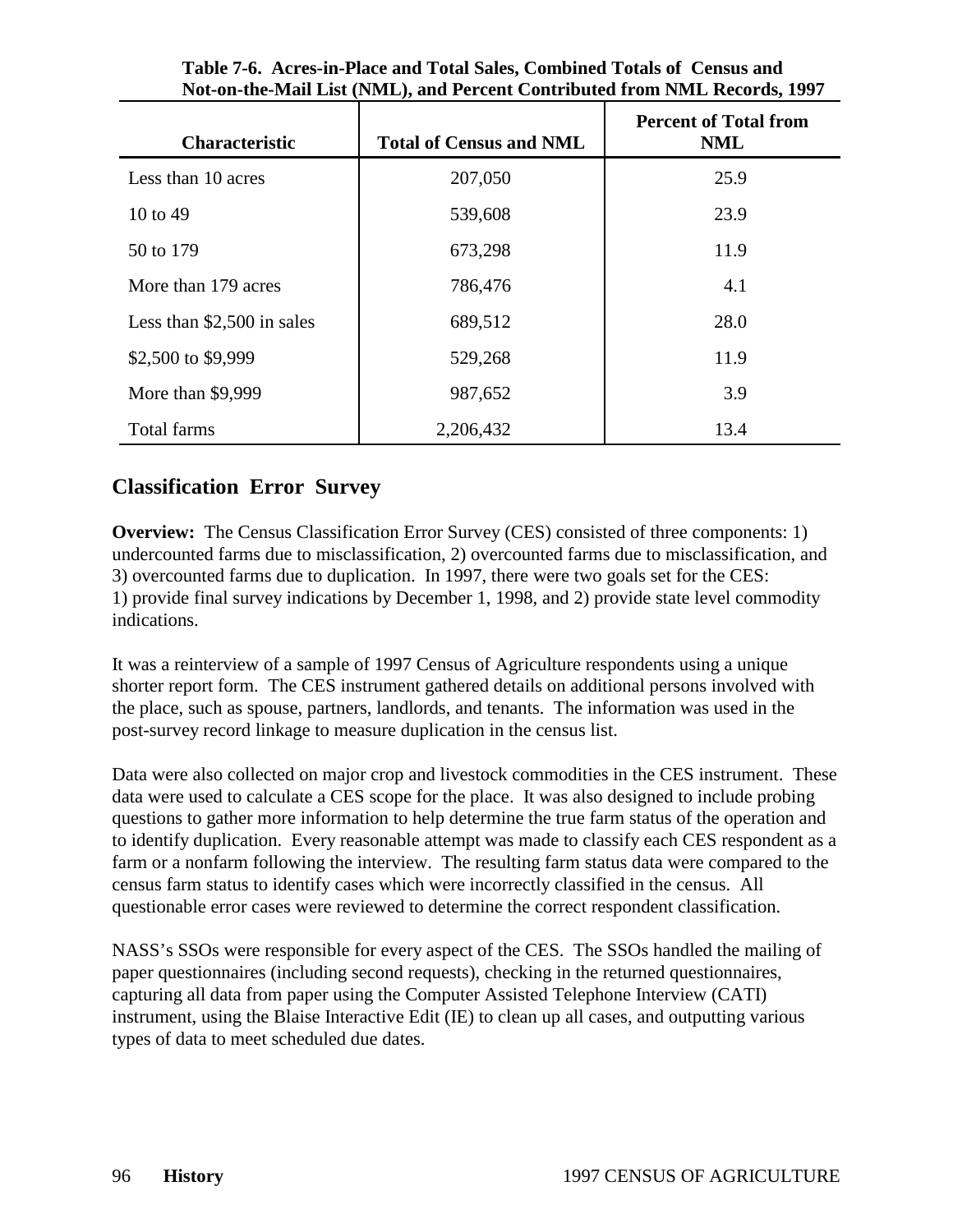**The Process:** Historically, the CES was designed with the idea that it would be used for measuring the error in farm numbers. Commodity data were estimated at the national level for CES undercounted farms only. In 1997, CES was designed to yield state level error measurements for commodities for both overcounts and undercounts.

The sample size in 1992 was 21,299 with sample rates ranging from 1 in 125 to 1 in 140. Sampling was at the regional level. The initial sample was drawn prior to census response; nonrespondents to the census were ineligible for the CES. This reduced the available sample to 16,804 records. CES nonresponse further reduced the effective sample size to 14,598. For 1997, however, the sample size was substantially increased. The design mirrored the segment allocation used in designing NASS's June and Fall Area Surveys. The reason was that area segments had been allocated to the state offices based on the importance of various commodities and this was deemed a logical approach to follow with the Classification Error Survey.

Sampling was at the state level. Consideration was given to stratifying records prior to selection for the CES. Variables considered were type of operation (e.g., partnership) and total value of sales. Stratification was dropped because of 1) the lack of data for the stratification variables (i.e., unknown values) and 2) the marginal benefits that would be gained for the added complexities. Operations with Total Value of Product (TVP) greater than \$500,000, abnormals, multi-units, and operations in Alaska and Hawaii were excluded from the CES. Tagged records in 1997 were also excluded. The final 1997 sample size was 37,084.

Because of census nonresponse, the sample was reduced to 30,775. Given the CES nonresponse, the effective sample size was further reduced to 26,119 cases. NASS's state offices handled all processing, except initial duplication searches and the final edit of undercounted data. State office activities, therefore, included mailout and follow-up mailout cases that could not be reached by telephone, telephone calls to all cases with telephone numbers, check-in of completed cases, data entry and "truth scoping." In addition, the state offices recontacted, as necessary, respondents to resolve questionable scope determinations.

Two processes were accomplished within the CES; measurement of misclassification, and measurement of list duplication. Misclassification determination was made first since only Classification Error Survey sample units that were truly in-scope needed to be checked for duplication. Data were collected via CATI and mail with some personal interview. The data were used to:

- Determine scope,
- Provide data for undercounted farms, and
- Provide data that could be used in identifying duplication.

All data collected outside of CATI were keyed into the Blaise system for editing and initial scope determination.

**Editing of Survey Data:** There were minimal edits on the data with its main focus being for scope determination. The only records requiring a detailed edit were the undercounted records since the Classification Error Survey data would serve as a proxy for the census data. Total Value of Product (TVP) data which was collected as a categorical value, was converted to an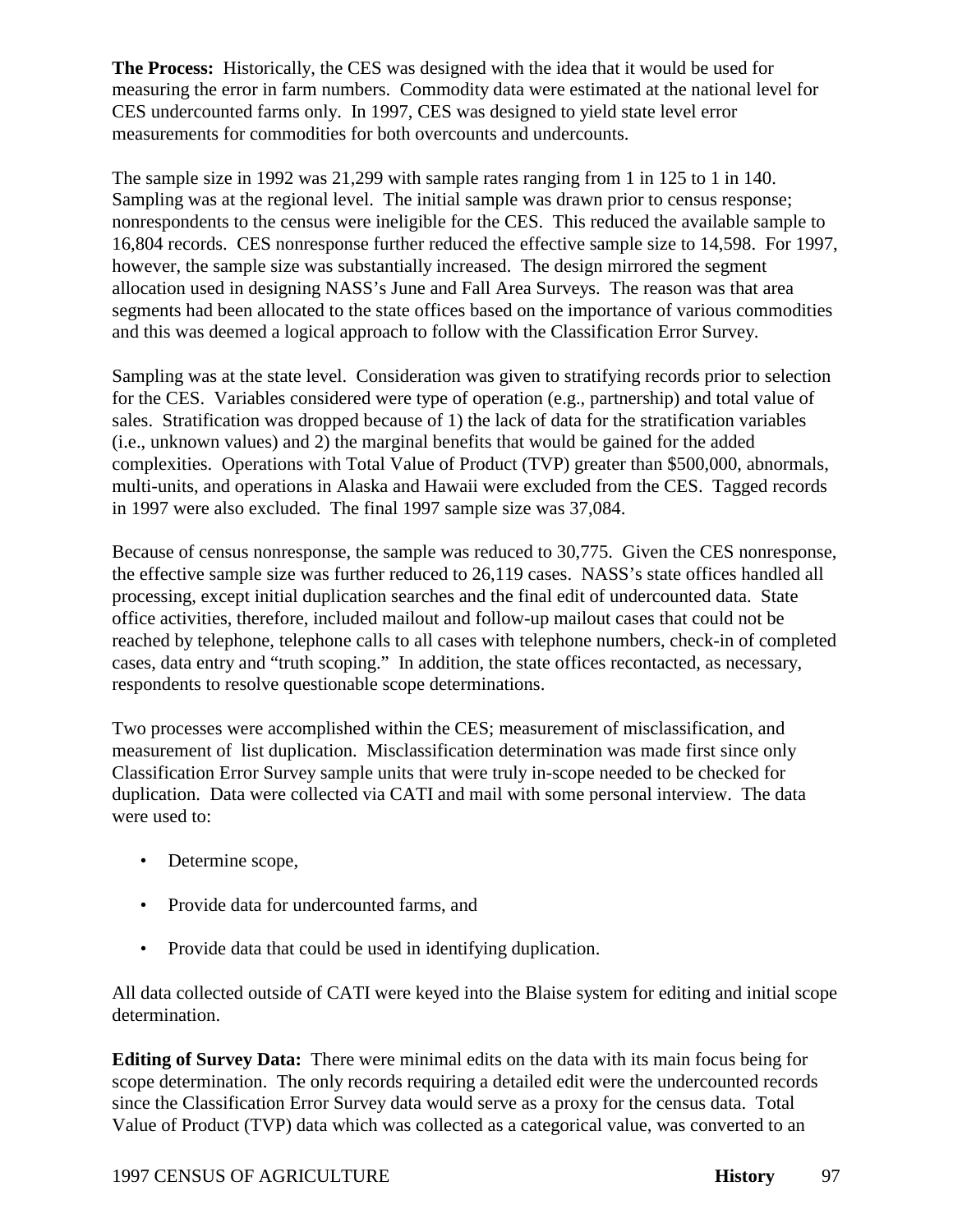actual value by using class medians based on values reported on the main census. Edits were performed on all the data using the Blaise software, with an additional manual edit done on all the undercount data. For the manual edit, the SAS data set from CATI information was printed out, and then the relationships among variables visually checked for reasonableness by headquarters statisticians. Data were changed as needed. Fourteen undercount records were reset to "non-errors" during data review. Missing values were hand imputed. Total Value Product (TVP) was imputed based on commodities reported, and yields were imputed based on state averages reported on the census. Categorical variables were imputed based on historic data, the individual's name (e.g., gender might be based on the label name), and other CES reports.

Respondents had noticeable trouble on reporting cattle; they tended to report everything as beef cows (i.e., no other cattle besides cows). Corrections were made using SAS FSEDIT. The summary system itself had additionally edits added so as to catch obvious data omissions (e.g., harvested acres and no production). No recontacts were made to correct any of the undercount data. Secondary sourcing was not permitted for the CES data, since it might have led to an erroneous decision on a record's scope. However, call backs to determine a record's true scope were encouraged.

**Duplication Search:** To aid in the duplication search, the Classification Error Survey questionnaire asked the respondent to provide names for landlords, spouse, tenants, and other people associated with the operation. They were additionally asked for any operation name and any old address used.

All of the names were fed into the Automatch software - a record linkage processing system, along with census list respondents, excluding those in the groups noted above. Linkage was run at the state level based on Census Processing Order Codes (CPOC). There were five passes made through the records. Social Security Numbers (SSNs) were used in the first pass, Employer Identification Numbers (EINs) in the second, names and addresses in the third, phone numbers in the fourth, and Enhanced List Management Operation (ELMO) linkage codes in the fifth. Records fell into three groups: matches, possible matches, and nonmatches. The possible matches were reviewed (approximately 9,600 link groups).

A flowchart was designed to aid the process. As with most flowcharts, strict adherence could produce erroneous decisions so the matching process was not perfect and required some subjectivity. Six control data items were included for viewing in Automatch. All the associated data for the potential matches were also populated into a FoxPro file so that a complete data comparison could be made if necessary. Approximately seventeen people in headquarters reviewed the resolution output with the most difficult determinations being referred to the most experienced people or to the SSOs as needed. All records that had an partnership or multiple operations associated with them were reviewed to insure that the correct decision was made on the duplication issue. Cross-state operations were further checked using Employer Identification Number (EIN), Social Security Number (SSN), List Survey Frame Identification (LSFID), and a phone number look-up on the FoxPro database created for the census list.

Conflicting goals made determining list duplication a difficult process. The first goal was to determine overcounted farms due to duplication, and the second goal was to measure overcounted commodities due to duplication. The problem arose when it was obvious that you were dealing with the same operation, but commodity data were only partially duplicated. If the operation was classified as a duplicate, then part of the commodity data would be lost. If it was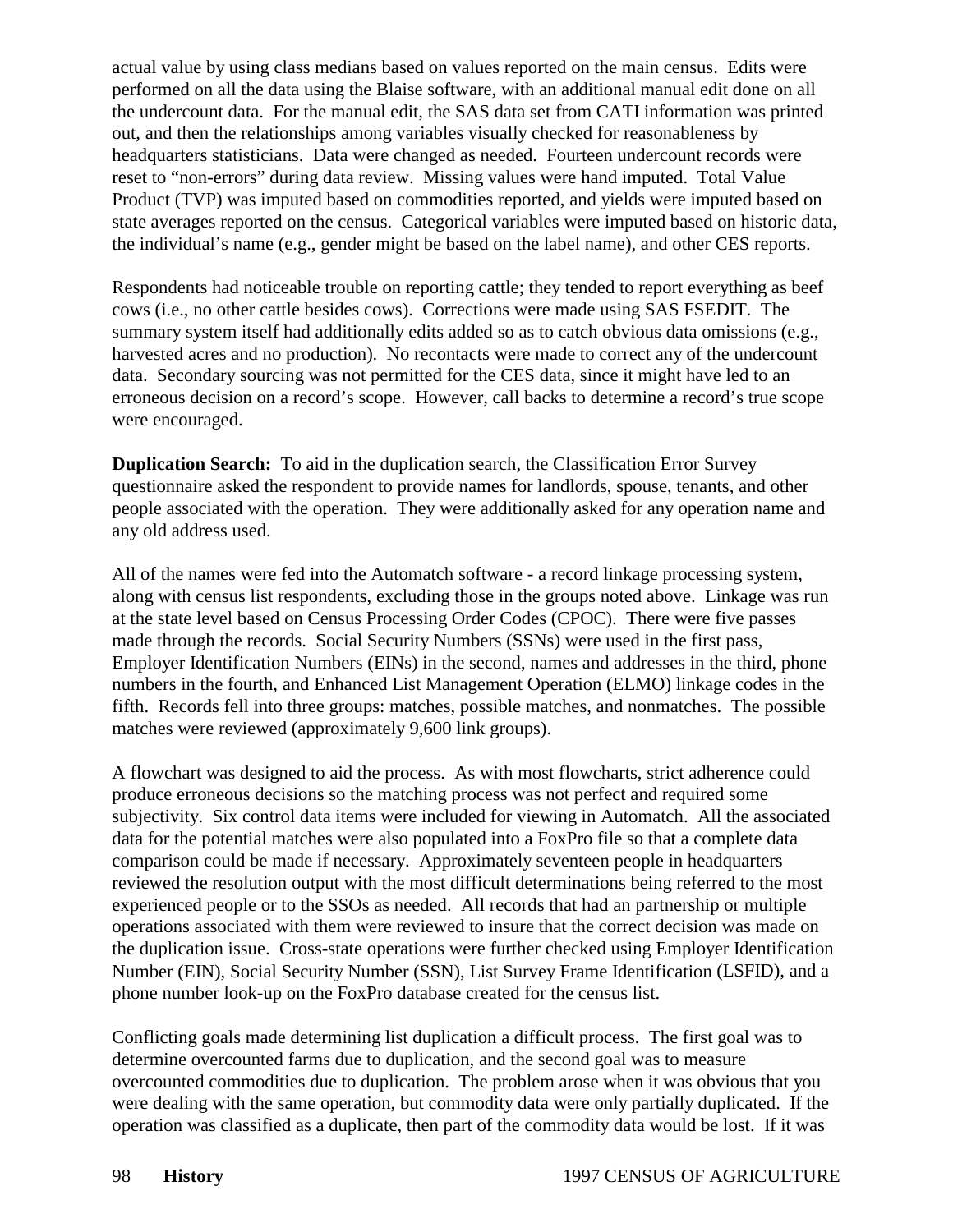not classified as a duplicate, then the error in farm count would be ignored. Operations already linked as duplicates by the census process, were not considered duplicates for CES purposes. Also, a number of duplicates were determined during CES data collection as opposed to Automatch.

**Scope Determination:** Scope determination was made by the Blaise instrument based on the CATI data. The SSOs were then to review all reports where the CES and census scope were in conflict. Headquarters statisticians reviewed the scope determinations submitted by the states, and in many cases, requested the state office recontact respondents or further review of the data to ensure proper scope determination.

Final scope determination was based on census data, CES data, NASS survey data, and ELMO data. Every effort was made to ensure that the correct "truth scope" was determined. In particular, census linkage codes were traced to insure that seemingly classification errors were actually "non-errors." For example, a CES in-scope record may have been out-of-scope on the census with the census record linked to another in-scope census record. In this case, there would be no error if the linkages were applied correctly. Occasionally, the linkage codes themselves were in error; in some of these cases, a thorough examination of the records involved reversed earlier decisions. Determining "truth scope" on records that were close to the \$1000 definition was a problem. Over 20 percent of error records had a Total Value of Product (TVP) under \$1,000 with over a third having TVP under \$2,500. In many cases, there was a tendency not to classify a record as an error if it was around the \$1,000 definition (i.e., to retain census scope whatever, it might have been).

**Conclusions and Observations:** The following table shows a cross classification of the three types of errors with TVP.

|             | <b>TVP</b>  |                 |         |         |          |                                                              |                         |                          |              |
|-------------|-------------|-----------------|---------|---------|----------|--------------------------------------------------------------|-------------------------|--------------------------|--------------|
| <b>Type</b> | <b>None</b> | \$1 to<br>\$999 | \$2,499 | \$9,999 | \$24,999 | \$1,000 to \\$2,500 to \\$10,000 to \\$25,000 to<br>\$49,999 | \$50,000 to<br>\$99,999 | \$100,000<br><b>Plus</b> | <b>Total</b> |
| Duplicate   | 21          | 13              | 23      | 62      | 51       | 29                                                           | 34                      | 77                       | 310          |
| Overcount   | 79          | 44              | 73      | 150     | 79       | 40                                                           | 28                      | 32                       | 525          |
| Undercount  | 106         | 87              | 153     | 195     | 98       | 53                                                           | 45                      | 37                       | 774          |
| Total       | 206         | 144             | 249     | 407     | 228      | 122                                                          | 107                     | 146                      | 1,609        |

Some of the cases where TVP exceeded \$99,999 were examined to see what could be learned. Observations could only be based on data files since the forms themselves were not available. There were 32 overcounts looked at in detail and 37 undercounts. In 10 of the 32 overcount cases, it appeared that the final scope determined by the Classification Error Survey (CES) might not have been correct. However, there was no way to know without recontacting the sampled units. Of the 37 large undercounts, 20 were active ELMO records with current control data. Should these records have been flagged in the edit for review (i.e., large TVP, current control data, yet out-of-scope)? Additionally, four of these undercounts had been correctly scoped originally, but were erroneously made out-of-scope during analytic review. Another three were

1997 CENSUS OF AGRICULTURE **History** 99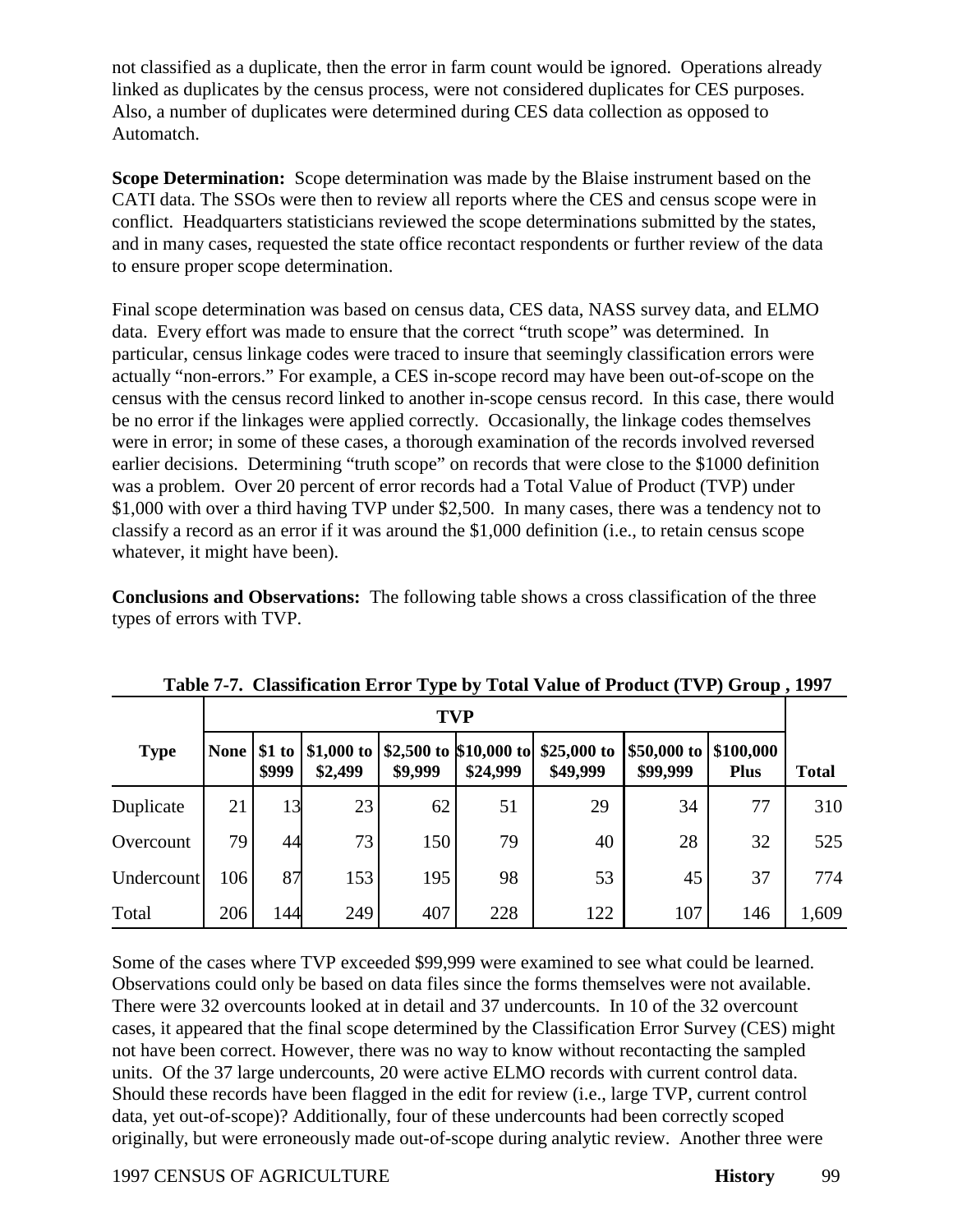linked to other out-of-scope records which raises the question of whether all the duplicates within a group were erroneously out-of-scoped when one should have been kept.

Table 7.8 shows cross tabulations of rental arrangements by type of error. The shaded boxes highlight where the CES and the final census data were in agreement. About two-thirds of the duplicates showed a landlord/tenant relationship on at least one of the data files. Of the overcounts, 197 cases showed that they were landlords on the census with enough data to qualify as a farm. However, on the CES, there were 170 of these that "screened out" as nonfarms prior to any CES data being collected. There were 67 records that showed land rented from others on the census that were determined to be out-of-scope (O/S) on the CES with 59 of these "screening out."

|                                   | <b>Census Reported Data</b>      |                                |                                      |                  |                |  |  |
|-----------------------------------|----------------------------------|--------------------------------|--------------------------------------|------------------|----------------|--|--|
| <b>CES</b> Reported<br>Data       | <b>Census</b><br><b>Landlord</b> | <b>Census</b><br><b>Tenant</b> | <b>Census Landlord</b><br>and Tenant | <b>Neither</b>   | <b>Total</b>   |  |  |
| <b>Duplicate</b>                  | 28                               | 122                            | 14                                   | 146              | 310            |  |  |
| <b>CES</b> Landlord               | 16                               | $\mathbf{1}$                   | 3                                    | 5                | 25             |  |  |
| <b>CES</b> Tenant                 | $\mathbf{1}$                     | 101                            | $\overline{4}$                       | 21               | 127            |  |  |
| <b>CES</b> Landlord<br>and Tenant | $\mathbf{1}$                     | $\mathbf{1}$                   | $\overline{4}$                       | $\overline{2}$   | 8              |  |  |
| Neither                           | 6                                | 10                             | $\overline{2}$                       | 101              | 119            |  |  |
| No CES data                       | $\overline{4}$                   | 9                              | $\mathbf{1}$                         | 17               | 31             |  |  |
| <b>Overcount</b>                  | 178                              | 48                             | 19                                   | 280              | 525            |  |  |
| <b>CES</b> Landlord               | 19                               | $\mathbf{1}$                   | $\mathbf{1}$                         | 23               | 44             |  |  |
| <b>CES</b> Tenant                 | $\overline{0}$                   | $\overline{2}$                 | $\overline{0}$                       | $\overline{0}$   | $\overline{2}$ |  |  |
| <b>CES</b> Landlord<br>and Tenant | $\overline{0}$                   | $\boldsymbol{0}$               | $\mathbf{1}$                         | $\boldsymbol{0}$ | $\mathbf{1}$   |  |  |
| Neither                           | 6                                | 3                              | $\overline{0}$                       | 41               | 50             |  |  |
| No CES data                       | 153                              | 42                             | 17                                   | 216              | 428            |  |  |
| <b>Undercount</b>                 | $\overline{0}$                   | $\overline{0}$                 | $\overline{0}$                       | 774              | 774            |  |  |
| <b>CES</b> Landlord               | $\overline{0}$                   | $\overline{0}$                 | $\overline{0}$                       | 120              | 120            |  |  |
| <b>CES</b> Tenant                 | $\overline{0}$                   | $\overline{0}$                 | $\overline{0}$                       | 170              | 170            |  |  |
| <b>CES</b> Landlord<br>and Tenant | $\overline{0}$                   | $\overline{0}$                 | $\overline{0}$                       | 21               | 21             |  |  |
| Neither                           | $\overline{0}$                   | $\overline{0}$                 | $\overline{0}$                       | 463              | 463            |  |  |

 **Table 7-8. Comparison of Reported CES Landlord/Tenant Data to Corresponding Census Data by Type of Error, 1997**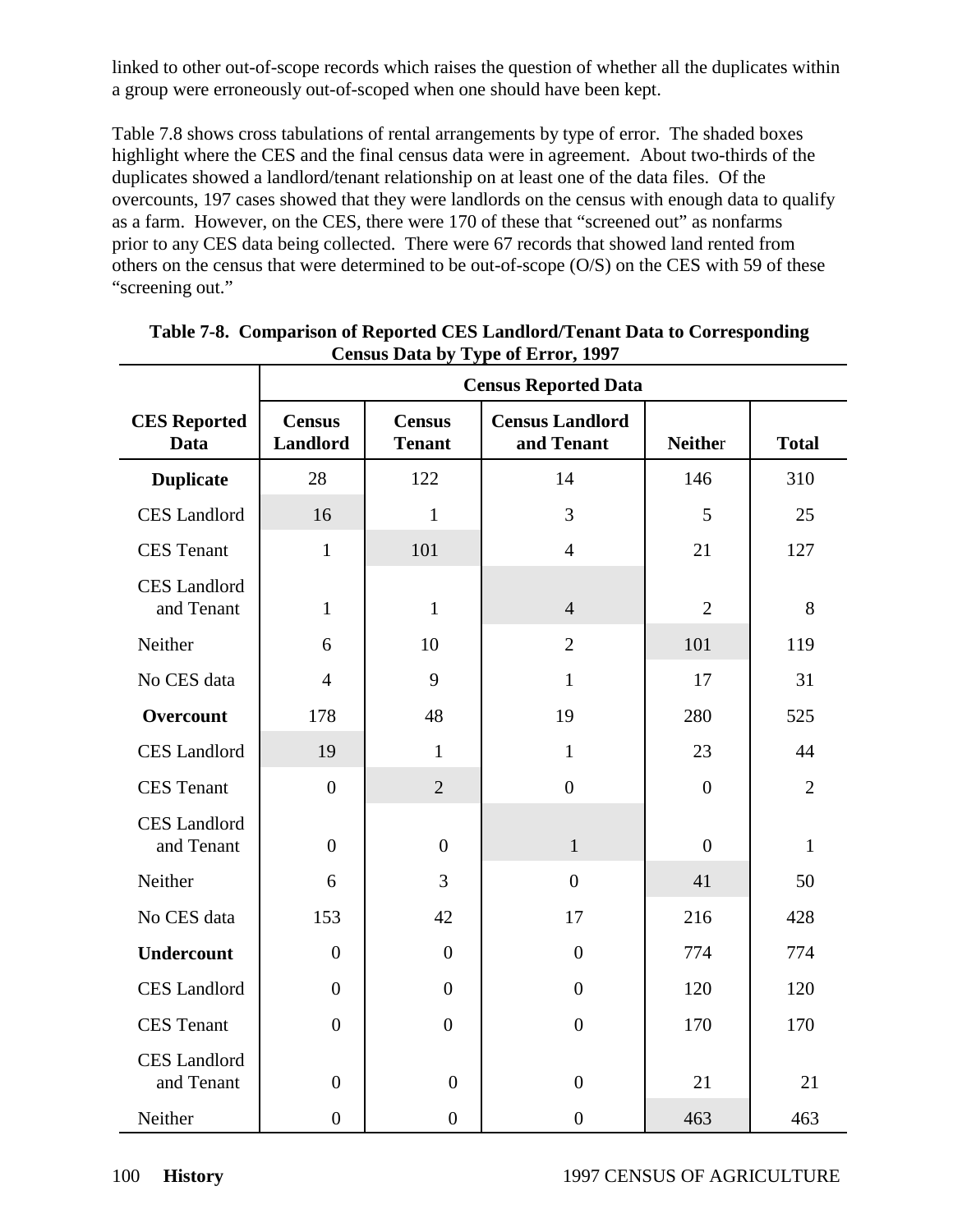Another way to look at the landlord/tenant issue is to look at tenure which strictly classifies an operation as being operated by a full owner, part owner, or full tenant. This variable does not address whether an operator was a landlord or not. Table 7.9 shows Classification Error Survey (CES) errors by tenure. Not surprising was the duplication problem with part owners and tenants. Note that 181 of the 461 full owners that were identified as overcounts were landlords (based on census data).

| <b>Tenure</b> |                    |                |                    |                |                |                |              |  |  |  |
|---------------|--------------------|----------------|--------------------|----------------|----------------|----------------|--------------|--|--|--|
|               | <b>Full Owners</b> |                | <b>Part Owners</b> |                | <b>Tenants</b> |                |              |  |  |  |
| <b>Source</b> | <b>Total</b>       | <b>Percent</b> | <b>Total</b>       | <b>Percent</b> | <b>Total</b>   | <b>Percent</b> | <b>Total</b> |  |  |  |
| Duplicate     | 174                | 56.1           | 89                 | 28.7           | 47             | 15.2           | 310          |  |  |  |
| Overcount     | 461                | 87.8           | 33                 | 6.3            | 31             | 5.9            | 525          |  |  |  |
| Undercount    | 588                | 76.0           | 122                | 15.8           | 64             | 8.3            | 774          |  |  |  |
| <b>CES</b>    | 1,223              | 76.0           | 244                | 15.2           | 142            | 8.8            | 1,609        |  |  |  |
| Census        | 1,146,891          | 60.0           | 573,839            | 30.0           | 191,129        | 10.0           | 1,911,859    |  |  |  |

 **Table 7-9. CES Errors by Tenure, Percent and Total, 1997** 

Tenure was further looked at in regard to cattle, but no unusual relationships seemed to be readily evident.

| Tenure and Cattle Presence |                    |                |              |                    |                |                |              |  |  |  |
|----------------------------|--------------------|----------------|--------------|--------------------|----------------|----------------|--------------|--|--|--|
|                            | <b>Full Owners</b> |                |              | <b>Part Owners</b> | <b>Tenants</b> |                |              |  |  |  |
| <b>Source</b>              | <b>Total</b>       | <b>Percent</b> | <b>Total</b> | <b>Percent</b>     | <b>Total</b>   | <b>Percent</b> | <b>Total</b> |  |  |  |
| Duplicate                  | 174                | 56.1           | 89           | 28.7               | 47             | 15.2           | 310          |  |  |  |
| No cattle                  | 71                 | 58.2           | 31           | 25.4               | 20             | 16.4           | 122          |  |  |  |
| <b>Positive Cattle</b>     | 103                | 54.8           | 58           | 30.9               | 27             | 14.4           | 188          |  |  |  |
| Overcount                  | 461                | 87.8           | 33           | 6.3                | 31             | 5.9            | 525          |  |  |  |
| No cattle                  | 302                | 88.8           | 18           | 5.3                | 20             | 5.9            | 340          |  |  |  |
| Positive cattle            | 159                | 85.9           | 15           | 8.1                | 11             | 5.9            | 185          |  |  |  |
| Undercount                 | 588                | 76.0           | 122          | 15.8               | 64             | 8.3            | 774          |  |  |  |
| No cattle                  | 326                | 79.9           | 47           | 11.5               | 35             | 8.6            | 408          |  |  |  |
| Positive cattle            | 262                | 71.6           | 75           | 20.5               | 29             | 7.9            | 366          |  |  |  |
| <b>CES</b>                 | 1,223              | 76.0           | 244          | 15.2               | 142            | 8.8            | 1,609        |  |  |  |

 **Table 7-10. CES Errors by Tenure and Presence of Cattle, Percent and Total, 1997 Tenure and Cattle Presence**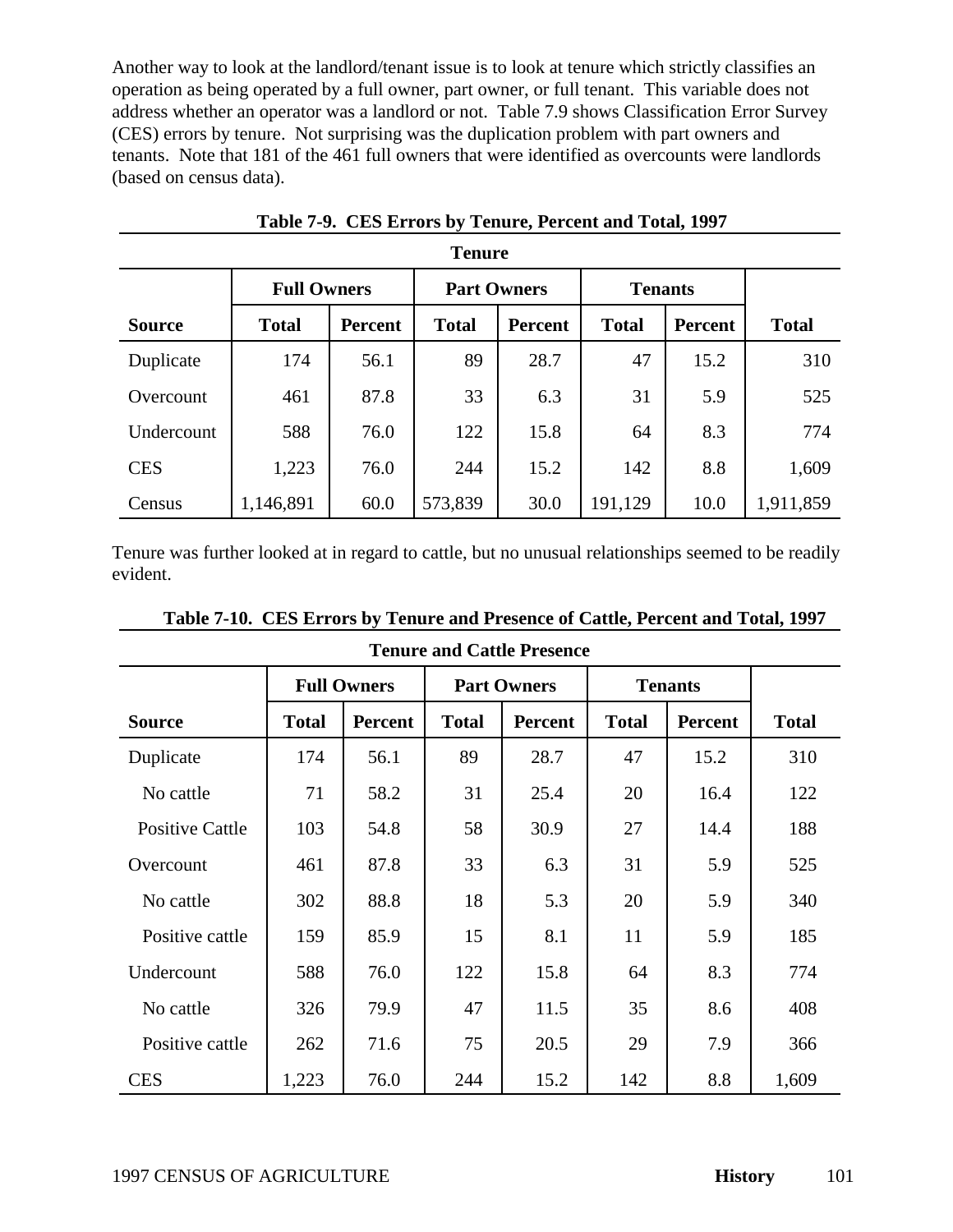The CES error cases seem to be influenced by the age of the respondent. The following table follows shows responses to the census by age of operator as well as showing age breaks for CES error cases. When compared with the main census, it seemed that a disproportionate number of duplicates were associated with younger individuals while a disproportionate number of overcounts seemed to be associated with older individuals. The average age published on the census was 54.3; for the CES, the averages were 54.2 for duplicates, 60.6 for overcounts, and 56.0 for undercounts.

| Age of Operator as Reported on CES and Census |               |                |              |                |              |                |              |                |                |
|-----------------------------------------------|---------------|----------------|--------------|----------------|--------------|----------------|--------------|----------------|----------------|
|                                               | 34 or younger |                | 35 to 49     |                |              | 50 to 69       | 70 or older  |                |                |
| <b>Source</b>                                 | <b>Total</b>  | <b>Percent</b> | <b>Total</b> | <b>Percent</b> | <b>Total</b> | <b>Percent</b> | <b>Total</b> | <b>Percent</b> | <b>Total</b>   |
| Duplicate                                     | 32            | 10.3           | 93           | 30.0           | 126          | 40.6           | 59           | 19.0           | 310            |
| Overcount                                     | 21            | 4.0            | 110          | 21.0           | 212          | 40.4           | 182          | 34.7           | 525            |
| Undercount                                    | 53            | 6.8            | 211          | 27.3           | 354          | 45.7           | 156          | 20.2           | 774            |
| <b>CES</b>                                    | 106           | 6.6            | 414          | 25.7           | 692          | 43.0           | 397          | 24.7           | 1,609          |
| Census                                        | 149,305       | 7.8            | 604,287      |                | 31.6 841,096 |                | 44.0 317,171 |                | 16.6 1,911,859 |

 **Table 7-11. CES Errors by Age of Operator, 1997**

When one looks at type of organization, it appears that the partnerships and corporations are disproportionately causing the most problems with duplication (see Table 7-12).

| <b>Type of Organization</b> |                   |                |              |                |              |                              |                |     |               |
|-----------------------------|-------------------|----------------|--------------|----------------|--------------|------------------------------|----------------|-----|---------------|
|                             | <b>Individual</b> |                | Partnership  |                | Corporation  |                              | <b>Other</b>   |     |               |
| <b>Source</b>               | <b>Total</b>      | <b>Percent</b> | <b>Total</b> | <b>Percent</b> | <b>Total</b> | <b>Percent</b> Total Percent |                |     | <b>Total</b>  |
| Duplicate                   | 211               | 68.1           | 69           | 22.3           | 27           | 8.7                          | 3              | 1.0 | 310           |
| Overcount                   | 457               | 87.0           | 47           | 9.0            | 17           | 3.2                          | $\overline{4}$ | 0.8 | 525           |
| Undercount                  | 717               | 92.6           | 39.0         | 5.0            | 14           | 1.8                          | $\overline{4}$ | 0.5 | 774           |
| <b>CES</b>                  | 1,385             | 86.1           | 155          | 9.6            | 58           | 3.6                          | 11             | 0.7 | 1,609         |
| Census                      | 1,643,424         | 86.0           | 169,462      | 8.6            | 84,002       |                              | 4.4 14,971     |     | 0.8 1,911,859 |

|  | Table 7-12. CES Errors by Type of Organization, 1997 |  |  |
|--|------------------------------------------------------|--|--|
|  |                                                      |  |  |

Race did not seem to be a contributing factor to CES error. However, it should be noted that the expansion factors associated with the errors on operations farmed by minorities made that data unusable at the state level. To illustrate: one error on an operation farmed by a minority might expand to 175 records for a given state, yet there might only be 100 minority farms in the state.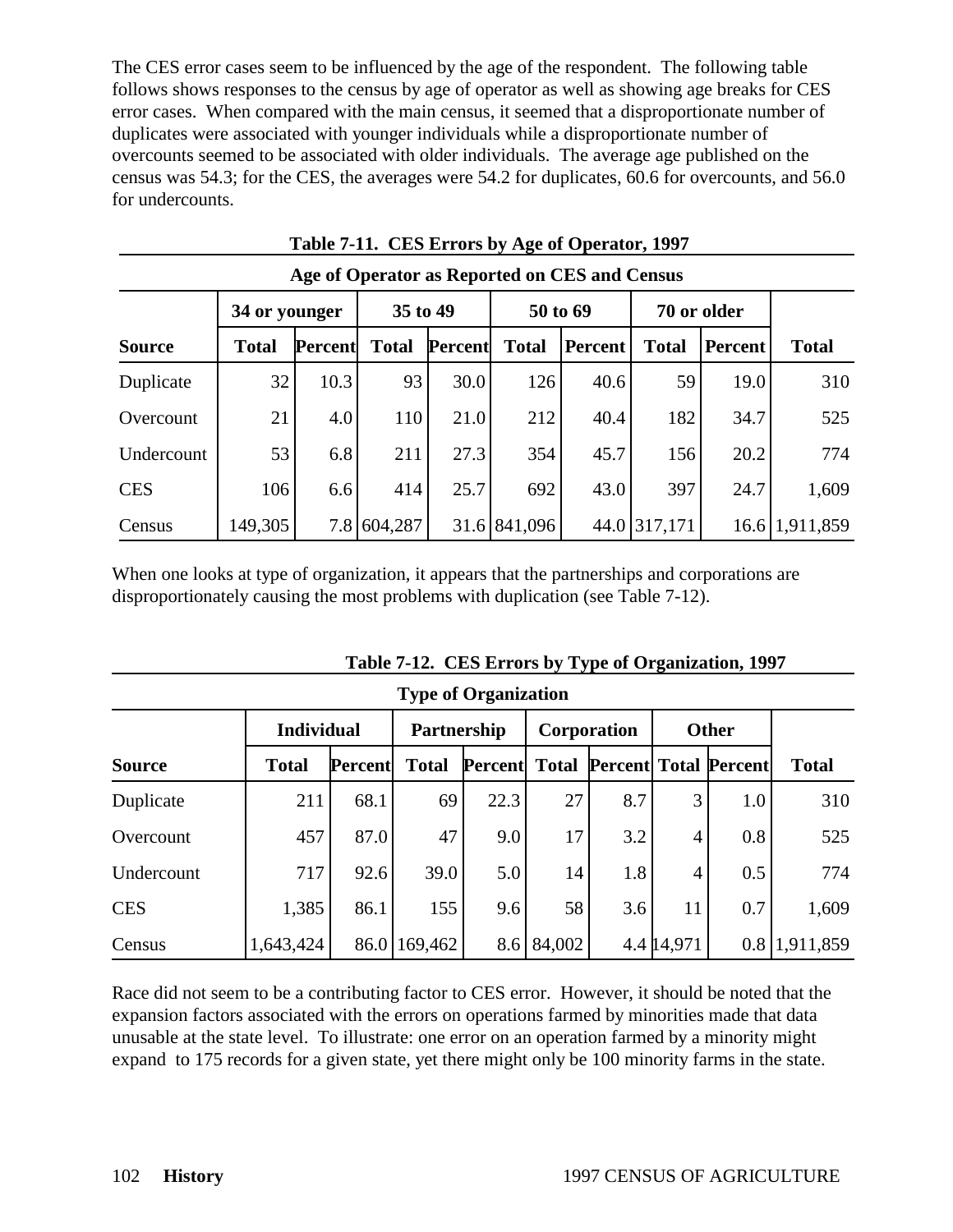| <b>RUCE OF OPERATOR</b> |              |                |                    |         |              |  |  |  |  |
|-------------------------|--------------|----------------|--------------------|---------|--------------|--|--|--|--|
|                         |              | White          | <b>Other Races</b> |         |              |  |  |  |  |
| <b>Source</b>           | <b>Total</b> | <b>Percent</b> | <b>Total</b>       | Percent | <b>Total</b> |  |  |  |  |
| Duplicate               | 304          | 98.1           | 6                  | 1.9     | 310          |  |  |  |  |
| Overcount               | 506          | 96.4           | 19                 | 3.6     | 525          |  |  |  |  |
| Undercount              | 758          | 97.9           | 16                 | 2.1     | 774          |  |  |  |  |
| <b>CES</b>              | 1,568        | 97.5           | 41                 | 2.5     | 1,609        |  |  |  |  |
| Census                  | 1,864,201    | 97.5           | 47,658             | 2.5     | 1,911,859    |  |  |  |  |

| Table 7-13. CES Errors by Race of Operator, 1997 |  |  |  |  |
|--------------------------------------------------|--|--|--|--|
|                                                  |  |  |  |  |

**Race of Operator**

The next table shows the error records by occupation of the operator. Duplication problems were much higher on those people who stated that farming was their major occupation. More problems with undercounts and "pure" overcounts occurred on the records where the operators did not report their occupation as being farming.

| Occupation of Operator as Reported on CES and Census |              |                |              |                |              |  |  |  |  |
|------------------------------------------------------|--------------|----------------|--------------|----------------|--------------|--|--|--|--|
|                                                      | Farming      |                | Other        |                |              |  |  |  |  |
| <b>Source</b>                                        | <b>Total</b> | <b>Percent</b> | <b>Total</b> | <b>Percent</b> | <b>Total</b> |  |  |  |  |
| Duplicate                                            | 176          | 56.8           | 134          | 43.2           | 310          |  |  |  |  |
| Overcount                                            | 208          | 39.6           | 317          | 60.4           | 525          |  |  |  |  |
| Undercount                                           | 285          | 36.8           | 489          | 63.2           | 774          |  |  |  |  |
| <b>CES</b>                                           | 669          | 41.6           | 940          | 58.4           | 1,609        |  |  |  |  |
| Census                                               | 961,560      | 50.3           | 950,299      | 49.7           | 1,911,859    |  |  |  |  |

#### **Table 7-14. CES Errors by Occupation of Operator, 1997**

If a respondent answered all "no's" to the CES screening questions, then there were eight additional questions asked to help determine why the CES case was out-of-scope. Table 7-15 shows the summary of these responses. The questions are worded verbatim in the table (note: some improvement in the wording should be implemented if these types of questions are used in the future). There were 437 responses to this set of questions. Multiple responses of "yes" were allowed.

There were 62 operations that were tabulated with over \$50,000 TVP on the census but yet answered all "no's" to the CES screening questions. Note that only 29 of these 62 records actually reported \$50,000+ in TVP with the remainder of the data coming from edit/imputation/data review. Of the 437, there were 180 with  $TVP = 0$  on the "keyed" data file and another 36 with  $$1 < TVP <$ \$1,000. During census processing, the TVP was raised to \$1,000+ on 134 of these records.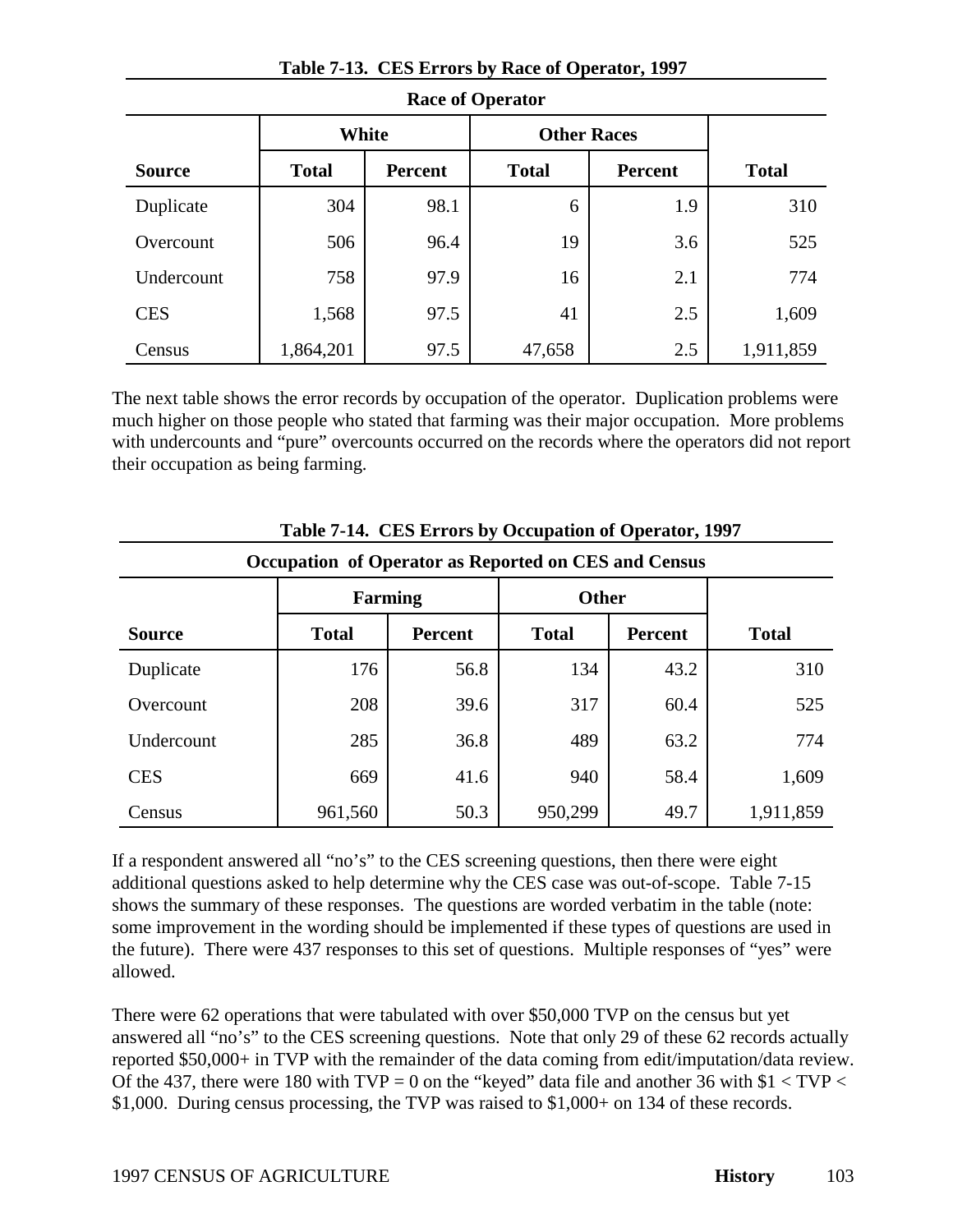Additionally, 123 of the 437 showed land as zero on the census "keyed" file but were given acreage during the edit/imputation/review process.

An attempt was made to examine in detail the 29 records that reported TVP>\$50,000. Unfortunately, only 25 SSOs transmitted requested files to headquarters during and following CES processing. As a result, only 20 records could be effectively reviewed. In four cases, it appears that the final scope established by the CES may have been wrong. In nine of the cases, the respondent indicated that all land was rented out on the census form but completed detailed questions anyway. During census processing, these were made farms; the CES then determined these to be nonfarms. In eight of these cases, however, there were government payments on the census form so it was unclear what the "truth scope" should be. From this, it appears to be a problem in establishing the "truth scope" when land was rented out but government payments are positive. In two cases, it appears that there were deceitful answers given on either the CES or census. In the first case, a form was completed for a nursery but on the recontact, the respondent said that he went out of business several years ago. The other said that he went out of business in 1994 on the CES but yet had completed a detailed census form.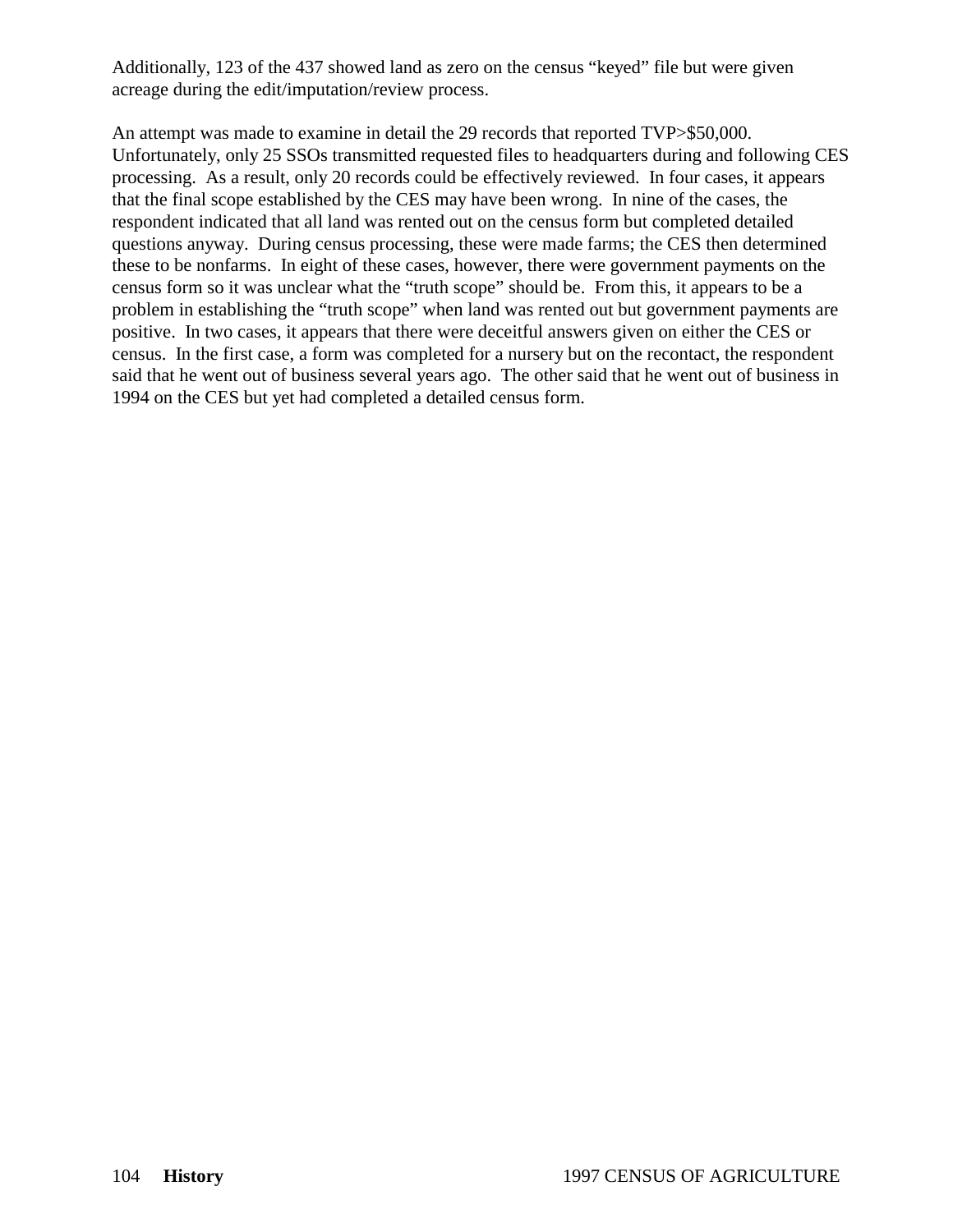|                                                                                                                                                                                                                   |                |                 | <b>TVP level reported on Census</b> |                          |                            |                     |                                 |
|-------------------------------------------------------------------------------------------------------------------------------------------------------------------------------------------------------------------|----------------|-----------------|-------------------------------------|--------------------------|----------------------------|---------------------|---------------------------------|
| <b>Question</b>                                                                                                                                                                                                   | <b>None</b>    | \$1 to<br>\$999 | \$1,000<br>to<br>\$4,999            | \$5,000<br>to<br>\$9,999 | \$10,000<br>to<br>\$49,999 | \$50,000<br>or more | <b>Total</b><br><b>Response</b> |
| Was all of your land<br>removed from agricultural<br>production before<br>January 1, 1997?                                                                                                                        | 19             | 18              | 44                                  | 27                       | 35                         | 20                  | 163                             |
| During 1997, did you rent<br>your land for agricultural<br>production?                                                                                                                                            | 24             | 17              | 69                                  | 37                       | 75                         | 37                  | 259                             |
| During 1997, did you<br>participate as a partner,<br>investor, or corporate<br>member of a farm or ranch<br>operated by someone else?                                                                             | 3              | $\overline{0}$  | 5                                   | 3                        | 3                          | 6                   | 20                              |
| Did you retire from<br>farming or ranching before<br>January 1, 1997?                                                                                                                                             | 39             | 20              | 66                                  | 40                       | 63                         | 32                  | 260                             |
| Are you no longer involved<br>in an agricultural<br>operation?                                                                                                                                                    | 28             | 19              | 64                                  | 31                       | 47                         | 31                  | 220                             |
| Was the farm or ranch sold<br>before January 1, 1997?                                                                                                                                                             | $\overline{4}$ | 3               | 14                                  | 7                        | 6                          | 7                   | 41                              |
| During 1997, did you<br>participate in agricultural<br>activities other than<br>agriculture production such<br>as farm supplier, feed mill<br>operator, provider of<br>custom work, farm market<br>operator, etc? | $\overline{0}$ | 1               | $\overline{2}$                      | $\mathbf{1}$             | $\boldsymbol{0}$           | $\overline{2}$      | 6                               |
| Is there any other reason<br>you were not involved in<br>agriculture during 1997?                                                                                                                                 | 21             | 6               | 44                                  | 19                       | 24                         | 23                  | 137                             |

**Table 7-15. Classification Error Survey Errors by TVP, 1997**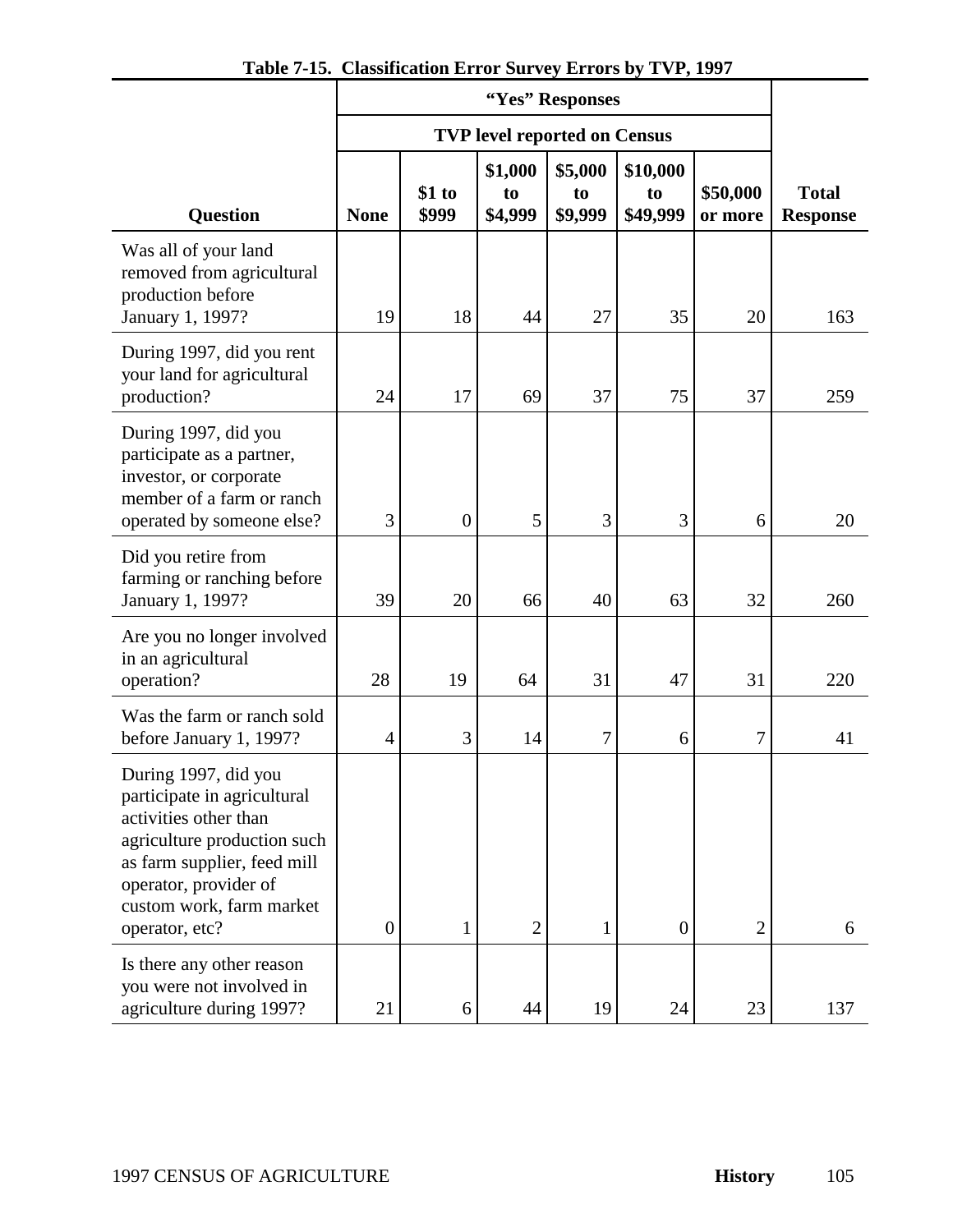# **Other Observations**

There were instances where the original census record for a Classification Error Survey (CES) case had been scoped correctly but was then changed to an incorrect scope during processing (i.e., edit, analytic review, etc.). This occurred on 27 undercount cases, 29 overcount cases, and 2 of the duplicates. This was determined by looking at the changes in a record's status across time. The census retains up to four check-in codes for each record which allows for this type of analysis.

The total number of overcount records was 835 with 310 of those coming from duplicates. Of the 525 not coming from duplicates, 197 showed land rented to others (38 percent) on the final census data file. Of these, seven had the same value for land rented to others and land rented from others. There were 3,226 such occurrences in the entire census. Although possible, it seems strange to have land rented from others equal to land rented to others. There appears to be a large number of classification error cases revolving around landlord/tenant relationships.

A problem existed in correctly counting farms where all land was rented out, but government payments exceed \$999. As a related issue, census processing seemed to convert rented out land to land operated in many cases due to the respondent completing detailed information in the crop's section of the form.

Of the 774 undercounts, 13 were nursery, Christmas tree, or horticulture operations. There were 100 farms with equine and 245 with hay.

Secondary source census data were on four of the duplicates and six of the overcounts. If these records had been contacted, as opposed to estimated, perhaps they would not have been error cases. Future evaluations should attempt to target at least a group of these types of records in an effort to assess the secondary sourcing process.

Response rates for CES ranged from 73 percent to 96 percent with an average of 86 percent.

For the 310 duplication errors: 1) 299 matched one other census record, 2) 9 matched two other records, and 3) 2 matched four other records. Duplications to records that were excluded from the CES sampled population had to be handled with care so that the correct duplication factor was applied. There were 18 occurrences in the CES.

There were 28 overcount cases that reported over \$1,000+ in government payments on the census but none on the CES. Similarly, there were 10 overcount cases reporting 10,000+ broilers sold on the census but were deemed out-of-scope on CES.

There were 1) 60 CES overcount cases with land operated and TVP both equal to zero on the keyed census data file; and 2) an additional 260 cases with one of the two variables zero on the keyed file. These 320 records became in-scope during census processing with the CES subsequently identifying them as overcount errors. For the undercounts, there were 97 records with one or both of the two variables equal to zero on the keyed census data file; even though the census out-of-scoped these, the CES later identified them as farms or undercount errors.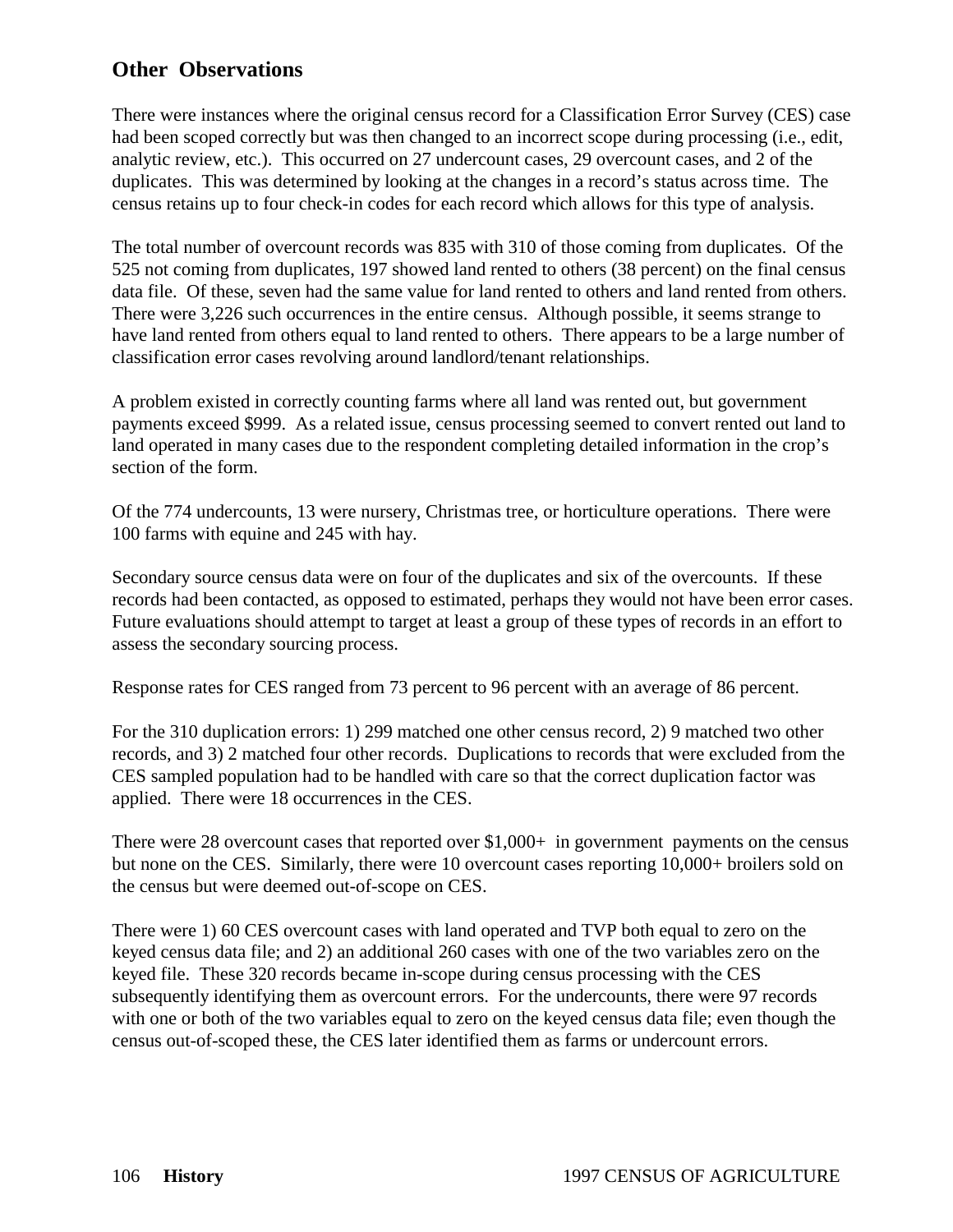Classification and searches for duplications could not be done until the possibility of new adds to the census list frame was halted, and all analytic review completed. This put time lines on a tight schedule.

Original census forms were needed as an aid in final CES scoping. These were not available for census out-of-scope cases in 1997 which made undercount decision making more difficult. For 2002, all forms should be scanned since even the information on out-of-scope forms may be needed later.

Geo-transfers (i.e., state of operation different from state originally identified for the operation) for CES error cases complicated the summarization of the data.

Due to outliers (high and low) at the state level, it was necessary for the 1997 census to smooth the combined Not-on-the-Mail List (NML) and Classification Error Survey (CES) coverage indications across states. Although a methodical approach was used, some of the directions taken were subjective and nonrepeatable. Given high expansion factors and the existence of rare items, demographic and commodity estimation becomes questionable unless U.S. level indications were smoothed across states.

It was necessary to follow census linkage codes to insure that proper adjustments were applied for the possible CES errors that were uncovered.

From reading respondent comments, it was apparent that many thought that "enough was enough" and did not wish to be bothered further with the CES.

In future censuses, we need to:

- 1. Rectify data on duplication cases so that only "duplicated" data will be adjusted as opposed to all data on the error forms. Historically, the CES focused solely on coverage error and not response error.
- 2. Search for duplicates across state lines (i.e., not be limited to the state where the record was sampled).
- 3. Collect data from respondents that a) might not consider themselves to be farms (e.g., Conservation Reserve Program only or nurseries) and b) were only in business during the first part of the census year.
- 4. Take care to avoid a) classifying a landlord only as an operator b) editing/imputing data that creates farms from nonfarms, and c) improperly scoping point farm cases with points being in the neighborhood of \$1,000 (small differences in response can reverse the scope of an operation).
- 5. Use historical data during the edit to aid in reducing undercount cases; i.e., flag records that are being out-of-scoped but have current year control data present.
- 6. Check for circular linkage; ie., if a group of records are all being out-of-scoped as duplicates to one another, the group should be flagged so that a final determination can be made as to whether one of the group should be in-scope or not; and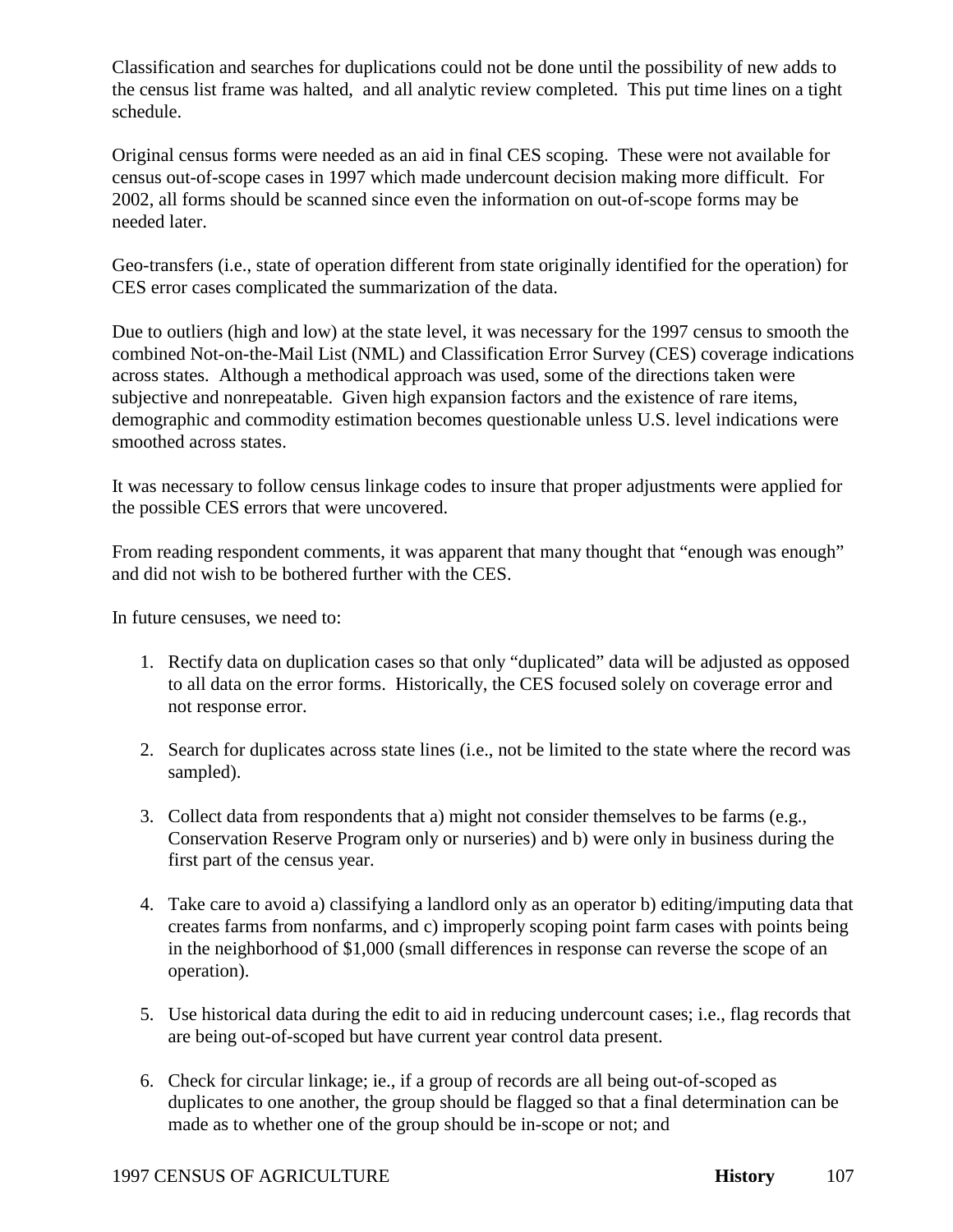7. Ensure that NASS State Statistical Offices transmit all Computer Assisted Telephone Interview files to headquarters since the availability of those data are essential for evaluating the processes. This was not done during the 1997 census for the CES.

# **Final Comments**

One of the major goals of the census was to include all farms without duplicating any; at the same time, nonfarms should be excluded from the count. Of course, this goal was never met resulting in "coverage" error. Historically, one of the tools used to assess this error has been the Classification Error Survey (CES). During this survey, respondents were recontacted and reinterviewed to see if their farm 1) was accurately determined during the census, and 2) was duplicated on another form.

The CES form added questions beyond those asked on the census in an effort to arrive at truth and address the two previously discussed concerns. Specifically, a set of screening questions was used to lead into the CES form with the idea that they could arrive at true farm status better than the census form itself. The main purpose of the screening questions on the Face Page was to determine if the sampled unit qualifies to report for the survey items of interest being collected and whether or not the target name sampled was a member of the target population. The addition of these same screening questions on the census form may prevent (or at least attempt to minimize) coverage error as opposed to measuring it.

In order to identify possible duplication, the CES asked respondents to provide the names of any landlords, tenants, or partners as well as that of their spouse. Also, they were asked if their operation had any name other than that on the label. This approach needs to be incorporated into the census itself to help identify duplication (list to list and area to list). These additional names could help to not only reduce list duplication but also to better identify overlap between the area frame and the census list. Wording should be such that only names and data are collected for individuals truly associated with day to day decision making; i.e., names of individuals who occasionally offer input in the decision making process should not be included. The goal to better cover the contributions of spouses in farming operations should not cloud "truth" by over quantifying that contribution. A second advantage of this approach could be that a respondent who has multiple operations will know exactly which operation was being asked about when he/she sees the form with the partner names. The respondent would also be more likely to realize that data for the entire partnership was to be reported as opposed to just his/her portion of the operation. In late 2002, there were on ELMO about 180,000 operations with 2 or more operators associated with them.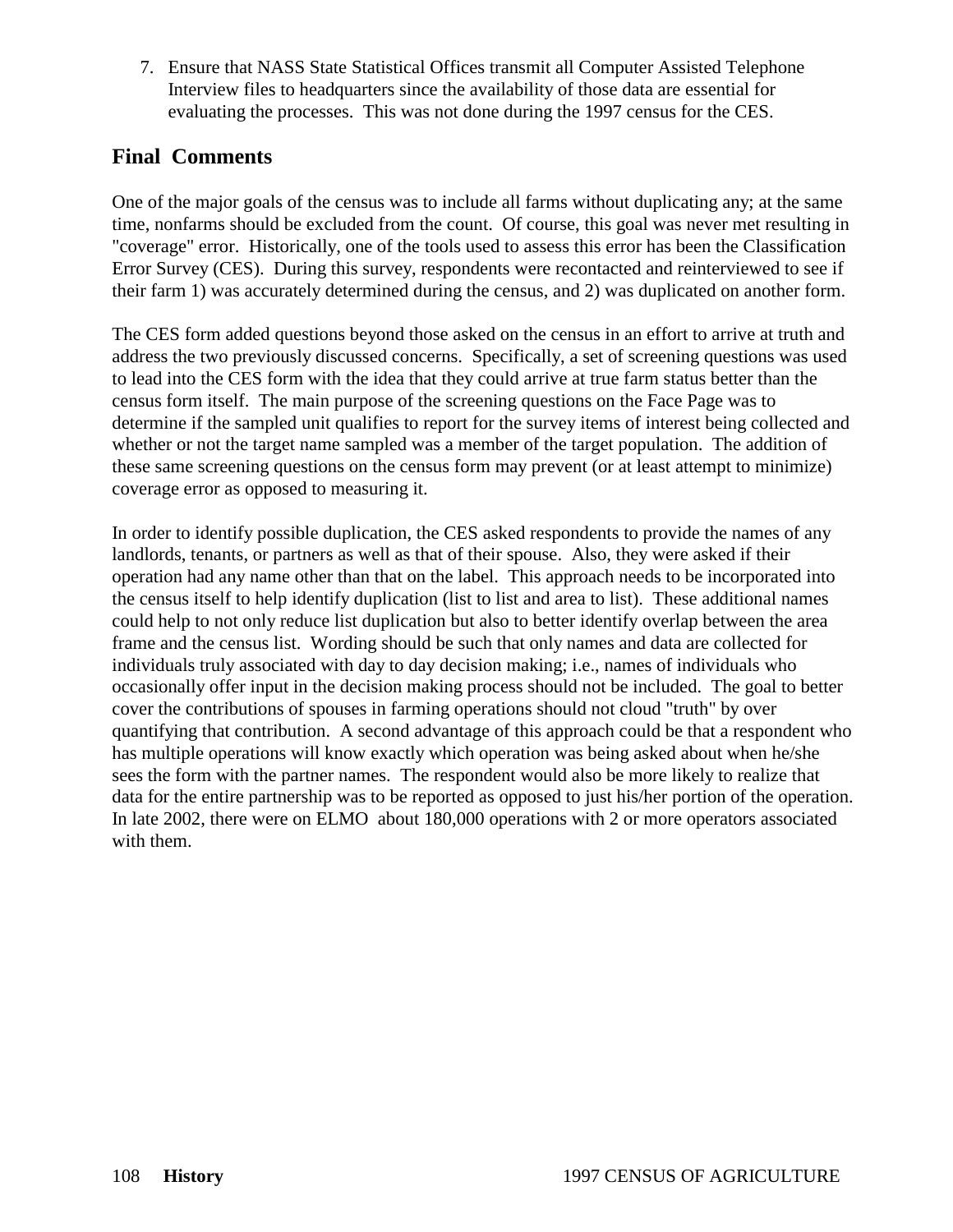# **Chapter 8. 1998 Puerto Rico Census of Agriculture**

# Table of Contents

| <b>Contents</b><br>Page |  |
|-------------------------|--|
|                         |  |
|                         |  |
|                         |  |
|                         |  |
|                         |  |
|                         |  |
|                         |  |
|                         |  |
|                         |  |
|                         |  |
|                         |  |
|                         |  |
|                         |  |
|                         |  |
|                         |  |
|                         |  |
|                         |  |
|                         |  |
|                         |  |
|                         |  |
|                         |  |
|                         |  |
|                         |  |
|                         |  |
|                         |  |
|                         |  |
|                         |  |
|                         |  |
|                         |  |
| 121                     |  |
|                         |  |
| 121                     |  |
|                         |  |
|                         |  |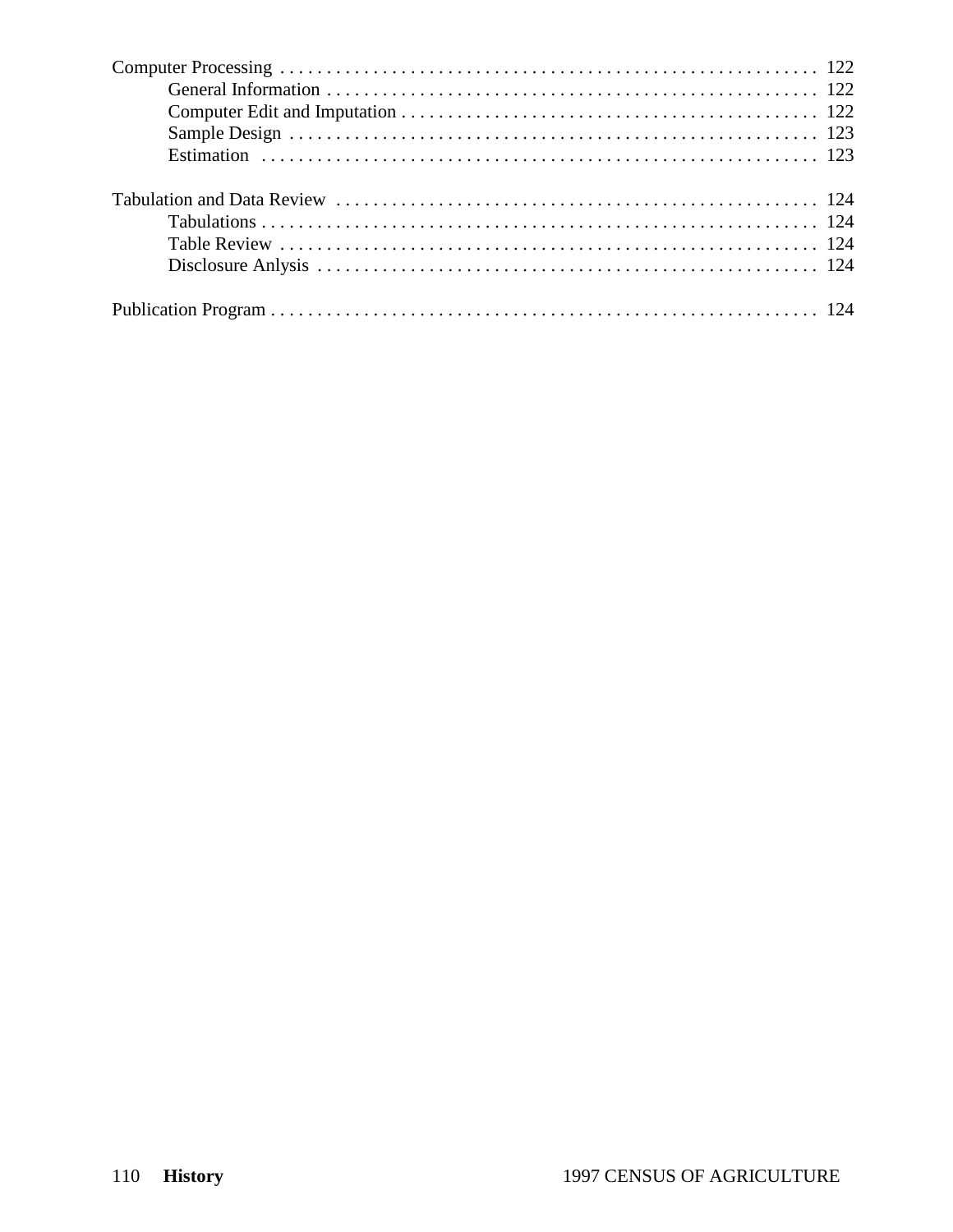# **Introduction**

**Historical Background:** The U.S. Census Bureau carried out the first agricultural census of Puerto Rico as part of the 1910 decennial census program, and the Commonwealth continued to be covered in the decennial agricultural censuses from 1910 through 1950. The U.S. Congress authorized quinquennial censuses of agriculture of the United States in 1915 (although the first mid-decade agricultural enumeration was not done until 1925), but Puerto Rico was not included in this program until 1959. The Puerto Rico Reconstruction Administration conducted a special census of agriculture in the Commonwealth in 1935, but this was a local effort.

Congress modified the schedule of the agriculture censuses in 1952, requiring that they be conducted every 5 years for years ending in "4" and "9." The legislation changing the dates of the censuses did not include Puerto Rico in the program, but the 1959 agricultural census in the Commonwealth collected data for the 1958-1959 crop year, and the data were published as part of the 1959 census publication program. Thereafter, Puerto Rico remained part of the regular quinquennial agricultural enumeration.

In 1972 Congress changed the census schedule once again, directing that the agricultural and economic censuses be conducted for the same reference periods, and authorizing the Census Bureau to shorten the intercensal intervals between the 1974 and the two subsequent agricultural censuses by 1 year so that the census schedules converged by 1982 with a minimum disruption of census work. Following the 1977 Economic Censuses, however, the Census Bureau advanced the date of the agricultural enumeration in Puerto Rico by a full year to take advantage of the offices and office staff organized for the economic program. The agency repeated this arrangement for the following agricultural census, although the alteration of the schedule for the census in the 50 States meant that the Puerto Rico enumeration began just as the stateside census completed data collection.

For the 1987 and 1992 censuses, the Census Bureau assigned the Agriculture Division responsibility for both the agricultural and the economic censuses in Puerto Rico. This enabled the agency to take advantage of some economies of scope created by combining control of the censuses in one area. The field office supervised census operations within the Commonwealth, including the field enumeration of area sample farms, and field and telephone follow-up of nonresponse cases. However, this practice changed for the 1998 census. By virtue of the 1997 Appropriations Act, the responsibility for conducting the census of agriculture was transferred from the Commerce Department, Bureau of the Census, to the U.S. Department of Agriculture (USDA), National Agricultural Statistics Service (NASS). Thus, the 1998 Census of Agriculture for Puerto Rico was the first census conducted by NASS.

**Uses of Agriculture Census Data:** The census of agriculture is the principal source of agricultural production data for Puerto Rico, and is the only source of consistent, comparable data at the municipio level. Census data are used by:

- The Federal Government to administer programs, including relief efforts after hurricanes.
- Local governments to develop and change farm programs, measure the effects of these programs, benchmark their own data collection activities, and administer a variety of other programs. Also, to estimate damages to crops and livestock due to hurricanes,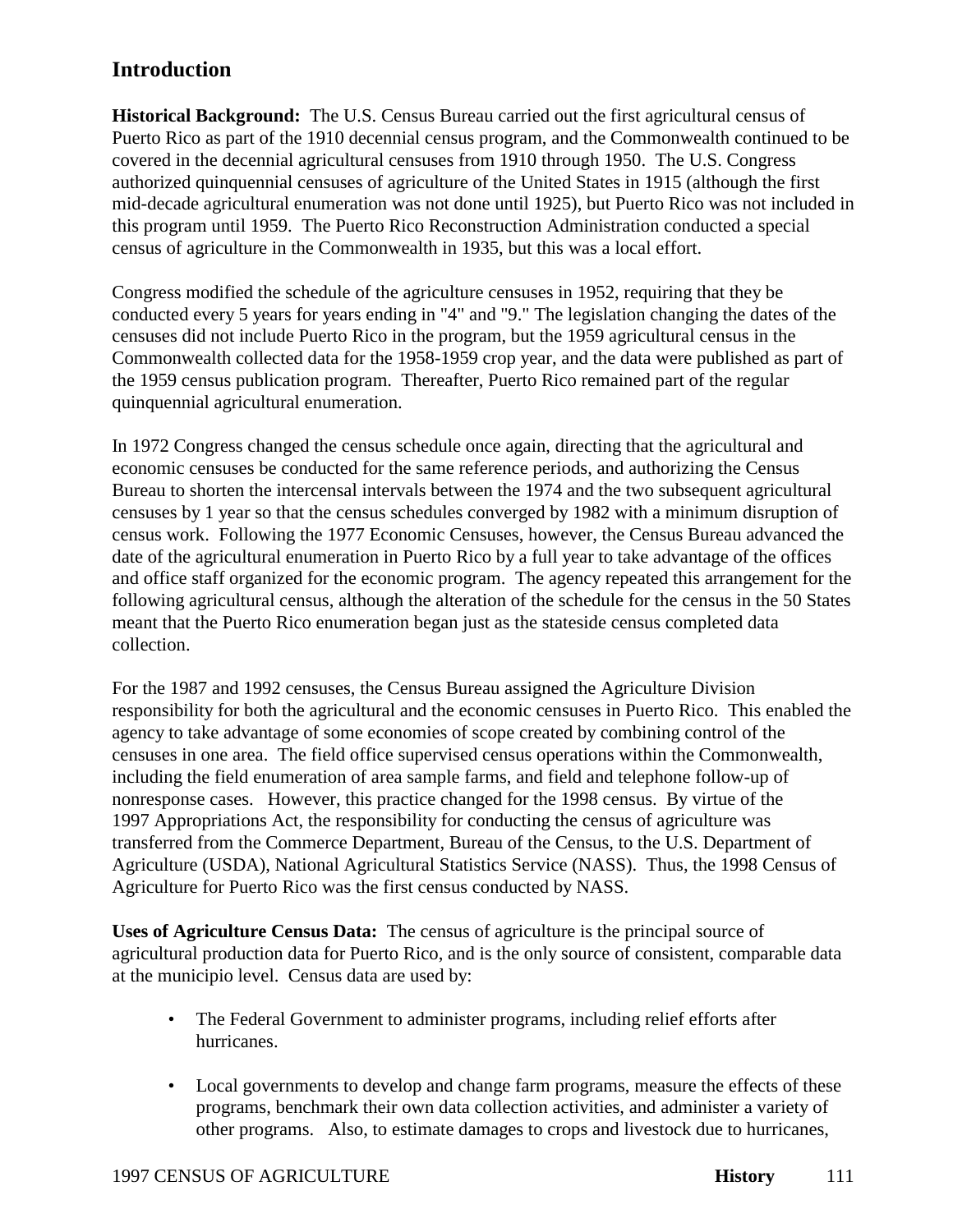drought, and other natural disasters.

• Private industry in planning production and distribution of its products, as well as in designing and implementing marketing programs aimed at the agricultural community.

**Legal Authority and Special Agreement:** The census of agriculture is required by law under the "Census of Agriculture Act of 1997," Public Law 105-113 (Title 7, United States Code, Section 2204g). The law directs the Secretary of Agriculture to conduct a census of agriculture in 1998 and in every fifth year thereafter, covering the prior year. The census of agriculture includes each State, Puerto Rico, Guam, the U.S. Virgin Islands, and the Commonwealth of Northern Mariana Islands.

The census data for Puerto Rico were collected in accordance with a Memorandum of Agreement approved by the Administrator of NASS and the Puerto Rico Planning Board President. The census was conducted with the cooperation and assistance of the Puerto Rico Department of Agriculture and the University of Puerto Rico.

**Farm Definition:** The farm definition for the 1998 Puerto Rico Census of Agriculture was based on value of sales of agricultural products during the reference period. A place qualified as a farm, for census purposes, if it had, or normally could be expected to have, \$500 or more in sales of agricultural products in the 12 months preceding June 30, 1998.

**Census Methodology:** The 1998 Census of Agriculture for Puerto Rico was conducted using a multiple frame approach, made up of a list frame and an area frame. The list frame comprised a list of all known farm operations. The list was compiled prior to implementation of census data collection activities, using historical address lists, and lists of farmers from the Puerto Rico Department of Agriculture, the Agricultural Extension Service, and the private industry. A computer program identified duplicate records. Duplicates were removed and a final list was developed. Every address on this list was mailed a census report form, and those that did not respond, received a second or third report form through the mail. Field staff telephoned or visited operations on the list which did not respond by mail.

Enumerators were assigned individual lists of large or special farms for their assigned municipios. The lists contained names and addresses of all farm operators who were mailed a report form in June. Enumerators verified that the farmer had returned a completed census report form. If the farmer had failed to return a report form, the enumerator was responsible for obtaining a completed one.

After the follow-up on the mail list was completed, an area sample was enumerated to account for those farms that either did not respond or were not on the list. The area sample was comprised of 300 segments of land randomly selected from the entire island of Puerto Rico, and was stratified by land use. Each segment was approximately one-half square mile, and was represented by an aerial photograph. Farms located in segments that were not on the list frame were assigned a corresponding weight representing other farms that were not on the list frame or had not responded.

The enumerators were responsible for drawing the boundaries of each farm located in the segments on the photograph. Because there was an aerial photograph of each land segment, it was possible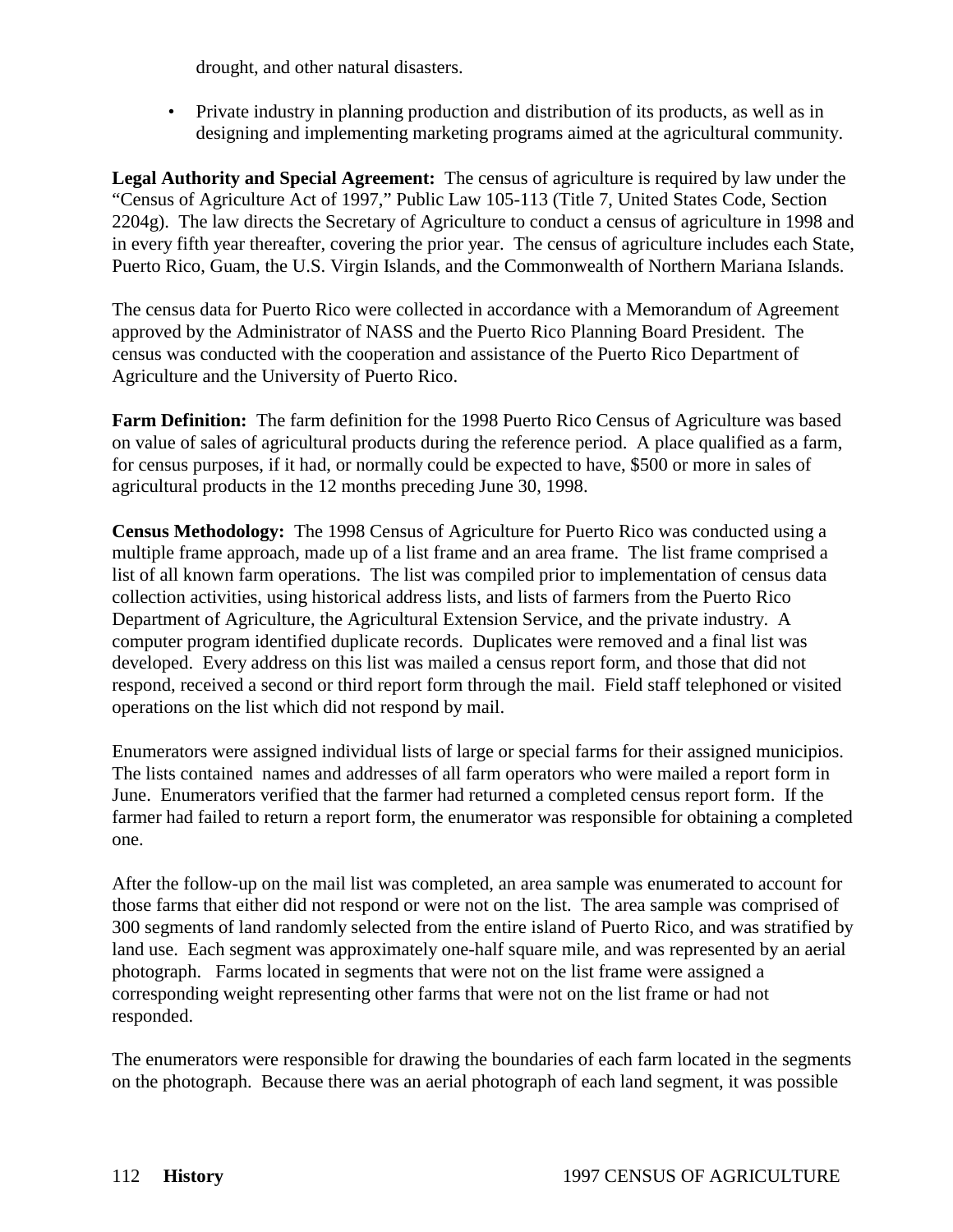to ensure that every farm was identified and outlined within the area sample. Data from the area sample were used to adjust the census to represent all farms that did not complete a mail report form.

**Scope and Content:** The basis of the agriculture census was the individual operating unit, usually the individual farm. The census requested data on land (cuerdas<sup>1</sup>) and land use in the last 12 months, crops (cuerdas) harvested and production, irrigation (cuerdas irrigated, type of equipment and major source of water), livestock, poultry, aquaculture, and other animal specialties, total value of sales (crops, livestock, and aquaculture), farm-related income, type of organization, operator characteristics, fertilizers and agricultural chemicals used, production expenses, machinery and equipment, and hired workers, agregados, and sharecroppers.

**Reference Periods and Dates:** The census requested land, land use, production, expenditure, farm labor, and sales data for the 12 months between July 1, 1997 and June 30, 1998. Data on inventory (livestock, poultry, and hogs), machinery and equipment, buildings and facilities, and number of sharecropper and agregado families, were requested as of July 1, 1998.

**Data Collection:** The bulk of the data for the 1998 Puerto Rico Census of Agriculture was collected by mail. NASS assembled a mailing list of farms that had reported in the 1992 census, as well as, lists of farm operations provided by the Government and private sector in Puerto Rico. Report forms were mailed to approximately 36,000 addresses in June 1998. The initial mailout was followed by a reminder postcard sent to all addresses on the initial list, and by two mail follow-ups, as needed, to the nonrespondents. Staff from the USDA's Cooperative State Research, Education, and Extension Service and the Office of Statistics in Puerto Rico telephoned or visited some operations that did not respond by mail.

# **Planning**

**General Plans:** Planning for the 1998 Census of Agriculture in Puerto Rico began in 1994, when the Census Bureau began preliminary planning for data content and enumeration methodology. The original plan was to place Puerto Rico on the same time frame for data collection and processing as the U.S. census of agriculture to avoid budget shortcuts and other problems that hindered the program in the past. Census list compilation, questionnaire design, coding and editing programs were well under preparation when the entire census program was transferred from the Census Bureau to NASS in February 1997. Since the transfer itself required a significant number of changes, a decision was made to conduct the census of Puerto Rico with the least changes possible to the 1992 questionnaire and data collection methodology. NASS and the Commonwealth Government drew up the special agreement covering the two parties' responsibilities in the enumeration, and began preparations for the census. The Puerto Rico Government activated the interagency planning committee to consult with NASS. By July 1997, NASS had proposed the final content for the Puerto Rico report form and developed plans for using a combination of list and area frame enumeration.

**Interagency Working Group:** The Government of Puerto Rico organized an informal committee composed of representatives of various agencies concerned with the 1998 Puerto Rico Census of

<sup>&</sup>lt;sup>1</sup> A cuerda equals approximately 0.97 acres.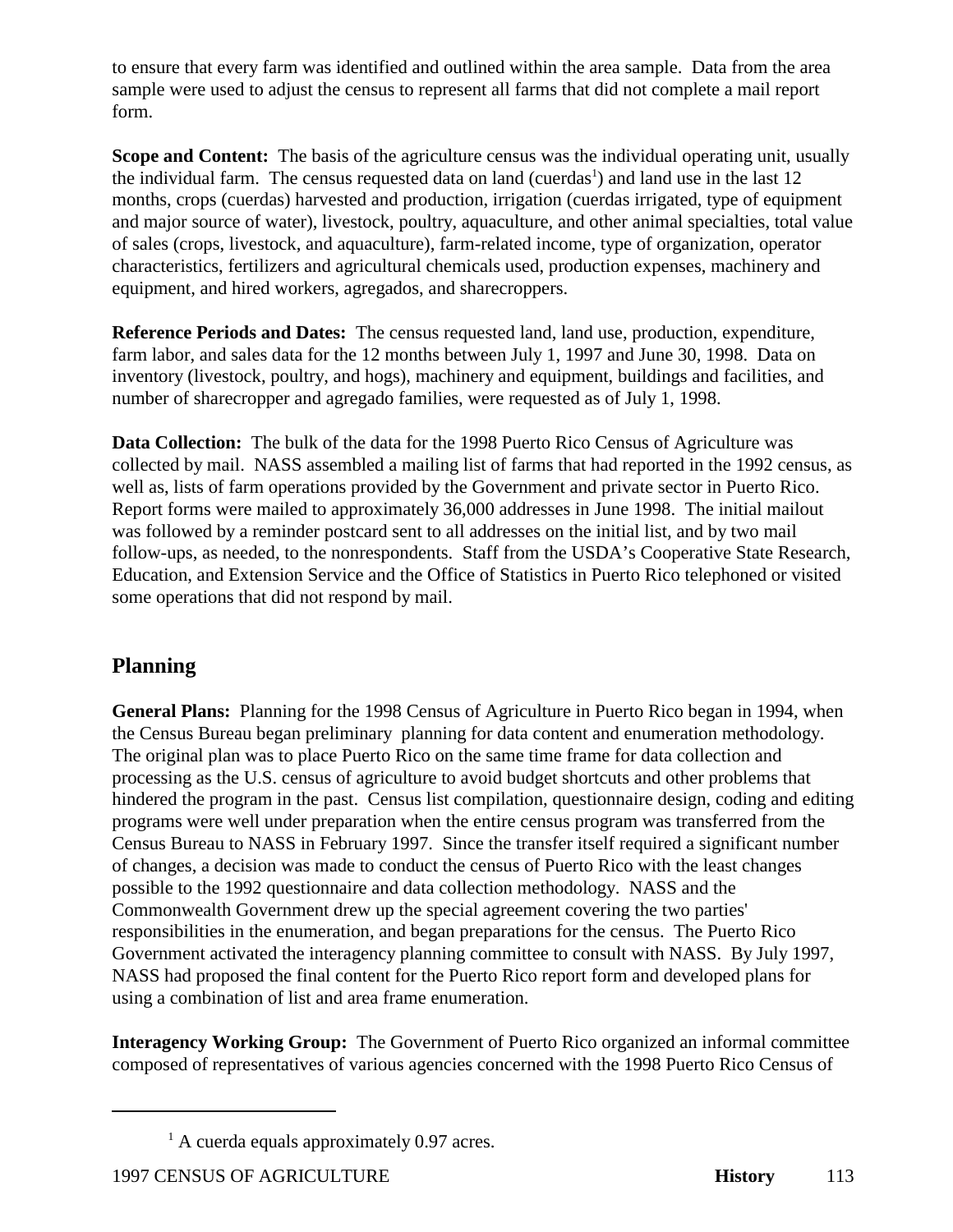Agriculture. Offices or agencies represented on the committee were:

Puerto Rico Planning Board. Puerto Rico Department of Agriculture. Puerto Rico Farm Bureau. Puerto Rico Cooperative State, Research, Education and Extension Service. University of Puerto Rico's Agriculture and Economics Department. Puerto Rico Rural Development Corporation. Puerto Rico Farm Service Agency. Puerto Rico Department of Education. Puerto Rico Farm Credit. The National Agricultural Statistics Service.

Beginning in February 1997, NASS officials met with member agency and office representatives periodically and communicated with them on a continuing basis, to discuss plans for report form content and enumeration methodology.

### **Preparatory Operations**

**Report Form Design:** The Planning, Procedures, and Data Collection Section of the Census Division, with the cooperation of the Puerto Rico Planning Board, designed a single report form for the agriculture census in Puerto Rico. The report form was an 8-1/2" x 11" 10-page booklet printed on white stock with yellow shading, and black text. The standard version was in the Spanish language; an English-language reference version also was prepared for office use.

Based on feedback from data users in Puerto Rico, the following changes were made to the 1998 report form:

- Moved tree seedlings for coffee, orange, plantain, and banana trees from the section on grasses and other crops to the section on horticultural specialties.
- Dropped carts from the machinery, equipment, and buildings section.
- Dropped breakout of layers of less than one year of age and those over one year of age in favor of data on all layers.
- Split section on grains and farinaceous crops, creating a separate section for grains and legumes and another section for root crops and tubers.
- Added onions, and herbs and spice plants to the vegetable or melon section.
- Added bedding plants and tree seedlings to the ornamental plants section.
- Added type of irrigation method used: gravity, drip or trickle, sprinkle, and subirrigation.
- Added breakout of chicken eggs: eggs for consumption and fertilized eggs for hatching.
- Added sales value of farm by-products to the farm related income section.
- Added land treated with organic fertilizers to the fertilizer and chemical use section.
-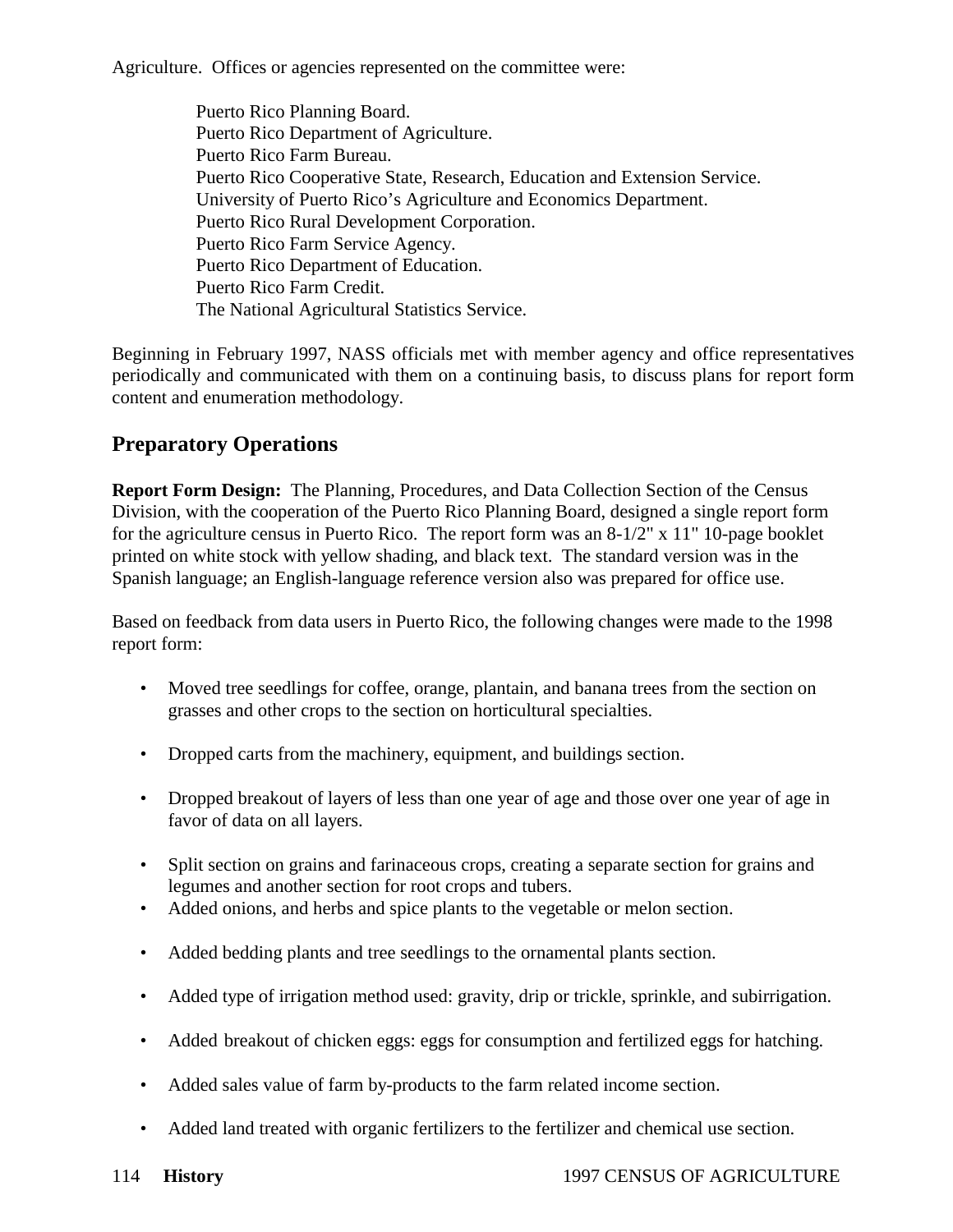- Added cost of veterinarian services and all other expenses to the production expense section.
- Added buildings to house livestock to the machinery, equipment, and buildings section.
- Added three questions on estimated market value of the land and buildings on the farm, broken out by land owned, land rented from others, and land rented to others.
- Redefined definitions of land use. Cropland now has five categories: harvested, used for pasture, planted with soil improving crops not harvested, cropland where all crops failed, and idle. Pastureland was not broken into three categories (improved, natural, or overgrown with brush), as in the past, but was collected as a single item.
- Changed section on cattle to make it easier to accurately report inventory and sales. Steers, bulls, steer calves, and bull calves are no longer classified as dairy or beef cattle. Inventories are collected for dairy cows and heifers, beef cows and heifers, and all steers, bulls, steer calves and bull calves. Sales of cattle are now collected for only calves of less than 500 pounds and cattle of 500 pounds or more, without a distinction between dairy and beef categories.

The final questionnaire version consisted of twenty-six sections and asked for data on:

- Cuerdas owned, rented, or used in the last 12 months;
- Agricultural products (including sugarcane, coffee, fruits, grains, root crops or tubers, vegetables or melons, lawn grass or ornamental plants, and grasses) harvested and products sold;
- Farm-related income;
- Hired farm workers;
- Value of land and buildings;
- Irrigation;
- Land use;
- Aquaculture products for sale;
- Livestock and poultry inventory and sales;
- Farm related income;
- Farm organization;
- Characteristics and occupation of operator;
- Agricultural chemicals used;

#### 1997 CENSUS OF AGRICULTURE **History** 115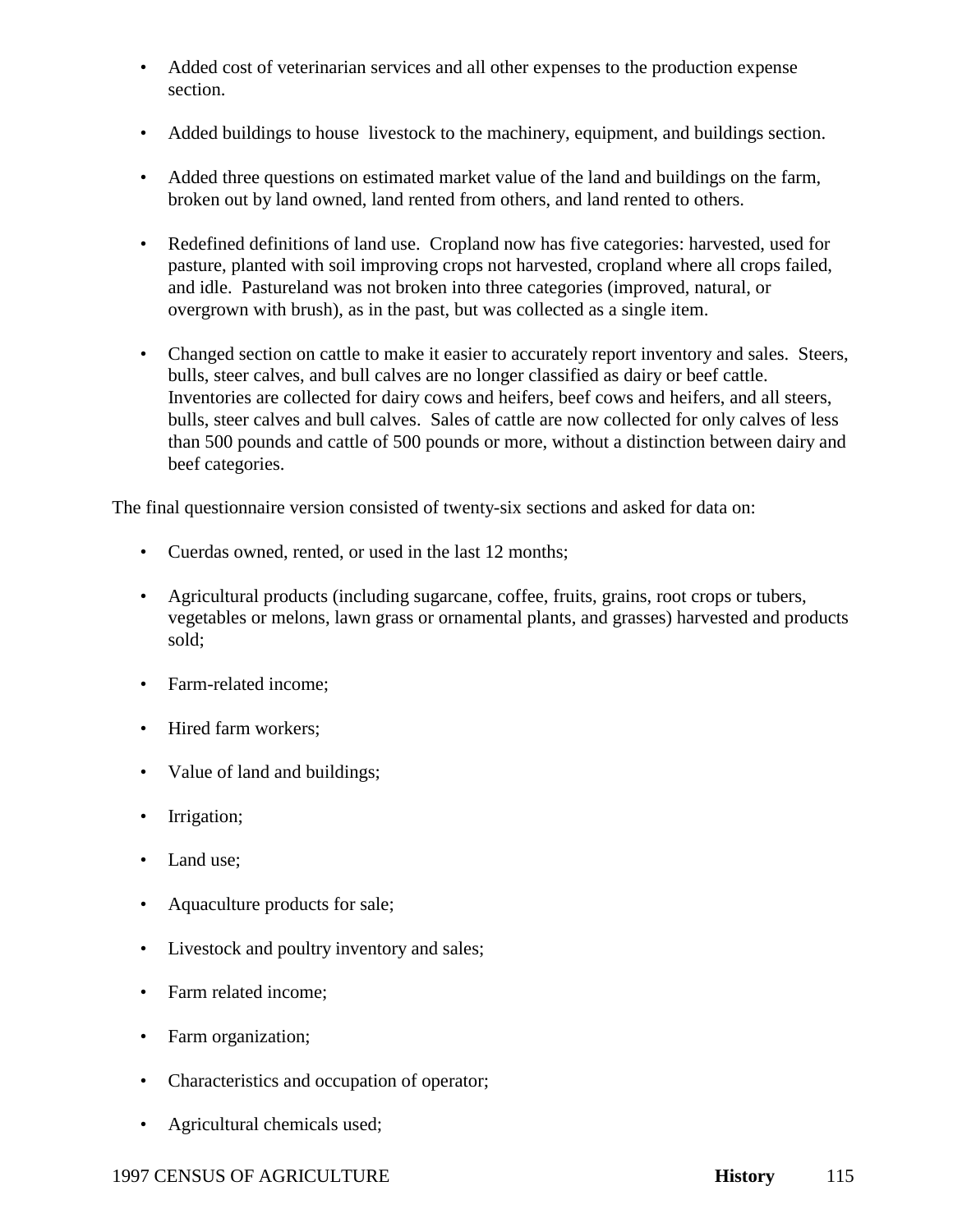- Production expenses;
- Machinery equipment, buildings, and facilities on farms; and
- Number of agregado and sharecropper families on farms.

**List Frame Development:** The mailing list for the 1998 Census of Agriculture in Puerto Rico was compiled from four principal sources:

- 1) the 1992 Puerto Rico Census of Agriculture database,
- 2) the Puerto Rico Department of Agriculture's general farm list,
- 3) the University of Puerto Rico's Extension Service's farm list, and
- 4) the Puerto Rico Poultry Industry list. Other sources used were the Puerto Rico Farm Bureau, agricultural magazines, and local growers.

The Census Division sorted the lists by last name and municipio, and submitted the resulting file to the Census Bureau's Economic Programming Division (EPD) for processing. The EPD edited the files to eliminate blank lines and add sequence numbers to records to provide a unique identification number during manual review and as a reference number for matching and deleting duplicate addresses from the lists. After editing, matching, and deleting all identified duplicate records, all source files were merged to create the 1998 Puerto Rico list frame file.

**Sample Design and Selection:** In addition to mailing report forms to all farm operations on the census list, the agriculture census in Puerto Rico used an area frame sample to collect data and develope statistical estimates of agricultural operations at the municipio, region, and Island levels. The purpose of the area sample was to account for farms not on the census list and farms not responding to the initial census data collection efforts.

Within each municipio, land was classified into five different strata based on land use or the amount of agricultural activity present. The strata were defined as:

- Land areas with dense agriculture,
- Sparse agriculture with few houses,
- Sparse agriculture with many houses,
- Cities with no agricultural activity, and
- Areas with no agriculture (such as parks and military installations).

Within each stratum, land was subdivided into primary sampling units (PSU). PSU boundaries were set on permanent physical features like roads and rivers whenever possible. These PSUs were the basic sampling unit for the area frame sample.

Municipios were grouped together to form clusters based on agricultural similarity. Municipios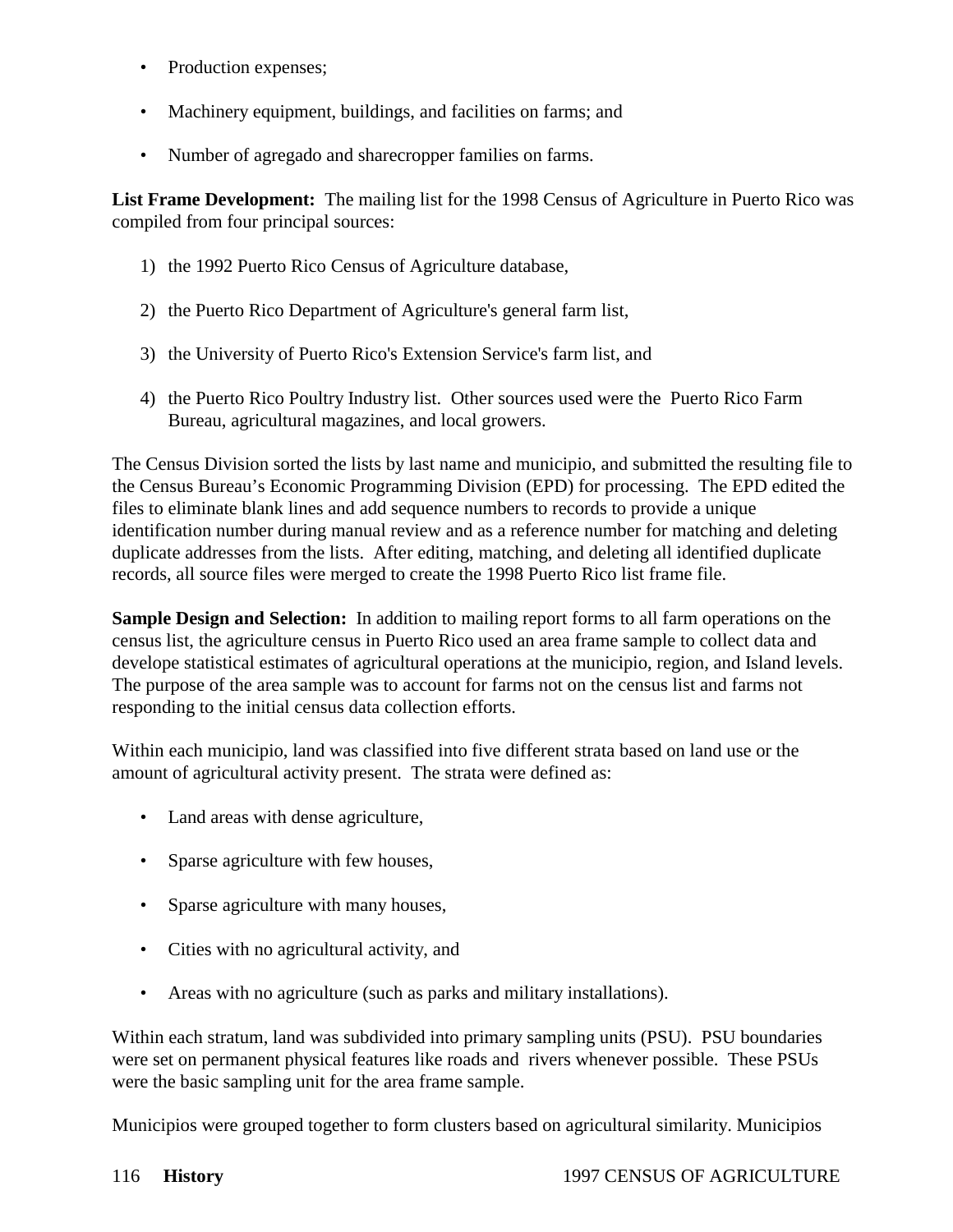with a large number of cuerdas of coffee in the previous census formed a cluster, as did municipios with large numbers of cattle and areas of pasture. A stratified random sample of PSUs was chosen within each cluster. The selected PSUs were then broken down into the final sampling unit, called segments. One segment was chosen at random from each sampled PSU. Segment boundaries were also set on physical features to aid in locating boundaries by the field enumerators. The segment sizes varied across the different strata, ranging from 0.10 square miles in city areas to 0.50 square miles in the highly agricultural areas. Sampling rates varied across strata within each cluster with more samples being allocated to areas with agricultural activity. Sampling for the non-agricultural stratum was carried out at the Island level. A total of 300 segments were selected for enumeration. Everyone operating land within the selected segment was contacted by an enumerator to collect the cuerdas operated within the segment, and also to determine if they qualified for a census interview.

**Printing and Addressing Report Forms:** Private contractors printed the report forms, envelopes, instructions sheets, and other enumeration materials and assembled the mailing packages before delivering them to the National Processing Center (NPC) in Jeffersonville, IN. The quantities of report forms and associated materials printed are shown in table 8-1.

| Form               | <b>Description</b>                        | Quantity |
|--------------------|-------------------------------------------|----------|
| 97-A1(PR)SP        | Report form (Spanish)                     | 100,000  |
| 97-AO1(PR)L1       | Transmittal letter (Spanish/English)      | 40,000   |
| $97 - A1(PR)SP(I)$ | Information sheet (Spanish)               | 100,000  |
| 97-AO1(PR)L2       | Follow-up postcard (Spanish)              | 40,000   |
| 97-AO1(PR)L3       | First Follow-up letter (Spanish/English)  | 30,000   |
| 97-AO1 PR)L4       | Second Follow-up letter (Spanish/English) | 25,000   |
| $97 - A7.1(SP)$    | Initial mailout envelope                  | 40,000   |
| 97-A7.2(SP)        | Followup mailout envelope                 | 60,000   |
| 97-A8A(SP)         | Return envelope                           | 100,000  |

 **Table 8-1. Report Forms, Envelopes, Letters and Other Printed Enumeration Materials**

**Address Labels:** NASS prepared an address label for each address on the list. Each label contained the printed address and a machine-readable barcode containing the address as well as size and farm-type codes for the addressee. The EPD provided the mail-address file to the NPC in the second week of June. The NPC used the high-speed Printronix printers to produce the address labels for the mailing packages. Clerks affixed the labels to the report forms through the open windows of the outgoing envelopes. Labeled mailing packages were packed in cartons (each containing approximately 225 mail packages) according to postal requirements for presorted first-class mailings (i.e., by 3- and 5-digit ZIP Code), and sent for mailout.

**Field Office Organization:** NASS established an area office at the Agricultural Experiment Station in Rio Piedras to provide an administrative headquarters for the 1998 Puerto Rico Census of Agriculture in the Commonwealth. The office space was provided by the University and opened in May 1998, after a cooperative agreement was signed between NASS and the University of Puerto Rico. The Census Division assigned an employee to manage the office while the remaining office and field staff were provided by the Puerto Rico Department of Agriculture (PRDA) through the cooperative agreement with NASS.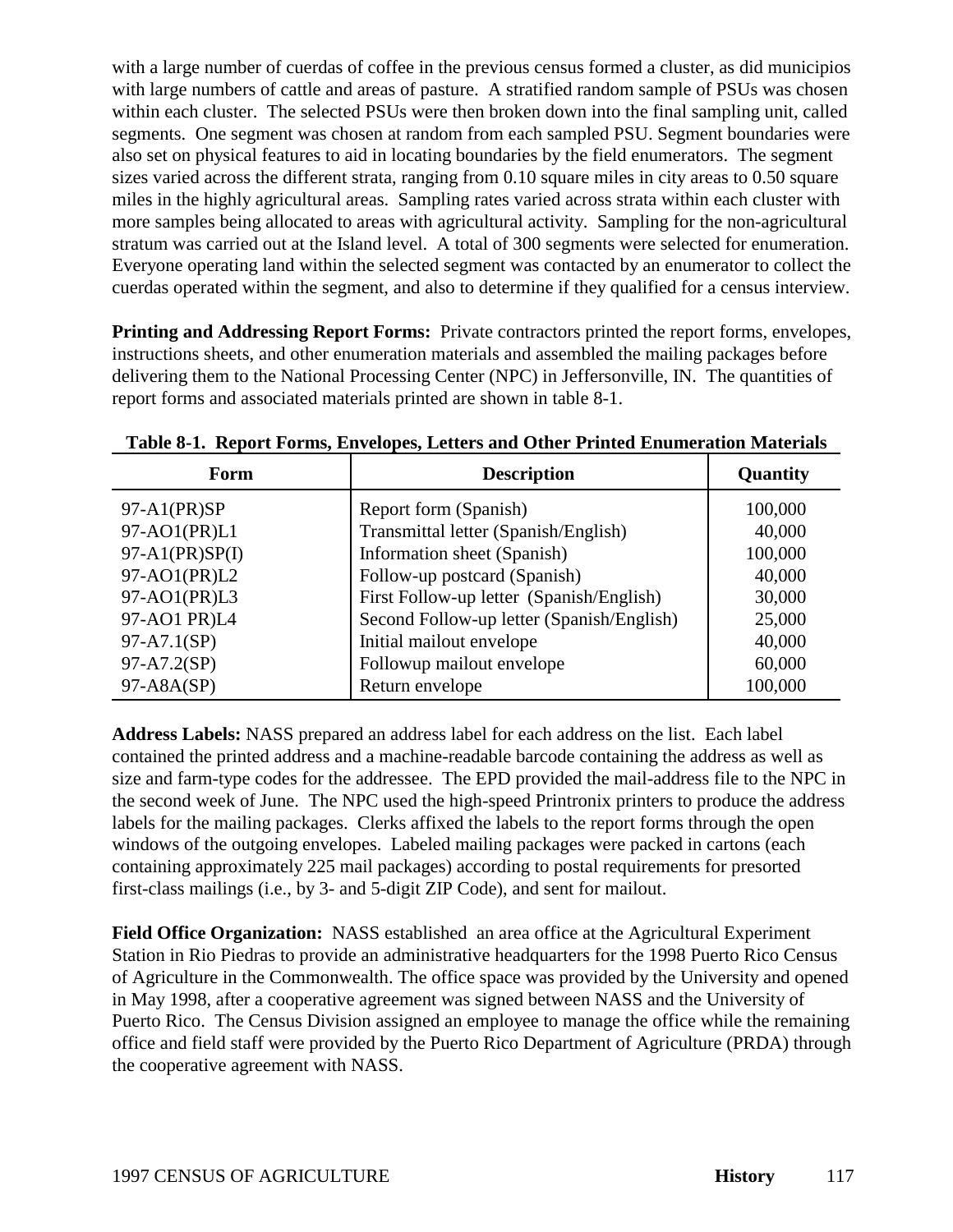**Areas of Responsibility:** A toll free telephone number was printed on the cover letters that were included in the report form mailout packages. The Rio Piedras area office provided assistance to farmers requesting information or asking for help in completing the census form.

The area office and the field enumeration staff conducted the Field Follow-up identifying and enumerating those large farms which did not respond to the mail enumeration effort. Upon completion of Field Follow-up activities, the area office was responsible for completing the area sample data collection. The mail portion of the agriculture census began in June, 1998. The area sample data collection effort began in August and lasted through mid-November.

Respondents to the mail census returned their completed report forms to the Jeffersonville office. Report forms completed by the follow-up operation at the Rio Piedras office, in addition to those produced by the area sample enumeration, were shipped to NPC. The report forms and their data were processed by the staff at NPC and by Census Division staff at headquarters.

**Recruiting and Training:** The Rio Piedras Area Office opened on May 15, 1998, but data collection for the agriculture census did not begin until June. The agriculture census field staff was provided by the Puerto Rico Department of Agriculture and the University Extension Service through a joint cooperative agreement with NASS.

The field staff underwent training during the week of June 1. A NASS representative conducted three different training sessions for the Agricultural Extension Service agents and the Department of Agriculture covering enumeration procedures, coverage and quality control procedures, administrative requirements.

**Training and Reference Materials:** The Planning, Procedures, and Data Collection Section of the Census Division prepared training and reference guides for use in the agriculture census in Puerto Rico. The principal reference materials used in the field office were the Enumerator's Manual and the Telephone Follow-up Guidelines. These manuals covered basic administrative procedures for the area office, including local telephone follow-up operations and processing activities. The Area Office Manager was responsible for training all personnel assigned to work in the census through out the cooperative agreements.

Staff of the Puerto Rico Department of Agriculture, Office of Statistics, assigned to work on the census received a copy of the Enumerator's Manual as the primary reference for the field enumeration. They also were provided with the Telephone Follow-up Guidelines and a publicity package (see Publicity below). During the census, enumerators and office staff provided assist to farmers requesting help through the use of a toll free telephone number made available to them by NASS. During follow-up work, enumerators were provided a list of large farms in the assigned municipios. The list of large farms included the names and addresses of farm operators who had been mailed a report form in the June mailout, but had not returned a report form. Enumerators had to visit the nonrespondents address and complete a report form by personal interview.

**Area Frame Training:** A week after the list enumeration concluded, the list was frozen and NASS conducted a special training school for the PRDA personnel assigned to work on the area frame enumeration. The training lasted three days. NASS headquarters personnel joined the Area Office Manager in conducting conferences and exercises intended to prepare the participants for the task of area frame enumeration.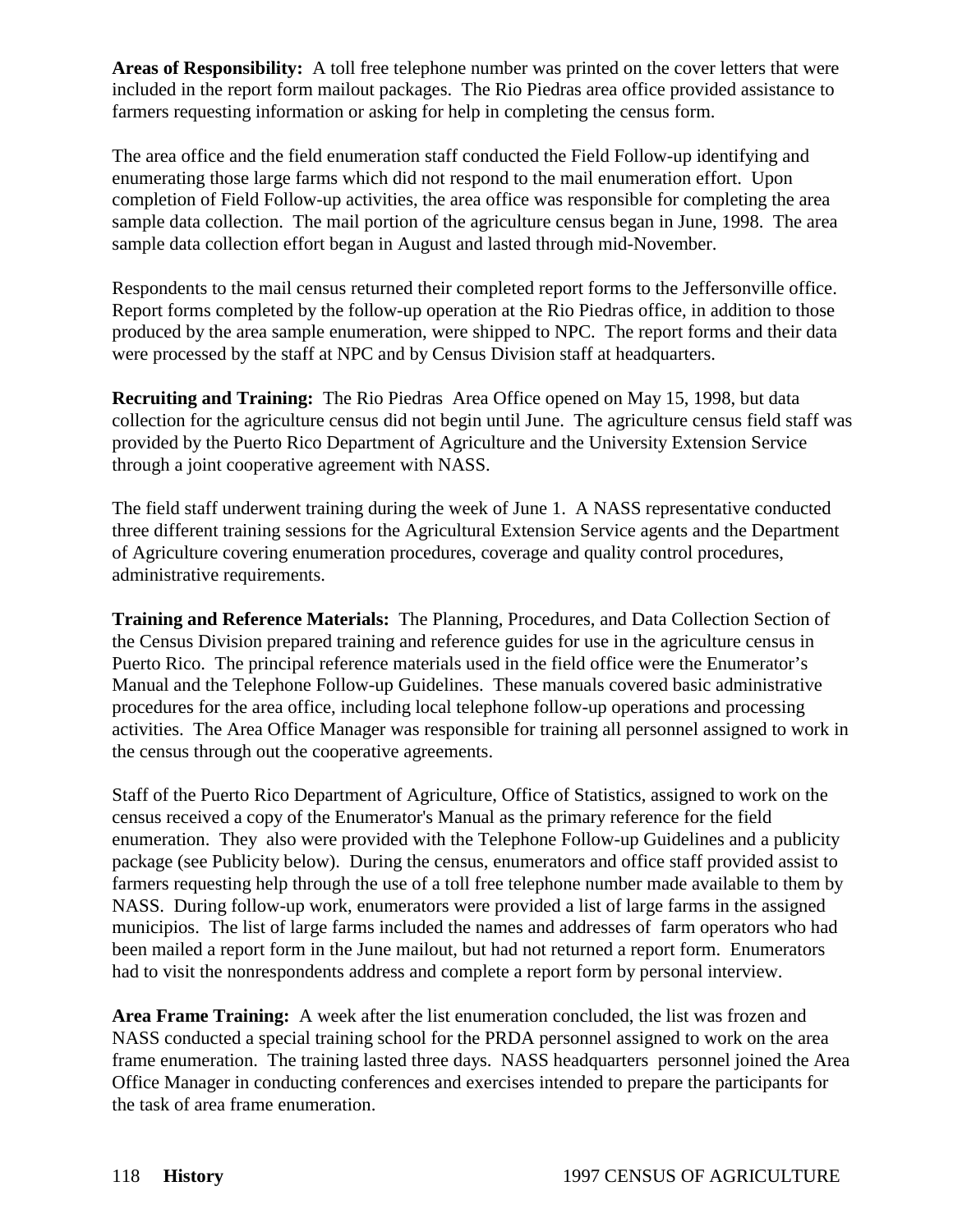**Maps-Aerial Photographs:** NASS's Area Frame Section, Research and Methodology Division in Fairfax, VA, designed the area frame used to conduct the sampling in Puerto Rico. They provided the Puerto Rico office and the field enumeration staff with all the materials needed to carry out the area sample enumeration. Research and Methodology Division staff also provided maps and other materials required for the sampling phase of the census in Puerto Rico in early June 1998.

# **Agricultural Extension Office Support**

**General Activities:** The University of Puerto Rico, Extension Service (UPR-ES) participation in the 1998 Census of Agriculture was part of a cooperative agreement signed between NASS and the University of Puerto Rico. The UPR-ES functions in the same fashion as the U.S. Department of Agriculture's Extension Service, i.e., local offices assist farmers with information and advice on agricultural programs, problems, legal questions, and the like. The local offices have considerable knowledge of farming and farmers within their areas. They assisted NASS by:

- Providing its own list of farms for the census list frame compilation;
- Distributing publicity materials provided by NASS and promoting the enumeration among farmers in personal contacts; and
- Providing help to farmers in completing the census report forms.

In addition, extension service (ES) agents were given a list of small farms in their respective municipios that were mailed a report form in the June mailout, but no report form had been received. The agents visited the nonrespondents address and completed a report form by personal interview.

NASS conducted two 3-hour training sessions for ES agents during the first week of June, 1998. Training was held at the extension service regional offices in Rio Piedras and Mayaguez. The training goal was to familiarize the agents with the census program and to prepare them to answer questions from farmers. Approximately 100 ES agents received training. Topics covered during the training included:

- An overview of the census.
- Data collection methodology,
- Role of the extension service agent in the census, and
- Report form contents.

During training, they were provided with an Enumerator's Manual and a publicity package.

**Publicity:** The Census Planning and Procedures Section (CPPS) and the Special Projects and Information Section of NASS's Census Division cooperated in developing the publicity plan for the 1998 Puerto Rico Census of Agriculture. Major objectives of the publicity program were to: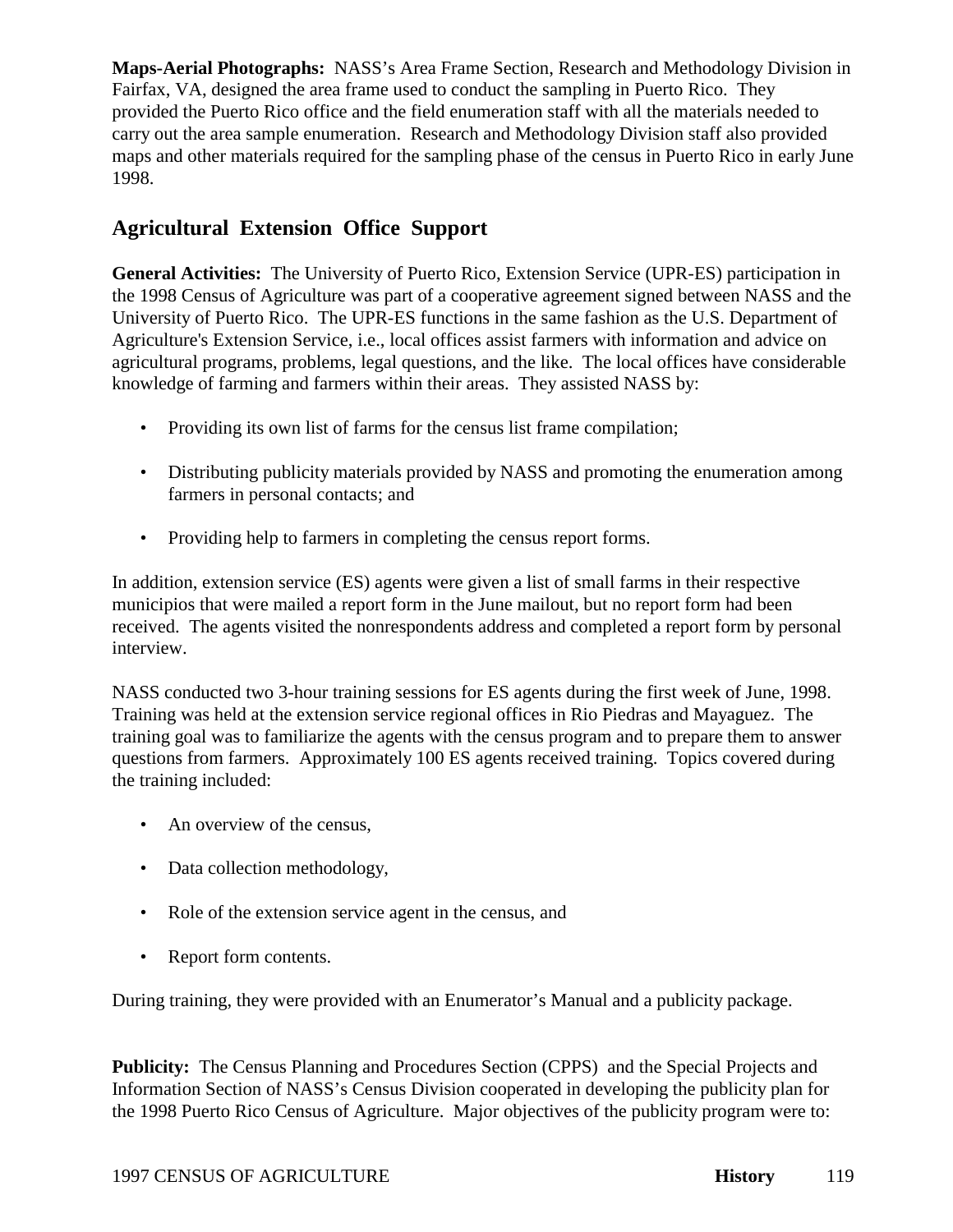- Encourage cooperation and prompt response by farmers to the census enumeration, and
- Provide information to the public about the release of census data products.

The CPPS staff developed several items specifically for the publicity effort in Puerto Rico. Printed materials included a poster, an agriculture census information packet, a newsletter article with general information about the census (including timing, data collected, uses of the data, and so on), two information brochures (one containing general agriculture information and one specifically describing the agriculture census data), and a series of press releases ("14th Census of Agriculture Begins in Puerto Rico" and, "Are you in agriculture? Make sure your farm is counted"). The poster came in a large (11" x 14") size, and announced the census. On June 1, 1998, 1,000 copies of the poster were distributed through local government offices and businesses for display in windows and on bulletin boards. The information packet contained:

- A copy of the transmittal letter;
- A sheet of frequently asked questions about the census, with answers;
- Copies of the Puerto Rico report form and instruction sheet;
- A census telephone contacts list; and
- The newsletter article.

NASS assembled and shipped the information kits to the Puerto Rico area office for distribution to (and through) the Puerto Rico Planning Board, Department of Agriculture; local newspapers; the UPR-ES, and local colleges and agriculture-oriented organizations.

In addition, NASS asked the Governor of Puerto Rico to issue an official proclamation about the census. On May 26, 1998, the Governor signed a proclamation designating July 1998 "Agriculture Census Month" in the Commonwealth.

On June 15, 1998, the U. S. Department of Agriculture's Under Secretary for Research, Education, and Economics, Secretary of the Puerto Rico Department of Agriculture, and the Administrator of NASS, participated in an official ceremony to inaugurate the NASS Area Office, and the proclamation to kick off the 1998 Census of Agriculture.

### **Data Collection**

On June 10, 1998, NASS mailed report forms to the approximately 36,000 addresses on its census list, asking operators to complete and return the forms within 21 days. The agency mailed a friendly reminder/thank you card to all addresses on the census list on June 30. Nonrespondents received a second and a third report form through the mail. Field staff telephoned or visited operations on the list which did not respond by mail. The mail enumeration achieved a 70 percent final mail response rate.

In addition to the mail enumeration, NASS developed and carried out an area sample to collect data on farm operations not included or missing from the list. Selected segments through out the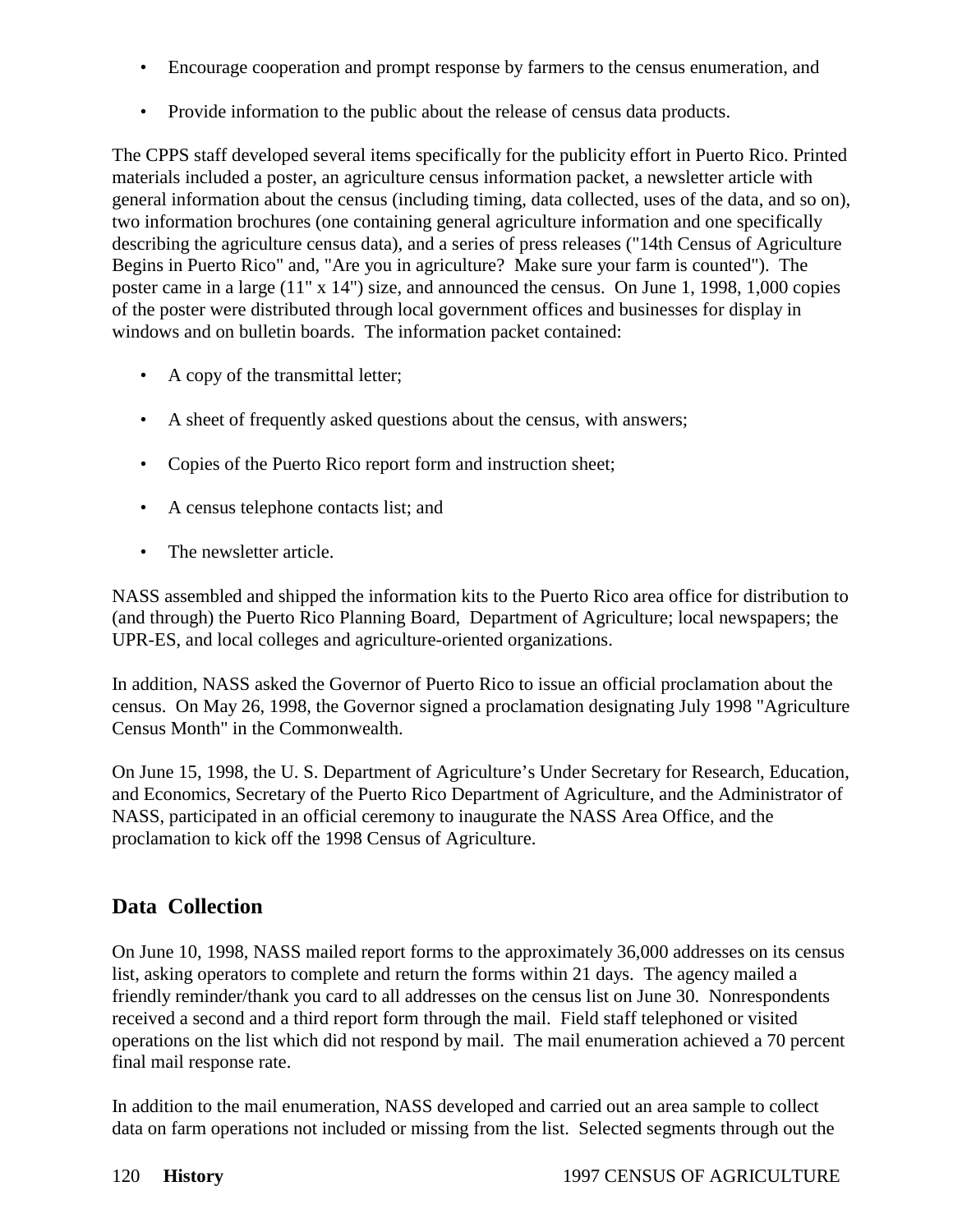area were canvassed by field staff, and any farms found within the segment, that had not received a report form, or failed to respond to the mail enumeration, were enumerated by personal interview. Approximately 500 farms were enumerated in the area sample. Their data were weighted based on the number of farms within the area segment boundary found on the list.

### **Data Processing Overview**

Data processing encompasses those activities associated with precomputer processing, computer processing including edit resolution, and data tabulation and review. The Census Bureau's National Processing Center (NPC) in Jeffersonville, IN, processed the report forms from the 1998 Puerto Rico Census of Agriculture. Census Division staff and staff from the Puerto Rico Department of Agriculture (PRDA) resolved edit problems at NASS headquarters offices in Maryland

During precomputer processing, completed forms were check-in and problem cases or forms with attached correspondence reviewed. The NPC staff keyed the data from the questionnaires. The resulting computerized records were subjected to a detailed computer edit for consistency and reasonableness during computer processing. The edit identified erroneous or inconsistent data. In addition, written or extraneous marks on the questionnaire were flagged for further analyst review.

Keyed data, all census questionnaires, and related correspondence were forwarded to headquarters in Maryland, where Census Division staff, with the assistant of personnel from the Puerto Rico Office of Statistics, resolved problem records.

Before publication, Census Division and PRDA statisticians reviewed the tabulations for inconsistencies and potential coverage problems. The 1998 totals were compared to previous census data, as well as other available information, and any problems were analyzed. When necessary, staff made corrections to the data records and retabulated the affected totals.

# **Precomputer Processing**

**Receipt and Check-in:** Returned mail cases were checked-in by optical scanning equipment that identified each report form by the bar code on the mailing label, while report forms completed by personal interview were checked in using assigned identification numbers keyed directly to the database. The first receipts arrived at the NPC office in July, and continued on a flow basis until the last week of November 1998. At the close of the data collection operation, all completed report forms were shipped to the NPC facility in Jeffersonville, Indiana.

After check-in, report forms were routed to the batching control unit where control clerks batched the questionnaires into work units of up to 95 report forms using the Census of Agriculture Tracking System (CATS). The CATS system printed a Data Entry Batch Cover Sheet for each batch. At the same time the system accepted the batch, it automatically updated the CFN tracking record to show that the report forms in the batch were now going to "data entry." See Chapter 6, "Data Processing," for additional detail about the CATS system.

**Consistency and Coverage Review:** Historical data from the 1992 census for Puerto Rico were made available to NASS for use in processing the census for the Commonwealth. Large cases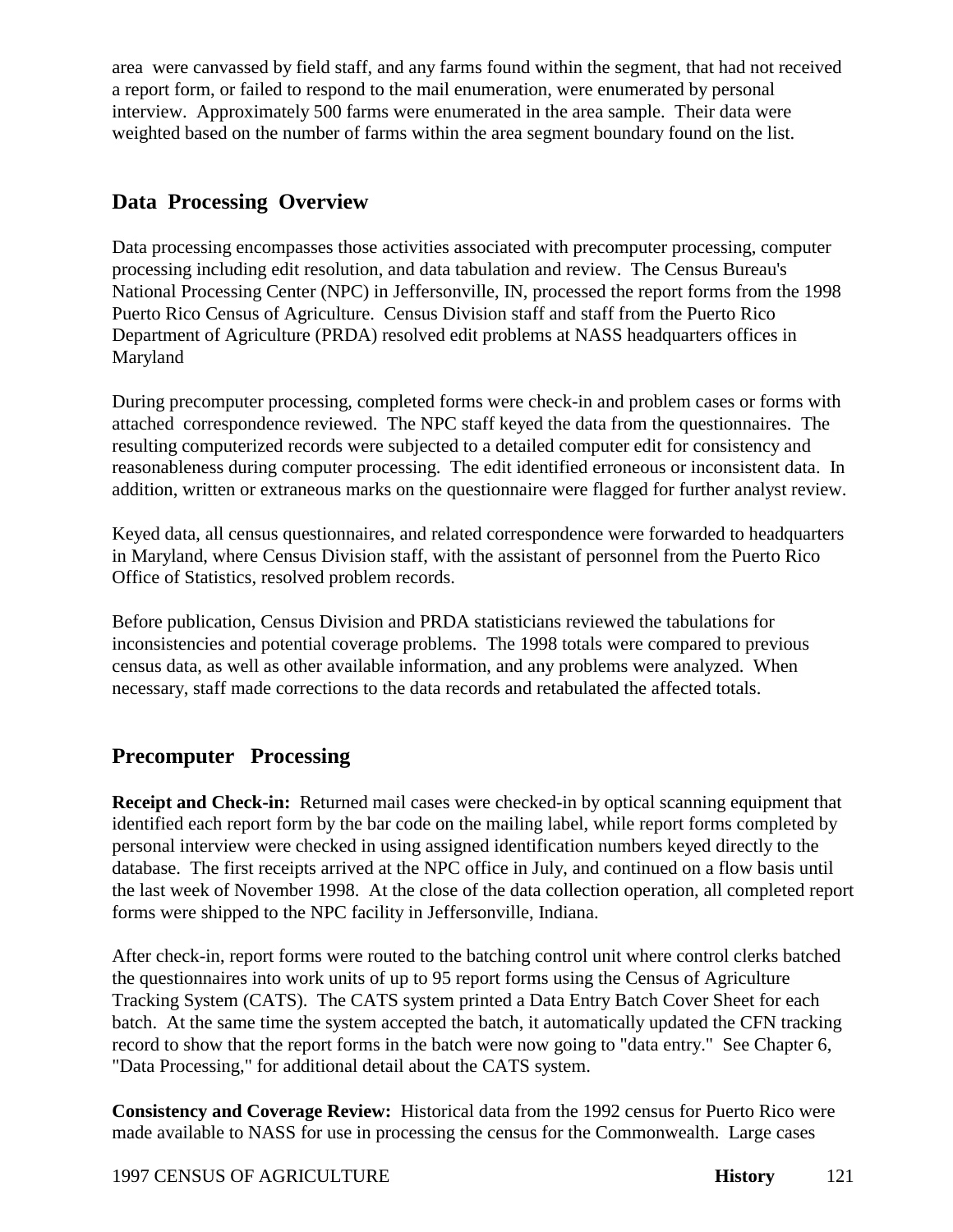preselected for review were identified by a specific processing sort code and were automatically sorted for review by analysts. During their review, analysts checked each form for internal inconsistencies, and matched the 1998 data for a specific record against the historical record to evaluate the reasonableness of any changes.

**Data Entry:** Data entry (or keying) involved capturing data from the census report forms to a machine-readable data file for edit and tabulation. The NPC's Data Services Branch used a key-to-disc interactive system that combined the clerical review of individual census questionnaires with the data entry operation. Quality control procedures included reviewing samples of each keyer's work and, when necessary, correcting keyer errors and retraining keyers.

# **Computer Processing**

**General Information:** After data keying, data for each report form was subjected to a computerized edit. Analysts reviewed and verified any substantial changes generated by the computer edits to the data file prior to tabulation. The data were tabulated by municipio and for the Commonwealth, and Census Division statisticians reviewed all tabulated totals to identify inconsistencies and potential coverage problems. The statisticians made corrections to the individual data records and the specific totals involved were retabulated. After disclosure analysis -- a process that ensures that data for an individual is not revealed or derivable -- was completed, tabulated summaries were published.

**Computer Edit and Imputation:** The data from each farm record were subjected to a detailed, item-by-item, computer edit. This complex edit:

- Determined whether each record represented an agricultural operation meeting the census farm definition and deleted out-of-scope operations from the file;
- Assigned farm classification codes needed for tabulating the data, including acreage, tenure, product sales, and industry classification code;
- Checked for consistency between and within sections of each record and identified problem data;
- Checked for reasonable relationships between and among data items, values for various sizes of farms, and combinations of commodities, and identified unreasonable relationships; and
- Imputed missing or replaced obviously erroneous data for farms based on other information in the record, or on responses of similar farms in the same geographic area.

Data records that failed to meet the census farm definition, or that had undergone substantial computer-generated changes to the data, were reviewed to ensure that the data had been keyed correctly and/or that the changes were justified. Edit referral cases (i.e., cases that failed edit and were flagged by the computer for review) were reviewed for keying accuracy to ensure that the edit results were correct. Any cases for which the computer edit results were found to be unacceptable, were corrected as required and re-edited.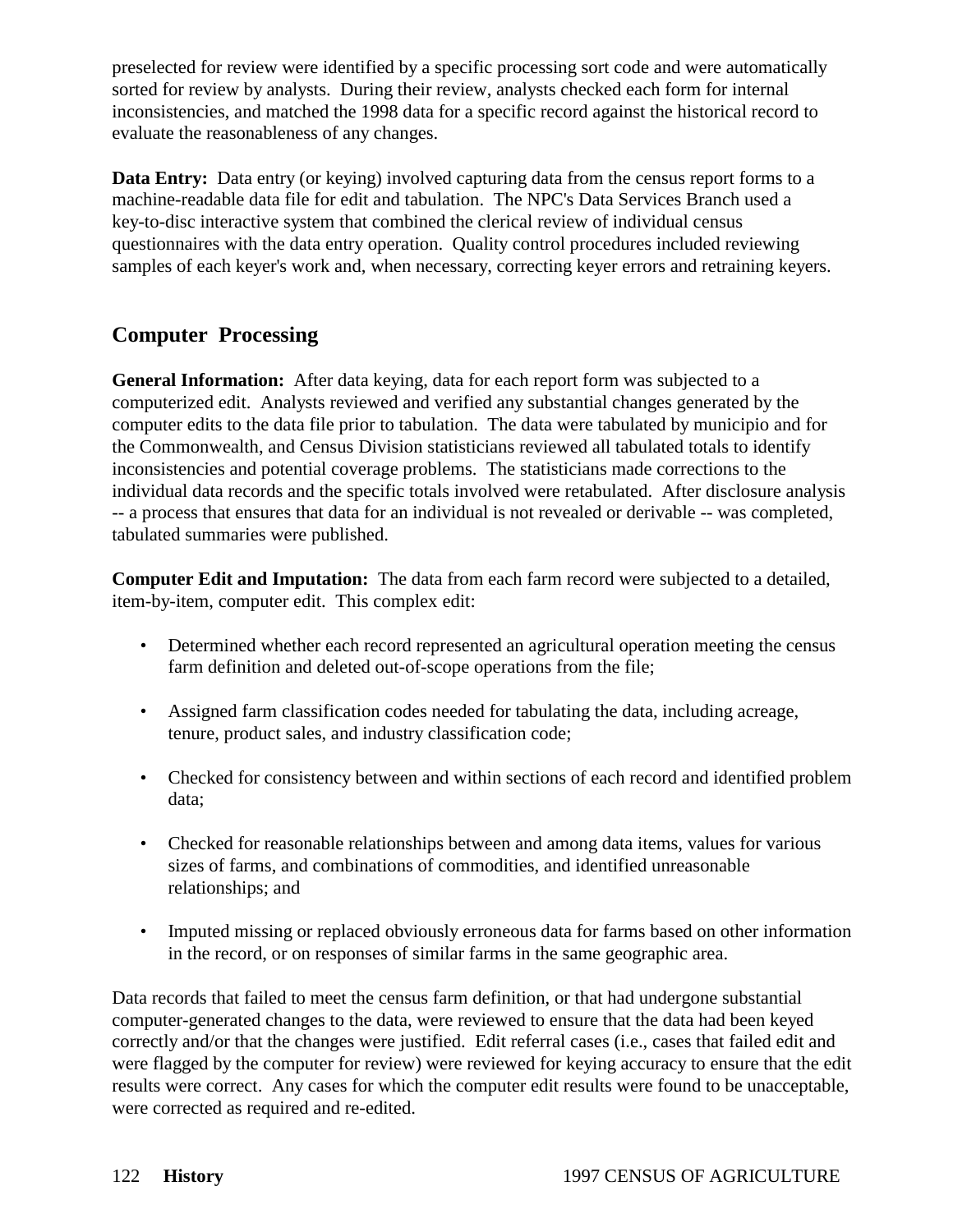Whenever possible, edit imputations, deletions, or other changes were based on related data contained in the respondent's report form. For some items, such as operator characteristics, data from previous censuses could be used. Values for missing or unacceptable reported data were calculated based on reported quantities and known prices, or by using information from other, generally similar operations.

**Sample Design:** An area sample was selected to find and collect data from farms not on the census mail list, or not responding to the initial census data collection efforts. Enumerators using aerial photographs and municipio maps found and asked each respondent in the area segment enumeration, if they received and returned a questionnaire by mail. If the respondent answered that he had mailed in a questionnaire, the enumerator checked a list with all the names from the census list, each with a code indicating whether or not a questionnaire had been checked in. If the list indicated that the questionnaire for that particular person or farm operation had not been received, then the enumerator was responsible for completing a report form at that time. If the person was found on the list with a code indicating that a questionnaire had been received, then the enumerator simply accounted for the land within the segment for that farm.

Within each municipio, land was classified into five different strata based on the amount of agricultural activity present. Strata were defined as land areas with dense agriculture, sparse agriculture with few houses, sparse agriculture with many houses, cities with no agricultural activity, and areas with no agriculture (such as parks and military installations). Within each strata the land was subdivided into primary sampling units (PSU). PSU boundaries were set on permanent physical features like roads and rivers whenever possible. These PSUs were the basic sampling unit for the area frame sample.

Municipios were grouped together to form clusters based on agricultural similarity. Municipios with a large number of cuerdas of coffee in the previous census formed a cluster, as did municipios with large numbers of cattle and areas of pasture. A stratified random sample of PSUs was chosen within each cluster. The selected PSUs were then broken down into the final sampling unit, called segments. One segment was chosen at random from each sampled PSU. Segment boundaries were also set on physical features to aid in the location of boundaries by field enumerators. The segment sizes varied across the different strata, ranging from 0.10 square miles in city areas to 0.50 square miles in the highly agricultural areas.

Sampling rates varied across strata within each cluster with more samples being allocated to areas with agricultural activity. Sampling for the non-agricultural stratum was carried out at the island level. A total of 300 segments were selected for enumeration. Everyone operating land within the segment was contacted by an enumerator to collect the cuerdas operated within the segment, and also to determine if they qualified for a census interview.

**Estimation:** Estimates were produced from two components, a list frame component and an area sample component. With regard to the list component, all farm operations on the census list were mailed questionnaires.

Since the area component involved sampling, on average, each operation found in the area component represented about 20 other farms that would not have been found in the original list. As a result, the data from these farming operations found in the area component must be increased or expanded by 20. Approximately 500 previously unknown farming operations were found in the area component and they represent about 10,000 farms.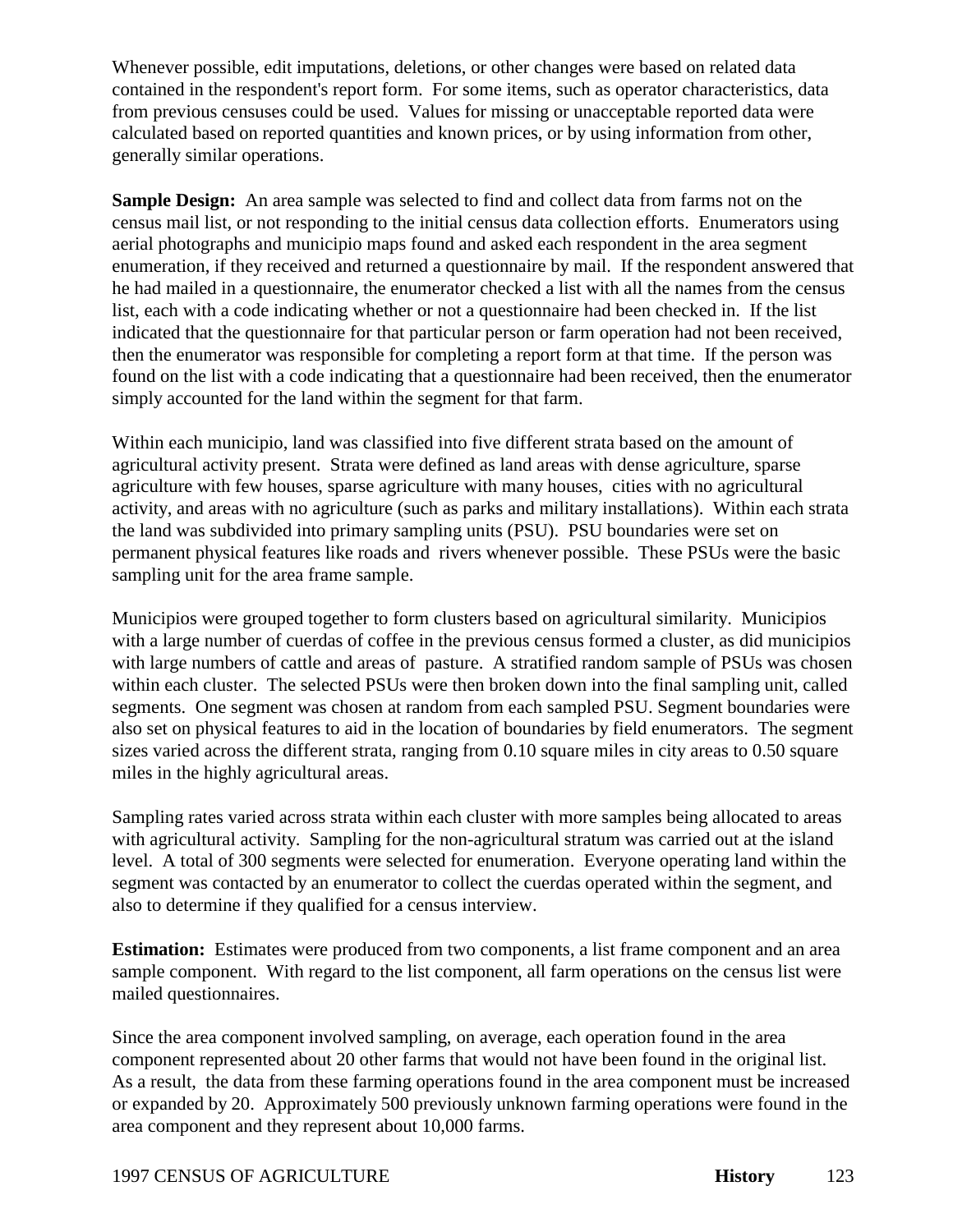Although the sample size for the area component insures acceptable precision at the Island level, the sample size was not designed to adequately estimate municipio level data. Increasing the sample size of the area component to an acceptable degree of precision at the municipio level was financially unfeasible. Therefore, a method was devised to redistribute the area component data back to municipio level estimates by utilizing the area component sample design and farm type designation.

To reduce variation in the area component sample, municipios were assigned to one of these nine clusters. In addition, every record in the agriculture census (both from the list and the area component) were classified based on one of thirteen farm types. Expanded data across municipios for each farm type within a cluster were redistributed with weights derived from list and unexpanded area counts at the municipio level for each farm type within a cluster. Cluster level by farm type and, subsequently, island level estimates for the area component remain static with only the municipio level data changing.

# **Tabulation and Data Review**

**Tabulations:** For Puerto Rico, NASS prepared and published data tables for all farms. Tables showed data for the Commonwealth, the seven agricultural regions defined by the Puerto Rico Department of Agriculture, and for municipios.

**Table Review:** Table review was done using a spreadsheet program. Analysts could make changes to the data, and on supervisory approval, the changes were written to the appropriate file. The master data file from which tabulated data were obtained -- was then updated.

After all the tables had been reviewed, and data and suppression patterns verified, Census Bureau staff, under contract with NASS, produced the tables using their Table Image Processing System (TIPS). TIPS is a proprietary publication software system developed by the Bureau to produce large, centralized, computer-based tables. The tables were then transmitted to NASS's Census Division for review.

**Disclosure Analysis:** NASS is prohibited by law from publishing information that could be used to identify individual respondents in any of its censuses or surveys. To ensure that this confidentiality was maintained, all tabulations were checked prior to publication in a procedure called disclosure analysis. This involved a review of all data tables that identified and suppressed specific items that, if published, would result in direct disclosure of datum reported by a particular respondent, company, or reveal information about an individual by derivation.

# **Publication Program**

The 1998 Puerto Rico Census of Agriculture was published in Volume 1, Geographic Area Series, Part 52, Puerto Rico. The report showed estimates for all farms in the Commonwealth, for 7 agricultural regions, and for 78 individual municipios. Tables 1-15 contained data for all agricultural operations in Puerto Rico; tables 16-69 showed municipio-level data; and tables 70-75 presented more detailed tabulations for major data items.

The basic data shown for all farms included number of farms; land in farms and land use; tenure, characteristics, and main occupation of operator; hired workers (agregados and sharecroppers);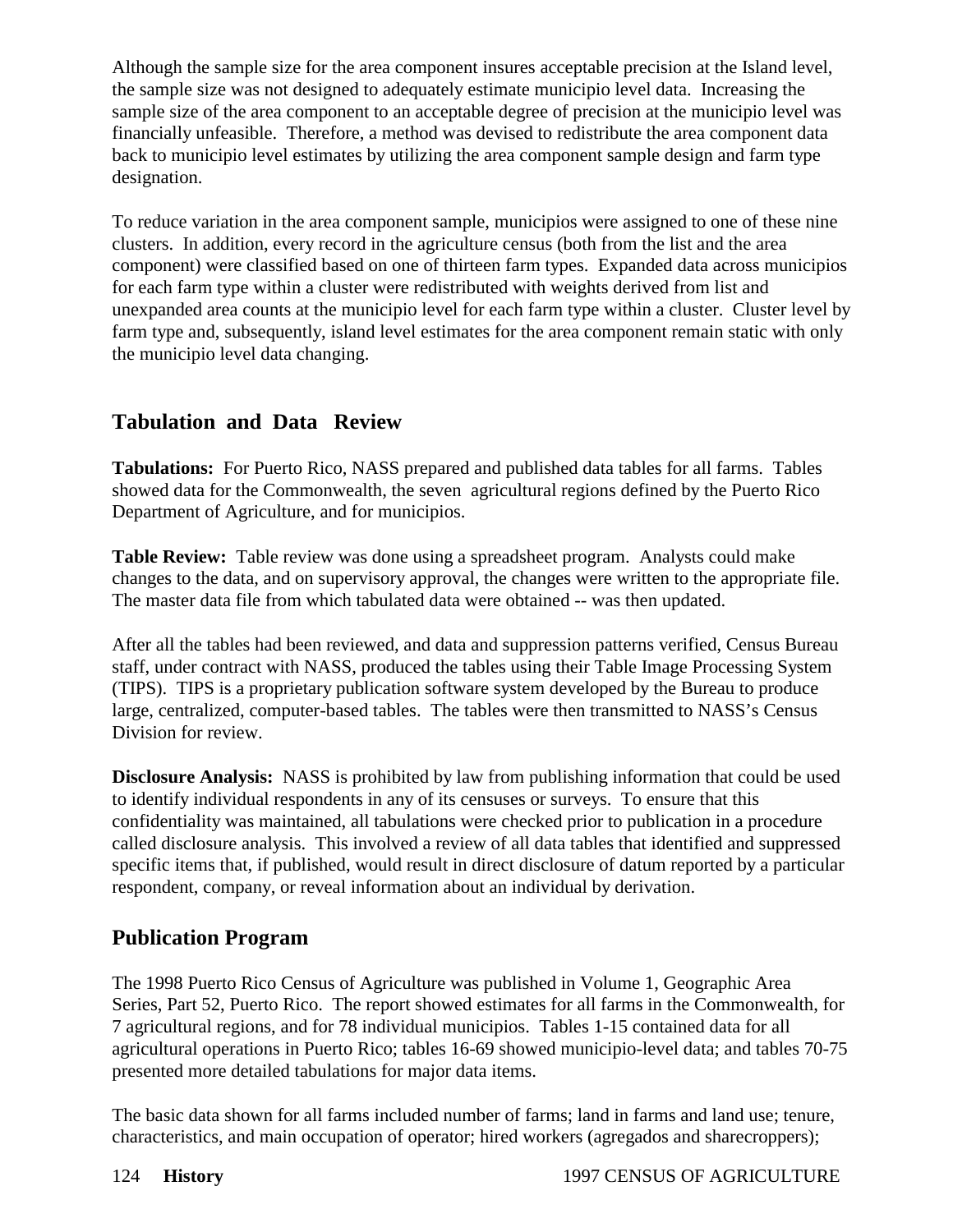selected data on machinery, equipment, and buildings; use of agriculture chemicals and fertilizers; irrigation; selected farm production expenses; market value of agricultural products sold; farm-related income; livestock and poultry inventory and sales (including sales of livestock and poultry products); crops harvested, including horticultural specialties; and fish and other aquaculture.

Tables 1-69 showed 1998 and comparable 1993 data for each item. Tables 70-75 showed 1998 summary statistics at the Commonwealth level for farms classified by tenure of operator and type of organization, main occupation and age of operator, size of farm (cuerdas), market value of products sold, and type of farm. In addition to the printed report, NASS released the Puerto Rico census data through the Internet (http://www.usda.gov/nass/).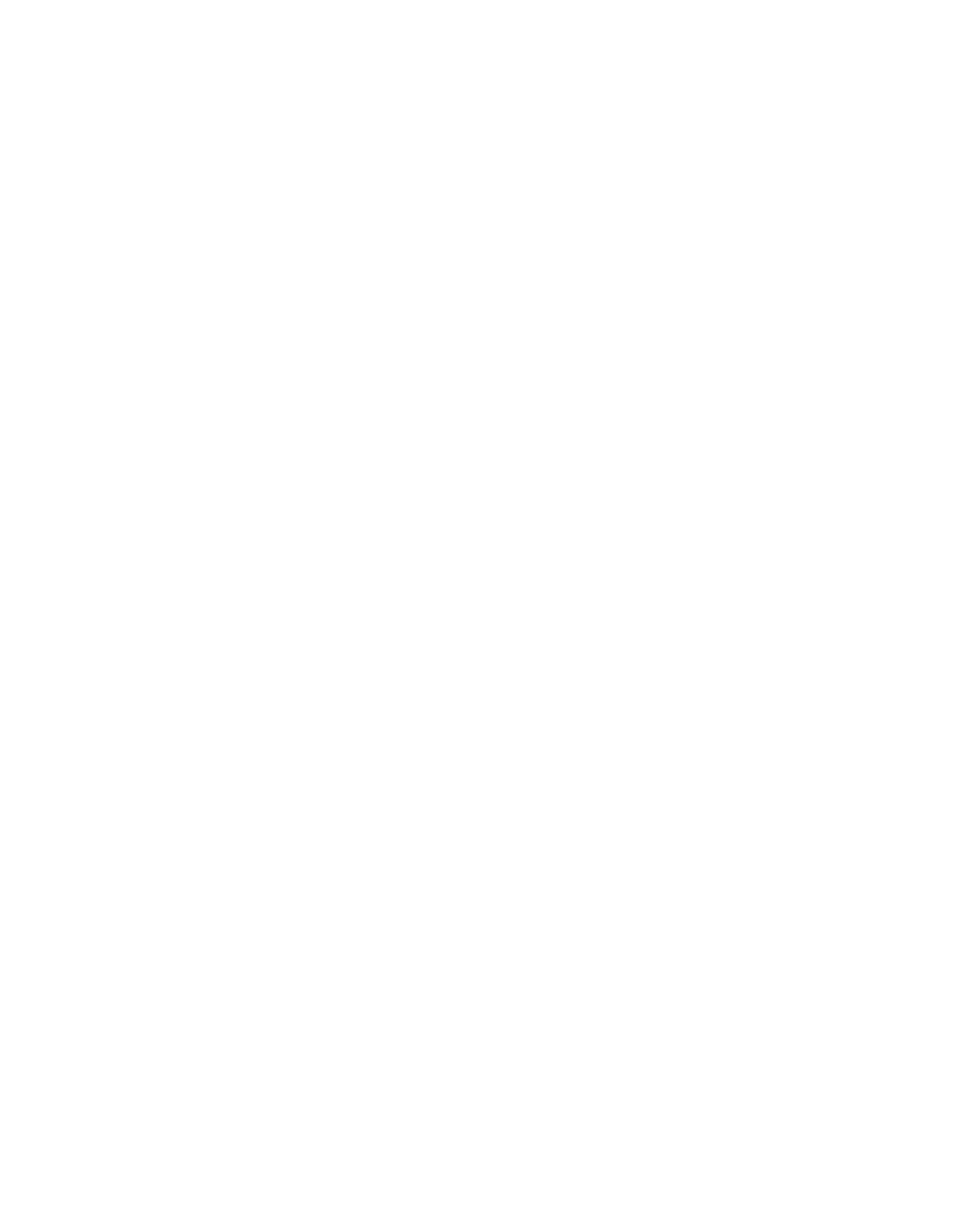# **Chapter 9. Censuses of Agriculture for American Samoa (1998), the Commonwealth of Northern Mariana Islands (1998), Guam (1998), and the U.S. Virgin Islands (1999)**

# Table of Contents

| <b>Contents</b> | Page |
|-----------------|------|
|                 |      |
|                 |      |
| Maps:           |      |
|                 |      |
| Results         |      |
|                 |      |
|                 |      |
|                 |      |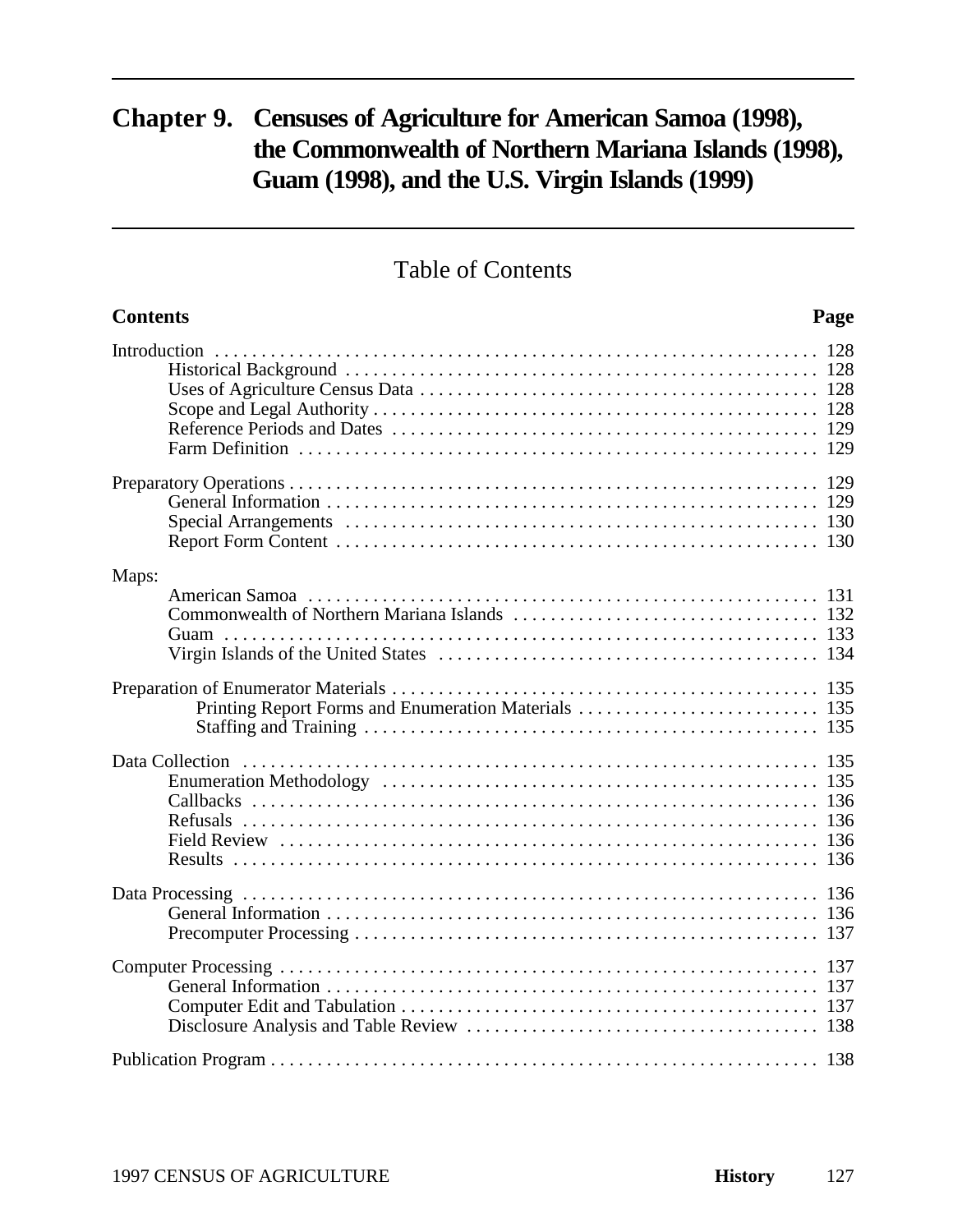# **Introduction**

**Historical Background:** For more than 150 years, the U.S. Department of Commerce, Bureau of the Census, conducted the census of agriculture. However, the 1997 Appropriations Act transferred the responsibility from the Commerce Department, Bureau of the Census to the U.S. Department of Agriculture, National Agricultural Statistics Service (NASS). The 1998 Census of Agriculture for the Commonwealth of Northern Mariana Islands, Guam, the U.S. Virgin Islands, and the 1999 Census of Agriculture for American Samoa are part of the first census of agriculture program conducted by the NASS.

The agricultural censuses for the U. S. territories and protectorates have been conducted since 1917, with varying degrees of regularity. In 1917, after purchasing the Virgin Islands from Denmark, a special census that included an agricultural enumeration was conducted. The next agriculture census in the U. S. Virgin Islands was not conducted until 1930, when the Federal Government incorporated an enumeration of the islands into the decennial census program. The first agriculture census on Guam was carried out in 1920, as part of the decennial census of that year. From 1930 through 1960, agriculture censuses continued to be done in conjunction with the decennial census program for both Guam and the U. S. Virgin Islands. Beginning in 1964, these two areas were included in the quinquennial censuses of agriculture, and have been enumerated on a five-year cycle since that time. The agriculture censuses for American Samoa and the Northern Mariana Islands also began as part of the decennial census operation, with the first in American Samoa being conducted in 1920, and the Northern Mariana Islands' first agriculture census being done in 1970. This was the first time, for both American Samoa and the Commonwealth of Northern Mariana Islands, that the agriculture census was conducted apart from the decennial population census.

**Uses of Agriculture Census Data:** The census of agriculture is the principal source of agricultural production data for American Samoa, the Commonwealth of Northern Mariana Islands, Guam, and the U.S. Virgin Islands, and is the only source of consistent, comparable data at the detailed geographic level. Census data are used by the local governments in:

- Developing and changing farm programs,
- Measuring the effects of these programs,
- "Bench marking" for designing and evaluating their own data collection activities, and
- Administering a variety of other programs.

Private industry uses census statistics in planning production and distribution of its products, and in designing and implementing marketing programs aimed at the agricultural community.

**Scope and Legal Authority:** The census of agriculture is required by law under the "Census of Agriculture Act of 1997," Public Law 105-113 (Title 7, United States Code, Section 2204g). The law directs the Secretary of Agriculture to conduct a census of agriculture in 1998 and in every fifth year thereafter, covering the prior year. The census of agriculture includes each State, Puerto Rico, Guam, the U.S. Virgin Islands, and the Commonwealth of Northern Mariana Islands, and states that the Secretary may include other territories or protectorates in the census program.

In practice, agriculture censuses have been carried out on Guam and in the U.S. Virgin Islands every five years since 1964, while agricultural enumerations in the other outlying areas generally have been conducted decennially, as a component of the Census Bureau's population and housing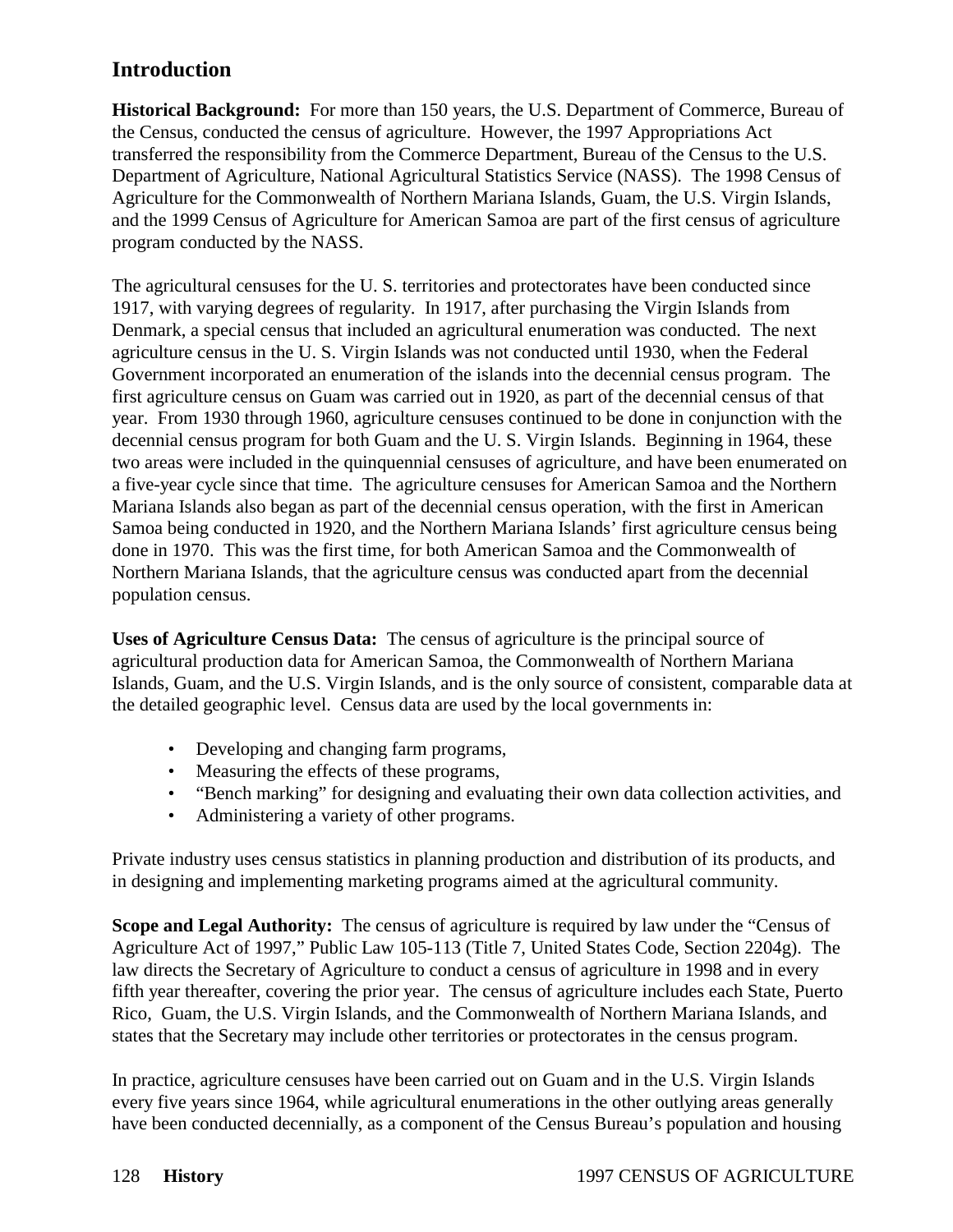censuses program. The 1990 decennial census of the Commonwealth of the Northern Mariana Islands included an agricultural enumeration. The data were released as part of the 1987 Census of Agriculture publication program, so the area was not enumerated again for the 1992 census.

**Reference Periods and Dates:** Reference periods and dates differed among the areas. In CNMI, the enumeration was done in March and April of 1998, and collected inventory data (i.e., acreage, numbers of livestock and poultry, and so on) as of the day of enumeration, while crop and livestock production, sales, and expense data were requested for the calendar year 1997.

In Guam and the Virgin Islands, enumeration was done in July and August of 1998, and collected inventory data as of the day of enumeration. Crop and livestock sales, production, and expense data were for the 12-month period from July 1, 1997 through June 30, 1998.

The agriculture census in American Samoa was conducted the following year, with enumeration carried out in February and March of 1999. Inventory data were for the day of the interview, and production, sales, and expense data for the calendar year 1998.

**Farm Definition:** The farm definition used in Guam and the Northern Mariana Islands was any place that had sales of agricultural products of \$1000 or more. This was the same farm definition used in the main U.S. census, and reflects a change from 1992 when the minimum sales value, to qualify as a farm, was \$500.

For the Virgin Islands, the farm definition remained the same as the 1992 definition, \$500 or more in agricultural sales.

In American Samoa, due to the importance of noncommercial agriculture both economically and socially, the farm definition was much broader and did not include a minimum value of sales. A farm was defined as any place that produced agricultural products for sale or consumption by family members.

### **Preparatory Operations**

**General Information:** The conduct of the 1998 and 1999 agriculture censuses was a cooperative effort of NASS and the respective territorial governments. Special agreements, governing the conduct of the census in each area, and general plans for the enumeration were agreed to the year prior to the census. NASS prepared the procedures, edit programs, and tabulation programs for handling the information.

Overall designs for the censuses varied among the areas, and were different from previous censuses, where data were collected by canvassing the entire area to locate farm operations. In Guam and the Virgin Islands, lists of farmers were compiled by the local departments of agriculture, based on information available to them through their own efforts at collecting information on agriculture activity in their areas. In the Commonwealth of the Northern Mariana Islands, the Department of Commerce was able to provide a listing of all agricultural producers through their business licensing records. In all three areas, this use of list-based enumeration resulted in a more efficient method of data collection. In American Samoa, because of the broad farm definition, and the high percentage of households which have agricultural activities, a combination of a list of commercial farms provided by the American Samoa Department of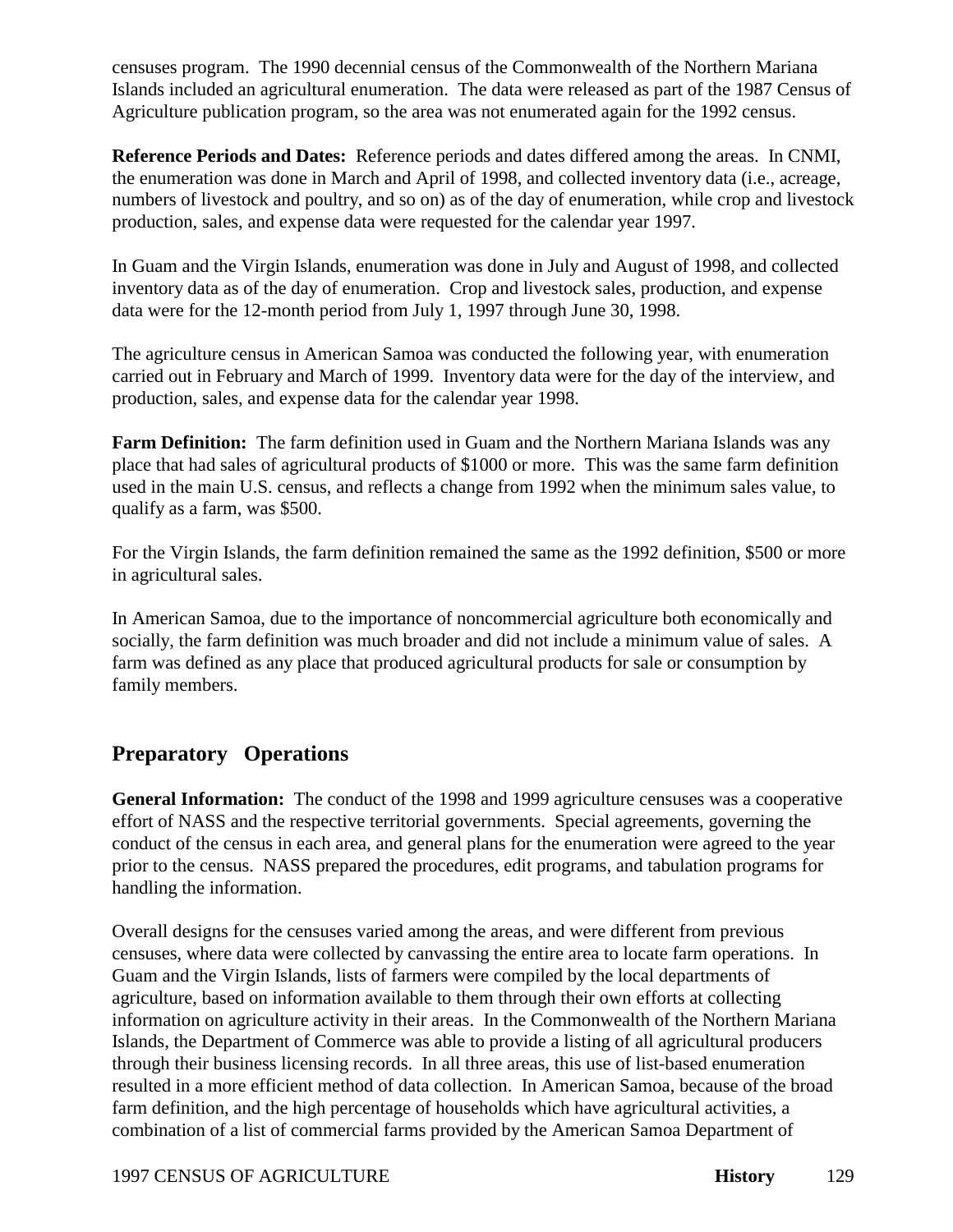Agriculture, and a sample of all remaining households were enumerated.

General plans for the censuses were formalized in special agreements, negotiated by NASS and the respective area governments.

**Special Agreements:** Prior to conducting the agriculture censuses, the responsible officials of the local government agencies signed memoranda of agreement with the NASS for carrying out agricultural censuses in their jurisdictions. Under the terms of these agreements, the governments of the respective territories assumed responsibility for appointing a census coordinator for each, and for conducting the field enumeration. Local authorities also were responsible for:

- Recruiting qualified personnel for census jobs;
- Training persons hired for the census to following procedures established by NASS;
- Determining local pay rates, subject to review by NASS for consistency and available funding;
- Arranging office space, equipment, and supplies required by the census operation within each jurisdiction;
- Maintaining administrative and financial records for the census and providing this information to NASS; and
- Publicizing the census locally (NASS provided promotional materials).

NASS was responsible for procuring and distributing manuals, supplies, and for the development of any special procedures that might be required for the enumeration within each territory, together with designing (in consultation with the respective local governments) and printing the report forms, instruction manuals, training materials, and related forms. In addition, the agency provided training for the enumerators and crew leaders, established a calendar of operations, and provided technical advice, as needed, to clarify concepts and procedures. NASS, also bore the total cost of the agricultural censuses in each area, with the exception of American Samoa, where the cost was split between NASS and the Department of Interior's Office of Insular Affairs.

**Report Form Content:** NASS designed the report forms for all the areas in cooperation with the respective governments. The report forms for Guam, the Virgin Islands, and the Commonwealth of Northern Mariana Islands were of similar design and layout. Each form was a single sheet measuring 17" x 14" folded to 8-1/2" x 14", with four numbered pages. Each form requested information on land in farms and land use, farm labor, organization, crops harvested (acres and pounds) for sale, vegetables or melons (acres and pounds harvested for sale), fruits, nuts, or nursery crops (inventory and pounds harvested for sale), livestock and poultry (inventory and sales), fish or aquaculture (number and acres of ponds, quantity (pounds) and value of sales), total value of agricultural products sold, expenditures, operator characteristics, and irrigation

The report form for American Samoa also included data on home consumption, sources of financing, fishing, and demographic data on members of the household.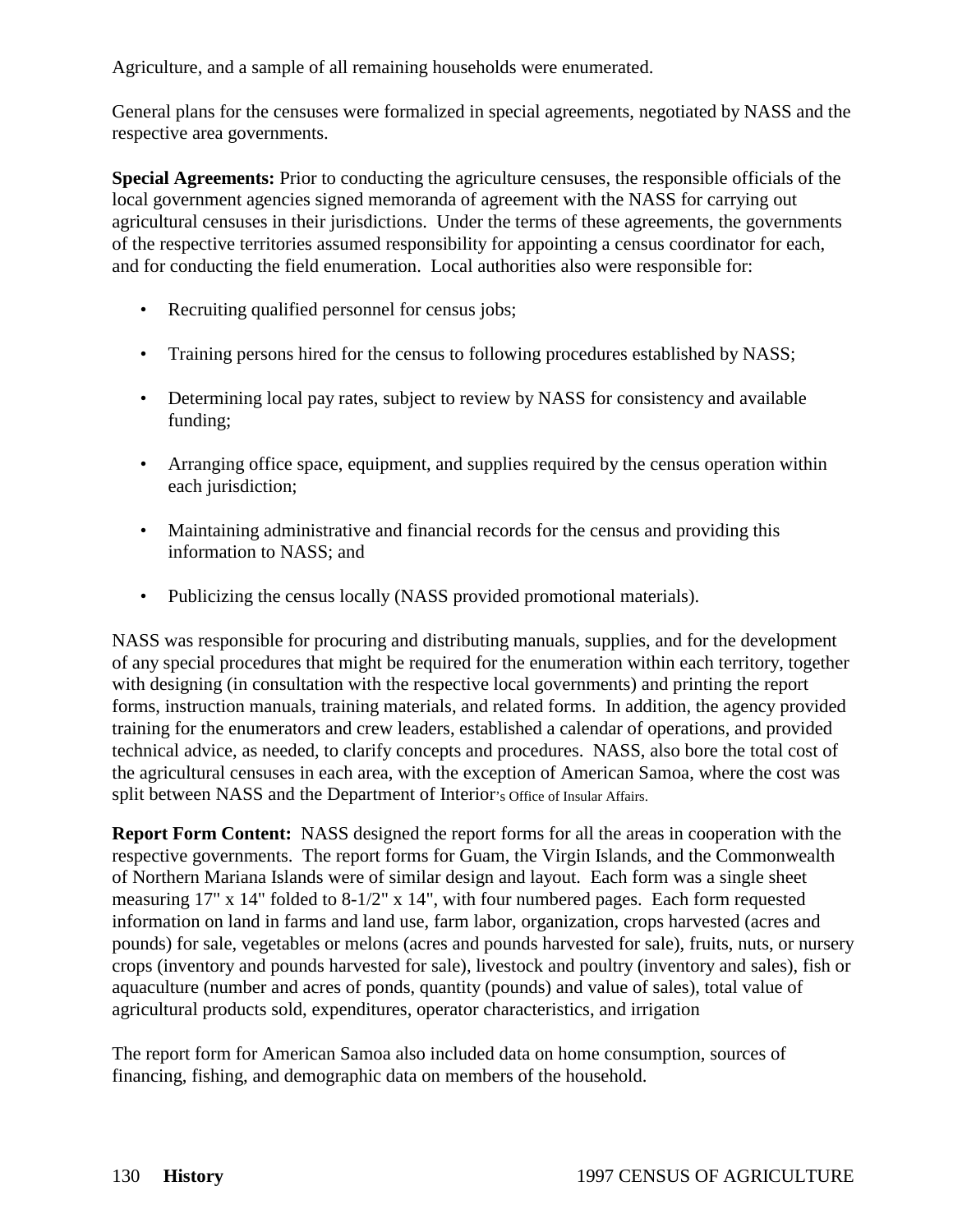# **American Samoa**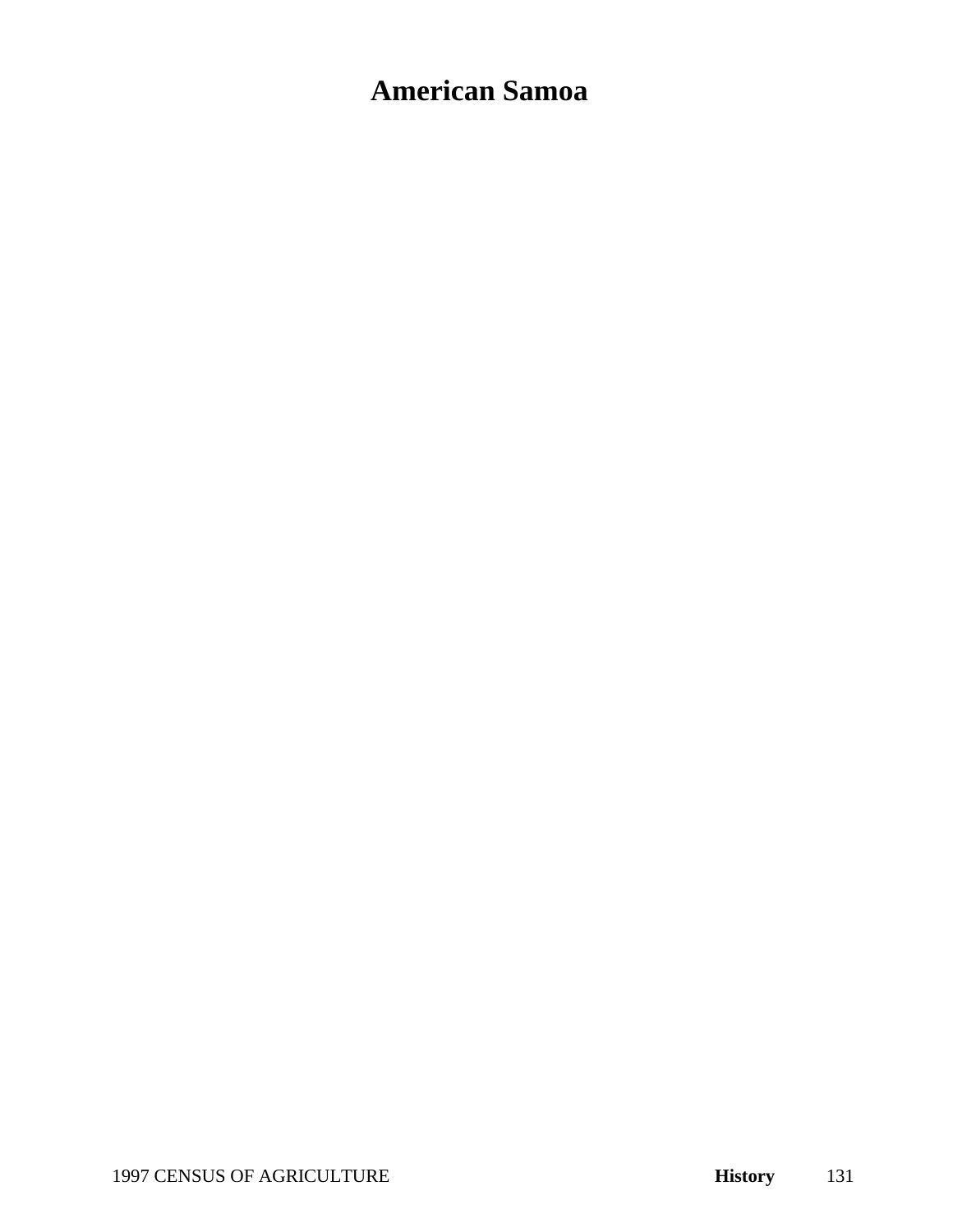# **Commonwealth of Northern Mariana Islands**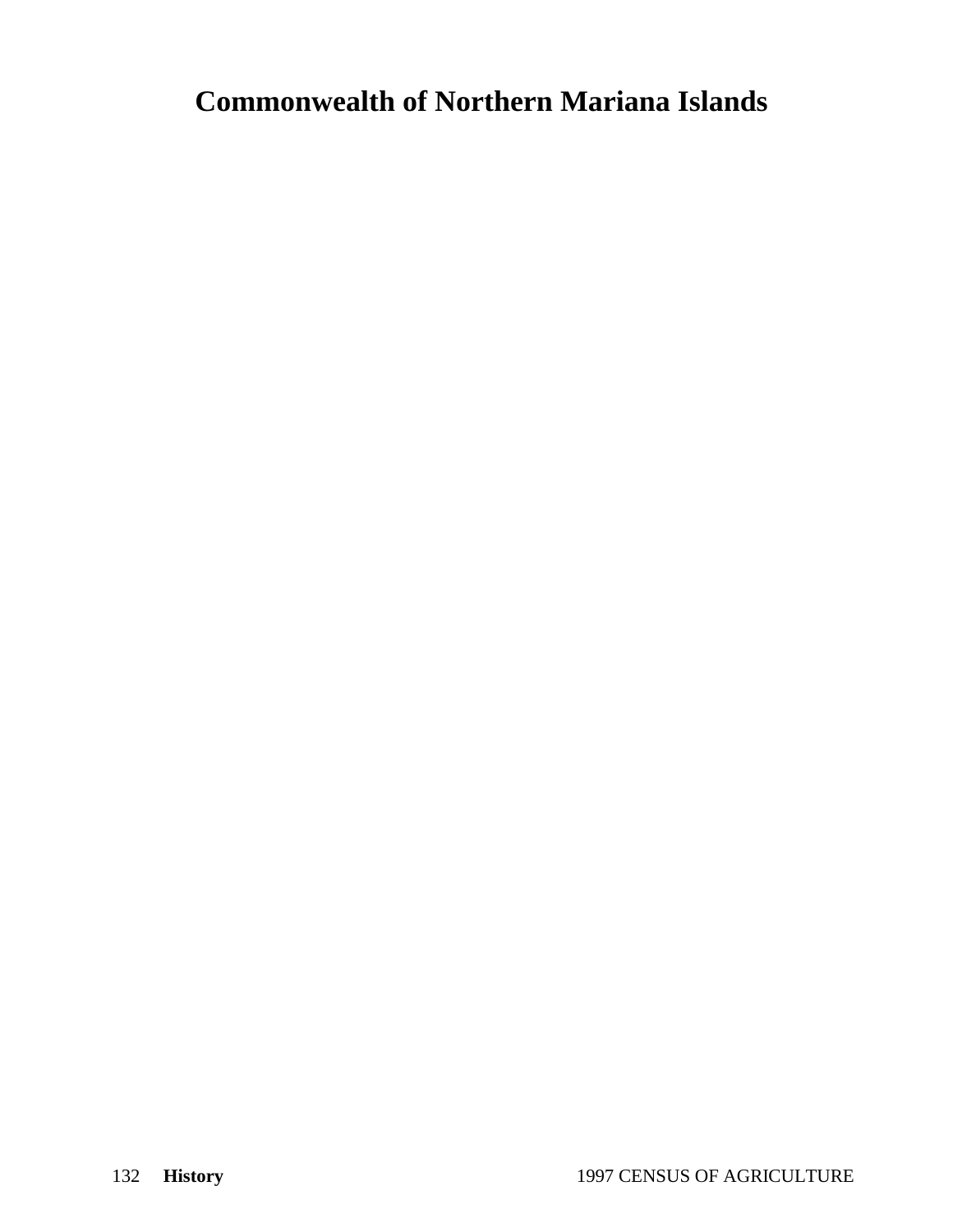# **Guam - Election Districts**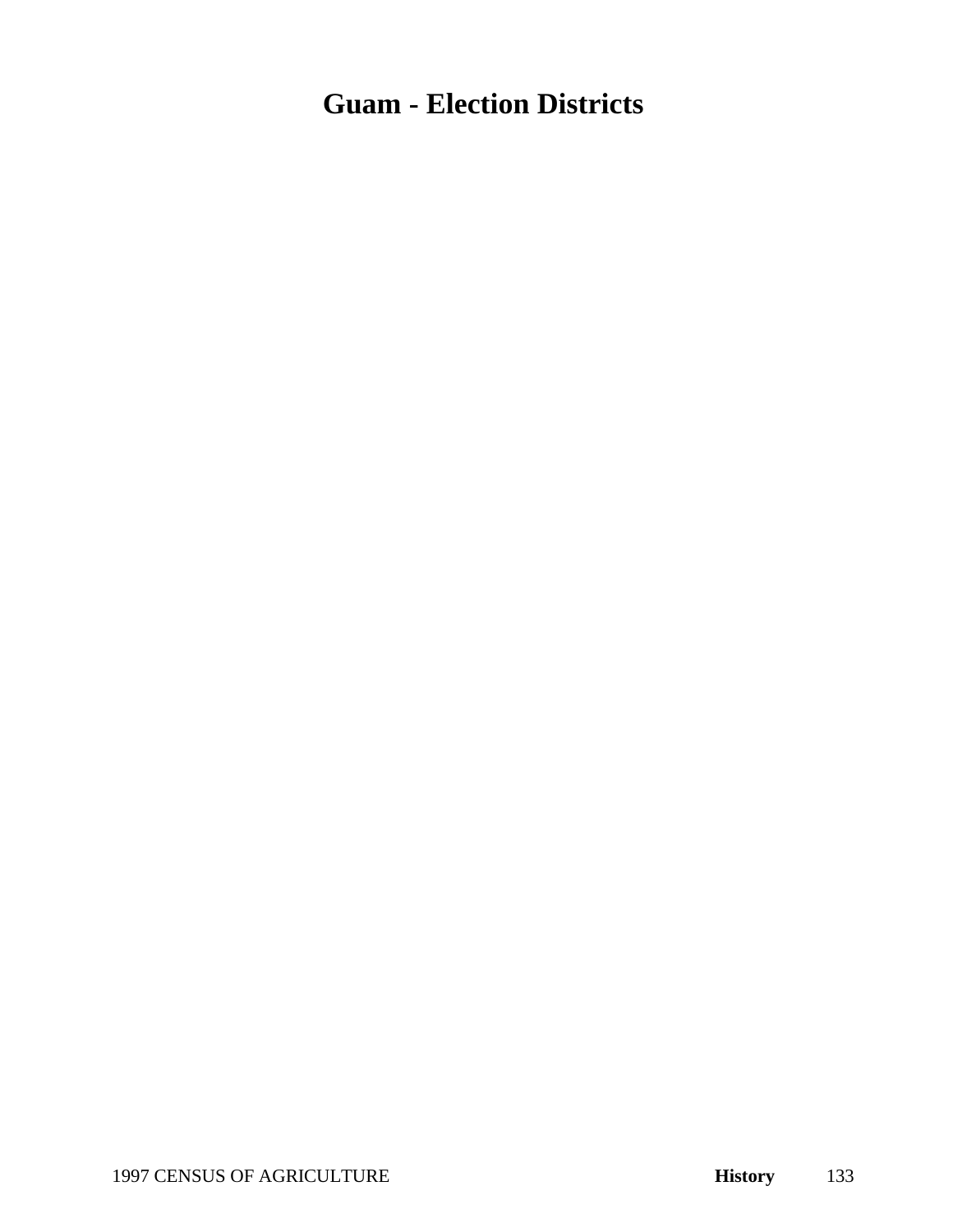# **Virgin Islands of the United States**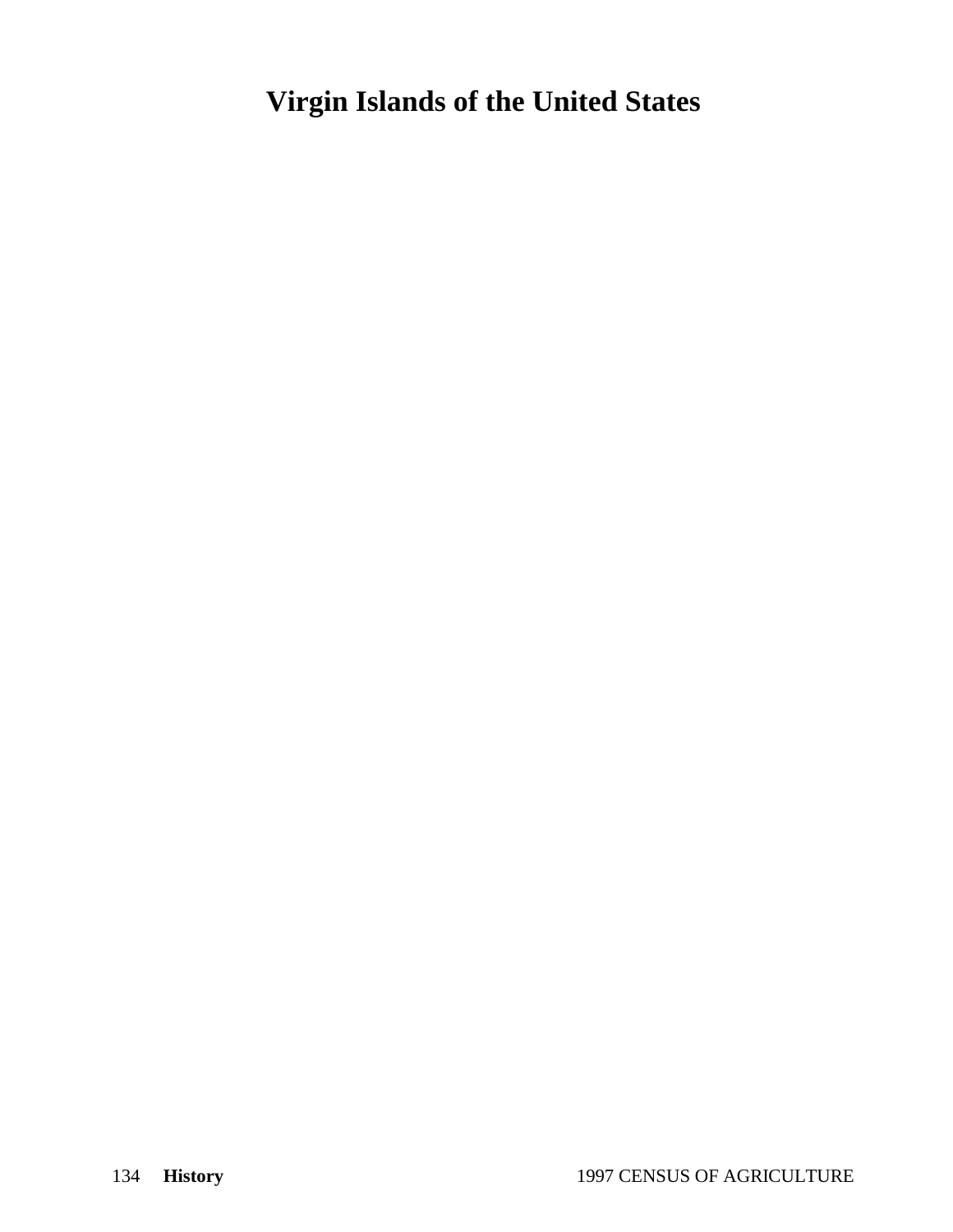# **Preparation of Enumerator Materials**

**Printing Report Forms and Enumeration Materials:** Report forms, materials for the enumerator record books, and administrative forms used in the 1998/9 agriculture censuses for Guam, the Virgin Islands, American Samoa, and the Commonwealth of Northern Mariana Islands were printed by private contractors supervised by the U. S. Government Printing Office. NASS forwarded the materials to the respective census managers for distribution to the field staff.

**Staffing and Training:** The staffs for the agriculture censuses in the areas were organized into a small office staff and the field enumeration staff. A census manager for each area functioned as the general supervisor for the census and the head of the census office.

Census staffs in all areas except Guam received salaries as temporary employees of the local governments. In Guam, the enumeration was done by permanent employees of the Guam Department of Agriculture on a reimbursable arrangement.

The local governments appointed the project managers who were responsible to NASS for the conduct of the enumeration in their areas. Their broad responsibilities included precensus preparatory activities, such as securing office space, recruiting, testing, and selecting personnel, and publicizing the census. They also had general supervisory responsibility for the enumeration and for keeping NASS headquarters informed about the progress of the enumeration.

In Guam and the Virgin Islands, relatively little clerical work was done at the area offices. Project managers were responsible for ensuring that once the enumeration was complete all required materials were secured and forwarded to NASS headquarters for processing and tabulation.

In American Samoa, manual editing and keying of data were done in the local office. In the Commonwealth of the Northern Mariana Islands, manual editing, keying, and computer editing and analysis were performed by the local personnel.

NASS staff visited the Commonwealth of the Northern Mariana Islands, Guam, and the Virgin Islands in June and July 1998, to train the census managers, crew leaders, and enumerators. Some enumerators left the census operation prior to completing the census; any replacements that had to be hired received training in enumeration procedures from the local managers.

# **Data Collection**

**Enumeration Methodology:** The census employed personal interviewing by a field enumerator for the agriculture censuses for all the areas. When visiting a place for field enumeration, enumerators identified the "operator" as the person with day-to-day management of the farm and interviewed that person to obtain the necessary information. For partnerships, the partner in charge of the actual farm operations, or the senior partner, was listed as the operator.

For places with two or more tracts of land, the enumerator completed a single report form covering all the land operated by one person, regardless of location. The enumerator identified the location of each tract of land included on the form to avoid duplication of the data. Operators with land and agricultural activities in more than one geographical area were enumerated in the geographical area in which the primary agriculture activity was located. Once the enumerator identified the person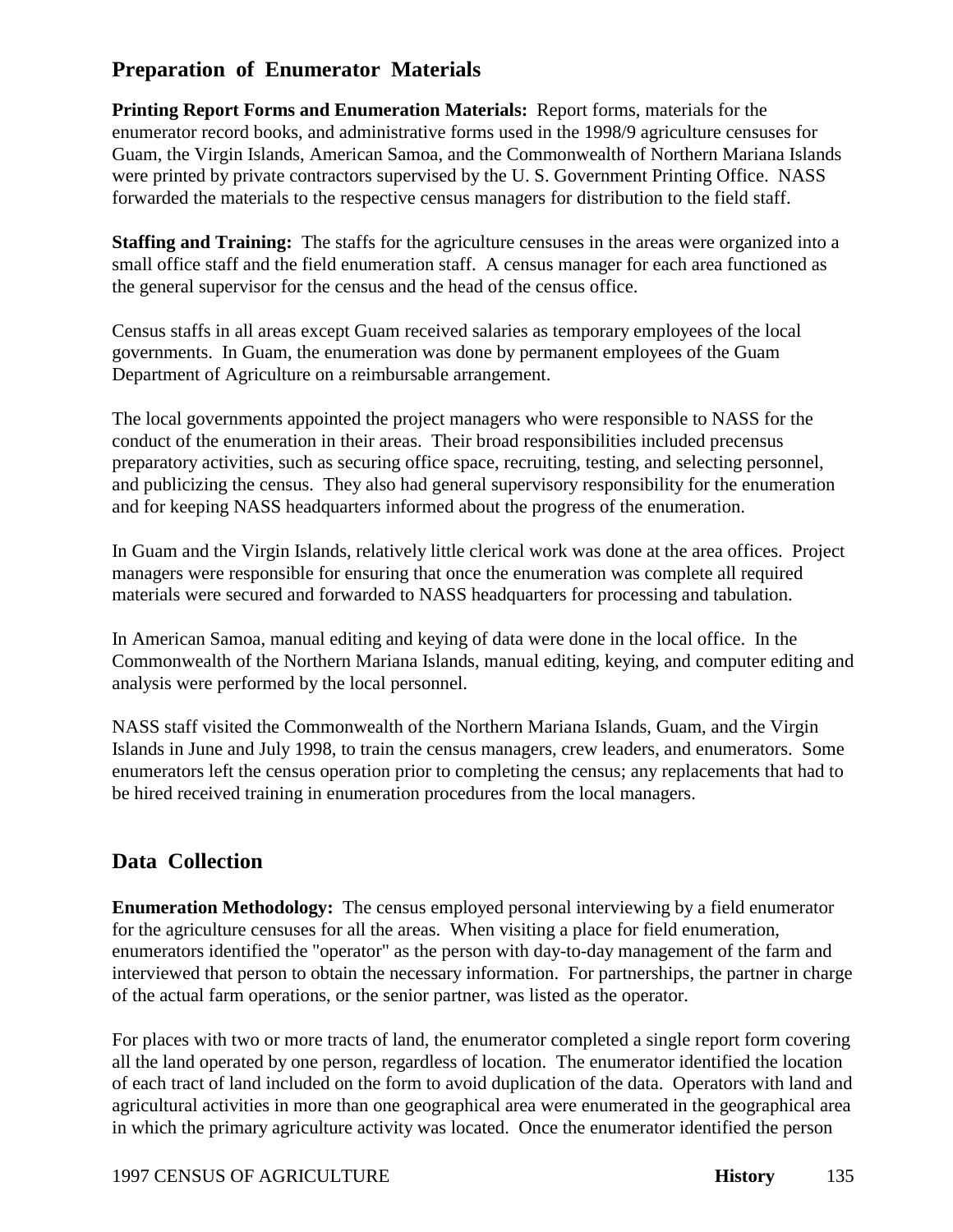who operated the farm, and could supply the requested information, he or she assigned the place a 10-digit farm serial number as a unique identification and wrote it into the appropriate space on the report form, then went ahead with the interview.

**Callbacks:** For a variety of reasons, other than an operator's outright refusal to respond, enumerators sometimes were unable to complete report forms during the first visit a household. In these cases, the enumerator made arrangements for a return visit, a "call back" at a time convenient to the operator. "Call backs" were made as soon as possible after the initial visit, but enumerators were not to conduct more than two personal visit "call backs" to the same respondent unless the crew leader decided special circumstances warranted additional attempts.

**Refusals:** When an operator refused to respond to the census, enumerators were instructed to first try to persuade the operator to provide the data needed and to explain the legal requirement for response. When individuals continued to refuse to cooperate, the enumerator identified the case either as a partial or complete refusal (some refusals did provide partial information) in the record book and reported the case to the crew leader or to the office supervisor. The crew leader or supervisor was then responsible for determining the correct course of action for obtaining the data.

**Field Review:** Crew leaders were responsible to the project managers for the actual conduct of the enumeration. They supervised and reviewed the work of their enumerators, and made periodic progress reports to census managers. In addition, crew leaders monitored enumeration progress by receiving periodic progress reports from their enumerators. They also verified both the cumulative figures reported by each enumerator, and completed weekly progress reports for the census manager.

**Results:** For American Samoa, census data indicates 6,473 farms with 19,736 acres, of which 13,375 were in cropland. In the Commonwealth of Northern Mariana Islands, the agriculture census counted 103 farms with 3,413 acres, of which 490 were in cropland. Guam's agriculture census enumerated 201 farms with 2,144 acres, of which 1,504 acres were in cropland. In the Virgin Islands, the census counted 247 farms, with 13,466 acres, of which 1,144 acres were cropland. The average farm size in the four areas ranged from 3.0 acres in American Samoa to 54.5 acres in the U.S. Virgin Islands.

# **Data Processing**

**General Information:** Data processing from all four censuses was done in the same manner. After check-in and review of any problem cases, the information was keyed from the questionnaires to a computer data file. The resulting computerized records were subjected to a detailed computer edit for consistency and reasonableness. In addition, the edit corrected obviously erroneous or inconsistent data, supplied missing data based on imputation using characteristics from similar farms to impute information), and assigned farm classification codes needed in tabulating the data. Any significant change by the edit to respondent data was reviewed and verified by agricultural analysts.

Before publication, NASS statisticians reviewed the tabulations for inconsistencies and potential coverage problems. Totals were compared to previous census data, as well as other available information, and potential problems were examined. When necessary, the staff made corrections to the data records and retabulated the affected totals. In Commonwealth of Northern Mariana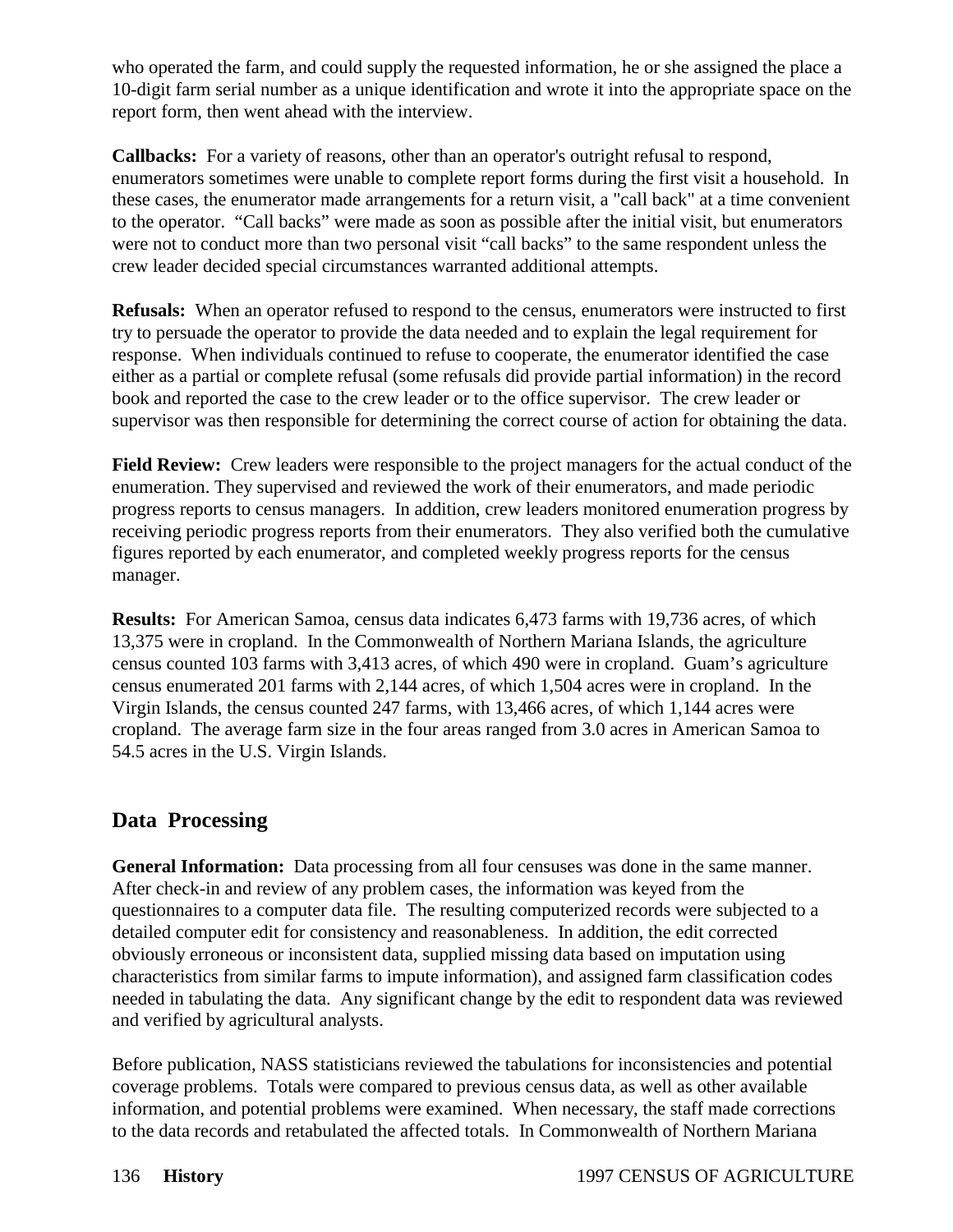Islands (CNMI), the entire process of precomputer processing, keying, editing, and analysis was done by the Census Coordinator in the Northern Mariana Islands, with only the final analytical review and tabulation being done by NASS staff in Washington. In American Samoa, precomputer processing and data keying were done on-site before shipping files and materials back to NASS headquarters in Washington, D.C. In Guam and the Virgin Islands, only the precomputer processing was done in the field; the census manager then boxed and shipped the report forms directly to NASS for data preparation and processing.

**Precomputer Processing:** After the field enumeration was complete, individual report forms were reviewed to ensure that the form contained a valid farm serial number and enumeration district number, correct geographic area code, complete name and address of the operator, positive entry under "land in Agriculture," and values for either crop production or livestock/poultry inventory.

The edit identified operations that did not meet the farm definition; each case was verified by the CNMI census coordinator. Data for the remaining operations were reviewed for accuracy, consistency, and completeness. Errors in computations, units of measures, data inconsistencies, misplaced entries, and so on, were corrected. Missing information was derived from valid reported data for similar type and size farms in nearby areas.

After the precomputer processing review, data from each operation were keyed into a database on microcomputer equipment using an Integrated Microcomputer Processing System. The processing system used was designed by the U.S. Bureau of the Census to key, edit, analyze, and tabulate data from censuses and surveys.

### **Computer Processing**

**General Information:** After keying the data from each report form, an item-by-item computerized edit was conducted for each record. Analysts reviewed and verified any substantial changes generated by the computer edits to the data file prior to tabulation. The data were tabulated by geographic level and for each area as a whole, and NASS statisticians reviewed all tabulated totals to identify inconsistencies and potential coverage problems. The statisticians carried any required corrections to the individual data records and the specific totals involved were retabulated. After disclosure analysis, the data file was ready to be released for publication.

**Computer Edit and Tabulation:** The data were edited by computer for completeness and consistency. Inconsistent entries or suspicious data were identified, i.e. "flagged," by the edit program and were reviewed by analysts. These data were then compared to previous census data, as well as to other available information, to determine if a problem existed with the data. The interactive computer system enabled analysts to review up-to-date tallies of selected data items for various criteria or sets of criteria, which could include geographic levels, farm types, sales levels, or other specific characteristics. Errors or problems were reviewed and researched by reexamining individual data records. Any corrections required were keyed to the records and corrected data files re-edited.

Whenever possible, edit imputations, deletions, or other changes were based on related data from the respondent's report form. For some items, such as operator characteristics, data from previous censuses could be used. Values for missing or unacceptable reported data were calculated based on reported quantities and known prices, or by using information from other, generally similar farm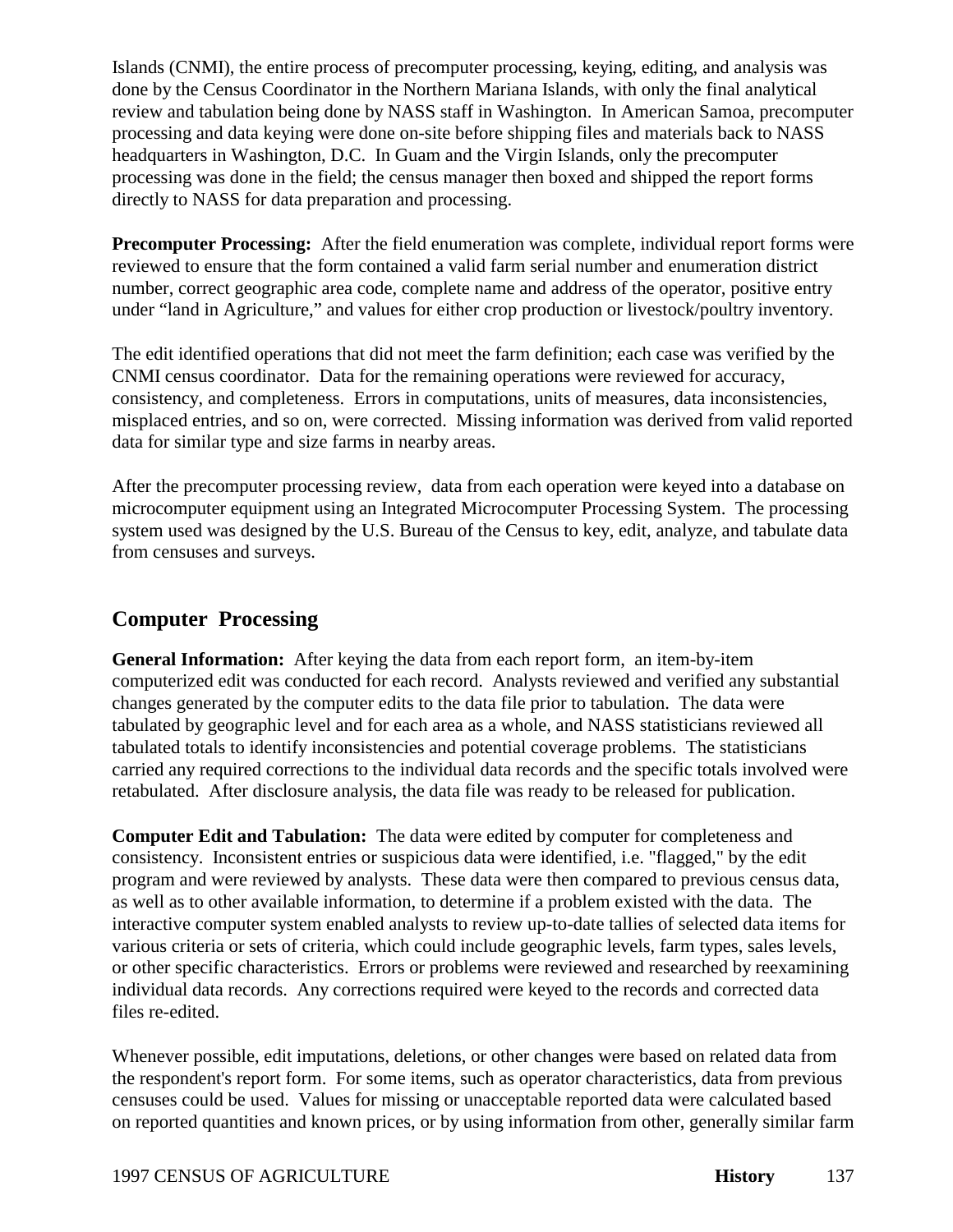operations. The data from the individual records then were tabulated to produce the statistical table files that would be used for publication.

**Disclosure Analysis and Table Review:** NASS is prohibited by law from publishing any information that could be used to identify individual respondents to any of its censuses or surveys. To ensure that confidentiality is maintained, all data tabulations were checked prior to publication in a procedure called disclosure analysis. This involved a review of data tables that identified and suppressed specific items that, if published, would:

- Result in direct disclosure of data reported by a particular respondent, or
- Reveal information about an individual by derivation, i.e. by a user adding or subtracting a published subtotal from a published total.

After disclosure analysis was completed, appropriate suppressions were applied to the data. Final tables were then reviewed by NASS analysts for accuracy, consistency, and completeness of disclosure protection.

# **Publication Program**

NASS released the summarized data in two steps, so as to provide data users with the information as soon as possible. The first step was to release the tables, along with a condensed version of text material on the NASS Internet homepage. This was done at the time of final approval of the tables, but before the entire publication package had been sent to the printer. Hence, delays in releasing the data, while waiting for minor wording changes or the contractual agreements with printing companies to be worked out, were avoided. Once the text material was completed and reviewed, the publication package was contracted out to a printer to produce copies. The Virgin Island tables were released on the internet in January 2000, and American Samoa, Commonwealth of Northern Mariana Islands (CNMI), and Guam tables went on the Internet in June 2000.

The census report for American Samoa showed statistics for the territory, districts, and counties. For the CNMI, data was shown for the commonwealth, the Island of Rota, the Island of Saipan, the Island of Tinian, and for the Northern Islands. The report for Guam showed data for the island, and for 19 election districts. The report for the Virgin Islands showed statistics for the territory, for Saint Croix, and for Saint John and Saint Thomas (combined). The statistical tables included data on number of farms, farm characteristics, land in farms and land use, operator characteristics, selected farm expenses, acres planted, amount harvested, sales value of fruits, nuts, vegetables, and field crops, selected machinery and equipment, and inventory and sales of livestock and poultry and their products.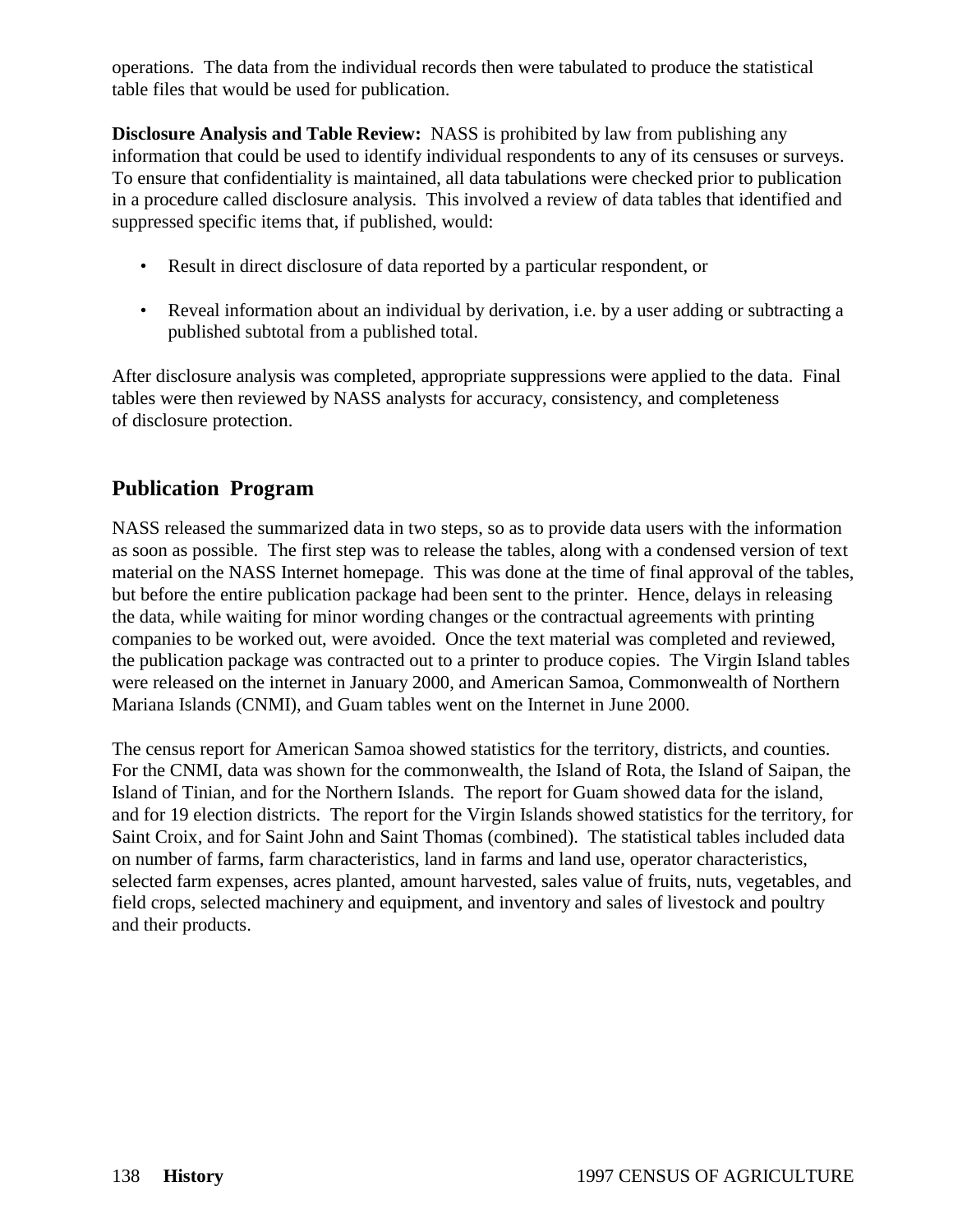# **Chapter 10. 1998 Census of Aquaculture**

# Table of Contents

#### **Contents Page**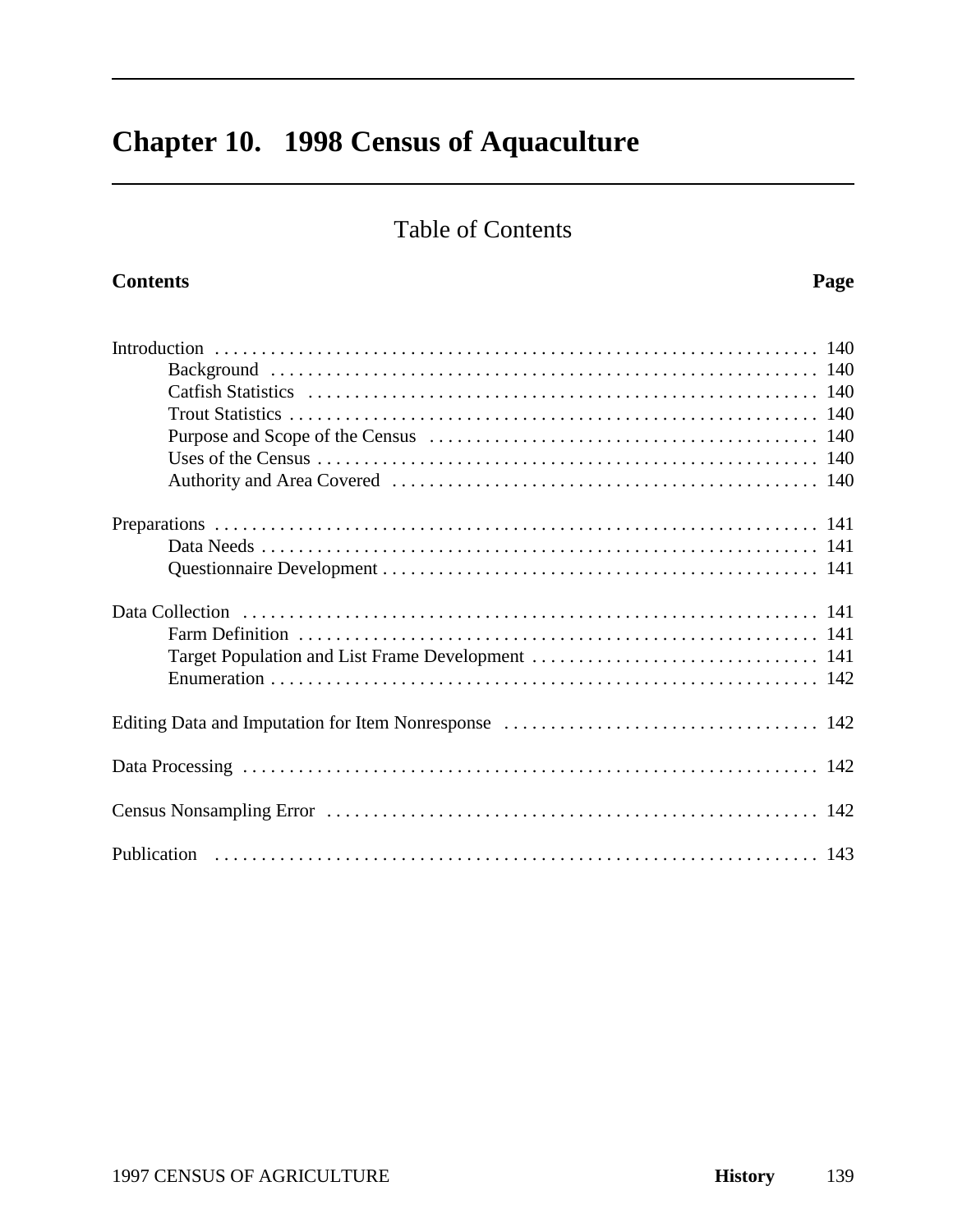# **Introduction**

**Background:** The 1998 Census of Aquaculture was the first national census taken for this industry. Conducted by the U.S. Department of Agriculture, National Agricultural Statistics Service (NASS), this census responded to the intense need for an accurate measurement of the aquaculture sector, which grew from \$45 million for value of products sold in 1974 to over \$978 million in 1998. Previously, NASS tracked the catfish and trout industry through monthly catfish processing, quarterly catfish production, and annual catfish and trout surveys. Limited aquaculture data have also been collected during the 5-year census of agriculture since 1974. The census listed catfish, trout, and tropical fish and provided space for producers to list any other food-type fish or other aquaculture products sold from their operation.

**Catfish Statistics:** The first catfish processing publication dates back to February 1980. Later that same year, NASS conducted the first catfish production survey, covering 10 States. Funding problems resulted in the catfish production survey being discontinued after January 1982. The need for unbiased, reliable statistics led the Catfish Farmers of America to enter into a cooperative agreement with NASS to fund a quarterly catfish production survey in Mississippi. The survey began in October 1984 and continued through April 1988 when funds were appropriated for NASS to conduct the catfish survey semiannually. Subsequently, NASS expanded program consisted of a quarterly program in Mississippi, Alabama, Arkansas, and Louisiana and an annual program in additional states. Currently, the NASS catfish production survey is conducted on a semiannual basis in the four aforementioned States and on an annual basis in nine additional States.

**Trout Statistics:** The NASS trout production program began in 1980, covering nine States. The survey was discontinued in 1981 but resumed in September 1988 for 15 States. Currently, the NASS annual trout program includes 21 States.

**Purpose and Scope of the Census:** The 1998 Aquaculture Census was conducted to expand the aquaculture data collected from the 1997 Census of Agriculture and provide a comprehensive picture of the entire public aquaculture sector. The aquaculture census collected detailed information relating to on-farm aquaculture practices, size of operation based on water area, production, sales, method of production, sources of water, point of first sale outlets, cooperative agreements and contracts, and aquaculture distributed for restoration or conservation purposes.

**Uses of the Census:** The census of aquaculture contained statistics about the Nation's aquaculture production and presents information on the structure of the aquaculture industry at the national, regional, and state levels. Aquaculture census statistics may be used by Congress in developing, evaluating, and changing farm programs. Many National and State programs may use the data to plan rural development, land use management, water resource management, and aquaculture research. Private industry may also use the census statistics to provide a more effective production and distribution system for the aquaculture community.

**Authority and Area Covered:** The census of aquaculture is covered by Public Law 105-113, the Census of Agriculture Act of 1997 (Title 7, United States Code). The census of aquaculture is a special study program from the 1997 Census of Agriculture which provides more detailed statistics on aquaculture.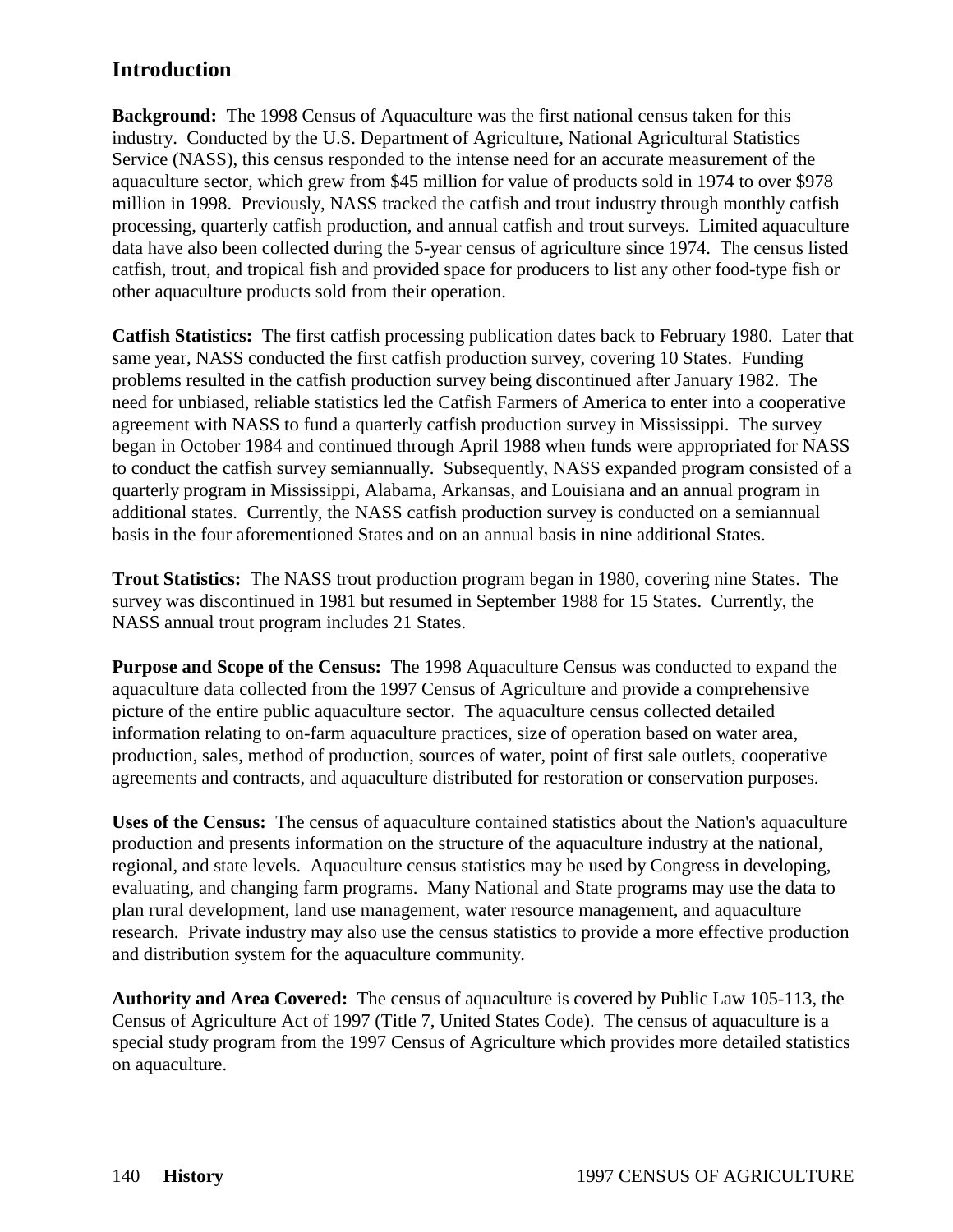# **Preparations**

**Data Needs:** The first step in the development of the Census of Aquaculture was to learn about industry's needs. NASS canvassed its State Statistical Offices and found that seven were already conducting or had conducted aquaculture surveys for their states as reimbursable projects. Several organizations representing aquaculture's diversity (finfish, shellfish, crustaceans, etc.) were contacted for information, including the National Aquaculture Association, National Association of State Aquaculture Coordinators, and Catfish Farmers of America. U.S. Department of Agriculture's Office of Aquaculture, which coordinates Department-wide aquaculture activities, chairs the Federal-wide Joint Subcommittee on Aquaculture, and coordinates activities of the five Regional Aquaculture Centers, also provided advice. In addition, members of the Advisory Committee on Agricultural Statistics made significant recommendations that helped establish data content.

**Questionnaire Development:** From the evaluation of data needs, a draft questionnaire was developed and widely distributed for comments. As a result of feedback and evaluation, the final questionnaire collected information about the public aquaculture sector, including noncommercial operations such as Federal, State or Tribal facilities (which are mostly hatcheries), academic, and private research facilities.

# **Data Collection**

**Farm Definition:** For the 1998 Census of Aquaculture in the United States, an aquaculture farm was defined as any commercial or noncommercial place from which \$1,000 or more of aquaculture products were sold or normally would have been sold during the census year. Commercial operations qualified with sales greater than or equal to \$1,000. Noncommercial operations were those which produced an estimated value of \$1,000 or more of aquaculture, but released or distributed their production for purposes of restoration or conservation. Examples of noncommercial operations were Federal, State or Tribal facilities (which were mostly hatcheries), academic, and private research facilities.

**Target Population and List Frame Development:** The target population for the Census of Aquaculture was composed of all farms that had aquaculture activity in the reference year 1998. The list of farms with aquaculture activity in 1998 was created from the 1997 Census of Agriculture and supplemented from appropriate NASS survey frames. The list was created by including all farms that indicated a positive response to item 10, section 17 of the 1997 Census of Agriculture questionnaire; this question asked whether there were "fish and other aquaculture products" on the place in 1997. If this activity was present, the respondent provided the name, total quantity sold, and gross value of sales of the fish or products. The Census of Agriculture respondent selected from a list of pre-coded responses that included catfish, trout, hybrid striped bass, other fish, crawfish, or other aquaculture products. Specific type was requested for a response to "other fish" or "other aquaculture products."

This list was supplemented by adding any existing aquaculture farms from the NASS list frame that did not appear on the list created from the 1997 Census of Agriculture. Also added to the list for enumeration were State and Federal fish hatcheries that distributed fish for restoration or conservation purposes. Undercoverage existed in the population to the extent that some farms that erroneously reported not having aquaculture activity in the 1997 Census of Agriculture also were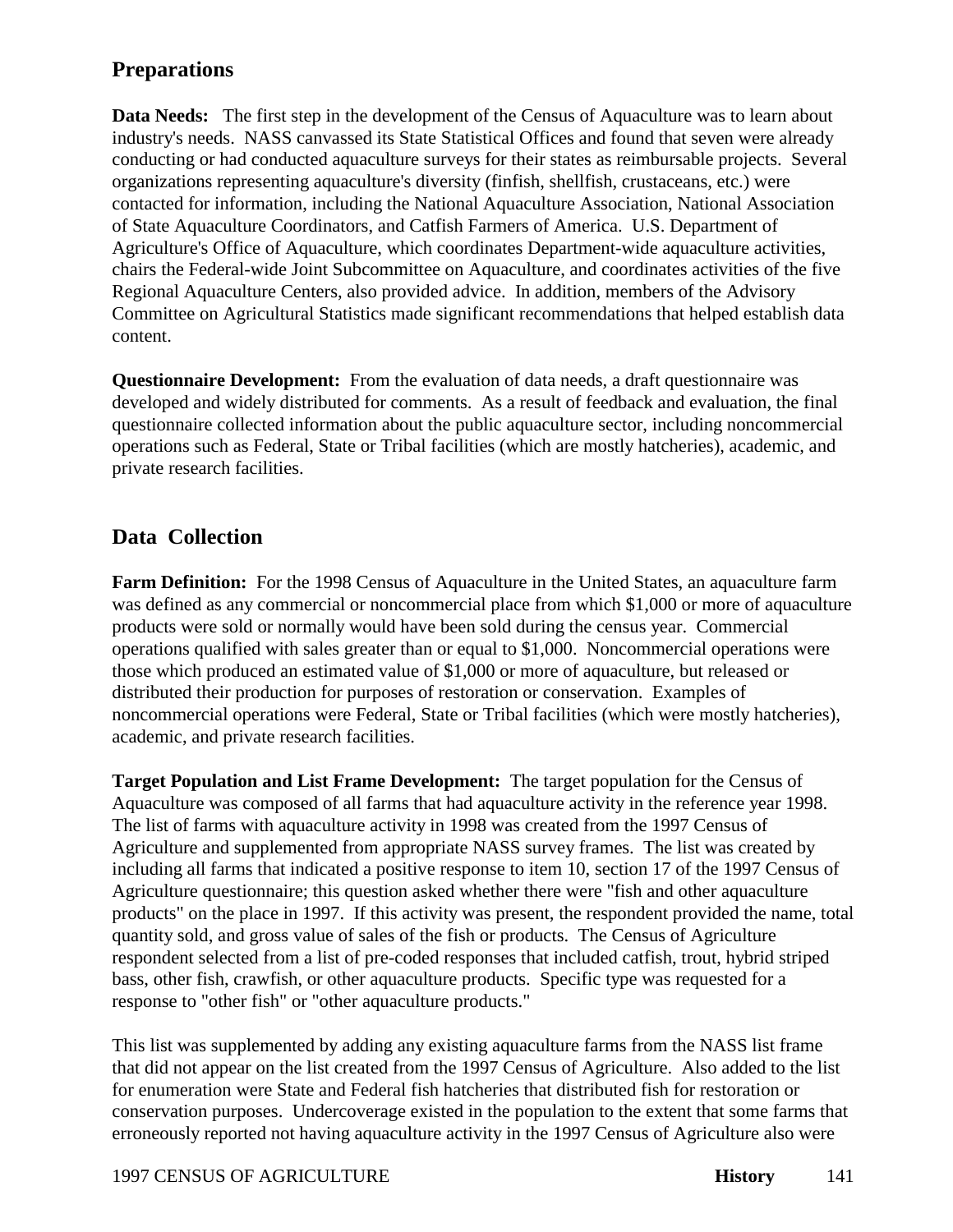not included in the NASS frame for the Annual Catfish and Trout Surveys. Overcoverage existed in the population because some operations were misclassified as having aquaculture activity in the 1997 Census of Agriculture; this problem was identified and corrected during enumeration.

**Enumeration:** The 1998 Census of Aquaculture for the United States was conducted using a combination of mail, telephone, and personal interviews. The questionnaires were mailed in mid-December 1998 to all known aquaculture producers. Two different versions of the questionnaire were used for the 1998 Census of Aquaculture, with Catfish farmers receiving the second version which asked for water area used to produce catfish and inventory of catfish. The mailings included a cover letter and a postage paid return envelope. Farm operators were requested to return their completed questionnaire within 15 days. Follow-up telephone calls and personal interviews were used to collect data from non-respondents.

# **Editing Data and Imputation for Item Nonresponse**

All questionnaires were reviewed for legibility and data entry irregularities prior to keying. All data were reviewed for inconsistences prior to analysis and summary. The data were passed through a computer edit to check data integrity within the questionnaire. Editing of catfish and trout data utilized historical comparisons to previous reported NASS survey data for water usage, inventory, production, and sales. Analysis tables were constructed to illustrate the distribution of items in the data set. The outliers in these distributions were investigated and verified or corrected. Logical comparisons given current situations and distributions were made for all operations in the aquaculture census. Every effort was made to correct all inconsistencies, errors, or omissions in reported data.

Fish were reported sold several different ways: by the fish, per pound, pounds per 1,000 fish, etc. To maximize the amount of data that could be published, some data were converted to the more common "per fish" or "per pound" units. For example, fish sold as "pounds per 1,000 fish" were converted to "per fish" sales. Most foodsize fish were reported as sold by the pound. For most species, the few reports indicating food size being sold by the fish were converted to the "per pound" basis. The reverse was true for stockers, fingerling, and fry, which were most often sold by the fish (or 1,000 fish). Any sales for these items by the pound were converted to the "per fish" basis. Most nonresponse to particular questions on the census questionnaire that logically should have been present were resolved after re-contacting the operation. When this was not successful, the population distribution for the specific item was used to determine an imputed value. Data from the 1997 Census of Agriculture were also available.

# **Data Processing**

Data listings were used to identify and correct keying errors, missing data, and erroneous data entries on questionnaires. Data entries of large magnitude and data item changes were again reviewed by statisticians and verified or corrected. Prior to publication, tabulated totals were reviewed to identify remaining inconsistencies.

# **Census Nonsampling Error**

Incorrect or incomplete responses to the census questionnaire or to the questions posed by an enumerator could have introduced error into the census data. To reduce reporting error, each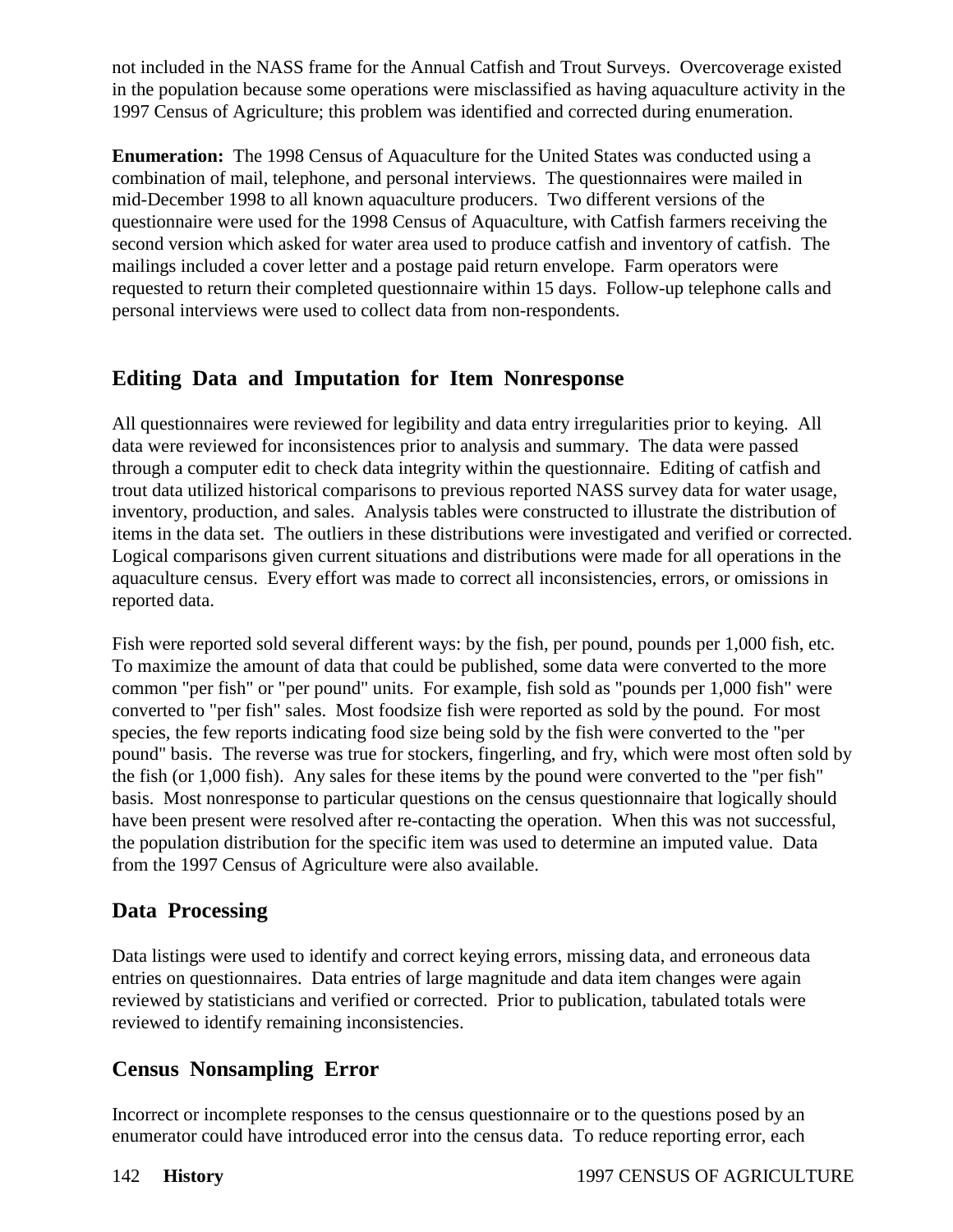respondent's answers were checked for completeness and consistency by the edit and data listings. The accuracy of the census was also affected by other nonsampling errors' sources, including incorrect data keying, editing, and imputing for missing data.

# **Publication**

The publication provided information on the number of farms and the market value of aquaculture products sold for each state, five regions, and the United States. Detailed U.S. level data cross-tabulated by market value of aquaculture products sold was also presented. In addition, selected data items for each state, five regions, and the United States were presented. The regions used were defined by the Joint Subcommittee on Aquaculture for the U.S. Department of Agriculture.

In keeping with the provision of Title 7, United States Code, no data were published that would disclose the operations of an individual farm. However, the number of farms in a given size category or other classification was not considered a release of confidential information and was provided even though other information is withheld.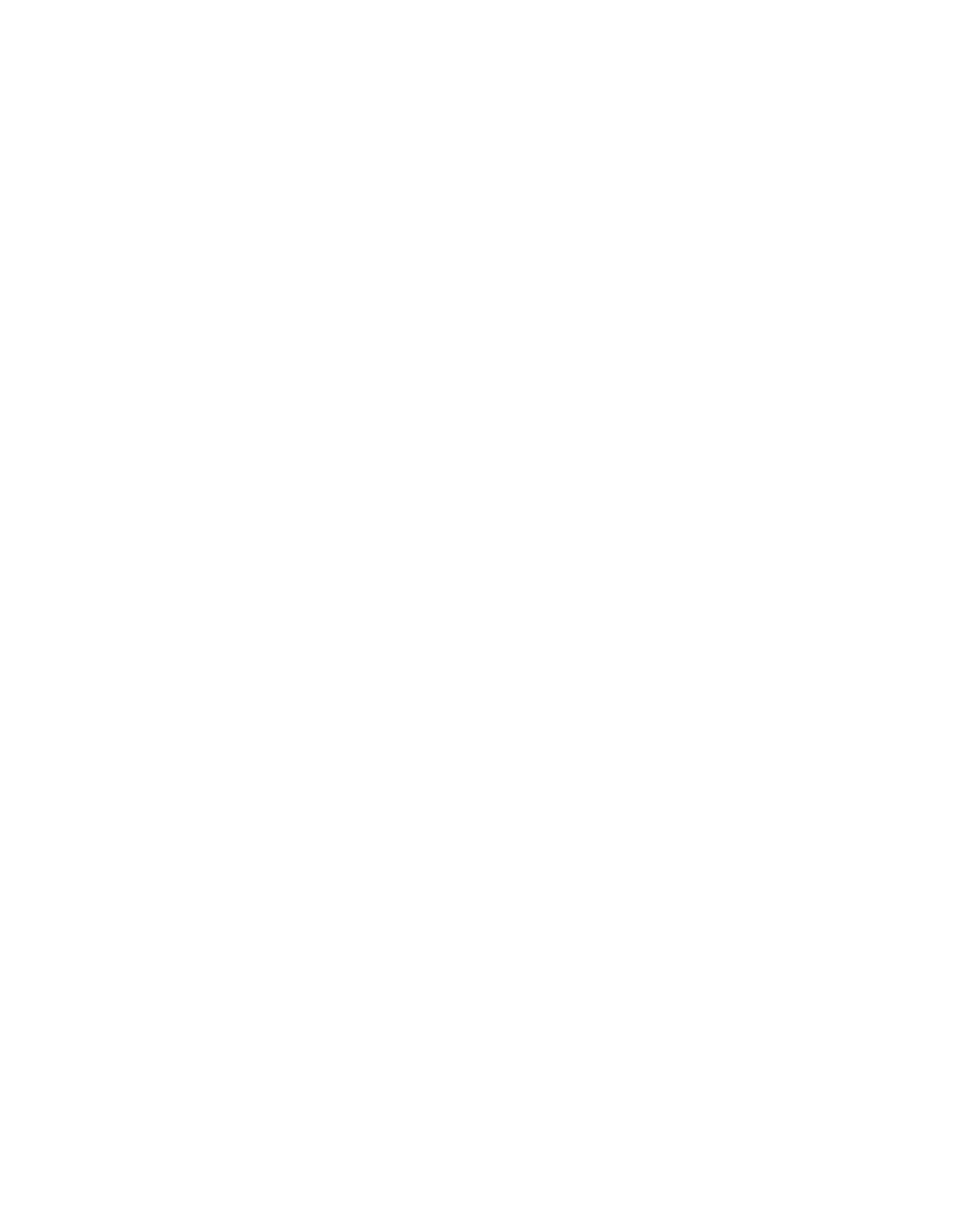# **Chapter 11. 1998 Farm and Ranch Irrigation Survey**

# Table of Contents

| <b>Contents</b>                                  | Page |
|--------------------------------------------------|------|
|                                                  |      |
|                                                  |      |
| Mail Receipt, Check-in, Follow-up, Data Editing, |      |
|                                                  |      |
|                                                  |      |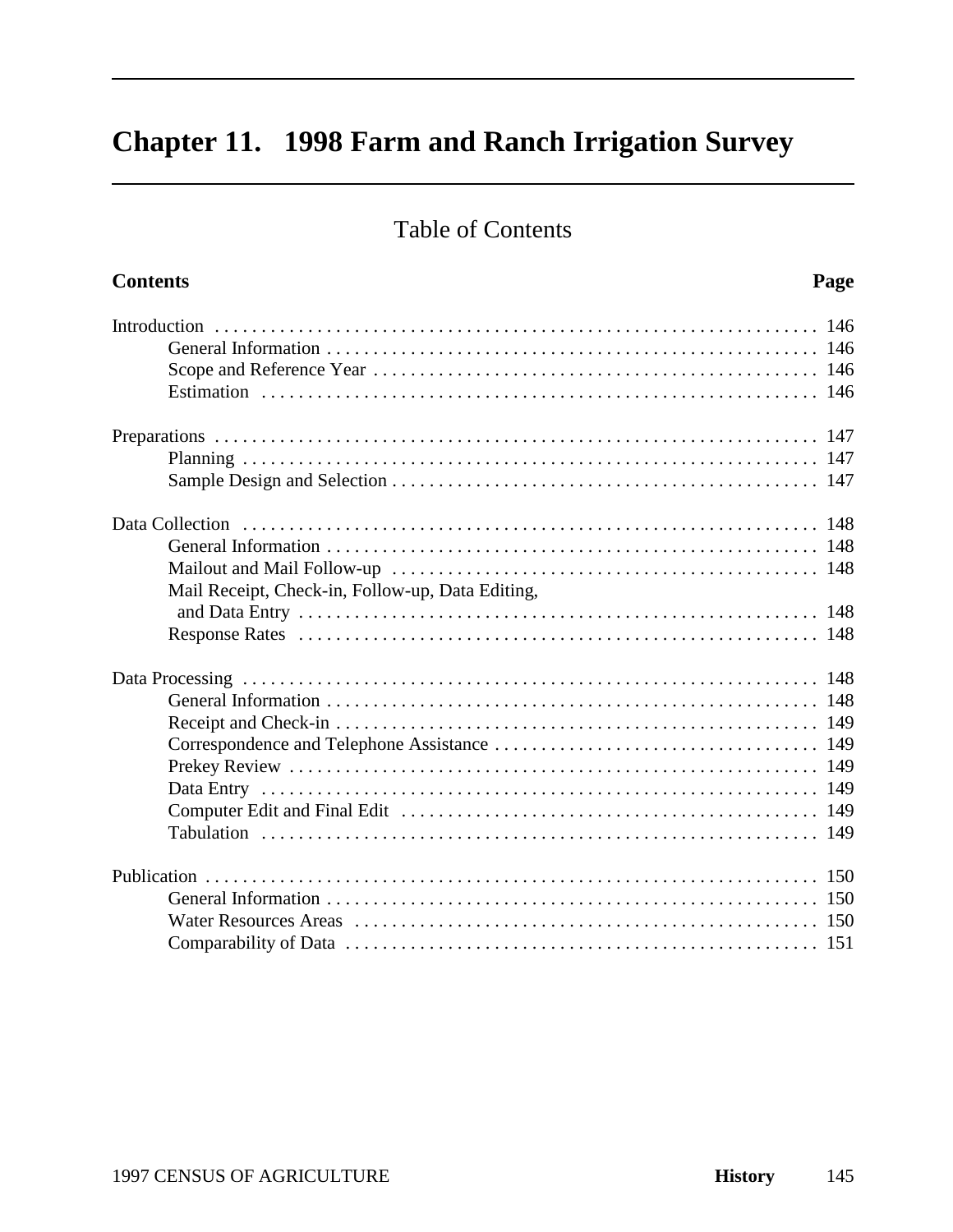# **Introduction**

**General Information:** The agriculture census began collecting selected data about on-farm irrigation in 1890. In 1900, Congress authorized a census of farms using irrigation. The Department of Commerce's Bureau of the Census conducted censuses of irrigation as part of the decennial censuses through 1950. A survey of on-farm irrigation in selected states was added to the 1954 and 1959 Censuses of Agriculture. Since 1959, on-farm irrigation surveys have been conducted using samples drawn from agriculture census lists frame. In February 1997, Congress transferred responsibility for the census of agriculture from the Department of Commerce, Bureau of the Census to the Department of Agriculture, National Agricultural Statistics Service (NASS).

Agricultural production is a major user of fresh water in the United States. Based on the 1997 Census of Agriculture, 14.6 percent of all farms in the United States were irrigated. Those farms accounted for approximately 16 percent of total cropland and 49 percent of the value of all crops sold. Information on agricultural irrigation is crucial to legislators and policymakers, economists, farmers, and planners and hydrologists concerned about the nation's supply of both food and fresh water.

NASS conducted the 1998 Farm and Ranch Irrigation Survey under the provisions of Title 7. The survey (FRIS) supplemented basic irrigation data collected from all farm and ranch operators in the 1997 Census of Agriculture. A sample of 1997 Census respondents who reported using irrigation, provided detailed information about their irrigation practices.

**Scope and Reference Year:** Normally, the farm and ranch irrigation survey was conducted for the year immediately following the agriculture census reference year. Therefore, following the 1997 Census of Agriculture, a 1998 Farm and Ranch Irrigation Survey was undertaken. The survey sample was drawn from respondents reporting on-farm irrigation on their census report forms in the 1997 Census of Agriculture. Data collection for FRIS was undertaken during the first five months of 1999 to request irrigation data for 1998.

The survey requested detailed data from about 1 in every 12 respondents reporting on-farm irrigation in the 1997 census. Sampling was designed to provide reliable estimates of irrigation practices for the United States, 20 Water Resources Areas, and, for the first time, all 50 States. The survey asked respondents to supply data on land use, irrigation, and maintenance expenditures, and irrigation practices for calendar year 1998. Data on irrigated and nonirrigated crops was requested for the 1998 growing season.

**Estimation:** Estimates were produced for the Nation as a whole, for each of the 50 States, and for the geographic domains known as Water Resource Areas (WRA). The estimation methodology accounted for both selection of the survey sample and survey nonresponse. The estimator for the state totals was a direct expansion reweighted estimator. The expansion factor was the inverse of the selection probability for the sample farms in a stratum. This expansion factor was reweighted at the stratum level to account for whole-farm nonresponse. The nonresponse adjustment factor used to reweight the expansion factor was the ratio of the number of sample farms in a stratum to the number of sample farms that responded to the survey in that stratum. The assumption underlying this weighting approach to survey nonresponse was that survey respondents and nonrespondents within a stratum constitute a homogeneous population, thus allowing respondents to represent nonrespondents. The reweighted expansion factor was the product of these two factors and was equal to the ratio of the total number of farms in the stratum to the total number of sample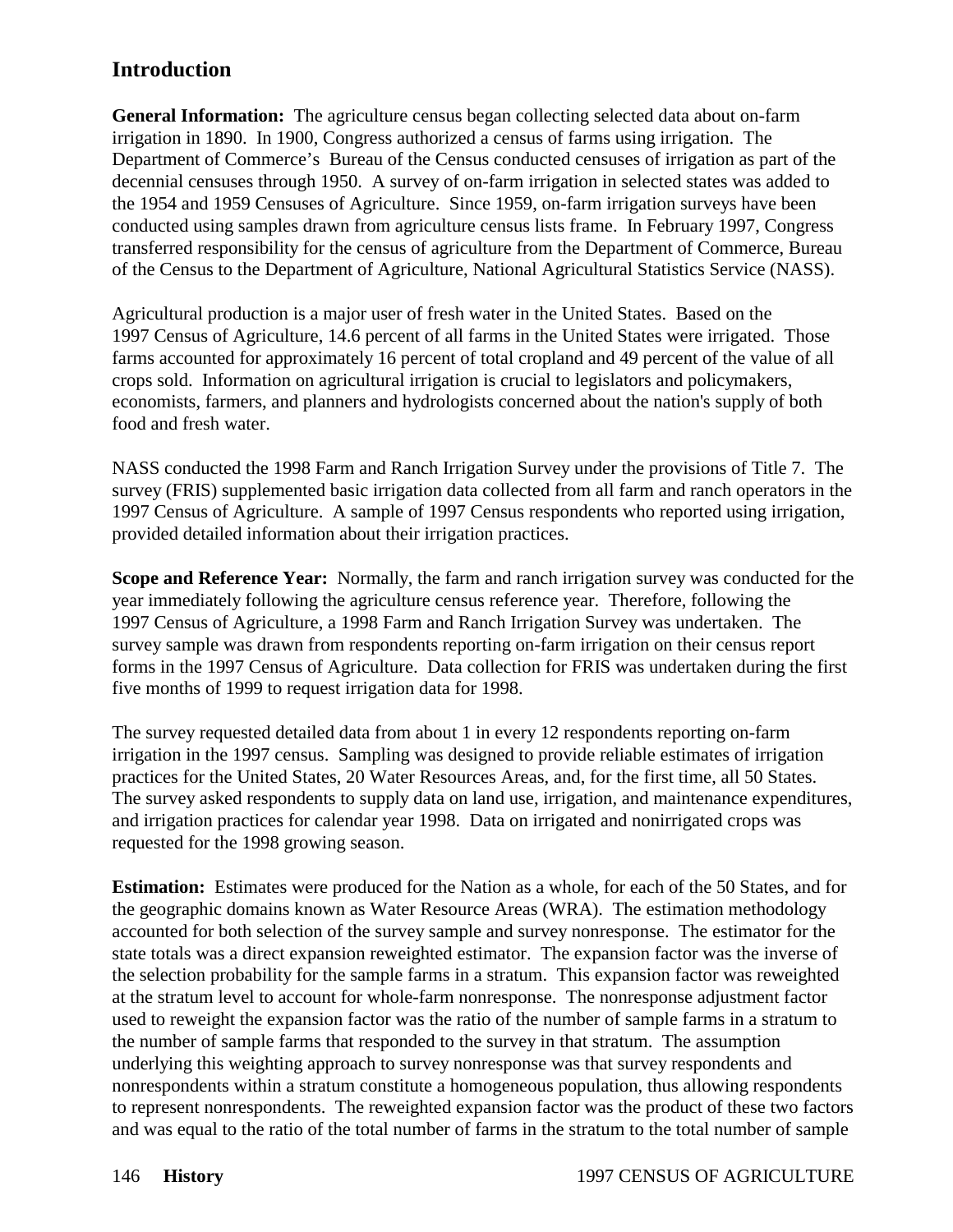farms that responded to the survey in that stratum.

An expanded data value for a sample record was obtained by multiplying the data value by the reweighted expansion factor. State totals for a characteristic were estimated by summing the expanded data values from all responding sample records across all stratum within the state. National estimates were obtained by summing across all states. The WRA estimates were obtained by summing the expanded data values for the portion of the sample in the WRA.

## **Preparations**

**Planning:** Planning for the 1998 Farm and Ranch Irrigation Survey (FRIS) began in 1997, when NASS's Census Division staff conducted a review of previous farm and ranch irrigation surveys. NASS mailed letters to selected persons in water-related government organizations, the irrigation and agriculture industries, and academic positions, asking for comments and suggestions on report form content. NASS staff reviewed responses for use in evaluating data needs and whether or not additional questions should be added to the survey. The impact of all proposed changes on cost and respondent burden were considered. Methods used in conducting the 1998 Farm and Ranch Irrigation Survey were changed from previous surveys conducted by the Census Bureau, to those that would fully utilize resources of NASS and its forty-five SSO's. Each SSO provided enumerators who helped with data collection in areas of low response. State statisticians reviewed their state's final tabulated data. The 1998 sample size of 23,567 farms increased over the 1994 sample size, primarily due to expanding coverage to all 50 States.

**Sample Design and Selection:** NASS designed the sample for the 1998 Farm and Ranch Irrigation Survey to produce a relative standard error not to exceed 5 percent on estimated irrigated acreage for the United States and at the state level. NASS calculated that these requirements could be met with a sample of 23,567 irrigation operations. The universe from which the sample was selected included all farms or ranches--excluding abnormals and horticultural specialty operations--that reported using irrigation in the 1997 Census of Agriculture. Horticultural specialty farms were excluded from the irrigation survey since they provided irrigation information in the 1998 Census of Horticulture.

All farm operations eligible for the survey were stratified into stratum groups on the basis of total irrigated acres reported in the 1997 census. Stratum assignment within each stratum group was based on the 1997 reported irrigated acreage, and varied from stratum group to stratum group. NASS selected an independent systematic sample of farms for each stratum of each stratum group.

The sample included all farms that reported a minimum number of irrigated acres in the 1997 Census of Agriculture. State sample sizes, necessary to obtain the desired level of precision, were determined by analyzing the variation of the total acres irrigated variable in each state's sampling frame. These sample sizes were adjusted using historical nonresponse data to account for expected nonresponse to the survey. The total national sample size was 23,567 farms; 1,579 of these farms were selected from the certainty strata - farms that reported a minimum number of irrigated acres in the 1997 Census of Agriculture. The minimum number of irrigated acres varied by stratification type. All remaining 21,988 farms were systematically selected from the noncertainty strata.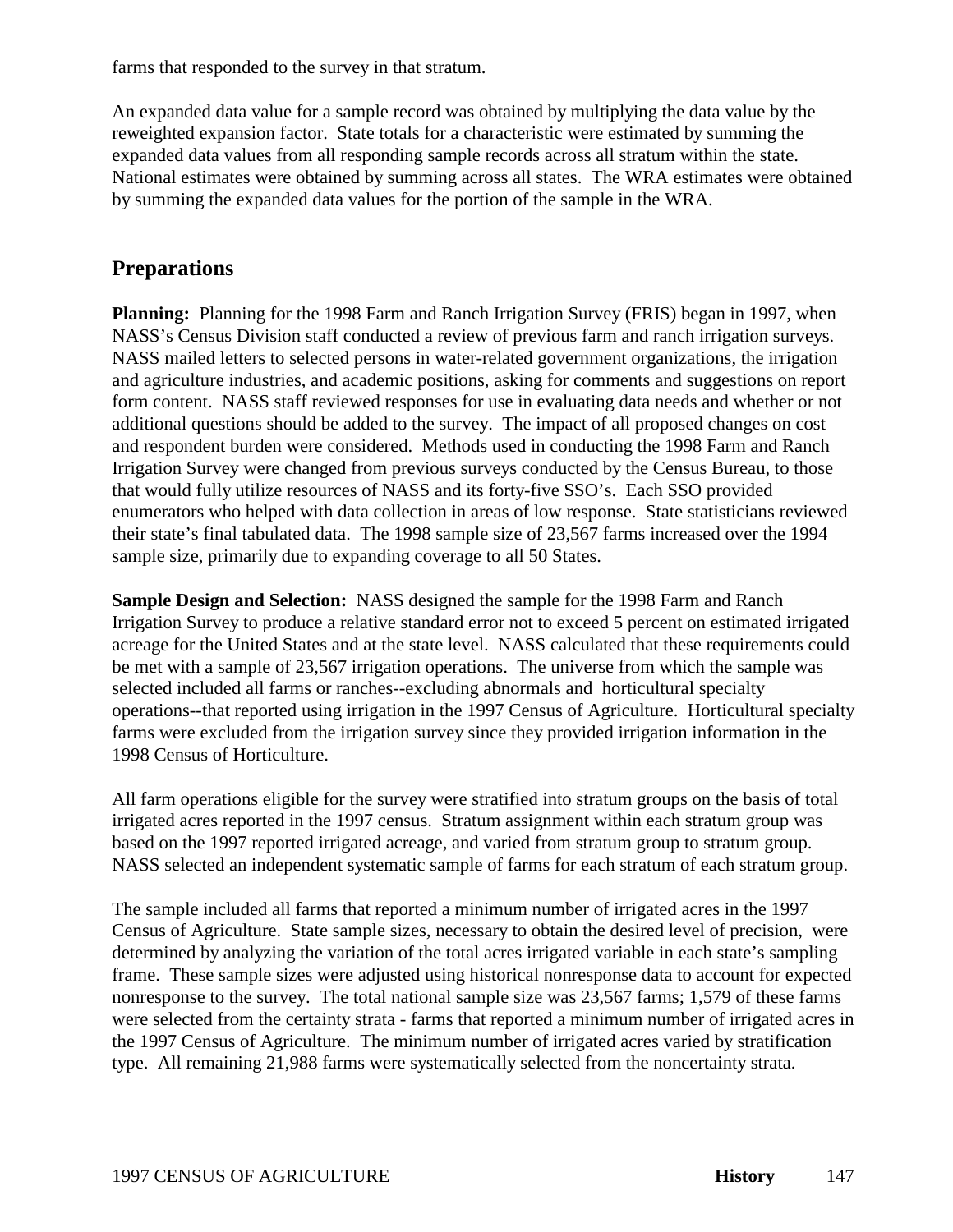# **Data Collection**

**General Information:** Data collection activities were coordinated by NASS headquarters staff and utilized the resources of NASS's State Statistical Offices for mail preparation and mailing (North Carolina SSO), mail receipt and check-in, and editing (Kentucky SSO), and follow-up efforts coordinated with the other state offices. The 1998 Farm and Ranch Irrigation Survey was carried out mainly using mailout/mailback enumeration. One follow-up mailing, supplemented by telephone and/or personal enumeration was employed to obtain data from nonrespondents. The initial survey mailout involved mailing approximately 22,000 survey packets, each containing a report form (98-A62) and cover letter. These packets were mailed during February 1999. The remaining 1,567 farms were designated for field enumerator or telephone collection. The main body of the report form consisted of 20 sections.

A follow-up mailing to all nonrespondents, approximately 4 weeks later, consisting of a cover letter, a report form, and a return envelope. Six weeks after the initial mailing, the state offices were provided nonresponse lists. The state offices made telephone calls and personal visits to minimize the nonresponse. Data collection was completed in May 1999, and the publication results were released in November 8, 1999.

**Mailout and Mail Follow-up:** Private contractors printed the report forms and associated materials, and delivered them to NASS's North Carolina SSO in Raleigh, NC, in early December 1998. North Carolina State Statistical Office staff addressed the forms for the mailout using a computerized address file compiled by the Census Division. Staff at the North Carolina SSO assembled the mailout packets. The initial mailout consisted of a report form, a brochure explaining the need for the irrigation data, and a return envelope addressed to the NASS Kentucky SSO.

**Mail Receipt, Check-in, Follow-up, Data Editing and Data Entry:** The Kentucky SSO staff received mail responses from respondents and subsequently generated a list of nonrespondents which was then used by the North Carolina SSO staff to address forms for the follow-up mailing. Initially, farms designated for telephone enumeration were contacted by the Kentucky SSO. After the final follow-up mailing, the Kentucky SSO staff prepared a list of nonrespondent "certainty cases" for telephone follow-up or possible field enumerator contact. If additional follow-up was required, the respective state office followed-up as needed. Given the limited size of the survey sample, data from large-scale irrigators were considered critical to developing reliable statistical estimates, and subjected these cases to intensive follow-up. Telephone enumerators attempted to contact operators and obtain as much data as possible, especially basic acreage, crop, and irrigation data.

**Response Rates:** The 1998 Farm and Ranch Irrigation Survey attained a final overall response rate of 70 percent, representing 16,391 receipts. This was about 5 percent greater than the final response rate obtained for the 1994 survey.

## **Data Processing**

**General Information:** The 1998 Farm and Ranch Irrigation Service (FRIS) report forms were returned to the Kentucky SSO for data processing except for the forms marked by the SSOs for data collection and check-in at the state level. All the forms were reviewed upon receipt and check-in to identify significant inconsistencies, and to ensure that the data entries could be keyed to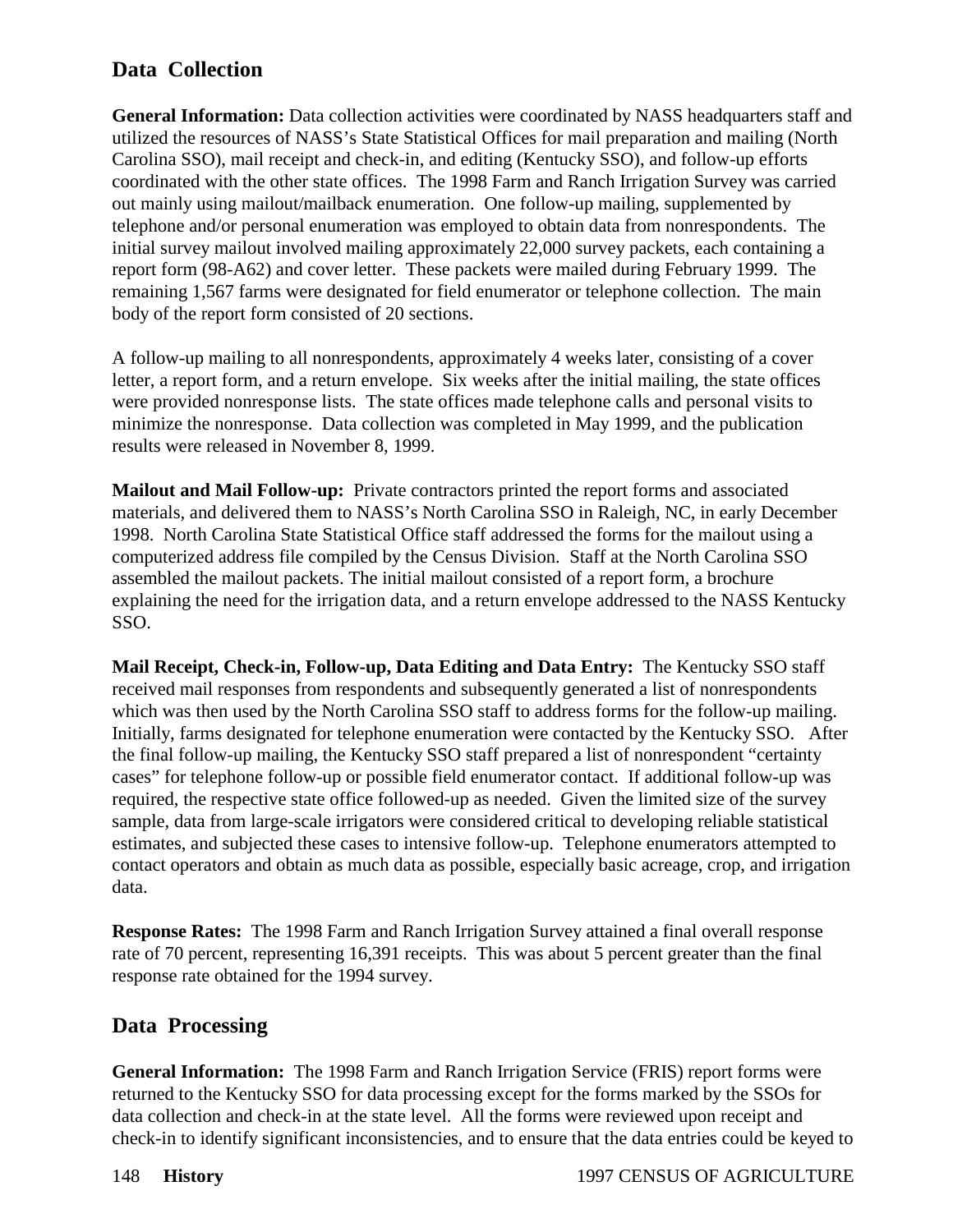the data file. Remarks by respondents were reviewed for possible response by the agency or to make certain accurate information was added to the data file, and any inconsistencies or obvious errors were corrected before keying. After the data were entered into the data file, the file was subjected to a detailed computerized review and edit at NASS headquarters in Washington, D.C. Before publication, the tabulations from the FRIS data file were reviewed by both headquarters staff and staff from the appropriate SSOs, using data from the 1997 census, to identify inconsistencies or potential coverage problems.

**Receipt and Check-In:** Completed report forms, as well as "undeliverable as addressed," from each state office were mailed to the Kentucky SSO for check-in and data processing. Forms with attached congressional correspondence -- notes indicating a respondent intended to contact a congressional office -- were pulled from the processing operation and sent to the Census Division at NASS's headquarters in Washington, D.C. Census Division resolved the concerns raised by the correspondence and subsequently processed the data.

**Correspondence and Telephone Assistance:** The Kentucky SSO staff handled any respondent-originated correspondence. The initial mailing packet, and the follow-up mailings, included a toll-free telephone number for respondents to use if they had questions about the survey, or needed assistance in completing their report form. These calls were routed to various SSOs where staff provided assistance to any respondents who needed help. The state offices also answered any questions callers had about requirements to respond, and whether or not their farm qualified as an irrigation operation for the purposes of the survey.

**Prekey Review:** The Kentucky office staff received report forms on a flow basis and reviewed them prior to data entry. This process involved reviewing item 3 ("Was any land on the farm or ranch you operated irrigated at any time in 1998?") and item 19 ("Irrigated Land in 1997") of each report form. If the respondent answered "no" to both items, the report form was marked out-ofscope. However, report forms from large farms that reported irrigation in the 1997 census, but none in the FRIS, were followed up by telephone to clarify the apparent discrepancy. After determining that a report form was in-scope, staff conducted an item by item review of the form, using written edit guidelines. The review checked for the completeness, consistency, and accuracy of reporting.

**Data Entry:** Report forms were keyed following procedures generally similar to those used for the agriculture census. Quality control procedures for the FRIS data keying operation were also similar to those employed in the agriculture census. Keyed data were subject to a second keying process to verify accuracy.

**Computer Edit and Final Edit:** The individual data from all the report forms were passed through a computerized edit review. An initial review identified missing entries, entries outside acceptable ranges, and inconsistencies between predefined items. Based on the number and types of problems identified during the initial review, analysts either accepted computer edit procedures to correct individual data items, or initiated corrections of data items on a record by record basis.

**Tabulation:** Survey data were tabulated using Statistical Analysis System software. The tabulation program compiled 35 tables containing detailed estimates of irrigation data from farm operators reporting irrigated land in the 1997 census and the 1998 Farm and Ranch Irrigation Survey.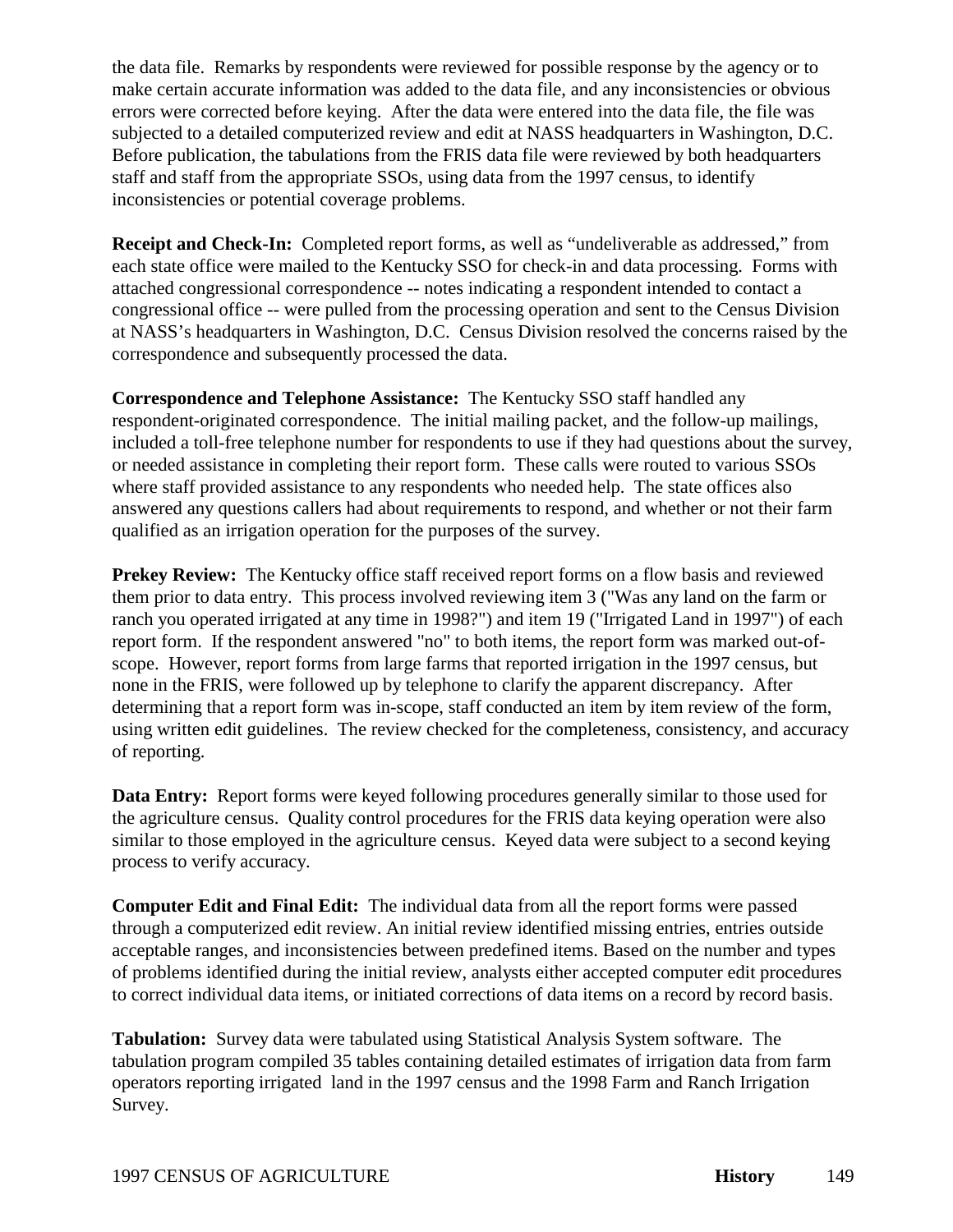Tabulated data were reviewed by statisticians, both at headquarters and in the respective state offices for inconsistencies and potential coverage problems and compared to the1997 Census of Agriculture data. Corrections, if necessary, were made to the data file before running the final tabulations and releasing the statistics for publication. Final results were reviewed by a "board" of NASS statisticians to ensure that published results were consistent with known changes on farm irrigation.

# **Publication**

**General Information:** Data from the 1998 Farm and Ranch Irrigation Survey (FRIS) were published in the 1997 Census of Agriculture, Volume 3, 1998 Farm and Ranch Irrigation Survey. Published data were also accessible on the Internet at http://www.usda.gov/nass and available on CD-ROM. The published data presented summary irrigation data for all states, with more detailed tabulations for individual states and the 20 Water Resources Areas. Most tables included 1994 historical data for comparison. The tables showed data for calendar year 1998 on farms irrigated by -

- land use:
- quantity of water applied;
- land irrigated and method of water distribution;
- estimated quantity of water applied by source, wells and pumps on farms;
- selected expenditures for energy, equipment, and maintenance; selected crops harvested;
- application of chemicals;
- other uses of irrigation water;
- North American Industry Classification System;
- market value of crops sold;
- water management systems used;
- participation in government programs;
- energy and water conservation improvements;
- sources of irrigation information used to reduce costs; and
- farms with diminished crop yields resulting from irrigation interruption by cause.

Within the FRIS publication, there are also maps that show the 1998 precipitation as a percent of normal precipitation for the United States. These maps are included for reference purposes only.

**Water Resources Areas:** The 1998 FRIS data were tabulated by Water Resource Area (WRA). These boundaries are essentially the same as the water resources regions (WRR) as delineated and defined in the past by the U.S. Water Resources Council. The areas differ somewhat from the regions because of the method used for boundary delineation. Region boundaries are delineated on the basis of topographic drainage characteristics, whereas areas are delineated on the basis of county boundaries approximated to actual drainage-basin boundaries.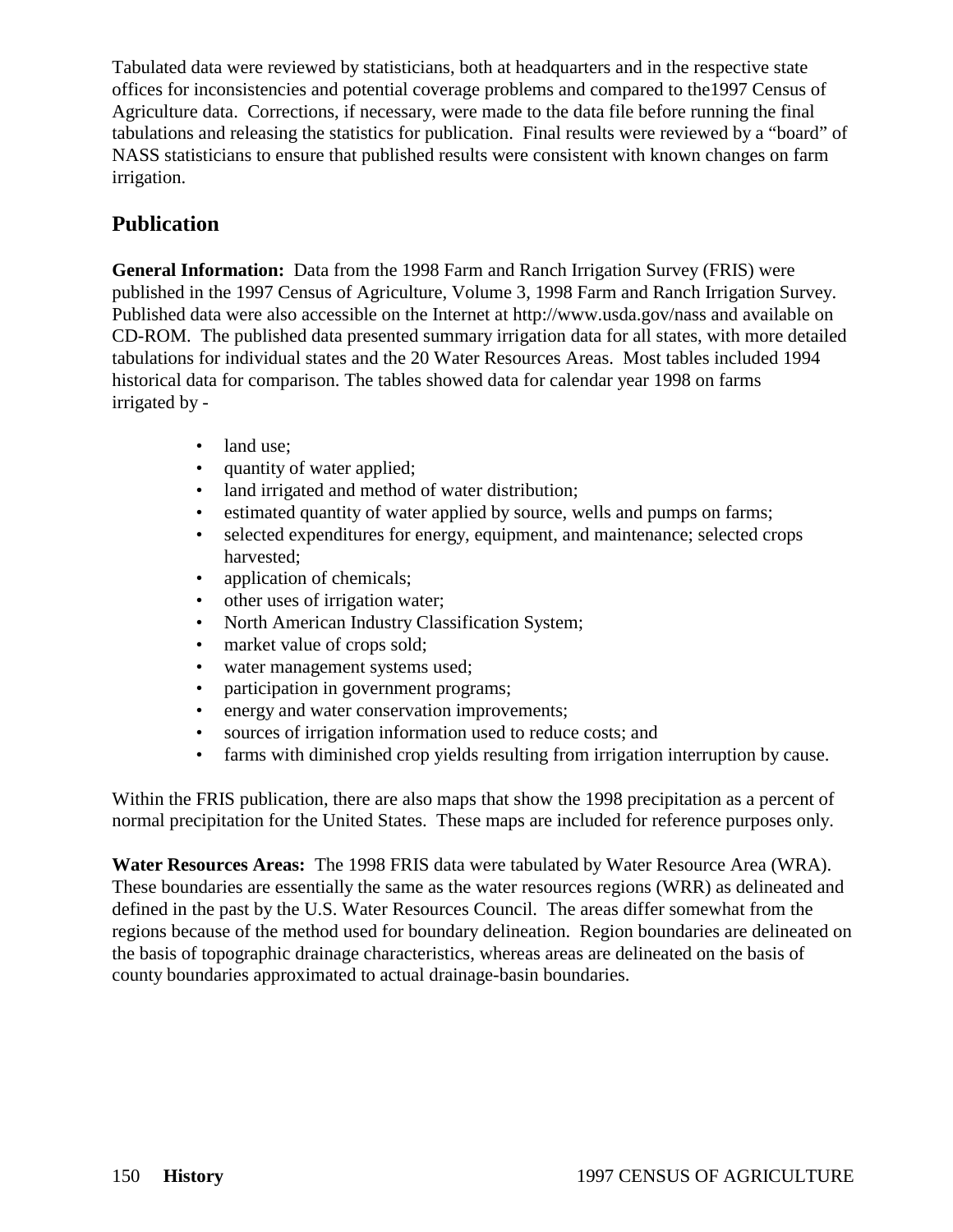| <b>Region Number</b> | <b>Region Name</b>  | <b>Region Number</b> | <b>Region Name</b>        |
|----------------------|---------------------|----------------------|---------------------------|
| 01                   | New England         | 11                   | Arkansas-White Red Region |
| 02                   | Mid Atlantic        | 12                   | Texas-Gulf                |
| 03                   | South Atlantic-Gulf | 13                   | Rio Grande                |
| 04                   | <b>Great Lakes</b>  | 14                   | <b>Upper Colorado</b>     |
| 05                   | Ohio                | 15                   | Lower Colorado            |
| 06                   | Tennessee           | 16                   | <b>Great Basin</b>        |
| 07                   | Upper Mississippi   | 17                   | Pacific-Northwest         |
| 08                   | Lower Mississippi   | 18                   | California                |
| 09                   | Souris-Red-Rainy    | 19                   | Alaska                    |
| 10                   | Missouri            | 20                   | Hawaii                    |

 **Table 11.1 Water Resource Regions for the 1998 Farm and Ranch Irrigation Survey**

**Comparability of Data:** Differences exist between the expanded results of the 1998 Farm and Ranch Irrigation Survey (FRIS) data and the 1997 Census of Agriculture data. FRIS data excludes horticultural specialty and abnormal farms. Furthermore, between 1997 to 1998, 10,067 farms irrigating 2.4 million acres left farming. The survey includes data only for operations who irrigated in both 1997 and 1998. Results from the survey show 18,171 irrigation operations reporting irrigation on 1.2 million acres in 1997 that did not irrigate in 1998. As in previous Farm and Ranch Irrigation Surveys, no attempt was made to identify and select new irrigation operations for 1998.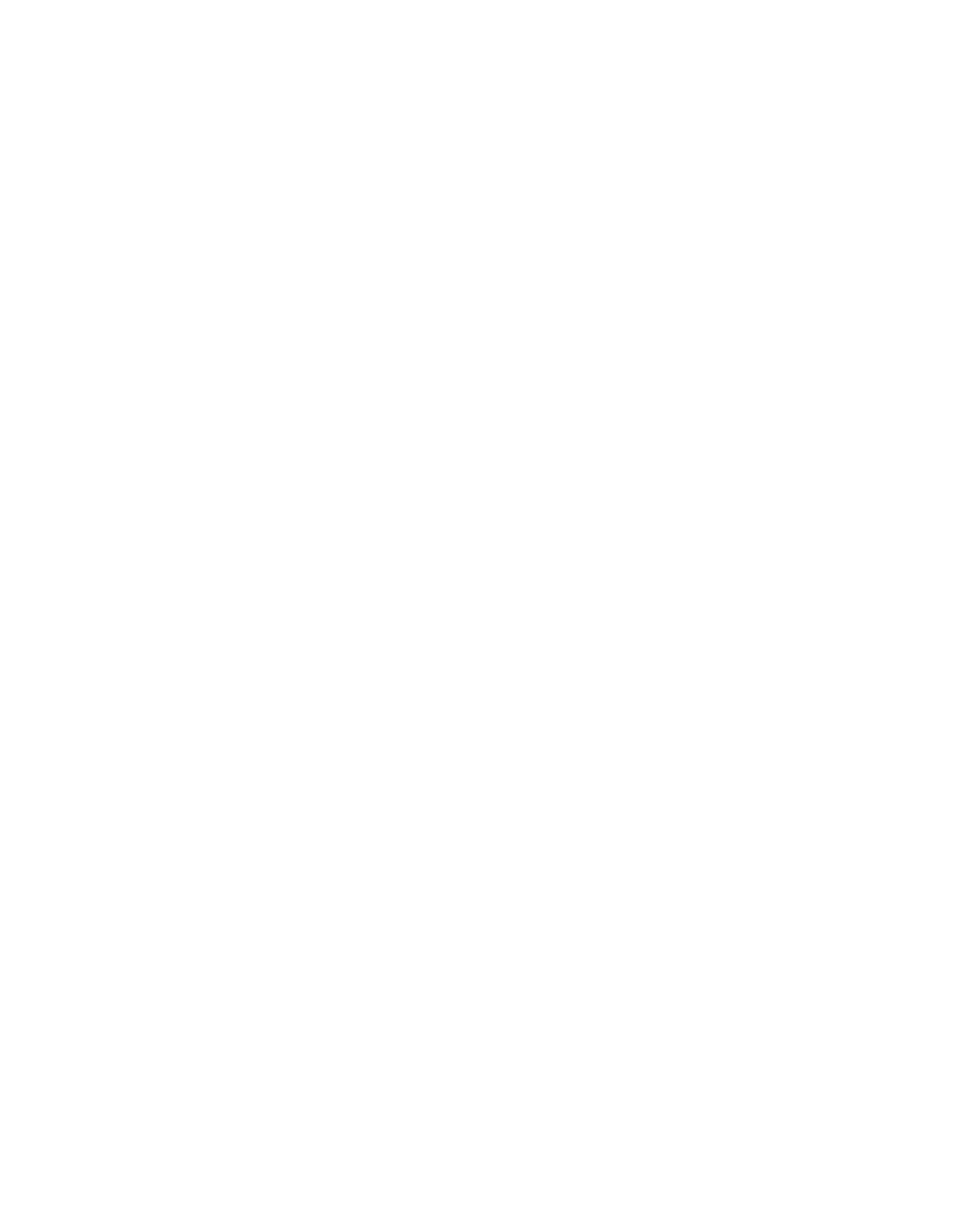# **Chapter 12. 1998 Census of Horticultural Specialties**

# Table of Contents

| <b>Contents</b> | Page |
|-----------------|------|
|                 |      |
|                 |      |
|                 |      |
|                 |      |
|                 |      |
|                 |      |
|                 |      |
|                 |      |
|                 |      |
|                 |      |
|                 |      |
|                 |      |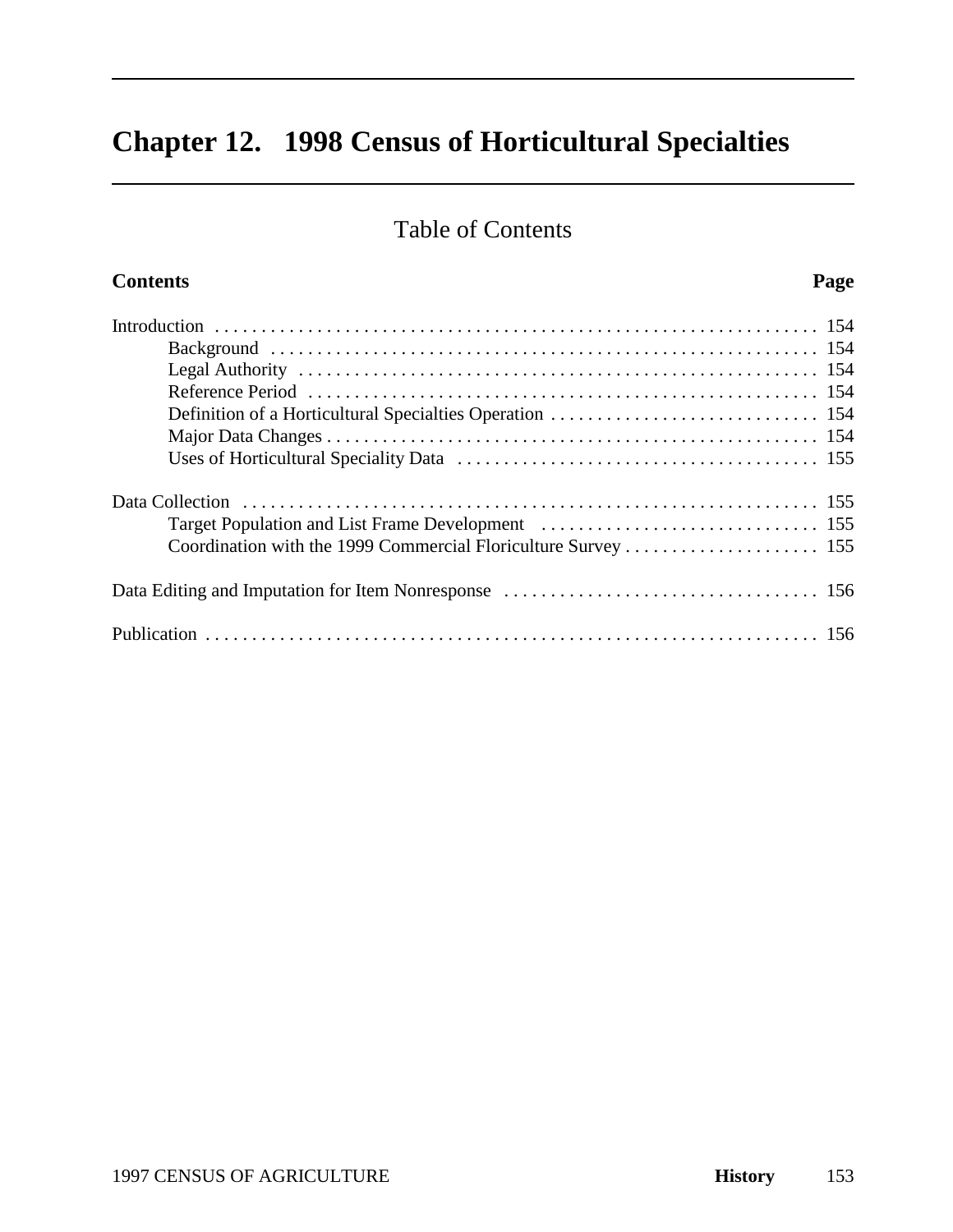# **Introduction**

**Background:** For more than 150 years, the U.S. Department of Commerce, Bureau of the Census, conducted the census of agriculture and related censuses and surveys. However, the 1997 Appropriations Act transferred the responsibility from the Bureau of the Census to the U.S. Department of Agriculture (USDA), National Agricultural Statistics Service (NASS). The census of horticultural specialties is a part of the agriculture census program.

The 1998 Census of Horticultural Specialties, conducted for the first time by NASS, is the eighth census of horticultural specialties. Previous horticultural specialties censuses were conducted in conjunction with the census of agriculture and were taken in 1889, 1929, 1949, 1959, 1970, 1979, and 1988. The 1998 Census of Horticultural Specialties includes producers of floriculture, nursery, and other specialty crops, such as sod, mushrooms, food crops produced under glass or other protection, transplants for commercial production, and seeds.

**Legal Authority:** The 1998 Census of Horticultural Specialties was taken in accordance with the provisions of "Census of Agriculture Act of 1997," Public Law 105-113, the Census of Agriculture Act of 1997 (Title 7, United States Code, Section 2204g). The law authorizes the Secretary of Agriculture to conduct censuses and surveys deemed necessary to furnish annual or other data on the subjects covered by the census.

**Reference Period:** The 1998 Census of Horticultural Specialties covers operations for the 1998 calendar year, except for a small number of operations that maintain their records on a fiscal year basis. These operations were permitted to report their fiscal year that included at least half of the 1998 calendar year. Data on employment, land, structures, and equipment were to be reported for the period specified on the questionnaire.

**Definition of a Horticultural Specialties Operation:** The definition of a horticultural specialty operation has been changed between censuses. For the 1998 census, a horticultural specialty operation is defined as any place that grew and sold \$10,000 or more of horticultural specialty products during 1998. The definition used for the censuses in 1988, 1979, 1970, and 1959 included operations growing and selling \$2,000 or more of horticultural products during the census year. The definition used prior to 1959 used a \$1,000 minimum sales limit.

The definition of a farm in the census of agriculture, which is the basis for identifying horticultural specialty operations, has also varied. Since 1974, the census of agriculture has included all farms from which \$1,000 or more of agricultural products were produced and sold, or normally would have been sold during the census year. Prior to 1974, the farm definition was based on a lower value of products sold and included a relationship to acres in the place.

**Major Data Changes:** Major changes in 1998 to the horticultural specialties census were the inclusion of cut Christmas trees, short term woody crops, and marketing channels. The addition of cut Christmas trees and short term woody crops was the result of the 1997 North American Industry Classification System (NAICS), which reclassified these commodities from forestry to horticulture. NAICS also reclassified vegetable seeds and vegetable and/or melon bedding plant production to vegetable and melon farming which is not considered a horticultural speciality. However, these crops are included in the census of horticultural specialties since it was impossible to identify these operations prior to data collection. In addition, more detailed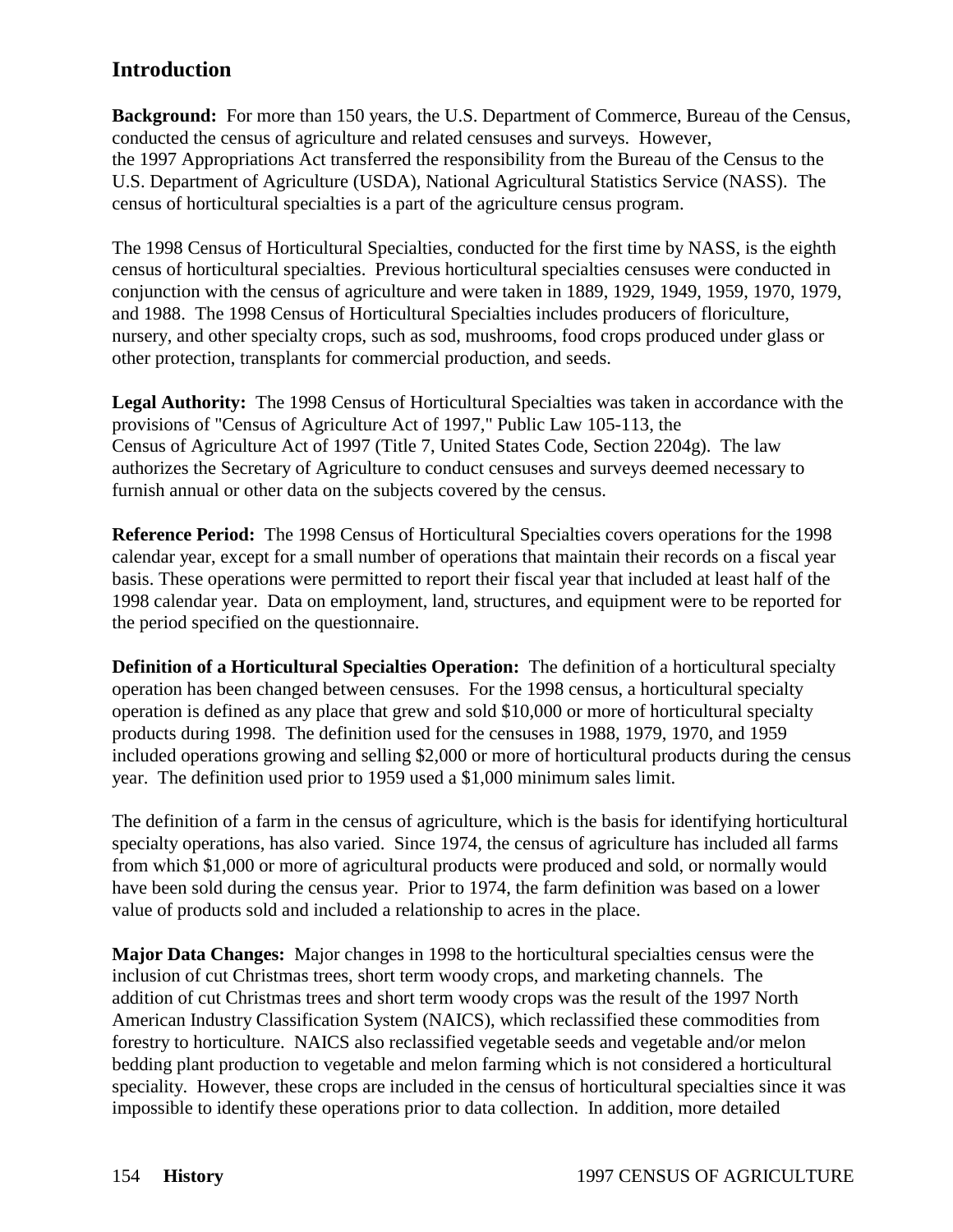information about aquatic plants, herbaceous perennials, tobacco transplants, and irrigation was included.

**Uses of Census of Horticultural Specialties Data:** The primary objective of the horticultural specialties census is to obtain a comprehensive and detailed picture of the horticultural sector of the economy. It is the only source of detailed production and sales data at the National level. The census of horticultural specialties provides detailed statistics to government agencies, academia, nursery and floriculture industries, and others on the size and structure of the horticulture industry for planning, policymaking, research, and market analysis.

## **Data Collection**

**Target Population and List Frame Development:** The census of horticultural specialties list frame included all operations identified in the 1997 Census of Agriculture with sales of \$10,000 or more of horticultural specialty crops. Additional operations were added to the list frame from a continuously updated NASS name and address list that identified operations with floriculture/horticulture activity but gave no indication of the sales size of the operations. The final horticulture specialties census list frame consisted of 45,092 names. Of this number, 17,305 represented growers in the 1999 Commercial Floriculture Survey. The 1997 Census of Agriculture reported 32,531 horticultural operations.

**Coordination with the 1999 Commercial Floriculture Survey:** NASS coordinated the data collection activities for the 1998 Census of Horticultural Specialties with the 1999 Commercial Floriculture Survey (survey data were collected in 1999 for the 1998 production year) to reduce respondent burden and to minimize data collection expenses. The 1998 Census of Horticultural Specialties questionnaire included all questions ordinarily asked in the annual commercial floriculture survey. This format ensured that respondents who qualified for both the census and the survey did not have to file the same information in two separate reports.

The 1998 Census of Horticultural Specialties was conducted primarily by mail and supplemented by telephone calls and personal enumeration using three slightly different questionnaires. Operations that qualified for the commercial floriculture survey received one version of the questionnaire. Hawaii had its own State-specific version of the questionnaire. The remaining operations received a third questionnaire version. Questionnaire content was basically the same. Only the color of the forms was different to facilitate processing and control.

The initial mail package included a questionnaire, letter, and instruction sheet. Data collection for operations identified for inclusion in the commercial floriculture survey began December 28, 1998. Data collection for all other operations began January 4, 1999. A single mail follow-up was mailed out 4 weeks after the initial mailings to all nonrespondents.

Questionnaires were mailed from and returned to NASS regional mail centers. Mail centers opened the returned envelopes, sorted the questionnaires by State, and shipped them overnight to the appropriate NASS SSO on a daily basis.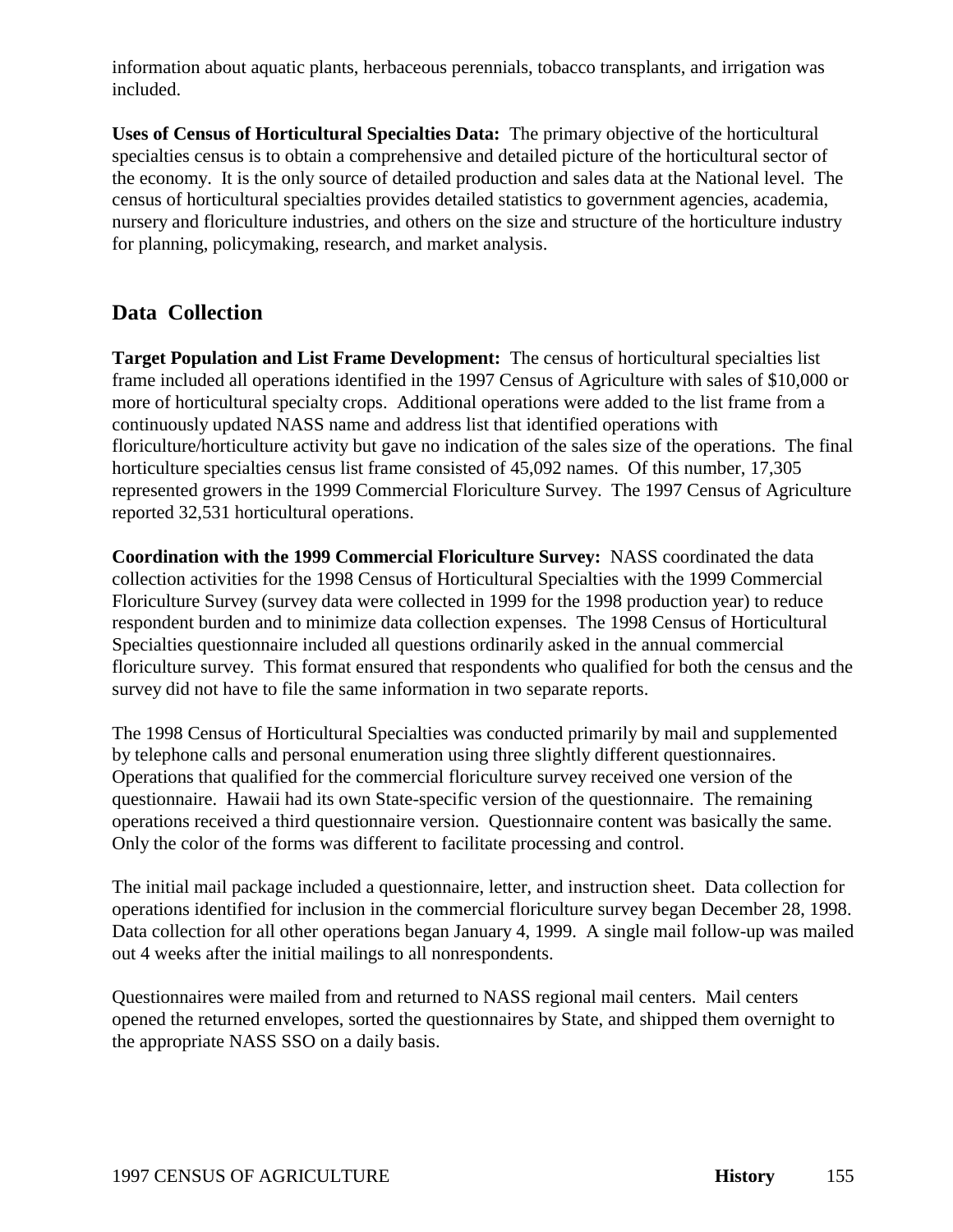# **Data Editing and Imputation for Item Nonresponse**

All questionnaires were clerically reviewed in the state offices prior to data entry, to identify basic inconsistencies, and ensure that the data could be keyed. Major inconsistencies, respondent remarks, blank forms, and large horticultural operations were reviewed by analysts prior to data entry. Data from each questionnaire were processed through a computer edit that identified inconsistent entries. Each edit failure was reviewed manually.

After the edit, an imputation program was implemented for missing data and inconsistencies within the questionnaire based on State averages. Any operation that was in business but failed to respond was represented statistically by a similar operation based on type, sales, and geographical area.

Prior to publication, tabulated totals were reviewed by analysts in the SSO's to identify and resolve remaining inconsistencies and potential coverage problems. Comparisons were made to the 1997 Census data and other available check data.

# **Publication**

The publication provided detailed U.S. level data by commodity group. State level data were present for selected data items. Sales and labor data were provided at the county level. County level data were provided by State. States not reporting an item were not listed under the item heading.

In keeping with the provisions of Title 7 of the United States Code, no data were published that would disclose information about an individual operation. States with a limited number of operations reporting an item were suppressed to avoid disclosing individual information. However, the number of operations reporting an item was not considered a release of confidential information and was provided even though other information was withheld.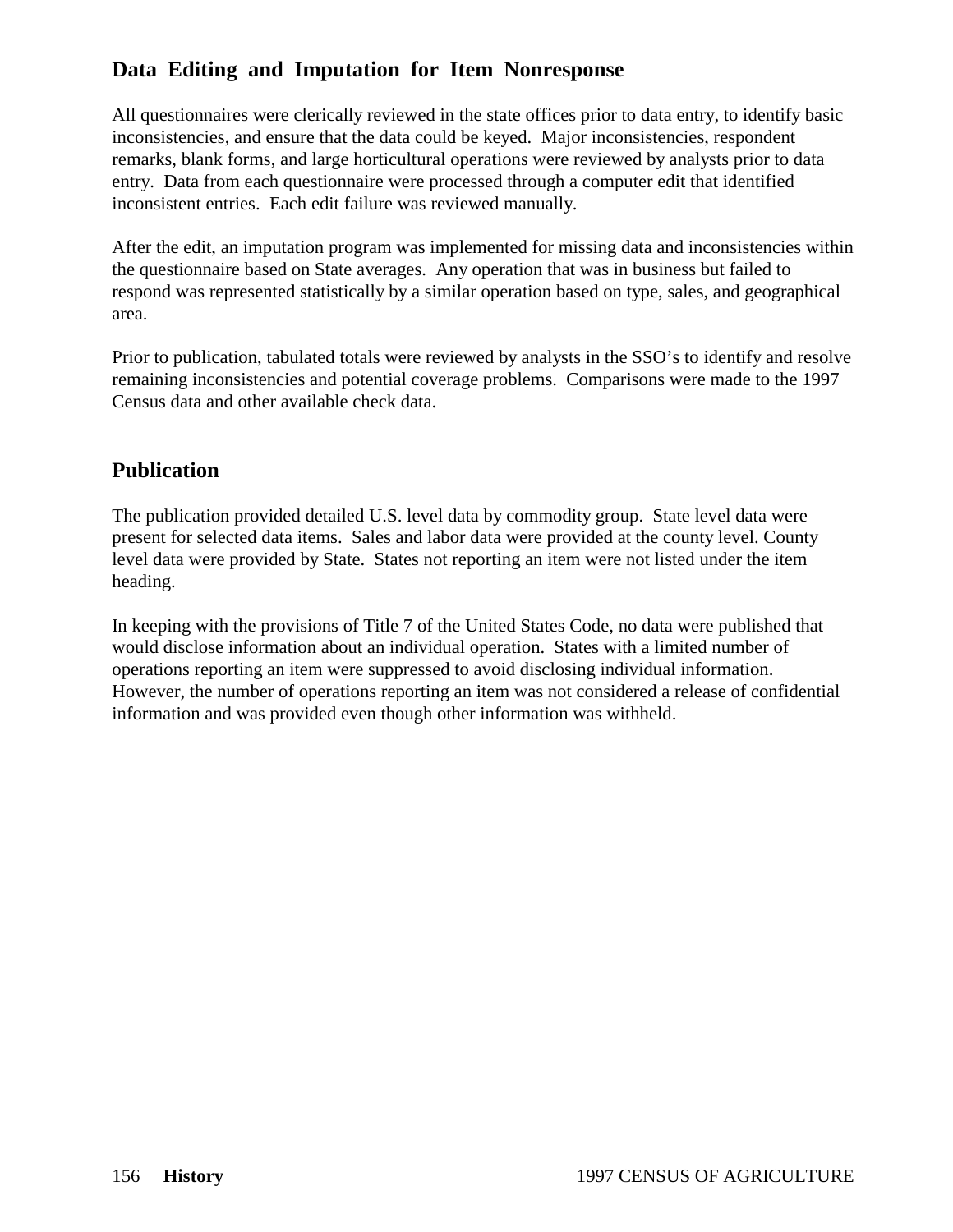# **Chapter 13. 1999 Agricultural Economics and Land Ownership Survey**

# Table of Contents

#### **Contents Page**

| Changes from Prior Agricultural Economics and Land |  |
|----------------------------------------------------|--|
|                                                    |  |
|                                                    |  |
|                                                    |  |
|                                                    |  |
|                                                    |  |
|                                                    |  |
|                                                    |  |
|                                                    |  |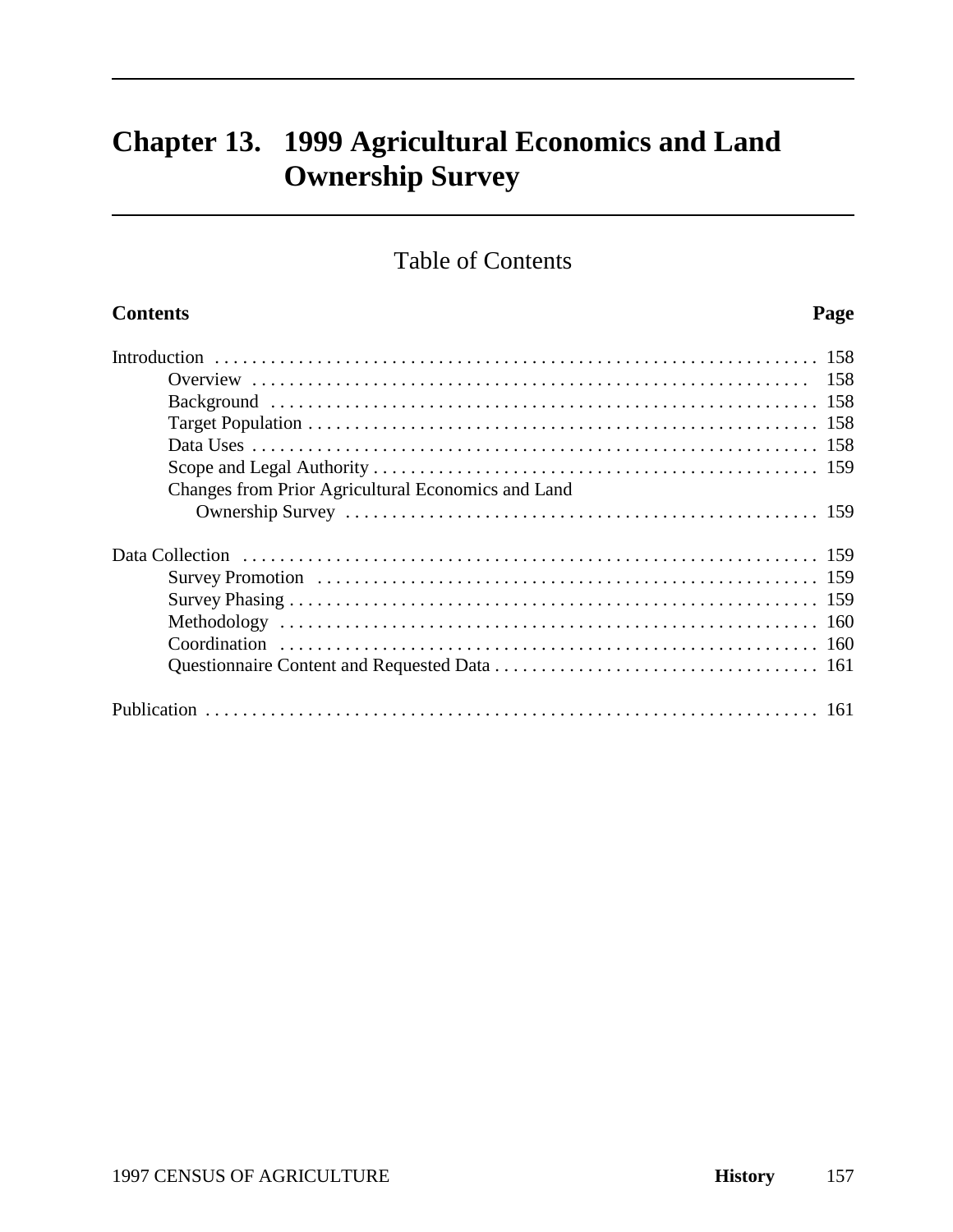# **Introduction**

**Overview:** Farmers are facing much uncertainty about their future livelihood and ability to maintain sustainable farm operations. Lower farm prices coupled with increased input costs and farmland values, that have only increased slightly in recent years, have placed incredible economic pressures on the Nation's agriculture economy. Strong indications of change in our agriculture economy are evidenced by concerns for farmers liquidity (capability to meet payments), profitability (net income), and solvency (ability to pay off long term debt). Many farmers, particularly smaller farmers, are leaving their occupation of choice because they can no longer rely solely on the farm to support their family, and increased off-farm income has become a necessity. These economic forces have led to significant shifts in land ownership of agriculture lands.

**Background:** The 1999 Agricultural Economics and Land Ownership Survey (AELOS) obtained data on the economic status of U.S. farm operations and households. It was designed to provide statistically reliable estimates of key economic and demographic variables at the U.S. and state level. The AELOS provides the only detailed estimates of agricultural land ownership, financing, and inputs by farm operators and landlords in each state and the United States.

A decision memorandum was approved by the administrator of NASS on November 11, 1997, authorizing NASS to conduct the 1999 AELOS as a special study to the 1997 Census of Agriculture. Informal working groups were established as early as April 1998. The formal AELOS Team was chartered in March 1999.

**Target Population:** The target population for the 1999 AELOS was the official USDA farm population defined as "all establishments that sold or would have normally sold at least \$1,000 of agricultural products during the year, excluding abnormal farms, (prison farms, university research farms, etc.)." The AELOS was conducted in every state, including Alaska and Hawaii.

**Data Uses:** The primary purpose of AELOS was to provide a current measure of key variables in our agricultural economy that can be used by economists, financial organizations, and Congress to assess the overall condition of the U.S. farm population. This comprehensive data set provides state level profiles of farm assets, liabilities, and operator debt, as well as tabulations of information on farm household income and wealth.

The survey results provide detailed statistics that are often used by government agencies, academia, financial institutions, legislative bodies, farmers and farmland owners for planning, policy making, research, market analysis and production decisions. Some of the data users are as follows:

- The Economic Research Service of the United States Department of Agriculture relies on AELOS data to assist policy makers, and provide essential data to economic models.
- Both the United States Congress and state legislative bodies use the data to formulate and assess economic resource legislation.
- Land Grant universities and other research organizations use these data to study the financial and socio-economic characteristics of farm and ranch families.
- Farmers and ranchers can use the AELOS data to help determine the feasibility of expanding their operations or changing some aspect of their operation to make them more profitable. Examples of these data include net cash farm income, off farm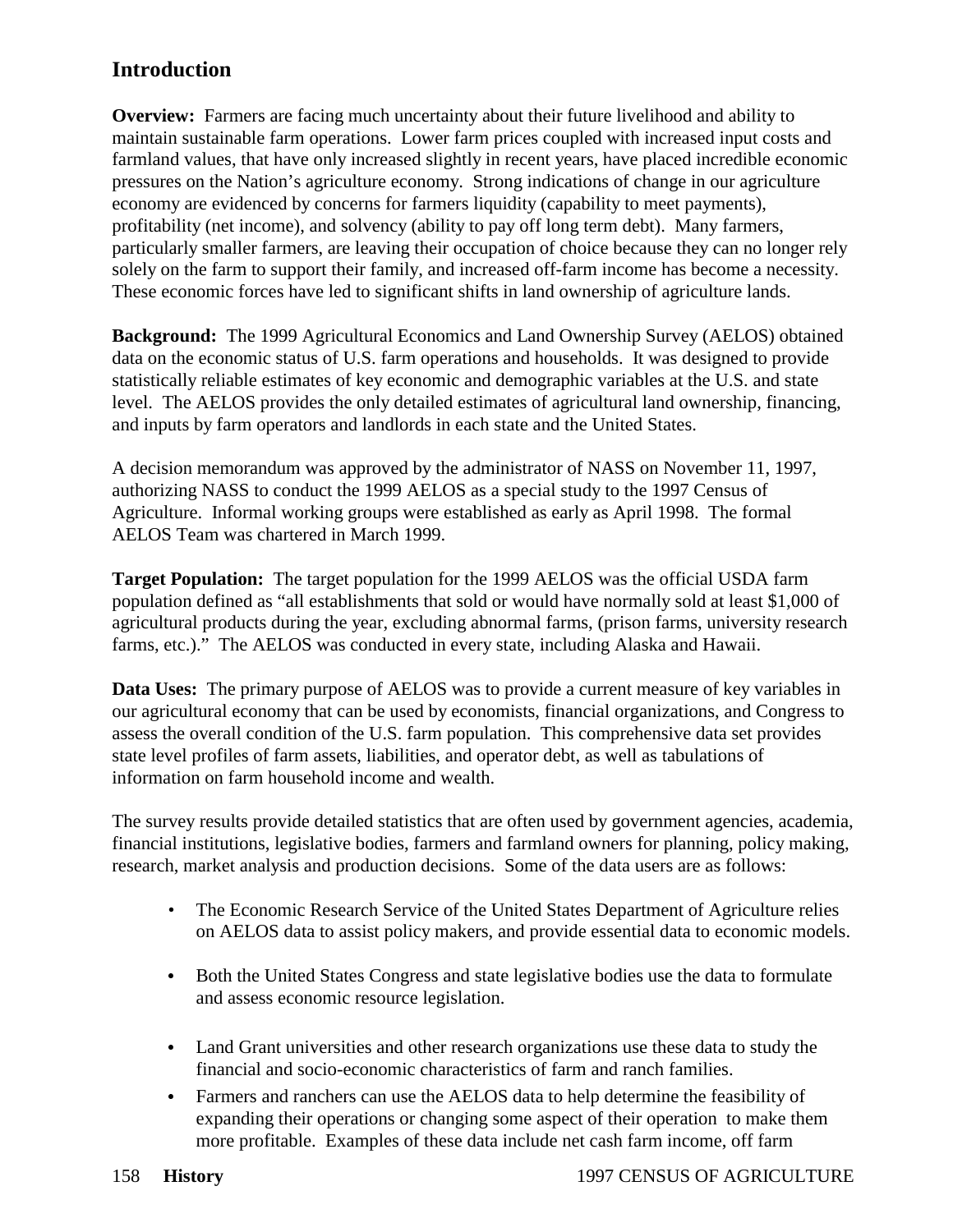income, operator and landlord debt, and operator and landlord assets.

 Financial Institutions use this same data to help farmers make financial decisions on their operations.

**Scope and Legal Authority:** AELOS was an integral part of the 1997 Census of Agriculture and was conducted under the authority of the Census of Agriculture Act of 1997 (Public Law 105-113). This law requires the Secretary of Agriculture to conduct a census of agriculture in 1998 and every fifth year following 1998. Like the census of agriculture, response to the 1999 AELOS was mandatory.

**Changes from Prior Agricultural Economics and Land Ownership Surveys:** The last AELOS was conducted by the Census Bureau for reference year 1988, as a special study to the 1987 Census of Agriculture. It was the continuation and update of similar studies conducted in 1959, 1964, 1970, and 1979.

Unlike previous agricultural economics and land ownership surveys, this survey was not conducted as an independent survey. Rather, NASS coordinated the implementation of the Agricultural Economics and Land Ownership Survey with its ongoing survey program. Based on similarities with NASS's Agricultural Research Management Study (ARMS) program, NASS management decided to coordinate the AELOS with the ARMS Phase III Survey to be conducted in Spring 2000 (reference year 1999). Approximately one-third of AELOS records were completed using data from the 1999 ARMS Phase III. The goal was to have an ARMS questionnaire no longer in length than in 1998. Hence, some detail was sacrificed to make room for the needed AELOS items. The Economic Research Service of the U.S. Department of Agriculture agreed to suspend collection of cost of production data for 1999 due to the increased response burden caused by AELOS. Therefore, ARMS Phase III consisted of one questionnaire version for 1999 – the Cost and Returns Report.

# **Data Collection**

**Survey Promotion:** The Marketing and Information Services Office (MISO) of NASS provided each of NASS's state offices with examples of survey promotion material. States modified the material, as needed, and included additional material at their discretion. In addition, major farm magazines were contacted by MISO and articles explaining the importance and need for the data collected by the Agricultural Economics and Land Ownership Survey (AELOS) were run. Extension agents, grower's associations, and farmer's cooperatives were also contacted and informed of the importance of this survey.

**Survey Phasing:** Annually, NASS conducts the Agricultural Resource Management Study (ARMS) in three phases. The ARMS Phase I survey was used as a screening mechanism from which samples for the other two phases were drawn. ARMS Phase II was the Crop Production Practices questionnaire which NASS used to collect data on the detailed cropping practices for selected crops. ARMS Phase III collected information on Costs and Returns version. Data from the AELOS survey are used to provide a benchmark point, linking the agricultural census to the annual time series data collected by the ARMS Phase III survey. In order to reduce the burden on farmers, the questions on the ARMS Phase III survey were modified slightly so that farmers were required to complete only one of the surveys.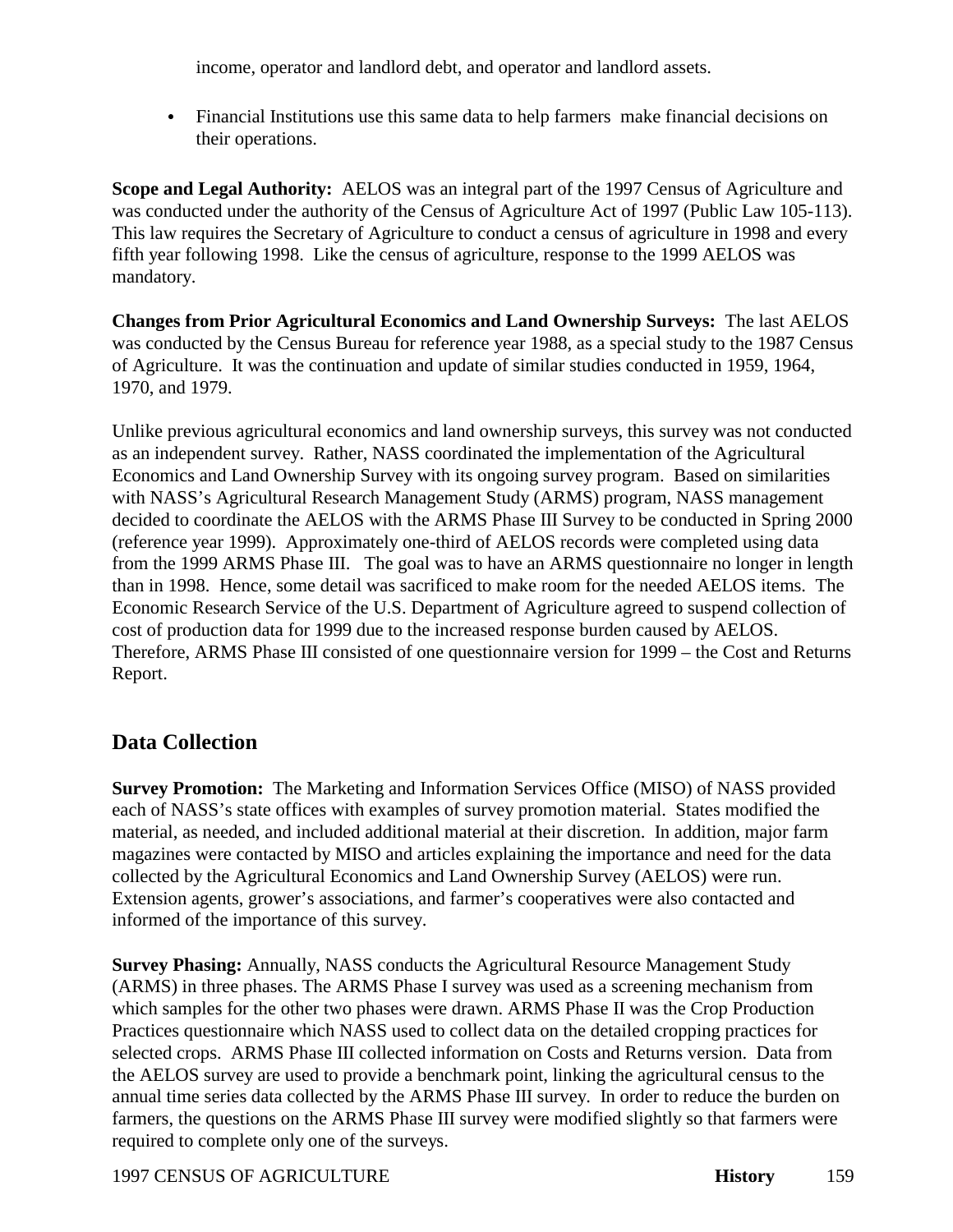A sample of landlords identified in the Farm Operator phase of AELOS or ARMS Phase III were contacted to collect data on the amount of input they had to the farm economy. The ARMS/AELOS sample was divided into two parts, so that part of the farmers (approximately 1/3) received the ARMS III questionnaire and the rest (approximately 2/3) received the AELOS questionnaire. Landlords identified on either of these two surveys were surveyed in the second phase of AELOS. Landlords were asked questions about their entire operation and about each of the operators who identified them in the first phase.

The data collection time table for the operator and landlord components of the survey was:

| <b>Operator Questionnaire Version</b>           |                               |
|-------------------------------------------------|-------------------------------|
| Mailout (Initial mailing and follow-up mailing) | February - March, 2000        |
| Reminder phone call or mailing                  | Mid-March, 2000               |
| Non-response follow up                          | Late March - Late April, 2000 |
| <b>Landlord Questionnaire Version</b>           |                               |
| Mailout (Initial mailing and follow-up mailing) | May, 2000                     |
| Reminder phone call or mailing                  | Mid-June, 2000                |
| Non-response follow up                          | Late June - Late July, 2000   |
| Operator / Landlord Reconciliation              | August, 2000                  |

**Methodology:** A mix of data collection methodologies were used. Collection of AELOS data relied heavily on the mail; a mailout/mailback approach. Also, a combination of mail reminder, telephone follow-up, and/or personal enumeration was employed to obtain information from nonrespondents.

Each NASS SSO was responsible for mailing their own questionnaires. Three to four weeks after the first mailing, a second mailing was sent to all non-respondents with a replacement questionnaire, cover letter and another return envelope. After the seventh week, the SSOs either sent out another replacement questionnaire or used phone enumerators to call and urge the respondents to reply. At this same time the phone enumerators offered to help operators complete the questionnaires over the phone if they choose to do so. On or around the start of the ninth week, states began field follow-up, if necessary, to achieve desired response rates. This same procedure was followed for both the operator and landlord questionnaires.

**Coordination:** Every effort was made to eliminate duplication in sampling and enumeration between the AELOS and other NASS probability surveys. To the extent possible, all information was collected during one contact. Farm operators who were selected for the Agricultural Resource Management Study Phase III (ARMS III) were not contacted for the AELOS survey, unless they refused to cooperate on the ARMS III survey. Data collected on the ARMS III survey were used in combination with AELOS survey to set state and National estimates.

Landlords who were identified on the AELOS operator questionnaire or the ARMS III questionnaire received a Landlord questionnaire for each tenant. This questionnaire was mailed to them in early May, with a follow up procedure similar to that used for the operators. The only major difference involved enumerators hand delivering questionnaires to landlords that received multiple questionnaires.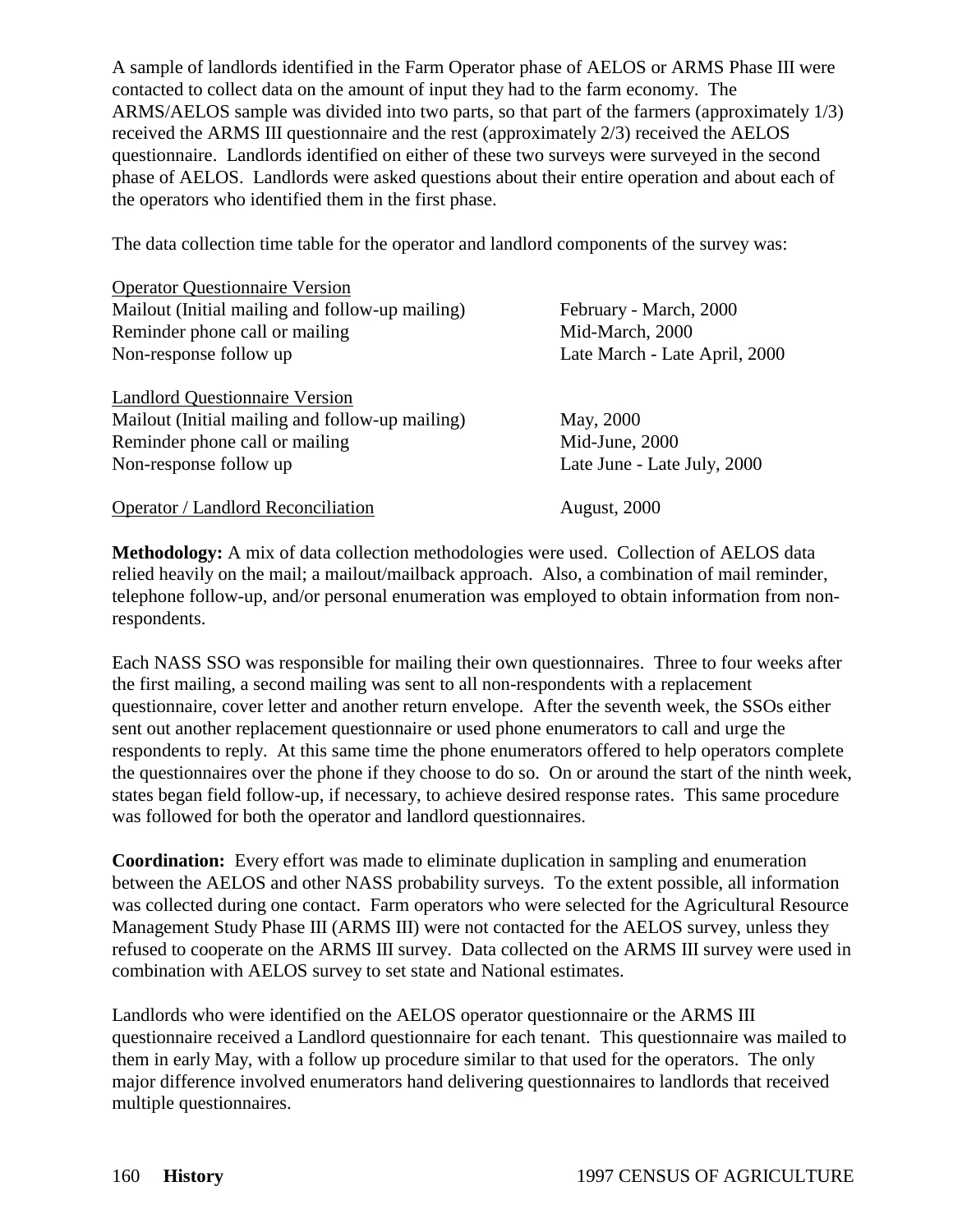**Questionnaire Content and Requested Data:** Information about all phases of farm earnings and production expenditures were requested. Major information categories included:

- Production expenditure data for operators and their landlords, including contractor data; Respondents were asked to report only the farm share of expenses for items that may include both farm and household shares, such as electricity and telephone costs;
- Capital expenditure information was obtained for equipment and building improvements, as well as depreciation of existing capital assets;
- Components of gross income, such as net rent received, custom work, and machine hire; and
- Farm assets and debt, e.g. purchases and sales of assets such as buildings, machinery and land, changes in their value, and any associated debt.

# **Publication**

Results of the 1999 Agricultural Economics and Land Ownership Survey (AELOS) were published in August, 2001. Copies of survey results can be obtained in electronic or paper format. An electronic copy of the survey publication can be obtained from the NASS homepage (www.usda.gov/nass) and a paper copy from NASS's Publication Office.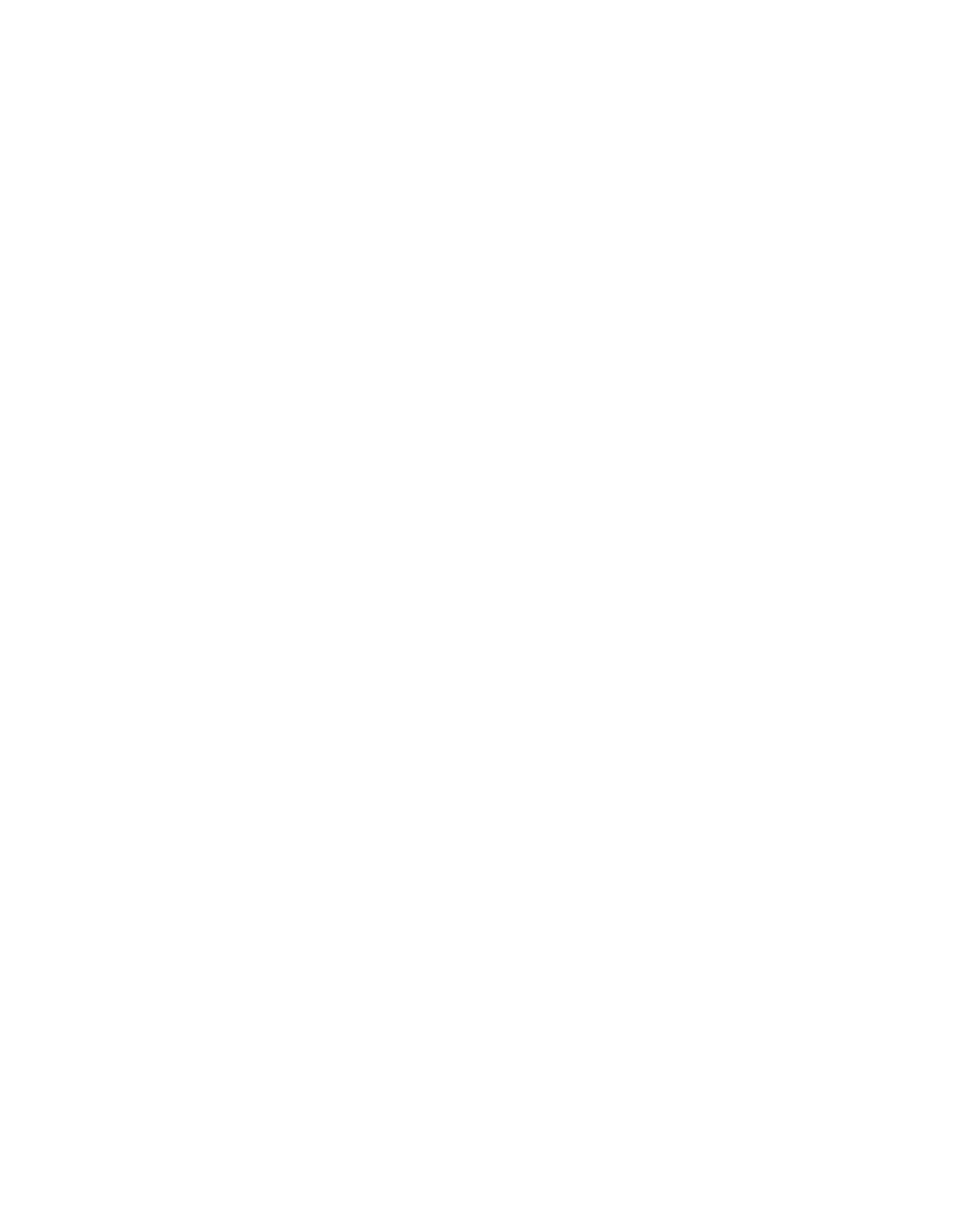# **Chapter 14. Publication Program**

# Table of Contents

| <b>Contents</b> | Page |
|-----------------|------|
|                 |      |
|                 |      |
|                 |      |
|                 |      |
|                 |      |
|                 |      |
|                 |      |
|                 |      |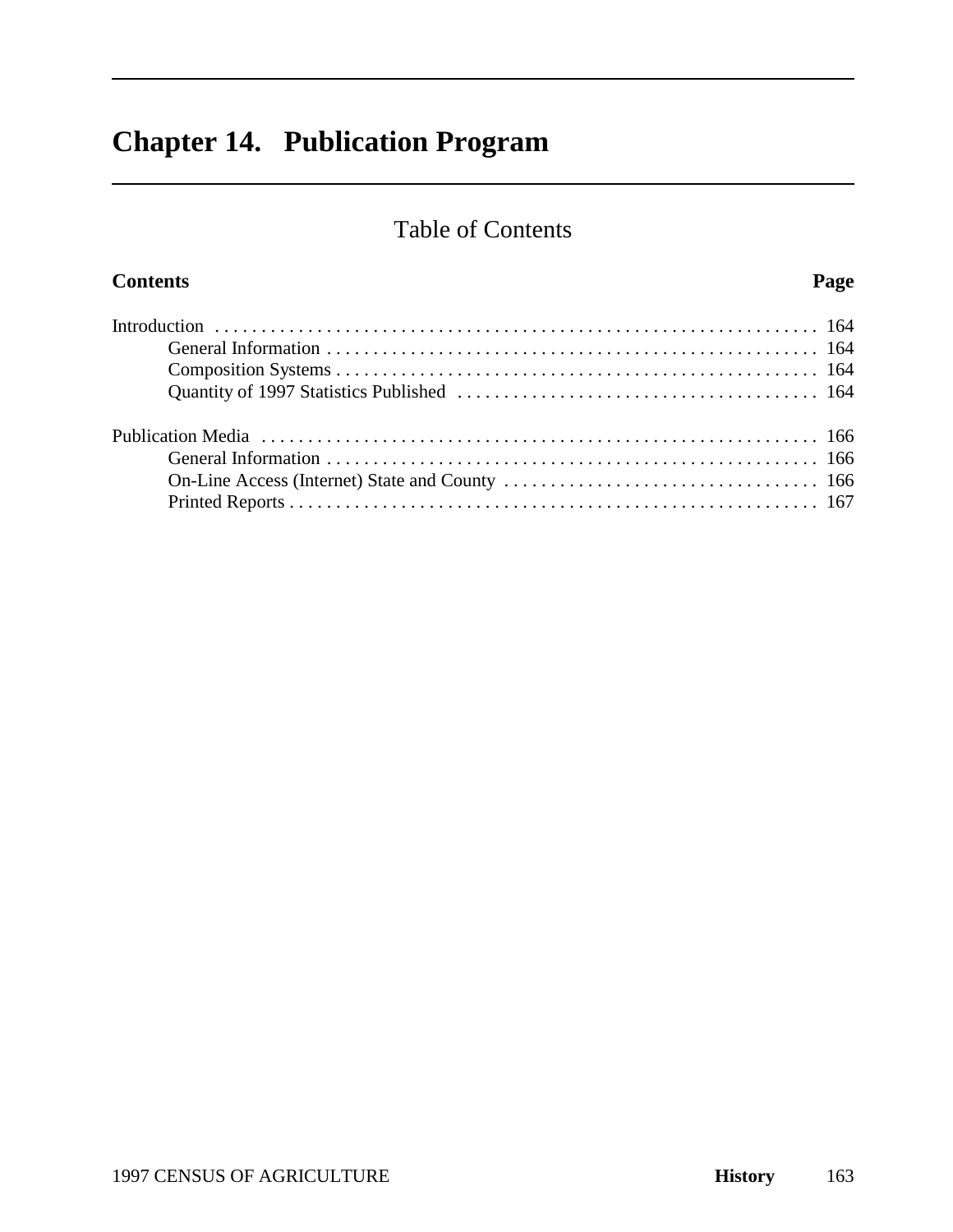# **Introduction**

**General Information:** The purpose of the census of agriculture is to collect and disseminate comprehensive, complete statistics on the production of agriculture in the United States, to various government offices, farm organizations, agribusiness, Congress, and the general public. Consequently, each census includes an extensive publication program designed to make census data available to users as economically as possible. The 1997 Census of Agriculture publication program provided that data be published in a variety of formats–Internet, printed reports, and compact-disc read only memory (CD-ROM)--accessible to the largest audience possible.

NASS issued detailed county and state level tabulations in the Volume 1, Geographic Area Series printed reports–one for each State, Puerto Rico, Guam, the U.S. Virgin Islands, and the Commonwealth of Northern Mariana Islands, and American Samoa.

The data file used for the Volume 1 printed reports formed the core of the statistical data from the 1997 Census, and also was disseminated on Internet and CD-ROM.

The file included statistics on all agricultural operations that met the census farm definition (e.g., in the 50 States, any place from which \$1,000 or more of agricultural products were sold, or normally would have been sold, during the census year) as well as additional detailed data for farms with annual sales of \$10,000 or more.

**Composition Systems:** The principal components of census data publications are statistical tables and explanatory text and graphics. The text and graphics were prepared by Census Bureau staff using their Census Electronic Publication System (CEPS) and a commercially available electronic graphics system (EGS). The tables were produced on their Table Image Processing System II (TIPS II). TIPS II is proprietary software developed at the Bureau to produce large numbers of statistical tables for printed reports. TIPS II was modified in 1992 to be compatible with the Census Division's Tabulation and Disclosure System (TADS) which was also used in 1997 by Division staff to develop and review statistical tables electronically.

The Census Electronic Publication System (CEPS) enabled the publication staff to develop automated page layouts for text, tables, and graphics; code text and table files directly on the publication sponsor's electronic file; merge graphics files and text as needed; and translate files from a variety of microcomputer and word processing systems. The TIPS II files were output as postscript files for final review. All approved files were concatenated into individual state publication files and then copied in portable document files (PDF) format onto one CD-ROM for final printing. NASS contracted with a commercial printer, through the Government Printing Office, for production of the individual publications.

**Quantity of 1997 Statistics Published:** Budget constraints led NASS to both stretch out the publication program for the 1997 Census, and to reduce the total volume of material published without reducing the usefulness of the census data. The 1992 census publication program had included 2-page advance reports for each county and state, but no advance reports were released for the 1997 census. This change reduced the total volume of published pages by 6,200. The 56-part Volume 1, Geographic Area Series, State and County Data, series AC97-A-1 to -56, included final state and county (or equivalent) detailed data for the 50 States, United States Summary, Puerto Rico, Guam, the U. S. Virgin Islands, American Samoa, and Commonwealth of Northern Mariana Islands. The set contained over 24,800 pages of tabular data and text, compared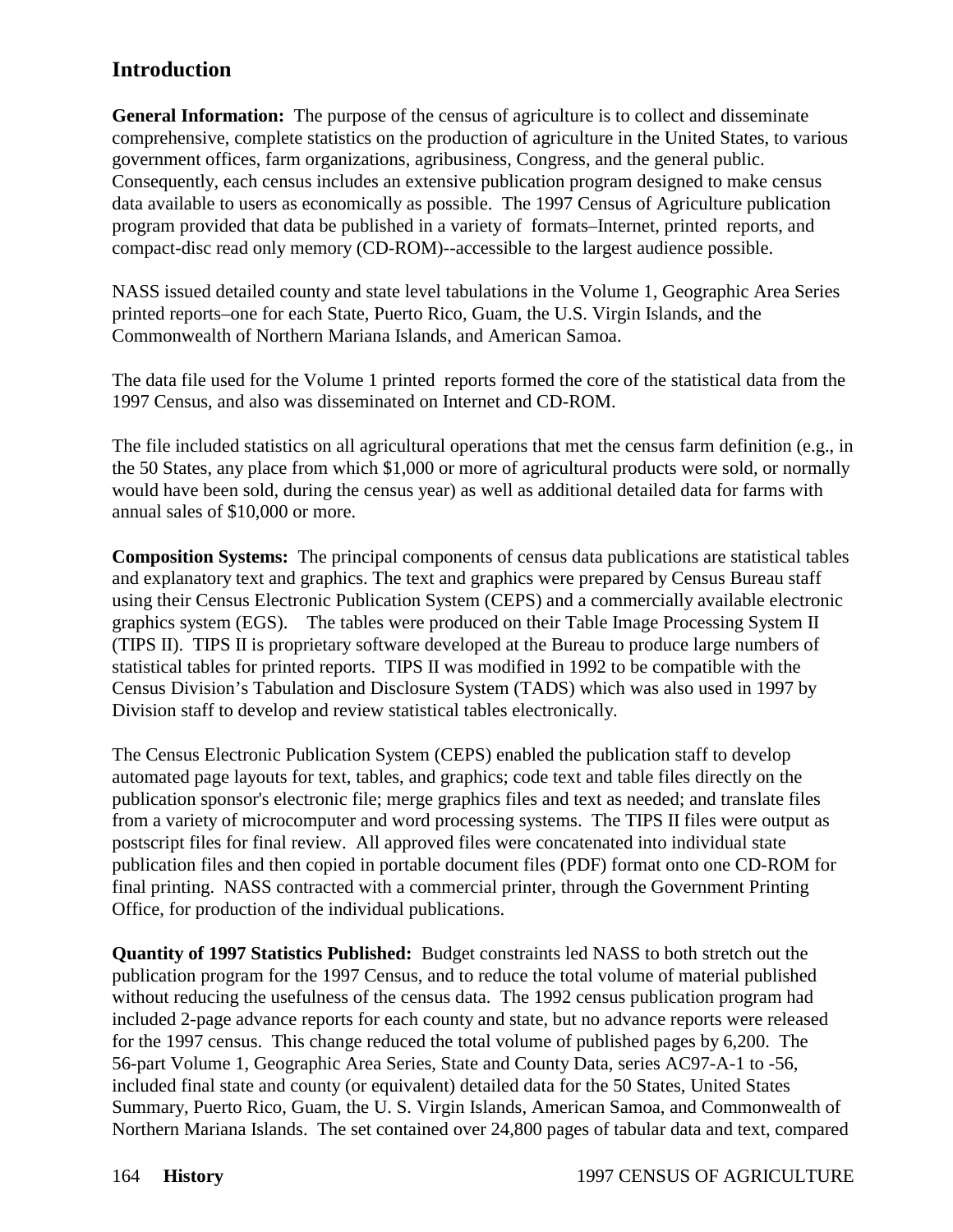to approximately 23,000 pages in the 1992 reports.

The Volume 2, Subject Series, for 1997 comprised four reports:

- **• Agricultural Atlas of the United States**, **AC97-SU-1**, with pages of maps and charts illustrating national agricultural statistics. It features a series of maps highlighting agricultural activities and characteristics such as farm number and size, selected crops harvested, livestock and poultry inventories and number sold, agricultural sales, production expenses, land use, irrigation patterns, fertilizer and chemical use, and machinery and equipment inventories. Data displays some changes from 1992-97; and it covers the United States, states, and counties. It is available on the Internet and as a printed report.
- **• Ranking States and Counties**, **AC97-SU-3**, with pages of tables showing the comparative ranking of leading states and counties for selected items. It ranks the leading states and counties for selected items from the 1997 Census of Agriculture. The items ranked include number of farms, value of products sold, inventory of livestock and poultry, and production and acreage of major leading counties. Also, most tables include the cumulative percent of the United States total as each leading state or county is ranked. It is available on the Internet and as a printed report.
- **• History, AC97-SU-4**, described the major census operations for the 1997 Census of Agriculture, including the follow-on censuses and surveys and the censuses of outlying areas. It is available on the Internet and as a printed report.
- **• ZIP Code and Congressional District (105th Congress) Tabulations**, **AC97-CD-ZCCD**, showed agricultural statistics by five-digit postal ZIP Code and Congressional district  $(105<sup>th</sup>$ Congress) in two separate files, for all farms in all 50 States. Tables show the total market value of products sold and the number of farms by size of land in farms, cropland harvested, selected crops, and inventory of cattle, calves, hogs, and pigs. Crops vary by state, and tables show number of farms by acres harvested for commodities such as tobacco, cotton, soybeans for beans, peanuts for nuts, and land in orchards. It is available on the Internet and on CD-ROM.

The Volume 3, Special Studies, for 1997 also comprised four reports:

- **Farm and Ranch Irrigation Survey (1998)**, **AC97-SP-1**, contained pages of irrigation data for the United States, individual states, and for 20 water resources areas. It represents the results from a sample survey of farm and ranch operators who reported using irrigation in the 1997 census. Data include acres irrigated; yields of specified crops; method of distribution; quantity and source of water used; number and depth of wells; pumps used in moving water; energy use; and expenditures for maintenance and investment for each state, 20 water resources areas, and the United States. In addition, it include some comparative data from 1994. It is available on the Internet and as a printed report.
- **• 1998 Census of Horticultural Specialties, AC97-SP-2**, present tabulations on number of establishments, value of sales, type of horticultural products, and other data items for horticultural operations. It cover the United States, each state, and leading counties. It is available on the Internet and as a printed report.
- **• 1998 Census of Aquaculture, AC97-SP-3,** provides data on size of operation,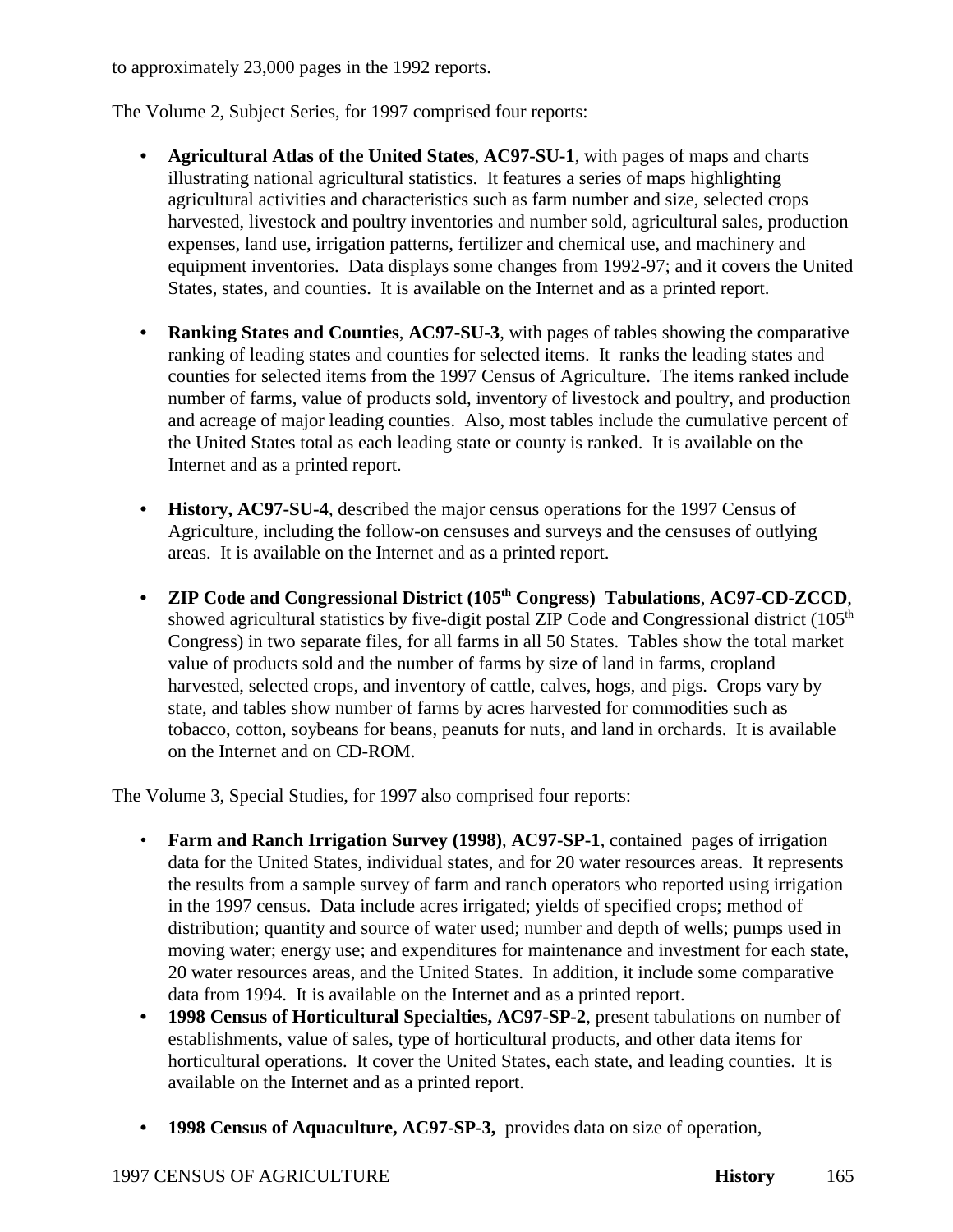methodology, sales by category, losses, irrigation, and other topics. This is the Nation's first census of aquaculture. It is available on the Internet and as a printed report.

**• 1999 Agricultural Economics and Land Ownership Survey (AELOS), AC97-SP-4**, provides data for land ownership, production and capital expenses, farm acres, farm debt, and farm related incomes at the U.S. regional and state levels. It is available on the Internet and as a printed report.

# **Publication Media**

**General Information:** The Census of Agriculture was traditionally published in printed reports. The popularity and convenience of electronic data by both public and private data users, led NASS to begin publishing data in electronically readable form, first on reels of computer tape, and later, as technology developed, on flexible diskettes, compact disc-read only memory (CD-ROM), and online.

USDA celebrated the release of its first census of agriculture on Wednesday, February 3, 1999 on the Jamie L. Whitten Building patio. This special occasion highlighted the:

- Transfer of the census of agriculture from the Department of Commerce, Bureau of the Census to the United States Department of Agriculture, National Agricultural Statistics Service (NASS);
- Continuation of censuses of agriculture in outlying areas (Puerto Rico, Guam, Virgin Islands, Northern Mariana Islands, and American Samoa) and assurance the future of special and follow-on studies;
- Fact that census data collection and processing utilized NASS's 45 field offices and the unique partnerships these offices maintain with State Departments of Agriculture and landgrant universities; and
- Release of U.S. census of agriculture results, ten months earlier than in previous censuses.

Data for the 1997 Census of Agriculture were published first on the Internet; and then in printed reports, and on CD-ROM. A brochure featuring "Quick Facts from the 1997 Census of Agriculture" was also available the same day the data were released on the Internet, February 3, 1999. The Government Printing Office (GPO) and the NASS vendor, the National Technical Information Service, sold the printed reports.

**On-Line Access (Internet) State and County:** Highlights tables and profiles, as well as the printed reports, for each state and the United States, were made available on line in Portable Document File (PDF) format. Reports for the outlying areas (Puerto Rico, Guam, Virgin Islands) were placed online as soon as they were prepared, and the printed versions followed shortly afterwards.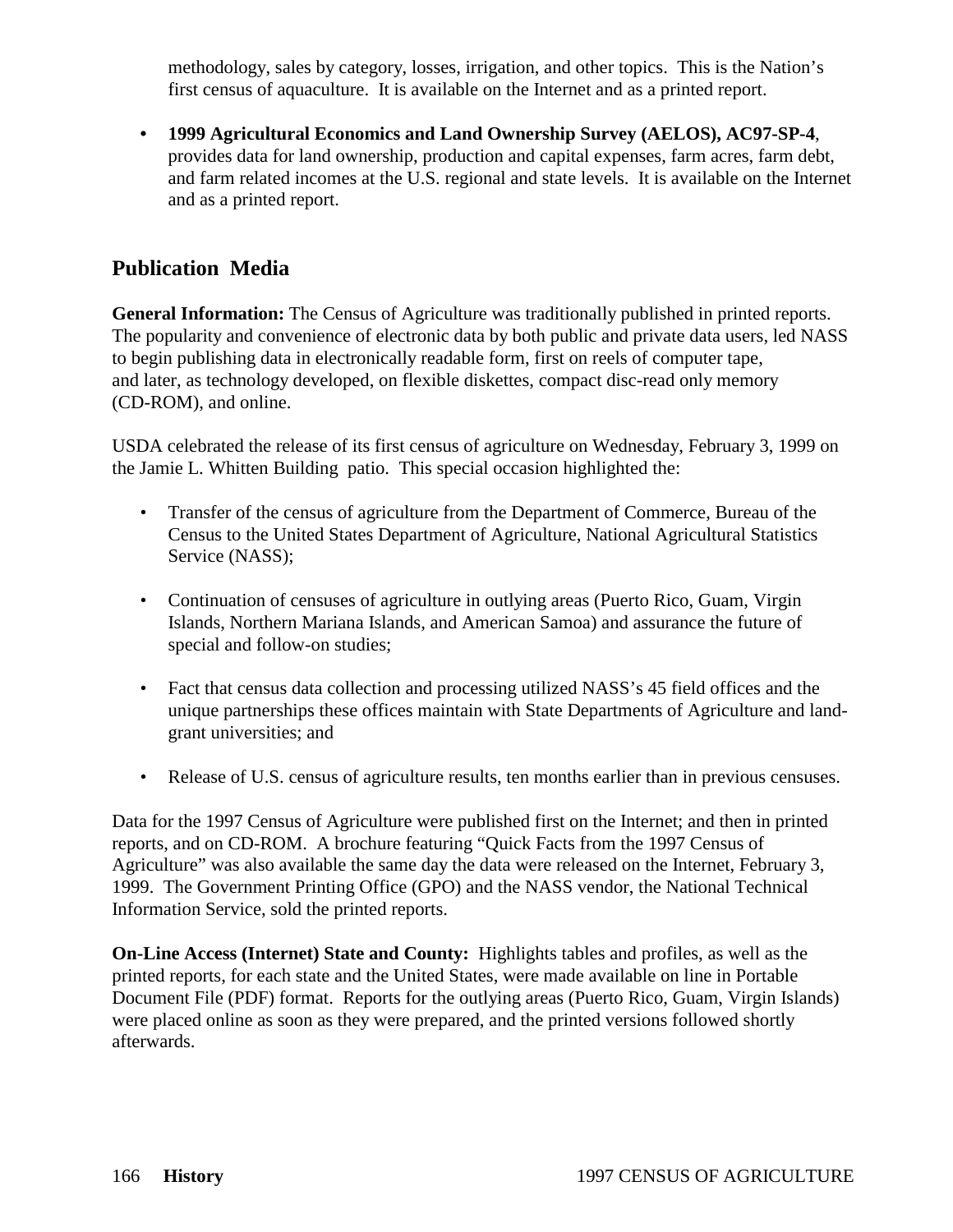**Printed Reports:** A series of individual brochures containing colorful charts, numbers, and graphs that provide an overview of the subject matter at a quick glance. These brochures were prepared as a follow-on series to the 1997 Census of Agriculture. See list below:

*Overview of U. S. Agriculture Puerto Rico 1998 Census of Agriculture Characteristics of Hispanic Farm Operators 1998 Farm and Ranch Irrigation Survey 1998 Census of Aquaculture 1998 Census of Horticultural Specialties 1999 Agricultural Economics and Land Ownership Survey*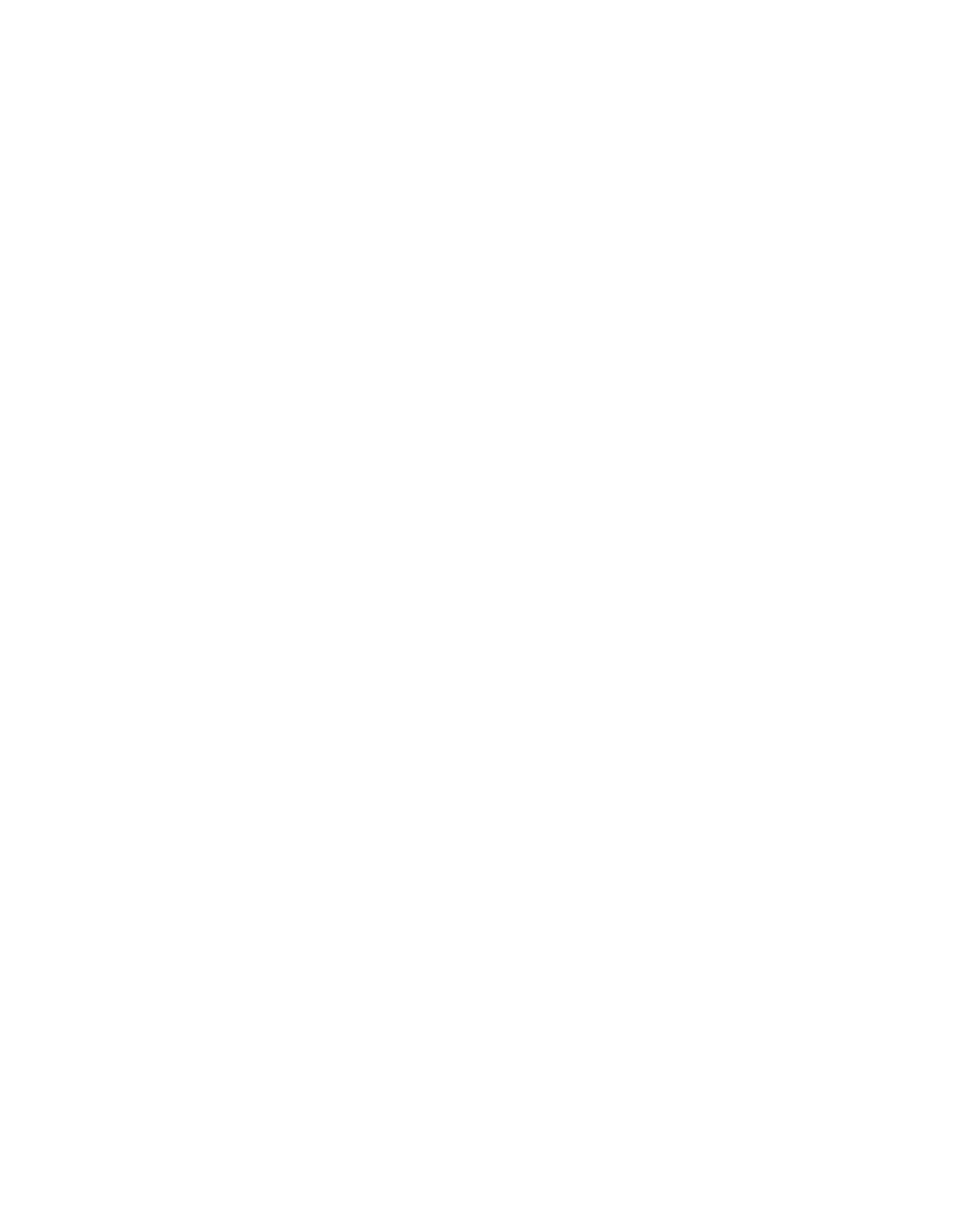# **Appendix A: Provisions of Title 7 and Title 13 U.S.C. Relating to the 1997 Census of Agriculture**

**Overview:** Because of the transfer of the census of agriculture from the U.S. Bureau of the Census to the U.S. Department of Agriculture, the 1997 Census of Agriculture and its components censuses of outlying areas and special studies - were implemented under two provisions of U.S. Code. Prior to February 1997, the census was conducted under the provisions of Title 13 U.S.C. Since February of 1997, the census was conducted under the provisions of Title 7 U.S.C. Essentially, the provisions to conduct censuses and its components were the same under Title 7 as they were under Title 13 U.S.C.

Applicable sections of Title 7 U.S.C. and Title 13 U.S.C. as they relate to the 1997 Census of Agriculture follow.

# **Provisions of Title 7, United States Code**

## **CHAPTER 55 - Department of Agriculture**

#### **Sec. 2204g. Authority of Secretary of Agriculture to conduct census of agriculture**

(a) Census of agriculture required

In 1998 and every fifth year thereafter, the Secretary of Agriculture shall take a census of agriculture.

(b) Methods

 In connection with the census, the Secretary may conduct any survey or other information collection, and employ any sampling or other statistical method, that the Secretary determines is appropriate.

(c) Year of information

The information collected in each census taken under this section shall relate to the year immediately preceding the year in which the census is taken.

#### (d) Enforcement

(1) Fraud

A person over 18 years of age who willfully gives an answer that is false to a question, which is authorized by the Secretary to be submitted to the person in connection with a census under this section, shall be fined not more than \$500.

(2) Refusal or neglect to answer questions

A person over 18 years of age who refuses or willfully neglects to answer a question, which is authorized by the Secretary to be submitted to the person in connection with a census under this section, shall be fined not more than \$100.

(3) Social Security number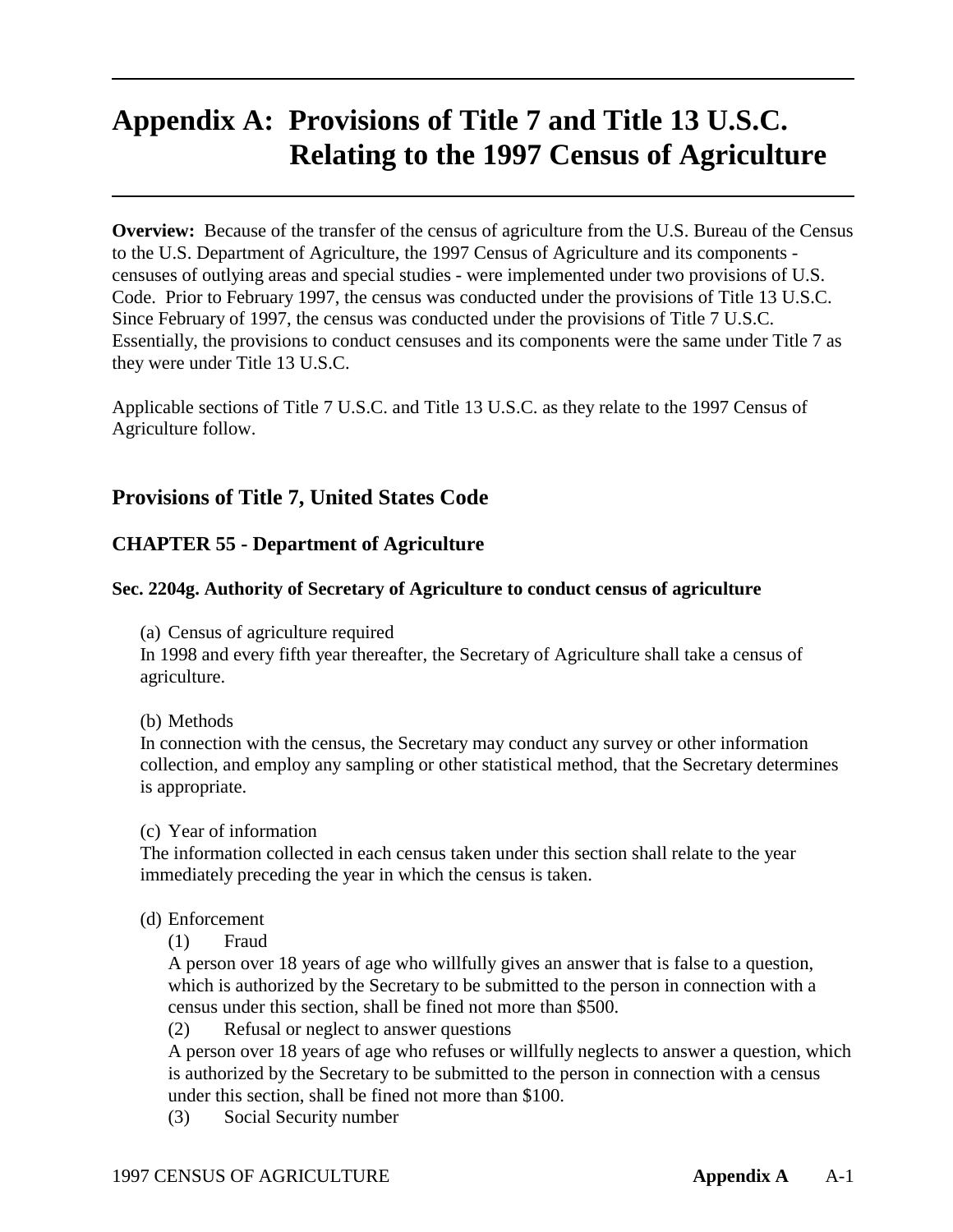The failure or refusal of a person to disclose the person's Social Security number in response to a request made in connection with any census or other activity under this section shall not be a violation under this subsection.

#### (4) Religious information

Notwithstanding any other provision of this section, no person shall be compelled to disclose information relative to the religious beliefs of the person or to membership of the person in a religious body.

#### (e) Geographic coverage

A census under this section shall include -

- (1) each of the several States of the United States;
- (2) as determined appropriate by the Secretary, the District of Columbia, the Commonwealth of Puerto Rico, the Commonwealth of the Northern Mariana Islands, the United States Virgin Islands, and Guam; and
- (3) with the concurrence of the Secretary and the Secretary of State, any other possession or area over which the United States exercises jurisdiction, control, or sovereignty.
- (f) Cooperation with Secretary of Commerce
	- (1) Information provided to Secretary of Agriculture

On a written request by the Secretary of Agriculture, the Secretary of Commerce may provide to the Secretary of Agriculture any information collected under Title 13 that the Secretary of Agriculture considers necessary for the taking of a census or survey under this section.

(2) Information provided to Secretary of Commerce

On a written request by the Secretary of Commerce, the Secretary of Agriculture may provide to the Secretary of Commerce any information collected in a census taken under this section that the Secretary of Commerce considers necessary for the taking of a census or survey under Title 13.

(3) Confidentiality

Information obtained under this subsection may not be used for any purpose other than the statistical purposes for which the information is supplied. For purposes of sections 9 and 214 of Title 13, any information provided under paragraph (2) shall be considered information furnished under the provisions of title 13.

(g) Regulations

A regulation necessary to carry out this section may be promulgated by -

- (1) the Secretary of Agriculture, to the extent that a matter under the jurisdiction of the Secretary is involved; and
- (2) the Secretary of Commerce, to the extent that a matter under the jurisdiction of the Secretary of Commerce is involved.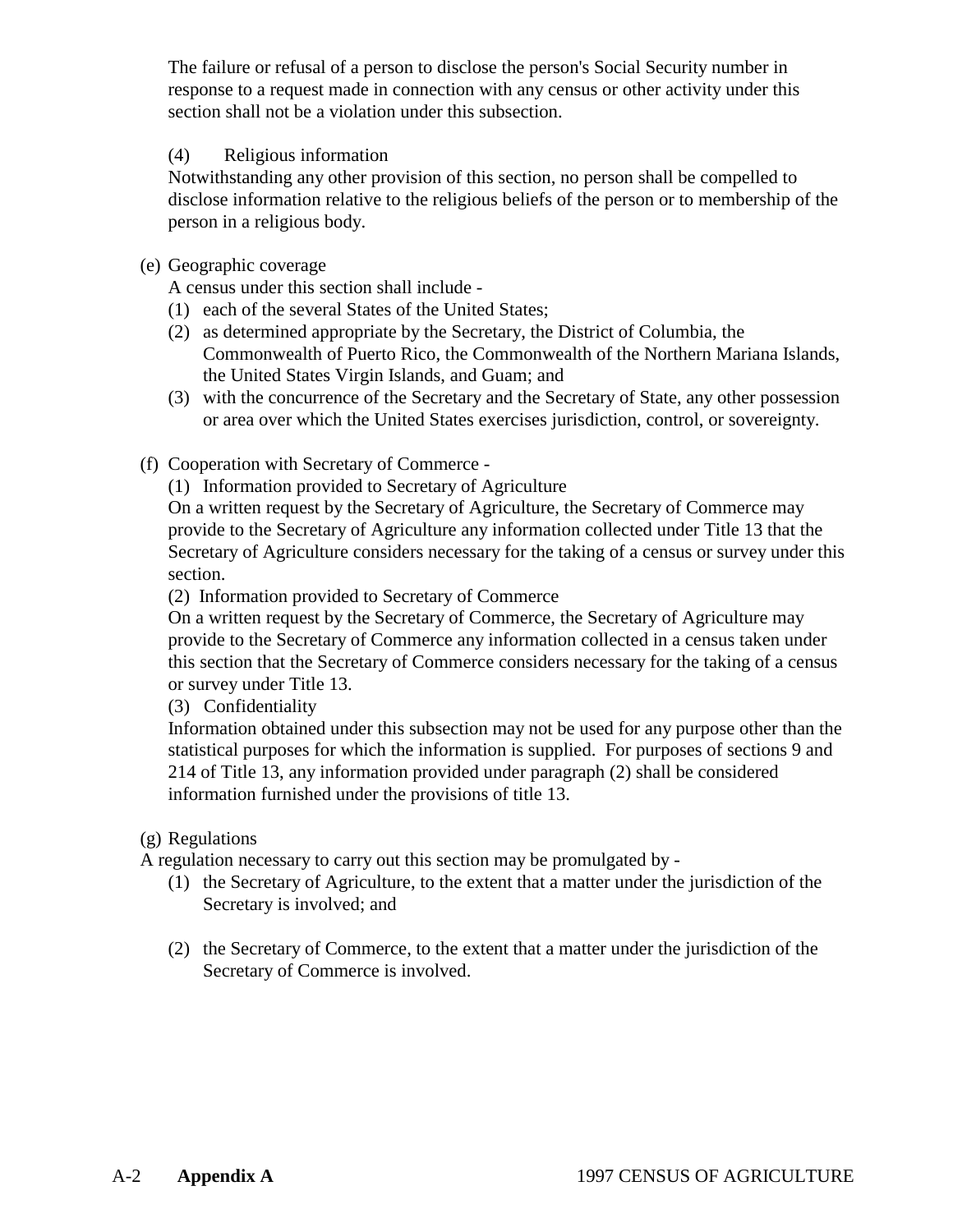### **Sec. 2276. Confidentiality of information**

### (a) Authorize disclosure

In the case of information furnished under a provision of law referred to in subsection (d) of this section, neither the Secretary of Agriculture, any other officer or employee of the Department of Agriculture or agency thereof, nor any other person may -

- (1) use such information for a purpose other than the development of reporting of aggregate data in a manner such that the identity of the person who supplied such information is not discernable and is not material to the intended uses of such information; or
- (2) disclose such information to the public, unless such information has been transformed into a statistical or aggregate form that does not allow the identification of the person who supplied particular information.

### (c) Violations; penalties

Any person who shall publish, cause to be published, or otherwise publicly release information collected pursuant to a provision of law referred to in subsection (d) of this section, in any manner or for any purpose prohibited in section  $(1)$  (a) of this section, shall be fined no more than \$10,000 or imprisoned for not more than 1 year, or both.

(d) Specific provisions for collection of information

For purposes of this section, a provision of law referred to in this subsection means -

- (7) section 42 of Title 13;
- (11) section 2204g of this Title.

(e) Information provided to Secretary of Commerce

This section shall not prohibit the release of information under section  $2204g(f)(2)$  of this title

<sup>&</sup>lt;sup>1</sup> So in original. Probably should be "subsection".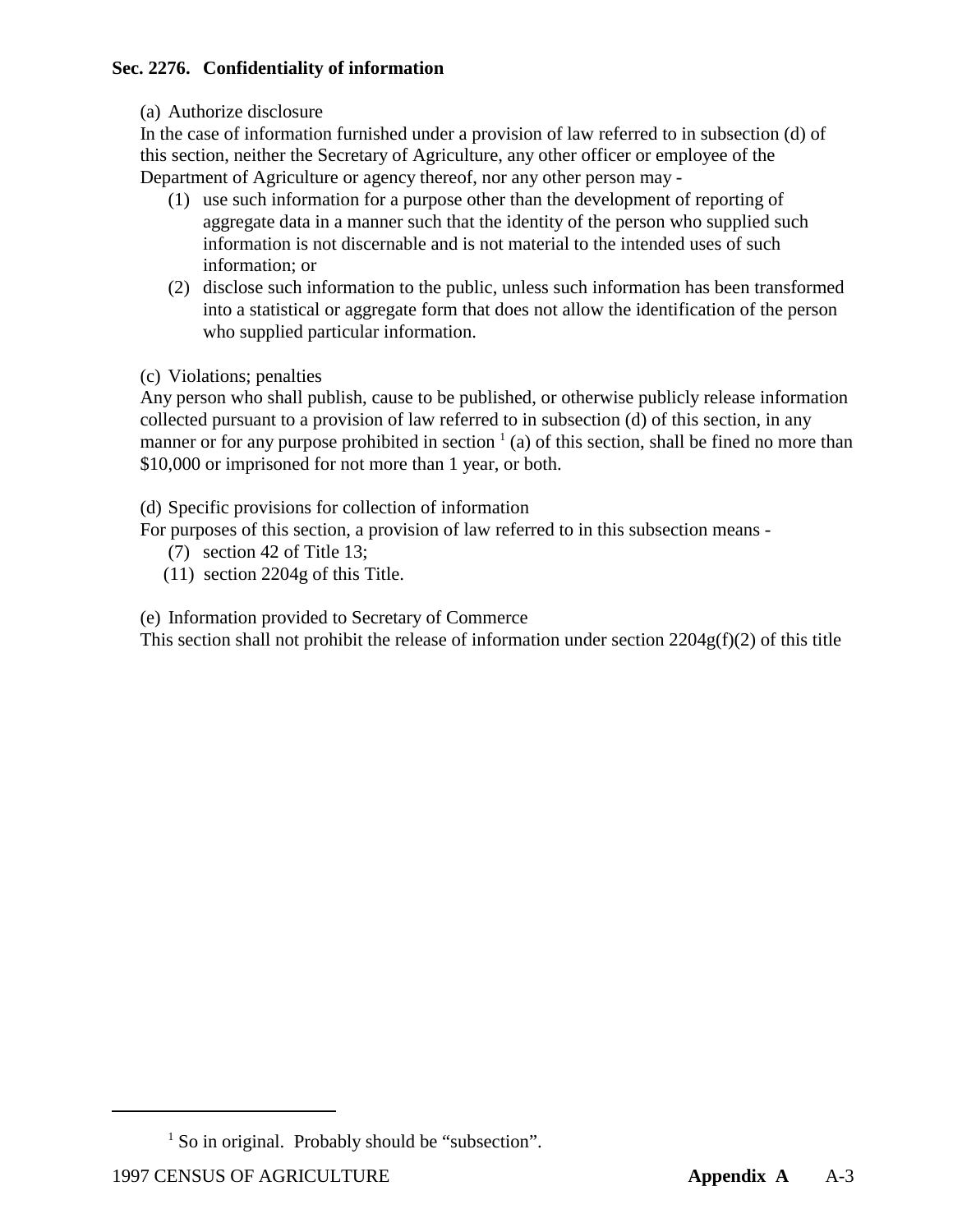# **Provisions of Title 13, United States Code**

## **CHAPTER 1. - ADMINISTRATIVE**

#### **Subchapter I - General Provisions**

#### **Sec. 1. Definitions**

As used in this title, unless the context requires another meaning or unless it is otherwise provided -

- (1) "Bureau" means the Bureau of the Census;
- (2) "Secretary" means the Secretary of Commerce; and
- (3) "respondent" includes a corporation, company, association, firm, partnership, proprietorship, society, joint stock company, individual, or other organization or entity which reported information, or on behalf of which information was reported, in response to a questionnaire, inquiry, or other request of the Bureau.

#### **Sec. 2. Bureau of the Census**

The Bureau is continued as an agency within, and under the jurisdiction of, the Department of Commerce.

#### **Sec. 4. Functions of Secretary; regulations; delegation**

The Secretary shall perform the functions and duties imposed upon him by this title, may issue such rules and regulations as he deems necessary to carry out such functions and duties, and may delegate the performance of such functions and duties and the authority to issue such rules and regulations to such officers and employees of the Department of Commerce as he may designate.

#### **Sec. 5. Questionnaires; number, form, and scope of inquiries**

The Secretary shall prepare questionnaires, and shall determine the inquiries, and the number, form, and subdivisions thereof, for the statistics, surveys, and censuses provided for in this title.

#### **Sec. 6. Information from other Federal departments and agencies; acquisition of reports from other governmental and private sources**

- (a) The Secretary, whenever he considers it advisable, may call upon any other department, agency, or establishment of the Federal Government, or of the government of the District of Columbia, for information pertinent to the work provided for in this title.
- (b) The Secretary may acquire, by purchase or otherwise, from States, counties, cities, or other units of government, or their instrumentalities, or from private persons and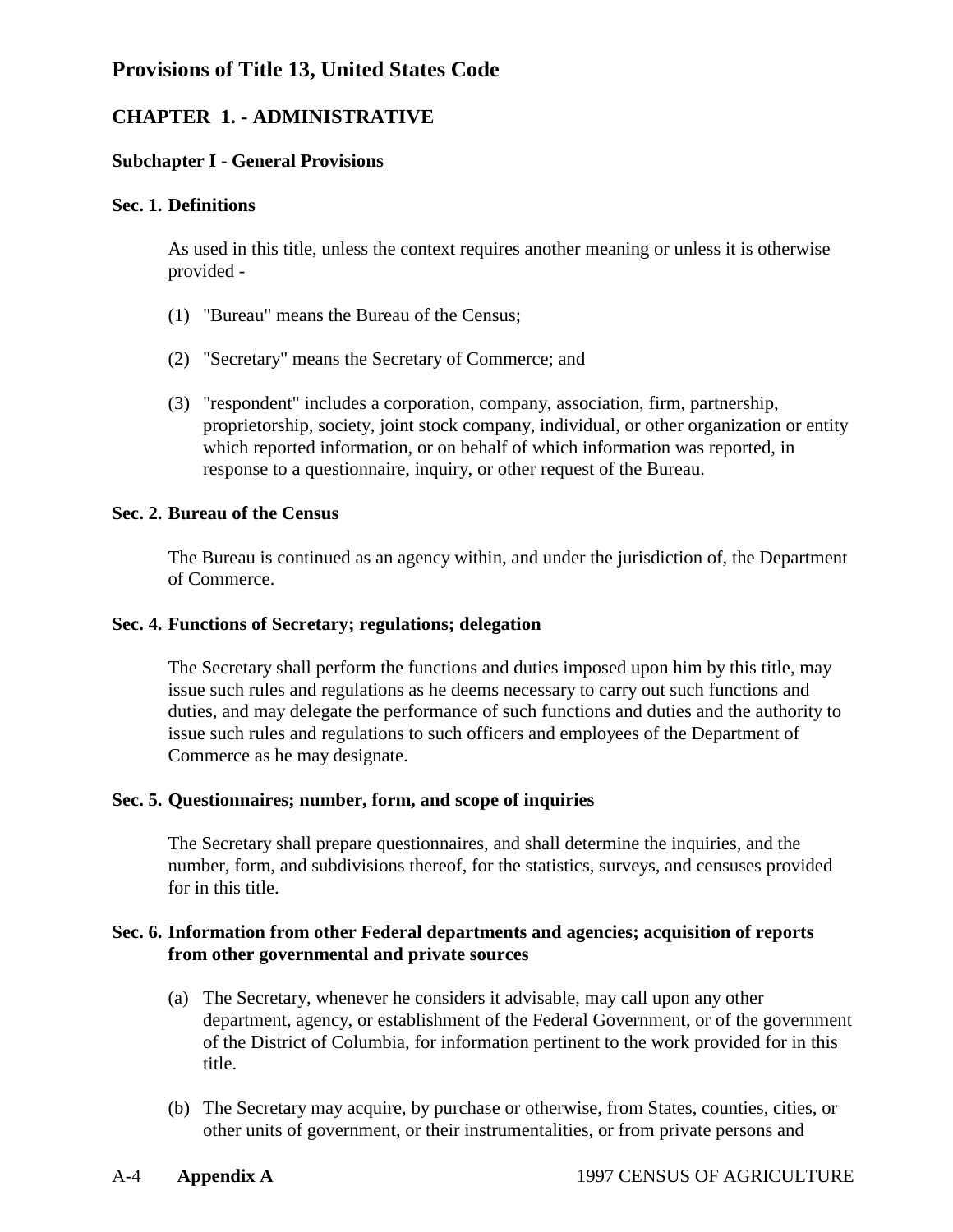agencies, such copies of records, reports, and other material as may be required for the efficient and economical conduct of the censuses and surveys provided for in this title.

(c) To the maximum extent possible and consistent with the kind, timeliness, quality and scope of the statistics required, the Secretary shall acquire and use information available from any source referred to in subsection (a) or (b) of this section instead of conducting direct inquiries.

#### **Sec. 7. Printing; requisitions upon Public Printer; publication of bulletins and reports**

The Secretary may make requisitions upon the Public Printer for miscellaneous printing necessary to carry out the provisions of this title. He may further have printed by the Public Printer, in such editions as he deems necessary, preliminary and other census bulletins, and final reports of the results of the several investigations authorized by this title, and may publish and distribute such bulletins and reports.

#### **Sec. 8. Authenticated transcripts or copies of certain returns; other data; restriction on use; disposition of fees received**

- (a) The Secretary may, upon written request, furnish to any respondent, or to the heir, successor, or authorized agent of such respondent, authenticated transcripts or copies of reports (or portions thereof) containing information furnished by, or on behalf of, such respondent in connection with the surveys and census provided for in this title, upon payment of the actual or estimated cost of searching the records and furnishing such transcripts or copies
- (b) Subject to the limitations contained in sections 6(c) and 9 of this title, the Secretary may furnish copies of tabulations and other statistical materials which do not disclose the information reported by, or on behalf of, any particular respondent, and may make special statistical compilations and surveys, for departments, agencies, and establishments of the Federal Government, the government of the District of Columbia, the government of any possession or area (including political subdivisions thereof) referred to in section 191(a) of this title, State or local agencies, or other public and private persons and agencies, upon payment of the actual or estimated cost of such work. In the case of nonprofit agencies or organizations, the Secretary may engage in joint statistical projects, the purpose of which are otherwise authorized by law, but only if the costs, of such projects are shared equitably, as determined by the Secretary.
- (c) In no case shall information furnished under this section be used to the detriment of any respondent or other person to whom such information relates, except in the prosecution of alleged violations of this title.
- (d) All monies received in payment for work or services enumerated under this section shall be deposited in a separate account which may be used to pay directly the costs of such work or services, to repay appropriations which initially bore all or part of such costs, or to refund excess sums when necessary.

#### **Sec. 9. Information as confidential; exception**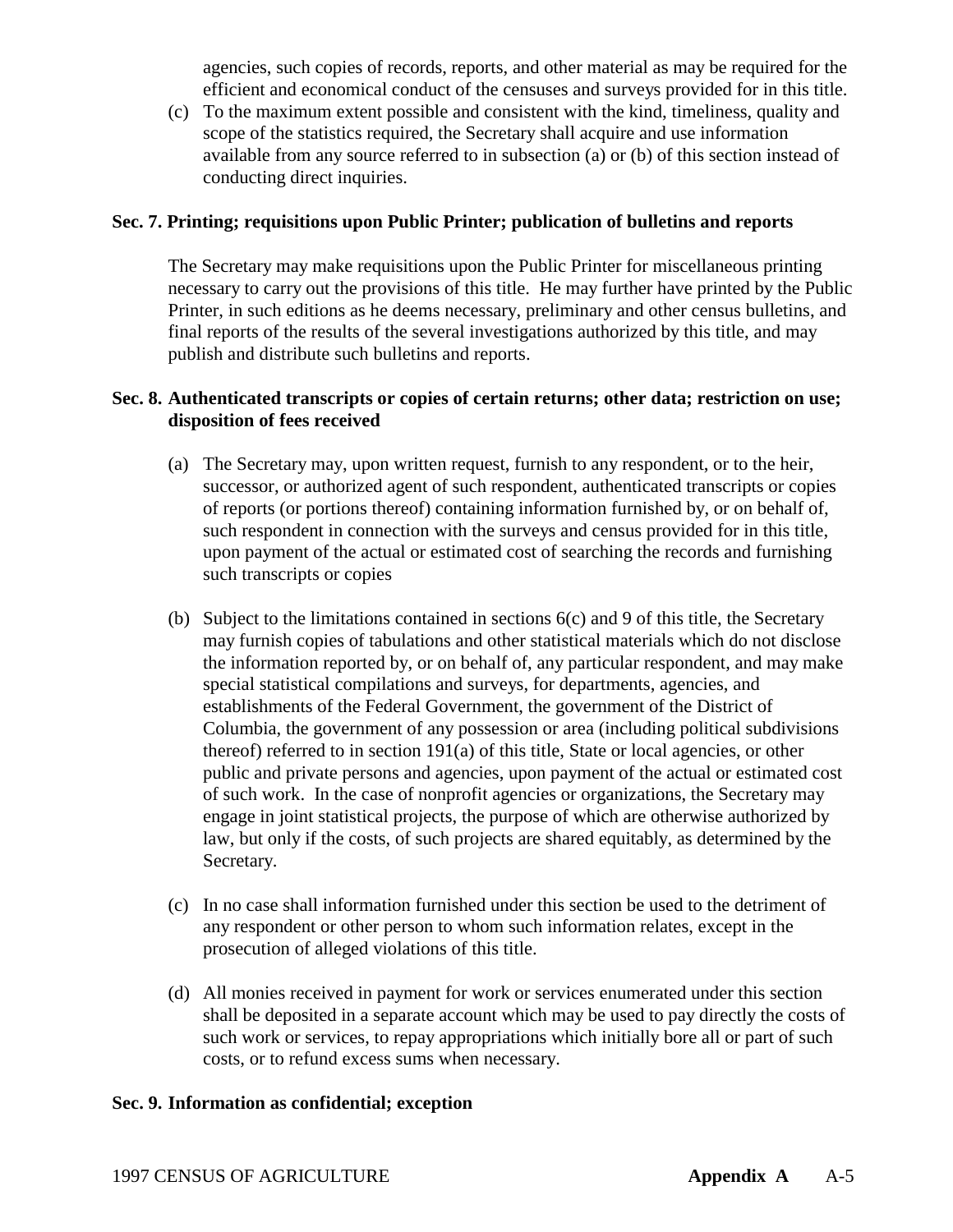- (a) Neither the Secretary, nor any other officer or employee of the Department of Commerce or bureau or agency thereof, or local government census liaison, may, except as provided in section 8 or 16 or chapter 10 of this title or section 210 of the Departments of Commerce, Justice, and State, the Judiciary, and Related Agencies Appropriations Act, 1998 or section 2(f) of the Census of Agriculture Act of 1997
	- (1) use the information furnished under the provisions of this title for any purpose other than the statistical purposes for which it is supplied; or
	- (2) make any publication whereby the data furnished by any particular establishment or individual under this title can be identified; or
	- (3) permit anyone other than the sworn officers and employees of the Department or bureau or agency thereof to examine the individual reports.

No department, bureau, agency, officer, or employee of the Government, except the Secretary in carrying out the purposes of this title, shall require, for any reason, copies of census reports which have been retained by any such establishment or individual. Copies of census reports which have been so retained shall be immune from legal process, and shall not, without the consent of the individual or establishment concerned, be admitted as evidence or used for any purpose in any action, suit, or other judicial or administrative proceeding.

(a) The provisions of subsection (a) of this section relating to the confidential treatment of data for particular individuals and establishments, shall not apply to the censuses of governments provided for by subchapter III of chapter 5 of this title, nor to interim current data provided for by subchapter IV of chapter 5 of this title as to the subjects covered by censuses of governments, with respect to any information obtained therefor that is compiled from, or customarily provided in, public records.

#### **Sec. 11. Authorization of appropriations**

There is authorized to be appropriated, out of the Treasury of the United States, such sums as may be necessary to carry out all provisions of this title.

#### **Sec. 12. Mechanical and electronic development**

The Secretary is authorized to have conducted mechanical and electronic development work as he determines is needed to further the functions and duties of carrying out the purposes of this title and may enter into such developmental contracts as he may determine to be in the best interest of the Government.

#### **Subchapter II - Officers and Employees**

#### **Sec. 21. Director of the Census; duties**

The Bureau shall be headed by a Director of the Census, appointed by the President, by and with the advice and consent of the Senate. The Director shall perform such duties as may be imposed upon him by law, regulations, or orders of the Secretary.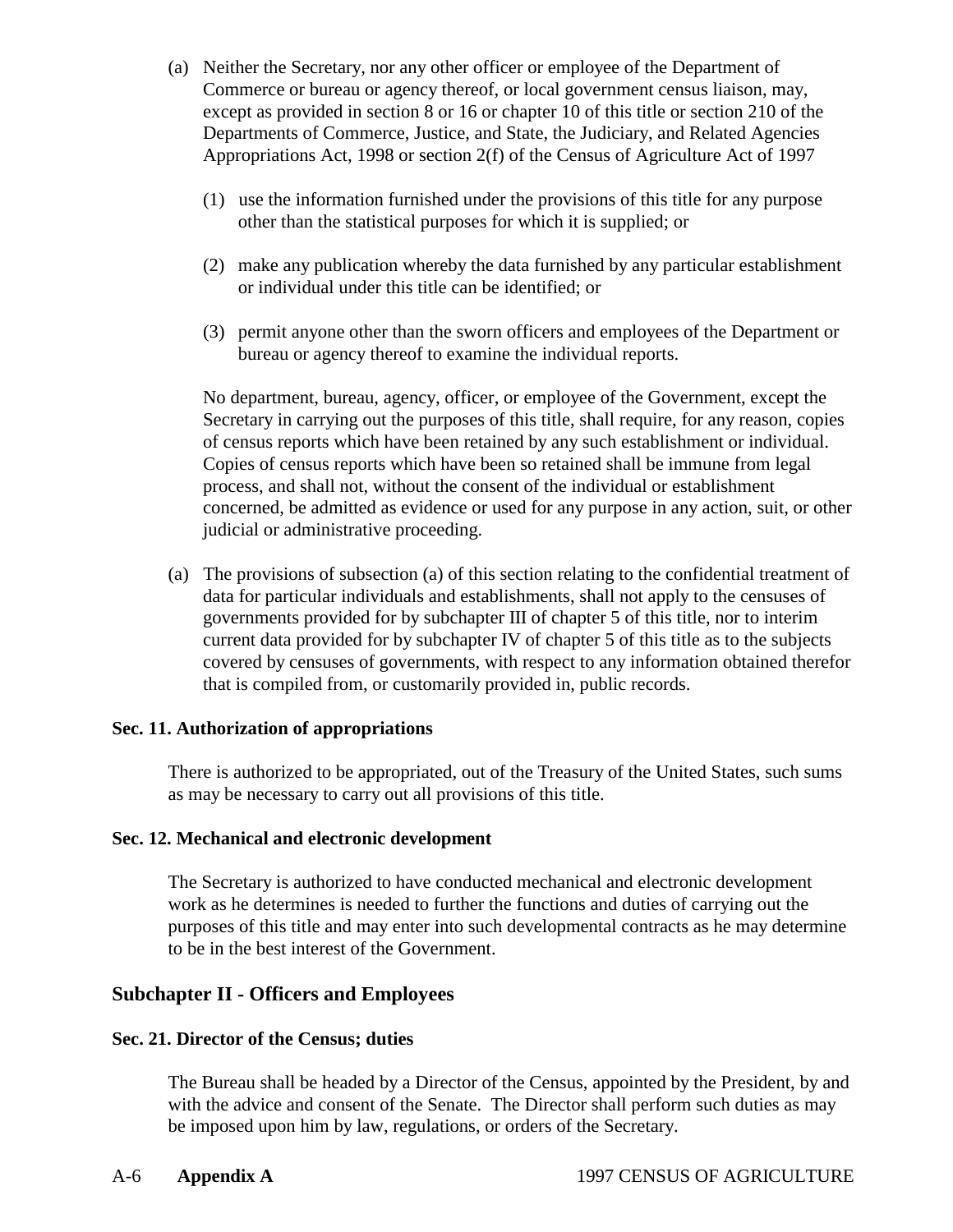#### **Sec. 22. Qualifications of permanent personnel**

All permanent officers and employees of the Bureau shall be citizens of the United States.

#### **Sec. 23. Additional officers and employees**

- (a) The Secretary may establish, at rates of compensation to be fixed by him without regard to the Classification Act of 1949, as many temporary positions as may be necessary to meet the requirements of the work provided for by law. Bureau employees who are transferred to any such temporary positions shall not lose their permanent civil service status by reason of the transfer. The Secretary may make appointments to such temporary positions in conformity with the civil service laws and rules.
- (b) In addition to employees of the Department of Commerce, employees of other departments and independent offices of the Government may, with the consent of the head of the respective department or office, be employed and compensated for field work in connection with the work provided for by law without regard to section 301 of the Dual Compensation Act.
- (c) The Secretary may utilize temporary staff, including employees of Federal, State, or local agencies or instrumentalities, and employees of private organizations to assist the Bureau in performing the work authorized by this title, but only if such temporary staff is sworn to observe the limitations imposed by section 9 of this title.

#### **Sec. 24. Special employment provisions**

- (a) The Secretary may utilize the services of nontemporary employees of the Bureau (by assignment, promotion, appointment, detail, or otherwise) in temporary positions established for any census, for not to exceed the period during which appropriations are available for that census. Whenever the Secretary determines that the services of an employee which have been utilized under this section are no longer required in such a temporary position, he may, without regard to the provisions of any other law, return the employee to a continuing position, with rank and compensation not less than that which he held in his last permanent position in the Bureau: Provided, that no employee shall, by reason of his service in a temporary position under this subsection, lose the protection of any law or regulation with respect to his separation, suspension, furlough, or reduction in rank or compensation below the level held in his last permanent position in the Bureau. Service by a nontemporary employee in a temporary position under this subsection shall be creditable for step-increases (both periodic and longevity) under title VII of the Classification Act of 1949, as amended, as though it were a continuation of service in his last permanent position.
- (b) As used in this title with respect to appointments or positions, ''temporary'' shall be construed to mean not in excess of one year, or not in excess of the specific period during which appropriations are available for the conduct of a particular census, whichever is longer. No employee of the Bureau who holds only a temporary appointment within the meaning of this section shall be considered as other than strictly temporary for purposes of any other provision of law relating to separations, suspensions, or reductions in rank or compensation.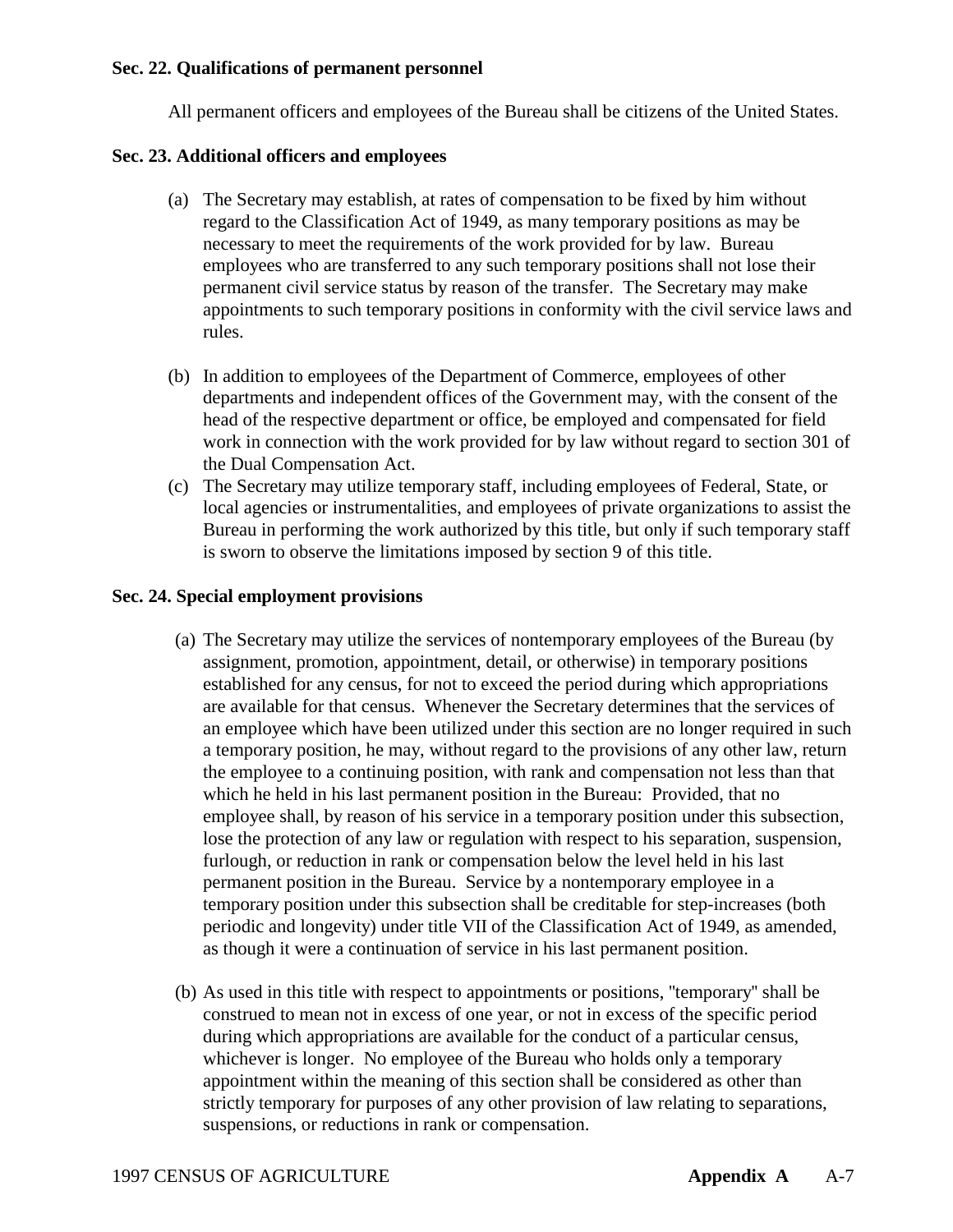- (c) The enlisted men and officers of the uniformed services may be appointed and compensated for service in temporary enumerator positions for the enumeration of personnel of the uniformed services.
- (d) The Secretary may fix compensation on a piece-price basis without limitation as to the amount earned per diem, and payments may be made to enumerators for the use of private automobiles on official business without regard to section 4 of the Travel Expense Act of 1949, as amended (5 U.S.C. 837), but at rates not in excess of the rates provided by that Act.
- (e) The Secretary may authorize the expenditure of necessary sums for travel expenses of persons selected for appointment for attendance at training courses held by the Department of Commerce with respect to any of the work provided for by law.
- (f) Notwithstanding any other provision of law prohibiting the expenditure of public money for telephone service, the Secretary, under such regulations as he shall prescribe, may authorize reimbursement for tolls or charges for telephone service from private residences or private apartments to the extent such charges are determined by the Secretary to have been incurred to facilitate the collection of information in connection with the censuses and surveys authorized by this title.

#### **Sec. 25. Duties of supervisors, enumerators, and other employees**

- (a) Each supervisor shall perform the duties imposed upon him by the Secretary in the enforcement of chapter 5 of this title in accordance with the Secretary's orders and instructions.
- (b) Each enumerator or other employee detailed to serve as enumerator shall be charged with the collection in his subdivision of the facts and statistics called for on such schedules as the Secretary determines shall be used by him in connection with any census or survey provided for by chapter 5 of this title.

#### **Sec. 26. Transportation by contract**

The Secretary may contract with field employees for the rental and use within the continental limits of the United States of means of transportation, other than motorcycle, automobile, or airplane, and for the rental and use outside of the continental United States of any means of transportation, which means may be owned by the field employee. Such rental contracts shall be made without regard to section 4 of the Travel Expense Act of 1949, as amended (5 U.S.C. 837). The rentals shall be at rates equivalent to the prevailing rental rates of the locality. The rental contracts within the continental United States may be entered into only when the use by the field employee of such other means of transportation is safer, more economical, or more advantageous to the Government than use of his motorcycle, automobile, or airplane in conducting the census.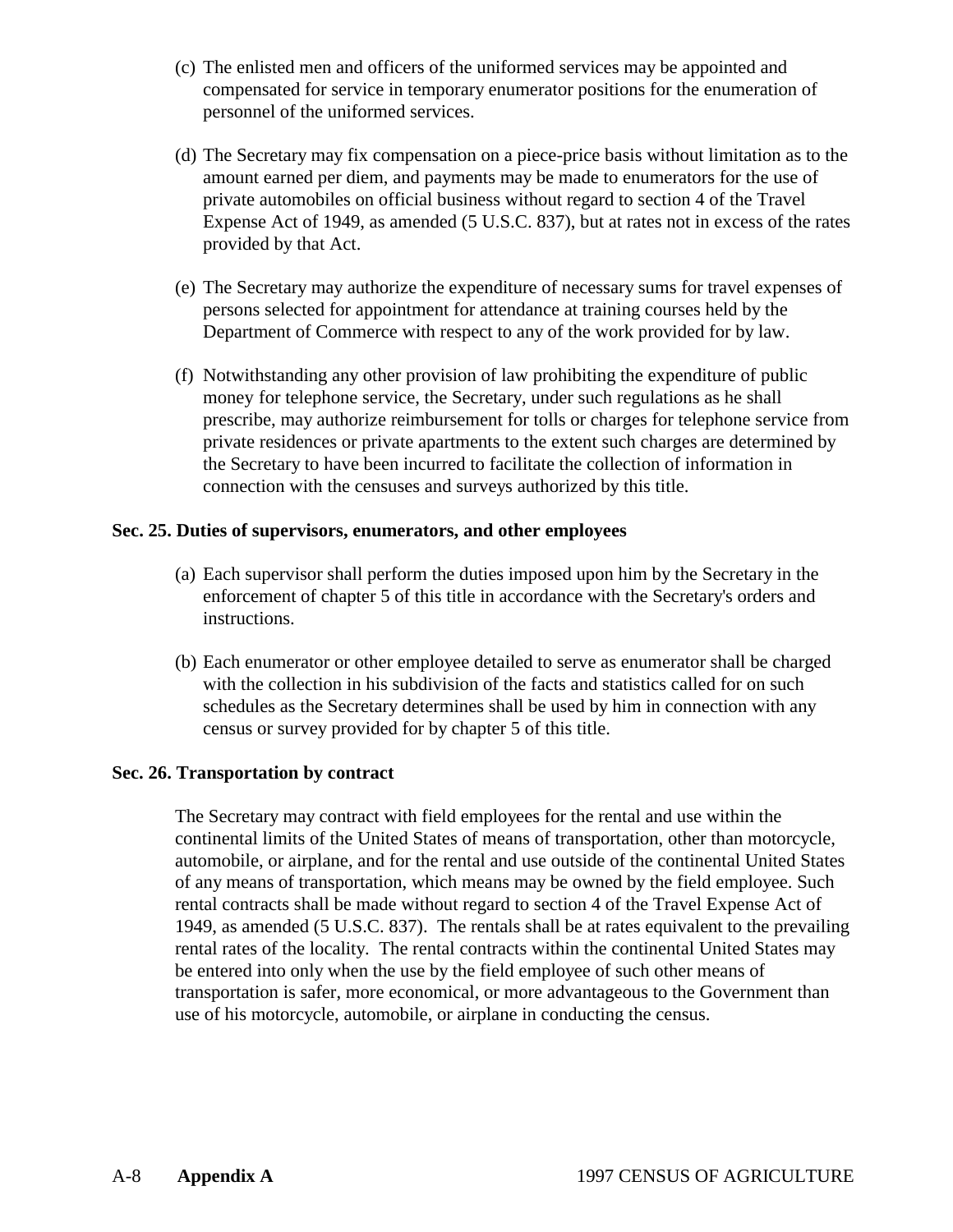#### **Chapter 5. - CENSUSES**

#### **Subchapter V - Geographic Scope, Preliminary and Supplemental Statistics, and Use of Sampling**

#### **Sec. 191. Geographic scope of censuses**

- (a) Each of the censuses authorized by this chapter shall include each State, the District of Columbia, the Virgin Islands, Guam, the Commonwealth of the Northern Mariana Islands, and the Commonwealth of Puerto Rico, and as may be determined by the Secretary, such other possessions and areas over which the United States exercises jurisdiction, control, or sovereignty. Inclusion of other areas over which the United States exercises jurisdiction or control shall be subject to the concurrence of the Secretary of State.
- (b) For censuses taken in the Virgin Islands, Guam, the Commonwealth of the Northern Mariana Islands, or any possession or area not specifically designated in subsection (a) of this section, the Secretary may use census information collected by the Governor or highest ranking Federal official, if such information was obtained in accordance with plans prescribed or approved by the Secretary.
- (c) If, pursuant to a determination by the Secretary under subsection (a) of this section, any census is not taken in a possession or area over which the United States exercises jurisdiction, control, or sovereignty, the Secretary may include data obtained from other Federal agencies or government sources in the census report. Any data obtained from foreign governments shall be obtained through the Secretary of State.

#### **Sec. 193. Preliminary and supplemental statistics**

In advance of, in conjunction with, or after the taking of each census provided for by this chapter, the Secretary may make surveys and collect such preliminary and supplementary statistics related to the main topic of the census as are necessary to the initiation, taking, or completion thereof.

#### **Sec. 195. Use of sampling**

Except for the determination of population for purposes of apportionment of Representatives of Congress among the several States, the Secretary shall, if he considers it feasible, authorize the use of the statistical method known as "sampling" in carrying out the provisions of this title.

#### **Chapter 7.--OFFENSES AND PENALTIES**

#### **Subchapter I--Officers and Employees**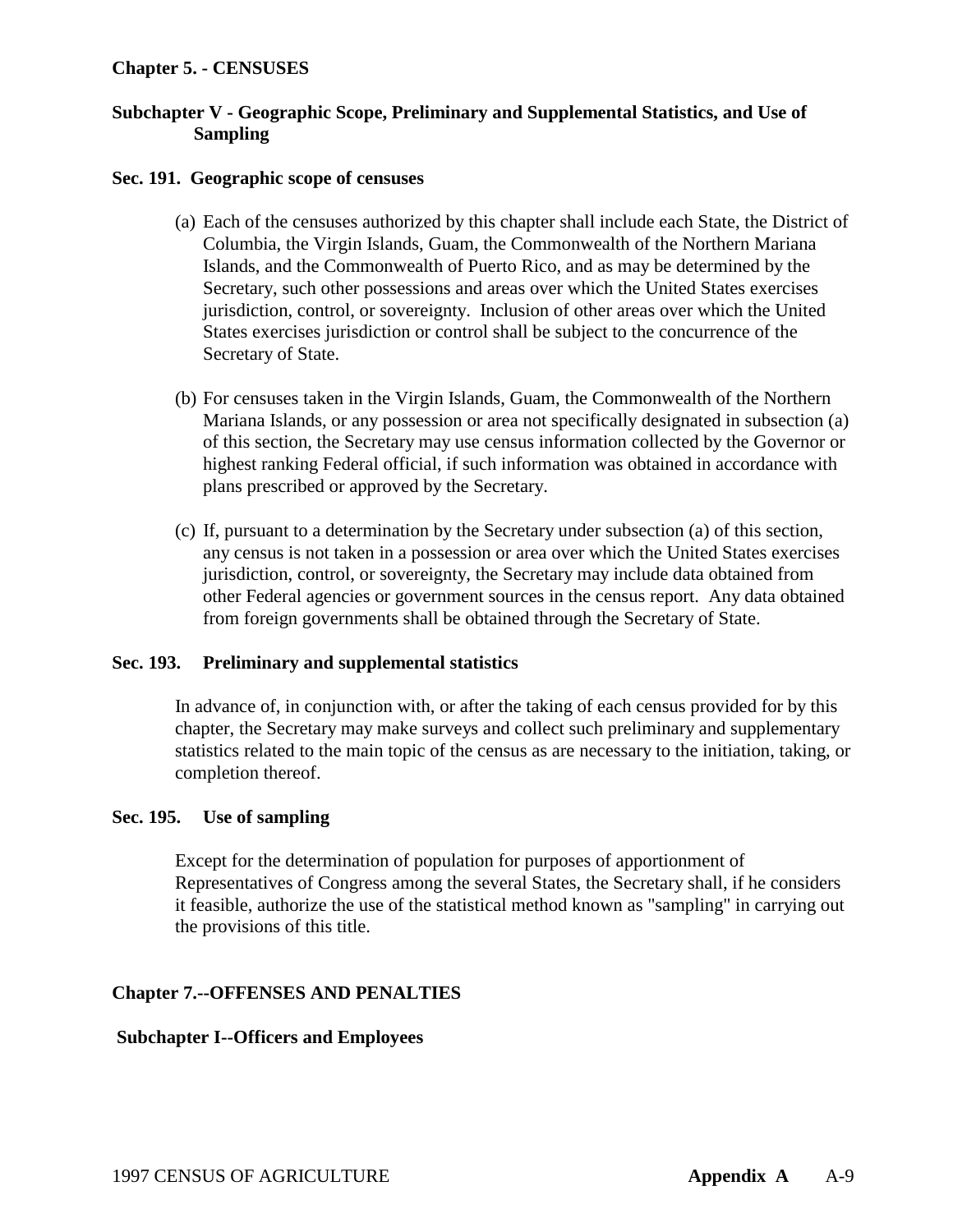#### **Sec. 211. Receiving or securing compensation for appointment of employees**

Whoever-

- (1) receives or secures to himself any fee, reward, or compensation as a consideration for the appointment of any person as supervisor, enumerator, clerk, or other officer or employee of the Department of Commerce or bureau or agency thereof, referred to in subchapter II of chapter I of this title; or
- (2) in any way receives or secures to himself any part of the compensation paid to any person so appointed-- shall be fined not more than \$3,000 or imprisoned not more than five years, or both.

#### **Sec. 212. Refusal or neglect of employees to perform duties**

Whoever, being an employee referred to in subchapter II of chapter I of this title, and having taken and subscribed the oath of office, neglects or refuses, without justifiable cause, to perform the duties enjoined on such employee by this title, shall be fined not more than \$500.

#### **Sec. 213. False statements, certificates, and information**

- (a) Whoever, being an officer or employee referred to in subchapter II of chapter I of this title, willfully and knowingly swears or affirms falsely as to the truth of any statement required to be made or subscribed by him under oath by or under authority of this title, shall be guilty of perjury, and shall be fined not more than \$2,000 or imprisoned not more than five years, or both.
- (b) Whoever, being an officer or employee referred to in subchapter II of chapter I of this title--
	- (1) willfully and knowingly makes a false certificate or fictitious return; or
	- (2) knowingly or willfully furnishes or causes to be furnished, or, having been such an officer or employee, knowingly or willfully furnished or caused to be furnished, directly or indirectly, to the Secretary or to any other officer or employee of the Department of Commerce or bureau or agency thereof, any false statement or false information with reference to any inquiry for which he was authorized and required to collect information provided for in this title--shall be fined not more than \$2,000 or imprisoned not more than five years, or both.

#### **Sec. 214. Wrongful disclosure of information**

 Whoever, being or having been an employee or staff member referred to in subchapter II of chapter 1 of this title, having taken and subscribed the oath of office, or having sworn to observe the limitations imposed by section 9 of this title, or whoever, being or having been a census liaison within the meaning of section 16 of this title, publishes or communicates any information, the disclosure of which is prohibited under the provisions of section 9 of this title, and which comes into his possession by reason of his being employed (or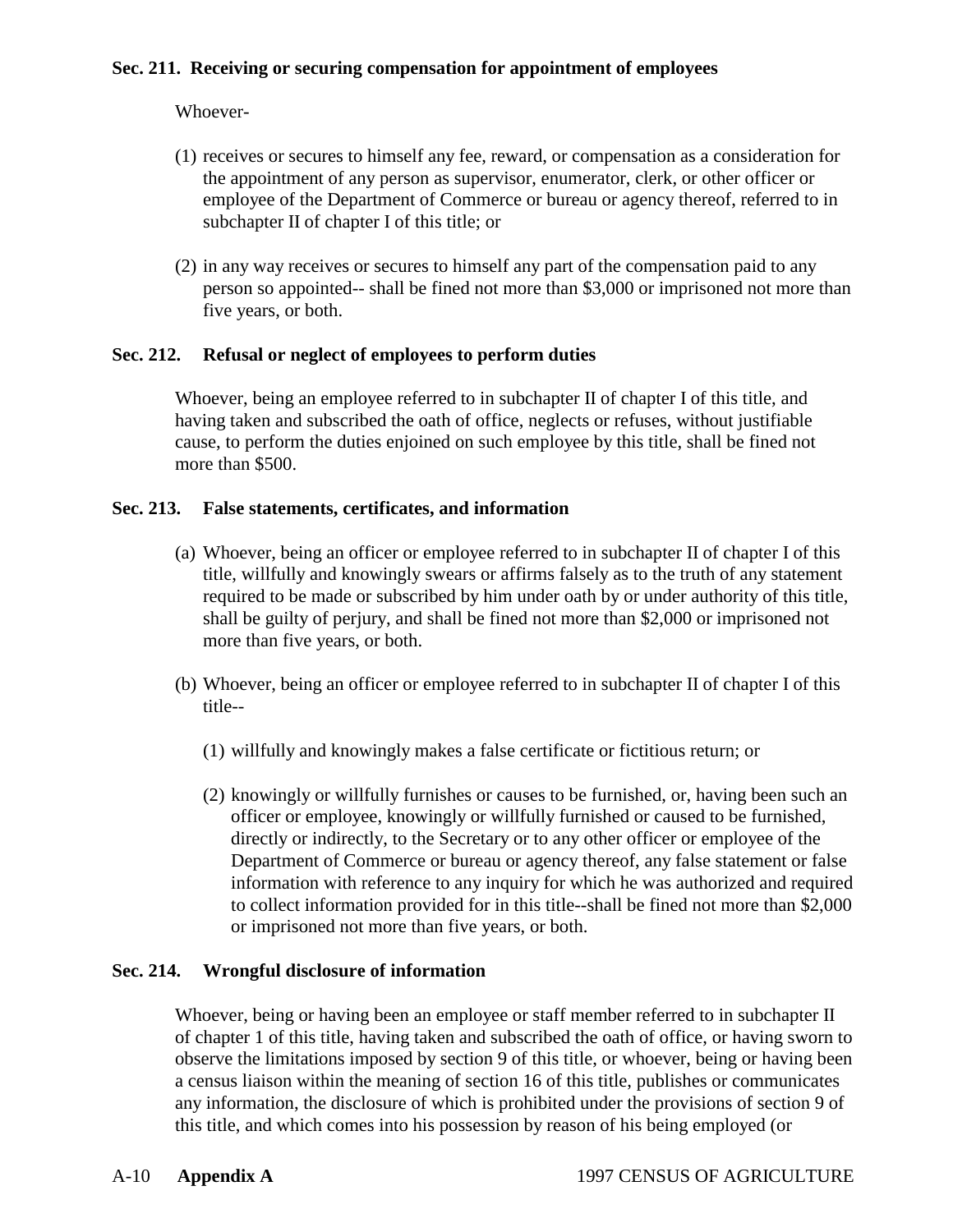otherwise providing services) under the provisions of this title, shall be fined not more than \$5,000 or imprisoned not more than 5 years, or both.

#### **Subchapter II--Other Persons**

#### **Sec. 221. Refusal or neglect to answer questions; false answers**

- (a) Whoever, being over eighteen years of age, refuses or willfully neglects, when requested by the Secretary, or by any other authorized officer or employee of the Department of Commerce or bureau or agency thereof acting under the instructions of the Secretary or authorized officer, to answer, to the best of his knowledge, any of the questions on any schedule submitted to him in connection with any census or survey provided for by subchapters I, II, IV, and V of chapter 5 of this title, applying to himself or to the family to which he belongs or is related, or to the farm or farms of which he or his family is the occupant, shall be fined not more than \$100.
- (b) Whoever, when answering questions described in subsection (a) of this section, and under the conditions or circumstances described in such subsection, willfully gives any answer that is false, shall be fined not more than \$500.
- (c) Notwithstanding any other provision of this title, no person shall be compelled to disclose information relative to his religious beliefs or to membership in a religious body.

#### **Sec. 223. Refusal, by owners, proprietors, etc., to assist census employees**

Whoever, being the owner, proprietor, manager, superintendent, or agent of any hotel, apartment house, boarding or lodging house, tenement, or other building, refuses or willfully neglects, when requested by the Secretary or by any other officer or employee of the Department of Commerce or bureau or agency thereof, acting under the instructions of the Secretary, to furnish the names of the occupants of such premises, or to give free ingress thereto and egress therefrom to any duly accredited representative of such Department or bureau or agency thereof, so as to permit the collection of statistics with respect to any census provided for in subchapters I and II of chapter 5 of this title, or any survey authorized by subchapter IV or V of such chapter insofar as such survey relates to any of the subjects for which censuses are provided by such subchapters I and II, including, when relevant to the census or survey being taken or made, the proper and correct enumeration of all persons having their usual place of abode in such premises, shall be fined not more than \$500.

#### **Sec. 224. Failure to answer questions affecting companies, businesses, religious bodies, and other organizations; false answers**

Whoever, being the owner, official, agent, person in charge, or assistant to the person in charge, of any company, business, institution, establishment, religious body, or organization of any nature whatsoever, neglects or refuses, when requested by the Secretary or other authorized officer or employee of the Department of Commerce or bureau or agency thereof, to answer completely and correctly to the best of his knowledge all questions relating to his company, business, institution, establishment, religious body,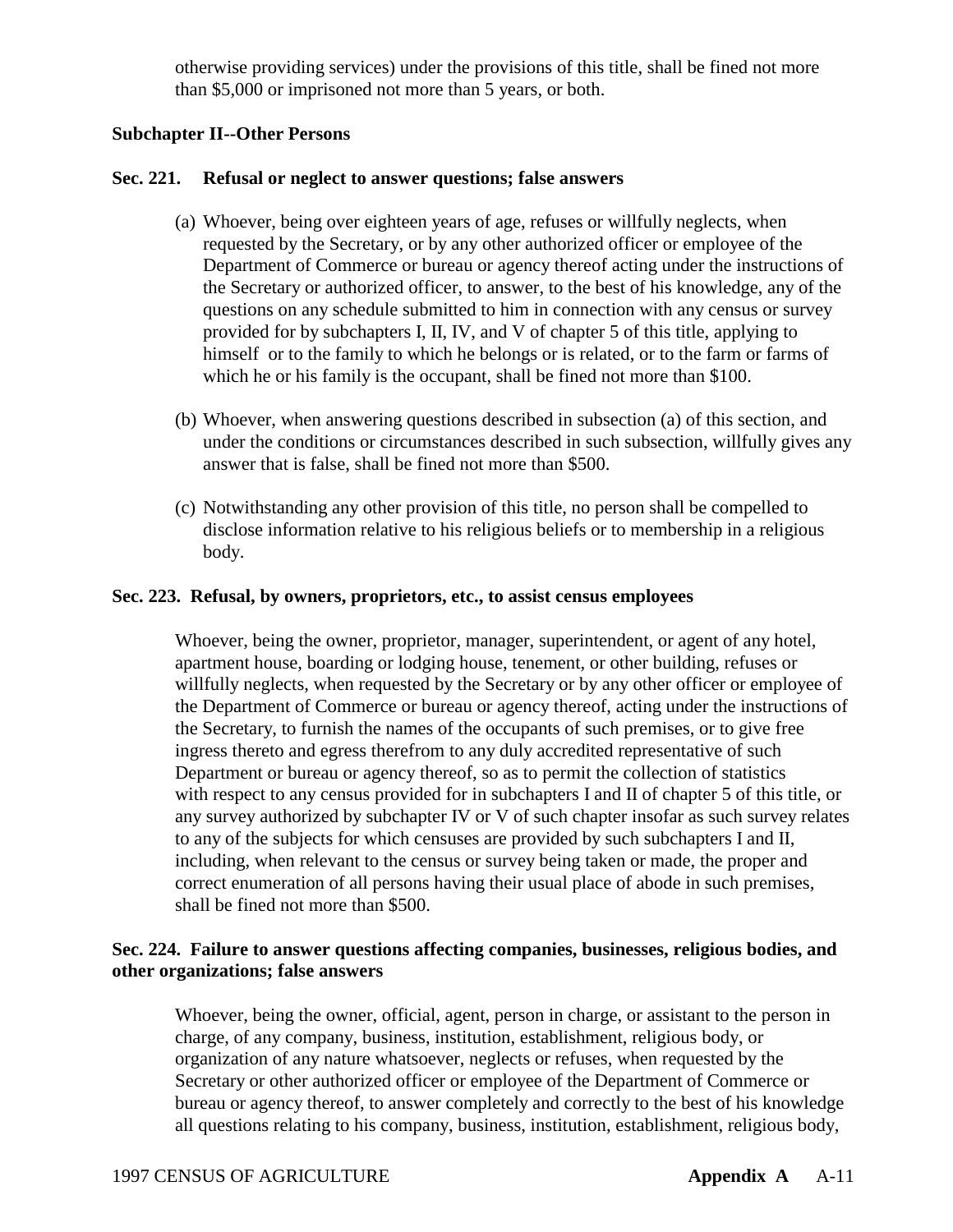or other organization, or to records or statistics in his official custody, contained on any census or other schedule or questionnaire prepared and submitted to him under the authority of this title, shall be fined not more than \$500; and if he willfully gives a false answer to any such question, he shall be fined not more than \$10,000.

#### **Sec. 225. Applicability of penal provisions in certain cases**

- (a) In connection with any survey conducted by the Secretary or other authorized officer or employee of the Department of Commerce or bureau or agency thereof pursuant to subchapter IV of chapter 5 of this title, the provisions of sections 221, 222, 223 and 224 of this title shall apply-
	- (1) with respect to the answering of questions and furnishing of information, only to such inquiries as are within the scope of the schedules and questionnaires and of the type and character heretofore used in connection with the taking of complete censuses under subchapters I and II of chapter 5 of this title, or in connection with any censuses hereafter taken pursuant to such subchapters;
	- (2) only after publication of a determination with reasons therefor certified by the Secretary, or by some other authorized officer or employee of the Department of Commerce or bureau or agency thereof with the approval of the Secretary, that the information called for is needed to aid or permit the efficient performance of essential governmental functions or services, or has significant application to the needs of the public, business, or industry and is not publicly available from nongovernmental or other governmental sources;
	- (3) in the case of any new survey, only after public notice, given by the Secretary or other authorized officer or employee of the Department of Commerce or bureau or agency thereof at least thirty days in advance of requesting a return, that such survey is under consideration.
- (b) The provisions for imprisonment provided by section 222 of this title shall not apply in connection with any survey conducted pursuant to subchapter II of chapter 3 of this title, or to subchapter IV of chapter 5 of this title.
- (c) The provisions of sections 221, 222, 223, and 224 of this title shall not apply to any censuses or surveys of governments provided for by subchapters III and IV of chapter 5 of this title, nor to other surveys provided for by subchapter IV of such chapter which are taken more frequently than annually.
- (d) Where the doctrine, teaching, or discipline of any religious denomination or church prohibits the disclosure of information relative to membership, a refusal, in such circumstances, to furnish such information shall not be an offense under this chapter.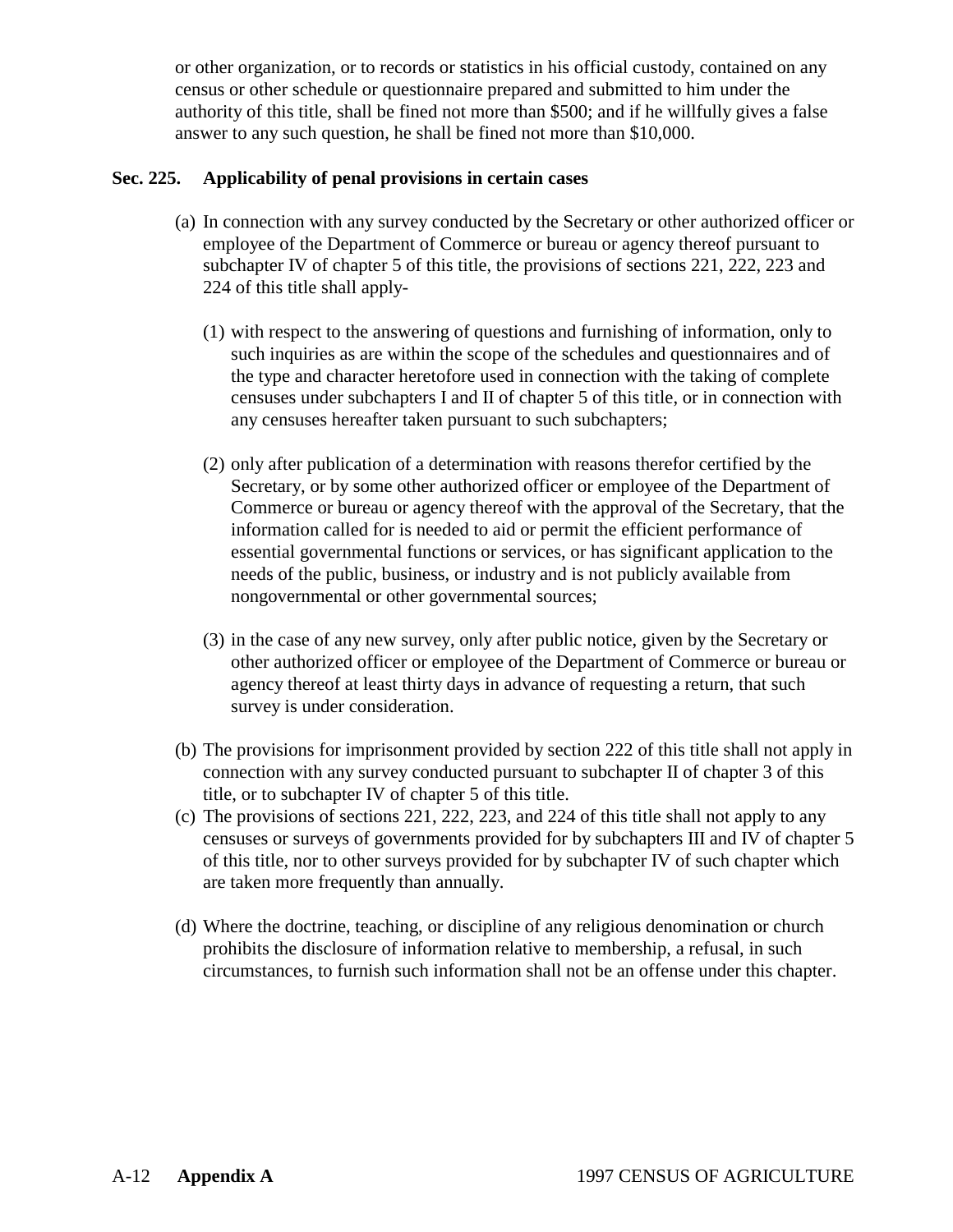### **Sec. 241. Evidence**

When any request for information, made by the Secretary or other authorized officer or employee of the Department of Commerce or bureau or agency thereof, is made by registered or certified mail or telegram, the return receipt therefor or other written receipt thereof shall be prima facie evidence of an official request in any prosecution under such section.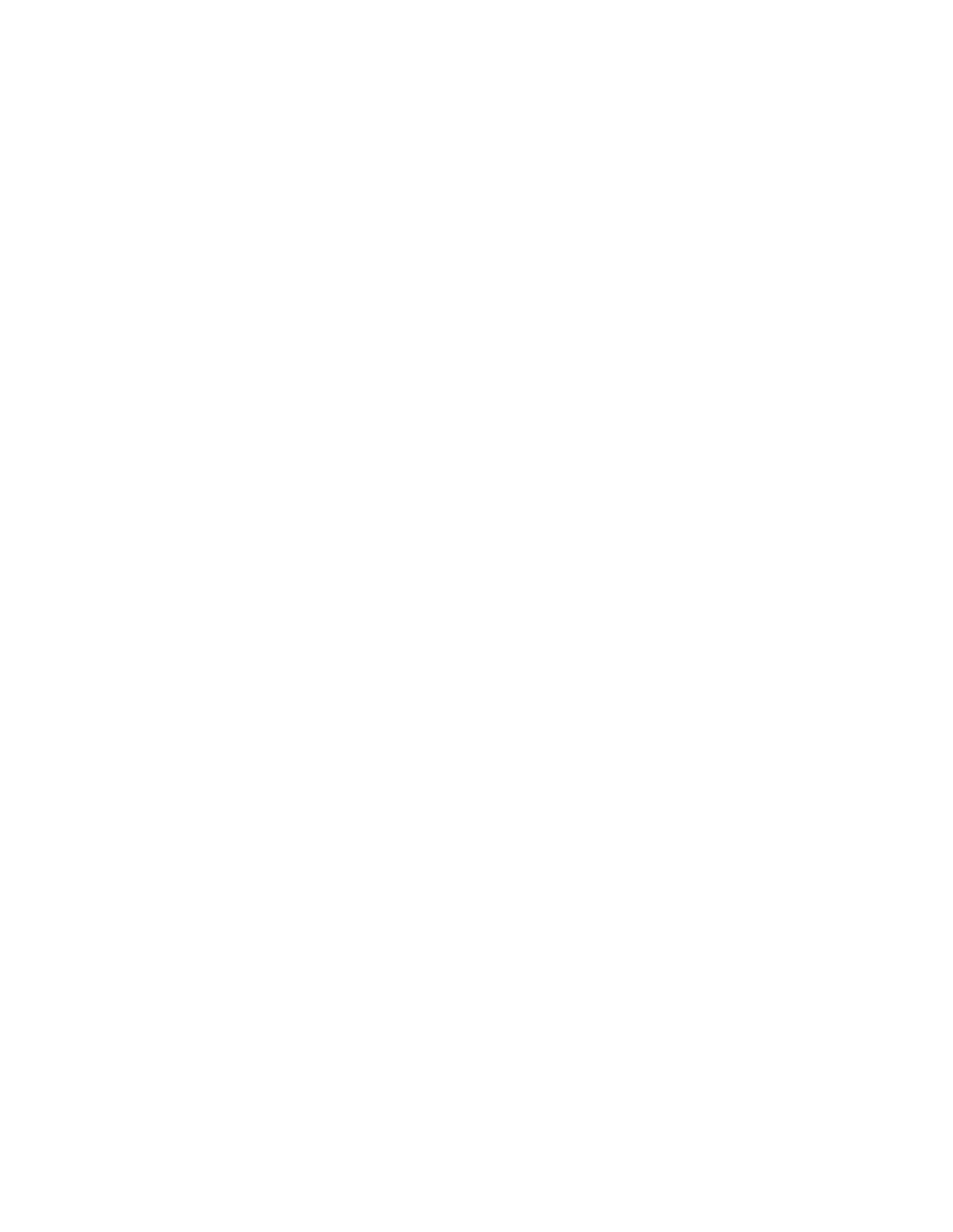# **Appendix B: Historical Notes**

# **Origins of the Census**

**The First Censuses: 1790-1840:** The Constitutional Convention in 1787 set many precedents, among which was the incorporation in the governing instrument of the new Nation of a requirement for a periodic count of the population of that Nation for purposes of the equitable distribution to each state of taxes and representation in the House of Representatives. Article I, Section 2, of the United States Constitution required an enumeration of the "whole Number of free Persons, including those bound to Service for a Term of Years, and excluding Indians not taxed, three-fifths of all other Persons...within three Years after the first Meeting of the Congress of the United States, and within every subsequent Term of ten years..."

The first census was carried out by the new Government in 1790, but even some members of the Constitutional Convention had recognized that a periodic and universal enumeration of the country could be used to gather much useful information on more than the population. James Madison, when a member for Virginia of the first House of Representatives, introduced a bill to use the census to collect information on occupations and other economic subjects, as well as basic data on the age, sex, and race of the population. The House approved the idea, but the Senate rejected it, and Madison had to content himself with a census collecting information only on the number of inhabitants, their age, sex, and whether slave or free. Nevertheless, the rapid growth of the new Nation soon caused the Federal Government and others to look for some means of measuring that growth, and in 1810--during the first administration of President James Madison--items on the kind, quantity, and value of goods manufactured were included in the third national enumeration  $1$ . From its founding until well into the 19th Century, the United States was primarily an agricultural nation--95 percent of the population counted in the first census lived on the land. The 1820 Census was the first to include any question on agriculture, and it asked only how many persons in each household were engaged in agriculture. (Approximately 70 percent of the total population at the time were so engaged.)

The 1840 Census introduced separate schedules of questions relating to mining, agriculture, commerce, manufactures and trades, and navigation. The agriculture schedule included questions on cereals and other crops, and on livestock, and the results were published with the rest of the census data. Even this expanded information was considered unreliable and lacking in detail, and there were demands that the census collect more detailed information, and that the Government pay more attention to ensuring the accuracy of the data collected and published.

**The Agriculture Census:** The dissatisfaction with the 1840 Census prompted Congress to give particular attention to the organization and data content of the 1850 Census. A select committee of the House of Representatives recommended that the Federal Government establish a permanent

 $1$  The Federal Government published a separate report covering the nondemographic data collected in the third census: A Statement of the Arts and Manufactures of the United States of America, for the Year 1810. This document may be considered the forerunner of the Census Bureau's enormous economic statistical publishing program.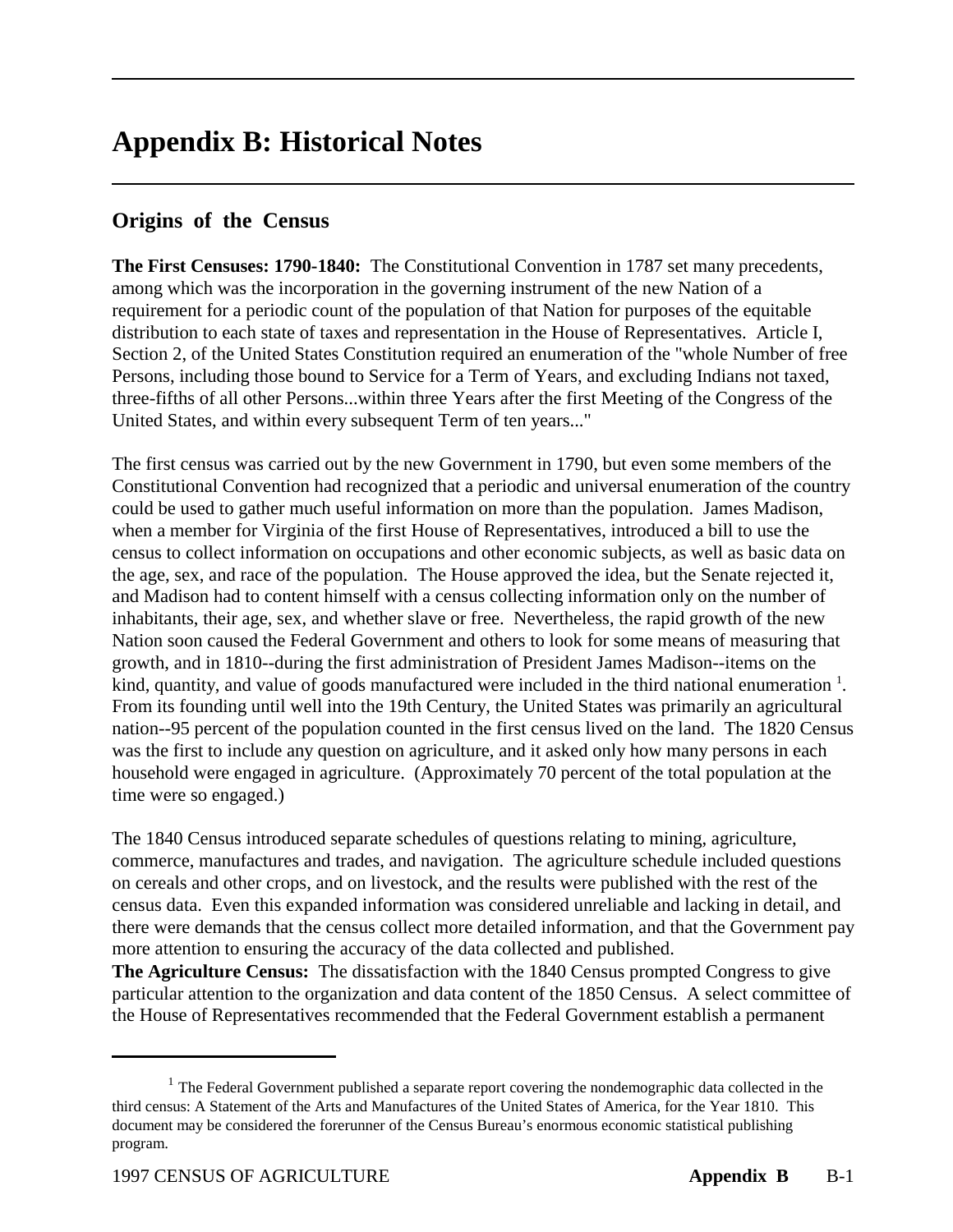census office. The Senate shared many of the concerns expressed by the House, but declined to support the measure, so a permanent census office had to wait another half-century. Nevertheless, the 1850 Census assumed much of the specialized organization that has since characterized the censuses, and is often considered the first "modern" enumeration.

The increased specialization began at the top, where the Congress transferred the responsibility for supervising the census from the Department of State to the newly formed Department of the Interior. The census was organized into six subject areas for data collection, including agriculture, each with a separate list of questions. The agriculture questionnaire, or "schedule," asked for the name of the person(s) in each household who operated a farm, and made relatively detailed inquiries on acreage and agricultural activities, including quantities produced of selected products; the value of farm implements and machinery, livestock, animals slaughtered, and homemade manufactures; and the cash value of the farm. The 1850 Census publications included the total number of farms for the United States (1.4 million) and each State; acreage (294 million acres under cultivation); and total value of farms, buildings, livestock, machinery, and equipment (nearly \$4 billion).

The censuses became more detailed as the century progressed. The census law of 1879 provided for the appointment by the President (with Senate confirmation) of up to 150 local supervisors for the 1880 Census (at least 1 for each state or territory) as well as for employing specialists to collect data on certain census subject matter areas, such as manufactures and mining. The local supervisors were responsible for the actual data collection, as well as for hiring suitable enumerators. This enlarged staff permitted closer supervision of the enumeration and thus, it was hoped, greater accuracy. The 1880 Census of Agriculture form included new items on tenure, weeks of hired labor, costs for building and maintaining fences, and cost of fertilizer purchased, and used specialized questionnaires to collect detailed production information on selected crops and livestock.

The agriculture census expanded further for 1890, when the agriculture schedule doubled in length--including new inquiries on agricultural organizations, floriculture, and irrigation--and again used special questionnaires for selected operations. The population census also collected agricultural data, asking for information on farm mortgages.

The 1900 Agricultural Census introduced a question on the race of the farm operator, but was otherwise similar to the previous enumeration. The 1900 Census saw the agriculture census enter the age of automated data processing when the census staff used punchcards and electric tabulating machines to process and tabulate the statistics (the punchcard tabulating equipment had first been used for processing in the 1890 population census). This equipment tabulated the results of the 1890 population census, and was adapted for the agriculture enumeration by the development and addition of an automatic sorter (required because of the large number of crop cards used in processing the agriculture data) and the use of a new keypunch machine.

# **The 20th Century**

**Establishment of a Permanent Census Bureau:** The first 12 U.S. censuses used temporary organizations, established a few months before the official census date and disbanded once the data had been collected and published. It soon was evident that the elaboration of the census operation, and of the kinds and volume of data tabulated and published, required more time and resources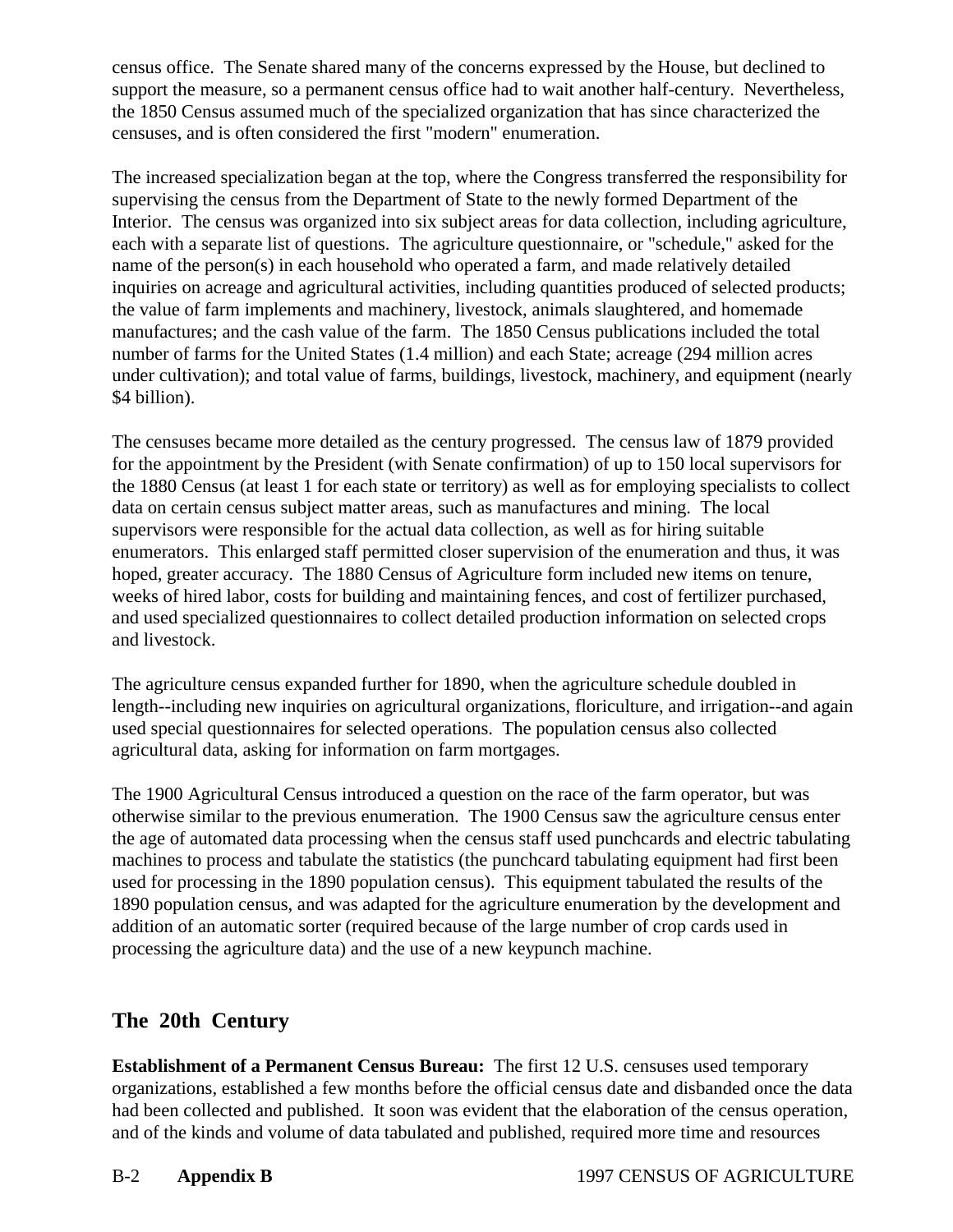than could be provided by a staff and office organized and disbanded for each census. The results of the 1880 Census dissatisfied many data users, and led to a campaign by interested professional and commercial organizations--e.g., the National Board of Trade, the American Statistical Association, and the American Economic Association--for a permanent census office. The 12th census, for 1900, was the last carried out on the old ad hoc basis. In 1902 the Congress authorized the establishment of the permanent census office within the Department of the Interior. The new unit, later designated the Bureau of the Census, moved to the newly created Department of Commerce and Labor in the following year, and when the Department was divided in 1913, was assigned to the Department of Commerce, where it has since remained.

**Agriculture Census Programs:** By 1880, the various censuses' statistics had proved so useful that the former chairman of the American Statistical Association suggested expanding the decennial census by adding a mid-decade enumeration. Many of the same persons and associations pushing for a permanent statistical office also urged this, as well as the addition of specialized censuses to the agriculture program. In 1910, the agriculture census program began to expand, adding related enumerations, as follows--

In 1910, the Congress directed the Census Bureau to carry out a decennial census of irrigation as part of the agriculture census.

In 1920, the Congress required the Census Bureau to conduct decennial censuses of drainage. (The legal requirement for a census of drainage lasted into the 1980's, but in 1985, lack of interest among data users prompted Congress to remove it from the census law.)

Special censuses of horticultural specialties also were added to the agriculture census program, although at irregular intervals, i.e., as part of the 1890, 1930, 1950, 1959, 1969, 1978, 1987, and 1997 censuses.

The "special" censuses usually were carried out for the year following the general agriculture census's reference year (the 1994 Farm and Ranch Irrigation Survey--originally scheduled for 1993--was postponed a year due to budget constraints), using operator lists drawn from the census respondent lists.

Congress also considered the question of mid-decade enumerations, and, in 1919, after wavering back and forth on the question for some years, authorized a mid-decade agriculture enumeration beginning with a census for 1925 (in addition to the decennial censuses for years ending in "0"). Subsequent agricultural censuses have been on a 5-year cycle in years ending in "0" and "5," collecting data for the preceding crop year. This system continued until 1954, when Congress codified the Census Bureau's operations in Title 13, United States Code--Census. Title 13 established the new reference years for the agricultural census--years ending in "4" and "9" (again collecting data for the preceding year), although the agricultural (and irrigation and drainage) censuses, ostensibly done in years ending in "9," actually continued to be carried out as part of the decennial census operation.

The advantages of obtaining agricultural and economic census data for the same year, providing a single "snapshot" of the national economy, were obvious to most observers, and it was not long before there was considerable support for simultaneous agricultural and economic censuses. The Department of Commerce and the Census Bureau recommended in 1972 that the dates of the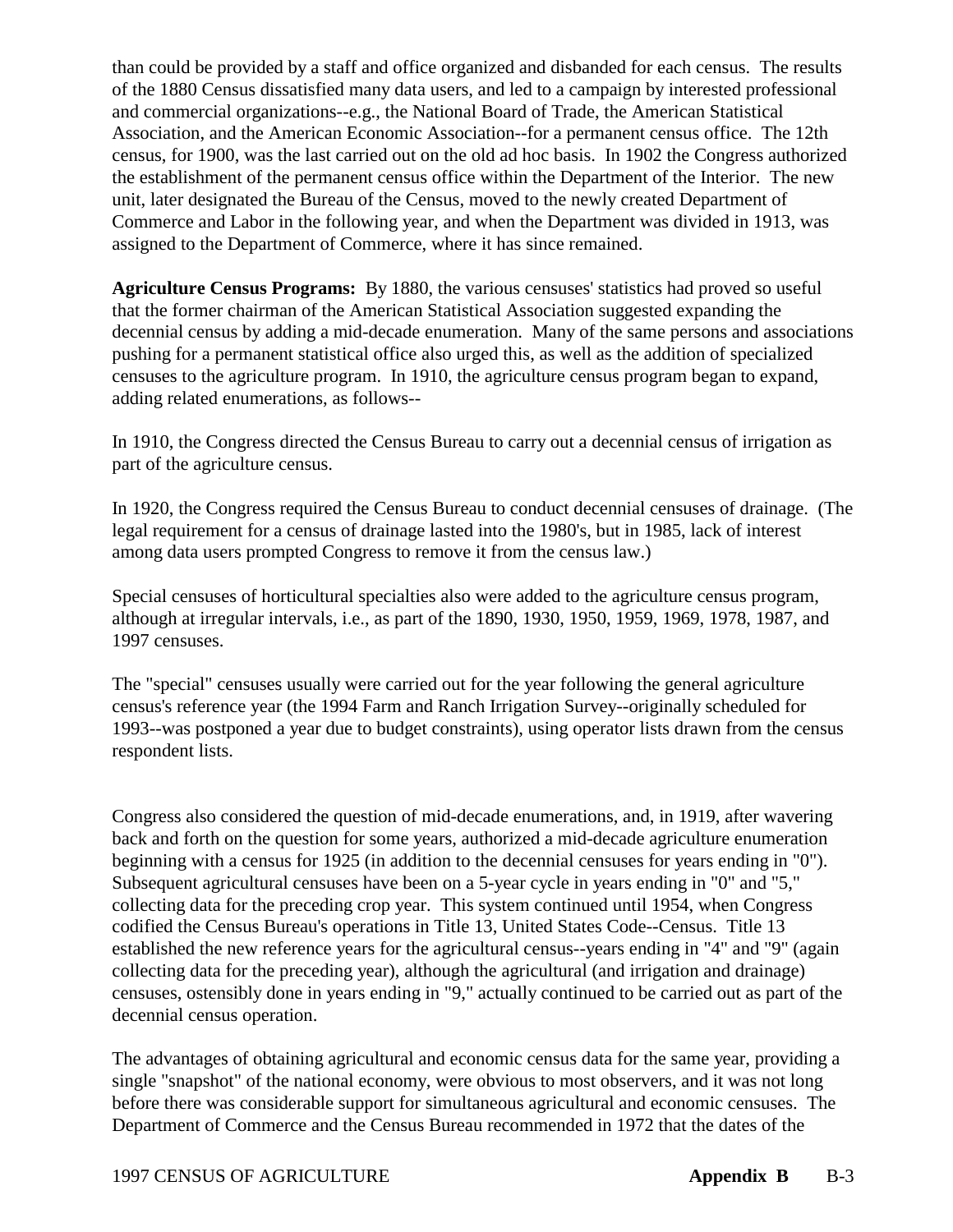agriculture census be changed to coincide with those of the economic censuses; in 1976 Congress enacted Public Law 94-229, requiring agriculture censuses for 1978, 1982, and every fifth year thereafter, making them concurrent, for 1982 and after, with the economic censuses.

In 1997, Congress transferred the Census or Agriculture program from the Department of Commerce, Bureau of the Census to the Department of Agriculture, National Agriculture Statistics Service. This transfer of authority was enacted into law (P.L. 105-113 on November 21, 1997. Because the census was transferred mid-way during the five year census cycle, implementation was a joint process between Census Bureau and the National Agriculture Statistics Service (NASS). However, beginning in February 1997, NASS was responsible for coordination and completion of the census mailout, data processing, and publication of the results. This transfer of authority included future censuses in the 50 states and outlying areas, and follow-on surveys.

The transfer of the census of agriculture to the USDA assured sufficient resources for the census of agriculture. Planning, collection, and release of census results were expected to be more efficient by consolidating the experience and resources of NASS and the Census Bureau. Expectation was that this consolidation would reduce response burden. Furthermore, past data collection activities of these two agencies, NASS and the Census Bureau, required both to maintain separate lists of farms and ranches. With the census responsibility, NASS can develop one master list that can be used both for the census and ongoing sample surveys.

**Enumeration Dates, Timing, and Methodologies:** Prior to the 1950's, the agriculture census was usually carried out during the first months of the year following the reference year. The Census Bureau enumerated agriculture at the same time as the population censuses in decennial census years--e.g., in April of the census year for 1910, and from 1930 through 1950 (the 1920 Census date was January 1 of that year)--to make use of the field and office staffs already in place. The long gap between the end of the reference year and the beginning of the censuses in these years presented a significant problem for respondents trying to answer the census accurately. The mid-decade censuses for 1925 through 1945 were conducted in January of the year following the reference year, to collect the data on the entire calendar year as soon as possible after its end.

The 1920 and the mid-decade enumerations provided data for reference periods corresponding to those used in the U.S. Department of Agriculture crop and livestock estimates (issued as of December 1 and January 1, respectively), but winter weather made canvassing, particularly in rural areas, very difficult. In addition, there were problems fitting a fairly long interview into the busy workday of the average farmer. The Census Bureau tested a methodology intended to mitigate these problems as part of the 1920 census. Local mail carriers, who were assumed to have sufficient knowledge about the people and farms on their routes to permit them to check the accuracy of responses, as well as avoid at least part of the problem of long interviews, were employed to deliver the questionnaires, pick them up when completed, and carry out a preliminary review of the responses. The plan had mixed results, particularly in the rural test area, and was not adopted as a general enumerative technique.<sup>2</sup> For the first mid-decade agriculture census in 1925, the Census Bureau made a special effort to hire as enumerators people identified with agriculture. The presidents of state agricultural colleges recommended persons to act as supervisors, forest rangers from the Department of Agriculture enumerated farms near national forests, employees of the Bureau of Reclamation canvassed irrigation projects, and Indian agents collected data for farms

 $2$  It was tried again in the 1950 census, when mail carriers delivered the questionnaires to rural route boxholders, who were asked to complete the forms and hold them until an enumerator arrived to pick them up.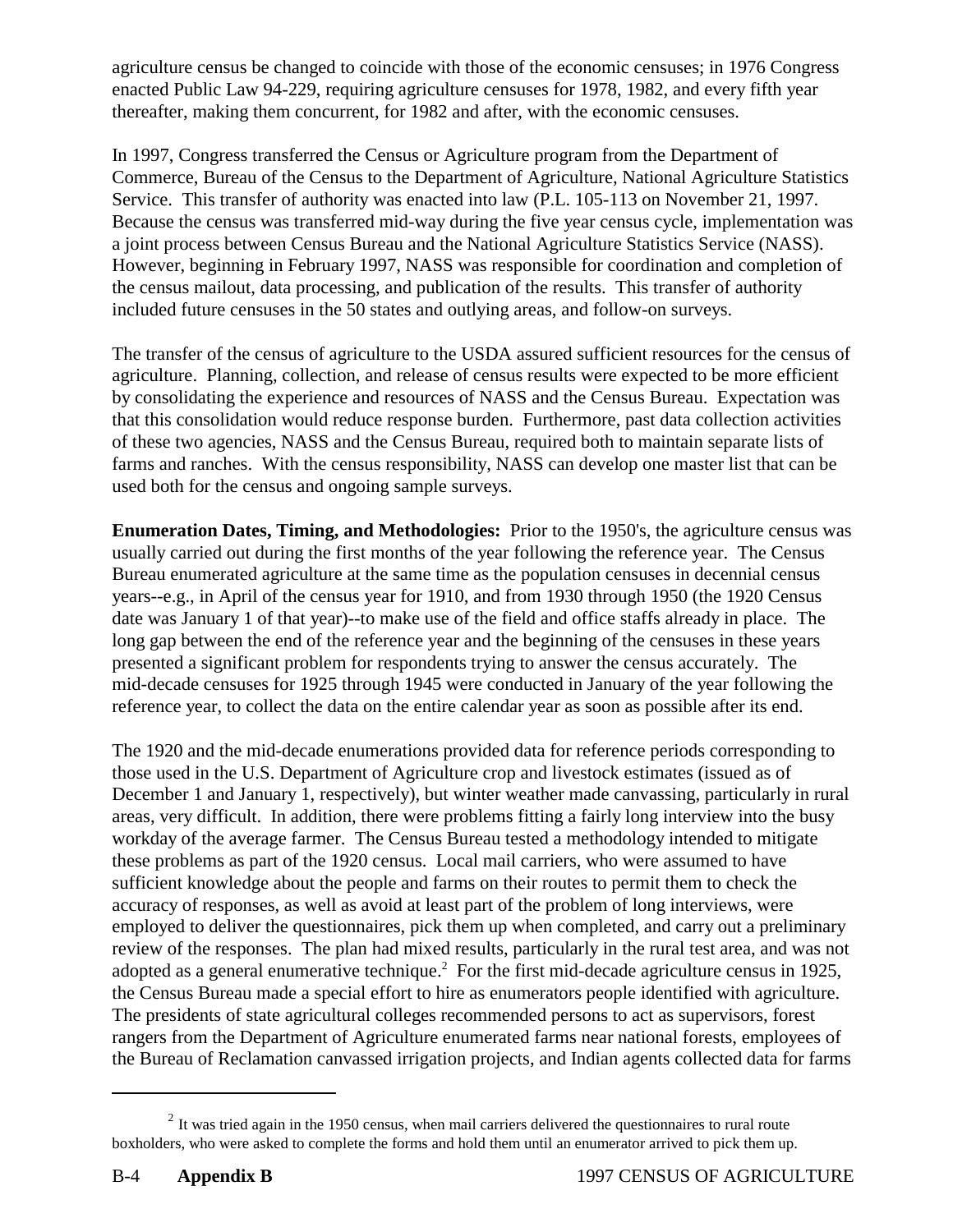on Indian reservations. In later canvasses, farmers and farmers' wives frequently were hired to carry out the canvass.

In the 1954 Census of Agriculture, the Census Bureau inaugurated an attempt to collect the required data as near as possible to the end of the crop year of the reference year; canvassing began in November of the reference year. This improved the quality of the data, and the Census Bureau continued to use this procedure for the 1959 and 1964 censuses, but weather still presented a serious problem for canvassing.

The Census Bureau adopted mailout/mailback methodology as the rule for the 1969 Census of Agriculture, permitting a return to a January data collection. The Census Bureau had used this procedure for the 1963 Economic Censuses, and planned to use it in major portions of the 1970 population and housing censuses as well. Employed in the agriculture census, mailout/mailback allowed farmers to complete their report forms at their own convenience, with full access to their own records, and gave them an opportunity to review and correct their own report forms. The Census Bureau compiled an address list of potential agricultural operations from the previous agriculture census records and from administrative records supplied by the Internal Revenue Service, the Social Security Administration, and the U.S. Department of Agriculture. The mailout, at the end of December 1969, requested inventory and production data for that year as of December 31. The Census Bureau asked farmers to complete the forms and mail them back; field enumeration was retained only for Puerto Rico, Guam, the Virgin Islands of the United States, the Trust Territory of the Pacific Islands, and American Samoa, and for certain follow-up activities.

While far more convenient for farmers and more economical than using a field staff, the mailout/mailback census had problems of its own, particularly the need for a complete address list and for timely response from farmers. The Census Bureau found mail-list compilation particularly difficult with respect to small farms, which were not likely to be included in many of the administrative records the agency used to assemble its list. Adequate response rates required multiple follow-up mailings--six or seven in a typical census--as well as telephone enumeration of particularly large or important nonrespondent operations, over a period of several months.

Despite these problems, the overall coverage obtained by mailout/mailback was only slightly lower than from the old canvassing methodology. The cost savings realized, as well as the convenience (and hence reduced resistance to response for the agricultural operators), were considered to outweigh the drawbacks of the technique.

During the 1992 and previous censuses, American Indian farm operations on reservations were enumerated at the reservation level, generally as a single unit. In the 1997 Census, the historic methodology was used in conjunction with an additional procedure to count American Indian farm operators on reservations, who were not counted individually.

**Sampling:** The Census Bureau introduced sampling for specific information in the 1940 Census of Agriculture, when it sampled the collected data for a series of special tabulations. The 1945 Census of Agriculture used sampling as an enumeration method. While the census collected county-level data in a conventional canvassing operation, selected state-level estimates were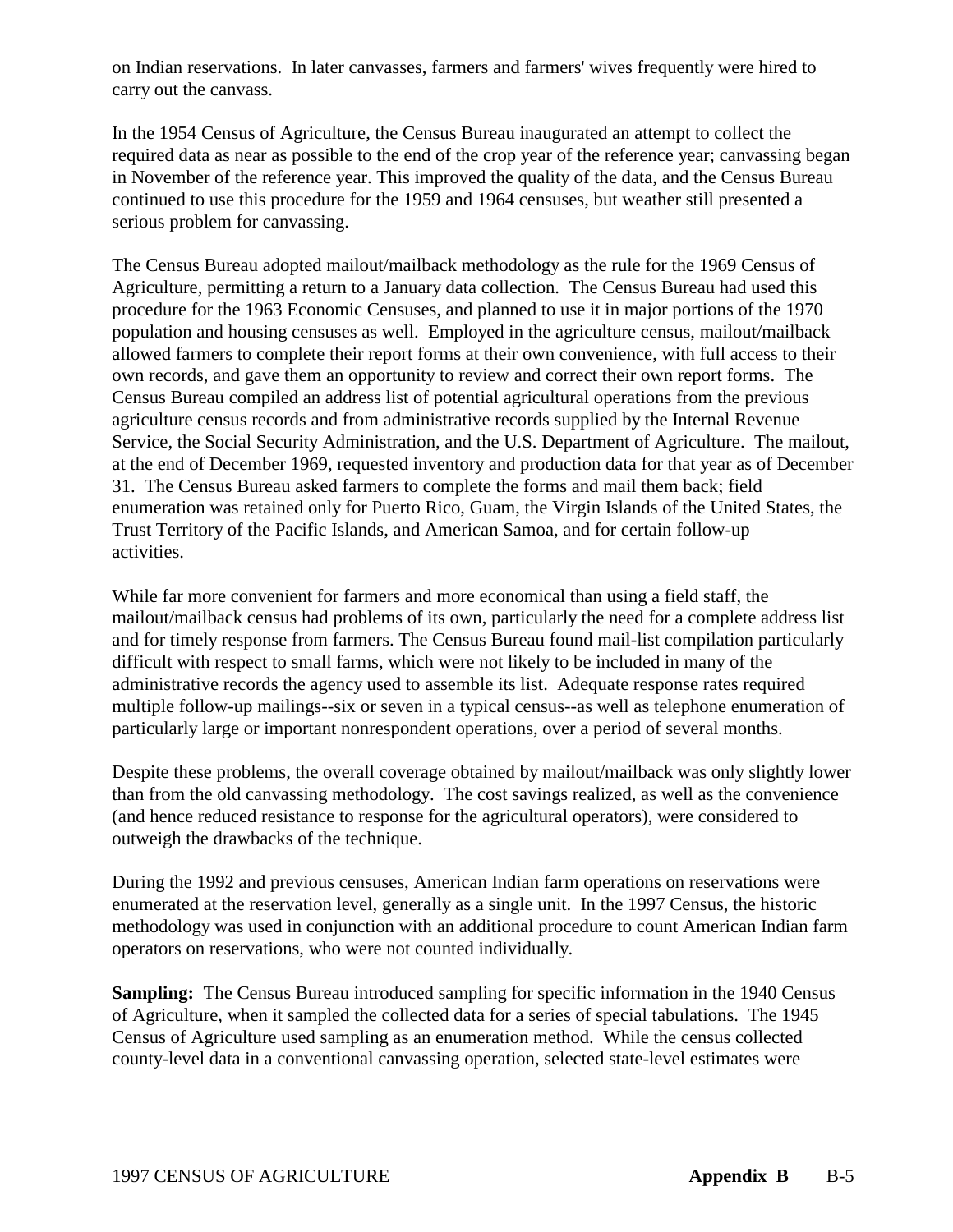obtained from an area-segment sample<sup>3</sup> that included approximately 7 percent of all farms in the United States.

Later agriculture censuses sampled to reduce overall respondent burden by collecting selected data only from certain farm operations, and developed estimates for all farms based on the sample data. The technique for the general census used a short form that included the core items requested of all farms, and a standard form (used for a sample of farms) that asked both the core items and additional questions on areas of special interest. The sample generally included all farms expected to meet specified value of sales or acreage limits, plus a random sample of all other farms on the census lists.

The Census Bureau also made extensive use of sampling in its coverage evaluation program to estimate the completeness of the enumeration and to adjust census statistics to compensate for nonrespondent operations.

**Agricultural Services Censuses:** Increasing interest in businesses providing services to agricultural operations led the Census Bureau to develop a census of agricultural services for the 1969 Census of Agriculture program. This specialized enumeration aimed at collecting business information (i.e., volume of sales, payroll, number of employees, and so on) at the establishment level on specified types of service operations, such as veterinary services, soil treatment operations, animal and livestock services other than veterinary, soil and crop services, landscapers, farm labor management firms, and the like. The Census Bureau prepared mail lists from administrative records (e.g., Internal Revenue Service (IRS) individual, partnership, and corporation tax records) and enumerated the service establishments by mail, publishing tabulations for the United States and for states, with limited data available for counties. The services' enumeration was repeated for the 1974 and 1978 Censuses of Agriculture. However, following the 1978 operation, Congress withdrew funding and ended the agricultural services censuses program.

**Follow-on Sample Surveys:** Follow-on surveys enabled the Census Bureau, and more recently NASS, to select the most efficient samples to collect detailed data on subjects of special interest without adding greatly to the overall respondent burden. A follow-on sample survey, allowed the agriculture census program to draw a sample from the pool of agriculture census farms, and requested operators to provide more detailed information on their agricultural activities, than was possible in the general census.

The Census Bureau carried out the first agriculture follow-on survey after the 1954 Census, with a mail sample survey of farm expenditures. Since then, every agriculture census program except that for 1982, included at least one follow-on survey (the original plans for the 1982 Census called for several, but these were canceled because of budget constraints). The 1978 program included sample surveys of farm finances, farm and ranch irrigation practices, farm energy use, and a census of horticultural specialties. The 1987 follow-on program consisted of a horticultural specialties

<sup>&</sup>lt;sup>3</sup> An area-segment sample typically involved identifying particular geographic area segments, usually expected to have a specified average number of agricultural operations, and sampling the total number of segments identified. (For the 1945 census, a 1-in-18 sample of area segments (each expected to contain five agricultural operations) in all counties was selected, and this, together with 50,000 large farms selected for certain inclusion, made up the national sample.) Once a sample was selected, the cooperating agency (USDA's National Agriculture Statistics Service (NASS) and its predecessor, the Statistical Reporting Service (SRS) frequently collaborated with the Census Bureau, making USDA's June Enumerative Survey area sample available for census evaluation, and other purposes) canvassed the famers in the segments to collect the data needed.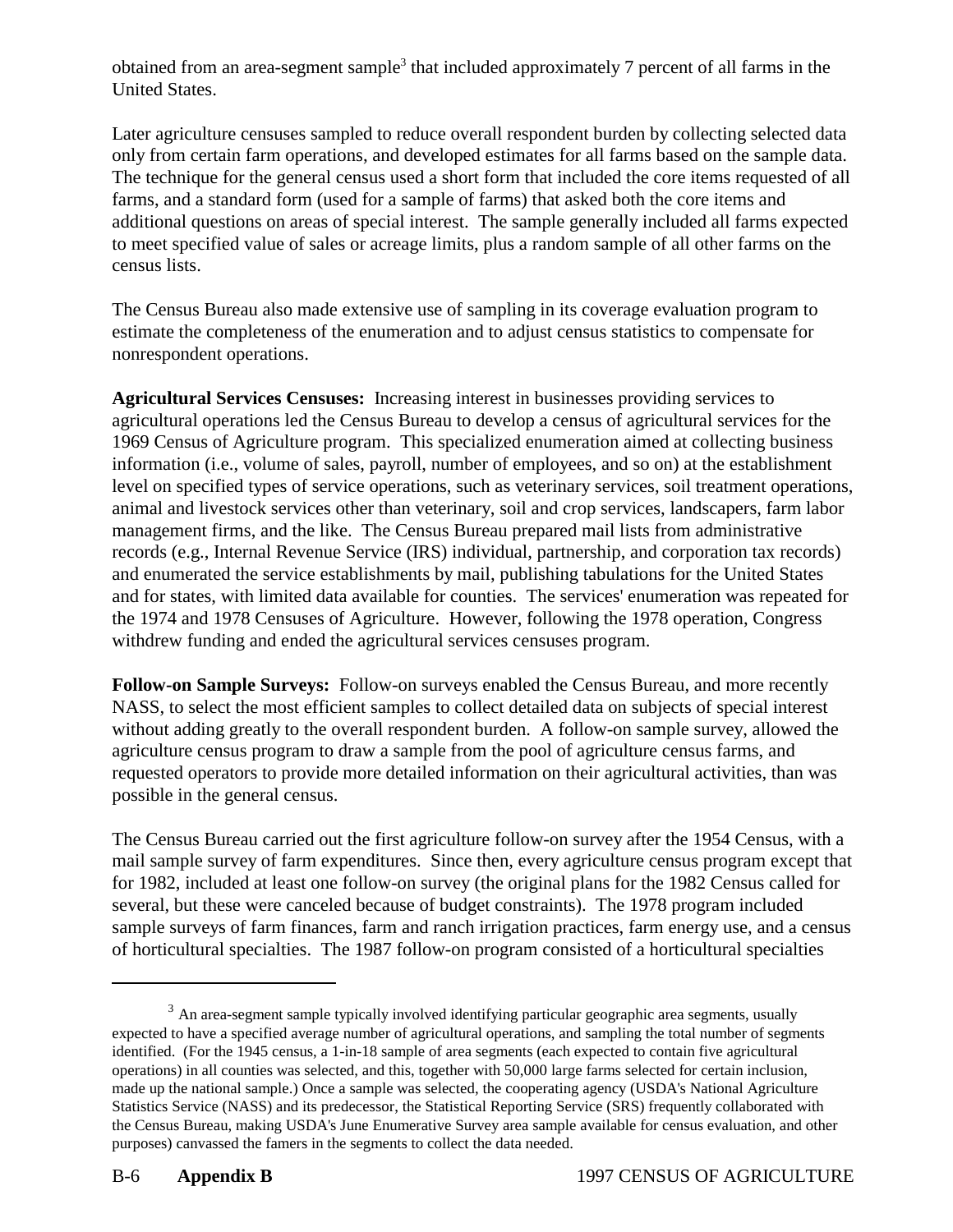census, a farm and ranch irrigation practices sample survey, and an agriculture economics and land ownership survey. The 1992 Census of Agriculture program included only one follow-on survey, the 1994 Farm and Ranch Irrigation Survey.

In conjunction with the 1997 Census of Agriculture, three follow-on surveys were conducted. They were the 1998 Farm and Ranch Irrigation Survey, 1998 Agricultural Economics and Land Ownership Survey, and 1998 Census of Aquaculture.

The follow-on operations drew samples from the agriculture census itself, so the census data collection operation and the subsequent identification of sample operations for any follow-on survey had to be completed before the latter could get under way. Thus, follow-on surveys usually were carried out for the calendar year following the census reference year; e.g., the 1997 follow-on program data collection activities all took place in 1999, and requested data for calendar year 1998.

# **Report Form Content and Format**

**Content:** During the 19th century, the agriculture census schedules asked for simple production quantities and total sales values for selected products, with relatively few items on such things as machinery and equipment, or fertilizers used. Changes to these schedules generally were restricted to changes in the kinds of crops and livestock for which data were requested. The 1900 Census introduced questions on the race and tenure of farm operators, and from then until today, the agriculture census collected a considerable amount of social and economic information, along with the crop and livestock data. During the period between the World Wars, questions were added on such things as the availability of electricity, telephone service, and paved roads, as well as the degree of mechanization of farm operations, and nonfarm employment and income. The race, sex, and ethnic background of farm operators became important objects of the census questionnaire after World War II, and the 1978 and later agriculture census report forms asked for the respondent's sex, and whether he or she was of Spanish/Hispanic origin.

Business organization, off-farm income, and participation in a variety of Federal Government agricultural programs became increasingly important to data users as well. Some information on organization and income had been requested since the 1920's, and following World War II, items were added on participation in various Federal loan and land conservation programs. For 1974, the census questionnaire introduced an item on farm credit and debt, and for the 1987 Census, additional inquiries on production expenses. The 1992 Census added questions on hired farm labor by number of days worked, landlords, sales of products to individuals, injuries and deaths occurring on the farm, and additional detailed crop breakdowns (e.g., wheat by type). Content of the 1997 Census of Agriculture was essentially the same as the 1992 Census. However, because farms were classified according to the new North American Industry Classification System (NAICS), two new commodities - cut Christmas trees, and acres of maple trees and number of maple trees tapped - were added to the census questionnaire. Additional detail on plantain and tanier production was added. Items removed form the 1997 Census included land diverted under annual commodity adjustment programs, and Commodity Credit Corporation loans for honey and rye.

**Format:** Agriculture censuses employed a field canvass of farm operators until the 1969 Census. During the 19th century, enumerators used pages in large ledger type binders for collecting the agriculture data, but the Census Bureau began using separate agricultural questionnaires in the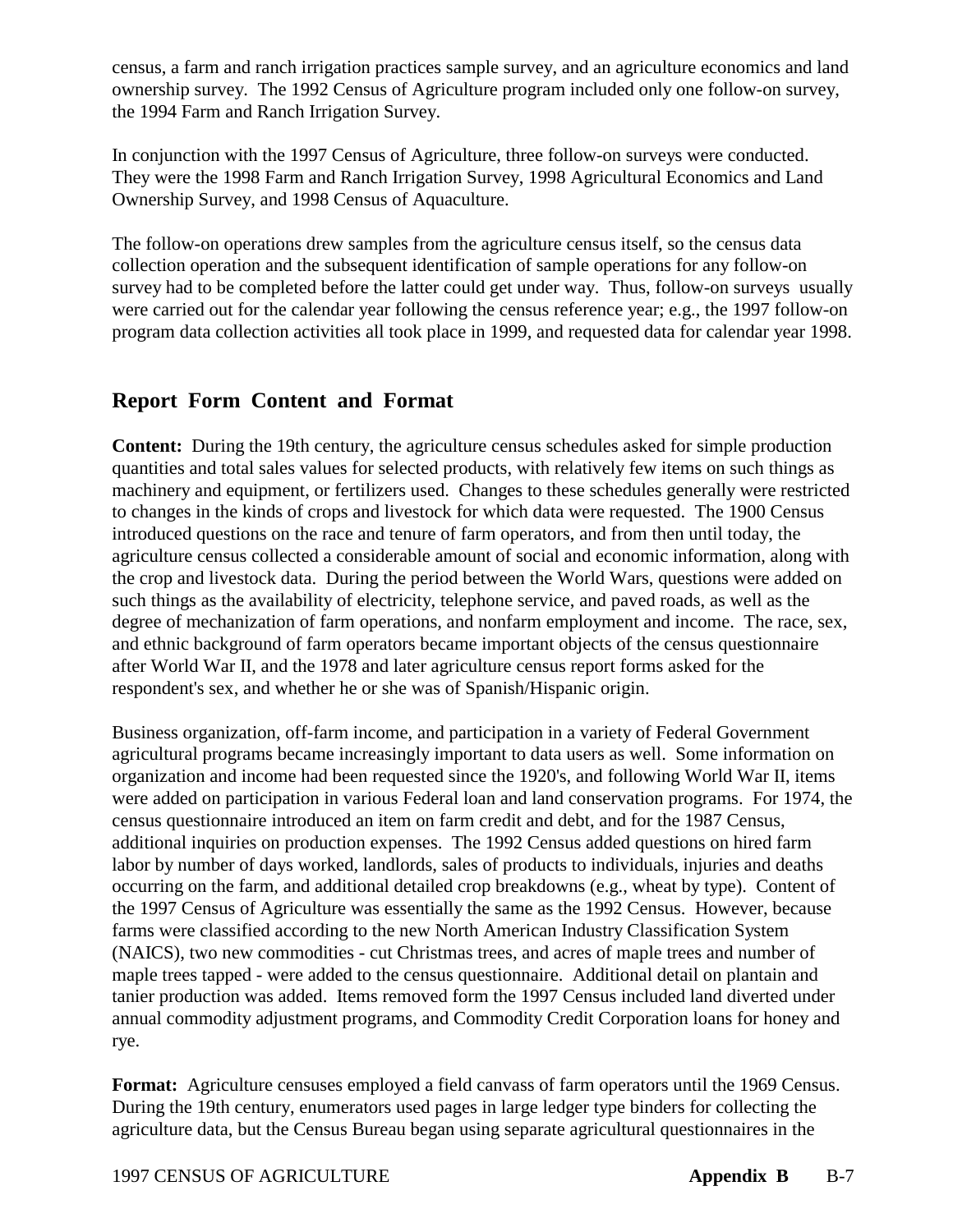1900 Census, and has continued to do so since. (The 1945 enumeration reverted to the binder format as a wartime measure.)

The growing demand for more detailed data, and the opposing demand to reduce respondent burden, led to compromises in every census, and to experiments during the 1940 and later Censuses in tailoring report forms to reflect the special characteristics of agriculture in various parts of the country. Tailored forms typically had two sets of questions, one asking for basic information of all farm operations, and a second, varying from area to area, covering the crops and livestock produced there. This specialization of report forms reached its peak in the 1964 census, when there was a separate questionnaire for each State, Puerto Rico, Guam, and the Virgin Islands.

The Bureau of the Census eliminated specialized forms for the 1969 census, when it designed two questionnaires--a short form asking for basic information, and a standard form that included additional items. Tailored report forms<sup>4</sup> were used only for Hawaii, Puerto Rico, and the outlying areas.

The census used the standard form, for farms in the 50 States which were expected to have \$2,500 or more in agricultural products sold during the census year. The short form went to smaller farms. A similar format was used for the 1974 Census, while the Census Bureau employed a variation of the system in the 1978 Census, with a somewhat longer basic questionnaire used for all farms, but with a "sample" questionnaire that included all the basic items plus six additional sections of inquiries for a sample of about 20 percent of all farms. Larger page size and other format changes enabled the Census Bureau to collect the data needed while reducing overall response burden by over 30 percent.

Standardization simplified the Census Bureau's job in terms of designing, printing, mailing, and processing the questionnaire, but respondents still were unhappy about questions irrelevant to their own operations. For the 1982 Census, the Census Bureau reintroduced regionalized questionnaires for 12 geographic regions of the country, plus separate questionnaires for the outlying areas, and with sample and nonsample<sup>5</sup> forms for each region. The agriculture census "regions" did not coincide either with the Census Bureau's census geographic regions or with the USDA's regions, but were simply groupings of States in which the Census Bureau expected to find similar types of crops and livestock operations. The nonsample report form contained all the items requested of all farmers, while the sample version contained both the "core" items requested on the nonsample form and additional questions. The longer form was used for a sample of about 20 percent of all farms. The Census Bureau continued to use this system of regionalized sample and nonsample report forms for the 1987, 1992, and 1997 Censuses, although the number of regions was raised to 13. (In the 1982 Census, there were 10 multi-State regions, while Florida and Hawaii each made up a region of their own. For 1987 and 1992, Alaska was designated a separate region as well. In 1997 Hawaii and Alaska were separate regions.)

<sup>&</sup>lt;sup>4</sup> The Census Bureau also produced separate report forms for the agricultural services census, and the decennial censuses of irrigation, drainage, and horticultural specialties were carried out as part of the 1969 program.

<sup>&</sup>lt;sup>5</sup> The sample forms were further specialized by the use of "must" report forms. "Must" forms were used for very large or special operations, and were identical to the other sample forms in content. The Census Bureau used a different shading color for "must" forms to facilitate identification of these cases during clerical processing.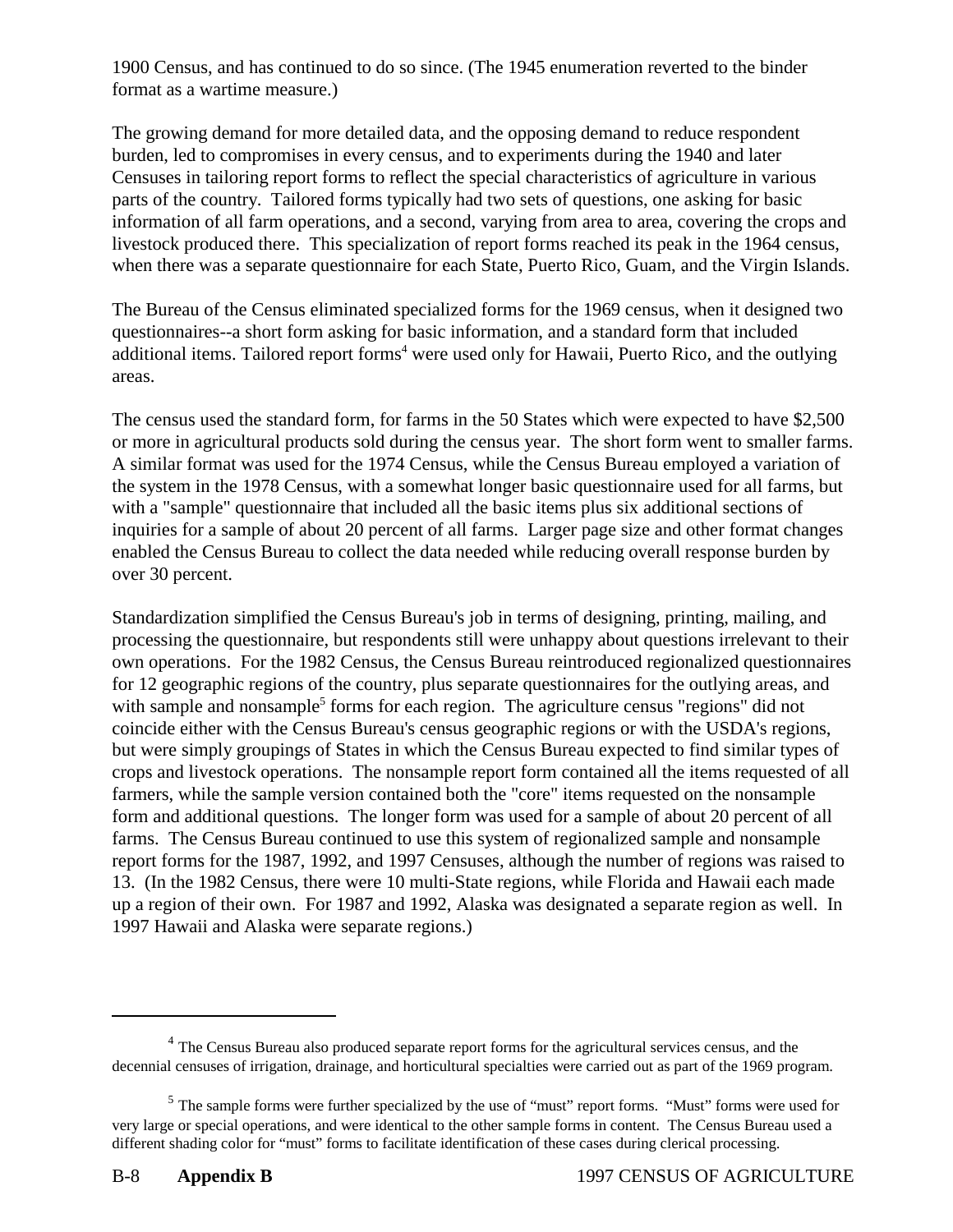# **Processing and Publishing the Data**

**Processing:** Processing the census data during most of the 19th century was a fairly straightforward operation; the enumeration staff returned completed schedules to the census office and the clerical staff tabulated and compiled the data by hand. The introduction of mechanical punchcard and electric tabulating equipment (first used in the 1890 population census, and for the 1900 Census of Agriculture) was a major methodological and technological change, so much so that a comparable transformation in processing waited until the advent of the electronic computer and automated data processing systems half a century later. Technical improvements to the equipment continued throughout the intervening decades, (e.g., the 1940 Census of Agriculture introduced automated editing of the census punchcards) however, the basic systems introduced for processing at the turn of the century remained in place until after World War II.

The Census Bureau played a major role in the development of modern computer technology. Its staff drew up the specifications and cooperated in the design of the "Universal Automatic Computer," better known as UNIVAC, the first general purpose electronic computer system, which was installed at the Census Bureau's Philadelphia field office in 1951 for use in processing the 1950 population census. The system was moved to the Suitland headquarters in time for the 1954 Census of Agriculture. Even with the new system, a large clerical staff was required to manually edit the individual report forms before the data were keyed to punchcards for computer processing. The 1964 Census introduced "string" punching, which saved time in key punching and computer processing. This technology reduced the total number of punchcards needed to transfer the data to magnetic tape, and used computerized programs to perform much of the editing and tabulating work. For the 1969 Census, the Census Bureau's Data Preparation Division (DPD) in Jeffersonville, IN, began keying the agriculture data directly to small magnetic tape reels, "pooling" (i.e., consolidating) the data on standard computer tape reels, and shipping the tapes to the main computer facility at Suitland, MD, for processing. High-speed printers produced copies of tables for review and correction, and even for photo-offset reproduction for publication. For the 1974 Census, computer disks replaced the small tape reels, and the Jeffersonville office transmitted the data to Suitland electronically via telephone datalink. For the 1978 Census, individual bar code address labels and laser "reading" equipment facilitated automated check-in, while in the 1982 Census the data were keyed directly to computer disk once again, but there was no clerical edit before keying, since the edit programs developed by the Census Bureau made manual editing unnecessary. The 1982 Census also saw the first use of the interactive data base system, which allowed analysts access to the entire data file to resolve problems. This system was expanded further for 1987, using minicomputer systems to edit the tabulations and to prepare the actual tables, making it possible to dispense with the paper printouts required in the earlier systems. As a result of the transfer of the agriculture censuses from the Bureau of the Census to the Department of Agriculture, National Agriculture Statistics Service (NASS), in 1997 census activities were conducted by NASS's state offices. Specifically, collection of data on "tagged" records and telephone follow-ups were conducted by the respective state offices. In addition, each state offices each reviewed the preliminary data tabulations and the final tabulations before being published. Appropriate follow-up and corrections were made by the state offices. This approach allowed NASS to utilize its knowledge of local agriculture and incorporate known information into the state tabulations.

**Publication:** Census of Agriculture data traditionally was published in printed reports, containing tabulations at the national, State, or even county level (as appropriate for each report series), with occasional use of illustrations and graphics. Since the turn of the century, this conventional system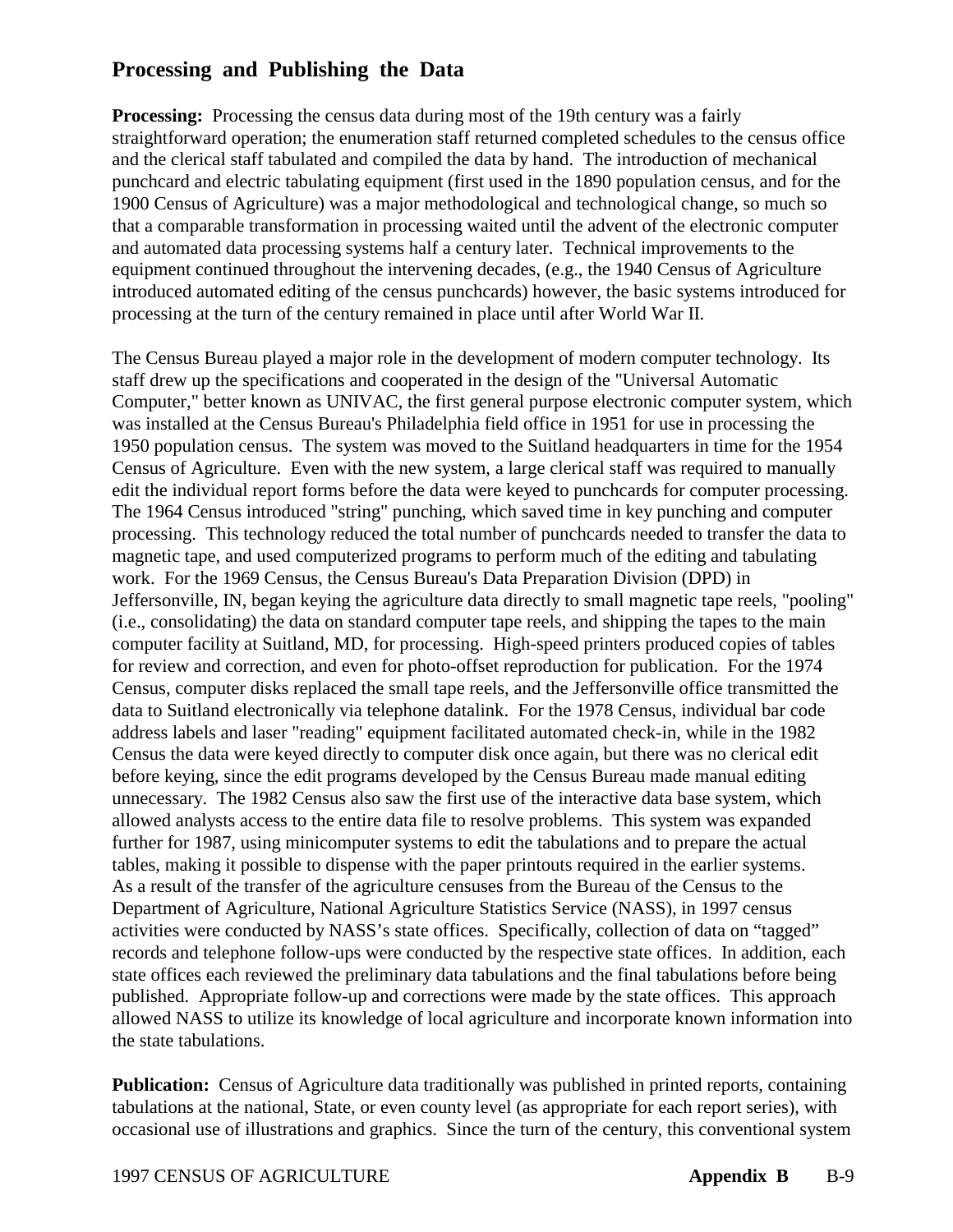was modified successively to include individual reports for each State and county, special reports on selected subjects, greatly increased use of graphics and the development of a graphics report, and the adoption of electronic and other publishing media.

The Census Bureau employed relatively simple geography for publishing census data. Until the 1987 census reports were issued, the standard area reports covered the country as a whole, census geographic regions (and occasionally census divisions), States, and counties. For the 1987 enumeration, the Census Bureau produced selected statistics at the five-digit ZIP-Code level as well; this was the first time agriculture census data were published for a level below the county since the first farm enumeration. In the 1992 Census, the Census Bureau continued to publish ZIP-Code level data, and also produced tabulations of selected data for congressional districts.

The early census reports sometimes included selected maps and an occasional chart, but these were very limited in scope. The Census Bureau produced the first Graphic Summary, showing farm tenure and land use, as part of the 1945 Census of Agriculture publication program, and for 1969, introduced computer generated maps as well as additional charts and graphs. Renamed the Agricultural Atlas of the United States for 1987, the graphics report became a regular and popular part of the census publication program.

The Census Bureau issued agriculture census data on computer tape--in two standard computer languages--for the first time as part of the 1964 publication program, although only tapes of the preliminary data were offered. For the 1969 and following Censuses, the Bureau of the Census provided final census data on computer tape, while preliminary data were available only on tape for the 1978 enumeration. As computer use became more widespread, data users indicated that they needed both the preliminary and final agriculture census data on computer tape, and urged the agency to expand its data publication in machine-readable format to include new media. For the 1982 Census, the Census Bureau issued preliminary and final data files on computer tape and the preliminary data on flexible diskettes as well. Conventional computer tape files were those for which the user had to have access to a mainframe computer and the necessary programming and service staffs. Flexible diskettes could be used on the rapidly proliferating mini- and microcomputer systems, although they had limited data capacity (e.g., the 1982 agriculture preliminary data file required over 100 diskettes).

For the 1987 census, the Census Bureau dropped flexible diskettes in favor of developing data files for sale on compact disc-read only memory (CD-ROM). The CD-ROM format employed rigid plastic discs virtually identical to those introduced for audio recordings, and a single read only memory disc had a data capacity comparable to four high-density computer tapes. Moreover, while special "readers" were required to use the new product, the equipment could be added to a standard mini- or even microcomputer system at minimal expense, while giving the user access to an enormous amount of data. The entire 1987 Census of Agriculture data file could be contained on a single CD-ROM disc with room to spare. The Census Bureau, after producing two test discs to evaluate the capabilities of the new medium, adopted it for future censuses and issued the final 1987 Census of Agriculture data file on a single CD-ROM. The basic State and county data for the 1992 Census of Agriculture were released on three CD-ROM's, the first containing selected data for the first 27 States processed, and the second and third, issued as a set, containing data for all States, plus the national summary data, and detailed cross-tabulations.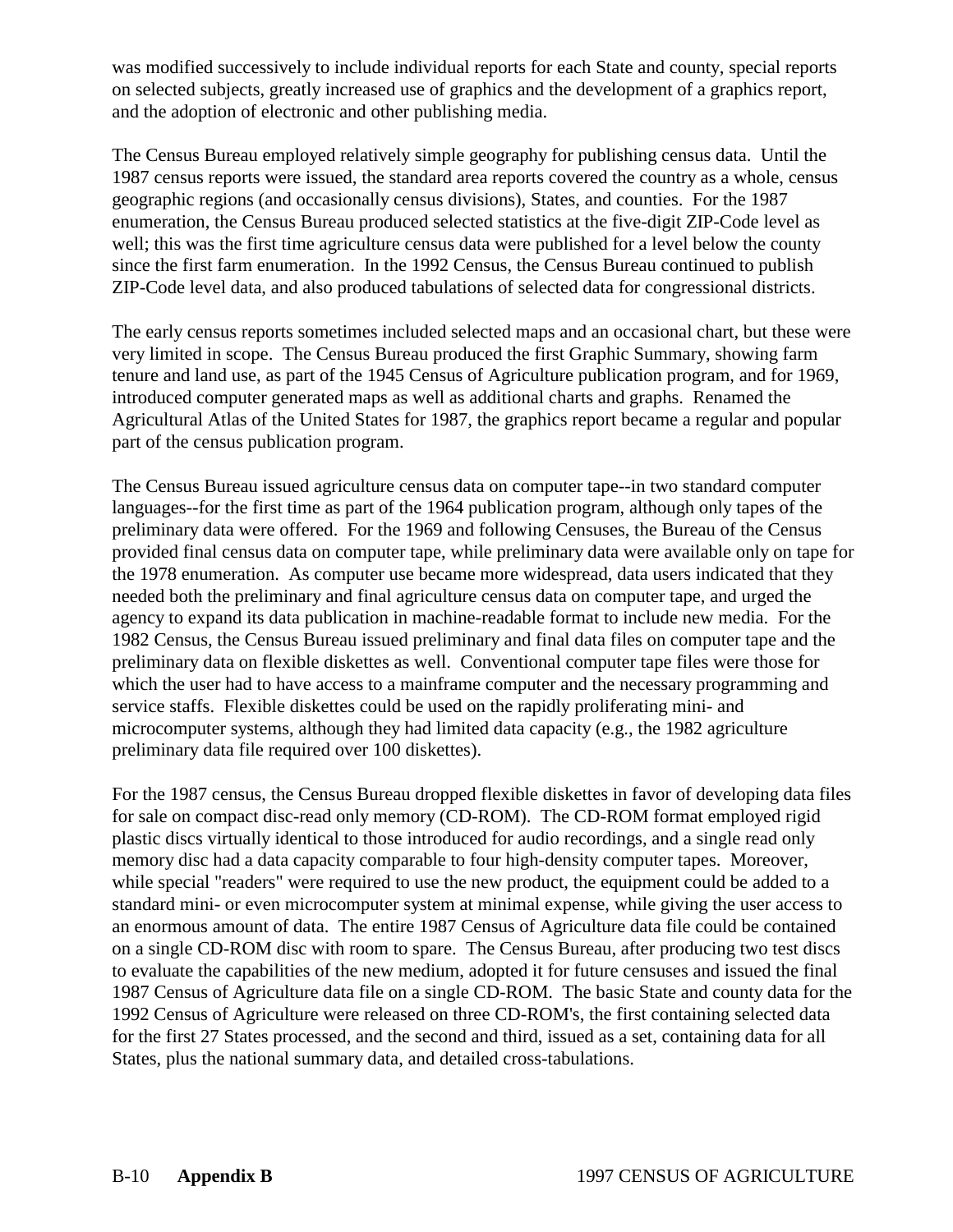# **The Farm Definition**

The first official definition of what constituted a farm for census purposes was used for the 1850 census, when any place that had \$100 or more in total value of sales of agricultural products qualified. Since 1850, acreage and dollar value limits were added, altered, or removed, while a requirement evolved that the land on the place be:

- Involved in, or connected with, agricultural operations, and
- Under the day-to-day control of a single management (either by an individual, partnership, corporation, or other organization).

The important point was, of course, the involvement with agricultural operations, which--again for census purposes--were the production of livestock, poultry, and animal specialties, and their products, and/or crops, including fruit, and greenhouse and nursery products. The land did not need to be a single contiguous tract to comprise a single farm, but had to be operated as a single economic unit (although exceptions were allowed; see the section on the 1950-1954 definition following).

Changes in the various criteria used in the farm definition, by census, were:

- 1850-1860 No acreage requirement, but a minimum of \$100 in sales of agriculture products.
- 1870-1890 Any place of 3 or more acres, involved with agricultural production, qualified as a farm. Places with less than 3 acres were considered farms, if they had a minimum annual value of agricultural product sales of \$500.
- 1900 No acreage or minimum sales requirement, and cranberry marshes, greenhouses, and city dairies were included, if they required the full-time services of at least one person.
- 1910-1920 A minimum of 3 acres, with \$250 or more in total value of sales, unless the individual operation required the full-time services of at least one person.
- 1925-1945 The requirement of the full-time services of at least one person was deleted; otherwise the definition was unchanged.
- 1950-1954 Places of less than 3 acres qualified as farms if they had, or normally would have had, sales of \$150 or more in agricultural products during the census year. Places that began operating for the first time as farms in 1954 also were included. Parcels operated by sharecroppers, and tenant farms, counted as separate farms, even though the landlord handled the entire holding as a single unit. (Land retained and operated by the landlord also was counted as a separate unit.)
- 1959-1974 The acreage requirement was raised to 10 acres or more, with at least \$50 or more in agricultural product sales. A place of less than 10 acres qualified as a farm if it had sales of \$250 or more during the census year.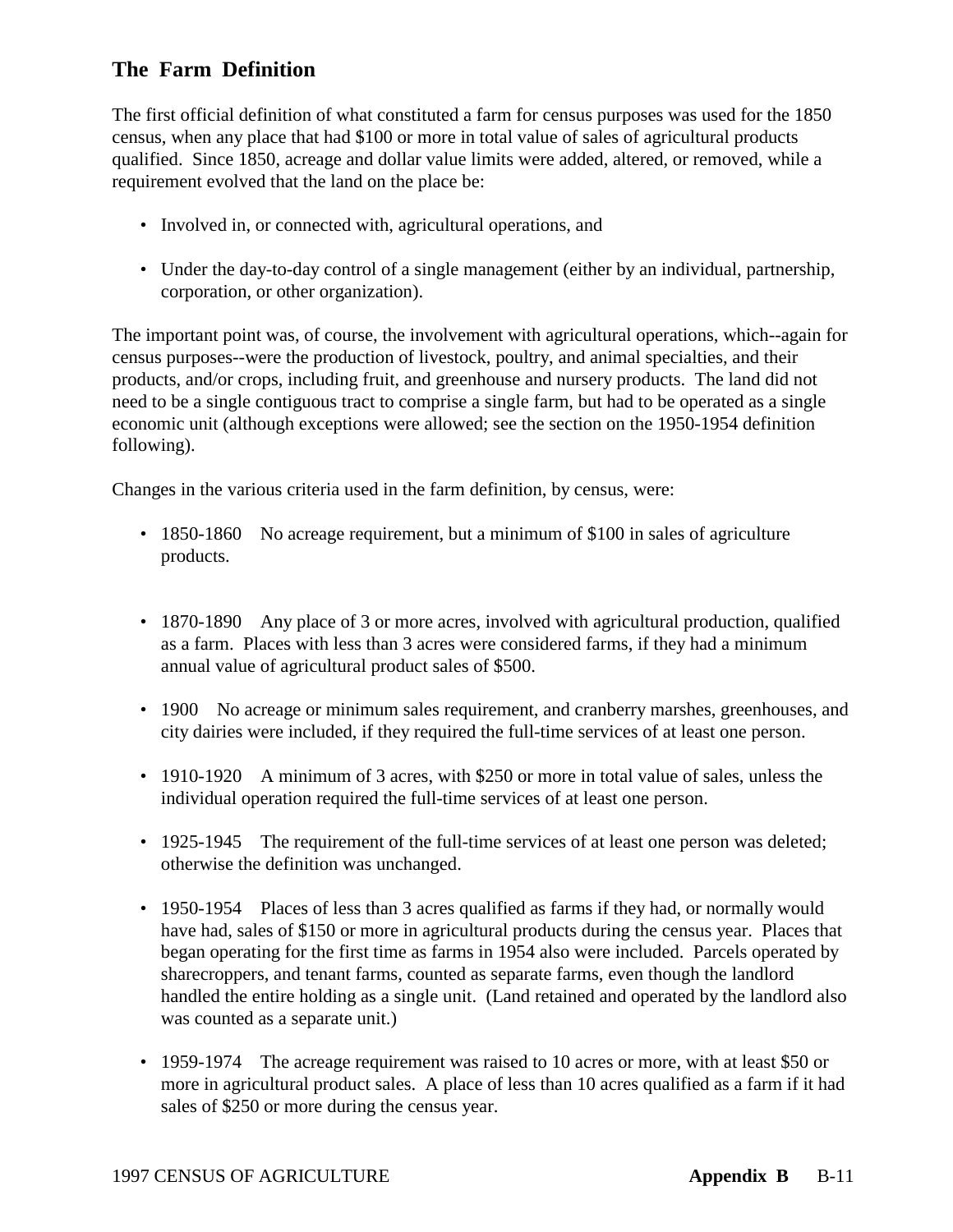- 1978-1992 The acreage requirement was dropped and any place that had, or normally would have had, \$1,000 or more in total agricultural product sales during the census year qualified as a farm.
- 1997 Agricultural operations with all acreage in the Conservation Reserve Program (CRP) or Wetlands Reserve Program (WRP) were included as farms in the 1997 Census tabulations. For the 1992 Census, farms that had all their acreage in the CRP or WRP were not included.

The farm definitions used in Puerto Rico and the outlying areas differed from that employed in the 50 States. In Puerto Rico, the definition generally required 3 or more cuerdas (a cuerda equals approximately .97 acres) and/or specified numbers of livestock, poultry, or fruit or nut trees.

The outlying areas' definitions were similar, although in American Samoa a variety of different landholding arrangements had to be taken into consideration in defining individual agricultural operations. The Census Bureau and the Government of Puerto Rico agreed to change the farm definition to give greater emphasis to product sales in the 1982 Census, when a farm was any place with \$500 or more in annual sales of agricultural products, or any place of 10 cuerdas or more with \$100 in sales of agricultural products. The 1987 Census of Agriculture - actually conducted in 1990 for the Commonwealth of the Northern Mariana (CNMI) and American Samoa - in the other outlying areas introduced a similar change, dropping the crop, livestock, and acreage requirements in favor of a minimum of \$100 in annual sales of agricultural products. In 1997 for Guam and the Virgin Islands of the United States, any place with \$500 in annual sales of agricultural products qualified as a farm. In CNMI, any place with \$1,000 in annual sales qualified as a farm. In American Samoa, any place that raised or produced any agricultural product for sale qualified as a farm.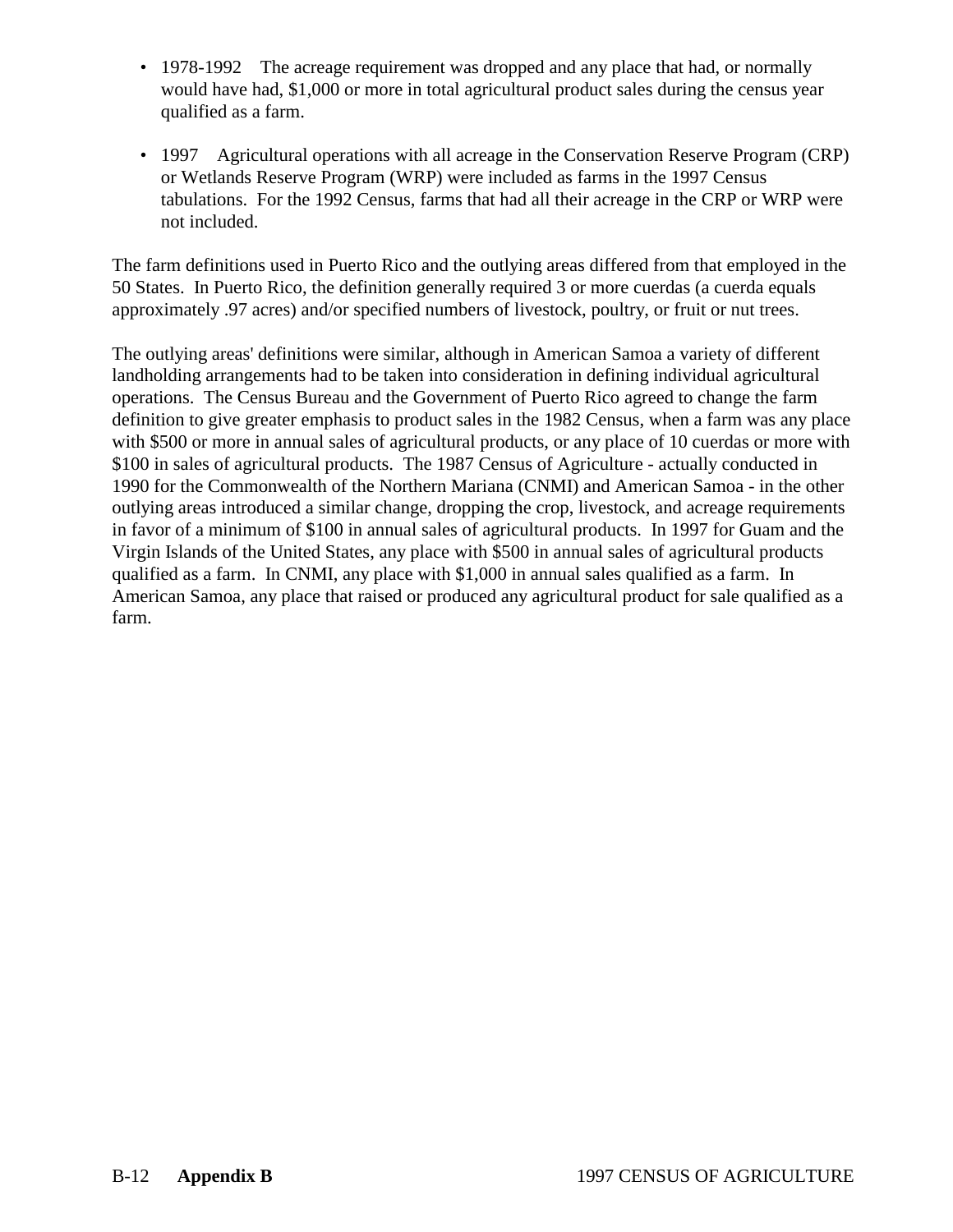# **Appendix C: Volume of 1997 Census of Agriculture Mailout and Follow-up Mailing**s

### **Table C1. 1997 Census of Agriculture: Initial Mailout (December 10-19, 1997)**, **Supplemental Mailing (December 15, 1997 - January 16, 1998), and Forms Handled by State Statistical Offices**

| <b>Form Type</b>                                                                 | Quantity  |
|----------------------------------------------------------------------------------|-----------|
| Forms Mailed From National Processing Center:                                    |           |
|                                                                                  |           |
| Initial Mailing:                                                                 |           |
|                                                                                  | 2,090,424 |
|                                                                                  | 568,047   |
|                                                                                  | 121,371   |
| Forms with Special Inserts (Xmas Trees and Maple Syrup)                          | 22,083    |
|                                                                                  | 2,801,925 |
| Supplemental Mailing:<br>Screener in-scope and Nonresponse forms, and late adds) | 368,038   |
| Cases Handled by State Statistical Offices:                                      |           |
|                                                                                  | 288       |
| Multi-units (forms 97-A0201 to 97-A0213 and 97-A0301 to 97-A0311)                | 4,064     |
| Abnormals (forms 97-A0201 to 97-A0213 and 97-A0301 to 97-A0311)                  | 1,513     |
|                                                                                  | 29,350    |
|                                                                                  | 35,215    |
|                                                                                  | 3,205,178 |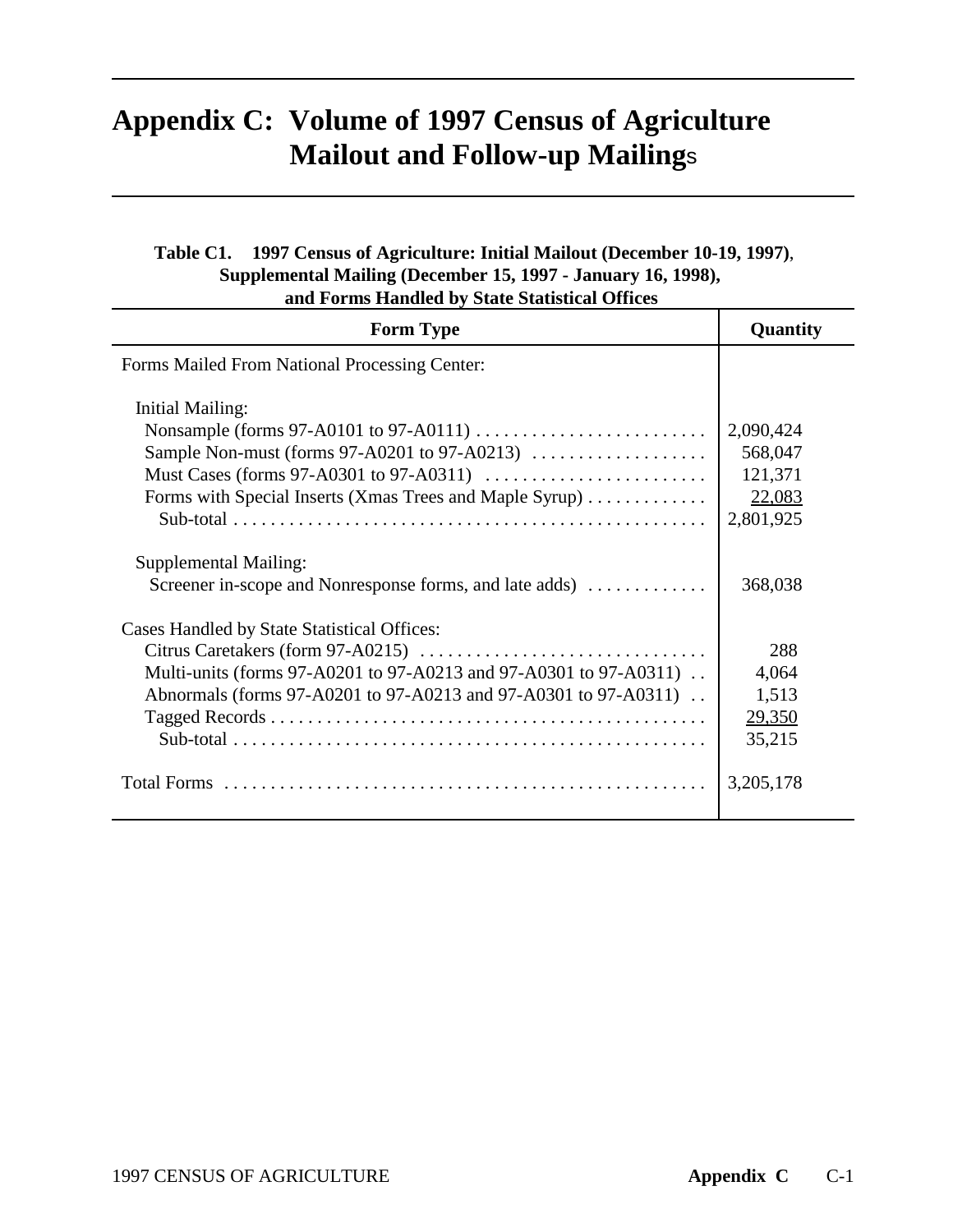# **Table C2. Geographic Groupings Used During the 1997 Census of Agriculture Mail-Follow-up Operations**

| Segment        | Form<br><b>Type</b> | <b>States</b>                                                  |
|----------------|---------------------|----------------------------------------------------------------|
| 1              | Must                | All states                                                     |
| $\overline{2}$ | Non-Must            | Arizona, California, Colorado, Idaho, Nevada, New Mexico,      |
|                |                     | Oregon, Utah, Washington, Wyoming,                             |
| 3              | Non-Must            | Texas                                                          |
| $\overline{4}$ | Non-Must            | Michigan, Minnesota, Montana, North Dakota, South Dakota,      |
|                |                     | Wisconsin                                                      |
| 5              | Non-Must            | Connecticut, Delaware, Maine, Maryland, Massachusetts, New     |
|                |                     | Hampshire, New Jersey, New York, North Carolina, Pennsylvania, |
|                |                     | Rhode Island, Vermont, Virginia, West Virginia                 |
| 6              | Non-Must            | Alabama, Georgia, Kentucky, South Carolina, Tennessee          |
| 7              | Non-Must            | Arkansas, Louisiana, Mississippi, Missouri, Oklahoma           |
| 8              | Non-Must            | Florida, Kansas, Indiana, Iowa                                 |
| 9              | Non-Must            | Alaska, Hawaii, Illinois, Nebraska, Ohio                       |

#### **Table C3. First Follow-up: Reminder/Thank You Card, 1997**

| 2,933,170<br>January 7-9, 1998 |  |
|--------------------------------|--|

Note: The Reminder Card was mailed to all addresses in the mail file except multi-units and abnormals.

| <b>Segment</b> | <b>Second Follow-up</b><br>(February 11 - 24, 1998) | <b>Third Follow-up</b><br>(March 19 - April 1, 1998) |
|----------------|-----------------------------------------------------|------------------------------------------------------|
|                | 60,780                                              | 41,710                                               |
| $\overline{2}$ | 168,113                                             | 98,685                                               |
| 3              | 129,942                                             | 83,730                                               |
| 4              | 164,213                                             | 98,188                                               |
| 5              | 146,310                                             | 84,568                                               |
| 6              | 183,162                                             | 113,488                                              |
| 7              | 176,659                                             | 107,354                                              |
| 8              | 132,999                                             | 82,085                                               |
| 9              | 113,144                                             | 71,015                                               |
|                |                                                     |                                                      |
| Total          | 1,275,322                                           | 780,823                                              |

#### **Table C4. Report Forms Mailed by Segment and Mailout Follow-up, 1997**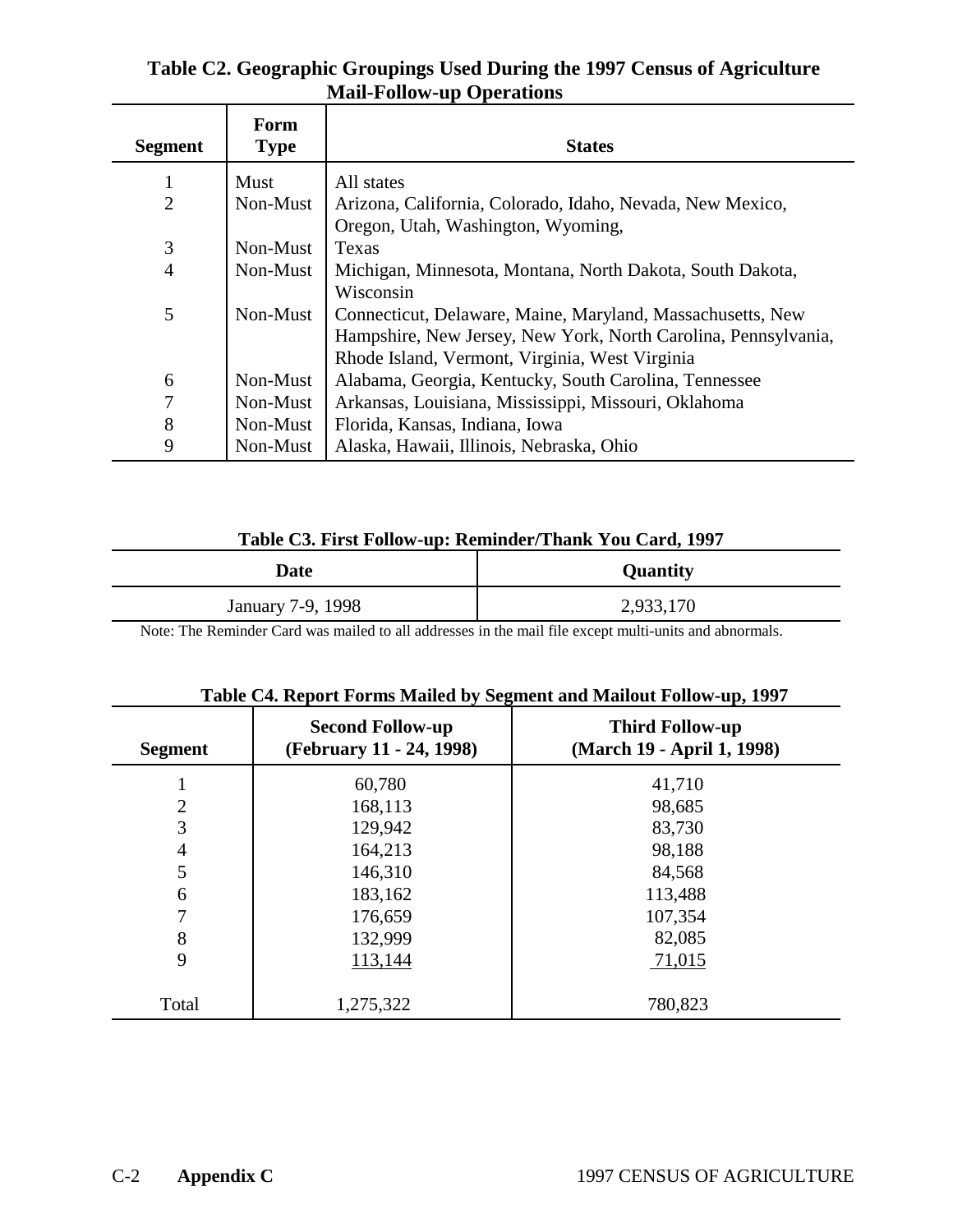|  | Table C5. Receipts of Undeliverable As Addressed (UAA) and Remailed Corrections, 1997 |  |  |  |
|--|---------------------------------------------------------------------------------------|--|--|--|
|--|---------------------------------------------------------------------------------------|--|--|--|

| Undeliverable As Addressed (UAA)<br><b>Activity</b>                                                                         | <b>Mailout Date</b> | Quantity                    |
|-----------------------------------------------------------------------------------------------------------------------------|---------------------|-----------------------------|
| <b>UAAs Received:</b><br>UAAs from First Mailing   December 18 - 31, 1997<br>UAAs from Second Mailing  January 2 - 26, 1998 |                     | 55,191<br>93,139<br>148,330 |
| Corrected UAAs Mailed  On flow basis                                                                                        |                     | 65,000                      |

| <b>Screener Activity</b>                                 | Quantity |
|----------------------------------------------------------|----------|
|                                                          | 478,299  |
| Screener Receipts with Out-of-Scope Status               | 125,570  |
| Screener Receipts Not Classified as Out-of-Scope         | 352,729  |
| Results of Questionnaire Mailing to Screener I/S and NR: |          |
|                                                          | 198,300  |
|                                                          | 154,429  |
|                                                          |          |

## **Table C6. Summary of Screener Form Results, 1997**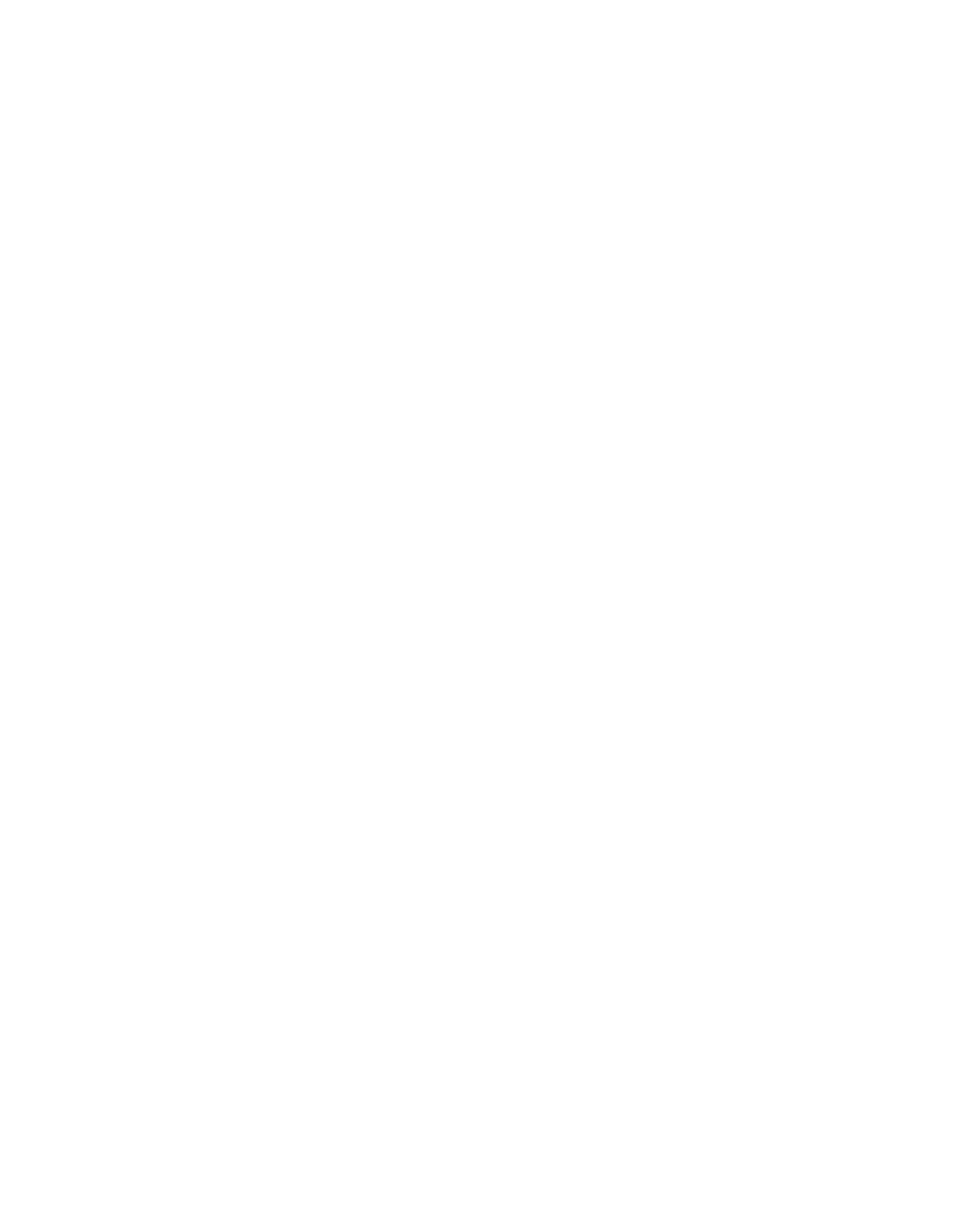# **Appendix D: Chronology of Major 1997 Census of Agriculture Program Activities**

| <b>Major Activities</b>                                            | <b>Began</b> | <b>Completed</b> |
|--------------------------------------------------------------------|--------------|------------------|
| 1997 Census of Agriculture (United States) --                      |              |                  |
| <b>Determination of Processing Framework and Resources</b>         | 01/95        | 10/96            |
| <b>Report Form and Related Materials Preparation and Printing:</b> |              |                  |
| Forms content and design                                           | 06/94        | 11/96            |
| <b>OMB</b> clearance                                               | 05/96        | 09/96            |
| Form contract and printing                                         | 03/96        | 10/97            |
| <b>Census List Frame Development:</b>                              |              |                  |
| Procure source lists                                               | 10/95        | 09/97            |
| List model development                                             | 04/96        | 04/97            |
| List production                                                    | 04/96        | 09/97            |
| Final list creation                                                | 10/97        | 10/97            |
| <b>Mail Preparation and Mailouts:</b>                              |              |                  |
| NPC mail packet preparation for postal delivery                    | 11/97        | 04/98            |
| Initial mailout                                                    | 12/97        | 12/97            |
| First (reminder card) follow-up                                    | 01/98        | 01/98            |
| Second and third follow-up                                         | 02/98        | 04/98            |
| <b>Computer Assisted Telephone Interview (CATI):</b>               |              |                  |
| Planning, development, and testing                                 | 03/95        | 10/97            |
| Data collection                                                    | 03/98        | 07/98            |
| <b>Precomputer Processing:</b>                                     |              |                  |
| Receipts (Open and Sort) and Check-in                              | 12/97        | 07/98            |
| Special case processing and "2+" processing                        | 12/97        | 07/98            |
| Large farm coverage                                                | 02/98        | 07/98            |
| Data entry/capture                                                 | 01/98        | 07/98            |
| <b>Computer Processing:</b>                                        |              |                  |
| Edit/item imputation                                               | 03/98        | 12/98            |
| Analytical/table review                                            | 06/98        | 07/99            |
|                                                                    |              |                  |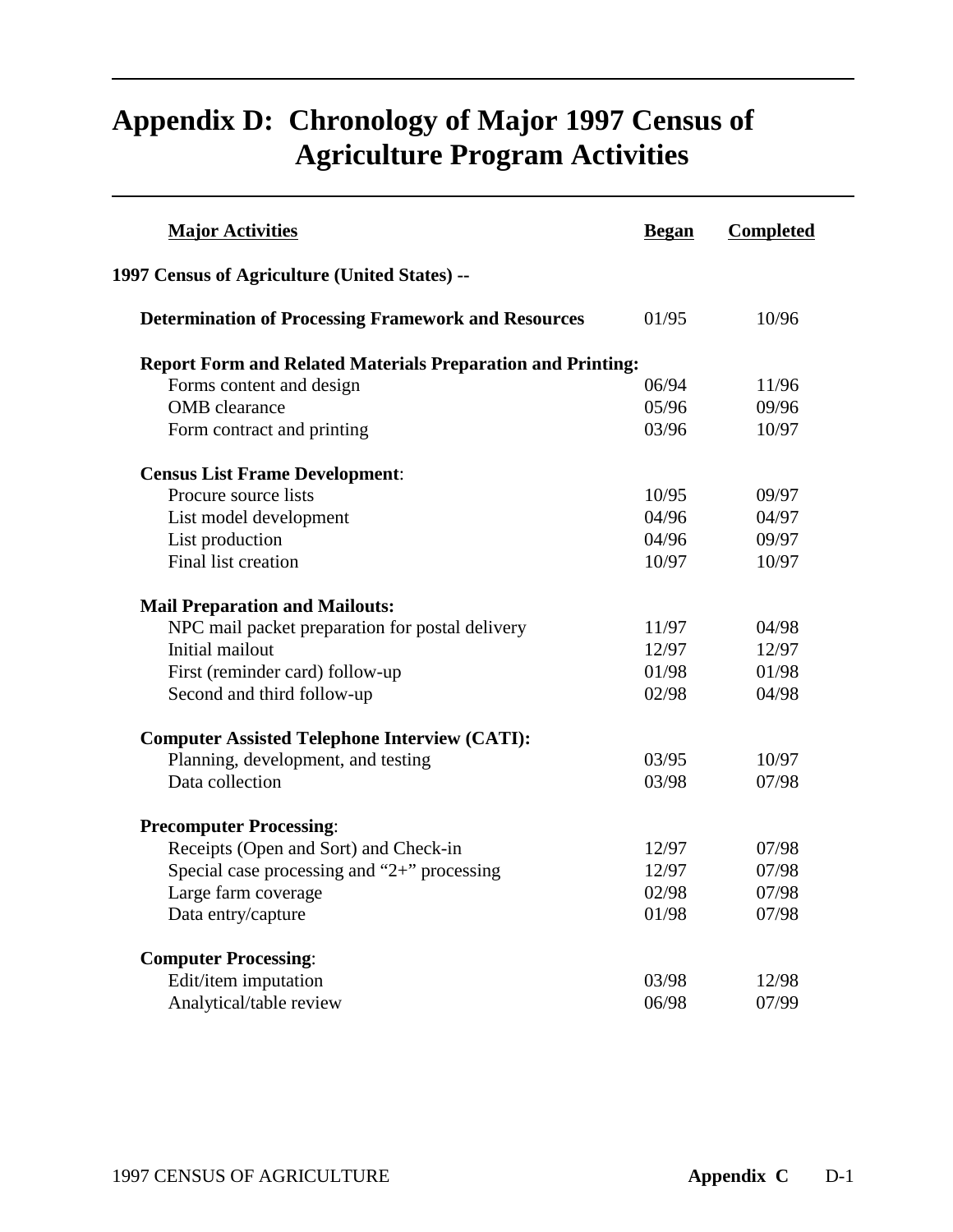| <b>Major Activities</b>                                       | <b>Began</b> | <b>Completed</b> |
|---------------------------------------------------------------|--------------|------------------|
| 1997 Census of Agriculture (United States) Con. -             |              |                  |
| <b>Coverage Evaluation</b> [Data collection activities only]: |              |                  |
| Nonresponse Survey                                            | 04/98        | 10/98            |
| <b>Classification Error Survey</b>                            | 03/98        | 12/98            |
| Not-on-the-Mail List Survey                                   | 02/98        | 12/99            |
| <b>Tabulation/Publication</b>                                 | 08/98        | 09/99            |
| <b>Census of Agriculture (Outlying Areas)</b> --              |              |                  |
| <b>1998 Census of Agriculture - Puerto Rico:</b>              |              |                  |
| Negotiate special agreements                                  | 02/97        | 11/98            |
| Planning and development                                      | 07/94        | 03/00            |
| Data collection                                               | 06/98        | 11/98            |
| Editing, tabulation, and review of data                       | 12/98        | 06/99            |
| Publication and release of data                               | 07/00        | 03/00            |
| 1998 Census of Agriculture - Virgin Islands:                  |              |                  |
| Negotiate special agreements                                  | 01/98        | 05/98            |
| Planning and development                                      | 04/95        | 05/98            |
| Data collection                                               | 07/98        | 08/98            |
| Editing, tabulation, and review of data                       | 10/98        | 04/99            |
| Publication and release of data                               | 01/00        | 03/00            |
| 1998 Census of Agriculture - Guam:                            |              |                  |
| Negotiate special agreements                                  | 01/98        | 05/98            |
| Planning and development                                      | 04/95        | 05/98            |
| Data collection                                               | 07/98        | 08/98            |
| Editing, tabulation, and review of data                       | 10/98        | 06/99            |
| Publication and release of data                               | 06/00        | 03/01            |
| 1998 Census of Agriculture - Northern Mariana Islands:        |              |                  |
| Negotiate special agreements                                  | 01/98        | 05/98            |
| Planning and development                                      | 04/95        | 05/98            |
| Data collection                                               | 07/98        | 08/98            |
| Editing, tabulation, and review of data                       | 09/98        | 06/99            |
| Publication and release of data                               | 06/00        | 03/01            |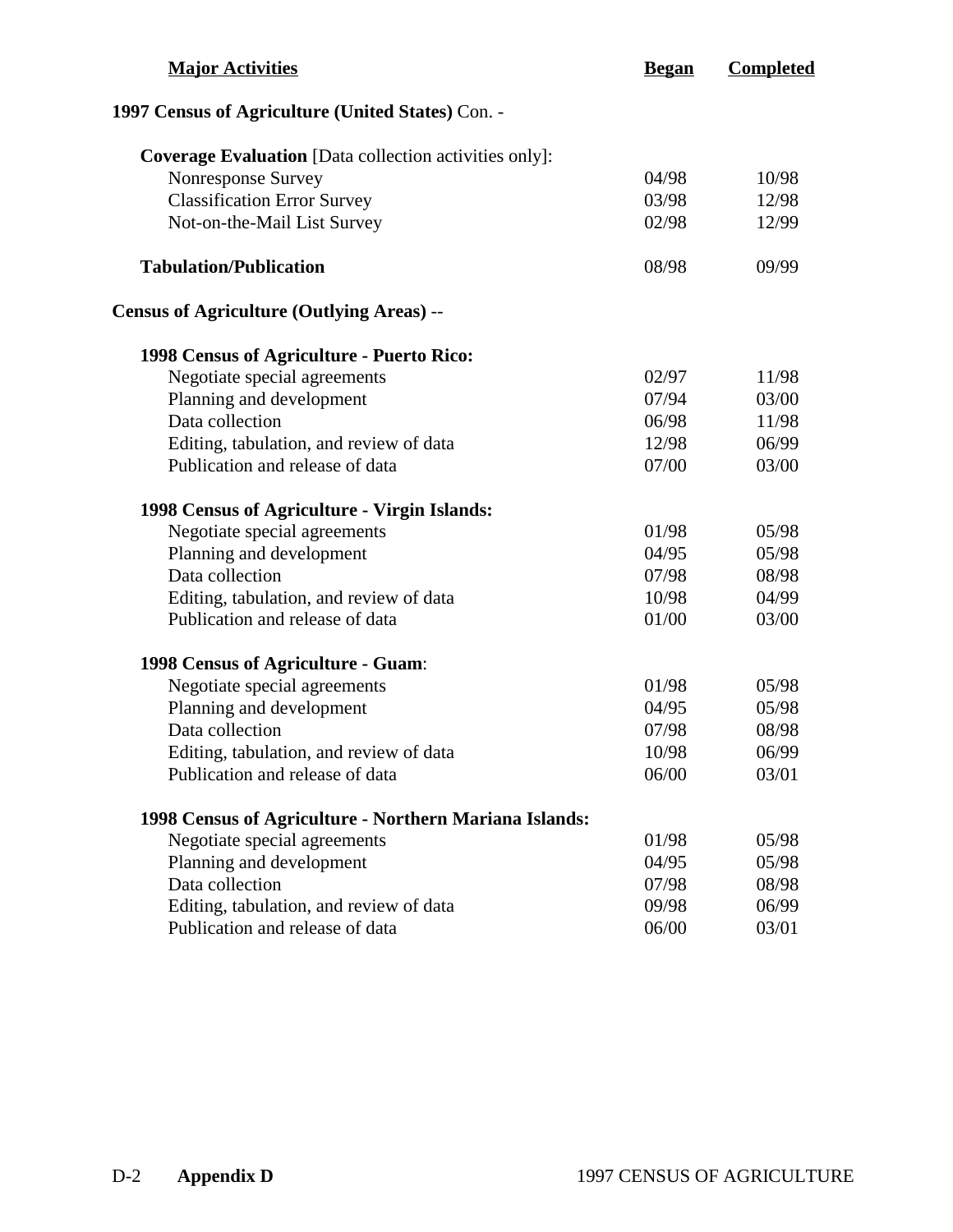| <b>Major Activities</b>                          | <b>Began</b> | <b>Completed</b> |
|--------------------------------------------------|--------------|------------------|
| Census of Agriculture (Outlying Areas) Con. -    |              |                  |
| 1999 Census of Agriculture - American Samoa:     |              |                  |
| Negotiate special agreements                     | 03/98        | 01/99            |
| Planning and development                         | 03/98        | 01/99            |
| Data collection                                  | 03/99        | 04/99            |
| Editing, tabulation, and review of data          | 06/99        | 01/00            |
| Publication and release of data                  | 06/00        | 06/01            |
| <b>Follow-on Surveys and Special Studies --</b>  |              |                  |
| <b>1998 Census of Horticultural Specialties:</b> |              |                  |
| Planning and development                         | 05/97        | 11/98            |
| Data collection                                  | 01/99        | 06/99            |
| Editing, tabulation, and review of data          | 02/99        | 03/00            |
| Publication and release of data                  | 03/00        | 03/00            |
| <b>1998 Census of Aquaculture:</b>               |              |                  |
| Planning and development                         | 06/97        | 12/98            |
| Data collection                                  | 12/98        | 03/98            |
| Editing, tabulation, and review of data          | 01/99        | 12/99            |
| Publication and release of data                  | 01/00        | 02/00            |
| <b>1998 Farm and Ranch Irrigation Survey:</b>    |              |                  |
| Planning and development                         | 05/98        | 02/99            |
| Data collection                                  | 02/99        | 04/99            |
| Editing, tabulation, and review of data          | 04/99        | 11/99            |
| Publication and release of data                  | 11/99        | 11/99            |
| 1999 Agricultural Economics and Land             |              |                  |
| <b>Ownership Survey:</b>                         |              |                  |
| Planning and development                         | 04/98        | 05/00            |
| Data collection                                  | 02/00        | 07/00            |
| Editing, tabulation, and review of data          | 05/00        | 08/01            |
| Publication and release of data                  | 08/01        | 12/01            |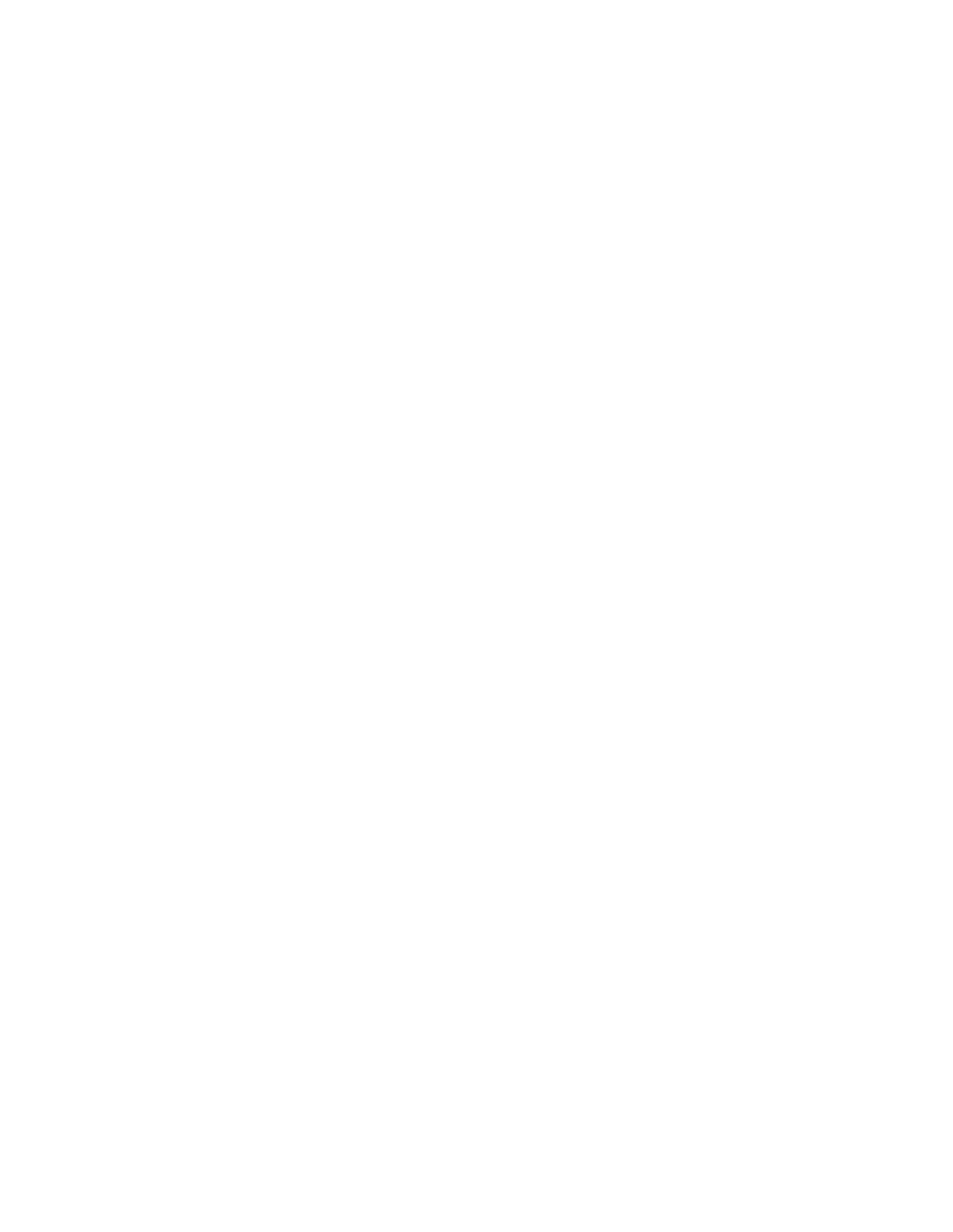# **Appendix E: General Methodology and Data Changes**

**Background Information:** Because of the transfer of the agriculture census from the Department of Commerce to the Department of Agriculture during the planning and design phase of the 1997 Census of Agriculture, the Department of Commerce and Secretary of Agriculture shared authority and responsibility for the design and content of all census data collection forms. This task was delegated to the Director of the Bureau of the Census and the Administrator of the National Agricultural Statistics Service (NASS).

Interested organizations and agencies, including the U.S. Department of Agriculture, the Bureau of Economic Analysis, and others, are regularly consulted for comments and suggestions regarding the report forms and needed data. The Census Bureau's advisory committee on agricultural statistics reviewed the proposed forms, and made suggestions, comments and data requests, and makes their own recommendations on the priorities to be assigned to the various items for inclusion in the final report forms. Because of timing issues associated with the 1997 Census of Agriculture, and the organization of NASS's advisory committee on agricultural statistics, the NASS advisory committee on agricultural statistics did not have an opportunity to comment on the 1997 Census forms used for the states, follow-on censuses/surveys, and those used in outlying areas. The governments of the outlying areas and their respective data users contributed to the development of the questionnaires and data collection methodology used. Additional details about the data and report form consultation process is contained in the respective chapters of the corresponding publications.

## **1997 Census of Agriculture - States**

**General Methodology:** The 1997 state report forms used the same basic format, layout, and data items as the 1992 report forms. The census retained the regionalized census report forms. A total of 9 multi-state regions were used. The States of Florida, Texas, Hawaii, and Alaska were considered individual regions and a separate report form was developed for each of these states. A total of 13 regionalized forms were developed.

Three report forms were used for each region except Hawaii and Alaska – a "nonsample" version, a "sample" version, and a "must" version. Hawaii and Alaska used only the "sample"version. All of the report forms used identical formats, but employed tailored items to list crops and livestock common within each region.

The nonsample questionnaires contained the items asked of all respondents, while the sample versions included additional questions asked only of the sample of farmers. The additional questions included sections on:

- Use of fertilizers and chemicals.
- Total production expenses, including interest expense for secured and unsecured loans.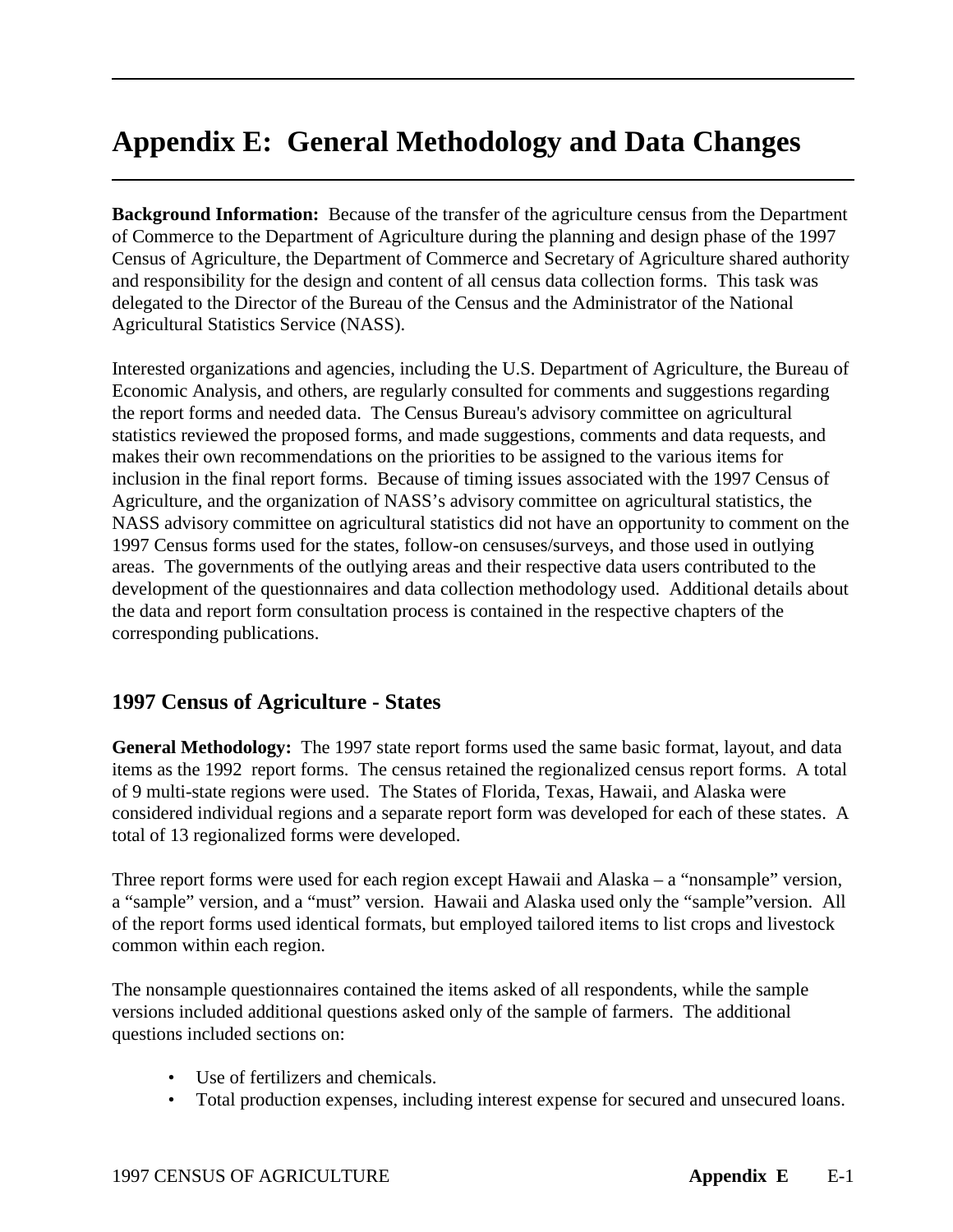- Machinery and equipment (inventory and value).
- Market value of land and buildings.
- Income from farm-related sources.

In addition, a separate form (97-A0215) was designed and used for the Citrus Caretaker survey.

Prior to the initial mailout of the census forms, a "screener" form was sent to preselected names and addresses on the mail list that had a high probability of not being a farm based on the census definition of a farm. The form consisted of four basic "yes" or "no" questions. If all four questions were answered "no", the name and address was deleted from the mail list. Remaining respondents and nonresponse respondents were included in the census mail list.

**Major Content/Data Item Changes:** Most data are comparable between the 1997 and 1992 Censuses. The bulk of the data collected on agricultural operations focused on basic information on acreage in farmland and various crops, inventories of livestock, value of sales of agricultural products, and so on. Specific data requirements and priorities change over time, and the content of the report forms was adjusted to reflect these changes. Farms with all acreage in the Conservation Reserve Program (CRP) or the Wetlands Reserve Program (WRP) are included in the census tabulations. For the 1992 Census, farms that had all their acreage in the CRP or WRP were not included in the tabulations.

For the 1997 Census, farms were classified according to the new North American Industry Classification System (NAICS) Due to NAICS, short rotation woody crops, which includes Christmas tree and maple sap gathering, are considered crop production. Individual datum item changes were as follows.

Significant wording changes:

- **Section 2:** "Potatoes, Irish" changed to "Potatoes"
- **• Section 4:** "Bedding plants (include vegetable plants.)" changed to "Bedding/Garden plants - annuals, herbaceous perennials, and vegetable plants"
- **Section 16:** "Hens and pullets of laying age" changed to "Layers 20 weeks old and older"
- **Section 16:** "Pullets 3 months old or older not of laying age" changed to "Pullets 13 weeks old to 19 weeks old"
- **Section 16:** "Pullet chicks and pullets under 3 month sold" changed to Pullet chicks and pullets less than 13 weeks old"
- **Income from Farm-related sources:** "Sales of forest products and Christmas Trees Include maple products, naval stores, firewood, etc." changed to "Sales of forest products – Include naval stores, firewood, etc. (DO NOT include sales of Christmas trees or maple products.")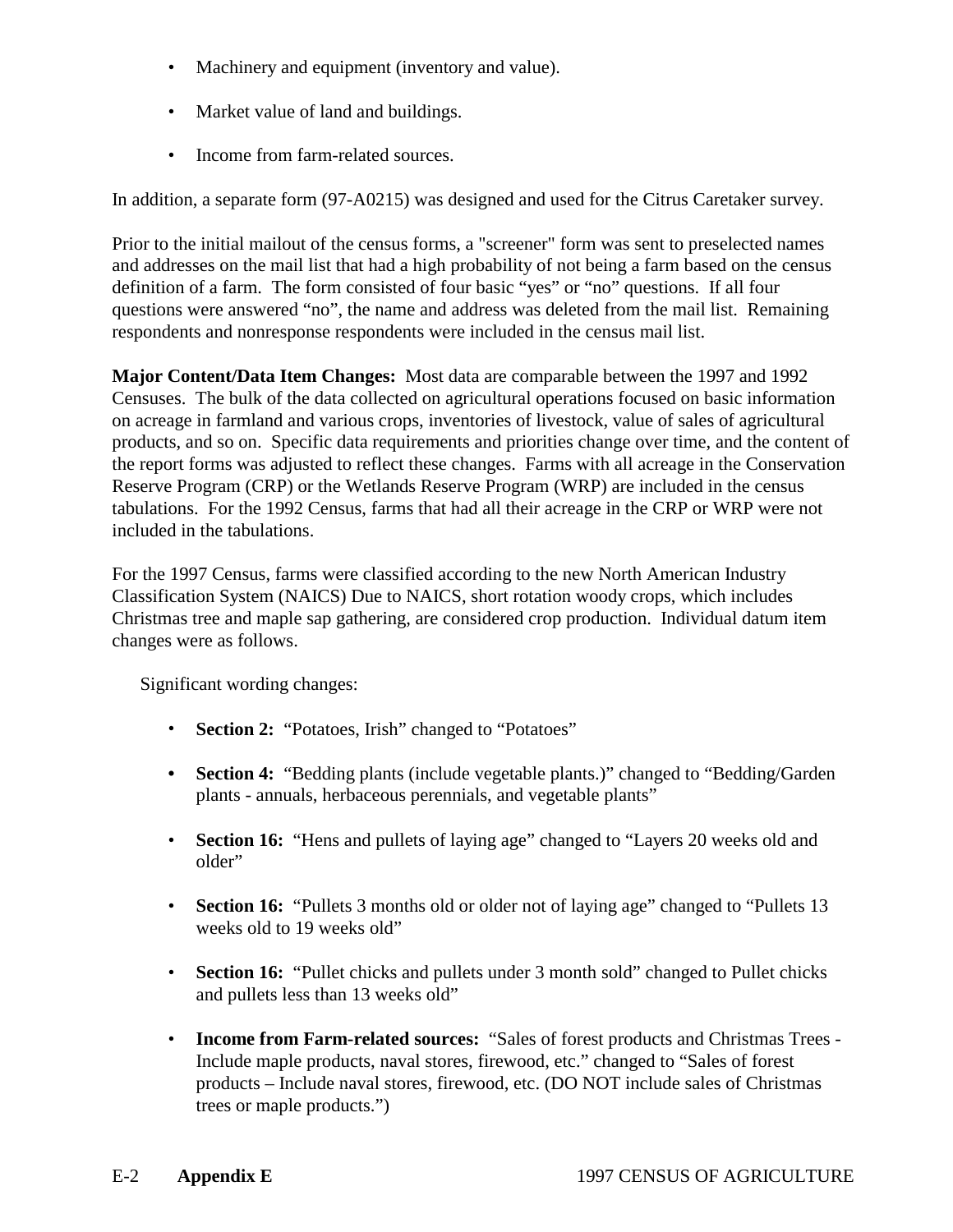• **Characteristics and Occupation of Operator:** "Spanish/Hispanic origin" changed to "Spanish, Hispanic, or Latino origin"

Deleted items:

- **• Section 12:** "How many acres were set aside (or diverted) under annual commodity acreage adjustment programs?"
- **Government CCC Loans:** "Rye, and honey"

New items:

- **Section 4, Nursery and Greenhouse Crops:** Cut Christmas trees harvested.
- **Section 7, Other Crops:** Maple trees tapped (number of taps).

Item sub-divided:

• **Machinery and Equipment:** "Wheel tractor other than garden tractors and motor tillers – 40 horsepower (PTO) or more" sub-divided into "Wheel tractors 40 to 99 horsepower (PTO)" and "Wheel tractors 100 horsepower (PTO) or more"

## **1998 Census of Agriculture - Puerto Rico**

**General Methodology:** The method used for collecting data for the 1998 Census of Agriculture for Puerto Rico differed slightly from that used for the previous census. Though both the 1998 and 1993 Censuses used list and area frames, the 1998 Census of Agriculture mailed questionnaires to every operation on the mail list, while in 1993 questionnaires only went to those operations that were believed to have produced \$2,500 or more in agricultural products. Also, the area frame used in 1993 used segments based on political boundaries and were enumerated by using maps, whereas the 1998 area frame used segments based on physical boundaries selected from satellite photos.

**Major Content/Data Item Changes:** Based on feedback from data users in Puerto Rico, including the Puerto Rico Department of Agriculture, the College of Agriculture of the University of Puerto Rico, the Extension Service, and the Puerto Rico Planning Board, the following changes were made to the 1998 report form:

Item/Section sub-divided/consolidated:

- **Land use:** Categories of land use altered. Cropland was expanded from two to five categories.
- **Pastureland:** Categories of pastureland altered. Pastureland consolidated from three categories to one category.
- **Poultry:** Breakout of "layers less than one year of age" and those "over one year of age" consolidated into "all layers."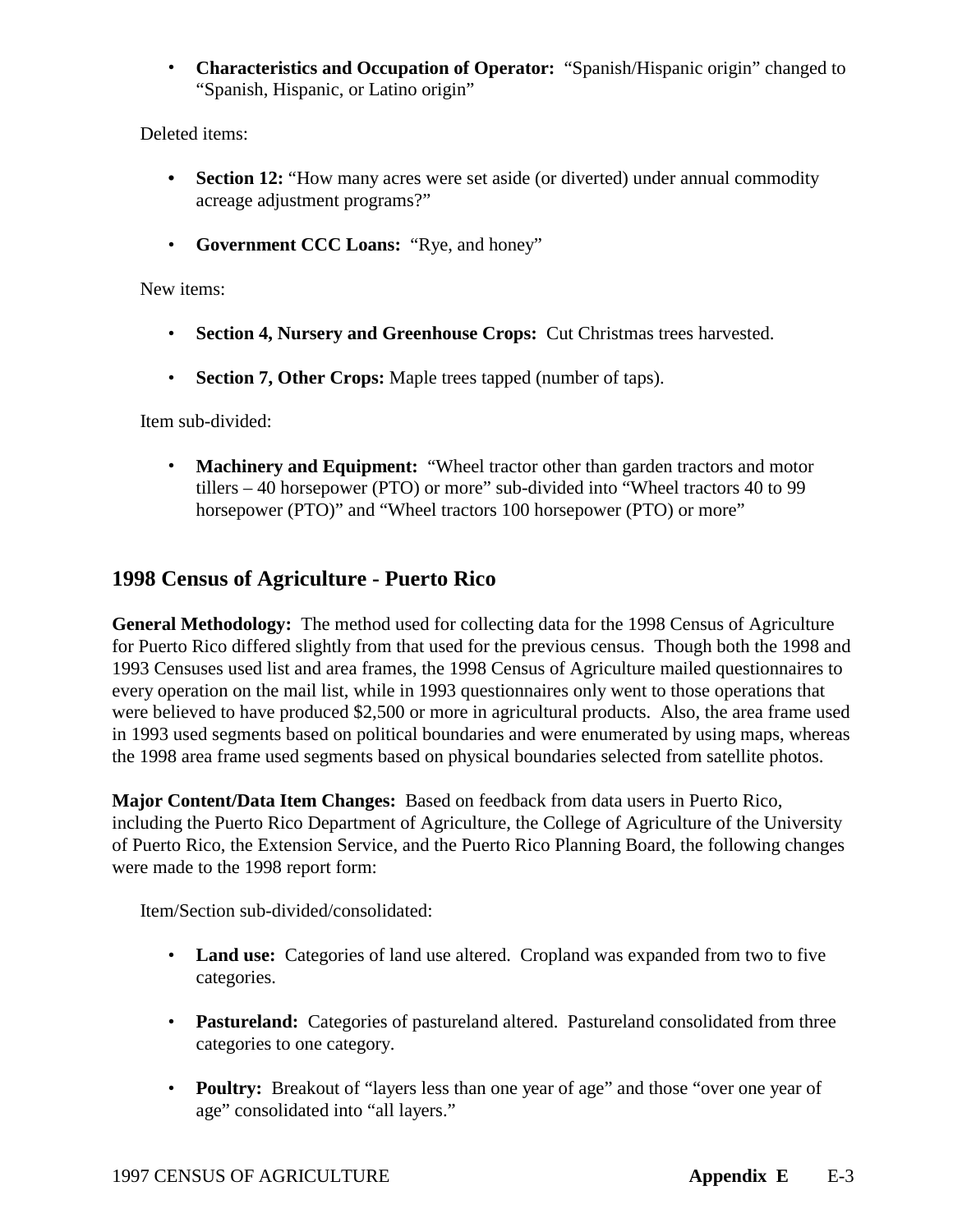- **Poultry:** Breakout of chicken egg production from "total" to "eggs for consumption" and "eggs for hatching."
- **Grains and Farinaceous Crops:** Created separate sections, one for "Grains and Legumes" and another for "Root Crops and Tubers."

Deleted items:

• **Machinery, Equipment, and Buildings:** Carts (oxen or tractor drawn)

New items listed:

- **Vegetable or Melon:** "Onions," and "herbs and spice plants" listed as an item.
- **Ornamental Plants:** "Bedding plants" and "tree seedlings" listed as an item.

Added items:

- **Land Irrigated:** "Type of irrigation method used, gravity, drip or trickle, sprinkle, and subirrigation."
- **Income from Farm-related Sources:** "Sale of farm by-products or waste materials."
- **Lime, Fertilizers, Pesticides, or Other Chemicals:** "Land treated with organic fertilizers."
- **Production Expenses:** "Veterinarian services" and "All other expenses."
- **Machinery, Equipment, and Buildings:** "Buildings to house livestock."
- **Market Value of Land and Buildings (New Section):** Estimate of the market value of "All land and buildings owned," "All land and buildings rented or leased from others," and "All land and buildings rented or leased to others."

Moved items:

• **Horticultural Specialties:** Tree seedlings for coffee, orange, plantain, and banana trees moved from section on grasses and other crops to the section on horticultural specialties.

## **1998 Census of Agriculture - Guam**

**General Methodology:** The same method of data collection was used for the 1998 as was during the 1993 Census of Agriculture. However, there were two changes, the farm definition and reference period. The statistics collected in the 1998 Census relate to places with agricultural operations qualifying as farm operations according to the census definition. This included all places from which \$1,000 or more of agricultural products were produced and sold, or normally would have been sold during the 12 month period between July 1, 1997 and June 30, 1998. The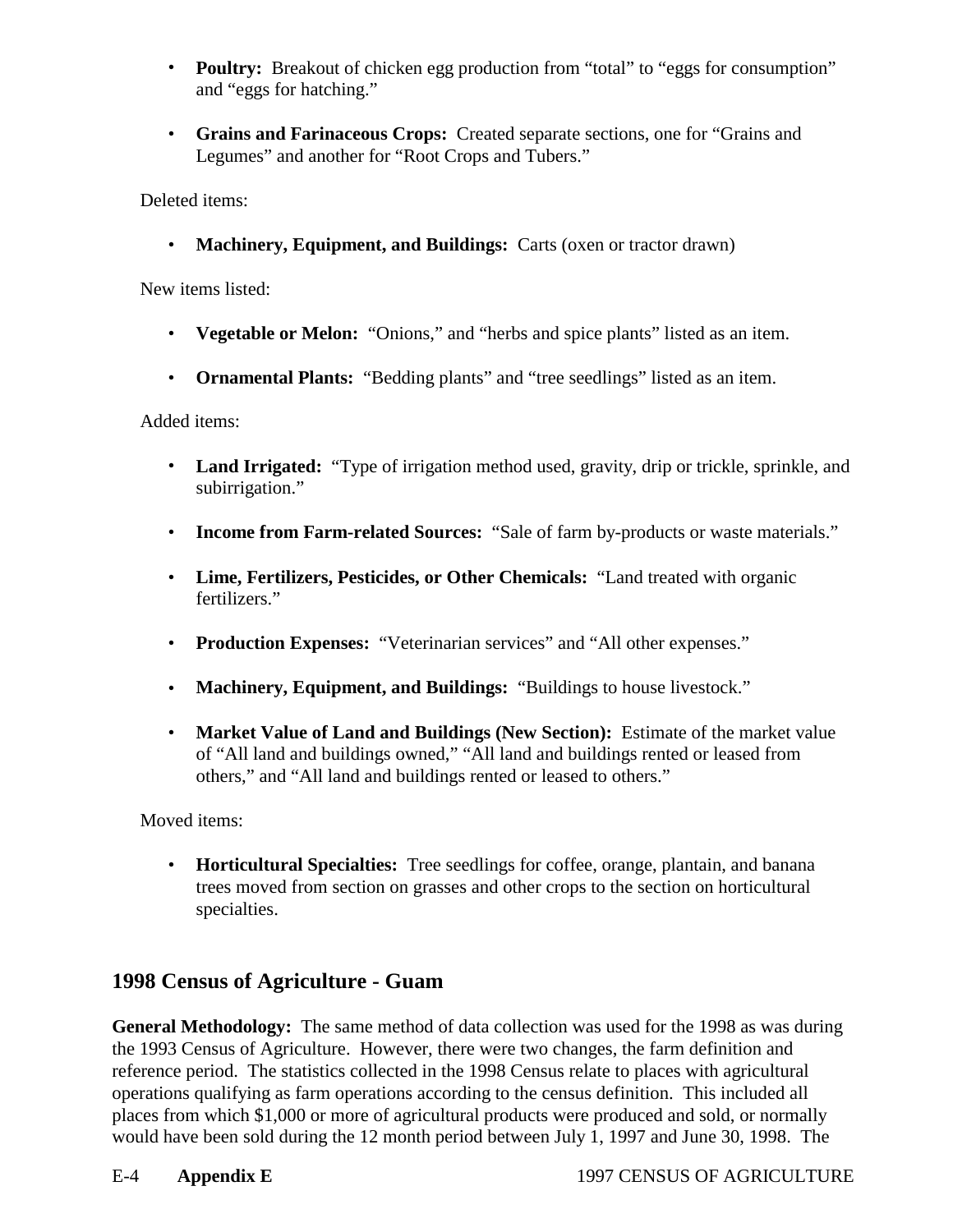farm definition differs from that used in 1993 when the minimum value of sales to qualify as a farm was \$100. In addition, the a slightly different reference period was used. For the 1998 Census, enumerators asked their questions in terms of "... in the last 12-months?" whereas for the 1993 Census, questions were asked in terms of "... in 1992?"

**Major Content/Data Item Changes:** There were no significant changes to the content of the questionnaires between the 1993 and 1998 Censuses. The 1998 questionnaire included all the same items as the 1993 report form. However, two additional items were specifically preprinted on the 1998 Census report form and one question was subdivided, and one item on the 1993 questionnaire was no longer preprinted.

New items listed:

- **Section 2, Root Crops:** Ginger, where as on the 1993 questionnaire it would have been reported under "Other root crops - Specify."
- **Section 3, Vegetables or Melons:** "Alfalfa and/or bean sprouts", where as on the 1993 questionnaire were reported under "Other vegetables and melons - Specify."

Item sub-divided:

• **Section 9, Fish or Aquaculture:** The 1993 questionnaire asked "How many PONDS did you use?" where as the 1998 questionnaire asked, "How many in-ground ponds did you use?" and "How many above-ground tanks did you use?"

Item no longer listed:

• **Section 3, Vegetables or Melons:** Beans, bush (K.W.), where as on the 1998 questionnaire were reported under "Other vegetables and melons - Specify."

# **1998 Census of Agriculture - Virgin Islands**

**General Methodology:** The same method of data collection was used for the 1998 as was during the 1993 Census of Agriculture. However, there was only one change, the farm definition. Statistics collected in the 1998 Census relate to places with agricultural operations qualifying as farm operations according to the census definition. This included all places from which \$1,000 or more of agricultural products were produced and sold, or normally would have been sold during the 12 month period between July 1, 1997 and June 30, 1998. The farm definition differs from that used in 1993 when the minimum value of sales necessary to qualify as a farm was \$100.

**Major Content/Data Item Changes:** There were no significant changes to the content of the questionnaires between the 1993 and 1998 Censuses. The 1998 questionnaire included all the same items as the 1993 report form. However, one question was subdivided.

Item sub-divided:

• **Section 8, Fish or Aquaculture:** The 1993 questionnaire asked "How many PONDS did you use?" where as the 1998 questionnaire asked, "How many in-ground ponds did you use?" and "How many above-ground tanks did you use?"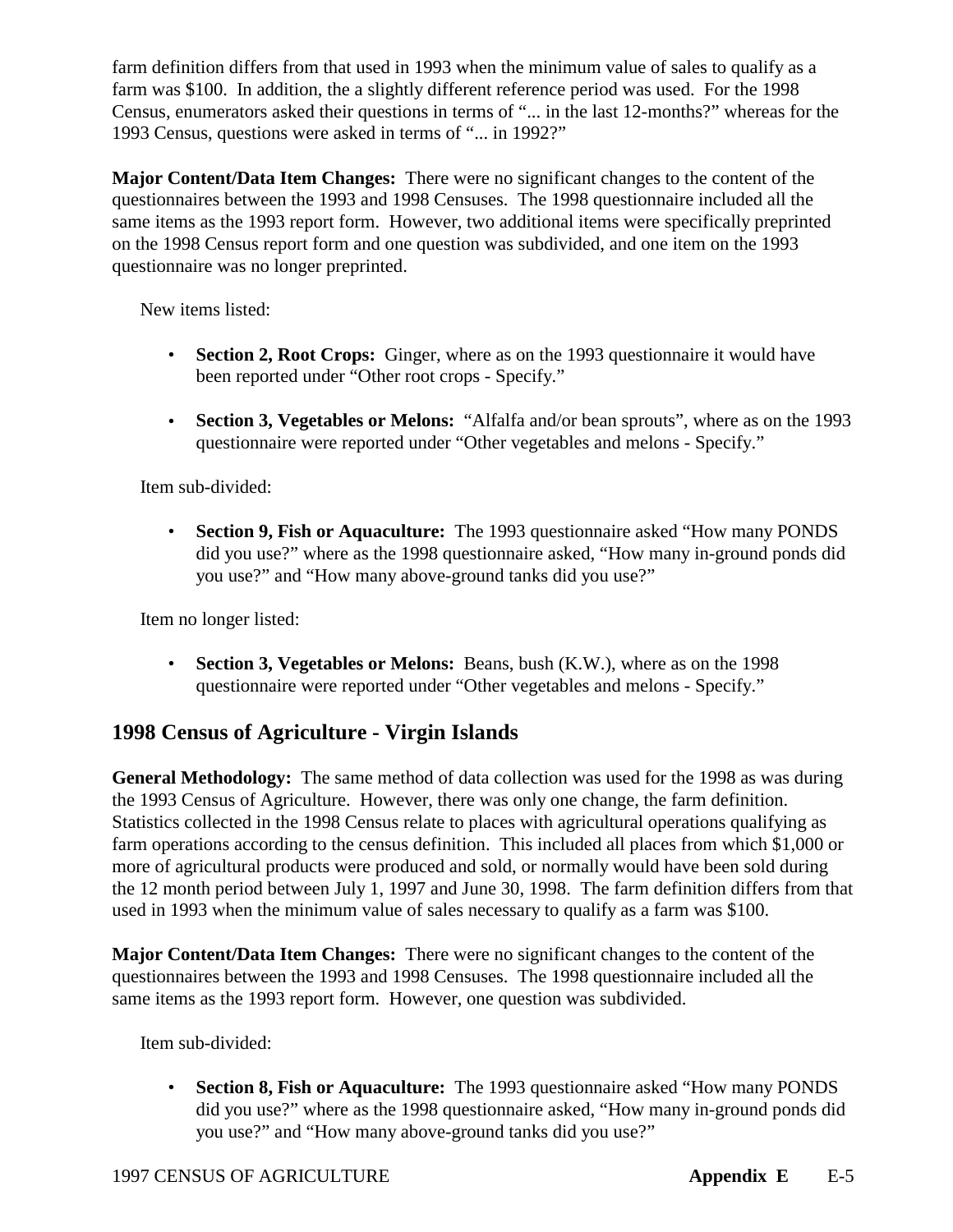# **1998 Census of Agriculture - Commonwealth of Northern Mariana Islands**

**General Methodology:** The same basic method of data collection and the type of data collected for 1998 were the same as during the 1990 Census. This is the first agriculture census taken in the Commonwealth of Northern Mariana Islands that was done as part of the population census. Expectation is that future agriculture censuses will be conducted on the same five-year cycle used for the main U.S. census of agriculture. The major difference between the 1998 and 1990 Census is the farm definition. The farm definition for 1998 included all places from which \$1,000 or more of agricultural products were produced and sold, or normally would have been sold during the calendar year of 1997. The definition differs from that used in 1990 only in the minimum amount of sales necessary to be classified as a farm; 1990 definition was \$100.

#### **Major Content/Data Item Changes:**

New items listed:

- **Section 2, Root Crops:** Ginger, where as on the 1993 questionnaire it would have been reported under "Other root crops - Specify."
- **Section 3, Vegetables or Melons:** "Alfalfa and/or bean sprouts", where as on the 1993 questionnaire were reported under "Other vegetables and melons - Specify."

Item sub-divided:

• **Section 9, Fish or Aquaculture:** The 1993 questionnaire asked "How many PONDS did you use?" where as the 1998 questionnaire asked, "How many in-ground ponds did you use?" and "How many above-ground tanks did you use?"

Item no longer listed:

• **Section 3, Vegetables or Melons:** Beans, bush (K.W.), where as on the 1998 questionnaire were reported under "Beans, all other varieties."

## **1999 Census of Agriculture - American Samoa**

**General Methodology:** The same basic method of data collection and the type of data collected for 1999 were the same as during the 1990 Census. This is the first agriculture census taken in American Samoa that was not done as part of the population census. Future agriculture censuses in American Samoa will be conducted on the same five-year cycle used for the main U.S. census of agriculture. The major difference between the 1998 and 1990 census is the farm definition. Statistics collected in this census represent all places in American Samoa with agricultural operations during the 1998 calendar year. The 1999 farm definition was any place that raised or produced any agricultural production for sale or consumption. This is a broader farm definition than was used in the past; the 1990 definition required a minimum of \$100 in sales.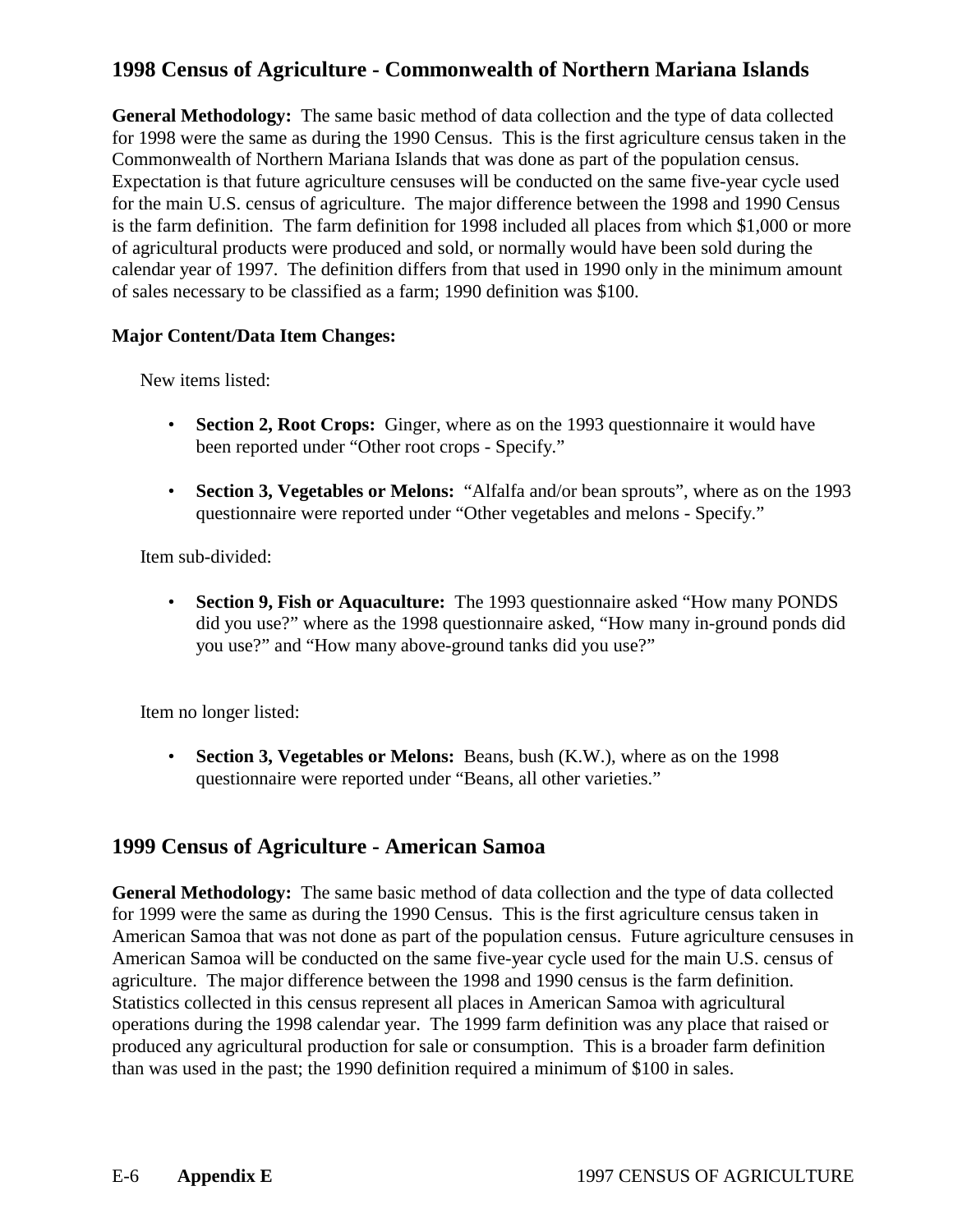### **Major Content/Data Item Changes:**

New items:

- **Sections 6** asks for information on how many ponds or tanks were used to produce Tilapia, Shrimp, Crayfish, Clams, and Other species, and collects data on pounds sold, gross value of sales, and quantities raised for home consumption.
- **Section 7** asks for data regarding fishing activities, including the number of boats used, and the quantities caught and sold, the value of sales, and the quantities consumed of fish and giant clams.
- **Section 10** of the 1999 questionnaire collects information on household characteristics, requested by the Department of Interior and the Bureau of Census to complement household surveys that they conduct in American Samoa.
- **Section 9, Equipment and Facilities:** Tillers of all kinds, Chain Saws, Weed Eaters, Mist Blowers, and Knap Sacks were added to the list of equipment to be reported.

Items sub-divided:

- **Section 2, Field Crops, Melons, and Vegetable:** Eggplant, Green onions, and Tomatoes were preprinted on the report form, whereas in the past they would have been included in the "Other" category.
- **Section 3, Fruits and Nuts:** Bananas were sub-divided into two categories, Fai Palagi and other varieties. Previously there was only one category for bananas.
- **Section 4, Land Use:** Woodland was added as a separate use of the land, whereas before it was included in "All other land."

# **1998 Census of Horticultural Specialties**

**General Methodology:** The 1998 Census of Horticultural Specialties, conducted for the first time by NASS, was last conducted in 1988. The 1998 Census of Horticultural Specialties includes producers of floriculture, nursery, and other specialty crops, such as sod, mushrooms, food crops produced under glass or other protection, transplants for commercial production, and seeds.

The definition of a horticultural specialty operation changed between the 1988 and 1998 Census. For the 1998 Census, a horticultural specialty operation was defined as any place that grew and sold \$10,000 or more of horticultural specialty products during 1998. The definition used for the census in 1988, and the three previous censuses (1979, 1970, and 1959) included operations growing and selling \$2,000 or more of horticultural products during the census year.

**Major Content/Data Item Changes:** Major changes in 1998 to the horticultural specialties census are the inclusion of cut Christmas trees, short term woody crops, tobacco transplants, aquatic plants, marketing channels, source of irrigation water, method of irrigation used, and percent of irrigation water recycled. The addition of cut Christmas trees and short term woody crops is a result of the 1997 North American Industry Classification System (NAICS), which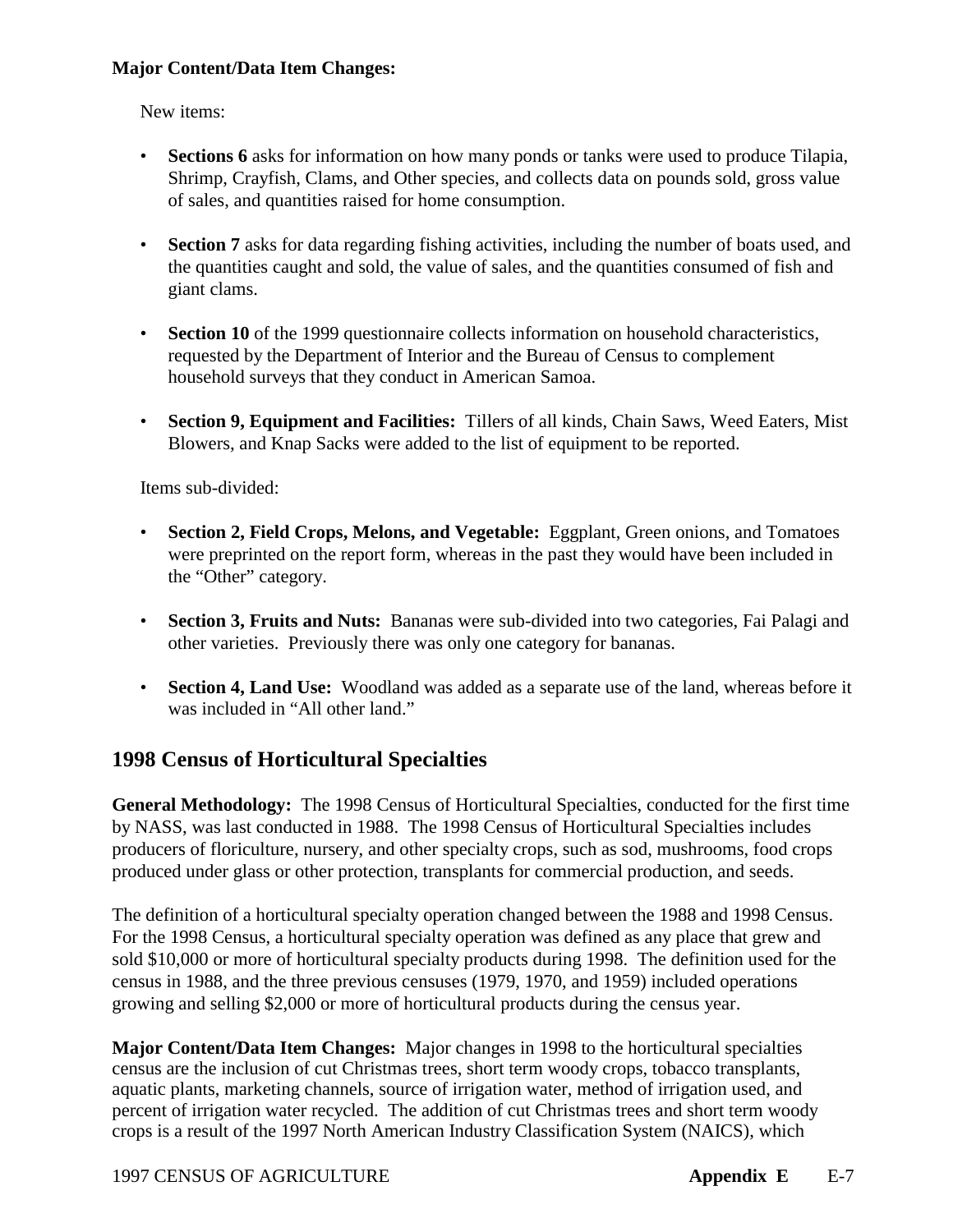reclassified these commodities from forestry to horticulture. NAICS also reclassified vegetable seeds and vegetable and/or melon bedding plant production to vegetable and melon farming which is not considered a horticultural speciality. However, these crops are included in the census of horticultural specialties since it was impossible to identify these operations prior to data collection. In addition, more detailed information about aquatic plants, herbaceous perennials, tobacco transplants, and irrigation were included.

Significant wording changes:

- Vegetable transplants for commercial truck crop production changed to Transplants for commercial production.
- Greenhouse produced vegetables changed to Greenhouse produced food crops.

### Deleted items:

- **Method Used to Grow Nursery Plants:** Data were not published on the method used to grow nursery plants, such as container grown or field grown. Prior to 1998, number sold and sales data were collected and published by method used to grow nursery plants. In 1998, this section was revised to provide more information on growing area and more detailed information on field grown nursery plants. Although the revised section was tested and appeared to have no major problems, there was inadequate response to the section during data collection. Poor data quality and lack of time to resolve the data problems caused the data to be withheld. Planning for the next census of horticultural specialties should include plans to reinstate the data series on method used to grow nursery plants. Changed Items:
- **Sod Harvested:** Sod harvested was changed to Sod harvested, sprigs, or plugs. Previously sprigs or plugs were excluded because they were reported as other crops in the agriculture census instead of other horticulture.
- For foliage plants the number of pot sizes decreased from 5 to 3 and the number of hanging basket sizes decreased from 2 to 1.
- Herbaceous perennials were given their own section and taken out of the bedding/garden plants and nursery sections.
- There were also some changes to the list of plants in most of the sections.

# **1998 Farm and Ranch Irrigation Survey (FRIS)**

**General Methodology:** The basic method of data collection - mail and telephone follow-up - and the type of data collected for the1998 survey were similar to the 1994 survey. However, the 1998 Farm and Ranch Irrigation Survey (FRIS) utilized the resources of NASS's 45 State Statistical Offices (SSOs). This provided expanded opportunities for telephone follow-up and/or personal enumeration of nonresponse cases. Furthermore, this was the first FRIS to collect and publish data for each of the 50 States. Previous farm and ranch irrigation surveys published data for only leading irrigation States, with a U.S. total, excluding Alaska and Hawaii. The current farm definition, first used in 1974, is any place from which \$1,000 or more of agricultural products were produced and sold, or normally would have been sold, during the census year.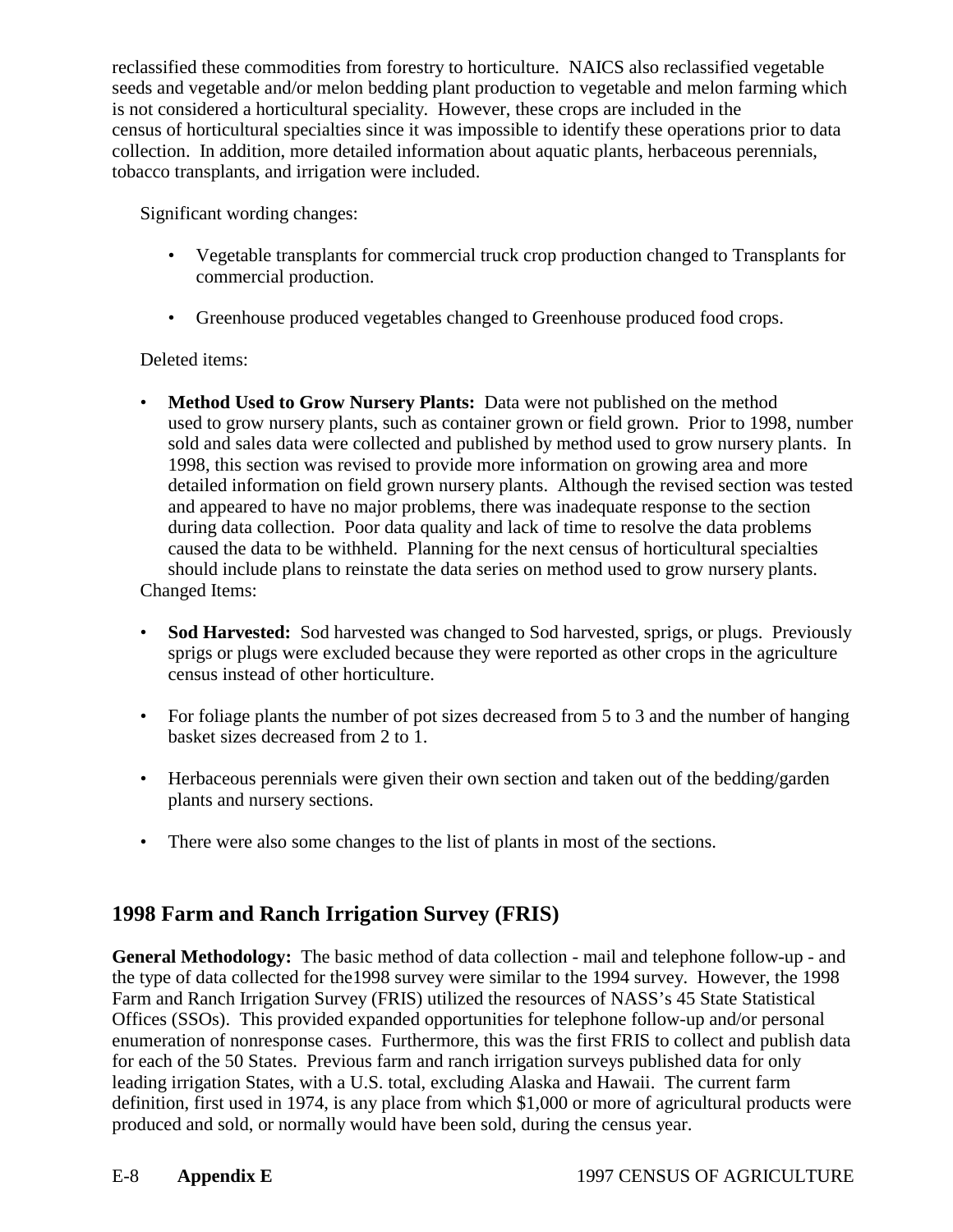# **Appendix F: Abbreviations**

| <b>AELOS</b>  | <b>Agricultural Economics and Land Ownership Survey</b>    |
|---------------|------------------------------------------------------------|
| <b>AGR</b>    | <b>Agriculture and Financial Statistics Division</b>       |
| <b>AHS</b>    | <b>Annual Housing Survey</b>                               |
| <b>ARMS</b>   | <b>Agricultural Resources Management Study</b>             |
| <b>ASCS</b>   | <b>Agricultural Stabilization and Conservation Service</b> |
| CAAS          | Census of Agriculture Area Sample                          |
| <b>CATI</b>   | <b>Computer Assisted Telephone Interview</b>               |
| <b>CATS</b>   | Census of Agriculture Tracking System                      |
| <b>CD-ROM</b> | <b>Compact Disc-Read Only Memory</b>                       |
| <b>CEPS</b>   | <b>Census Electronic Publication System</b>                |
| <b>CES</b>    | <b>Classification Error Survey</b>                         |
| <b>CFN</b>    | <b>Census File Number</b>                                  |
| <b>CNMI</b>   | <b>Commonwealth of Northern Mariana Islands</b>            |
| <b>CPPS</b>   | <b>Census Planning and Procedures Section</b>              |
| <b>CPOC</b>   | <b>Census Processing Order Code</b>                        |
| <b>CRP</b>    | <b>Conservation Reserve Program</b>                        |
| <b>CRR</b>    | <b>Cost and Returns Report</b>                             |
| <b>DKWU</b>   | Data Keying Workunit                                       |
| <b>DPD</b>    | Data Processing Division (Currently NPC)                   |
| <b>DSB</b>    | Data Systems Branch                                        |
| <b>DUP</b>    | Duplicate                                                  |
| <b>EGS</b>    | <b>Electronic Graphics System</b>                          |
| <b>EIN</b>    | <b>Employer Identification Number</b>                      |
| <b>ELMO</b>   | Enhanced List Maintenance Operations (system or database)  |
| <b>ERS</b>    | <b>Economic Research Service</b>                           |
| <b>EPD</b>    | <b>Economic Programming Division</b>                       |
| ES            | <b>Extension Service</b>                                   |
|               |                                                            |
| FAS           | Fall Area Survey                                           |
| <b>FRIS</b>   | Farm and Ranch Irrigation Survey                           |
| <b>GDP</b>    | <b>Gross Domestic Product</b>                              |
| <b>GPO</b>    | Government Printing Office                                 |
| <b>ICO</b>    | <b>Incorrectly Classified (Overcount)</b>                  |
| ICU           | <b>Incorrectly Classified (Undercount)</b>                 |
| ID            | Identification                                             |